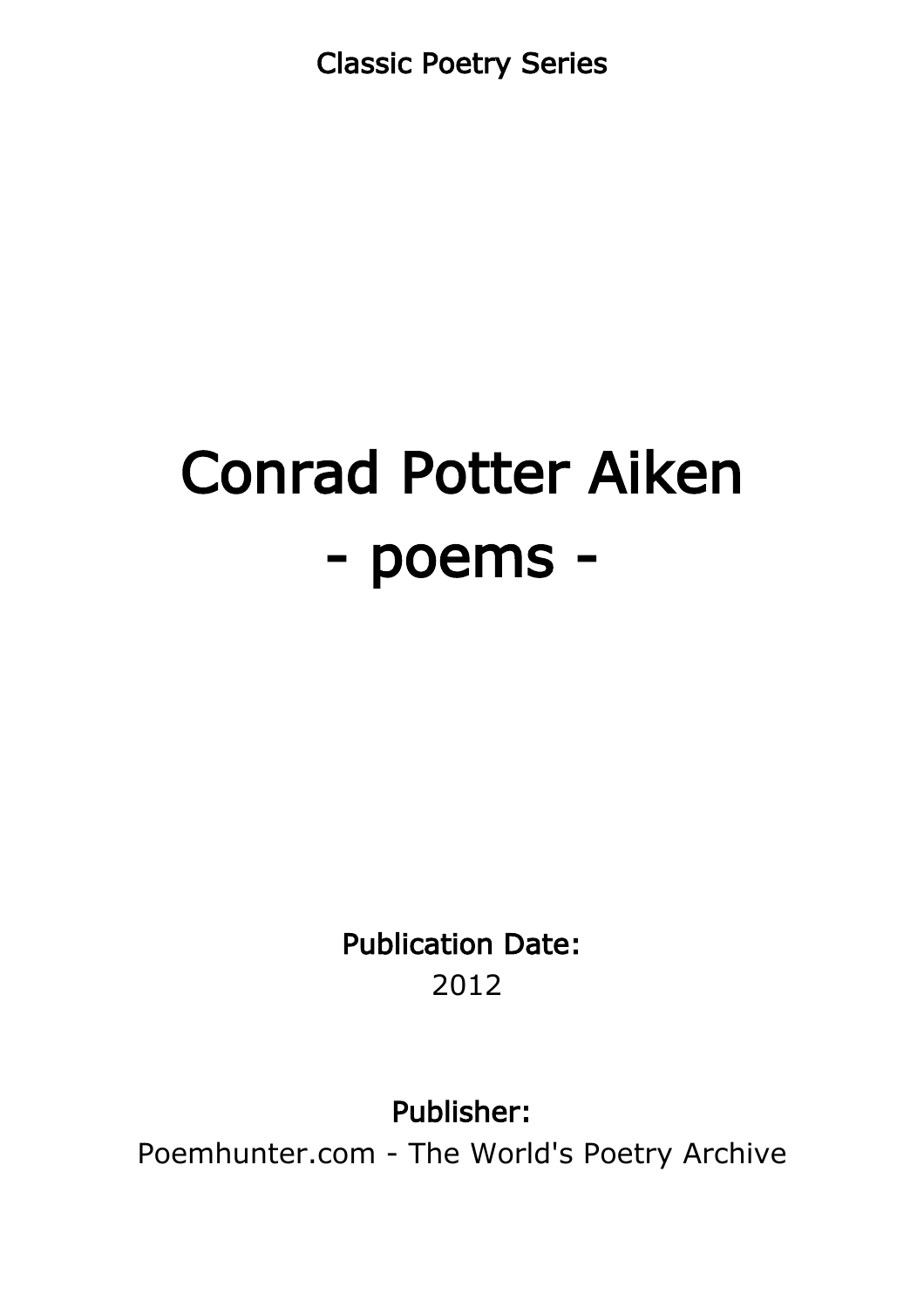# Conrad Potter Aiken(5 August 1889 – 17 August 1973)

Conrad Potter Aiken was an American novelist and poet, whose work includes poetry, short stories, novels, a play and an autobiography.

<b>Early Years</b>

Aiken was the son of wealthy, socially prominent New Englanders who had moved to Savannah, Georgia, where his father became a highly respected physician and surgeon. But then something happened for which, as Aiken later said, no one could ever find a reason. Without warning or apparent cause, his father became increasingly irascible, unpredictable, and violent. Then, early in the morning of February 27, 1901, he murdered his wife and shot himself. According to his own writings, Aiken (who was eleven years old) heard the gunshots and discovered the bodies. He was raised by his aunt in Massachusetts. Aiken was educated at private schools and at Middlesex School in Concord, Massachusetts, then at Harvard University where he edited the Advocate with <a href="http://www.poemhunter.com/thomas-stearns-eliot/">T.S. Eliot</a> who became a lifelong friend and associate.

Aiken's earliest poetry was written partly under the influence of a beloved teacher, the philosopher <a href="http://www.poemhunter.com/georgesantayana/">George Santayana</a> This relation shaped Aiken as a poet who was deeply musical in his approach and, at the same time, philosophical in seeking answers to his own problems and the problems of the modern world.

**<b>Adult Years</b>** 

Aiken was deeply influenced by symbolism, especially in his earlier works. In 1930 he received the Pulitzer Prize for Poetry for his Selected Poems. Many of his writings had psychological themes. He wrote the widely anthologized short story Silent Snow, Secret Snow (1934). His collections of verse include Earth Triumphant (1911), The Charnel Rose (1918) and And In the Hanging Gardens (1933). His poem Music I Heard has been set to music by a number of composers, including Leonard Bernstein and Henry Cowell.

Aiken wrote or edited more than 51 books, the first of which was published in 1914, two years after his graduation from Harvard. His work includes novels, short stories (The Collected Short Stories appeared in 1961), criticism,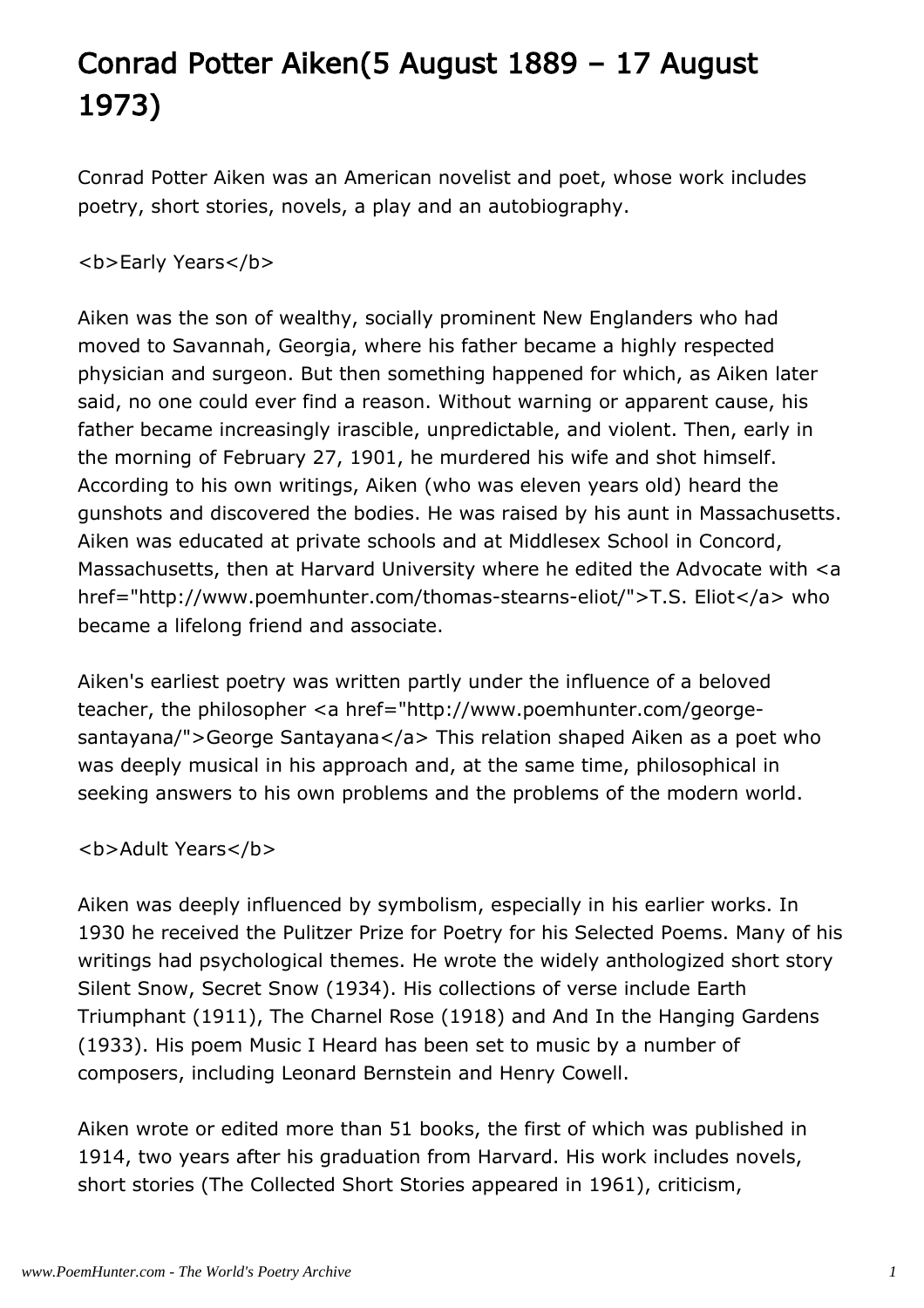autobiography, and, most important of all, poetry. He was awarded the National Medal for Literature, the Gold Medal for Poetry from the National Institute of Arts and Letters, the Pulitzer Prize, the Bollingen Prize, and the National Book Award. He was awarded a Guggenheim Fellowship, taught briefly at Harvard, and served as Consultant in Poetry for the Library of Congress from 1950 to 1952. He was also largely responsible for establishing <a

href="http://www.poemhunter.com/emily-dickinson/">Emily Dickinson's</a> reputation as a major American poet.

After 1960, when his work was rediscovered by readers and critics, a new view of Aiken emerged—one that emphasized his psychological problems, along with his continuing study of Sigmund Freud, Carl G. Jung, and other depth psychologists. Two of his five novels deal with depth psychology.

Conrad Aiken's interest in Freud was reciprocated by the great psychoanalyst, who was equally interested in how Aiken used Freudian concepts in his fiction. Freud went so far as to call Aiken's Great Circle one of his favorite novels. At one point Freud expressed interest in meeting Aiken face-to-face to discuss psychoanalysis. Aiken agreed and set off to Europe, but by chance on the boat over met Erich Fromm, a Freud disciple, who convinced Aiken that it would be a bad idea for the writer to have sessions with Freud. Because of this, the two never met.

#### <b>Personal Life</b>

Conrad and his family with Jessie McDonald lived in England, where his third child was born, from 1921 to the beginning of World War II. During his time in England, he served in loco parentis as well as mentor to the budding English author Malcolm Lowry. In 1923 he acted as a witness at the marriage of his friend the poet W. H. Davies. In 1950, he became Poet Laureate Consultant in Poetry to the Library of Congress, more commonly known as Poet Laureate of the United States.

Aiken returned to Savannah for the last 11 years of his life. Aiken's tomb, located in Bonaventure Cemetery on the banks of the Wilmington River, was made famous by its mention in Midnight in the Garden of Good and Evil, the bestselling book by John Berendt. According to local legend, Aiken wished to have his tombstone fashioned in the shape of a bench as an invitation to visitors to stop and enjoy a martini at his grave. Its inscriptions read "Give my love to the world," and "Cosmos Mariner—Destination Unknown."

He was married three times: first to Jessie McDonald (1912–1929); second to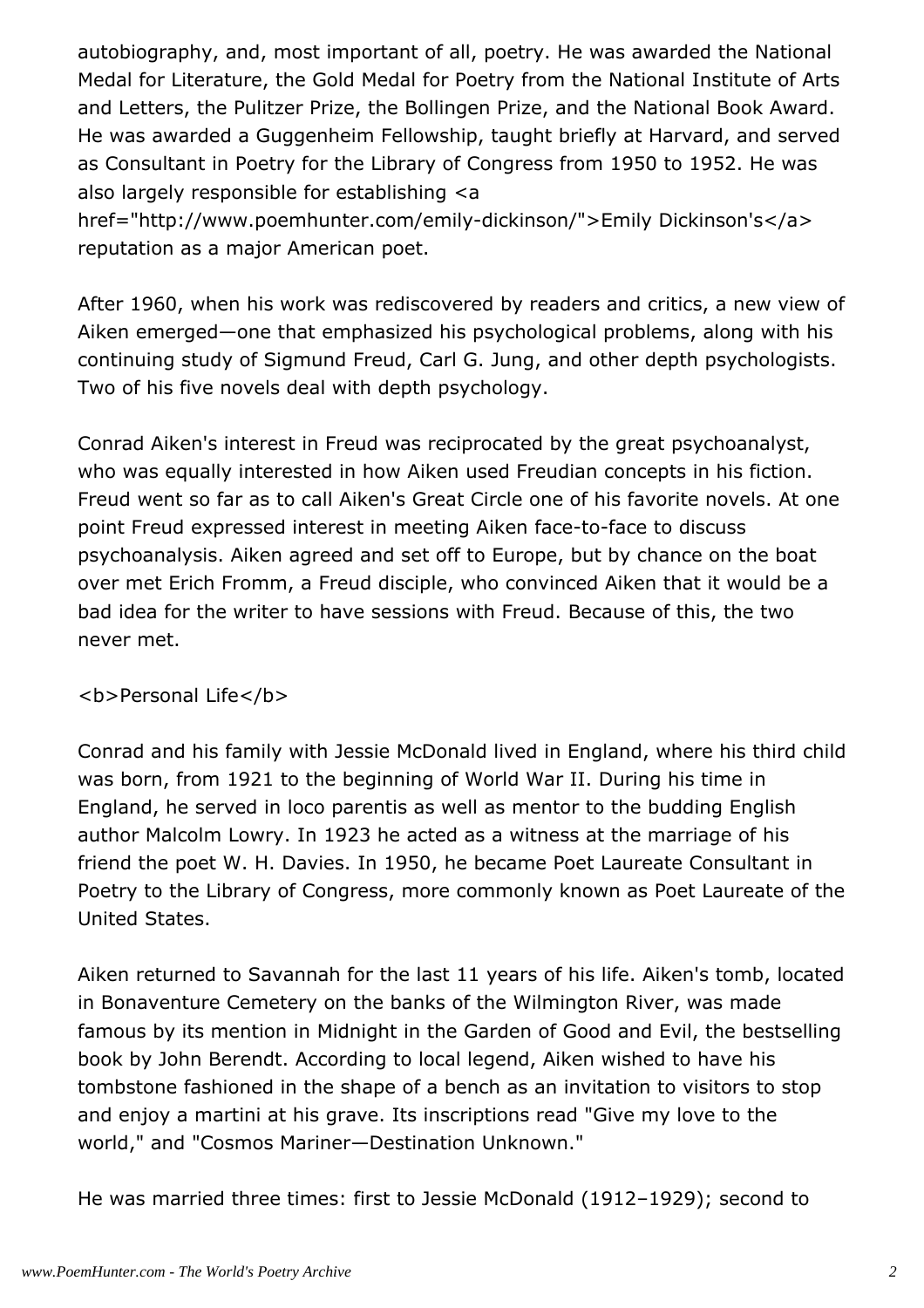Clarissa Lorenz (1930) (author of a biography, Lorelei Two); and third to Mary Hoover (1937). He was the father, by Jessie McDonald, of the English writers Jane Aiken Hodge and Joan Aiken. Aiken had three younger siblings, Kempton, Robert and Elizabeth. They were adopted by Frederick Winslow Taylor and his wife Louise, a distant relative, and took Taylor's last name. Kempton was known as K. P. A. Taylor (Kempton Potter Aiken Taylor) and Robert was known as Robert P. A. Taylor (Robert Potter Aiken Taylor). Kempton helped establish the Aiken Taylor Award for Modern American Poetry.

The best source for information on Aiken's life is his autobiographical novel Ushant (1952), one of his major works. In this book he speaks candidly about his various affairs and marriages, his attempted suicide and fear of insanity, and his friendships with T.S. Eliot (who appears in the book as The Tsetse), <a href="http://www.poemhunter.com/ezra-pound/">Ezra Pound</a> (Rabbi Ben Ezra), and other accomplished men.

<b>Awards and Recognition</b>

Named Poetry Consultant of the Library of Congress from 1950–1952, Conrad Aiken has earned numerous prestigious national writing awards, including a National Book Award, the Bollingen Prize in Poetry, the National Institute of Arts and Letters Gold Medal and the National Medal for Literature. Honored by his native state in 1973 with the title of Poet Laureate, Aiken will always be remembered in his native state as the first Georgia-born author to win a Pulitzer Prize in 1930, for his Selected Poems.

Aiken was the first winner of the Poetry Society of America (PSA) Shelley Memorial Award in 1929.

In 2009, The Library of America selected Aiken's 1931 story "Mr. Arcularis" for inclusion in its two-century retrospective of American Fantastic Tales.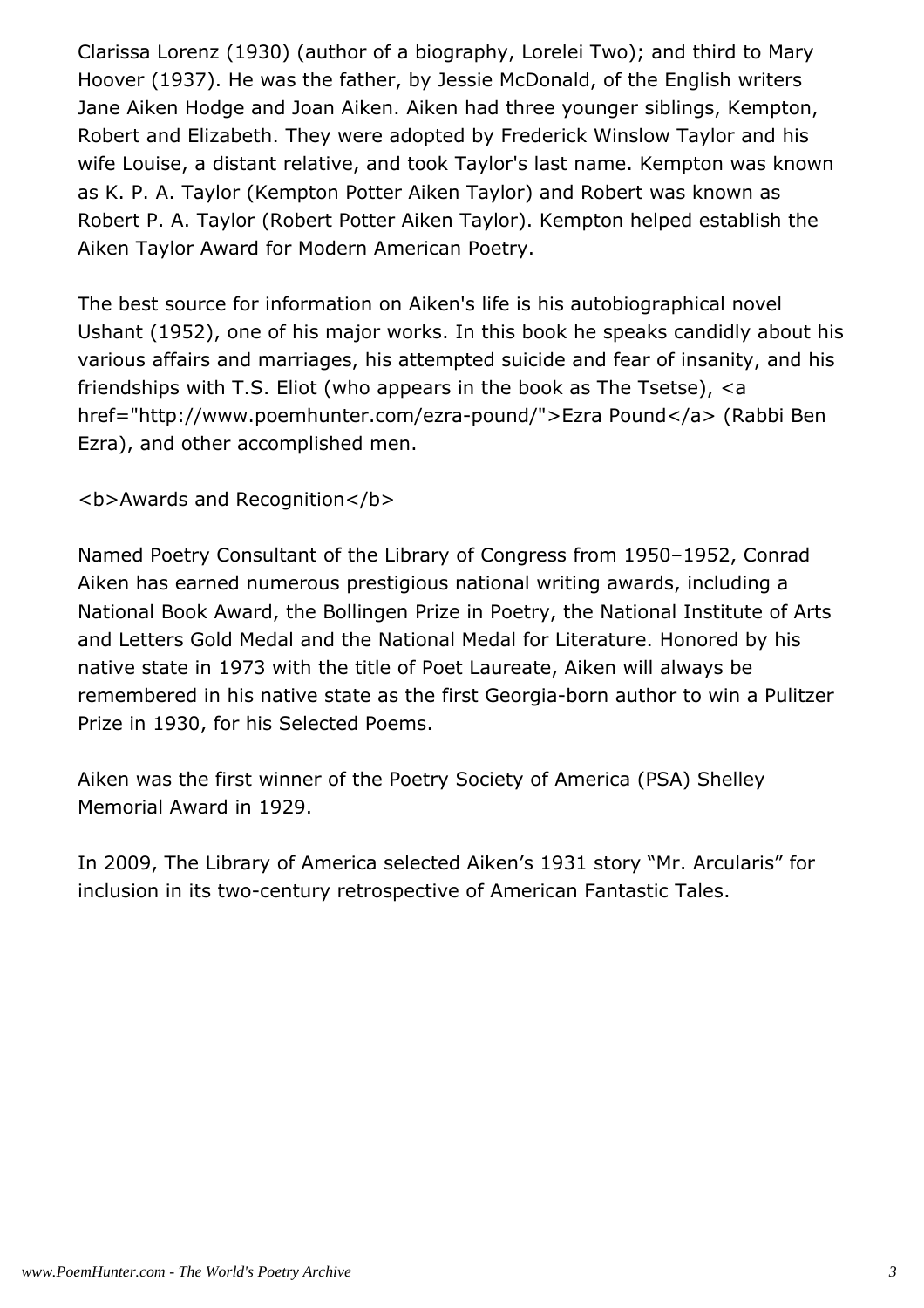# A Letter From Li Po

Fanfare of northwest wind, a bluejay wind announces autumn, and the equinox rolls back blue bays to a far afternoon. Somewhere beyond the Gorge Li Po is gone, looking for friendship or an old love's sleeve or writing letters to his children, lost, and to his children's children, and to us. What was his light? of lamp or moon or sun? Say that it changed, for better or for worse, sifted by leaves, sifted by snow; on mulberry silk a slant of witch-light; on the pure text a slant of genius; emptying mind and heart for winecups and more winecups and more words. What was his time? Say that it was a change, but constant as a changing thing may be, from chicory's moon-dark blue down the taut scale to chicory's tenderest pink, in a pink field such as imagination dreams of thought. But of the heart beneath the winecup moon the tears that fell beneath the winecup moon for children lost, lost lovers, and lost friends, what can we say but that it never ends? Even for us it never ends, only begins. Yet to spell down the poem on her page, margining her phrases, parsing forth the sevenfold prism of meaning, up the scale from chicory pink to blue, is to assume Li Po himself: as he before assumed the poets and the sages who were his. Like him, we too have eaten of the word: with him are somewhere lost beyond the Gorge: and write, in rain, a letter to lost children, a letter long as time and brief as love.

#### II

And yet not love, not only love. Not caritas or only that. Nor the pink chicory love, deep as it may be, even to moon-dark blue,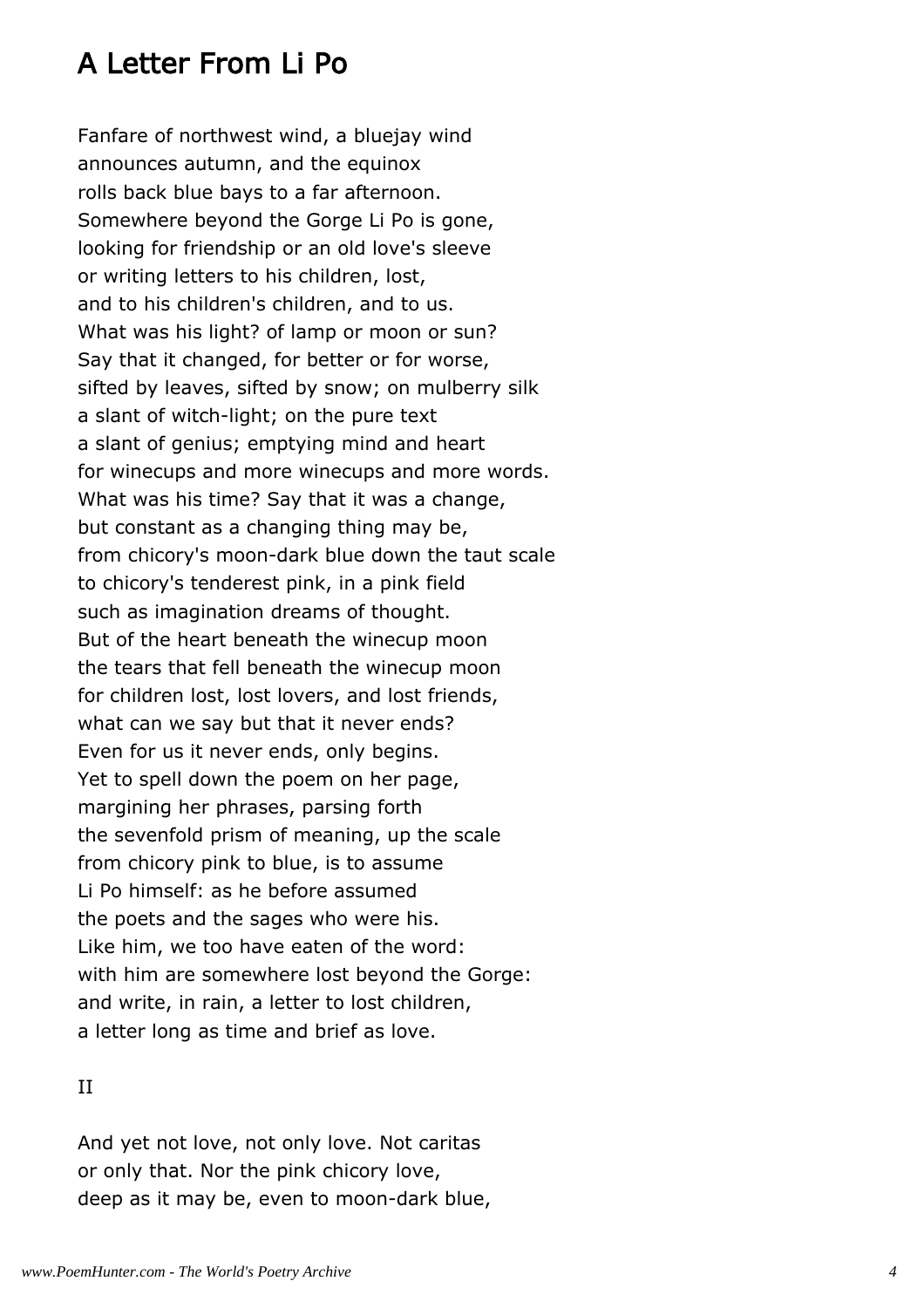in which the dragon of his meaning flew for friends or children lost, or even for the beloved horse, for Li Po's horse: not these, in the self's circle so embraced: too near, too dear, for pure assessment: no, a letter crammed and creviced, crannied full, storied and stored as the ripe honeycomb with other faith than this. As of sole pride and holy loneliness, the intrinsic face worn by the always changing shape between end and beginning, birth and death. How moves that line of daring on the map? Where was it yesterday, or where this morning when thunder struck at seven, and in the bay the meteor made its dive, and shed its wings, and with them one more Icarus? Where struck that lightning-stroke which in your sleep you saw wrinkling across the eyelid? Somewhere else? But somewhere else is always here and now. Each moment crawls that lightning on your eyelid: each moment you must die. It was a tree that this time died for you: it was a rock and with it all its local web of love: a chimney, spilling down historic bricks: perhaps a skyful of Ben Franklin's kites. And with them, us. For we must hear and bear the news from everywhere: the hourly news, infinitesimal or vast, from everywhere.

#### III

Sole pride and loneliness: it is the state the kingdom rather of all things: we hear news of the heart in weather of the Bear, slide down the rungs of Cassiopeia's Chair, still on the nursery floor, the Milky Way; and, if we question one, must question all. What is this 'man'? How far from him is 'me'? Who, in this conch-shell, locked the sound of sea? We are the tree, yet sit beneath the tree, among the leaves we are the hidden bird, we are the singer and are what is heard.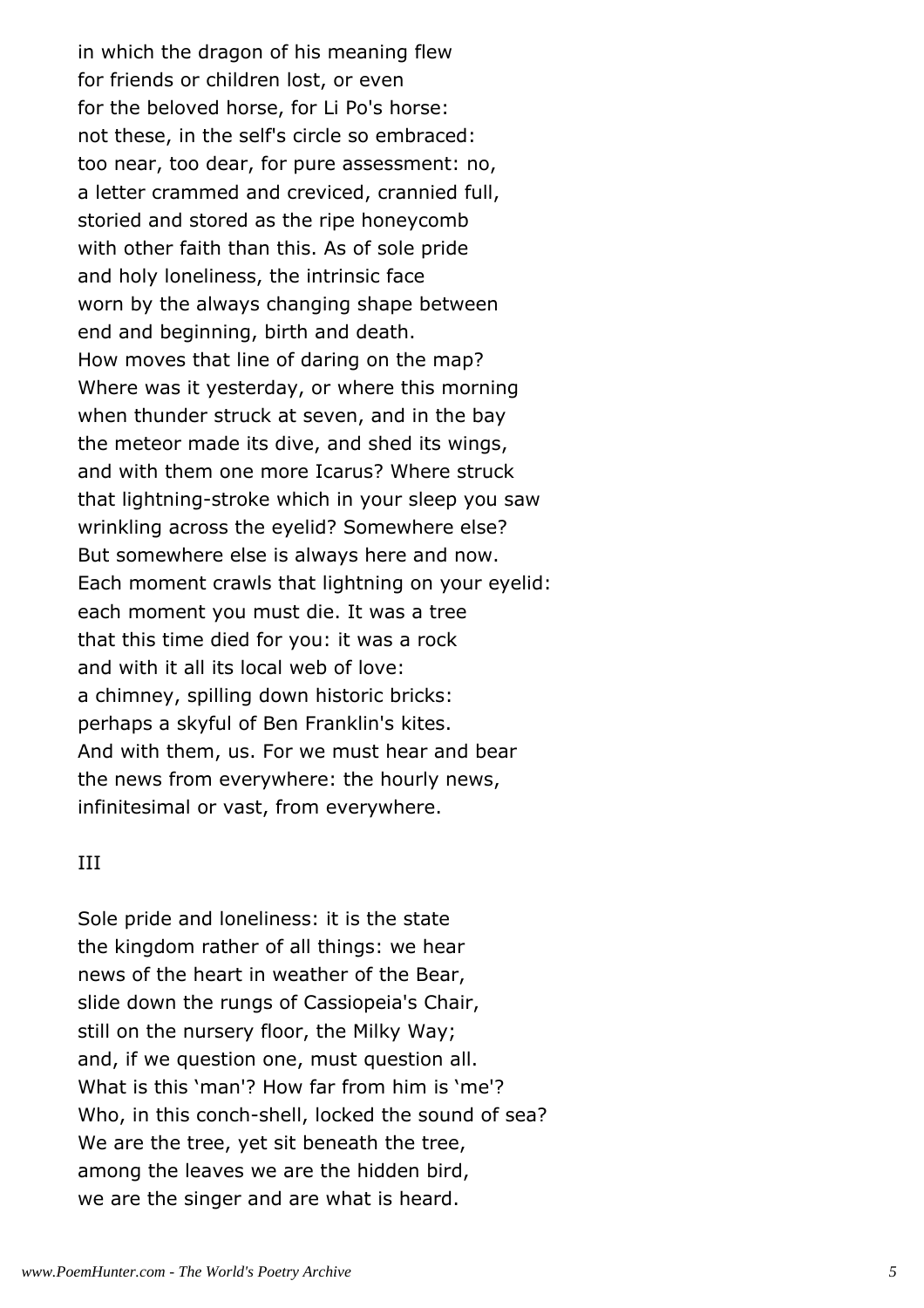What is this 'world'? Not Li Po's Gorge alone, and yet, this too might be. 'The wind was high north of the White King City, by the fields of whistling barley under cuckoo sky,' where, as the silkworm drew her silk, Li Po spun out his thoughts of us. 'Endless as silk' (he said) 'these poems for lost loves, and us,' and, 'for the peachtree, blooming in the ditch.' Here is the divine loneliness in which we greet, only to doubt, a voice, a word, the smoke of a sweetfern after frost, a face touched, and loved, but still unknown, and then a body, still mysterious in embrace. Taste lost as touch is lost, only to leave dust on the doorsill or an ink-stained sleeve: and yet, for the inadmissible, to grieve. Of leaf and love, at last, only to doubt: from world within or world without, kept out.

#### IV

Caucus of robins on an alien shore as of the Ho-Ho birds at Jewel Gate southward bound and who knows where and never late or lost in a roar at sea. Rovers of chaos each one the 'Rover of Chao,' whose slight bones shall put to shame the swords. We fly with these, have always flown, and they stay with us here, stand still and stay, while, exiled in the Land of Pa, Li Po still at the Wine Spring stoops to drink the moon. And northward now, for fall gives way to spring, from Sandy Hook and Kitty Hawk they wing, and he remembers, with the pipes and flutes, drunk with joy, bewildered by the chance that brought a friend, and friendship, how, in vain, he strove to speak, 'and in long sentences,' his pain. Exiled are we. Were exiles born. The 'far away,' language of desert, language of ocean, language of sky, as of the unfathomable worlds that lie between the apple and the eye, these are the only words we learn to say.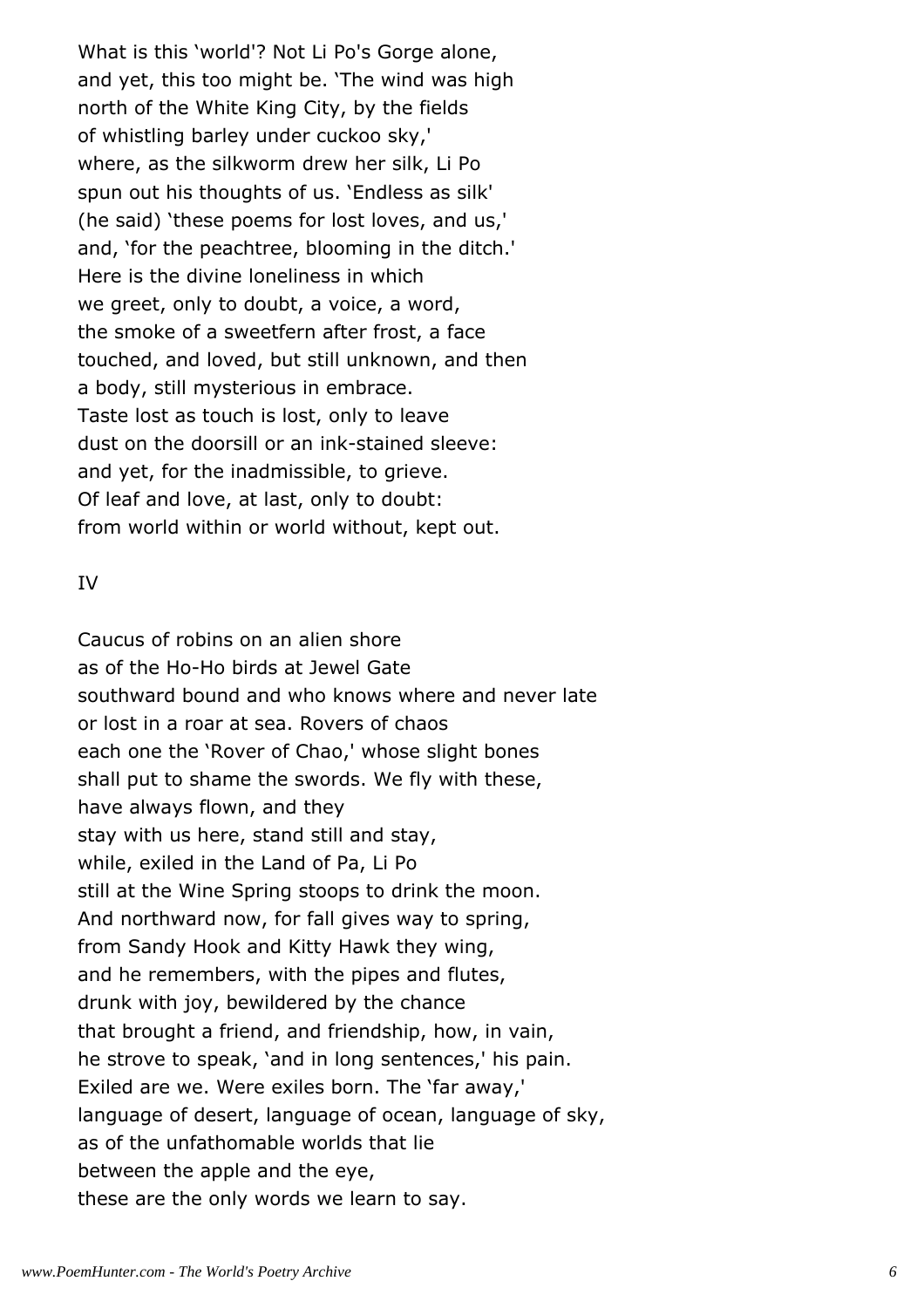Each morning we devour the unknown. Each day we find, and take, and spill, or spend, or lose, a sunflower splendor of which none knows the source. This cornucopia of air! This very heaven of simple day! We do not know, can never know, the alphabet to find us entrance there. So, in the street, we stand and stare, to greet a friend, and shake his hand, yet know him beyond knowledge, like ourselves; ocean unknowable by unknowable sand.

#### V

The locust tree spills sequins of pale gold in spiral nebulae, borne on the Invisible earthward and deathward, but in change to find the cycles to new birth, new life. Li Po allowed his autumn thoughts like these to flow, and, from the Gorge, sends word of Chouang's dream. Did Chouang dream he was a butterfly? Or did the butterfly dream Chouang? If so, why then all things can change, and change again, the sea to brook, the brook to sea, and we from man to butterfly; and back to man. This 'I,' this moving 'I,' this focal 'I,' which changes, when it dreams the butterfly, into the thing it dreams of; liquid eye in which the thing takes shape, but from within as well as from without: this liquid 'I': how many guises, and disguises, this nimblest of actors takes, how many names puts on and off, the costumes worn but once, the player queen, the lover, or the dunce, hero or poet, father or friend, suiting the eloquence to the moment's end; childlike, or bestial; the language of the kiss sensual or simple; and the gestures, too, as slight as that with which an empire falls, or a great love's abjured; these feignings, sleights, savants, or saints, or fly-by-nights, the novice in her cell, or wearing tights on the high wire above a hell of lights: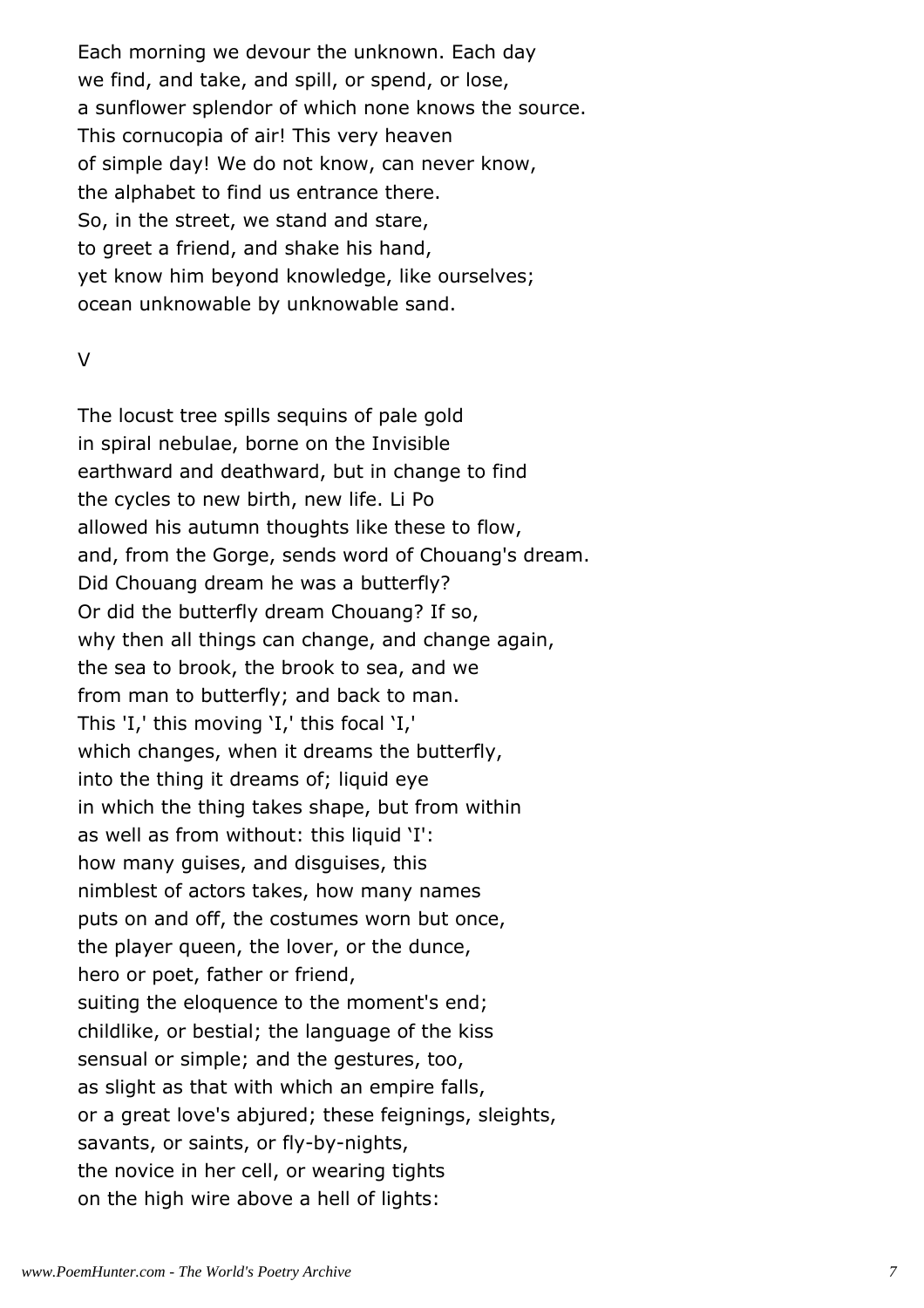what's true in these, or false? which is the 'I' of 'I's'? Is it the master of the cadence, who transforms all things to a hoop of flame, where through tigers of meaning leap? And are these true, the language never old and never new, such as the world wears on its wedding day, the something borrowed with something chicory blue? In every part we play, we play ourselves; even the secret doubt to which we come beneath the changing shapes of self and thing, yes, even this, at last, if we should call and dare to name it, we would find the only voice that answers is our own. We are once more defrauded by the mind.

Defrauded? No. It is the alchemy by which we grow. It is the self becoming word, the word becoming world. And with each part we play we add to cosmic Sum and cosmic sum. Who knows but one day we shall find, hidden in the prism at the rainbow's foot, the square root of the eccentric absolute, and the concentric absolute to come.

#### VI

The thousand eyes, the Argus 'I's' of love, of these it was, in verse, that Li Po wove the magic cloak for his last going forth, into the Gorge for his adventure north. What is not seen or said? The cloak of words loves all, says all, sends back the word whether from Green Spring, and the yellow bird 'that sings unceasing on the banks of Kiang,' or 'from the Green Moss Path, that winds and winds, nine turns for every hundred steps it winds, up the Sword Parapet on the road to Shuh.' 'Dead pinetrees hang head-foremost from the cliff. The cataract roars downward. Boulders fall Splitting the echoes from the mountain wall. No voice, save when the nameless birds complain, in stunted trees, female echoing male;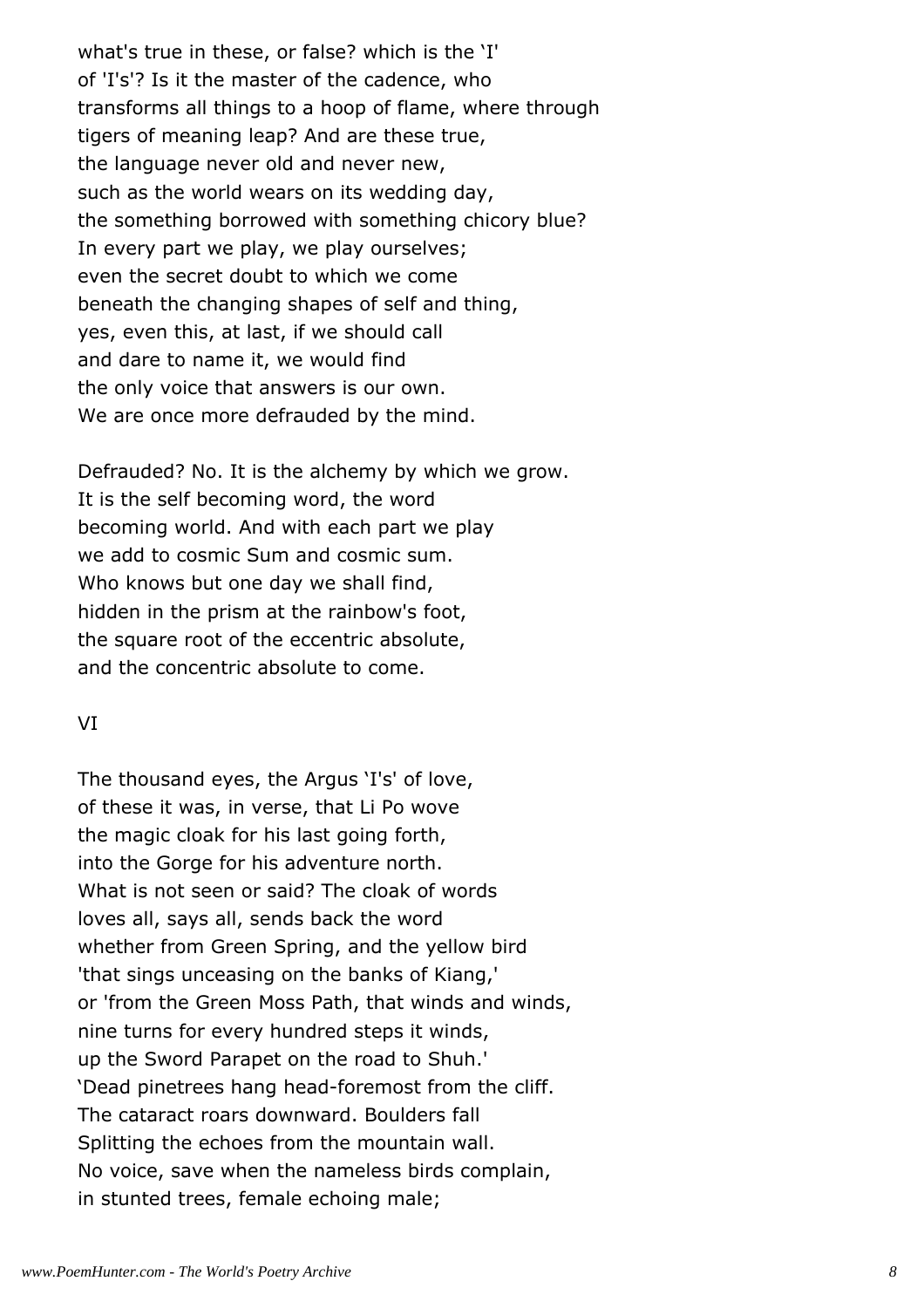or, in the moonlight, the lost cuckoo's cry, piercing the traveller's heart. Wayfarer from afar, why are you here? what brings you here? why here?'

#### VII

Why here. Nor can we say why here. The peachtree bough scrapes on the wall at midnight, the west wind sculptures the wall of fog that slides seaward, over the Gulf Stream.

The rat

comes through the wainscot, brings to his larder the twinned acorn and chestnut burr. Our sleep lights for a moment into dream, the eyes turn under eyelids for a scene, a scene, o and the music, too, of landscape lost. And yet, not lost. For here savannahs wave cressets of pampas, and the kingfisher binds all that gold with blue.

Why here? why here?

Why does the dream keep only this, just this C? Yes, as the poem or the music do?

The timelessness of time takes form in rhyme: the lotus and the locust tree rehearse a four-form song, the quatrain of the year: not in the clock's chime only do we hear the passing of the Now into the past, the passing into future of the Now: hut in the alteration of the bough time becomes visible, becomes audible, becomes the poem and the music too: time becomes still, time becomes time, in rhyme. Thus, in the Court of Aloes, Lady Yang called the musicians from the Pear Tree Garden, called for Li Po, in order that the spring, tree-peony spring, might so be made immortal. Li Po, brought drunk to court, took up his brush, but washed his face among the lilies first, then wrote the song of Lady Flying Swallow: which Hsuang Sung, the emperor, forthwith played, moving quick fingers on a flute of jade.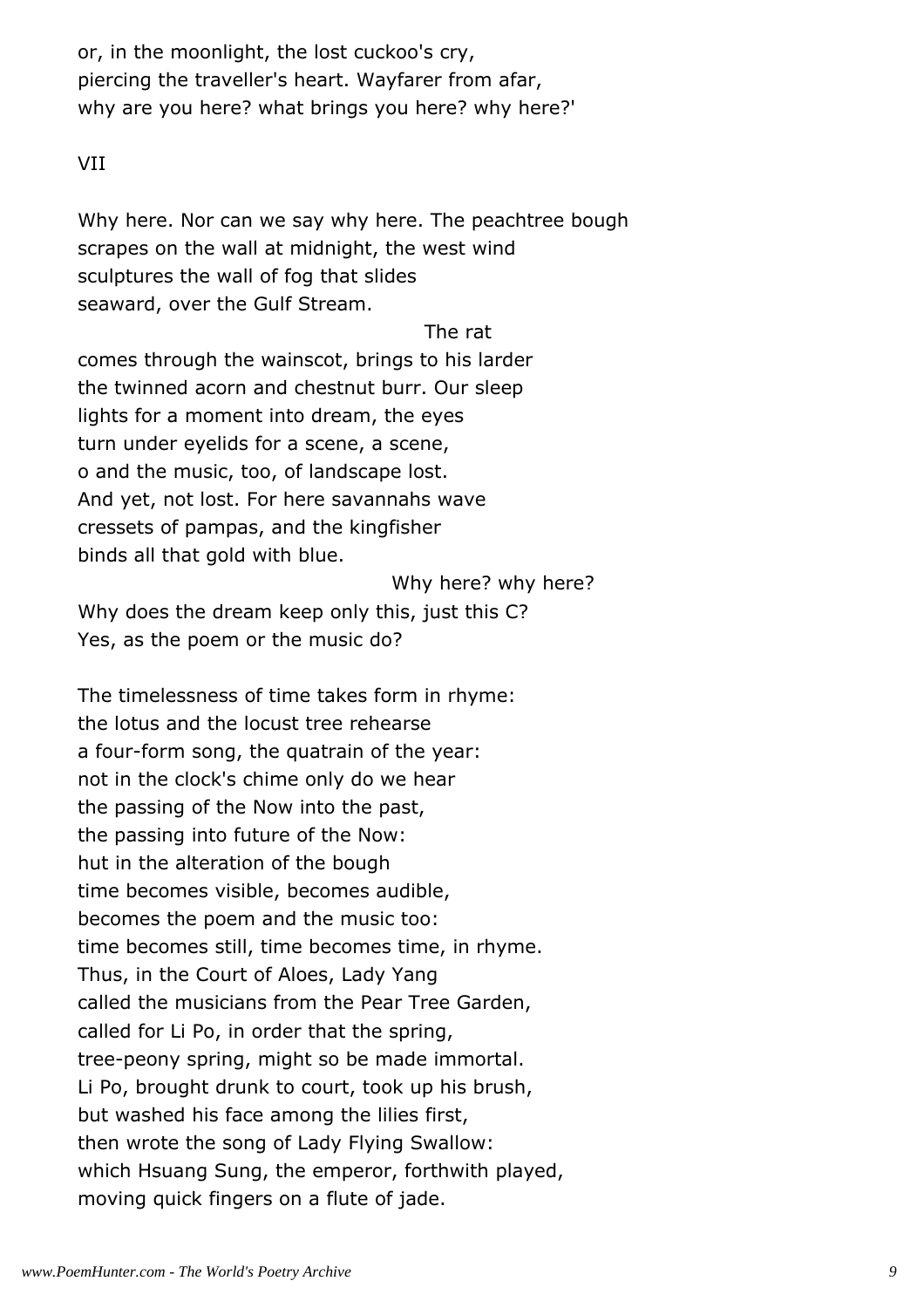Who will forget that afternoon? Still, still, the singer holds his phrase, the rising moon remains unrisen. Even the fountain's falling blade hangs in the air unbroken, and says: Wait!

#### VIII

Text into text, text out of text. Pretext for scholars or for scholiasts. The living word springs from the dying, as leaves in spring spring from dead leaves, our birth from death. And all is text, is holy text. Sheepfold Hill becomes its name for us, anti yet is still unnamed, unnamable, a book of trees before it was a book for men or sheep, before it was a book for words. Words, words, for it is scarlet now, and brown, and red, and yellow where the birches have not shed, where, in another week, the rocks will show. And in this marriage of text and thing how can we know where most the meaning lies? We climb the hill through bullbriar thicket and the wild rose, climb past poverty-grass and the sweet-scented bay scaring the pheasant from his wall, but can we say that it is only these, through these, we climb, or through the words, the cadence, and the rhyme? Chang Hsu, calligrapher of great renown, needed to put but his three cupfuls down to tip his brush with lightning. On the scroll, wreaths of cloud rolled left and right, the sky opened upon Forever. Which is which? The poem? Or the peachtree in the ditch? Or is all one? Yes, all is text, the immortal text, Sheepfold Hill the poem, the poem Sheepfold Hill, and we, Li Po, the man who sings, sings as he climbs, transposing rhymes to rocks and rocks to rhymes. The man who sings. What is this man who sings? And finds this dedicated use for breath for phrase and periphrase of praise between the twin indignities of birth and death? Li Yung, the master of the epitaph, forgetting about meaning, who himself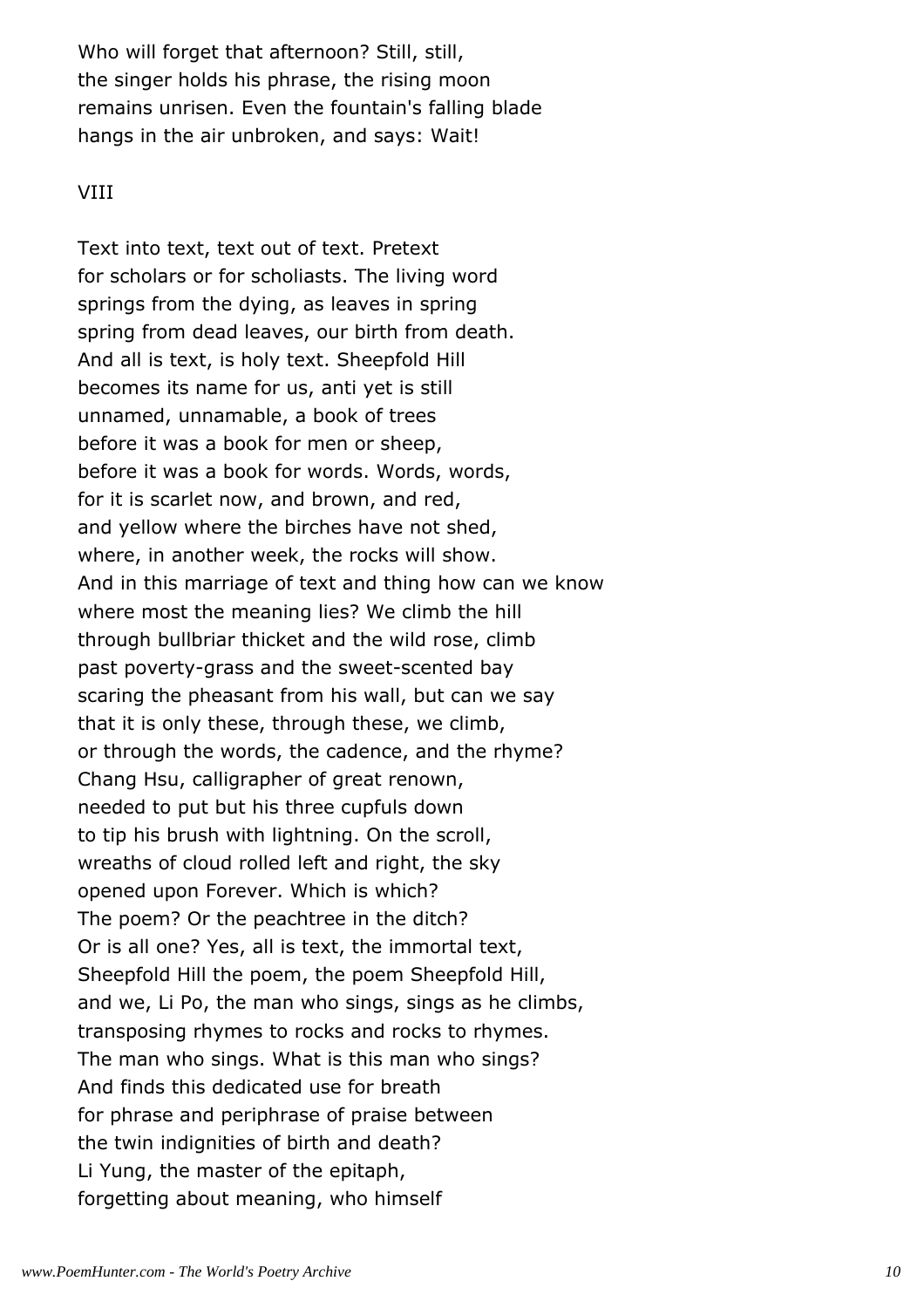had added 'meaning' to the book of >things,' lies who knows where, himself sans epitaph, his text, too, lost, forever lost ...

And yet, no,

text lost and poet lost, these only flow into that other text that knows no year. The peachtree in the poem is still here. The song is in the peachtree and the ear.

#### IX

The winds of doctrine blow both ways at once. The wetted finger feels the wind each way, presaging plums from north, and snow from south. The dust-wind whistles from the eastern sea to dry the nectarine and parch the mouth. The west wind from the desert wreathes the rain too late to fill our wells, but soon enough, the four-day rain that bears the leaves away. Song with the wind will change, but is still song and pierces to the rightness in the wrong or makes the wrong a rightness, a delight. Where are the eager guests that yesterday thronged at the gate? Like leaves, they could not stay, the winds of doctrine blew their minds away, and we shall have no loving-cup tonight. No loving-cup: for not ourselves are here to entertain us in that outer year, where, so they say, we see the Greater Earth. The winds of doctrine blow our minds away, and we are absent till another birth.

#### X

Beyond the Sugar Loaf, in the far wood, under the four-day rain, gunshot is heard and with the falling leaf the falling bird flutters her crimson at the huntsman's foot. Life looks down at death, death looks up at life, the eyes exchange the secret under rain, rain all the way from heaven: and all three know and are known, share and are shared, a silent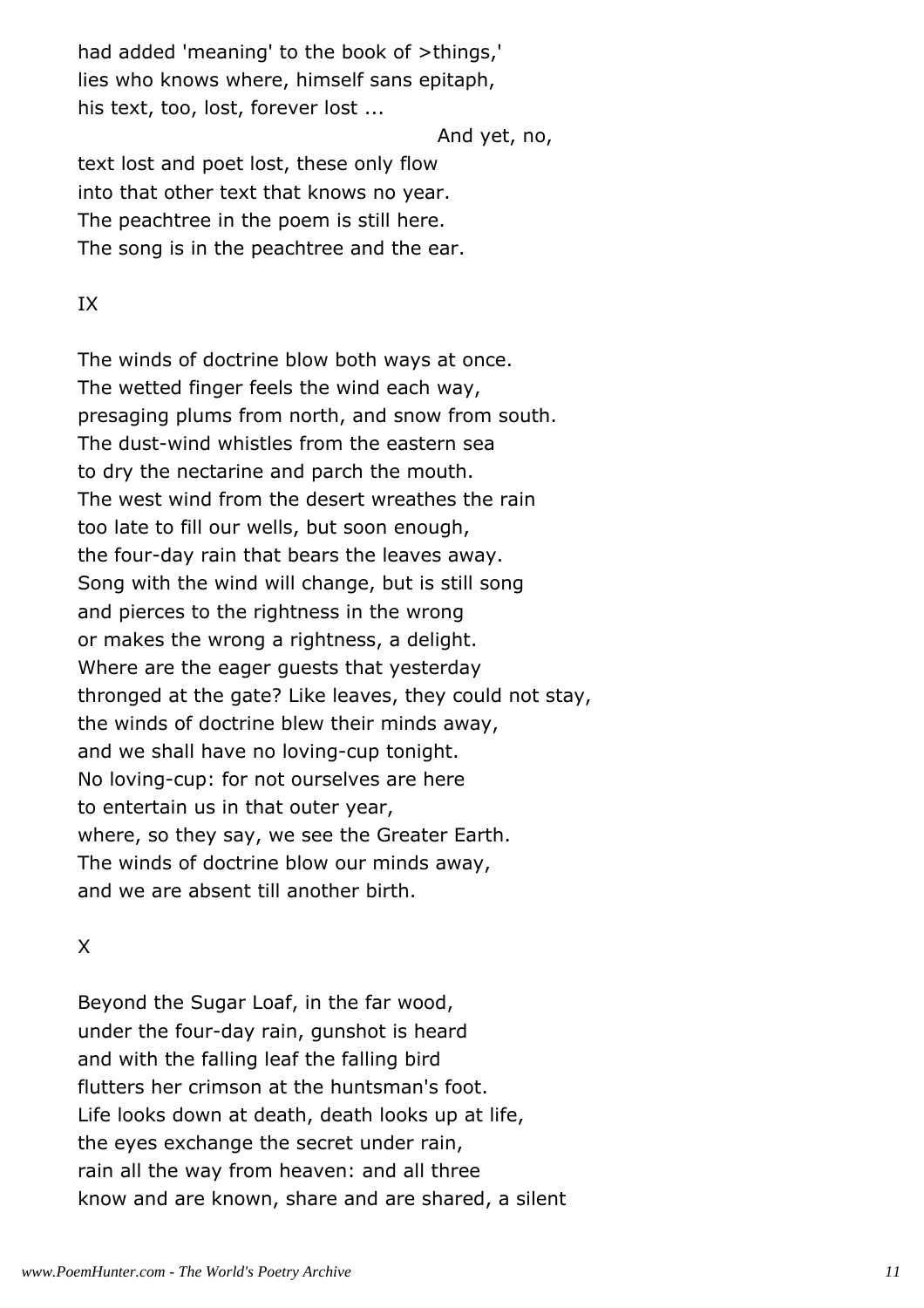moment of union and communion. Have we come this way before, and at some other time? Is it the Wind Wheel Circle we have come? We know the eye of death, and in it too the eye of god, that closes as in sleep, giving its light, giving its life, away: clouding itself as consciousness from pain, clouding itself, and then, the shutter shut. And will this eye of god awake again? Or is this what he loses, loses once, but always loses, and forever lost? It is the always and unredeemable cost of his invention, his fatigue. The eye closes, and no other takes its place. It is the end of god, each time, each time.

Yet, though the leaves must fall, the galaxies rattle, detach, and fall, each to his own perplexed and individual death, Lady Yang gone with the inkberry's vermilion stalk, the peony face behind a fan of frost, the blue-moon eyebrow behind a fan of rain, beyond recall by any alchemist or incantation from the Book of Change: unresumable, as, on Sheepfold Hill, the fir cone of a thousand years ago: still, in the loving, and the saying so, as when we name the hill, and, with the name, bestow an essence, and a meaning, too: do we endow them with our lives? They move into another orbit: into a time not theirs: and we become the bell to speak this time: as we become new eyes with which they see, the voice in which they find duration, short or long, the chthonic and hermetic song. Beyond Sheepfold Hill, gunshot again, the bird flies forth to meet predestined death, to look with conscious sight into the eye of light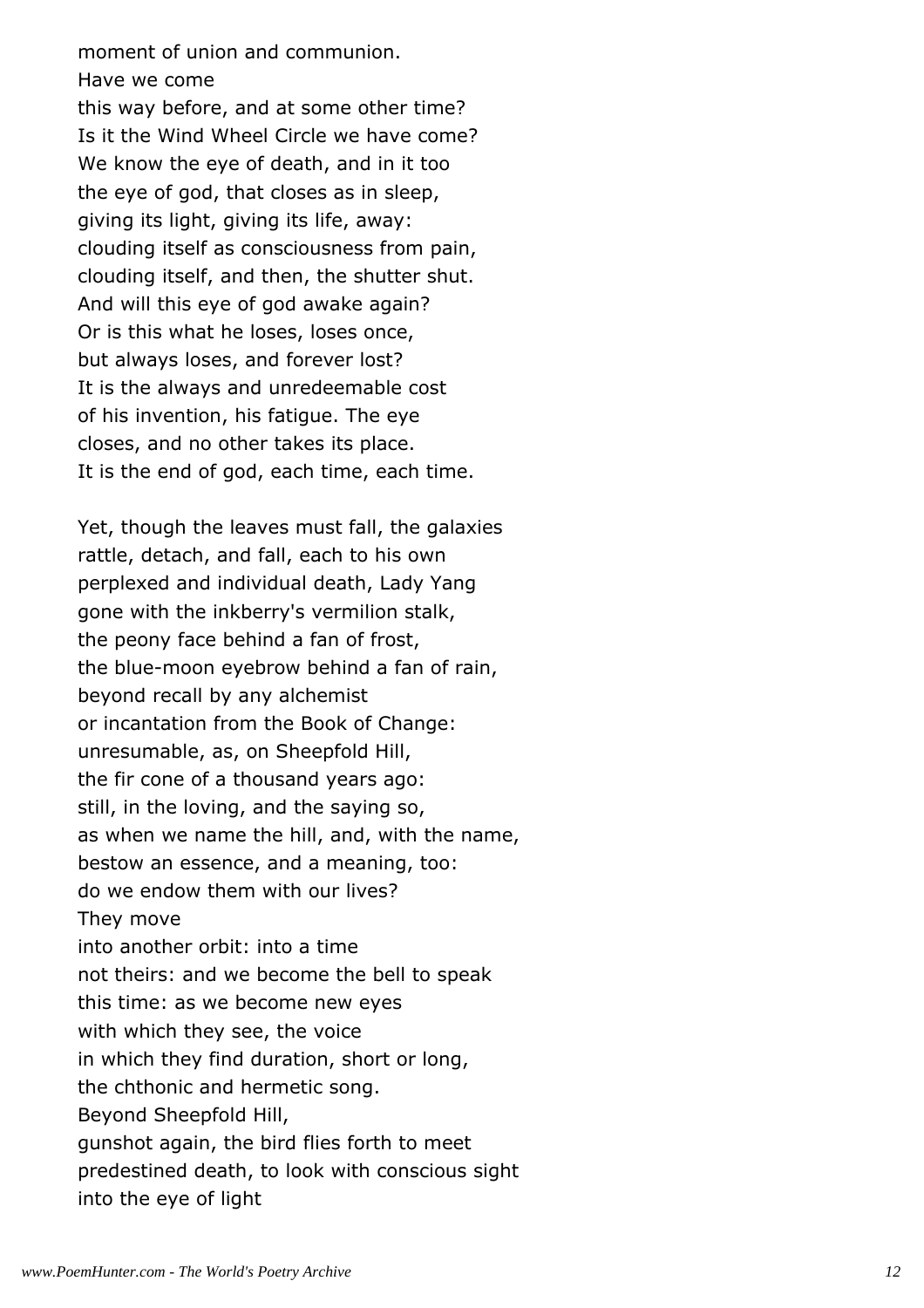the light unflinching that understands and loves. And Sheepfold Hill accepts them, and is still.

XI

The landscape and the language are the same. And we ourselves are language and are land, together grew with Sheepfold Hill, rock, and hand, and mind, all taking substance in a thought wrought out of mystery: birdflight and air predestined from the first to be a pair: as, in the atom, the living rhyme invented her divisions, which in time, and in the terms of time, would make and break the text, the texture, and then all remake. This powerful mind that can by thinking take the order of the world and all remake, will it, for joy in breaking, break instead its own deep thought that thought itself be dead? Already in our coil of rock and hand, hidden in the cloud of mind, burning, fading, under the waters, in the eyes of sand, was that which in its time would understand. Already in the Kingdom of the Dead the scrolls were waiting for the names and dates and what would there irrevocably be said. The brush was in the hand, the poem was in the love, the praise was in the word. The 'Book of Lives' listed the name, Li Po, as an Immortal; and it was time to travel. Not, this year, north to the Damask City, or the Gorge, but, by the phoenix borne, swift as the wind, to the Jade Palace Portal. There look through the clouded to the clear and there watch evil like a brush-stroke disappear in the last perfect rhyme of the begin-all-end-all poem, time.

### XII

Northwest by north. The grasshopper weathervane bares to the moon his golden breastplate, swings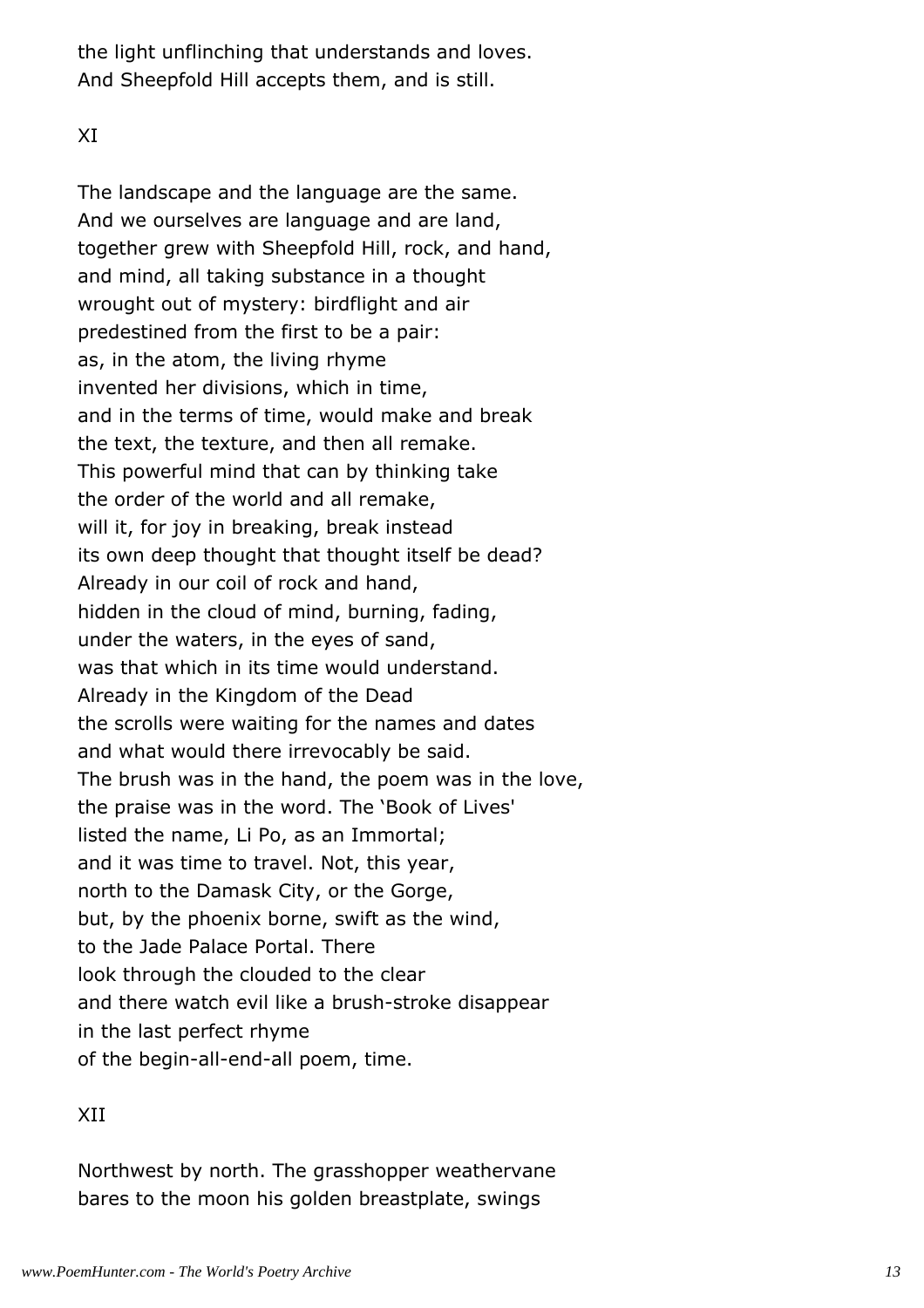in his predicted circle, gilded legs and wings bright with frost, predicting frost. The tide scales with moon-silver, floods the marsh, fulfils Payne Creek and Quivett Creek, rises to lift the fishing-boats against a jetty wall; and past them floods the plankton and the weed and limp sea-lettuce for the horseshoe crab who sleeps till daybreak in his nest of reed. The hour is open as the mind is open. Closed as the mind is closed. Opens as the hand opens to receive the ghostly snowflakes of the moon, closes to feel the sunbeams of the bloodstream warm our human inheritance of touch. The air tonight brings back, to the all-remembering world, its ghosts, borne from the Great Year on the Wind Wheel Circle. On that invisible wave we lift, we too, and drag at secret moorings, stirred by the ancient currents that gave us birth. And they are here, Li Po and all the others, our fathers and our mothers: the dead leaf's footstep touches the grass: those who were lost at sea and those the innocents the too-soon dead:

all mankind

and all it ever knew is here in-gathered, held in our hands, and in the wind breathed by the pines on Sheepfold Hill. How still the Quaker Graveyard, the Meeting House how still, where Cousin Abiel, on a night like this, now long since dead, but then how young, how young, scuffing among the dead leaves after frost looked up and saw the Wine Star, listened and heard borne from all quarters the Wind Wheel Circle word: the father within him, the mother within him, the self coming to self through love of each for each. In this small mute democracy of stones is it Abiel or Li Po who lies and lends us against death our speech? They are the same, and it is both who teach. The poets and the prophecies are ours: and these are with us as we turn, in turn, the leaves of love that fill the Book of Change.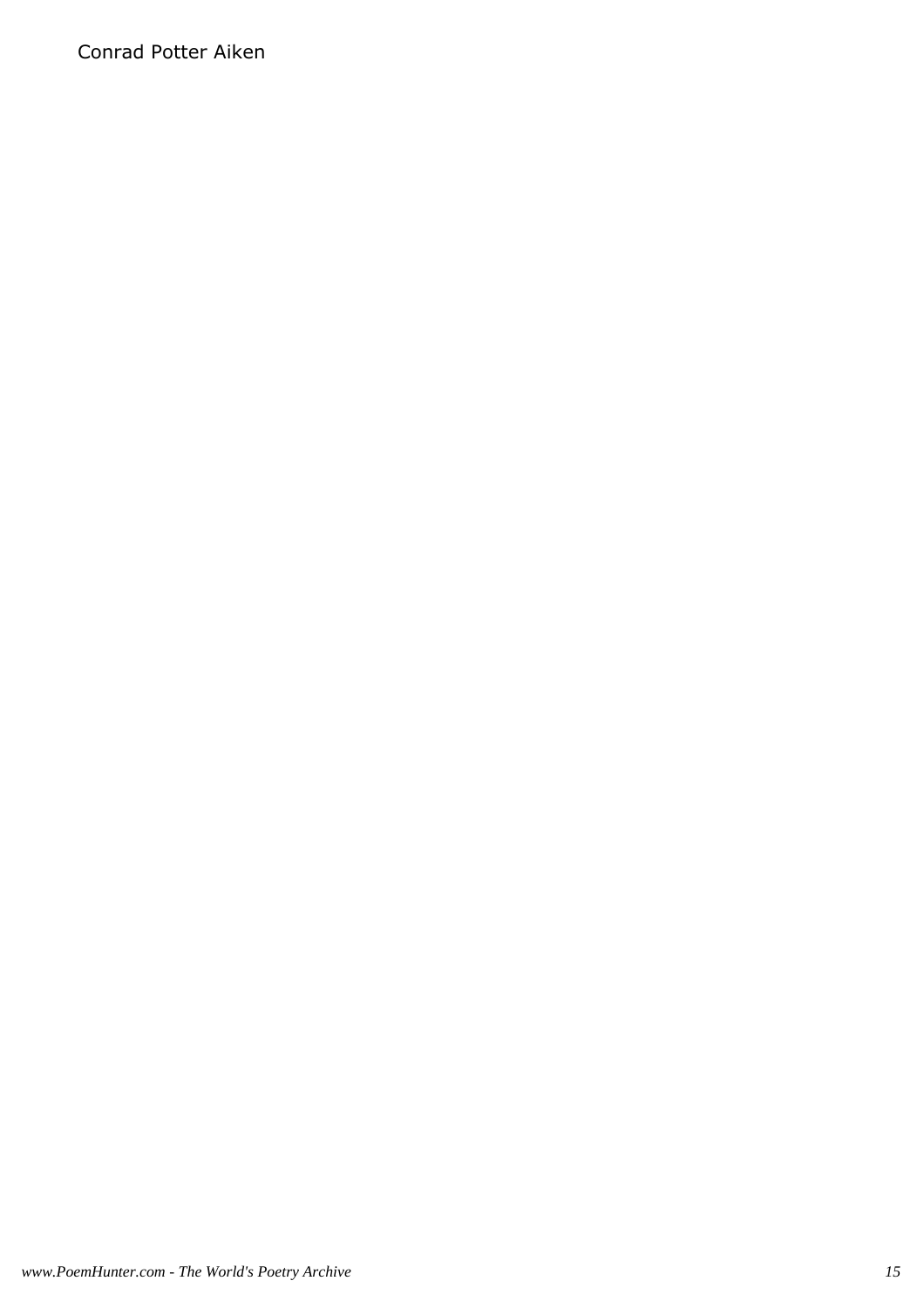# All Lovely Things

All lovely things will have an ending, All lovely things will fade and die, And youth, that's now so bravely spending, Will beg a penny by and by.

Fine ladies soon are all forgotten, And goldenrod is dust when dead, The sweetest flesh and flowers are rotten And cobwebs tent the brightest head.

Come back, true love! Sweet youth, return!-- But time goes on, and will, unheeding, Though hands will reach, and eyes will yearn, And the wild days set true hearts bleeding.

Come back, true love! Sweet youth, remain!-- But goldenrod and daisies wither, And over them blows autumn rain, They pass, they pass, and know not whither.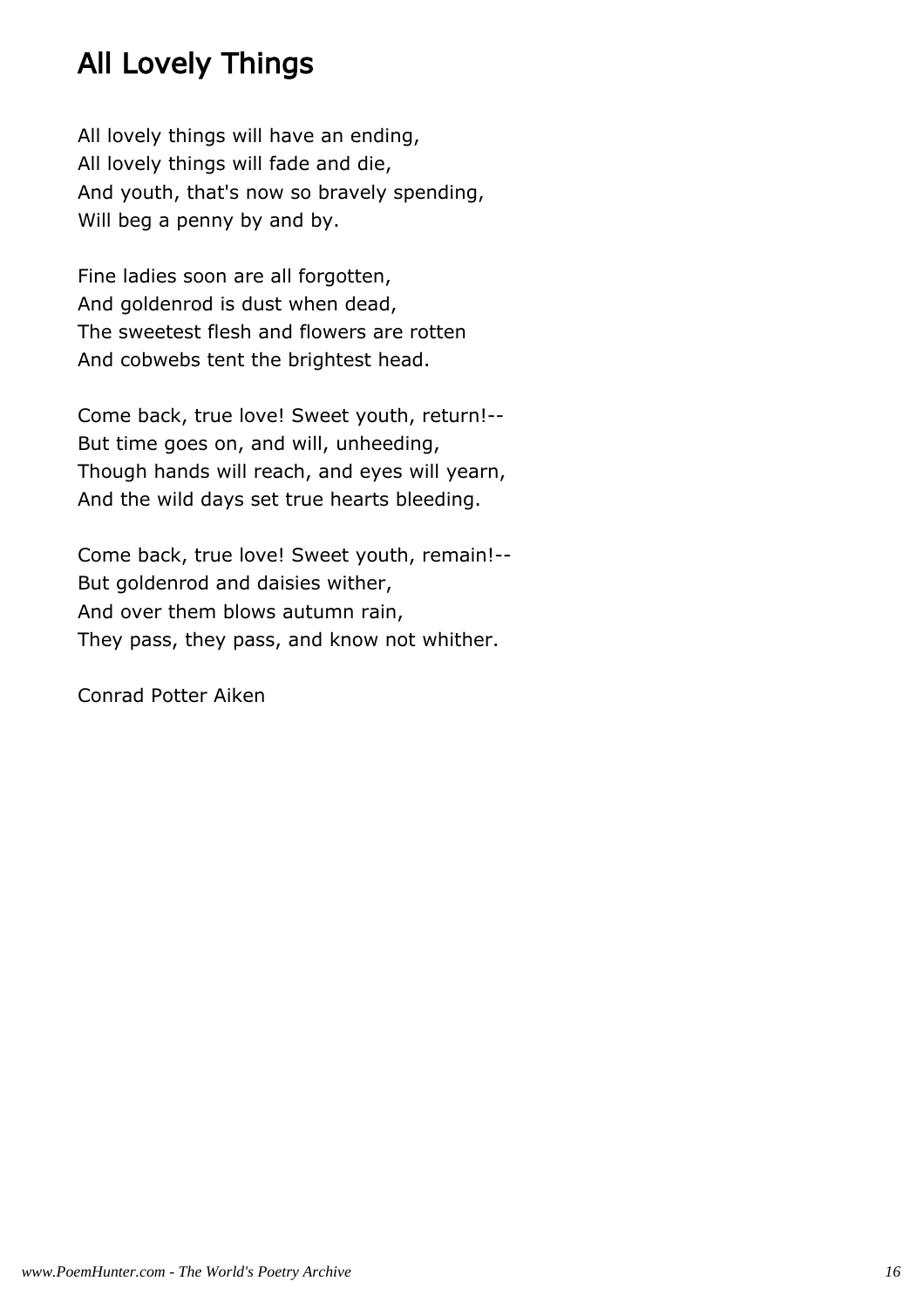### Annihilation

While the blue noon above us arches, And the poplar sheds disconsolate leaves, Tell me again why love bewitches, And what love gives.

It is the trembling finger that traces The eyebrow's curve, the curve of the cheek? The mouth that quivers, when the hand caresses, But cannot speak?

No, not these, not in these is hidden The secret, more than in other things: Not only the touch of a hand can gladden Till the blood sings.

It is the leaf that falls between us, The bells that murmur, the shadows that move, The autumnal sunlight that fades upon us: These things are love.

It is the 'No, let us sit here longer,' The 'Wait till tomorrow,' the 'Once I knew  $-$ ' These trifles, said as I touch your finger, And the clock strikes two.

The world is intricate, and we are nothing. It is the complex world of grass, A twig on the path, a look of loathing, Feelings that pass —

These are the secret! And I could hate you, When, as I lean for another kiss, I see in your eyes that I do not meet you, And that love is this.

Rock meeting rock can know love better Than eyes that stare or lips that touch. All that we know in love is bitter, And it is not much.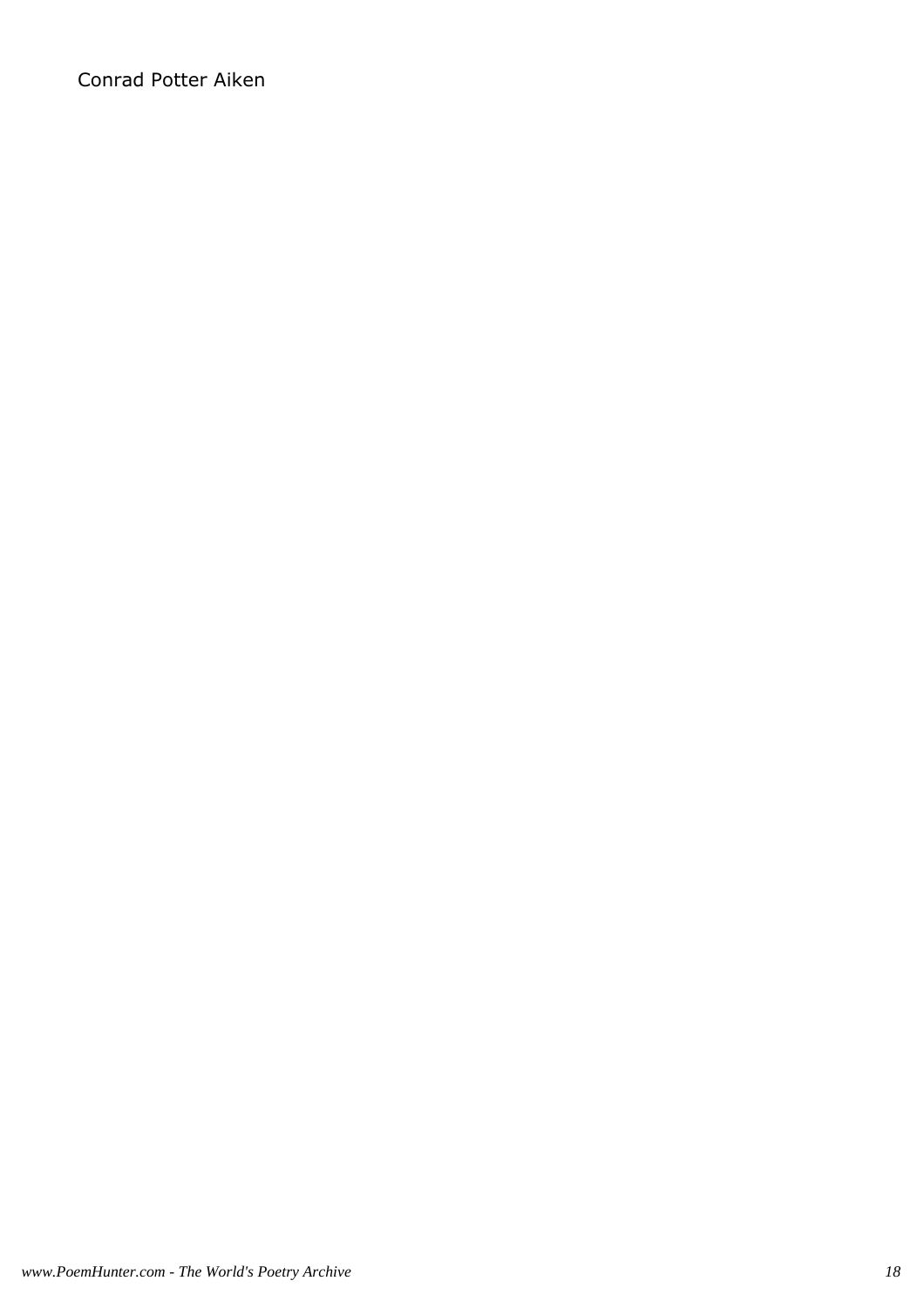# Asphalt

Light your cigarette, then, in this shadow, And talk to her, your arm engaged with hers. Heavily over your heads the eaten maple In the dead air of August strains and stirs.

Her stone-white face, in the lamp-light, turns toward you; Darkly, with time-dark eyes, she questions you Whether this universe is what she thinks it— Simple and passionate and profound and true—

Or whether, as with a sound of dim disaster, A plaintive music brought to a huddled fall, Some ancient treachery slides through the heart of things— The last star falling, seen from the utmost wall…

And you—what sinister, far, reserves of laughter, What understandings, remote, perplexed, remain Unguessed forever by her who is your victim— Victim, of whom you too are victim again?

…Come! let us dance once more on the ancient asphalt: Seeing, beneath its strange and recent shape, The eternal horror of rock, from which, for ever, We toss our tortured hands, to no escape.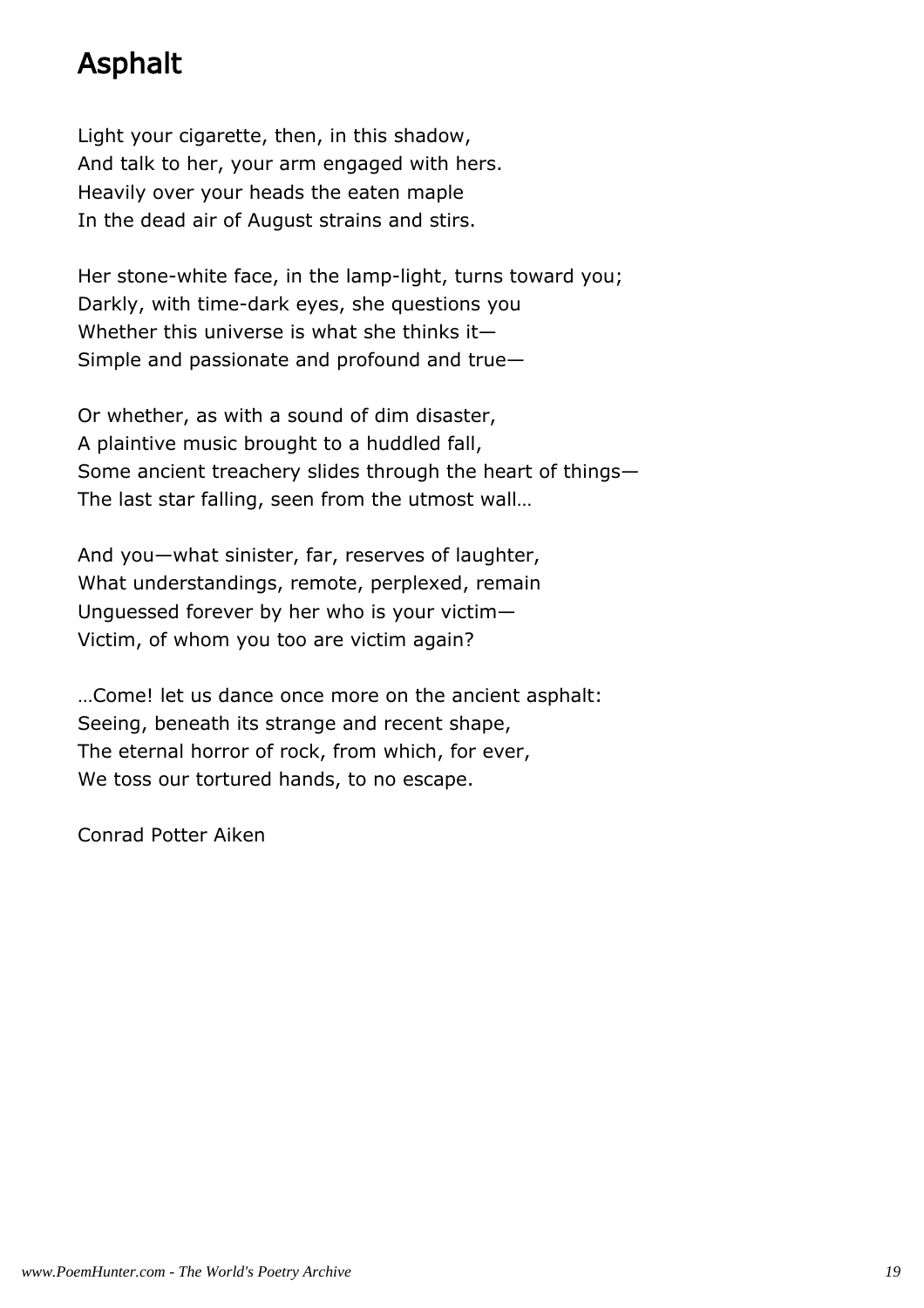# Beloved, Let Us Once More Praise The Rain

Beloved, let us once more praise the rain. Let us discover some new alphabet, For this, the often praised; and be ourselves, The rain, the chickweed, and the burdock leaf, The green-white privet flower, the spotted stone, And all that welcomes the rain; the sparrow too, $-$ Who watches with a hard eye from seclusion, Beneath the elm-tree bough, till rain is done. There is an oriole who, upside down, Hangs at his nest, and flicks an orange wing,— Under a tree as dead and still as lead; There is a single leaf, in all this heaven Of leaves, which rain has loosened from its twig: The stem breaks, and it falls, but it is caught Upon a sister leaf, and thus she hangs; There is an acorn cup, beside a mushroom Which catches three drops from the stooping cloud. The timid bee goes back to the hive; the fly Under the broad leaf of the hollyhock Perpends stupid with cold; the raindark snail Surveys the wet world from a watery stone... And still the syllables of water whisper: The wheel of cloud whirs slowly: while we wait In the dark room; and in your heart I find One silver raindrop,—on a hawthorn leaf,— Orion in a cobweb, and the World.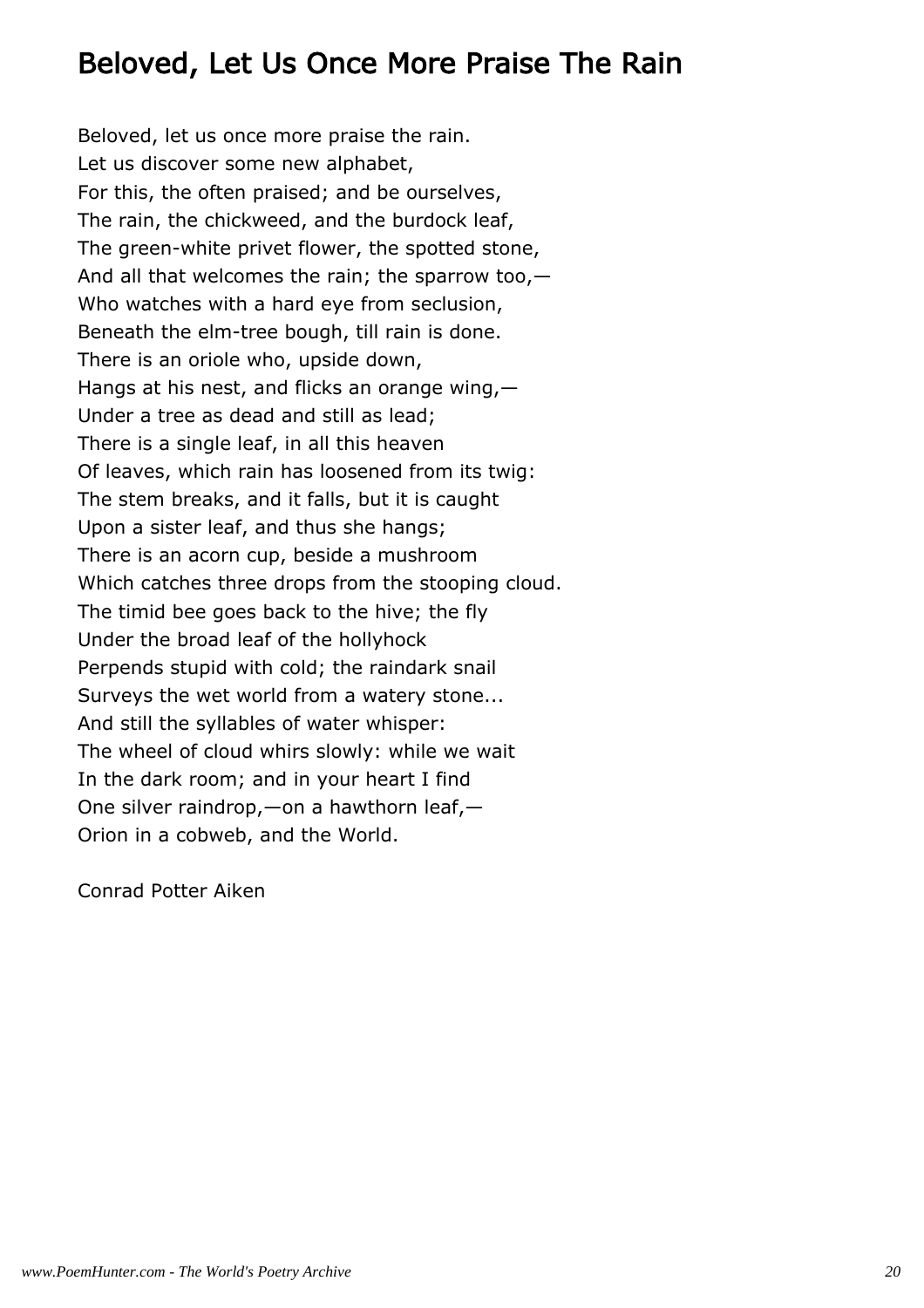# Bread And Music

Music I heard with you was more than music, And bread I broke with you was more than bread; Now that I am without you, all is desolate; All that was once so beautiful is dead.

Your hands once touched this table and this silver, And I have seen your fingers hold this glass. These things do not remember you, belovèd, And yet your touch upon them will not pass.

For it was in my heart you moved among them, And blessed them with your hands and with your eyes; And in my heart they will remember always,— They knew you once, O beautiful and wise.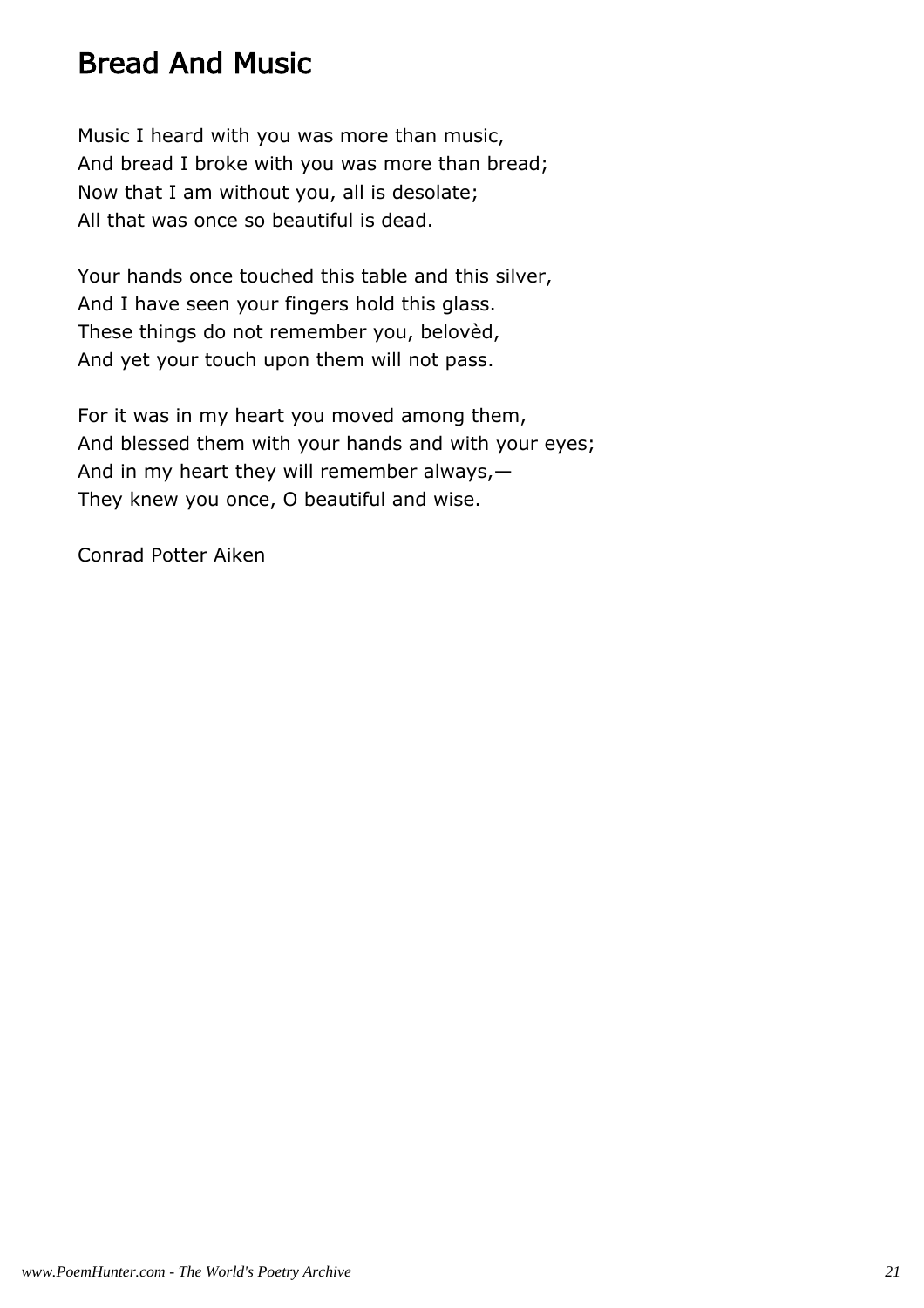# Chance Meetings

In the mazes of loitering people, the watchful and furtive, The shadows of tree-trunks and shadows of leaves, In the drowse of the sunlight, among the low voices, I suddenly face you,

Your dark eyes return for a space from her who is with you, They shine into mine with a sunlit desire, They say an 'I love you, what star do you live on?' They smile and then darken,

And silent, I answer 'You too-I have known you,-I love you!-' And the shadows of tree-trunks and shadows of leaves Interlace with low voices and footsteps and sunlight To divide us forever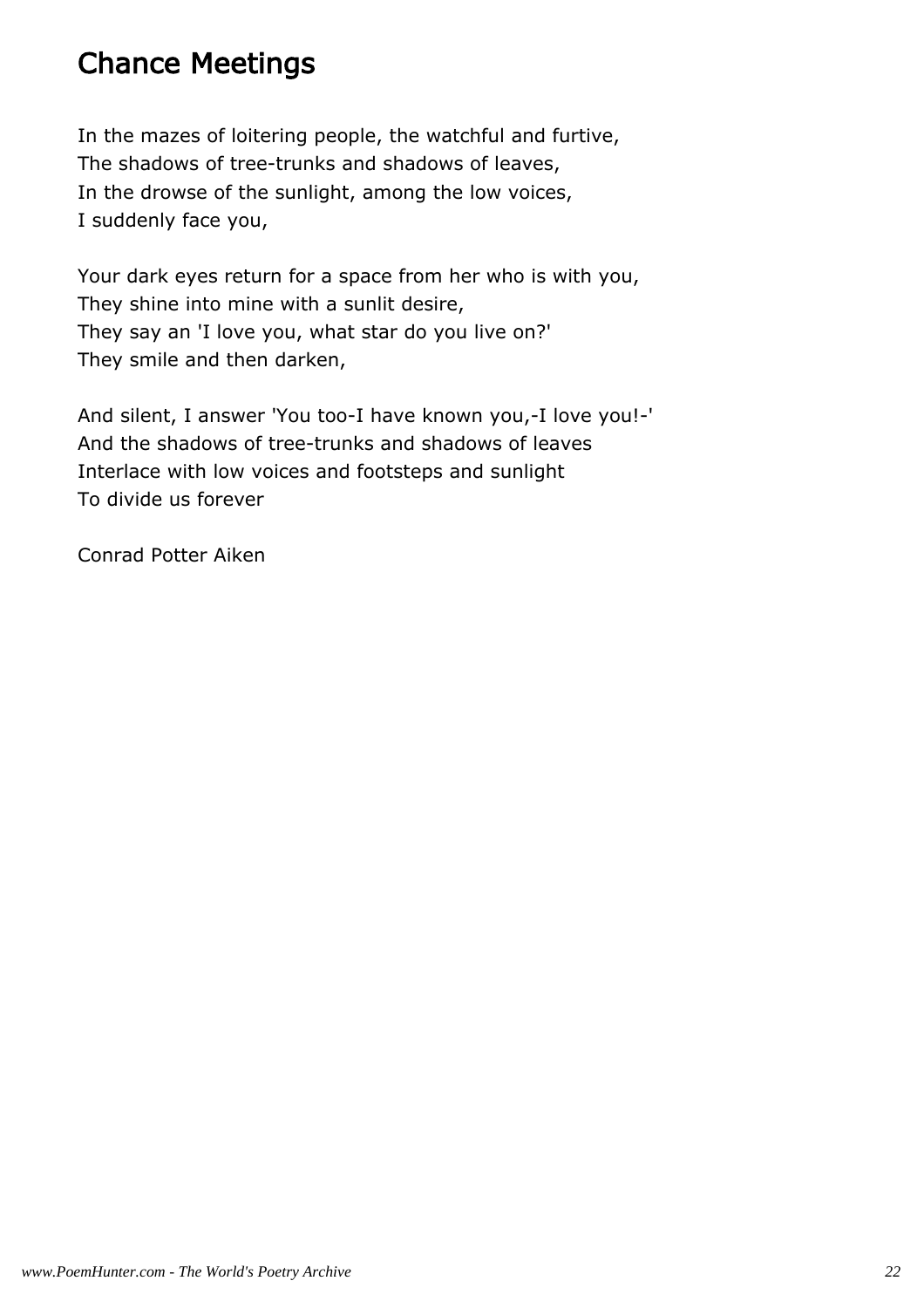# Chiaroscuro: Rose

### He

Fill your bowl with roses: the bowl, too, have of crystal. Sit at the western window. Take the sun Between your hands like a ball of flaming crystal, Poise it to let it fall, but hold it still, And meditate on the beauty of your existence; The beauty of this, that you exist at all.

#### She

The sun goes down, -- but without lamentation. I close my eyes, and the stream of my sensation In this, at least, grows clear to me: Beauty is a word that has no meaning. Beauty is naught to me.

#### He

The last blurred raindrops fall from the half-clear sky, Eddying lightly, rose-tinged, in the windless wake of the sun. The swallow ascending against cold waves of cloud Seems winging upward over huge bleak stairs of stone. The raindrop finds its way to the heart of the leaf-bud. But no word finds its way to the heart of you.

#### She

This also is clear in the stream of my sensation: That I am content, for the moment, Let me be. How light the new grass looks with the rain-dust on it! But heart is a word that has no meaning, Heart means nothing to me.

He

To the end of the world I pass and back again In flights of the mind; yet always find you here, Remote, pale, unattached . . . O Circe-too-clear-eyed,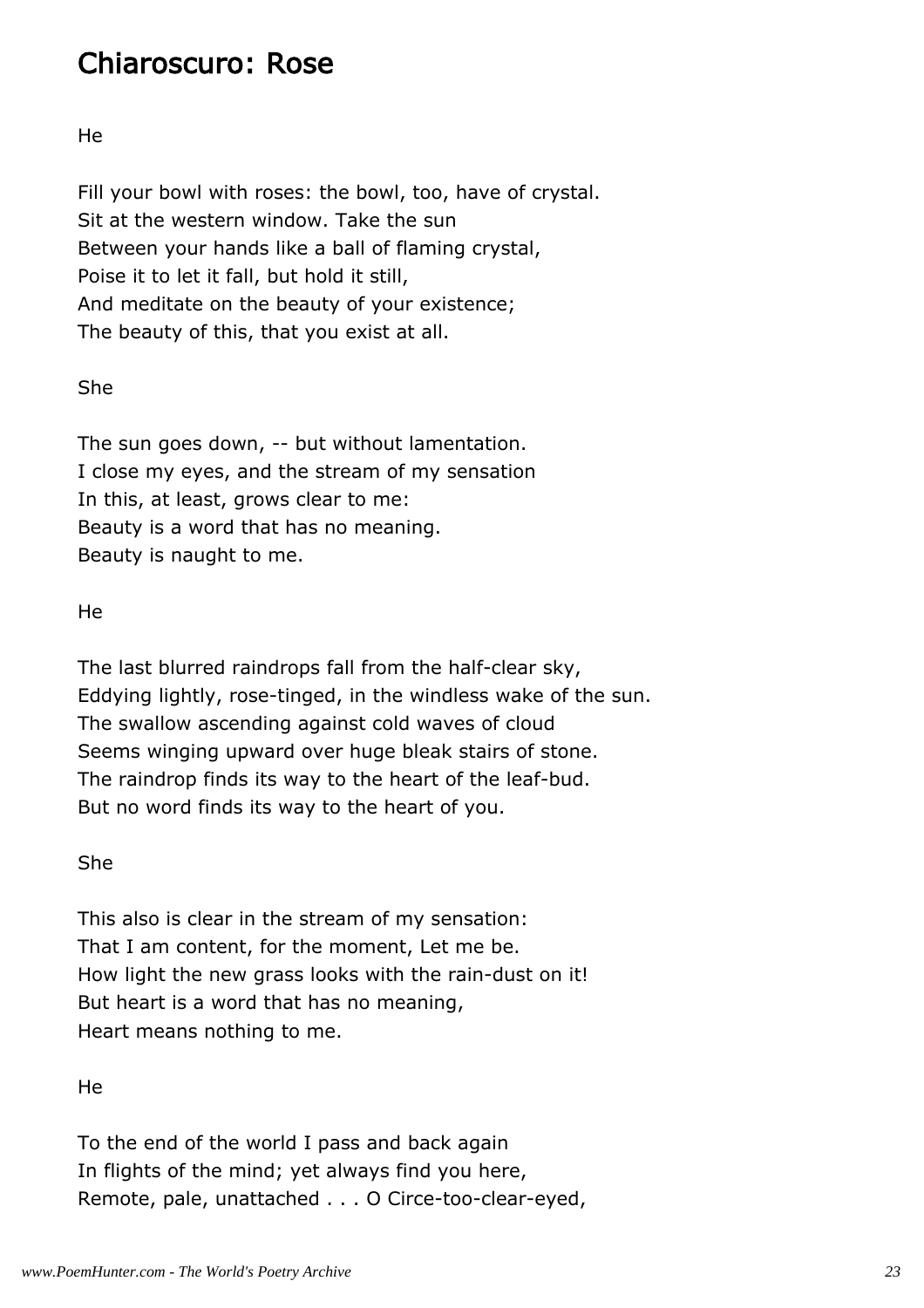Watching amused your fawning tiger-thoughts, Your wolves, your grotesque apes -- relent, relent! Be less wary for once: it is the evening.

She

But if I close my eyes what howlings greet me! Do not persuade. Be tranquil. Here is flesh With all its demons. Take it, sate yourself. But leave my thoughts to me.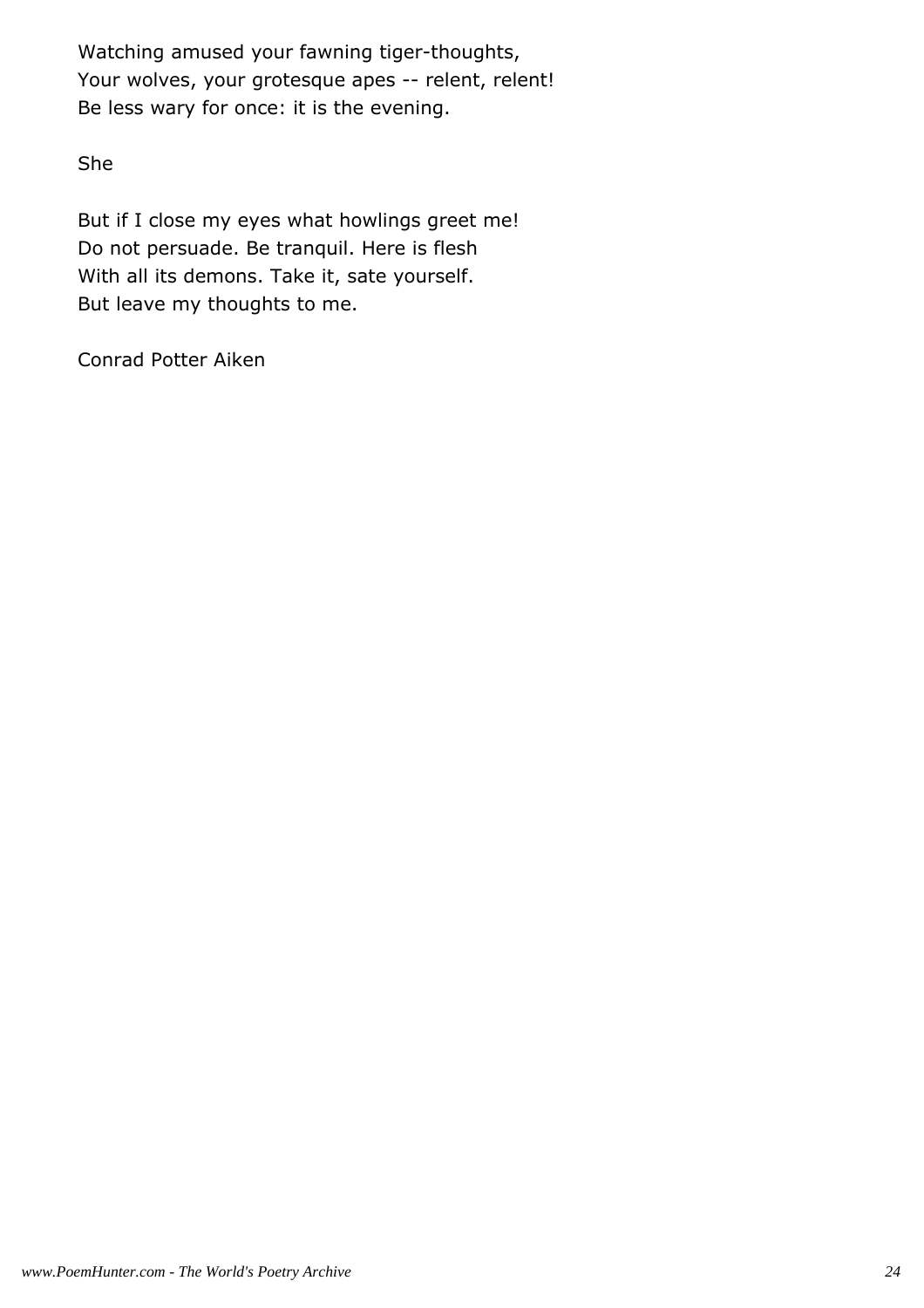### Counterpoint: Two Rooms

He, in the room above, grown old and tired; She, in the room below, his floor her ceiling, Pursue their separate dreams. He turns his light, And throws himself on the bed, face down, in laughter. She, by the window, smiles at a starlight night.

His watch—the same he has heard these cycles of ages— Wearily chimes at seconds beneath his pillow. The clock upon her mantelpiece strikes nine. The night wears on. She hears dull steps above her. The world whirs on. New stars come up to shine.

His youth—far off—he sees it brightly walking In a golden cloud .... wings flashing about it.... **Darkness** Walls it around with dripping enormous walls. Old age, far off—or death—what do they matter? Down the smooth purple night a streaked star falls.

She hears slow steps in the street; they chime like music, They climb to her heart, they break and flower in beauty, Along her veins they glisten and ring and burn. He hears his own slow steps tread down to silence. Far off they pass. He knows they will never return.

Far off, on a smooth dark road, he hears them faintly. The road, like a sombre river, quietly flowing, Moves among murmurous walls. A deeper breath Swells them to sound: he hears his steps more clearly. And death seems nearer to him; or he to death.

What's death?—she smiles. The cool stone hurts her elbow, The last few raindrops gather and fall from elm-boughs, She sees them glisten and break. The arc-lamp sings, The new leaves dip in the warm wet air and fragrance, A sparrbw whirs to the eaves and shakes its wings.

What's death—what's death ? The spring returns like music ; The trees are like dark lovers who dream in starlight;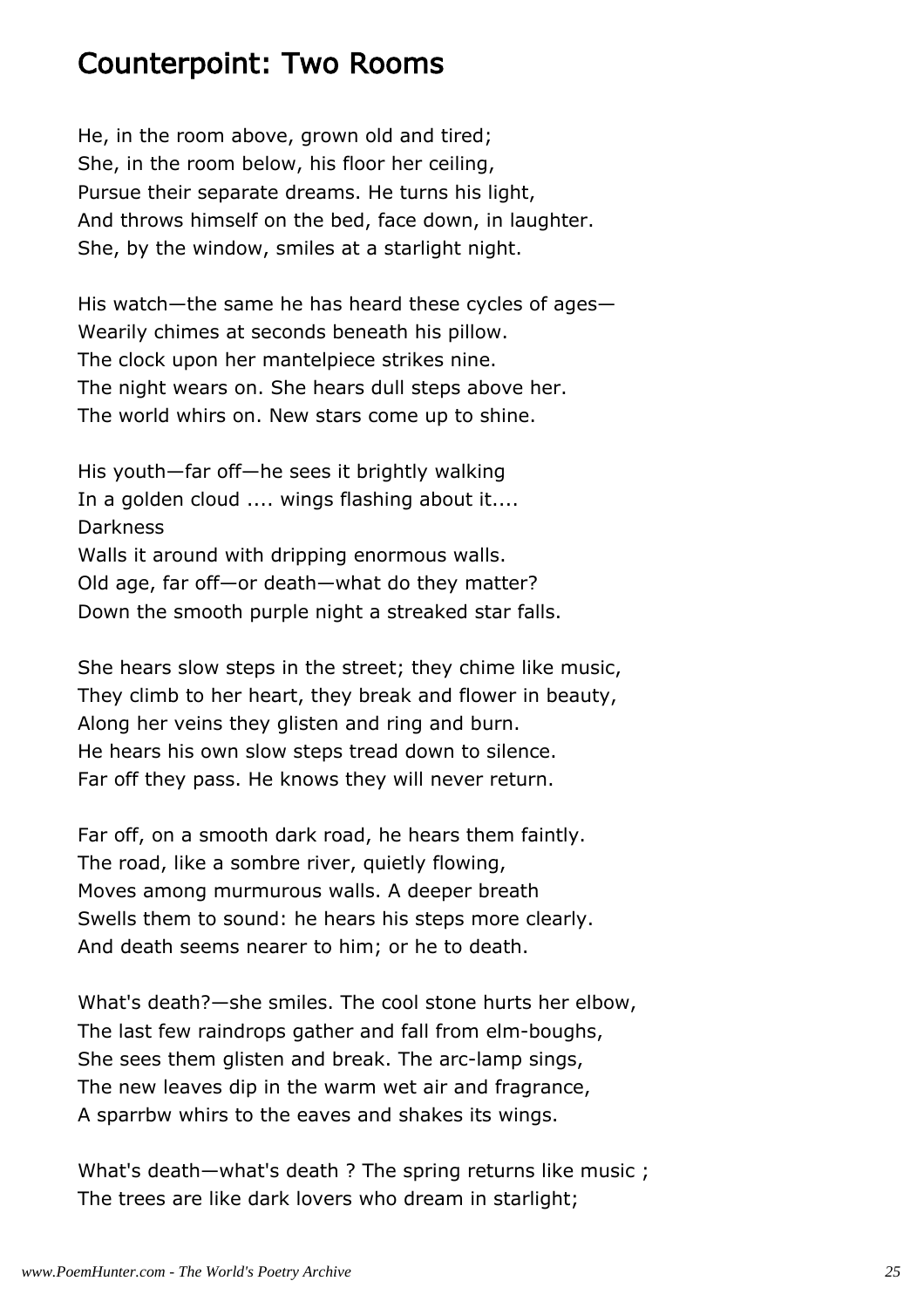The soft grey clouds go over the stars like dreams. The cool stone wounds her arms to pain, to pleasure. Under the lamp a circle of wet street gleams. And death seems far away—a thing of roses, A golden portal where golden music closes, Death seems far away; And spring returns, the countless singing of lovers, And spring returns to stay....

He, in the room above, grown old and tired, Flings himself on the bed, face down, in laughter, And clenches his hands, and remembers, and desires to die. And she, by the window, smiles at a night of starlight.... The soft grey clouds go slowly across the sky.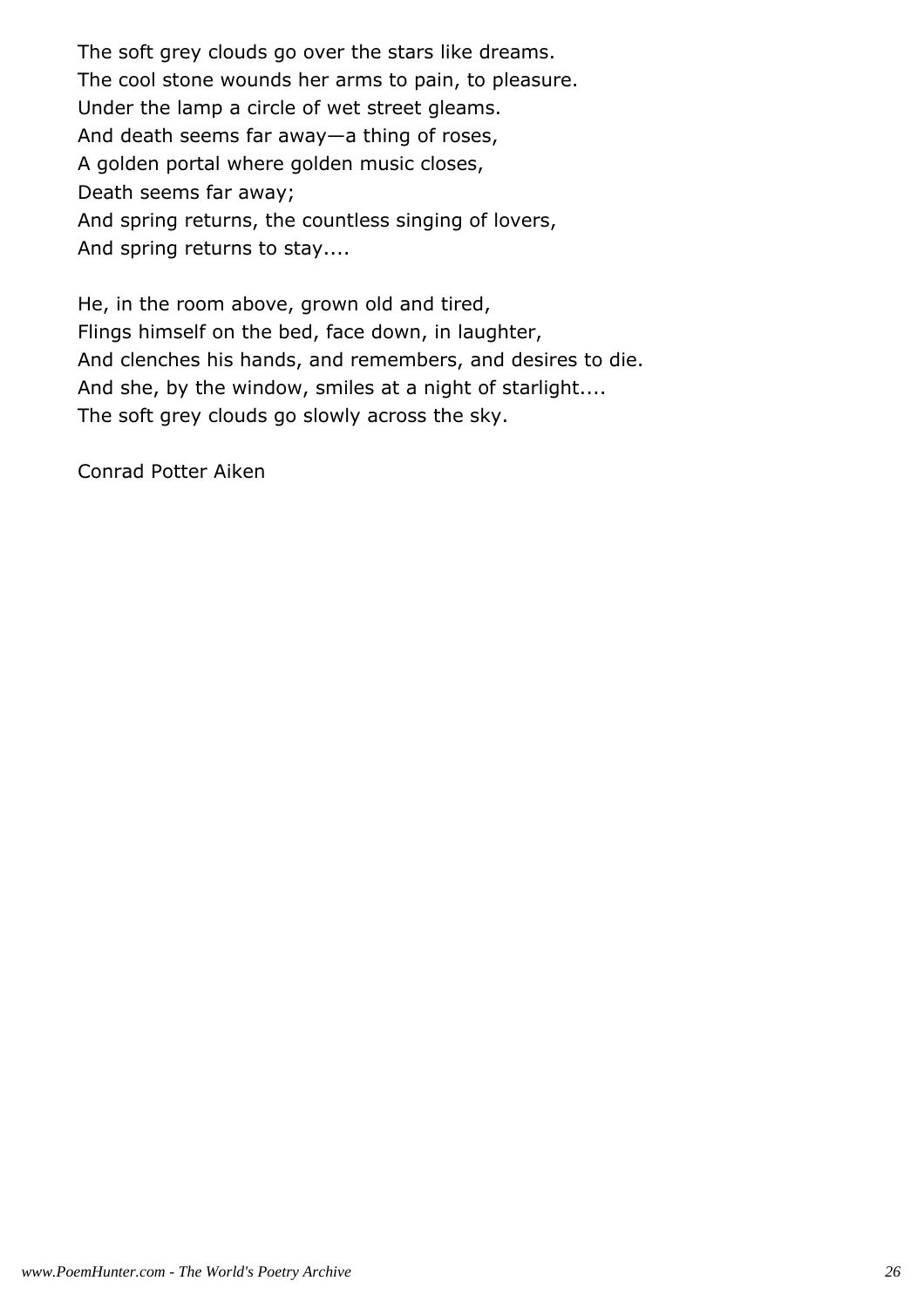### Dancing Adairs

Behold me, in my chiffon, gauze, and tinsel, Flitting out of the shadow into the spotlight, And into the shadow again, without a whisper!- Firefly's my name, I am evanescent.

Firefly's your name. You are evanescent. But I follow you as remorselessly as darkness, And shut you in and enclose you, at last, and always, Till you are lost,-as a voice is lost in silence.

Till I am lost, as a voice is lost in silence. . . Are you the one who would close so cool about me? My fire sheds into and through you and beyond you: How can your fingers hold me? I am elusive.

How can my fingers hold you? You are elusive? Yes, you are flame, but I surround and love you, Always extend beyond you, cool, eternal, To take you into my heart's great void of silence.

You shut me into your heart's great void of silence. . . O sweet and soothing end for a life of whirling! Now I am still, whose life was mazed with motion. Now I sink into you, for love of sleep.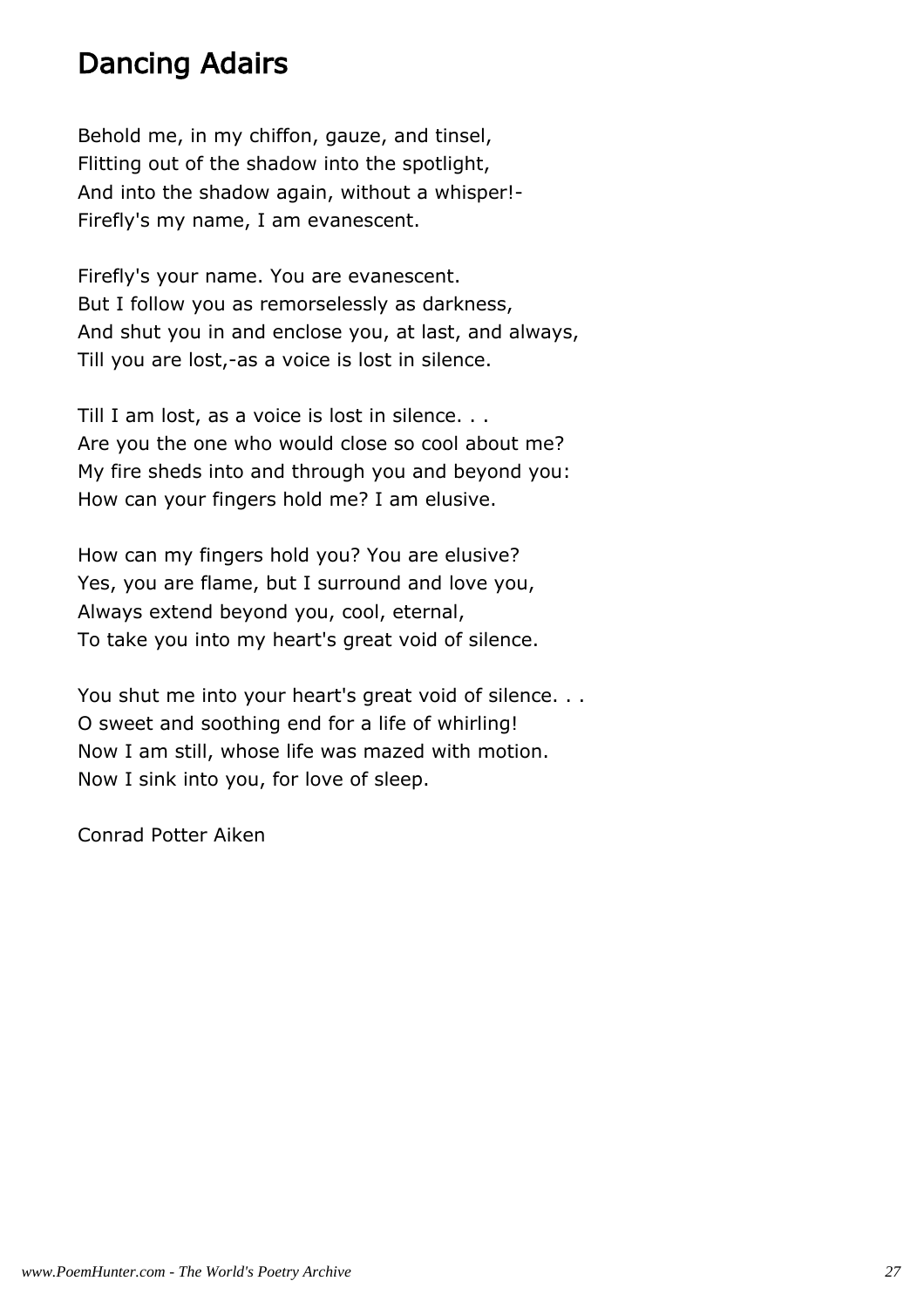### Dead Cleopatra

Dead Cleopatra lies in a crystal casket, Wrapped and spiced by the cunningest of hands. Around her neck they have put a golden necklace Her tatbebs, it is said, are worn with sands.

Dead Cleopatra was once revered in Egypt— Warm-eyed she was, this princess of the south. Now she is very old and dry and faded, With black bitumen they have sealed up her mouth.

Grave-robbers pulled the gold rings from her fingers, Despite the holy symbols across her breast; They scared the bats that quietly whirled above her. Poor lady! she would have been long since at rest

If she had not been wrapped and spiced so shrewdly, Preserved, obscene, to mock black flights of years. What would her lover have said, had he foreseen it? Had he been moved to ecstasy, or tears?

O sweet clean earth from whom the green blade cometh!— When we are dead, my best-beloved and I, Close well above us that we may rest forever, Sending up grass and blossoms to the sky.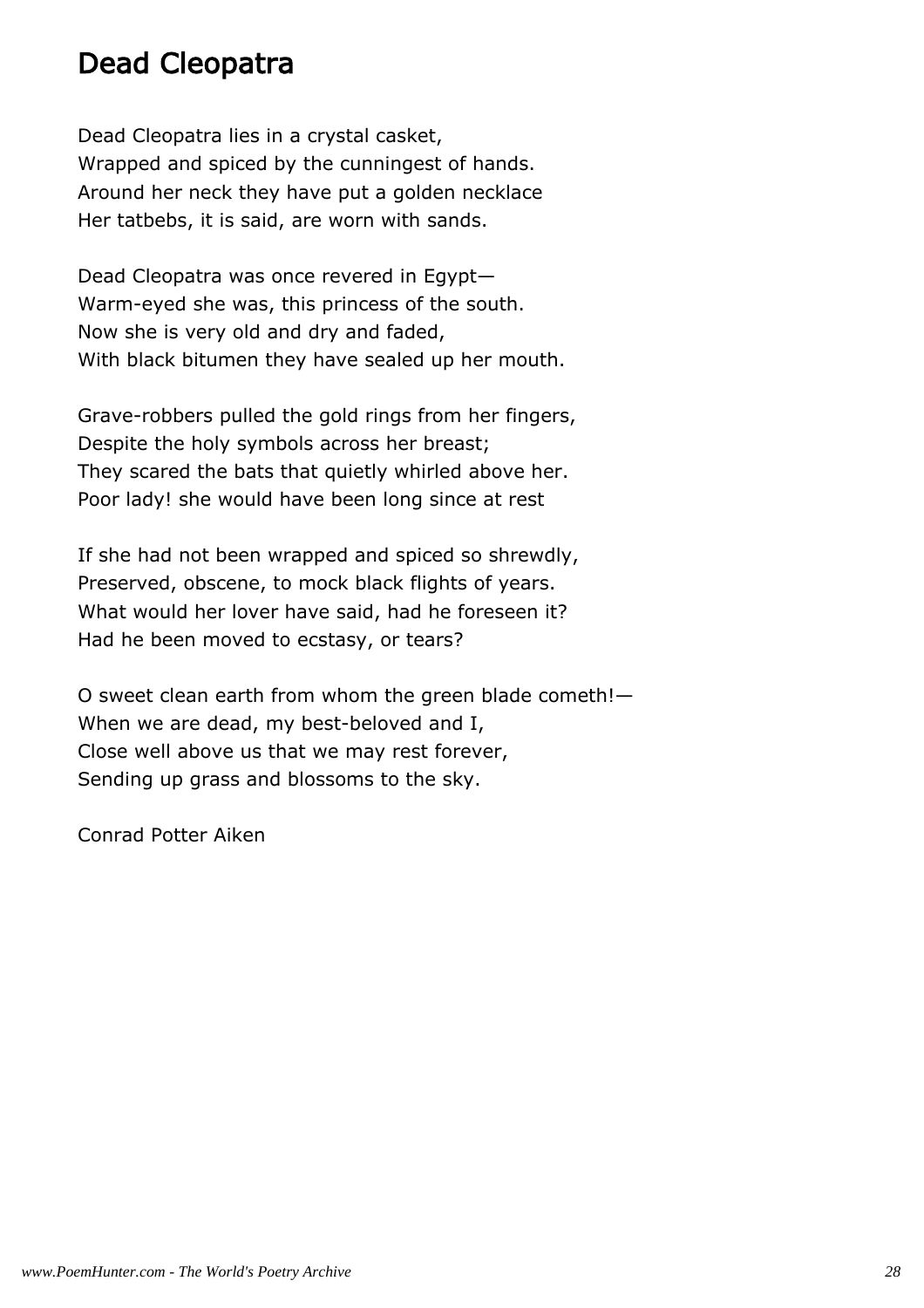# **Discordants**

#### I. (Bread and Music)

Music I heard with you was more than music, And bread I broke with you was more than bread; Now that I am without you, all is desolate; All that was once so beautiful is dead.

Your hands once touched this table and this silver, And I have seen your fingers hold this glass. These things do not remember you, belovèd, And yet your touch upon them will not pass.

For it was in my heart you moved among them, And blessed them with your hands and with your eyes; And in my heart they will remember always,-- They knew you once, O beautiful and wise.

#### II

My heart has become as hard as a city street, The horses trample upon it, it sings like iron, All day long and all night long they beat, They ring like the hooves of time.

My heart has become as drab as a city park, The grass is worn with the feet of shameless lovers, A match is struck, there is kissing in the dark, The moon comes, pale with sleep.

My heart is torn with the sound of raucous voices, They shout from the slums, from the streets, from the crowded places, And tunes from the hurdy-gurdy that coldly rejoices Shoot arrows into my heart.

#### III

Dead Cleopatra lies in a crystal casket, Wrapped and spiced by the cunningest of hands.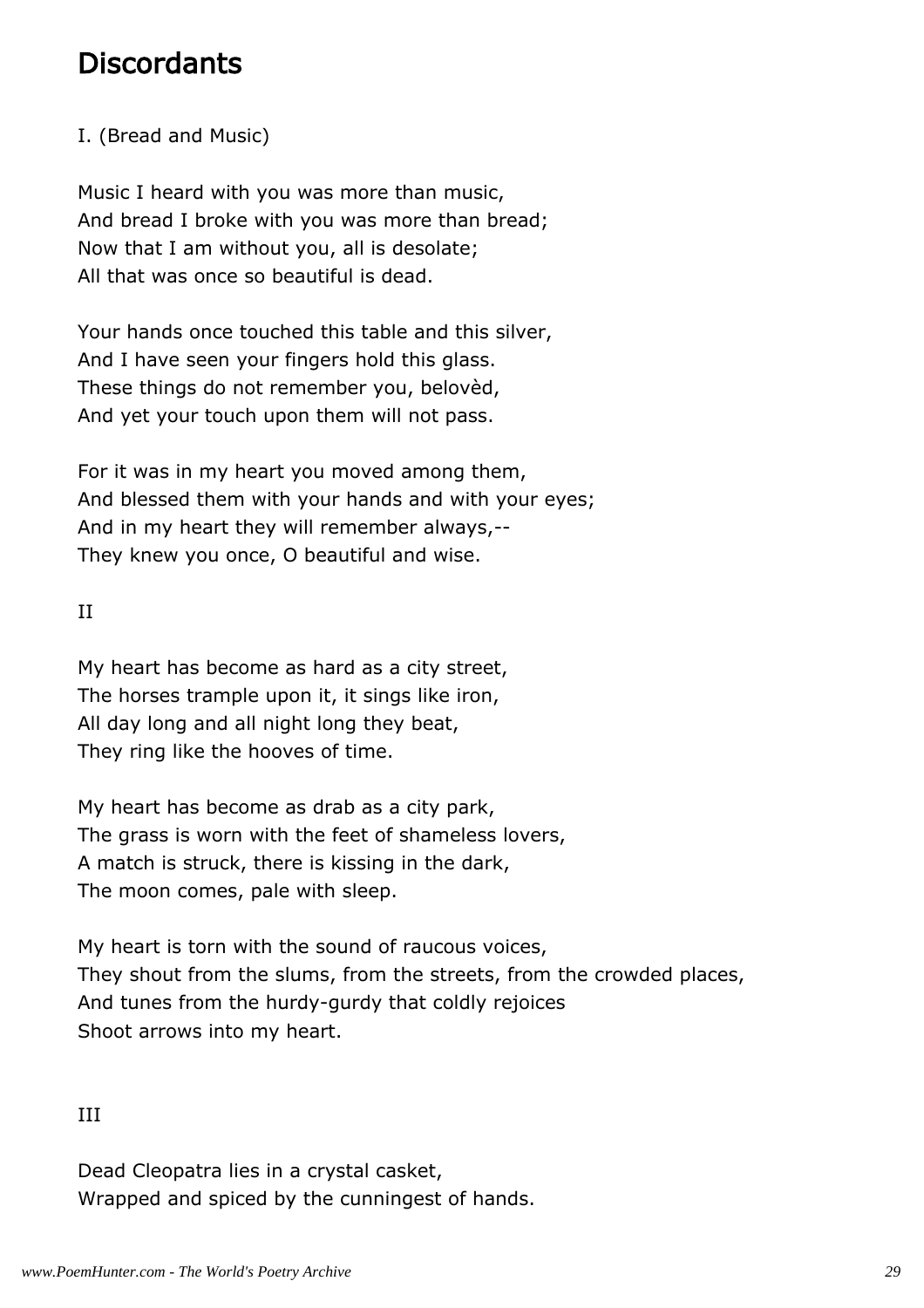Around her neck they have put a golden necklace, Her tatbebs, it is said, are worn with sands.

Dead Cleopatra was once revered in Egypt, Warm-eyed she was, this princess of the South. Now she is old and dry and faded, With black bitumen they have sealed up her mouth.

O sweet clean earth, from whom the green blade cometh! When we are dead, my best belovèd and I, Close well above us, that we may rest forever, Sending up grass and blossoms to the sky.

IV

In the noisy street,

Where the sifted sunlight yellows the pallid faces, Sudden I close my eyes, and on my eyelids Feel from the far-off sea a cool faint spray,--

A breath on my cheek,

From the tumbling breakers and foam, the hard sand shattered, Gulls in the high wind whistling, flashing waters, Smoke from the flashing waters blown on rocks;

--And I know once more,

O dearly belovèd! that all these seas are between us, Tumult and madness, desolate save for the sea-gulls, You on the farther shore, and I in this street.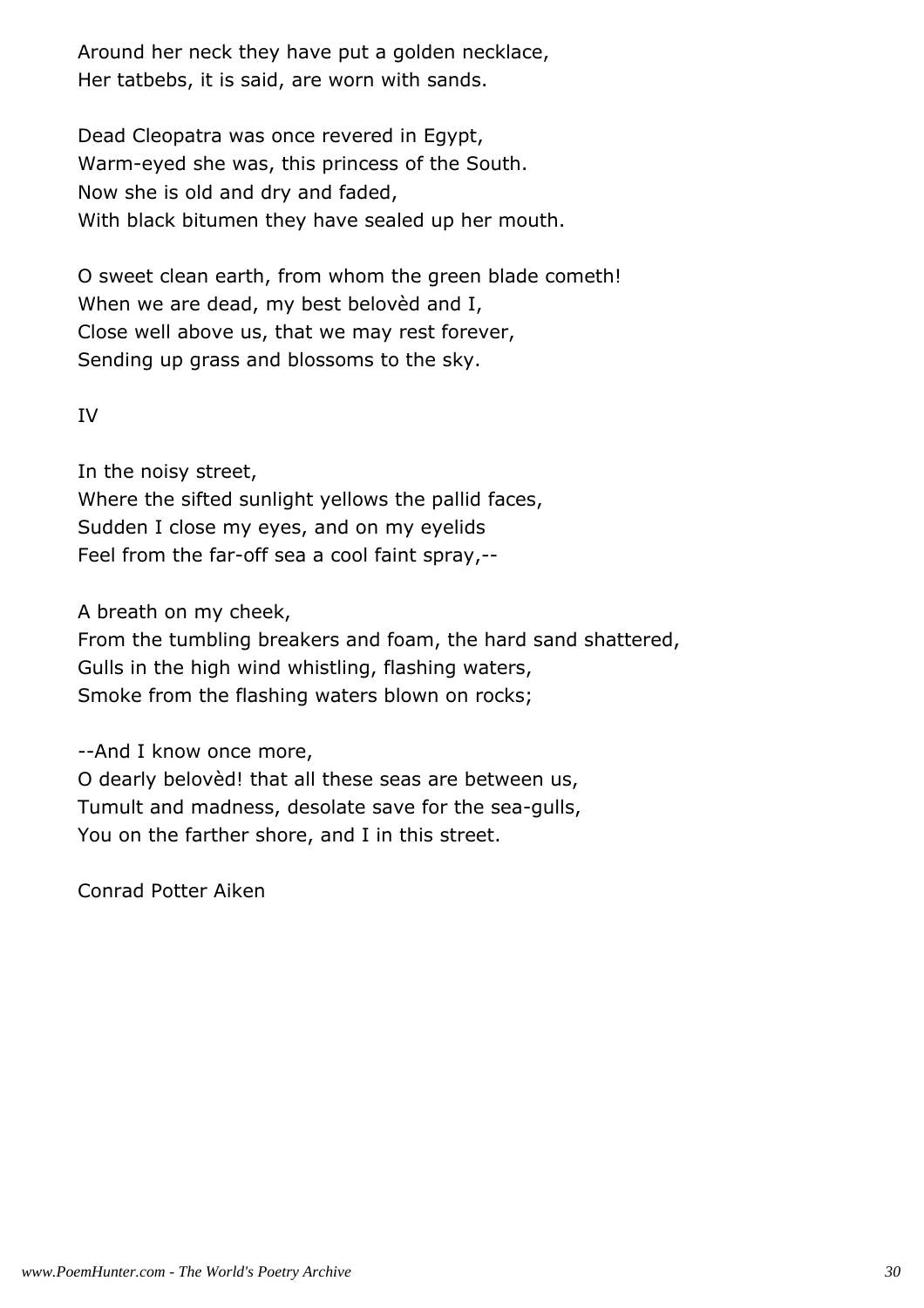# Duval's Birds

The parrot, screeching, flew out into the darkness, Circled three times above the upturned faces With a great whir of brilliant outspread wings, And then returned to stagger on her finger. She bowed and smiled, eliciting applause. . . The property man hated her dirty birds. But it had taken years—yes, years—to train them, To shoulder flags, strike bells by tweaking strings, Or climb sedately little flights of stairs. When they were stubborn, she tapped them with a wand, And her eyes glittered a little under the eyebrows. The red one flapped and flapped on a swinging wire; The little white ones winked round yellow eyes.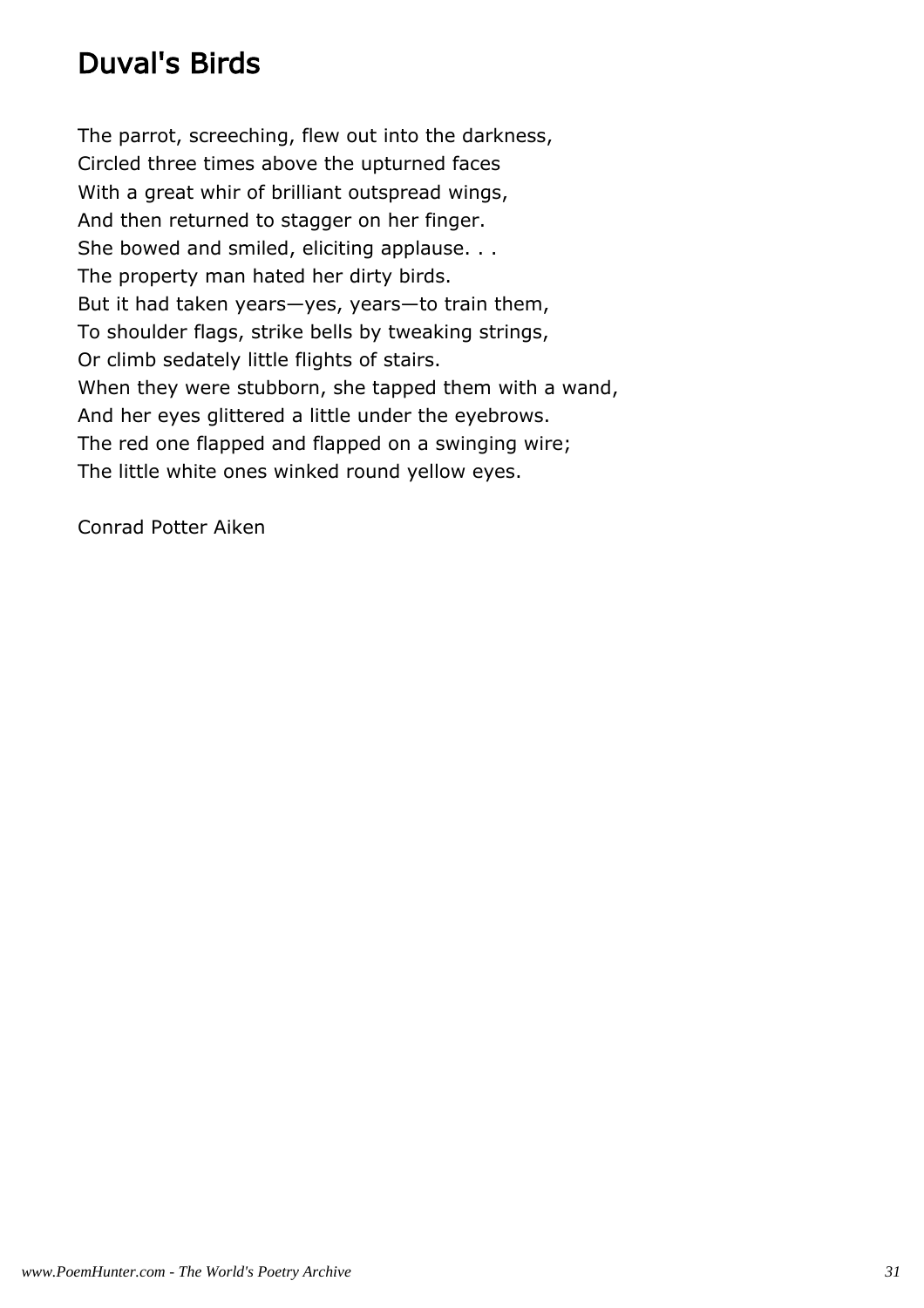### Evening Song Of Senlin

from Senlin: A Biography

It is moonlight. Alone in the silence I ascend my stairs once more, While waves, remote in a pale blue starlight, Crash on a white sand shore. It is moonlight. The garden is silent. I stand in my room alone. Across my wall, from the far-off moon, A rain of fire is thrown . . . There are houses hanging above the stars, And stars hung under a sea: And a wind from the long blue vault of time Waves my curtain for me . . . I wait in the dark once more, Swung between space and space: Before my mirror I lift my hands And face my remembered face. Is it I who stand in a question here, Asking to know my name? . . . It is I, yet I know not whither I go, Nor why, nor whence I came. It is I, who awoke at dawn And arose and descended the stair, Conceiving a god in the eye of the sun, $-$ In a woman's hands and hair. It is I whose flesh is gray with the stones I builded into a wall: With a mournful melody in my brain Of a tune I cannot recall . . . There are roses to kiss: and mouths to kiss; And the sharp-pained shadow of death. I remember a rain-drop on my cheek,— A wind like a fragrant breath . . . And the star I laugh on tilts through heaven; And the heavens are dark and steep . . . I will forget these things once more In the silence of sleep.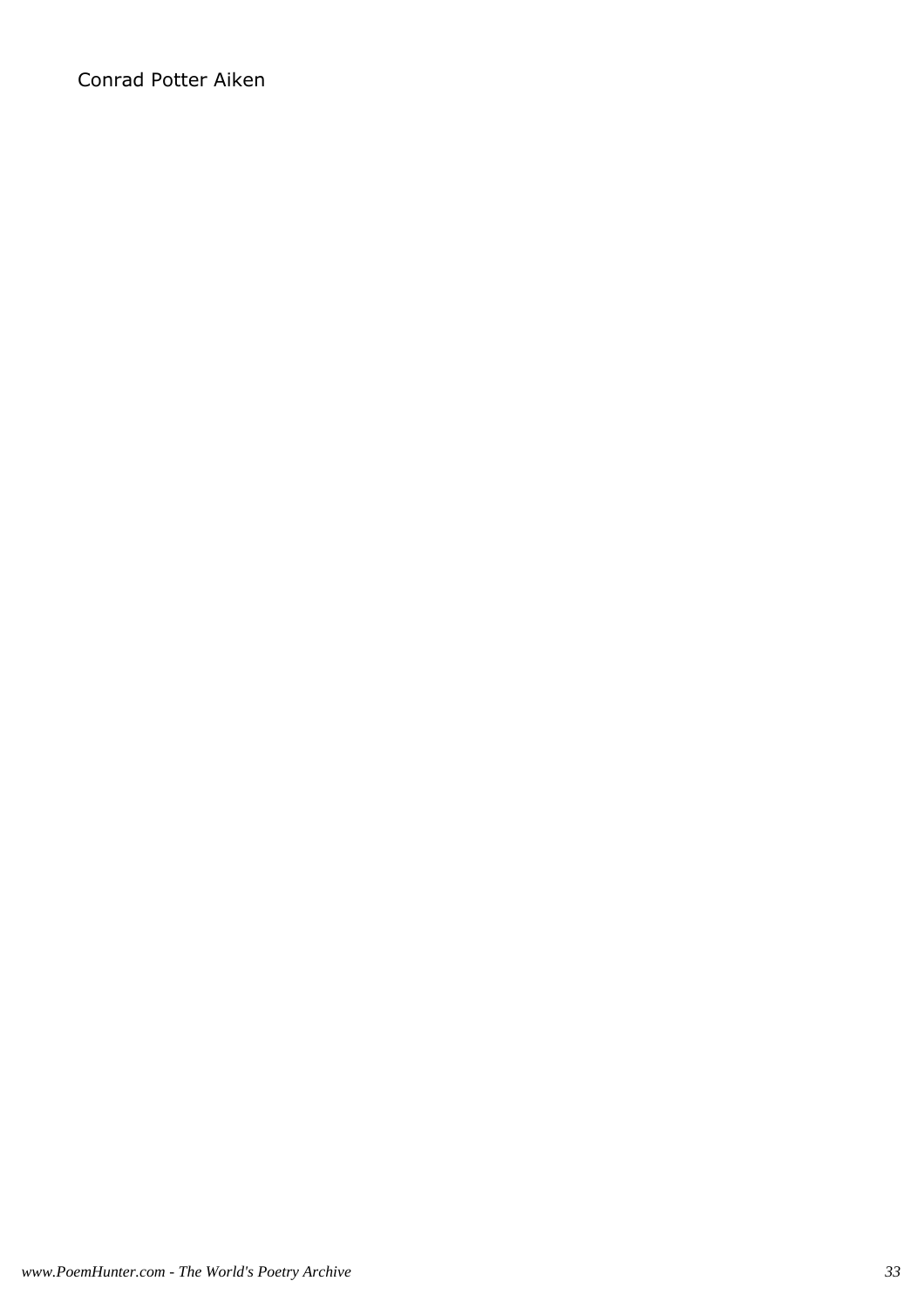# Exile

These hills are sandy. Trees are dwarfed here. Crows Caw dismally in skies of an arid brilliance, Complain in dusty pine-trees. Yellow daybreak Lights on the long brown slopes a frost-like dew, Dew as heavy as rain; the rabbit tracks Show sharply in it, as they might in snow. But it's soon gone in the sun  $-$  what good does it do? The houses, on the slope, or among brown trees, Are grey and shrivelled. And the men who live here Are small and withered, spider-like, with large eyes.

Bring water with you if you come to live here — Cold tinkling cisterns, or else wells so deep That one looks down to Ganges or Himalayas. Yes, and bring mountains with you, white, moon-bearing, Mountains of ice. You will have need of these Profundities and peaks of wet and cold.

Bring also, in a cage of wire or osier, Birds of a golden colour, who will sing Of leaves that do not wither, watery fruits That heavily hang on long melodious boughs In the blue-silver forests of deep valleys.

I have now been here — how many years? Years unnumbered. My hands grow clawlike. My eyes are large and starved. I brought no bird with me, I have no cistern Where I might find the moon, or river, or snow. Some day, for lack of these, I'll spin a web Between two dusty pine-tree tops, and hang there Face downward, like a spider, blown as lightly As ghost of leaf. Crows will caw about me. Morning and evening I shall drink the dew.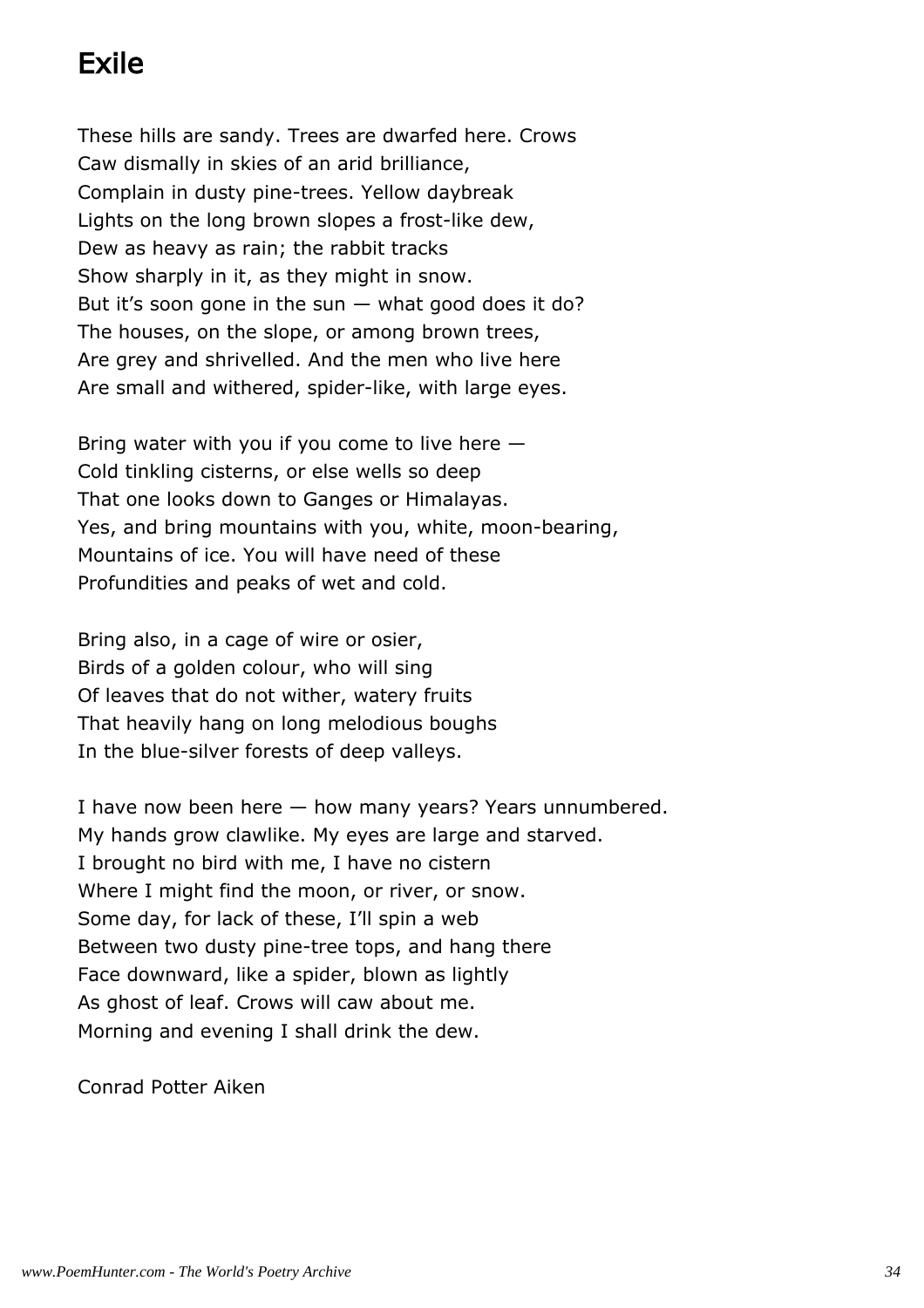### From: Preludes For Memnon

#### LXII

I read the primrose and the sea and remember nothing I read Arcturus and the snow and remember nothing I read the green and white book of spring and remember nothing I read the hatred in a man's eye Lord, I remember nothing.

Scorn spat at me and spoke I remember it not The river was frozen round the ship I remember it not I found a secret message in a blade of grass and it is forgotten I called my lovers by their sweet names they are all forgotten.

Where are my lovers now? buried in me. The blades of grass, the ships, the scorners? here in me The haters in the spring, snow and Arcturus? here in me The primrose and the sea? here in me.

I know what humans know no less no more I know how the summer breaks on Neptune's shore I know how winter freezes the Milky Way My heart's home is in Limbo and there I stay.

Praise Limbo, heart, and praise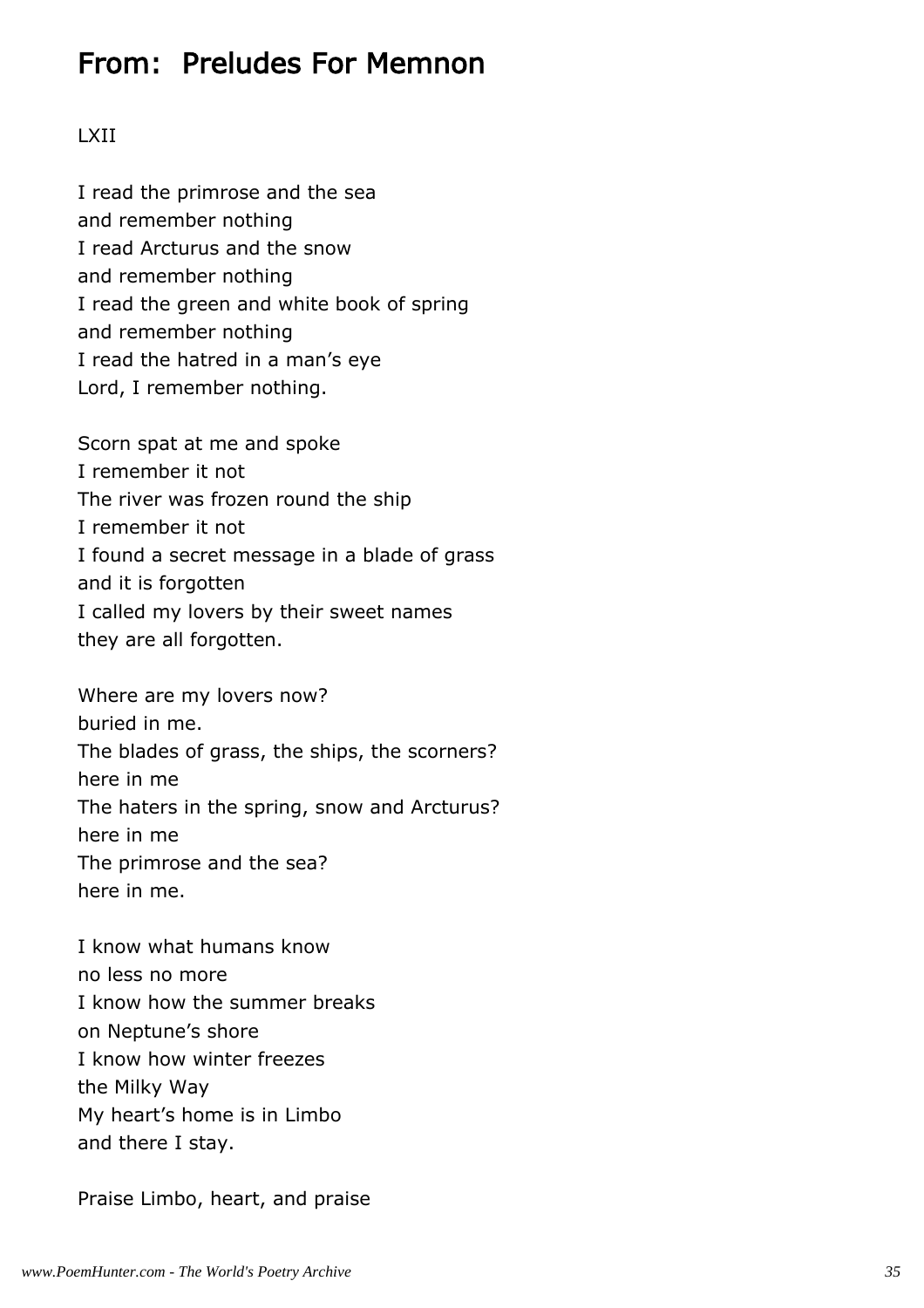forgetfulness We know what the tiger knows no more no less We know what the primrose thinks and think it too We walk when the snail walks across the dew.

I was a rash man in my time but now I am still I spoke with god's voice once now I am still Evil made my right hand strong which now is still Wisdom gave me pride once, but it is still.

Lie down poor heart at last and have your rest Remember to forget and have your rest Think of yourself as once you were at your best And then lie down alone and have your rest.

These things are as time weaves them on his loom Forgot, forgetting, we survive not mortal bloom Let us give thanks, to space, for a little room Space is our face and time our death two poles of doom

Come dance around the compass pointing north Before, face downward, frozen, we go forth.

#### LXIII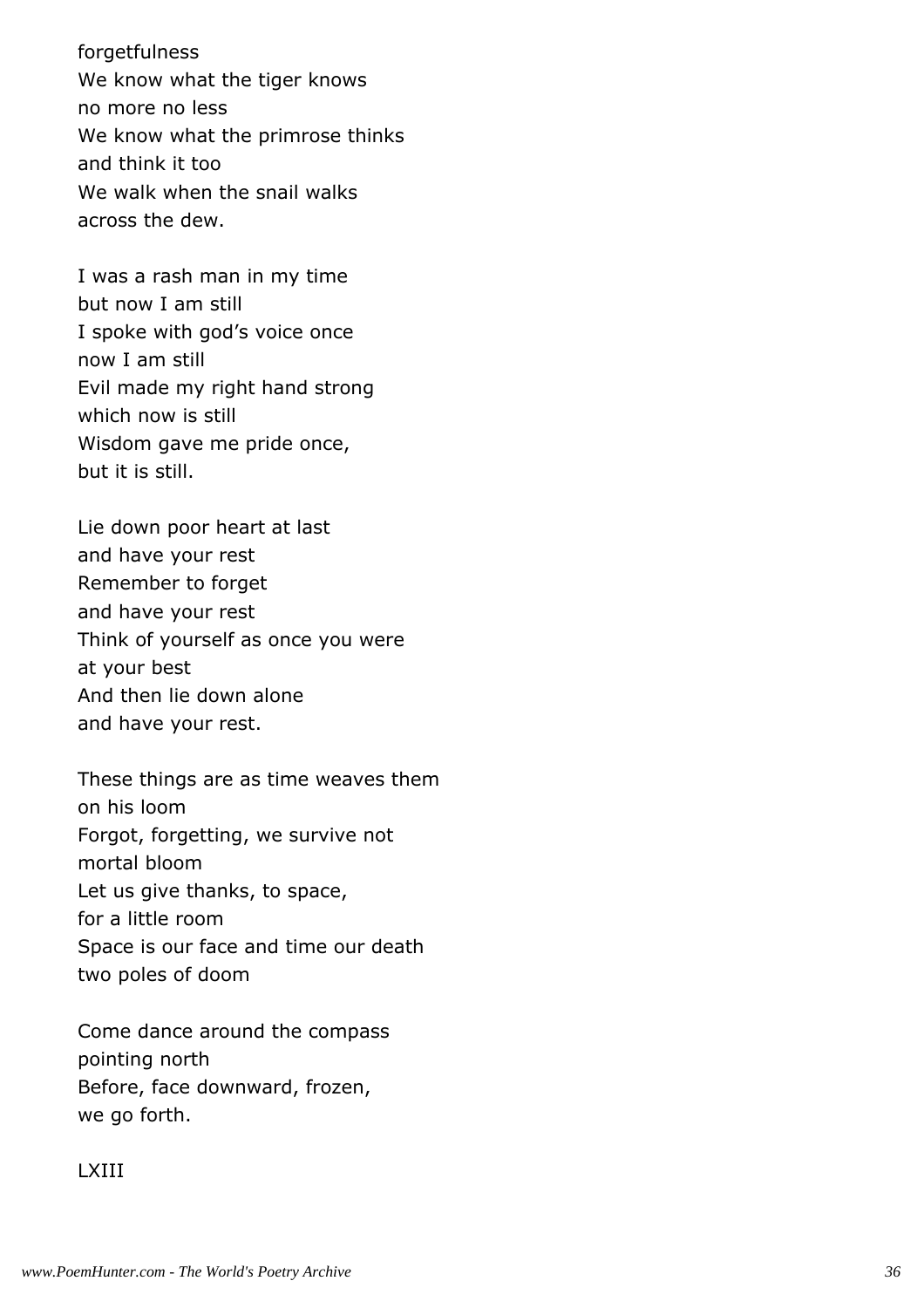Thus systole addressed diastole,— The heart contracting, with its grief of burden, To the lax heart, with grief of burden gone.

Thus star to dead leaf speaks; thus cliff to sea; And thus the spider, on a summer's day, To the bright thistledown, trapped in the web.

No language leaps this chasm like a lightning: Here is no message of assuagement, blown From Ecuador to Greenland; here is only

A trumpet blast, that calls dead men to arms; The granite's pity for the cloud; the whisper Of time to space.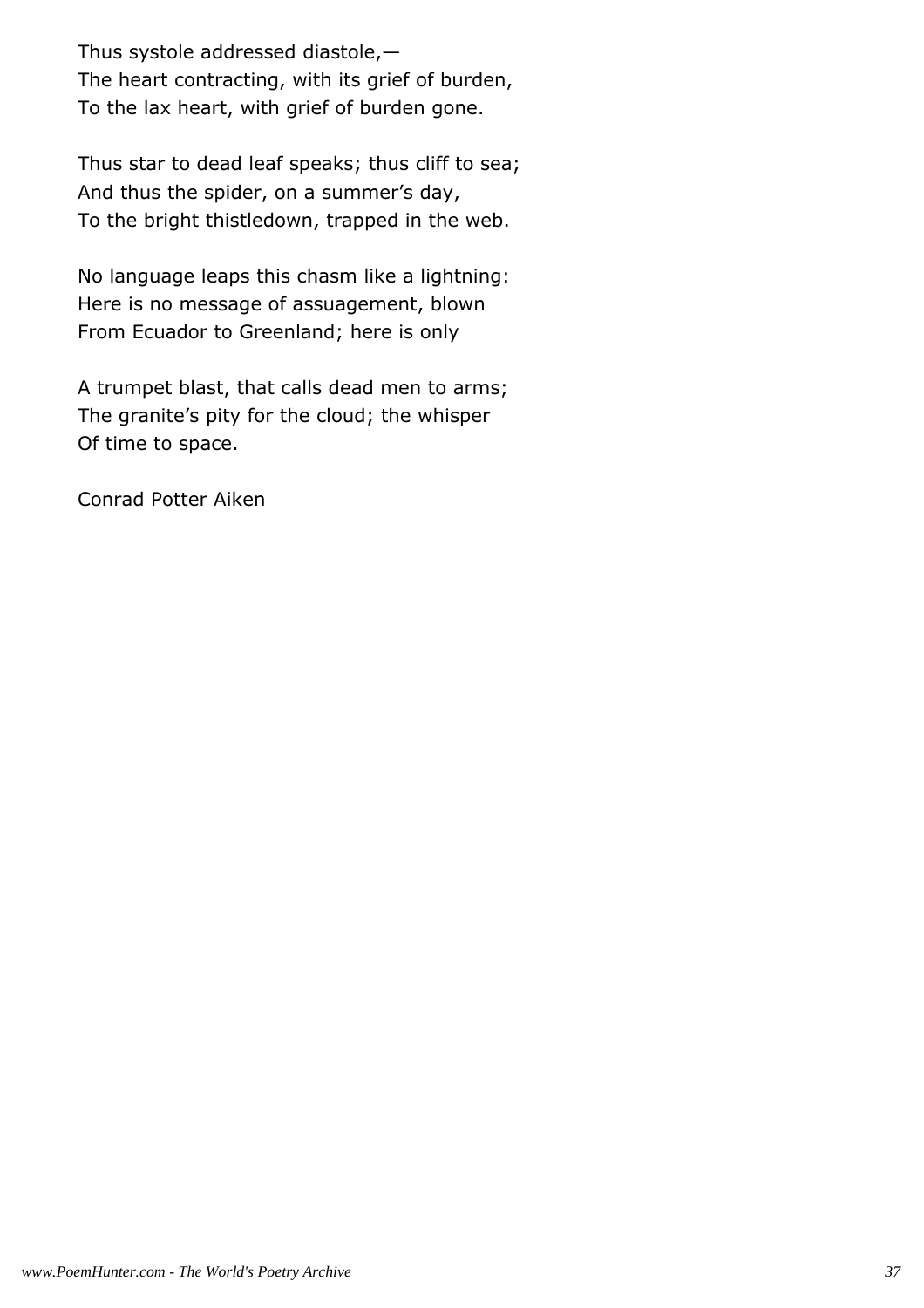### From: Time In The Rock

#### XXIV

If one voice, not another, must speak first, out of the silence, the stillness, the preceding speaking clearly, speaking slowly, measuring calmly the heavy syllables of doubt, or of despair speaking passionately, speaking bitterly, hunger or hope ordering the words, that are like sounds of flame—: if one speaks first, before that other or the third, out of the silence bringing the dark message, the grave and great acceptance of the rock, the huge world, held in the huge hand of faith:

and if it says, I hold the world like this; here in the light, amid these crumbling walls; here in the half-light, the deceptive moment, here in the darkness like a candle lifted—: take it, relieve me of it, bear it away; have it, now and forever, for your own; this that was mine, this that my voice made mine, this that my word has shaped for you—

if this voice speaks before us, speaks before ourselves can speak, challenging thus the dark; waking the sleeping watcher from his sleep, altering the dreamer's dream while still he dreams; so that on waking—ah, what despair he knows! to learn that while he slept the world was made made by that voice, and himself made no less, and now inalterably curved forever—

yes, if to wake, to cease to dream, be this, to face a self made ready while we slept, shaped in the world's shape by the single voice if thus we wake too late and find ourselves already weeping, already upon the road that climbs past shame and pain to crucifixion seeing at once, with eyes, just opened, the world,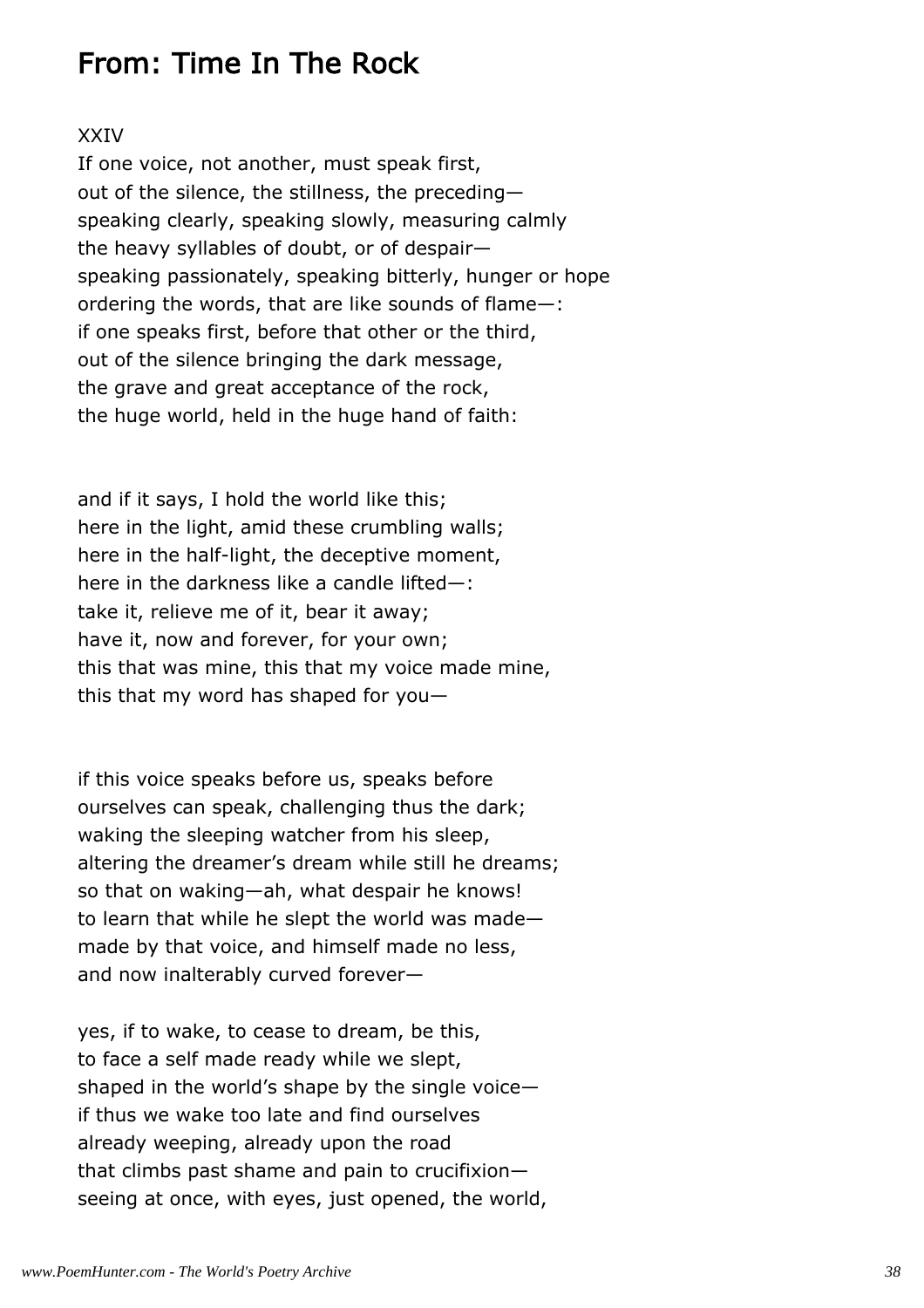vast, bright, and cruciform, on which so soon ascending we must die and to look backward, but know no turning back; to go forward, even as we turn our faces to the past; still gazing downward from the hill we climb, searching the dark for that strange dream we had, which the voice altered and broke ah, can it comfort us, us helpless, us thus shaped by a word, sleepwalking shadows in the voice-shaped world, ah, can it comfort us that we ourselves will bear the word with us, we too, we too to speak, again, again, again, again, ourselves the voice for those not yet awakened, altering the dreams of those who dream, and shaping, while still they sleep, their inescapable pain—?

#### LX

The chairback will cast a shadow on the white wall, you can observe its shape, the square of paper will receive and record the impulse of the pencil and keep it too till time rubs it out the seed will arrange as suits it the shape of the earth to right or left thrusting, and the old clock goes fast or slow as it rusts or is oiled. These things or others for your consideration these changes or others, these records or others less permanent. Come if you will to the sea's edge, the beach of hard sand, notice how the wave designs itself in quick bubbles the wave's ghost etched in bubbles and then gone, froth of a suggestion, and then gone. Notice too the path of the wind in a field of wheat, the motion indicated. Notice in a mirror how the lips smile, so little, and for so little while. Notice how little, and how seldom, you notice the movement of the eyes in your own face, reflection of a moment's reflection. What were you thinking to deliver to the glass this instant of change, what margin belonged only to the expectation of echo and was calculated perhaps to that end, what was left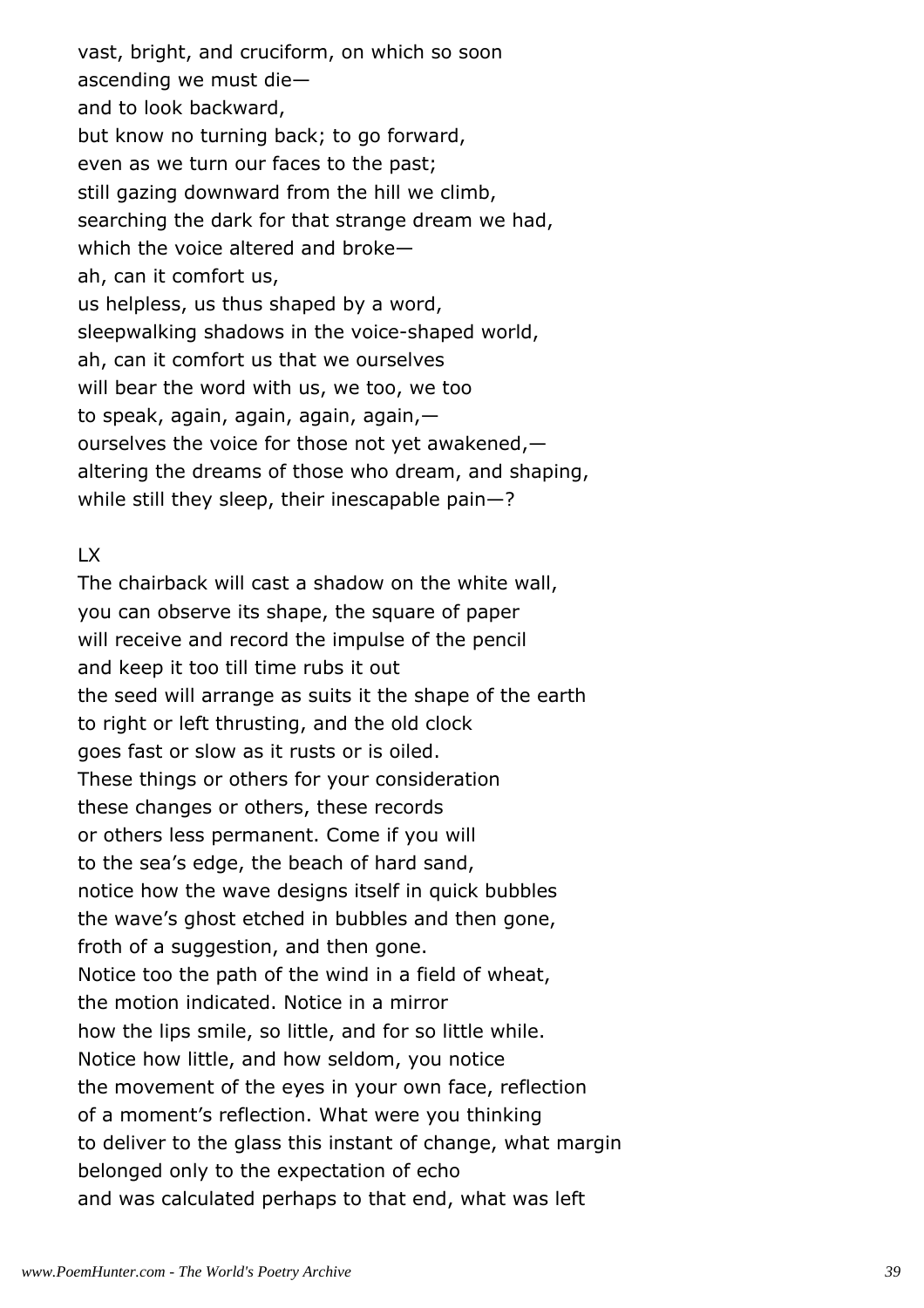#### Your hand too,

gloved perhaps, encased, but none the less already bone, already a skeleton, sharp as a fingerpost that points to time what record does it leave, and where, what paper does it inscribe with an immortal message? where, and with what permanence, does it say 'I'? Perhaps giving itself to the lover's hand or in a farewell, or in a blow, or in a theft, which will pay interest. Perhaps in your own pocket, jingling coins, or against a woman's breast. Perhaps holding the pencil dictated by another's thought.

These things do not perplex, these things are simple, but what of the heart that wishes to survive change and cannot, its love lost in confusions and dismay—? what of the thought dispersed in its own algebras, hypothesis proved fallacy? what of the will which finds its aim unworthy? Are these, too, simple?

#### LXVII

Walk man on the stage of your own imagining peel an orange or dust your shoe, take from your pocket the soiled handkerchief and blow your nose as if it were indeed necessary to be natural and speak too if an idea should recommend itself speak to the large bright imaginary audience that flattering multiplication of yourself so handsomely deployed and so expectant tell them between flingings of orange peel or such other necessary details of your rôle precisely what they are, or what you are since—lamentably—they are so much the same thing. Decrepit inheritor of the initial star! do you yourself sometimes imagine or even perhaps say to that peculiar audience something of this? as that yourself and they comprise one statement? supercilious the actor may be, often is, to those who hear him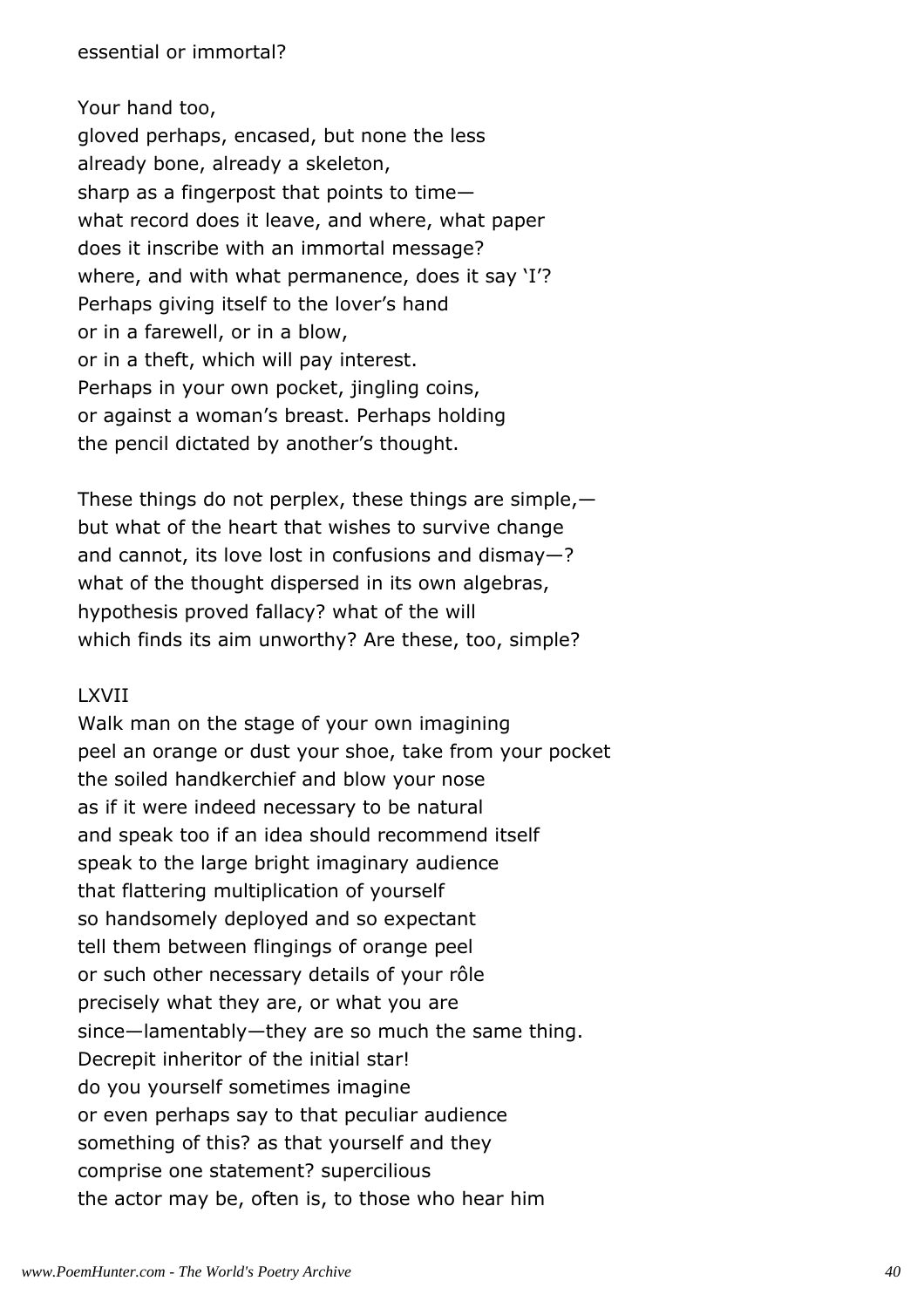but to be supercilious to one's self even in one's dramatic moments!—marvellous decay of what in God's first declaration might have been good.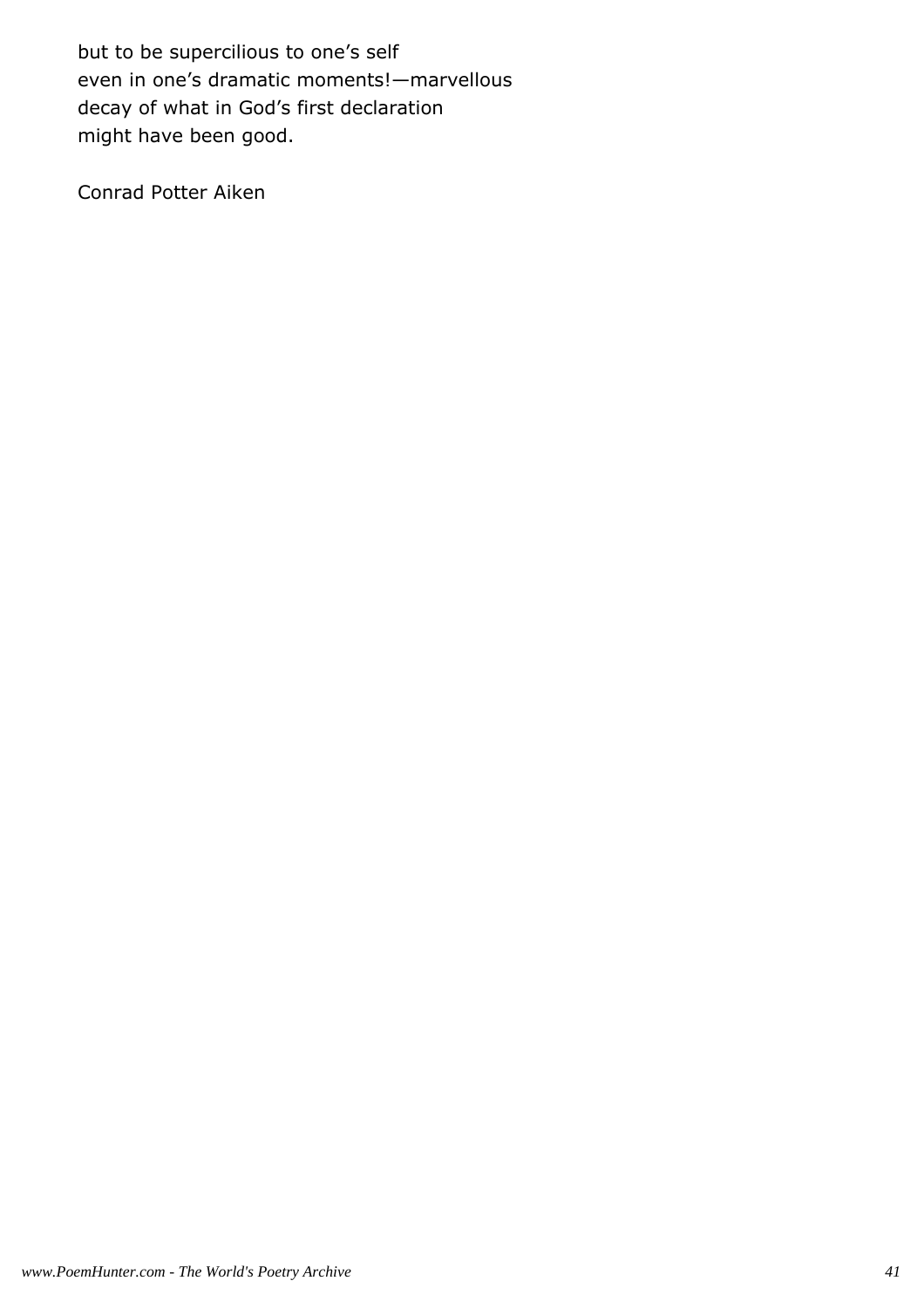### God's Acre

In Memory Of. In Fondest Recollection Of. In Loving Memory Of. In Fond Remembrance. Died in October. Died at Sea. Who died at sea? The name of the seaport Escapes her, gone, blown with the eastwind, over The tombs and yews, into the apple orchard, Over the road, where gleams a wagon-top, And gone. The eastwind gallops up from sea Bringing salt and gulls. The marsh smell, too, Strong in September; mud and reeds, the reeds Rattling like bones.

She shifts the grass-clipper

From right to left hand, clips and clips the grass. The broken column, carefully broken, on which The blackbird hen is laughing—in fondest memory. Burden! Who was this Burden, to be remembered? Or Potter? The Potter rejected by the Pot. 'Here lies Josephus Burden, who departed This life the fourth of August, nineteen hundred. "And He Said Come." ' Josephus Burden, forty, Gross, ribald, with strong hands on which grew hair, And red ears kinked with hair, and northblue eyes, Held in one hand a hammer, in the other A nail. He drove the nail . . . This was enough? Or—also—did he love?

She changes back The clipper. The blades are dull. The grass is wet And gums the blades. In Loving Recollection. Four chains, heavy, hang round the vault. What chance For skeletons? The dead men rise at night, Rattle the links. 'Too heavy! can't be budged . . . Try once again—together—NOW! . . . no use.' They sit in moonless shadow, gently talking. 'Old Jones it must have been, who made those chains. I'd like to see him lift them now!' . . . The owl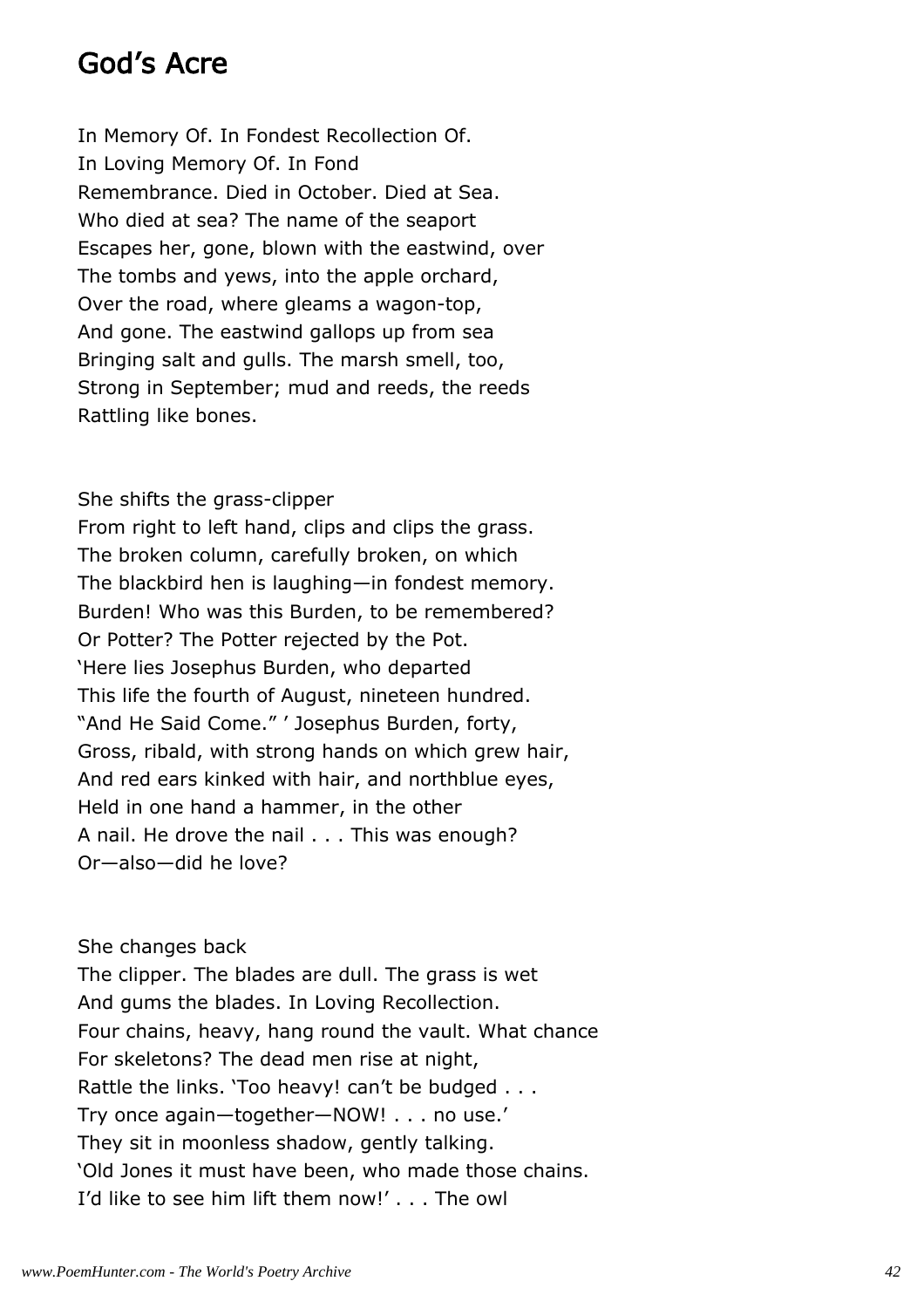That hunts in Wickham Wood comes over, mewing. 'An owl,' says one. 'Most likely,' says another. They turn grey heads.

The seawind brings a breaking Bell sound among the yews and tombstones, ringing The twisted whorls of bronze on sunlit stones. Sacred . . . memory . . . affectionate . . . O God What travesty is this—the blackbird soils The broken column; the worm at work in the skull Feasts on medulla; and the lewd thrush cracks A snailshell on the vault. He died on shipboard— Sea-burial, then, were better?

On her knees She clips and clips, kneeling against the sod, Holding the world between her two knees, pondering Downward, as if her thought, like men or apples, Fell ripely into earth. Seablue, her eyes Turn to the sea. Sea-gulls are scavengers, Cruel of face, but lovely. By the dykes The reeds rattle, leaping in eastwind, rattling Like bones. In Fond Remembrance Of. O God, That life is what it is, and does not change. You there in earth, and I above you kneeling. You dead, and I alive.

She prods a plantain Of too ambitious root. That largest yew-tree, Clutching the hill—

She rises from stiff knees,

Stiffly, and treads the pebble path, that leads Downward, to sea and town. The marsh smell comes Healthy and salt, and fills her nostrils. Reeds Dance in the eastwind, rattling; warblers dart Flashing, from swaying reed to reed, and sing.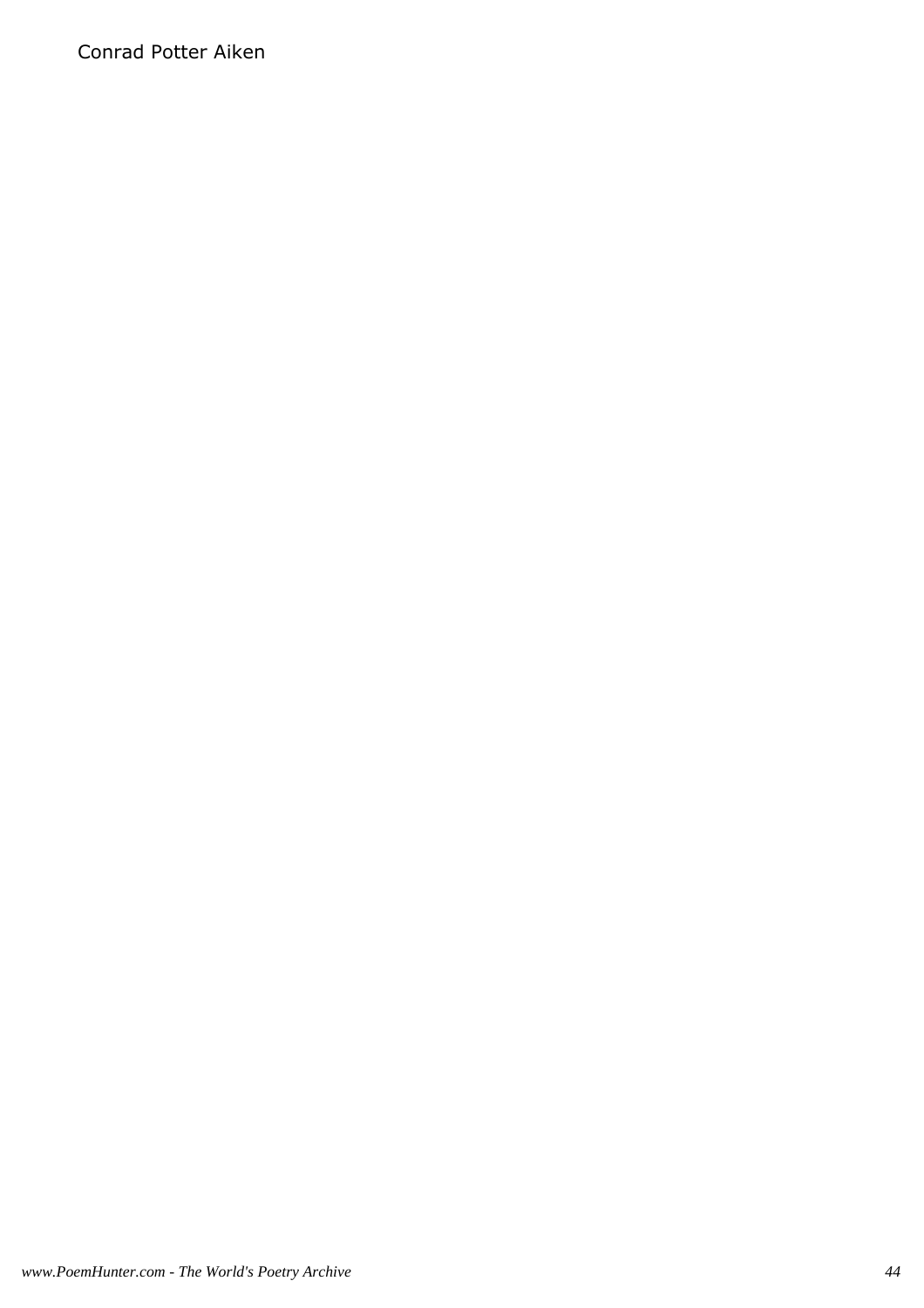### Goya

Goya drew a pig on a wall. The five-year-old hairdresser's son Saw, graved on a silver tray, The lion; and sunsets were begun.

Goya smelt the bull-fight blood. The pupil of the Carmelite Gave his hands to a goldsmith, learned To gild an aureole aright.

Goya saw the Puzzel's eyes: Sang in the street (with a guitar) And climbed the balcony; but Keats (Under the halyards) wrote 'Bright star.'

Goya saw the Great Slut pick The chirping human puppets up, And laugh, with pendulous mountain lip, And drown them in a coffee cup;

Or squeeze their little juices out In arid hands, insensitive, To make them gibber . . . Goya went Among the catacombs to live.

He saw gross Ronyons of the air, Harelipped and goitered, raped in flight By hairless pimps, umbrella-winged: Tumult above Madrid at night.

He heard the seconds in his clock Crack like seeds, divulge, and pour Abysmal filth of Nothingness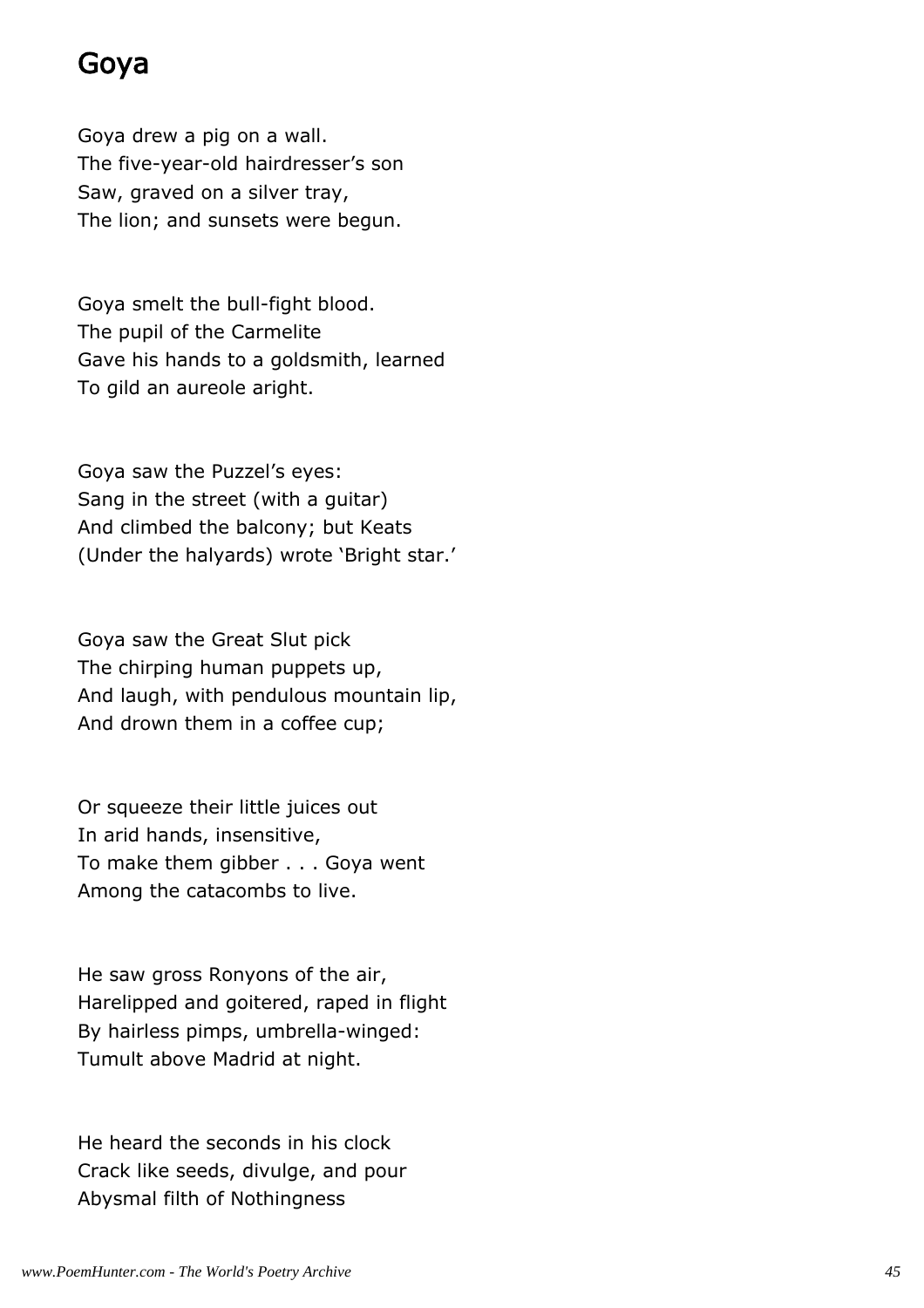Between the pendulum and the floor:

Torrents of dead veins, rotted cells, Tonsils decayed, and fingernails: Dead hair, dead fur, dead claws, dead skin: Nostrils and lids; and cauls and veils;

And eyes that still, in death, remained (Unlidded and unlashed) aware Of the foul core, and, fouler yet, The region worm that ravins there.

Stench flowed out of the second's tick. And Goya swam with it through Space, Sweating the fetor from his limbs, And stared upon the unfeatured face

That did not see, and sheltered naught, But was, and is. The second gone, Goya returned, and drew the face; And scrawled beneath it, 'This I have known' . . .

And drew four slatterns, in an attic, Heavy, with heads on arms, asleep: And underscribed it, 'Let them slumber, Who, if they woke, could only weep' . . .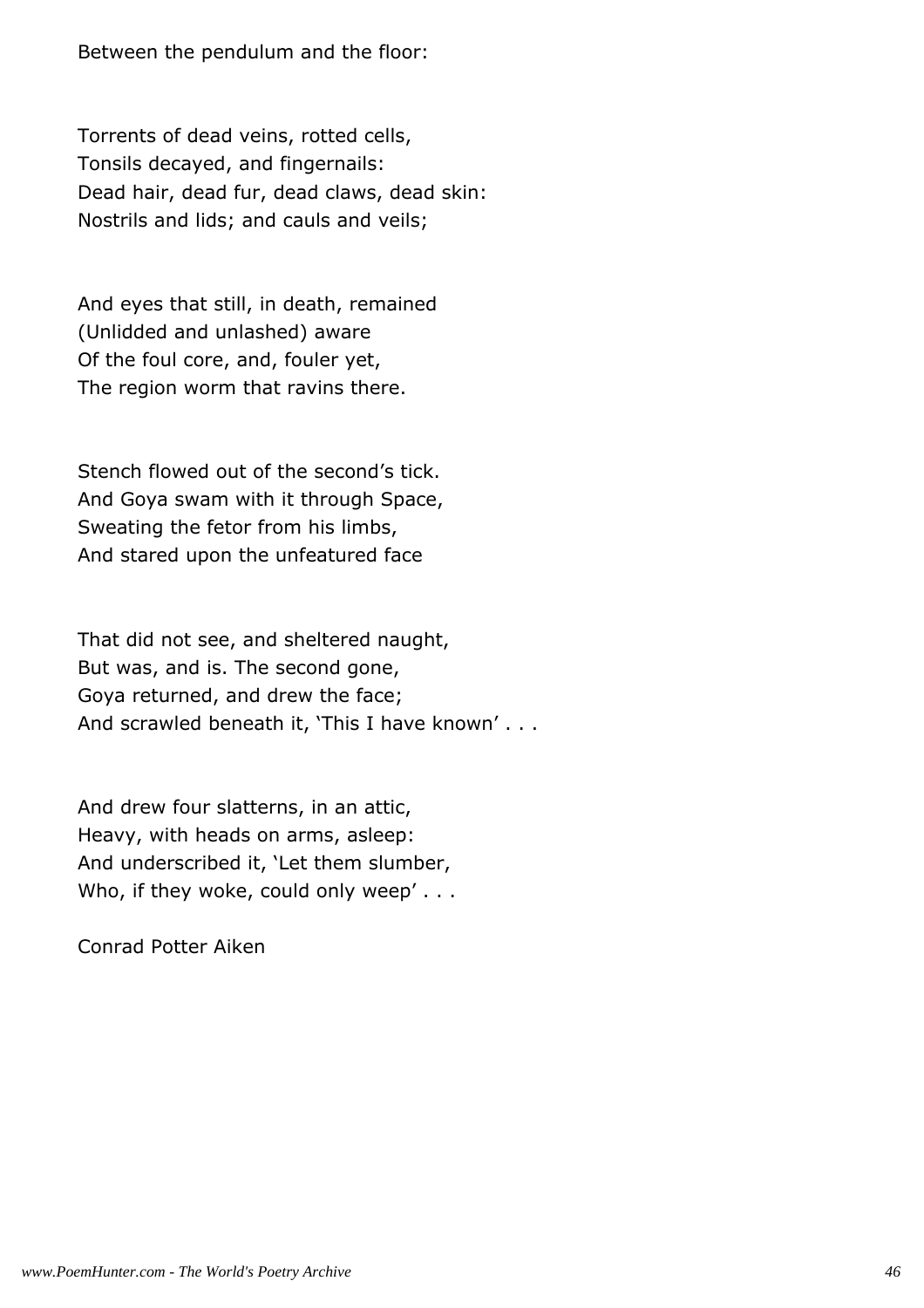### Hatteras Calling

Southeast, and storm, and every weather vane shivers and moans upon its dripping pin, ragged on chimneys the cloud whips, the rain howls at the flues and windows to get in, the golden rooster claps his golden wings and from the Baptist Chapel shrieks no more, the golden arrow in the southeast sings and hears on the roof the Atlantic Ocean roar. Waves among wires, sea scudding over poles, down every alley the magnificence of rain, dead gutters live once more, the deep manholes hollow in triumph a passage to the main. Umbrellas, and in the Gardens one old man hurries away along a dancing path, listens to music on a watering-can, observes among the tulips the sudden wrath, pale willows thrashing to the needled lake, and dinghies filled with water; while the sky smashes the lilacs, swoops to shake and break, till shattered branches shriek and railings cry. Speak, Hatteras, your language of the sea: scour with kelp and spindrift the stale street: that man in terror may learn once more to be child of that hour when rock and ocean meet.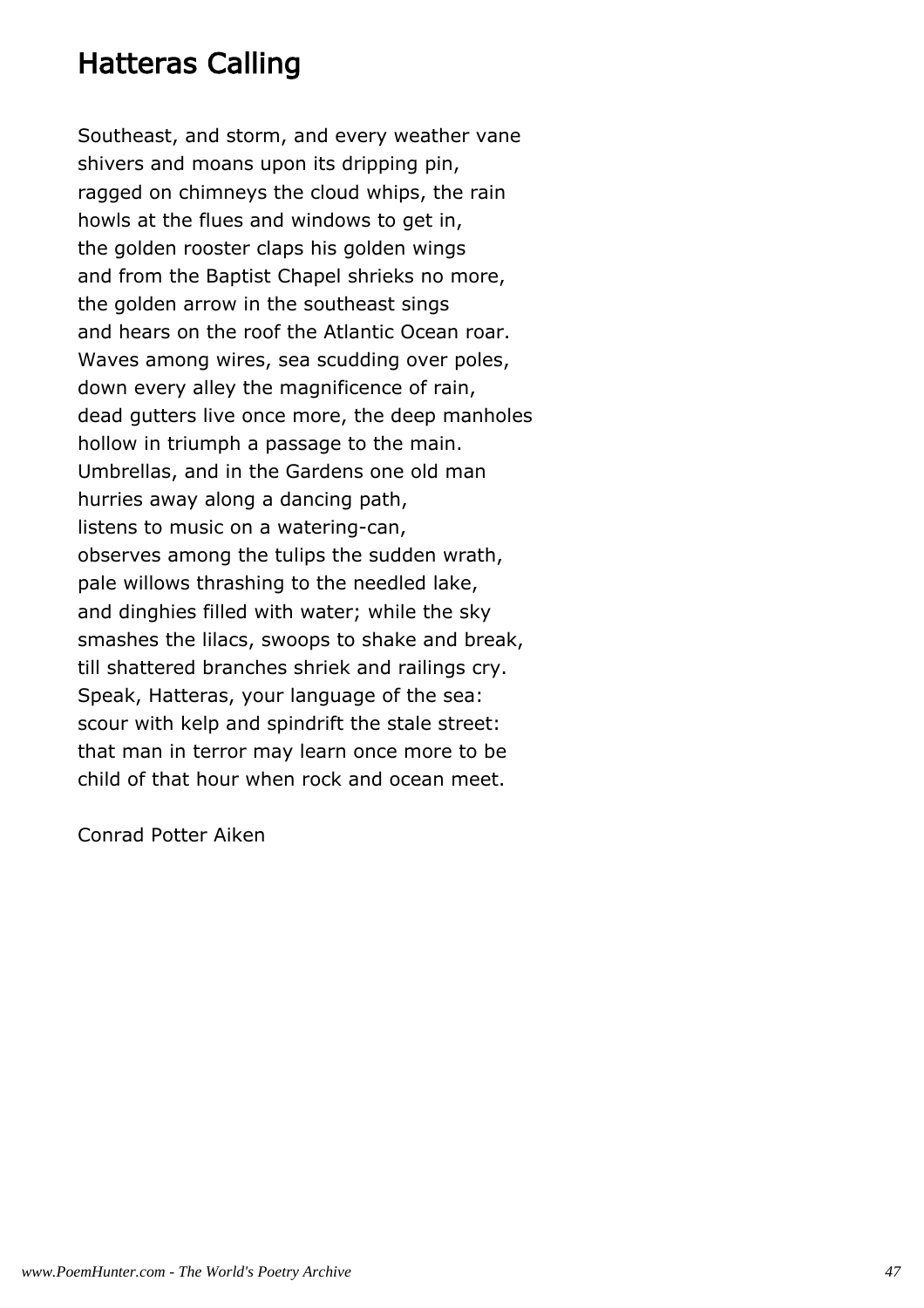### Haunted Chambers

The lamp-lit page is turned, the dream forgotten; The music changes tone, you wake, remember Deep worlds you lived before, deep worlds hereafter Of leaf on falling leaf, music on music, Rain and sorrow and wind and dust and laughter.

Helen was late, and Miriam came too soon; Joseph was dead, his wife and children starving; Elaine was married and soon to have a child. You dreamed last night of fiddler crabs with fiddles. They played a buzzing melody, and you smiled.

Tomorrow—what ? And what of yesterday ? Through soundless labyrinths of dream you pass, Through many doors to the one door of all. Soon as it's opened we shall hear a music: Or see a skeleton fall.

We walk with you. Where is it that you lead us ? We climbed the muffled stairs beneath high lanterns. We descend again. We grope through darkened cells. You say: 'This darkness, here, 'will slowly kill me— It creeps and weighs upon me .... is full of bells.

'This is the thing remembered I would forget: No matter where I go, how soft I tread, This windy gesture menaces me with death. 'Fatigue!' it says—and points its finger at me; Touches my throat and stops my breath.

'My fans, my jewels, the portrait of my husband, The torn certificate for my daughter's grave— These are but mortal seconds in immortal time. They brush me, fade away—like drops of water. They signify no crime.

'Let us retrace our steps: I have deceived you! Nothing is here I could not frankly tell you— No hint of guilt, or faithlessness, or threat.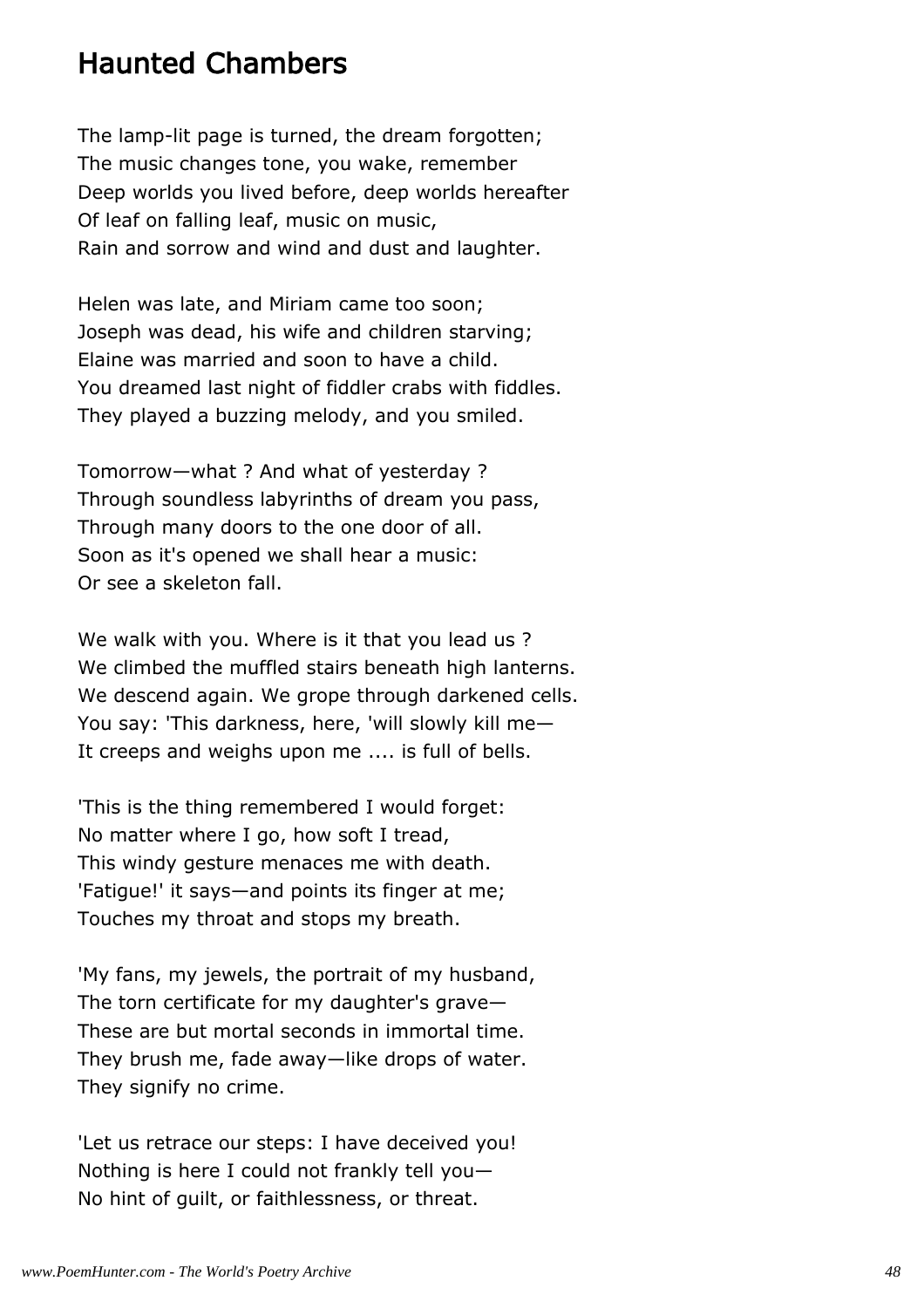Dreams—they are madness; staring eyes—illusion. Let us return, hear music, and forget.'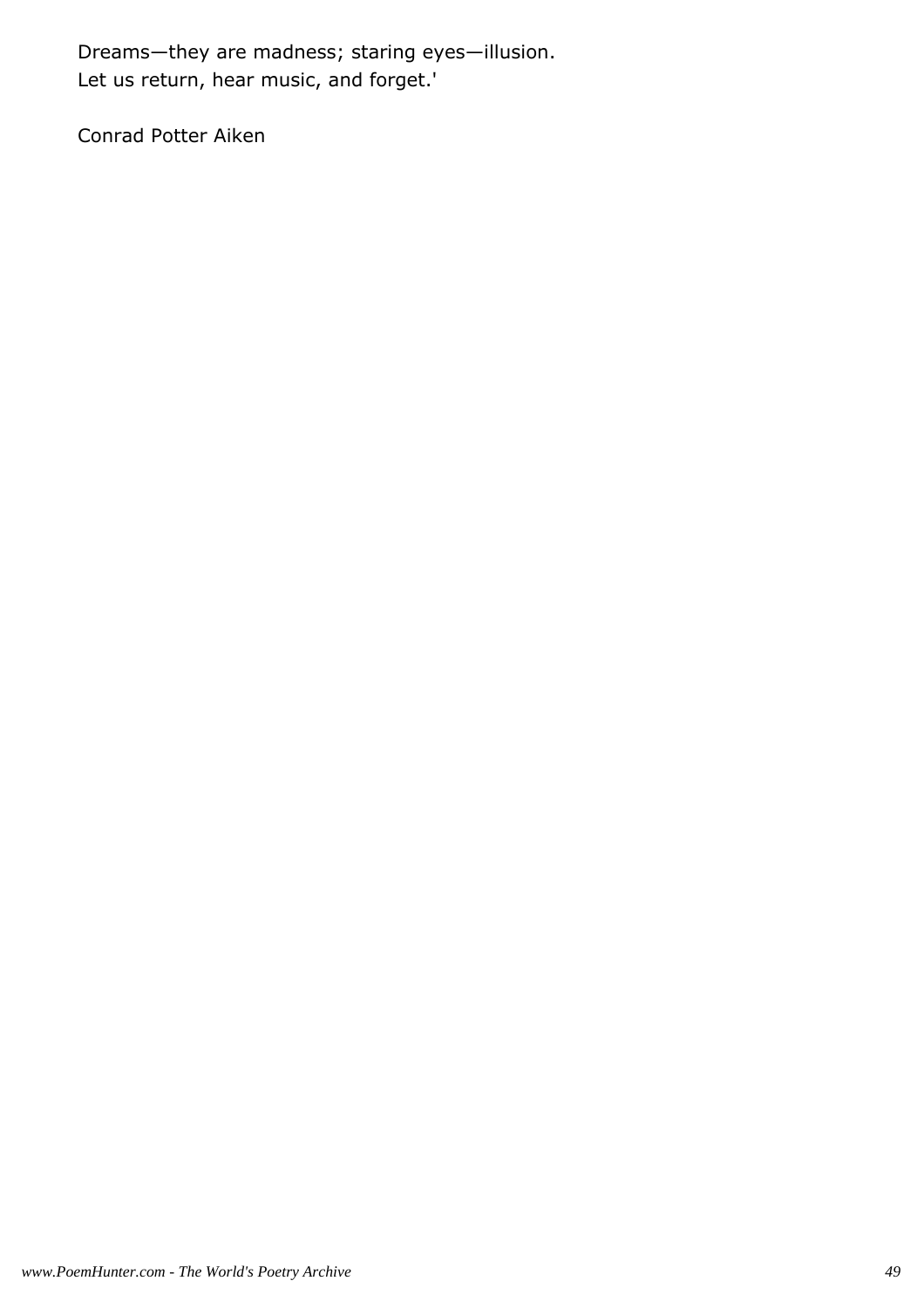### Herman Melville

'My towers at last!'— What meant the word from what acknowledged circuit sprung and in the heart and on the tongue at sight of few familiar birds when seaward his last sail unfurled to leeward from the wheel once more bloomed the pale crags of haunted shore that once-more-visited notch of world: and straight he knew as known before the Logos in Leviathan's roar he deepest sounding with his lead who all had fathomed all had said.

Much-loving hero—towers indeed were those that overhung your log with entries of typhoon and fog and thunderstone for Adam's breed: man's warm Sargasso Sea of faith dislimned in light by luck or fate you for mankind set sail by hate and weathered it, and with it death. And now at world's end coasting late in dolphined calms beyond the gate which Hercules flung down, you come to the grim rocks that nod you home. Depth below depth this love of man: among unnumbered and unknown to mark and make his cryptic own one landfall of all time began: of all life's hurts to treasure one and hug it to the wounded breast, in this to dedicate the rest, all injuries received or done. Your towers again but towers now blest your haven in a shoreless west o mariner of the human soul who in the landmark notched the Pole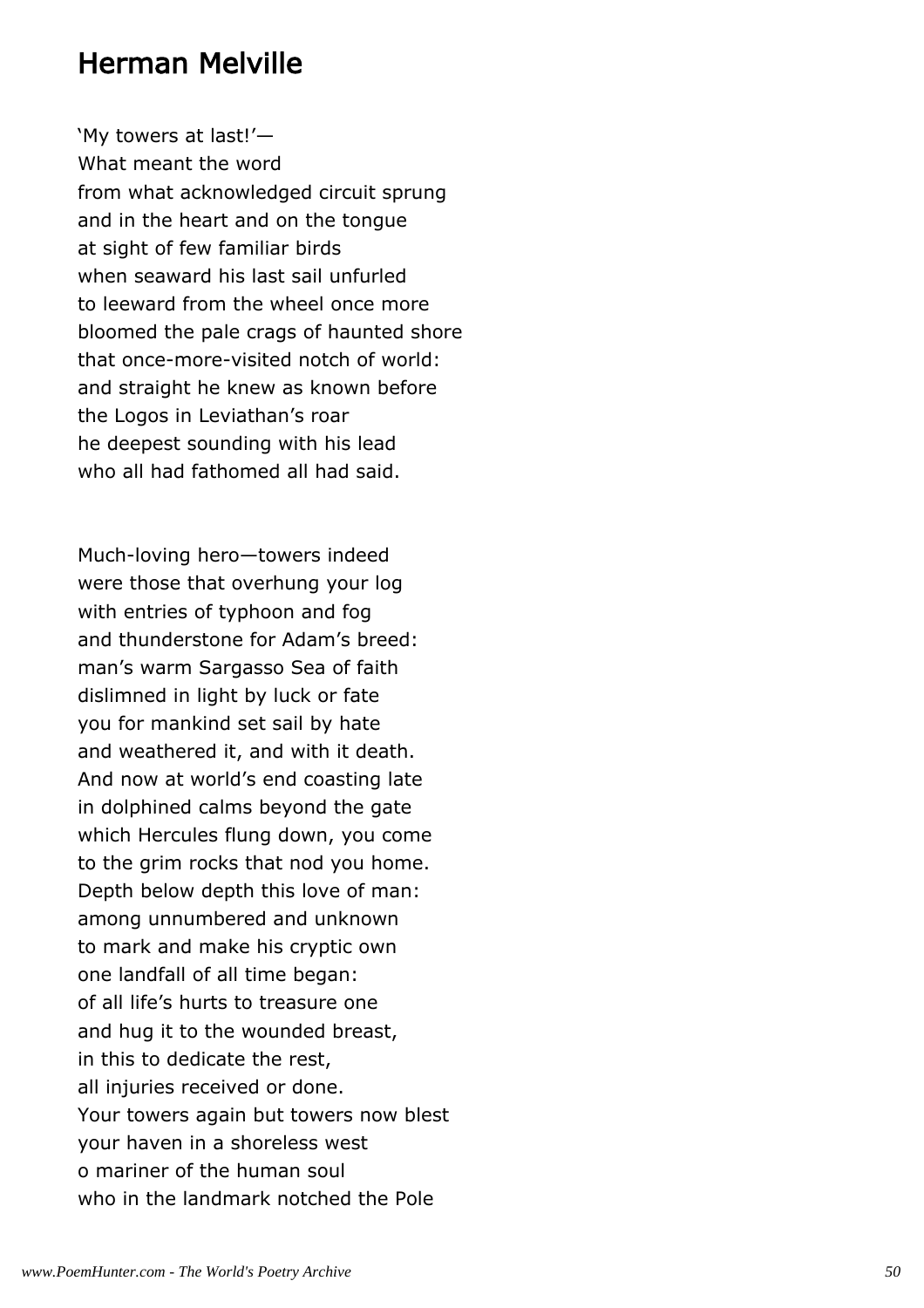and in the Item loved the Whole.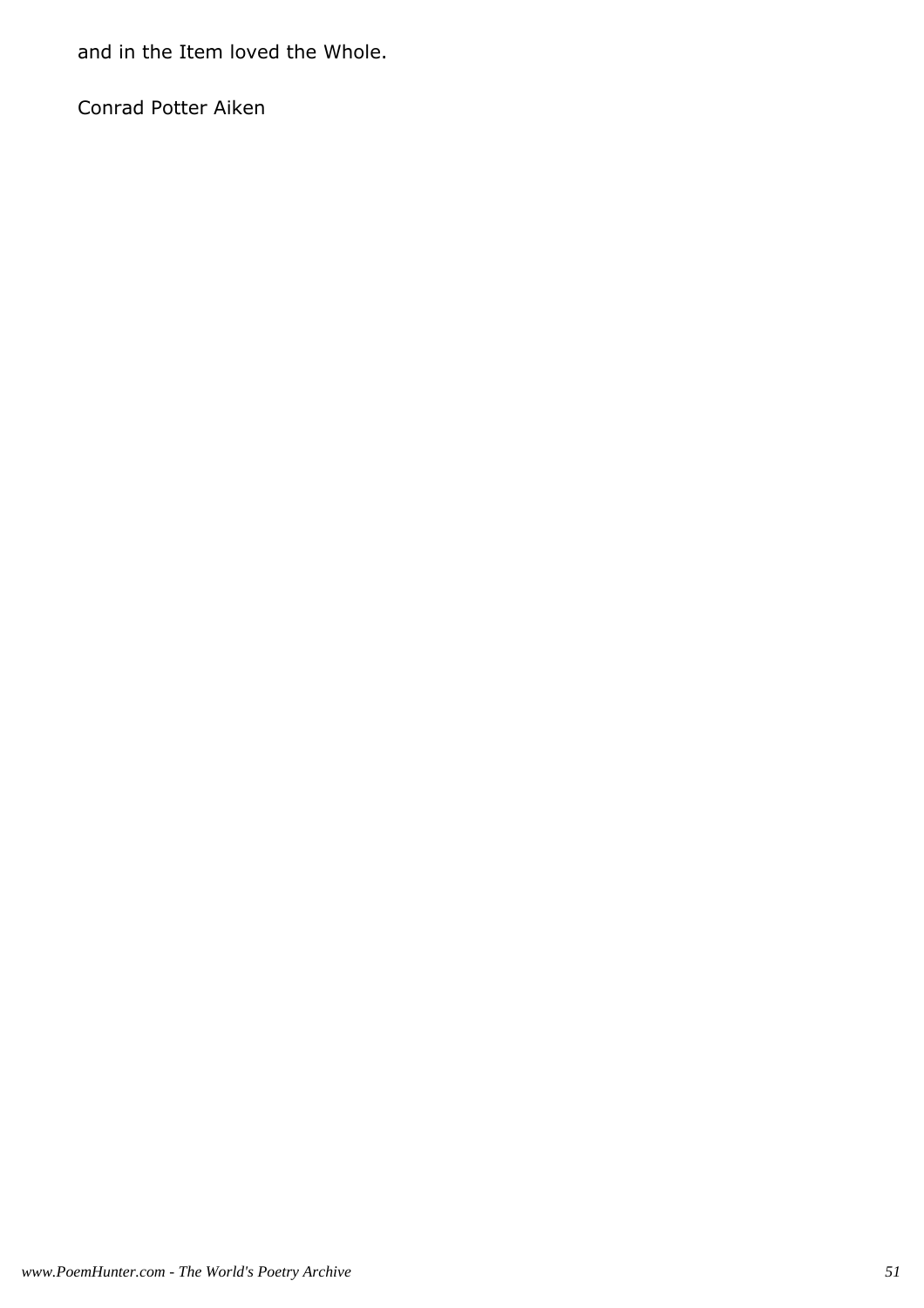## How Is It That I Am Now So Softly Awakened

How is it that I am now so softly awakened, My leaves shaken down with music?— Darling, I love you. It is not your mouth, for I have known mouths before,— Though your mouth is more alive than roses, Roses singing softly To green leaves after rain. It is not your eyes, for I have dived often in eyes,— Though your eyes, even in the yellow glare of footlights, Are windows into eternal dusk. Nor is it the live white flashing of your feet, Nor your gay hands, catching at motes in the spotlight; Nor the abrupt thick music of your laughter, When, against the hideous backdrop, With all its crudities brilliantly lighted, Suddenly you catch sight of your alarming shadow, Whirling and contracting. How is it, then, that I am so keenly aware, So sensitive to the surges of the wind, or the light, Heaving silently under blue seas of air?— Darling, I love you, I am immersed in you. It is not the unraveled night-time of your hair, $-$ Though I grow drunk when you press it upon my face: And though when you gloss its length with a golden brush I am strings that tremble under a bow. It was that night I saw you dancing, The whirl and impalpable float of your garment, Your throat lifted, your face aglow (Like waterlilies in moonlight were your knees). It was that night I heard you singing In the green-room after your dance was over, Faint and uneven through the thickness of walls. (How shall I come to you through the dullness of walls, Thrusting aside the hands of bitter opinion?) It was that afternoon, early in June, When, tired with a sleepless night, and my act performed, Feeling as stale as streets, We met under dropping boughs, and you smiled to me: And we sat by a watery surface of clouds and sky.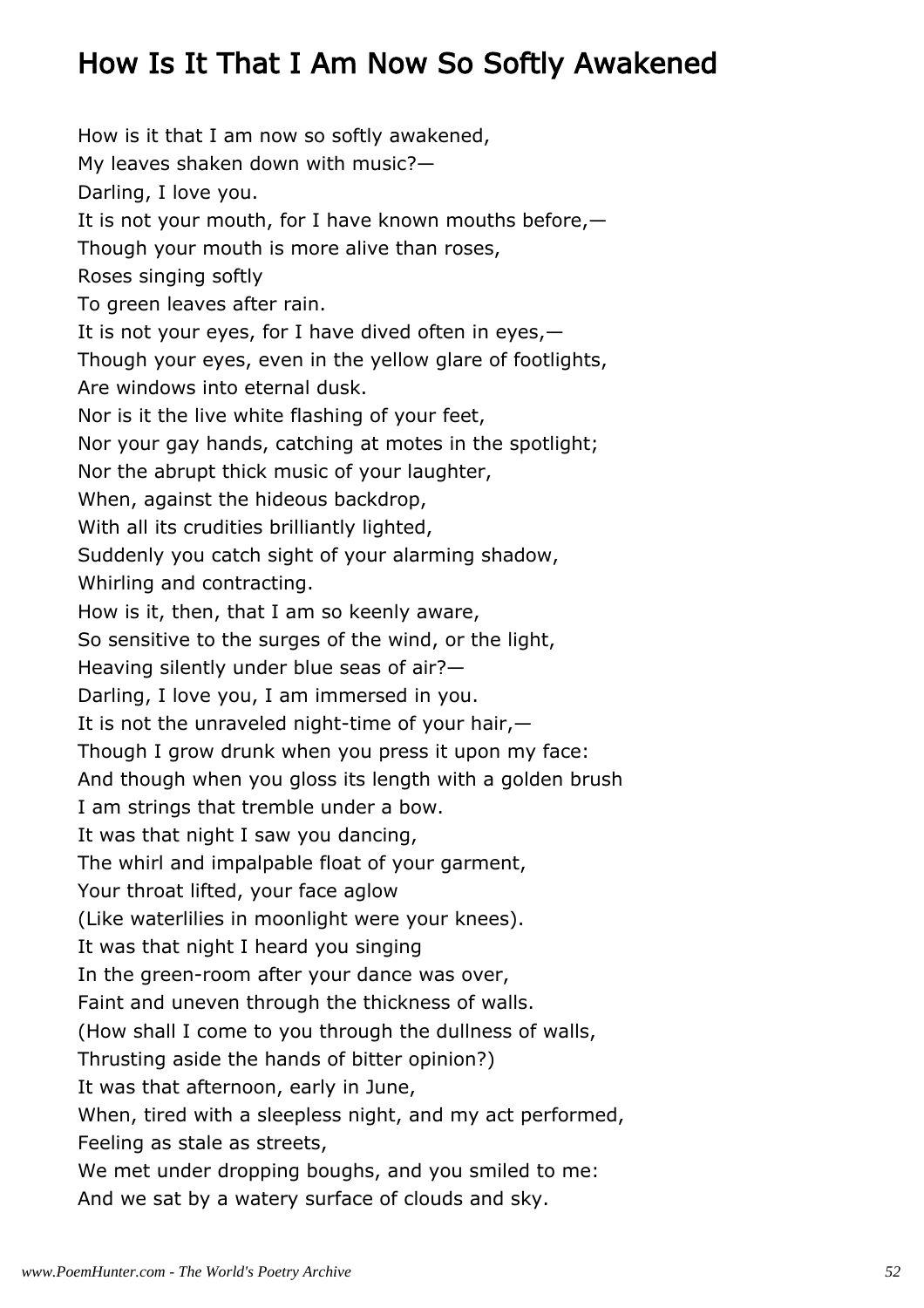I hear only the susurration of intimate leaves; The stealthy gliding of branches upon slow air. I see only the point of your chin in sunlight; And the sinister blue of sunlight on your hair. The sunlight settles downward upon us in silence. Now we thrust up through grass blades and encounter, Pushing white hands amid the green. Your face flowers whitely among cold leaves. Soil clings to you, bark falls from you, You rouse and stretch upward, exhaling earth, inhaling sky, I touch you, and we drift off together like moons. Earth dips from under. We are alone in an immensity of sunlight, Specks in an infinite golden radiance, Whirled and tossed upon silent cataracts and torrents. Give me your hand darling! We float downward.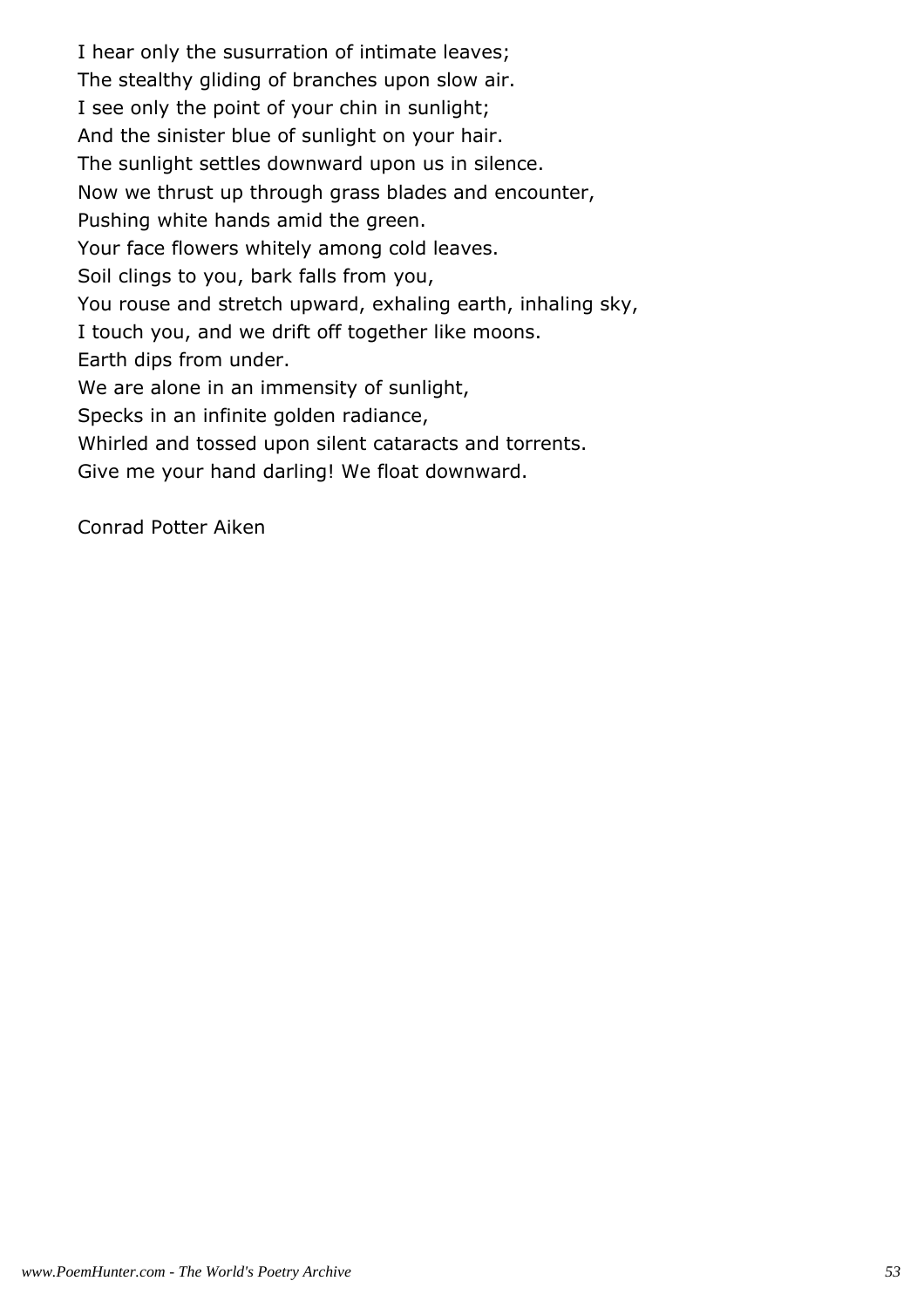### How To Accompany The Moon Without Walking

Harsh, harsh, the maram grass on the salt dune, seen by the cricket's eye against the harbor moon, anchor-frost and seaward, the lighthouse moon—

the bellbuoy-beating moon, the tiderip bronze ringing above deep channels and old bones, the hawsehole moon, where blood and money runs—

foremast and mainmast moon, up harbor still, island and smokestack moon, and the wind-spill falling from the sail-throat for the moon to fill—

up harbor, the old wharf moon, the capstan moon, and round it the capstan bars, the heeling tune, India Wharf, we'll bring you to Rio soon—

the shipyard moon, the grain-elevator moon, derrick and gantry, and the turbine croon sweet under seafoam as a bird in June—

red-warehouse moon, yacht-basin moon, where spars tangle and telegraph with stays and stars hi ho, the queen of accordions and guitars—

ship-chandler moon, sea-boots and Wharf Street shine, the ropewalk moon that spins in turpentine, sail-loft invaded with a pour of silver twine—

and high! up spinning! skyscraper tipped on purple! skyscraper moon, and high! for the stare of people skysign and belltower moon, moon for the steeple—

bells breaking bronze, gold, down, the scattered tinkle, silver-bell moon, cornice and rooftop twinkle, Christmas and graveyard moon, the tinsel sprinkle—

and dead, the stockyard moon, where blood drips down, dead longhorn and mute snout; the barrelhouse moon, moonmusic doubling, rigadoon, jigadoon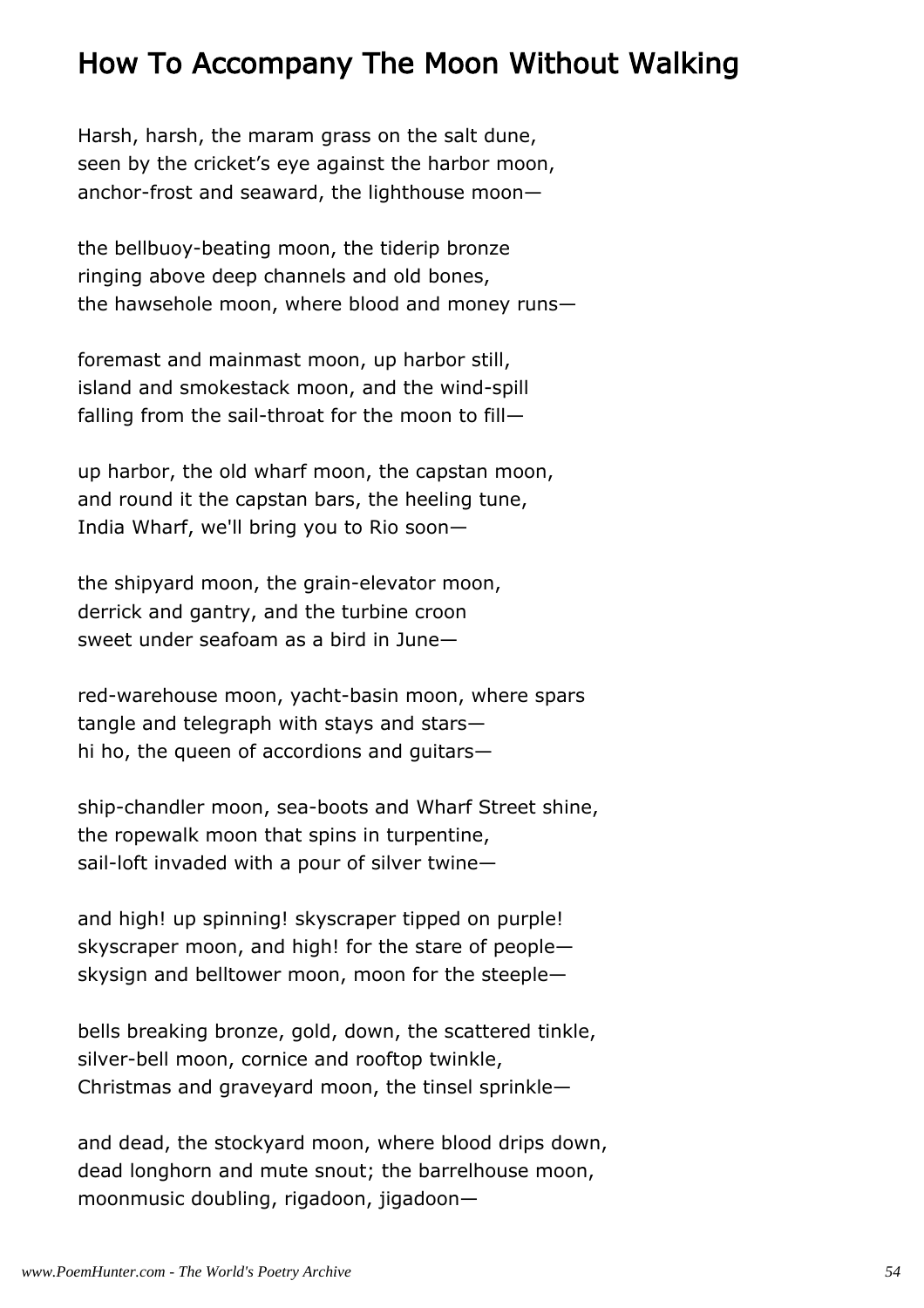so down, and down, who will be darkened soon, red and green lights, the pallid airport moon ah! on the flying field, the captive balloon!

and cold; for the rim of night, the earth's black arc, swings up, blots out the stars, to the last spark; while, underworld, the moon drowns dead and dark.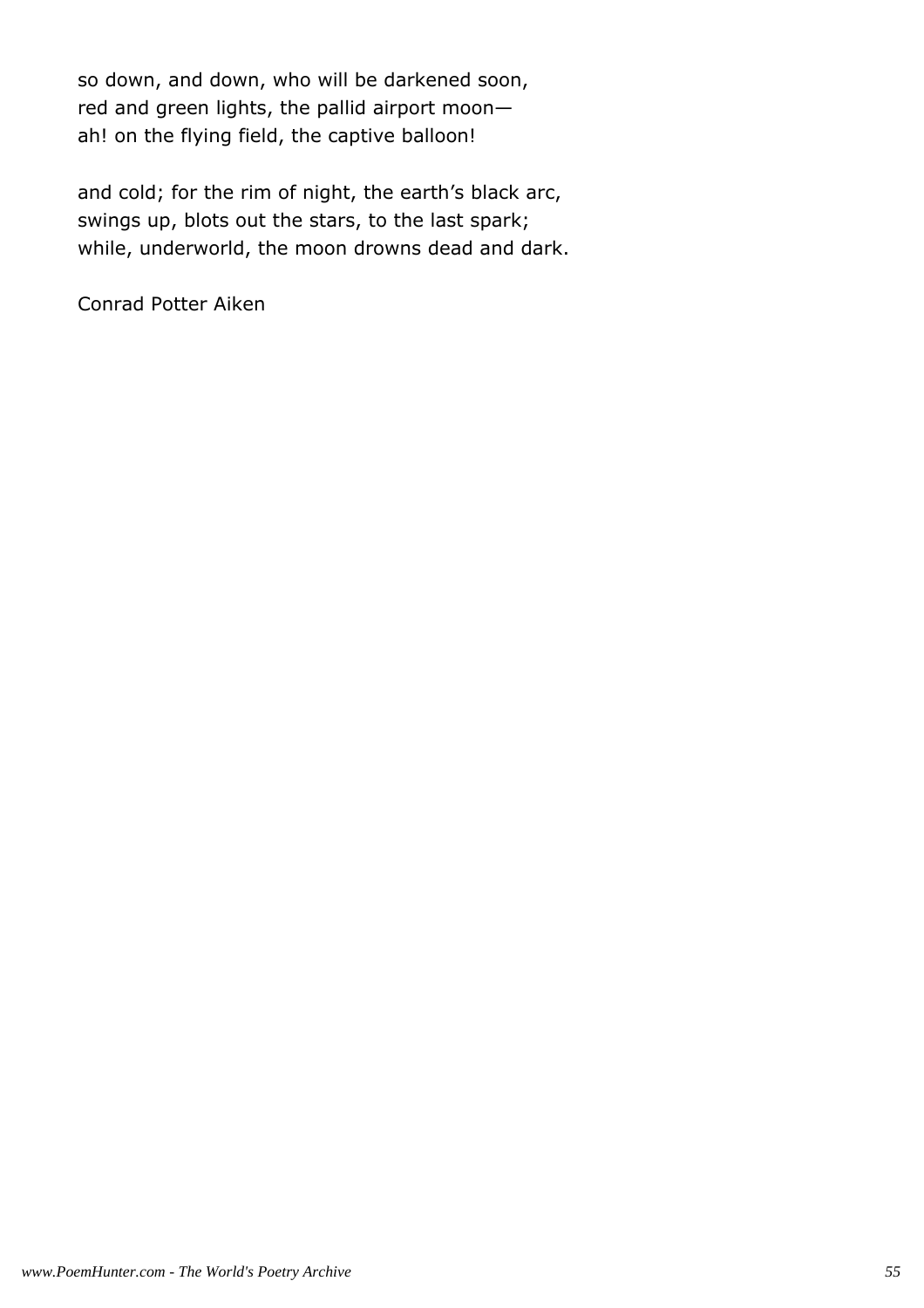## Illicit

Of what she said to me that night—no matter. The strange thing came next day. My brain was full of music—something she played me; I couldn't remember it all, but phrases of it Wreathed and wreathed among faint memories, Seeking for something, trying to tell me something, Urging to restlessness, verging on grief. I tried to play the tune, from memory— But memory failed: the chords and discords climbed And found no resolution, only hung there, And left me morbid. Where, then, had I heard it? ... What secret dusty chamber was it hinting? 'Dust,' it said, 'dust .... and dust .... and sunlight .... A cold clear April evening .... snow-bedraggled .... Rain-worn snow dappling the hideous grass .... And someone walking alone; and someone saying That all must end, for the time had come to go ... .' These were the phrases; but behind, beneath them, A greater shadow moved, and in this shadow I stood and guessed Was it the blue-eyed lady? The one who always danced in golden slippers?— And had I danced, with her, upon this music? Or was it further back—the unplumbed twilight Of childhood? .... No—much recenter than that.

You know, without my telling you, how sometimes A word or name eludes you, and you seek it Through running ghosts of shadow—leaping at it, Lying in wait for it to spring upon it, Spreading faint snares for it of sense or sound ; Until of a sudden, as if in a phantom forest, You hear it, see it flash among the branches, And, scarcely knowing how, suddenly have it. Well, it was so I followed down this music, Glimpsing a face in darkness, hearing a cry, Remembering days forgotten, moods exhausted. Corners in sunlight, puddles reflecting stars; Until, of a sudden, and least of all expected, The thing resolved itself: and I remembered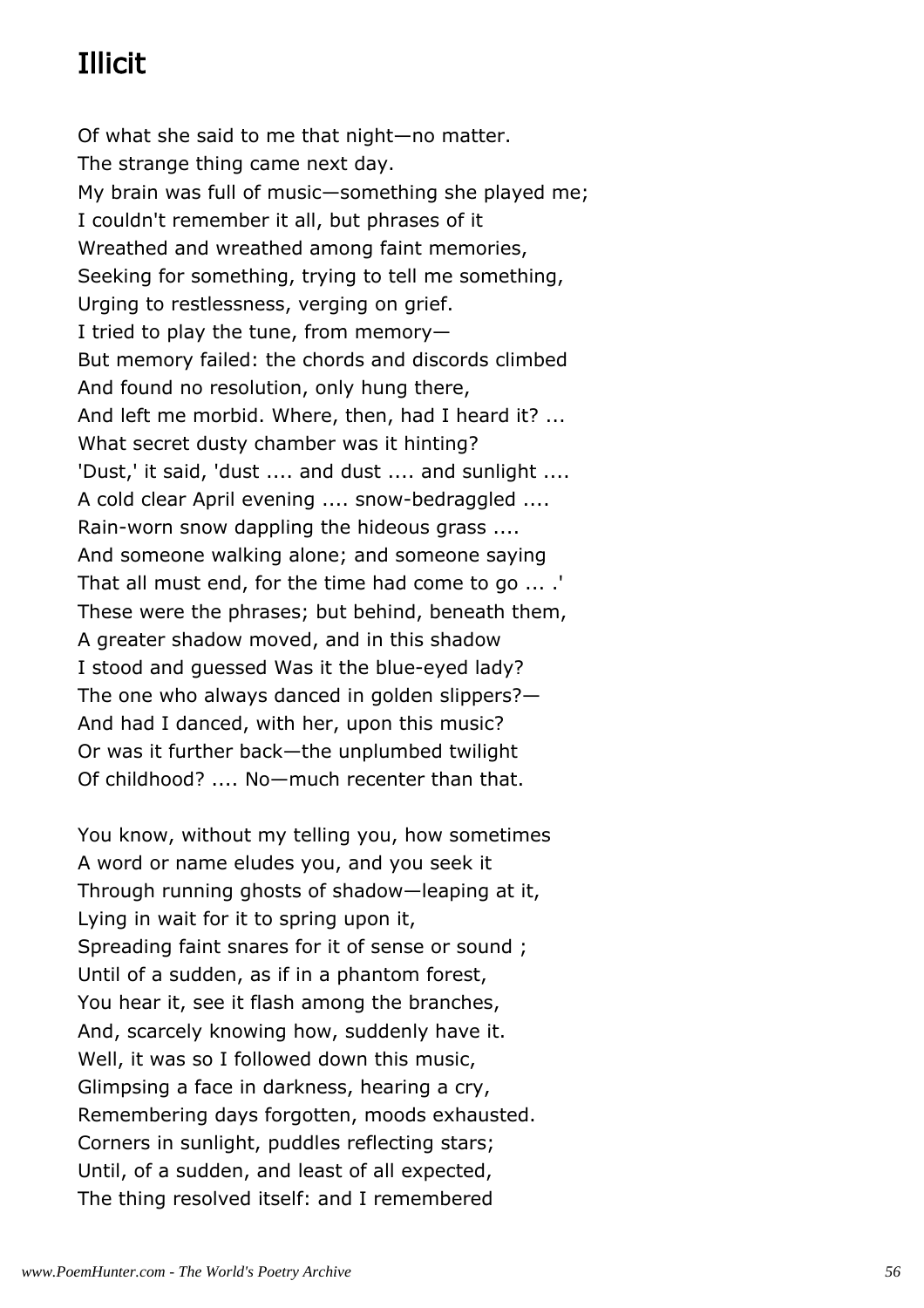An April afternoon, eight years ago— Or was it nine ?—no matter, call it nine— A room in which the last of sunlight faded; A vase of violets, fragrance in white curtains; And she, who played this same thing later, playing.

She played this tune. And in the middle of it Abruptly broke it off, letting her hands Fall in her lap. She sat there so a moment, With shoulders drooped, then lifted up a rose, One great white rose, wide open, like a lotus, And pressed it to her cheek, and closed her eyes. 'You know—we've got to end this—Miriam loves you.... If she should ever know, or even guess it, What would she do? Listen!—I'm not absurd.... I'm sure of it. If you had eyes for women, To understand them, which you've never had, You'd know it too . . . .' So went this colloquy, Half humorous, with undertones of pathos, Half grave, half flippant .... while her ringers, softly, Felt for this tune, played it and let it fall, Now note by singing note, now chord by chord, Repeating phrases with a kind of pleasure. Was it symbolic of the woman's weakness That she could neither break it—nor conclude? It paused .... and wandered .... paused again; while she, Perplexed and tired, half told me I must go, Half asked me if I thought I ought to go....

Well, April passed, with many other evenings, Evenings like this, with later suns and warmer, With violets always there, and fragrant curtains.... And she was right. And Miriam found it out.... And after that, when eight deep years had passed— Or nine—we met once more, by accident. But was it just by accident, I wonder, She played this tune? Or what, then, was intended?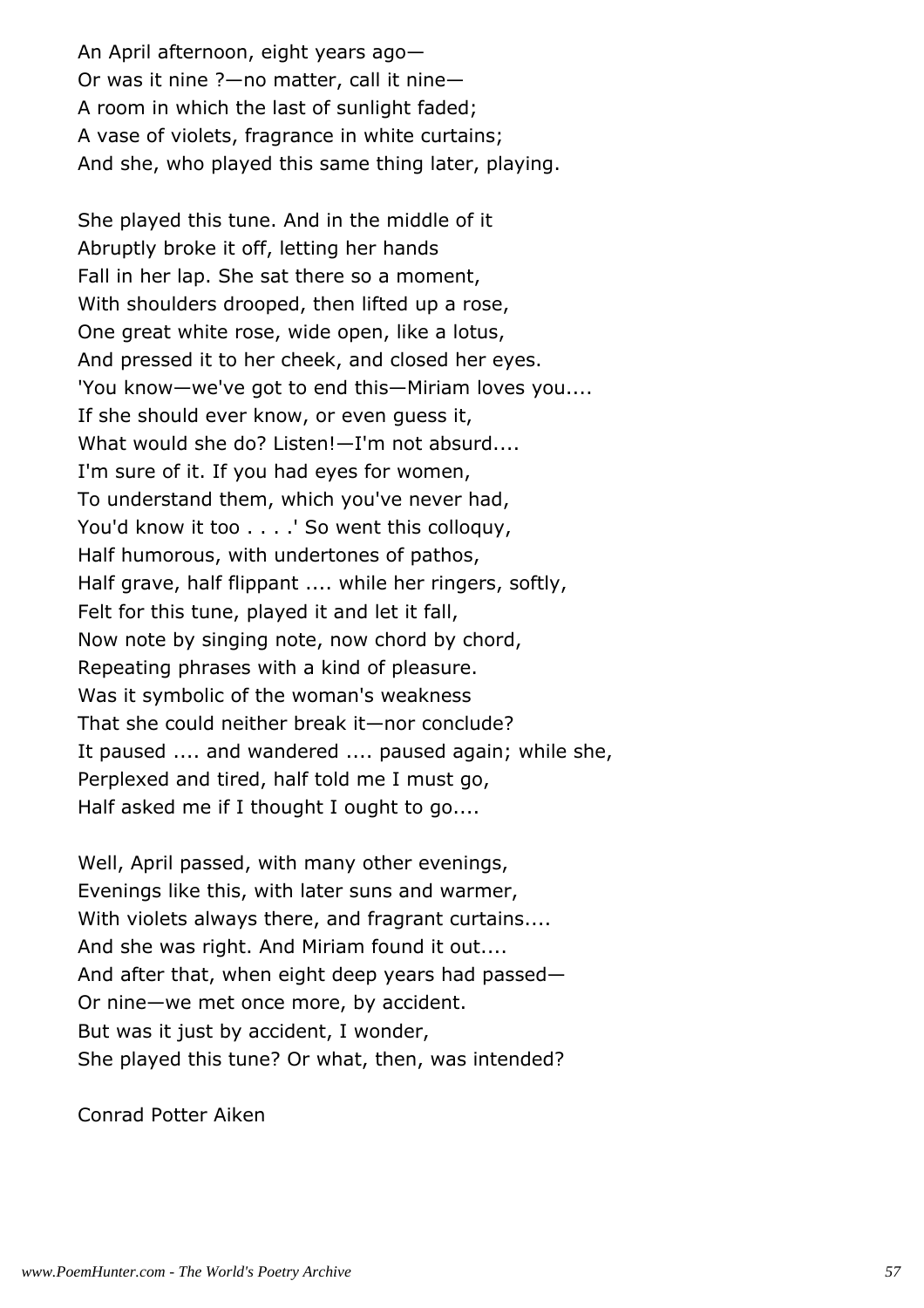#### I

The girl in the room beneath Before going to bed Strums on a mandolin The three simple tunes she knows. How inadequate they are to tell how her heart feels! When she has finished them several times She thrums the strings aimlessly with her finger-nails And smiles, and thinks happily of many things.

#### II

I stood for a long while before the shop window Looking at the blue butterflies embroidered on tawny silk. The building was a tower before me, Time was loud behind me, Sun went over the housetops and dusty trees; And there they were, glistening, brilliant, motionless, Stitched in a golden sky By yellow patient fingers long since turned to dust.

#### III

The first bell is silver,

And breathing darkness I think only of the long scythe of time. The second bell is crimson, And I think of a holiday night, with rockets Furrowing the sky with red, and a soft shatter of stars. The third bell is saffron and slow, And I behold a long sunset over the sea With wall on wall of castled cloud and glittering balustrades. The fourth bell is color of bronze, I walk by a frozen lake in the dun light of dusk: Muffled crackings run in the ice, Trees creak, birds fly. The fifth bell is cold clear azure, Delicately tinged with green: One golden star hangs melting in it,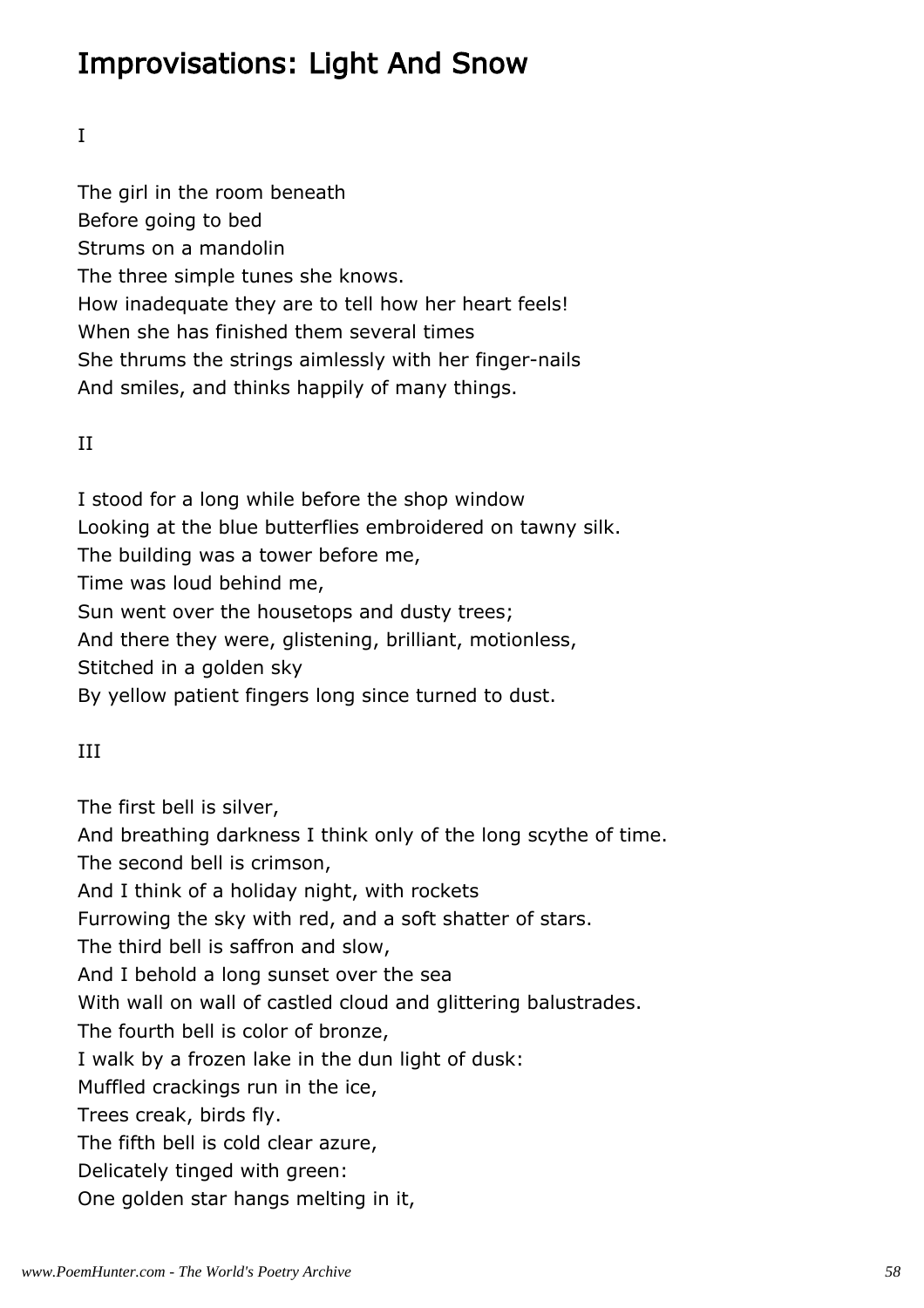And towards this, sleepily, I go. The sixth bell is as if a pebble Had been dropped into a deep sea far above me . . . Rings of sound ebb slowly into the silence.

IV

On the day when my uncle and I drove to the cemetery, Rain rattled on the roof of the carriage; And talkng constrainedly of this and that We refrained from looking at the child's coffin on the seat before us. When we reached the cemetery We found that the thin snow on the grass Was already transparent with rain; And boards had been laid upon it That we might walk without wetting our feet.

V

When I was a boy, and saw bright rows of icicles In many lengths along a wall I was dissappointed to find That I could not play music upon them: I ran my hand lightly across them And they fell, tinkling. I tell you this, young man, so that your expectations of life Will not be too great.

VI

It is now two hours since I left you, And the perfume of your hands is still on my hands. And though since then I have looked at the stars, walked in the cold blue streets, And heard the dead leaves blowing over the ground Under the trees, I still remember the sound of your laughter. How will it be, lady, when there is none left to remember you Even as long as this? Will the dust braid your hair?

VII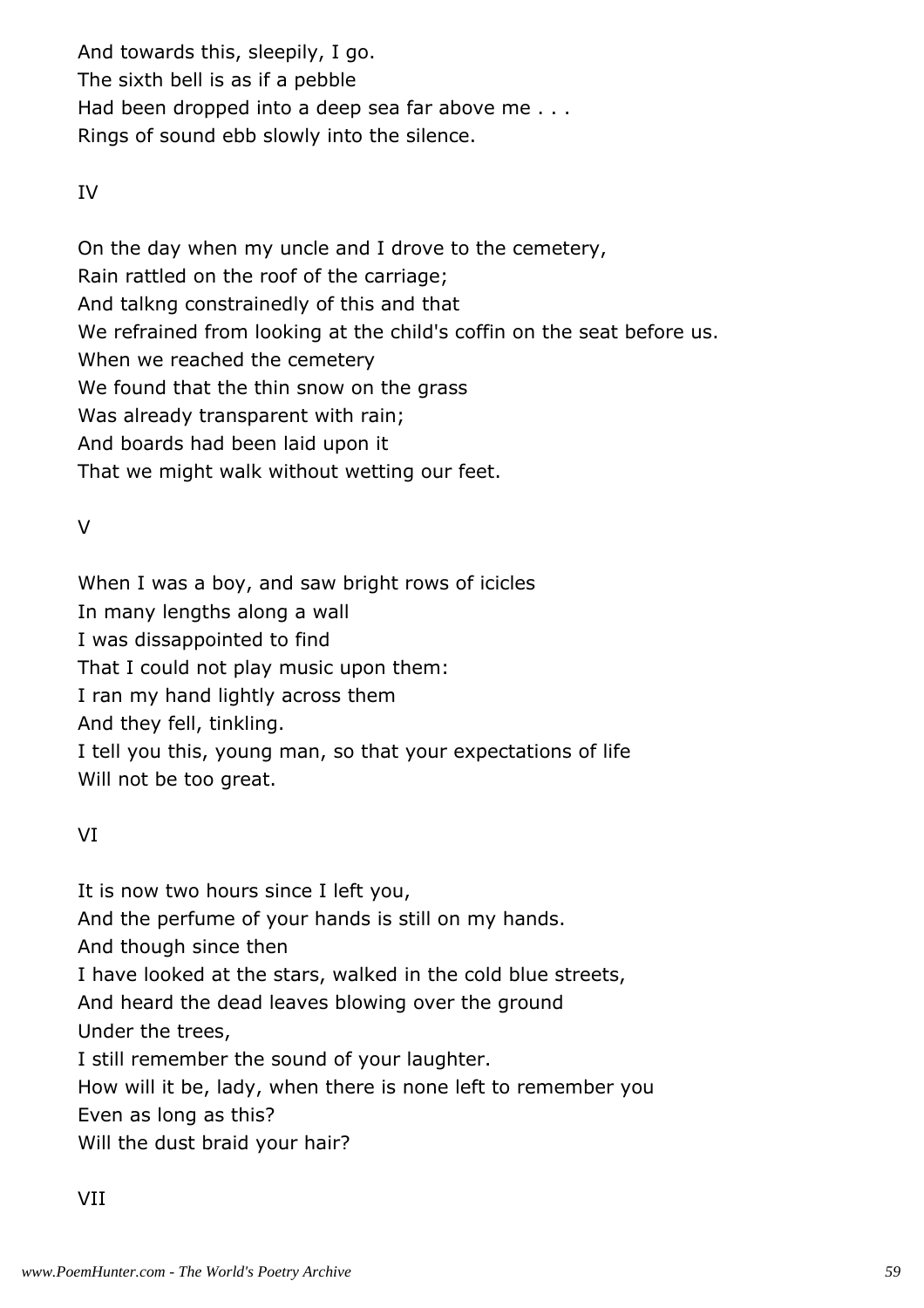The day opens with the brown light of snowfall And past the window snowflakes fall and fall. I sit in my chair all day and work and work Measuring words against each other. I open the piano and play a tune But find it does not say what I feel, I grow tired of measuring words against each other, I grow tired of these four walls, And I think of you, who write me that you have just had a daughter And named her after your first sweetheart, And you, who break your heart, far away, In the confusion and savagery of a long war, And you who, worn by the bitterness of winter, Will soon go south. The snowflakes fall almost straight in the brown light Past my window, And a sparrow finds refuge on my window-ledge. This alone comes to me out of the world outside

As I measure word with word.

### VIII

Many things perplex me and leave me troubled,

Many things are locked away in the white book of stars

Never to be opened by me.

The starr'd leaves are silently turned,

And the mooned leaves;

And as they are turned, fall the shadows of life and death.

Perplexed and troubled,

I light a small light in a small room,

The lighted walls come closer to me,

The familiar pictures are clear.

I sit in my favourite chair and turn in my mind

The tiny pages of my own life, whereon so little is written,

And hear at the eastern window the pressure of a long wind, coming From I know not where.

How many times have I sat here, How many times will I sit here again, Thinking these same things over and over in solitude As a child says over and over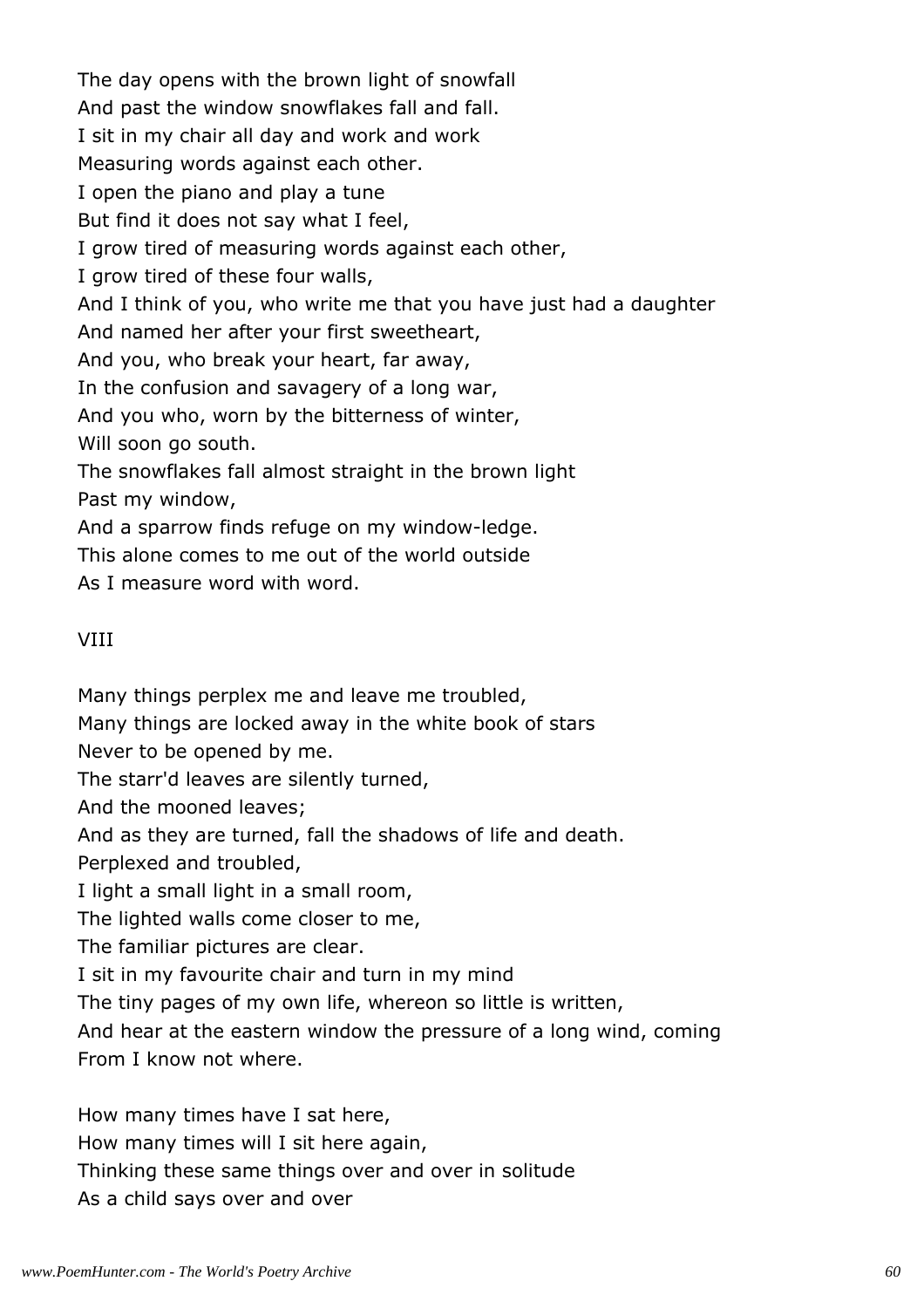The first word he has learned to say.

IX

This girl gave her heart to me, And this, and this. This one looked at me as if she loved me, And silently walked away. This one I saw once and loved, and never saw her again.

Shall I count them for you upon my fingers? Or like a priest solemnly sliding beads? Or pretend they are roses, pale pink, yellow, and white, And arrange them for you in a wide bowl To be set in sunlight? See how nicely it sounds as I count them for you -- 'This girl gave her heart to me And this, and this, . . . ! And nevertheless, my heart breaks when I think of them, When I think their names, And how, like leaves, they have changed and blown And will lie, at last, forgotten, Under the snow.

### X

It is night time, and cold, and snow is falling, And no wind grieves the walls. In the small world of light around the arc-lamp A swarm of snowflakes falls and falls. The street grows silent. The last stranger passes. The sound of his feet, in the snow, is indistinct.

What forgotten sadness is it, on a night like this, Takes possession of my heart? Why do I think of a camellia tree in a southern garden, With pink blossoms among dark leaves, Standing, surprised, in the snow? Why do I think of spring?

The snowflakes, helplessly veering,, Fall silently past my window;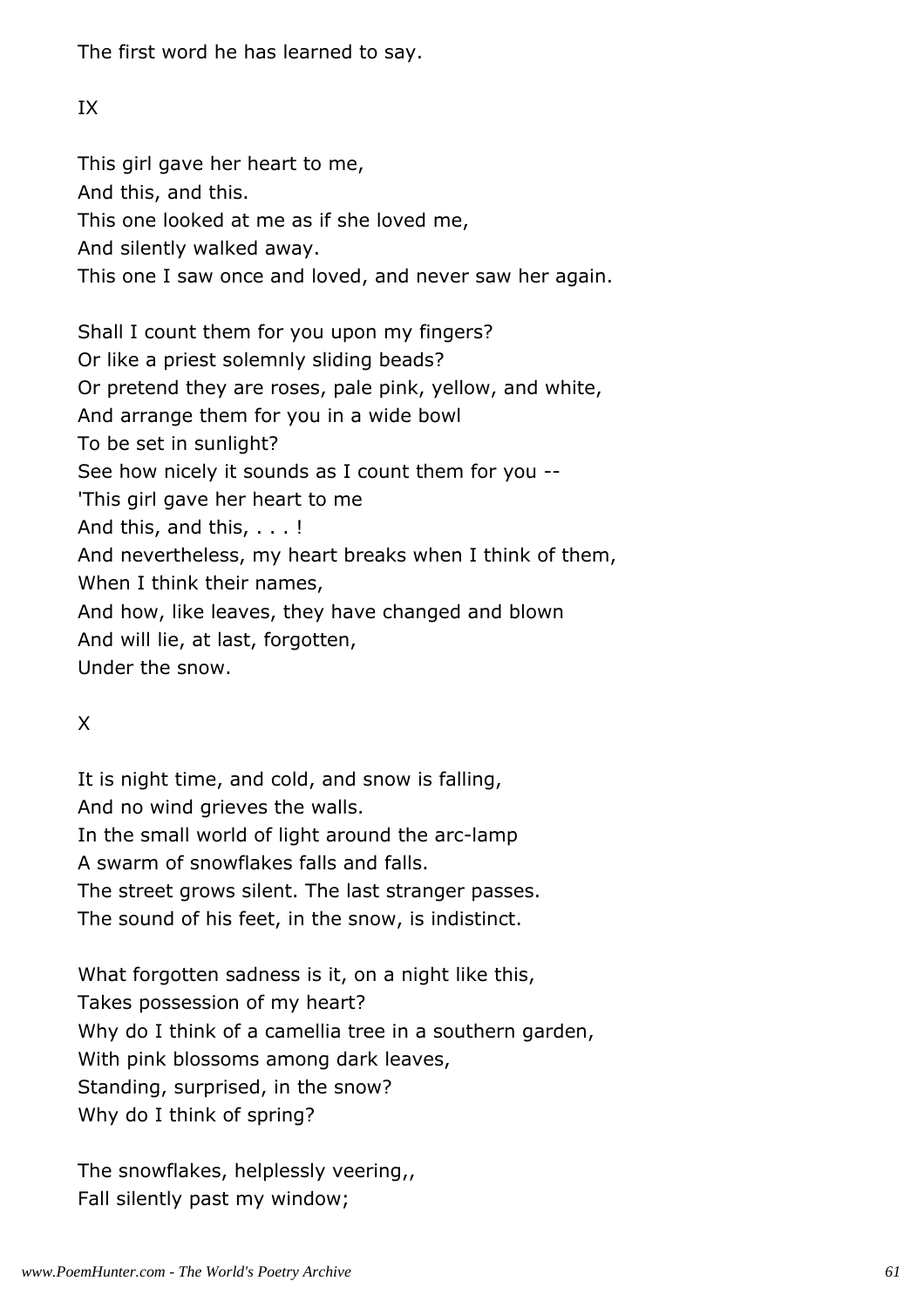They come from darkness and enter darkness. What is it in my heart is surprised and bewildered Like that camellia tree, Beautiful still in its glittering anguish? And spring so far away!

### XI

As I walked through the lamplit gardens, On the thin white crust of snow, So intensely was I thinking of my misfortune, So clearly were my eyes fixed On the face of this grief which has come to me, That I did not notice the beautiful pale colouring Of lamplight on the snow; Nor the interlaced long blue shadows of trees;

And yet these things were there, And the white lamps, and the orange lamps, and the lamps of lilac were there, As I have seen them so often before; As they will be so often again Long after my grief is forgotten.

And still, though I know this, and say this, it cannot console me.

#### XII

How many times have we been interrupted Just as I was about to make up a story for you! One time it was because we suddenly saw a firefly Lighting his green lantern among the boughs of a fir-tree. Marvellous! Marvellous! He is making for himself A little tent of light in the darkness! And one time it was because we saw a lilac lightning flash Run wrinkling into the blue top of the mountain, -- We heard boulders of thunder rolling down upon us And the plat-plat of drops on the window, And we ran to watch the rain Charging in wavering clouds across the long grass of the field! Or at other times it was because we saw a star Slipping easily out of the sky and falling, far off, Among pine-dark hills;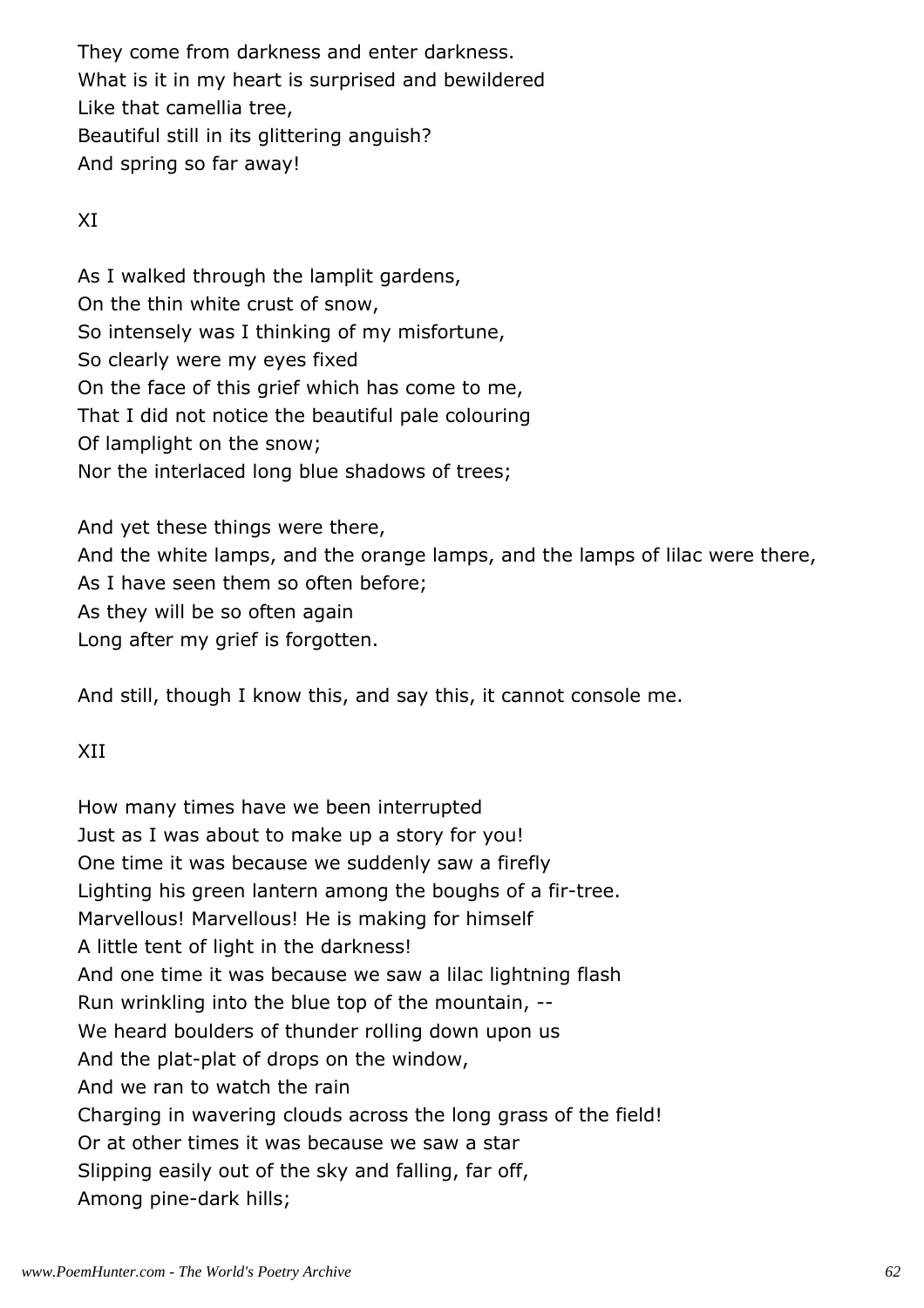Or because we found a crimson eft Darting in the cold grass!

These things interrupted us and left us wondering; And the stories, whatever they might have been, Were never told. A fairy, binding a daisy down and laughing? A golden-haired princess caught in a cobweb? A love-story of long ago? Some day, just as we are beginning again, Just as we blow the first sweet note, Death itself will interrupt us.

#### XIII

My heart is an old house, and in that forlorn old house, In the very centre, dark and forgotten, Is a locked room where an enchanted princess Lies sleeping. But sometimes, in that dark house, As if almost from the stars, far away, Sounds whisper in that secret room -- Faint voices, music, a dying trill of laughter? And suddenly, from her long sleep, The beautiful princess awakes and dances.

Who is she? I do not know. Why does she dance? Do not ask me! -- Yet to-day, when I saw you, When I saw your eyes troubled with the trouble of happiness, And your mouth trembling into a smile, And your fingers pull shyly forward, -- Softly, in that room, The little princess arose And danced; And as she danced the old house gravely trembled With its vague and delicious secret.

#### XIV

Like an old tree uprooted by the wind And flung down cruelly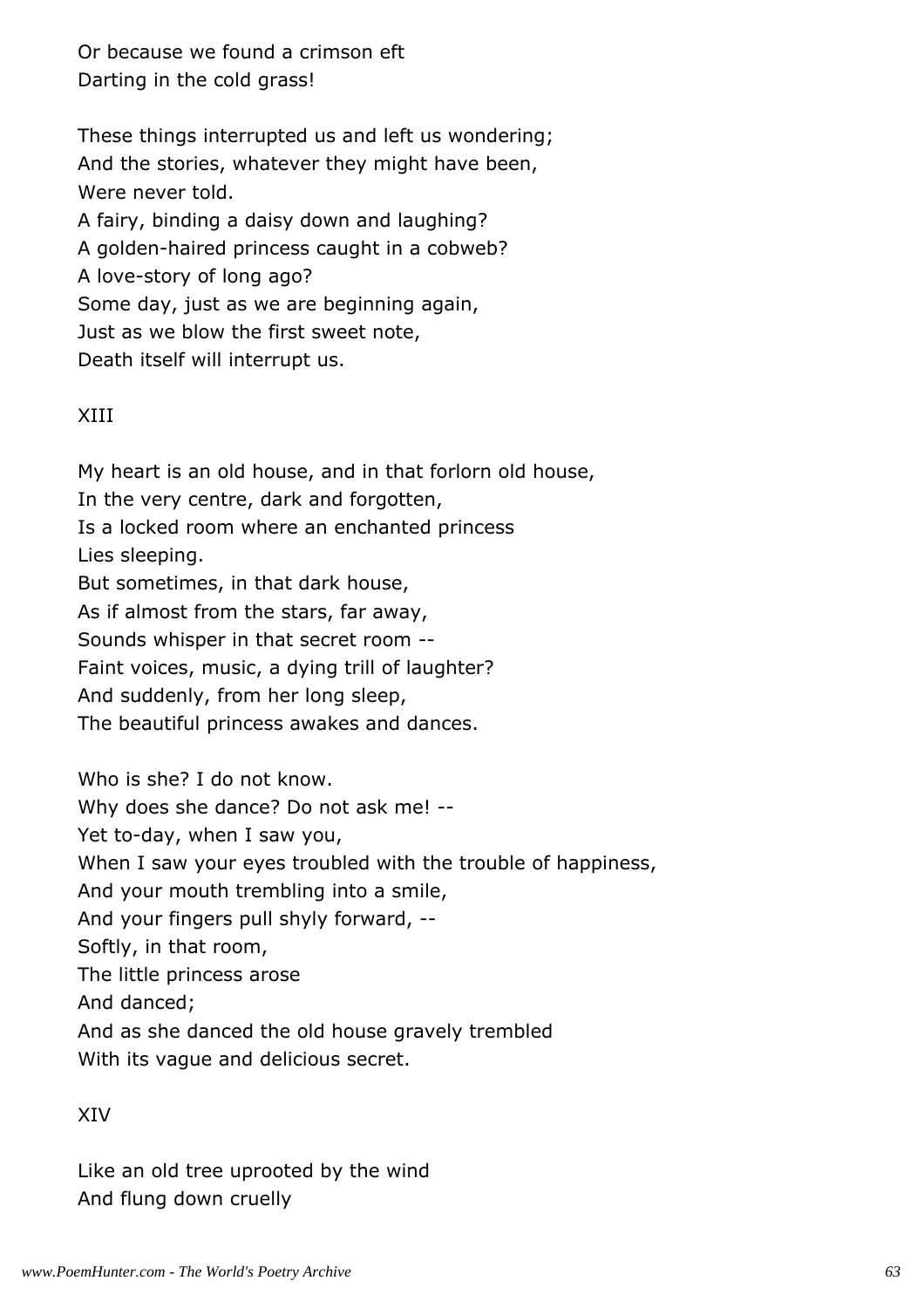With roots bared to the sun and stars And limp leaves brought to earth -- Torn from its house -- So do I seem to myself When you have left me.

#### XV

The music of the morning is red and warm; Snow lies against the walls; And on the sloping roof in the yellow sunlight Pigeons huddle against the wind. The music of evening is attenuated and thin -- The moon seen through a wave by a mermaid; The crying of a violin. Far down there, far down where the river turns to the west, The delicate lights begin to twinkle On the dusky arches of the bridge: In the green sky a long cloud, A smouldering wave of smoky crimson, Breaks in the freezing wind: and above it, unabashed, Remote, untouched, fierly palpitant, Sings the first star.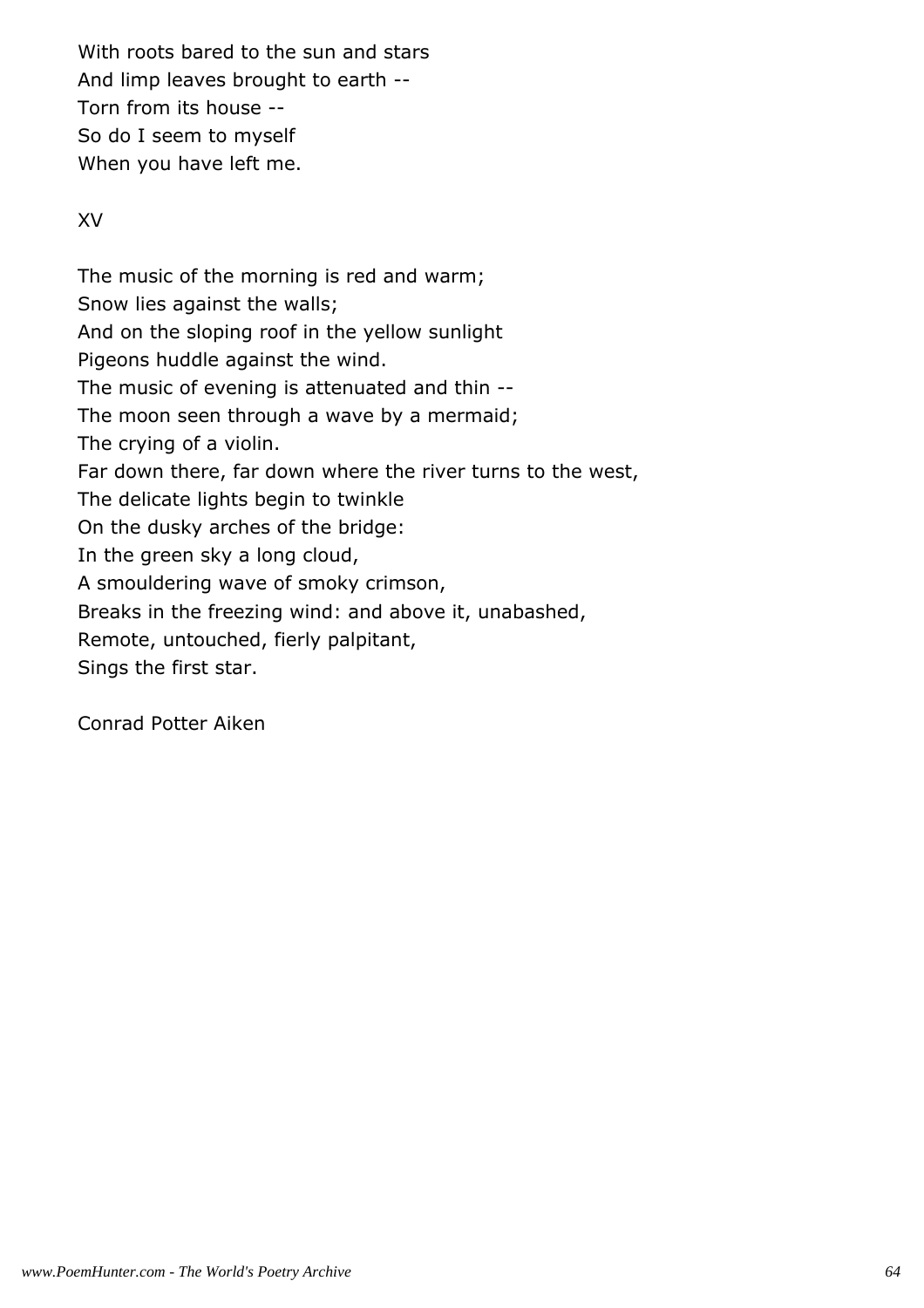The girl in the room beneath Before going to bed Strums on a mandolin The three simple tunes she knows. How inadequate they are to tell how her heart feels! When she has finished them several times She thrums the strings aimlessly with her finger-nails And smiles, and thinks happily of many things.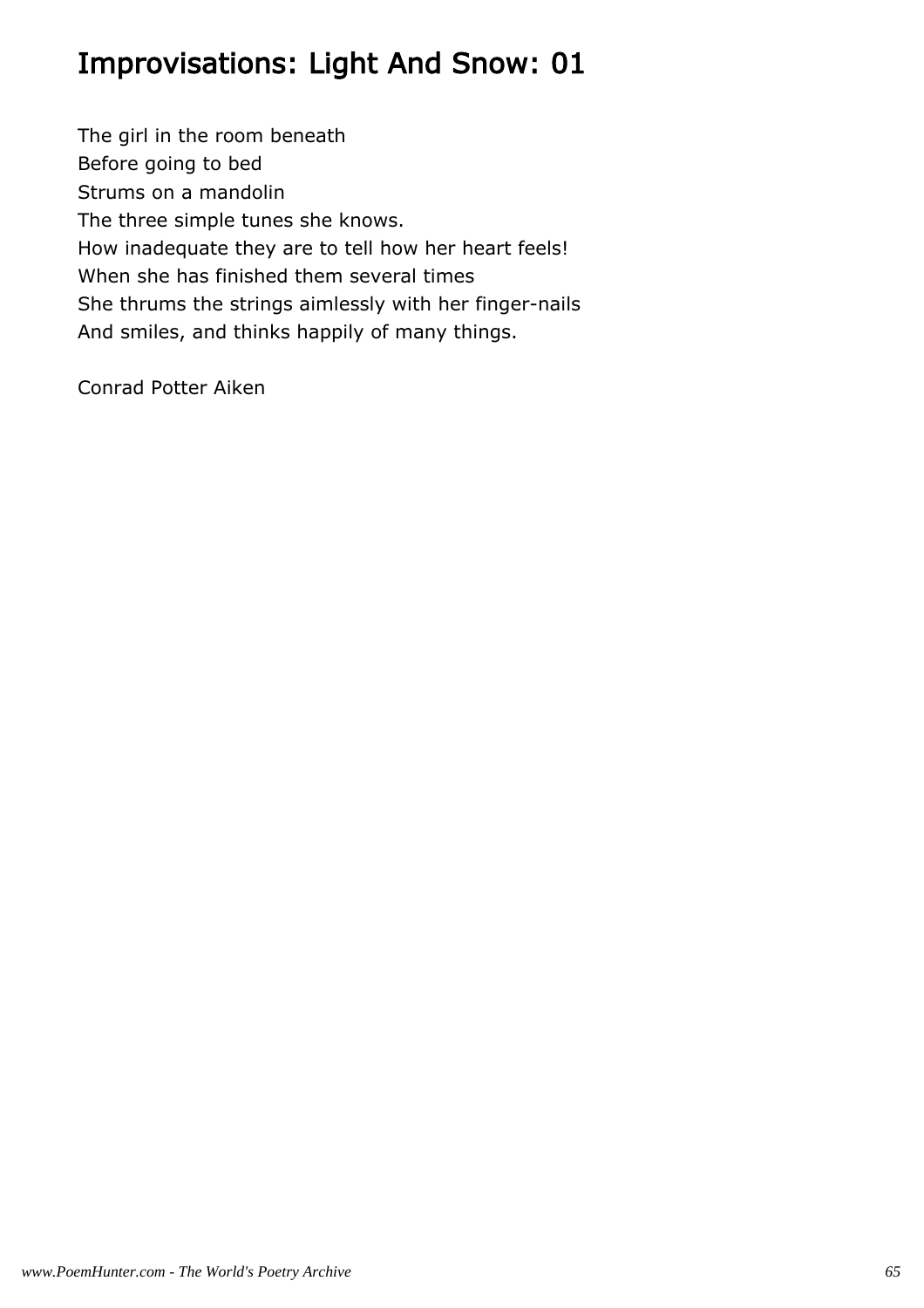I stood for a long while before the shop window Looking at the blue butterflies embroidered on tawny silk. The building was a tower before me, Time was loud behind me, Sun went over the housetops and dusty trees; And there they were, glistening, brilliant, motionless, Stitched in a golden sky By yellow patient fingers long since turned to dust.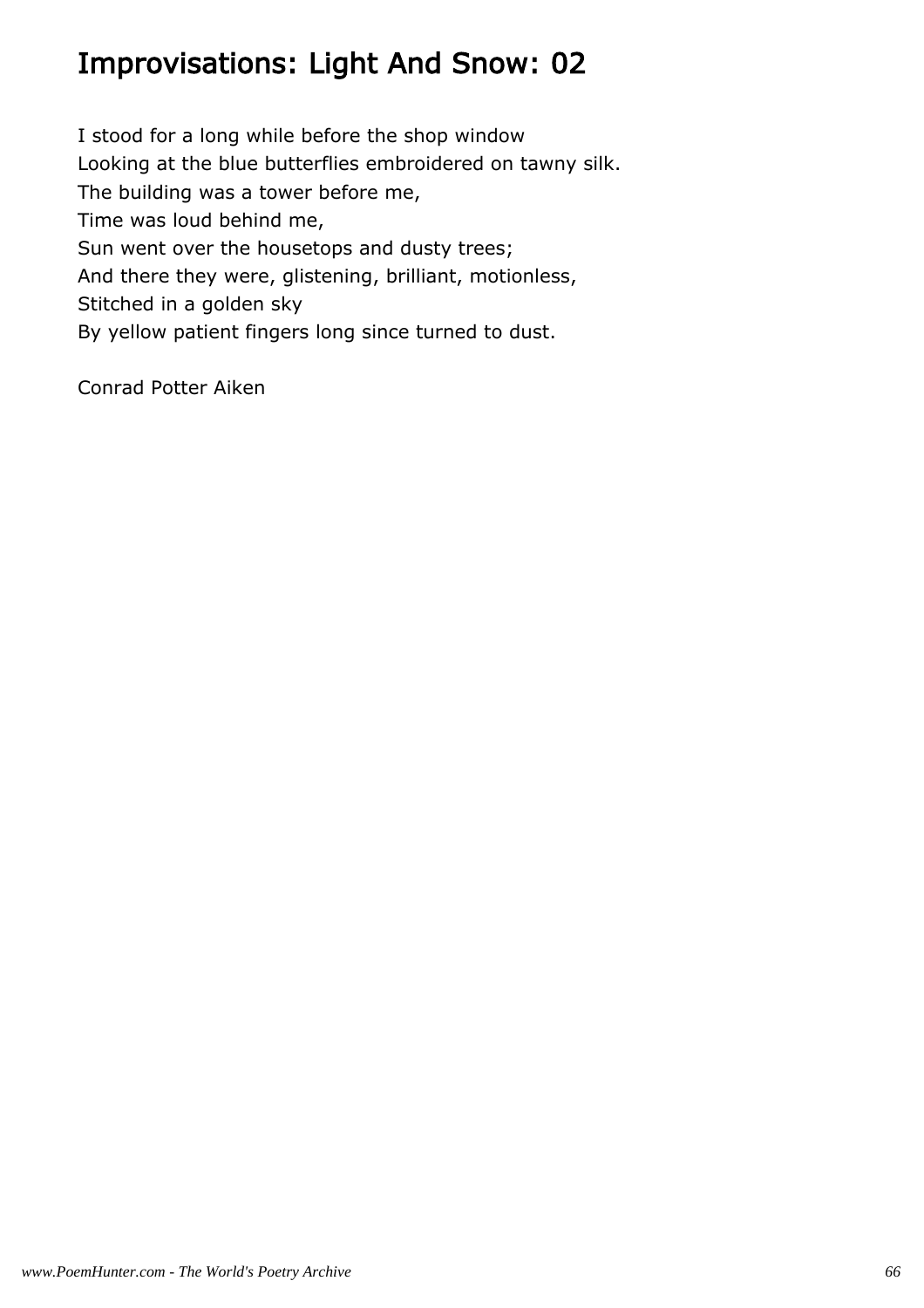The first bell is silver, And breathing darkness I think only of the long scythe of time. The second bell is crimson, And I think of a holiday night, with rockets Furrowing the sky with red, and a soft shatter of stars. The third bell is saffron and slow, And I behold a long sunset over the sea With wall on wall of castled cloud and glittering balustrades. The fourth bell is color of bronze, I walk by a frozen lake in the dun light of dusk: Muffled crackings run in the ice, Trees creak, birds fly. The fifth bell is cold clear azure, Delicately tinged with green: One golden star hangs melting in it, And towards this, sleepily, I go. The sixth bell is as if a pebble Had been dropped into a deep sea far above me . . . Rings of sound ebb slowly into the silence.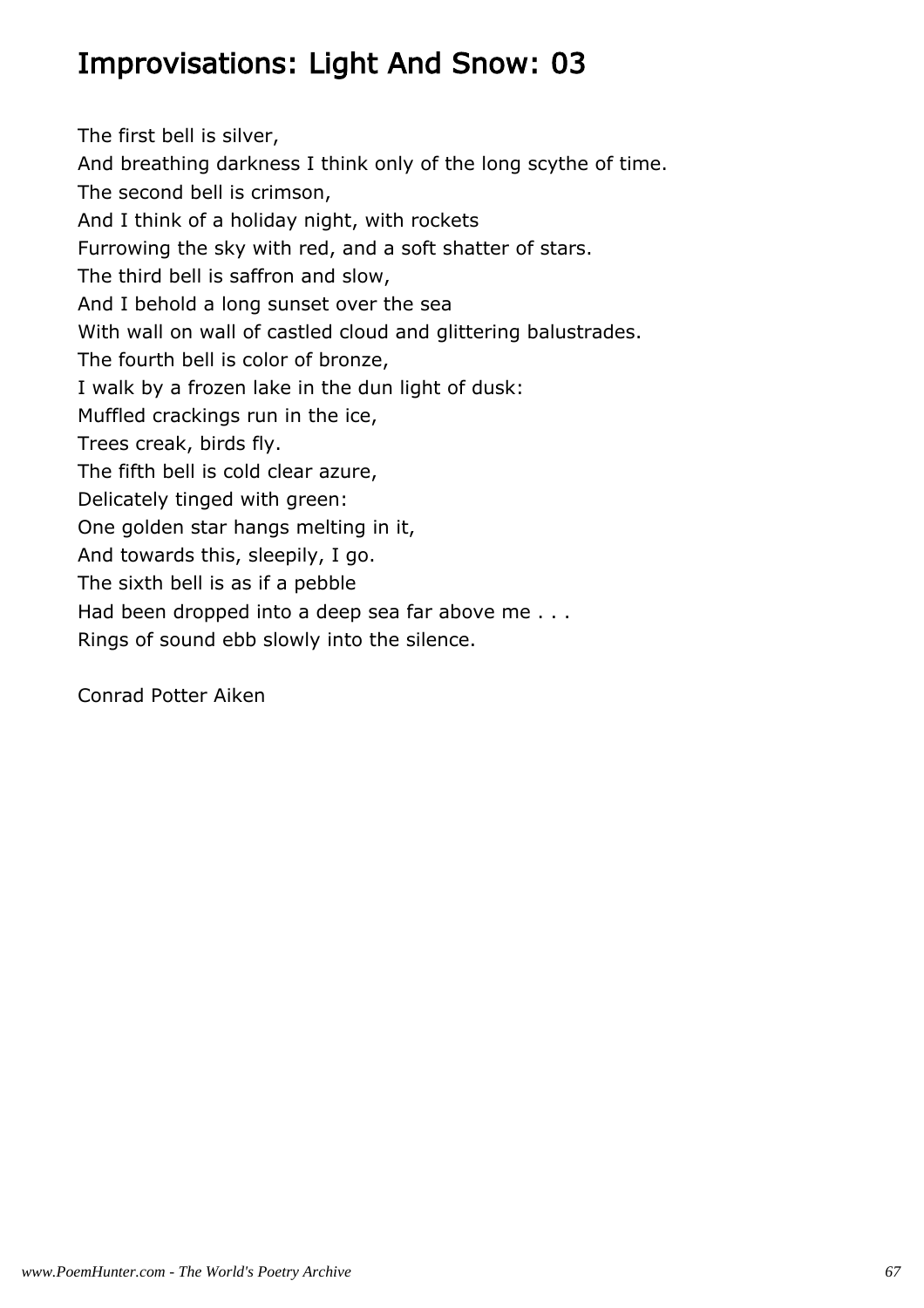On the day when my uncle and I drove to the cemetery, Rain rattled on the roof of the carriage; And talkng constrainedly of this and that We refrained from looking at the child's coffin on the seat before us. When we reached the cemetery We found that the thin snow on the grass Was already transparent with rain; And boards had been laid upon it That we might walk without wetting our feet.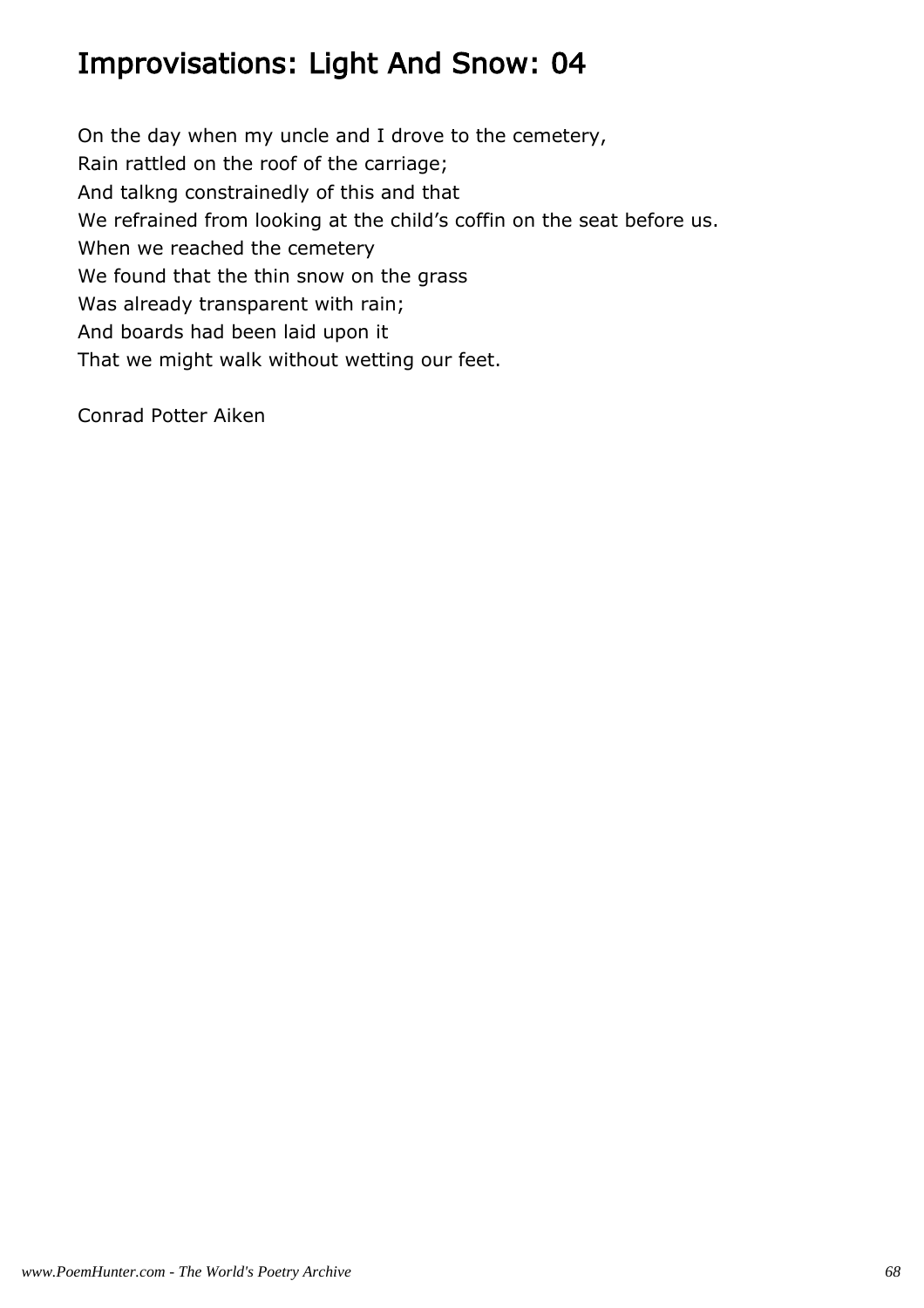When I was a boy, and saw bright rows of icicles In many lengths along a wall I was dissappointed to find That I could not play music upon them: I ran my hand lightly across them And they fell, tinkling. I tell you this, young man, so that your expectations of life Will not be too great.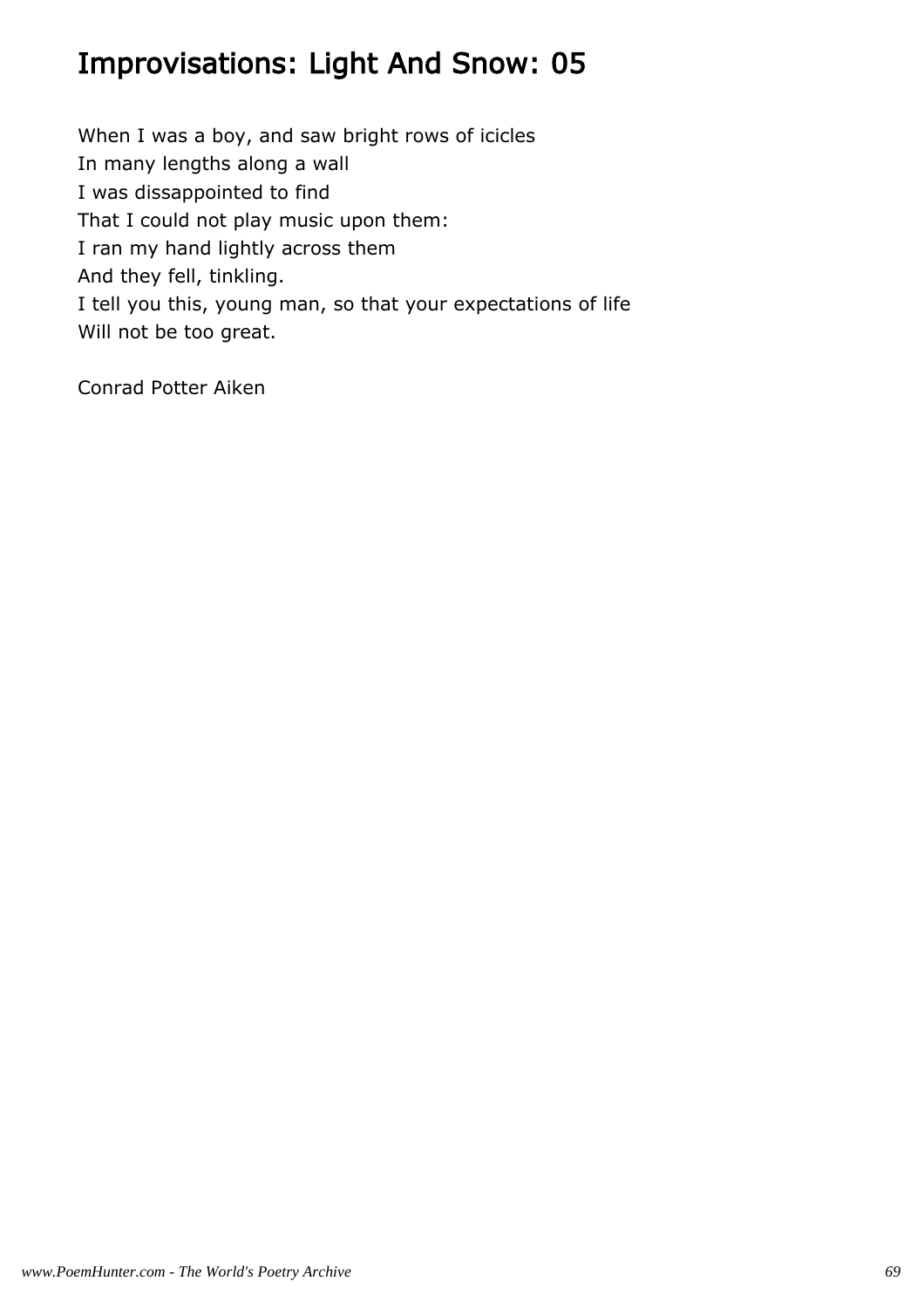When I was a boy, and saw bright rows of icicles In many lengths along a wall I was dissappointed to find That I could not play music upon them: I ran my hand lightly across them And they fell, tinkling. I tell you this, young man, so that your expectations of life Will not be too great.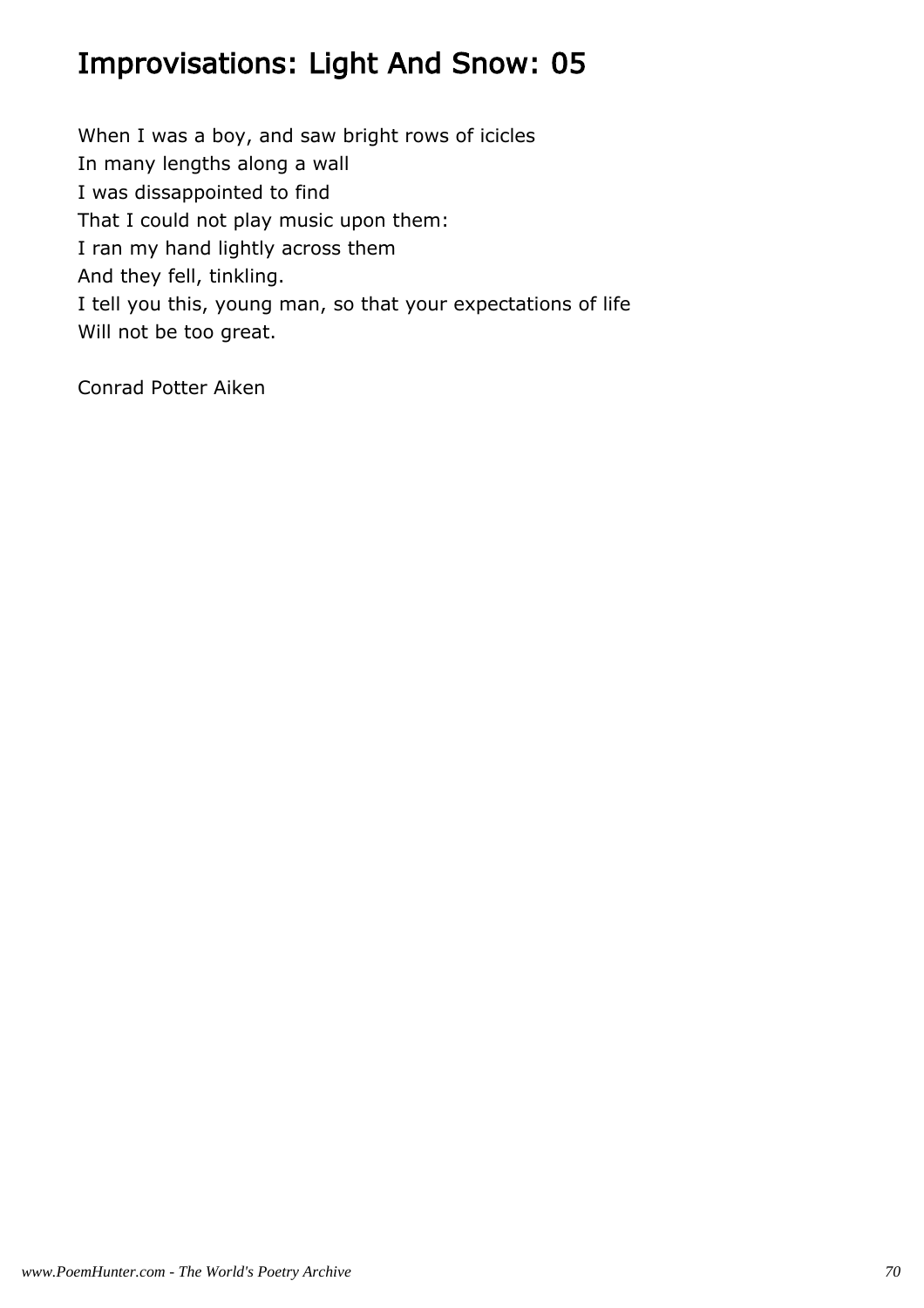It is now two hours since I left you, And the perfume of your hands is still on my hands. And though since then I have looked at the stars, walked in the cold blue streets, And heard the dead leaves blowing over the ground Under the trees, I still remember the sound of your laughter. How will it be, lady, when there is none left to remember you Even as long as this? Will the dust braid your hair?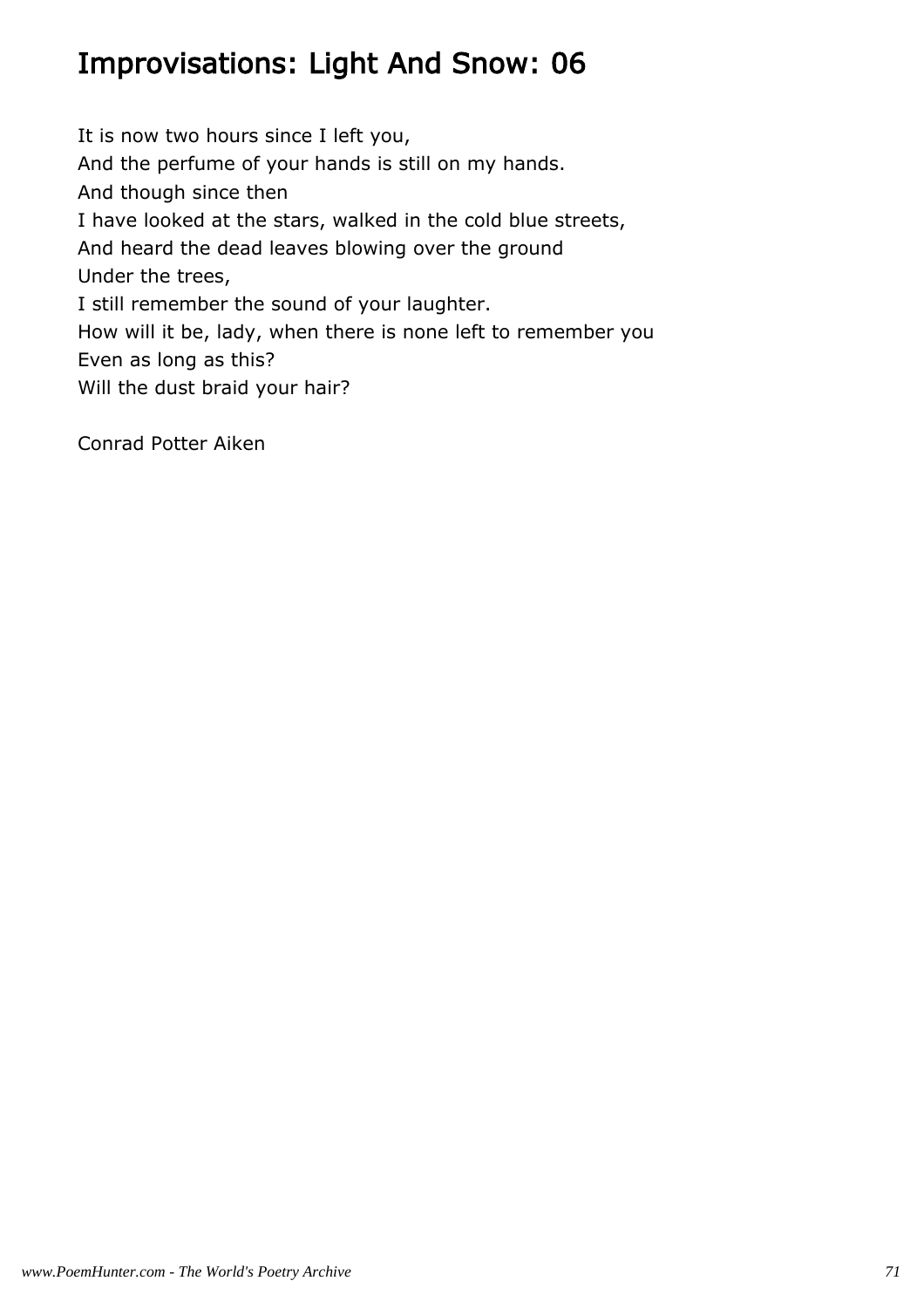It is now two hours since I left you, And the perfume of your hands is still on my hands. And though since then I have looked at the stars, walked in the cold blue streets, And heard the dead leaves blowing over the ground Under the trees, I still remember the sound of your laughter. How will it be, lady, when there is none left to remember you Even as long as this? Will the dust braid your hair?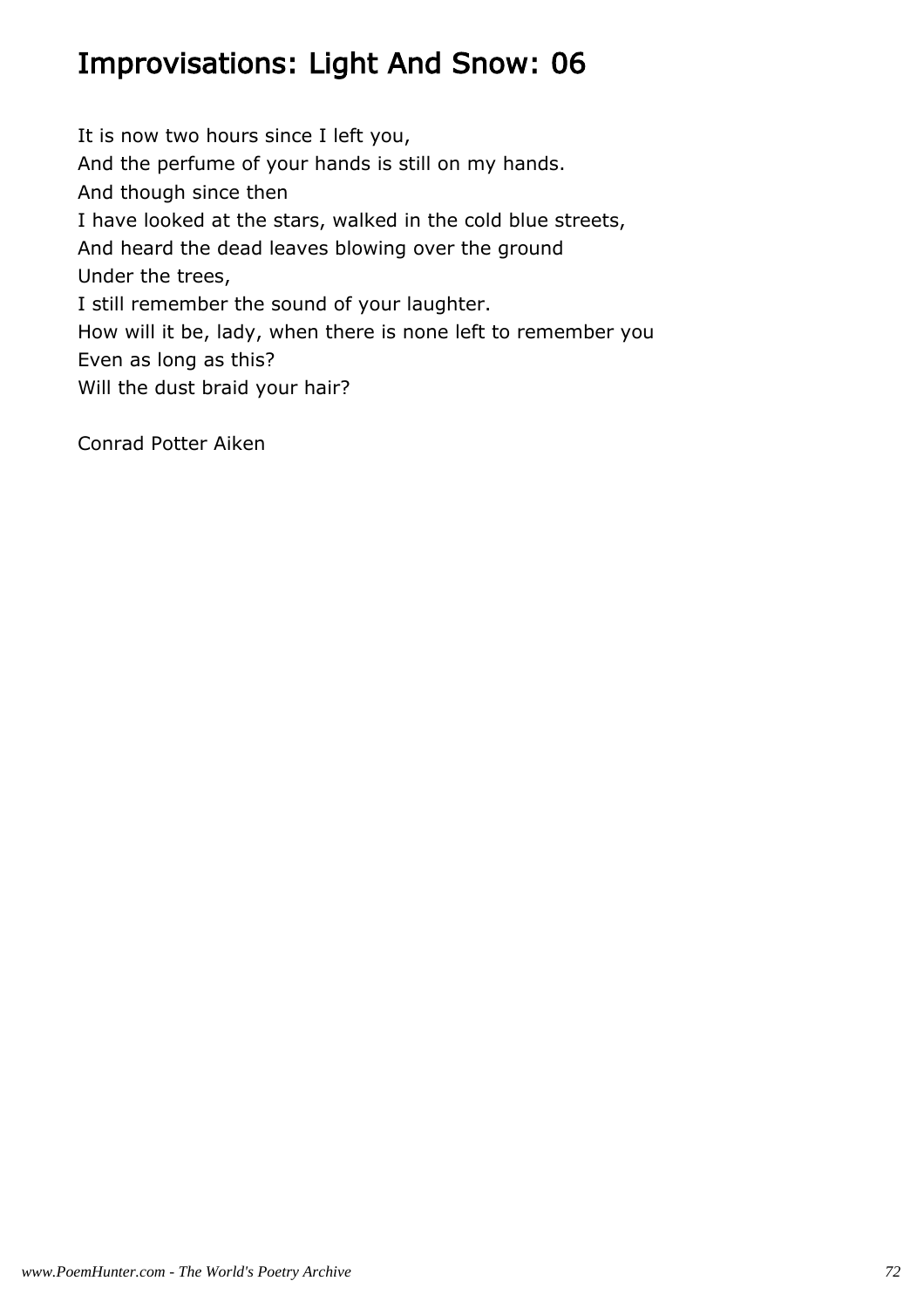The day opens with the brown light of snowfall And past the window snowflakes fall and fall. I sit in my chair all day and work and work Measuring words against each other. I open the piano and play a tune But find it does not say what I feel, I grow tired of measuring words against each other, I grow tired of these four walls, And I think of you, who write me that you have just had a daughter And named her after your first sweetheart, And you, who break your heart, far away, In the confusion and savagery of a long war, And you who, worn by the bitterness of winter, Will soon go south. The snowflakes fall almost straight in the brown light Past my window, And a sparrow finds refuge on my window-ledge. This alone comes to me out of the world outside As I measure word with word.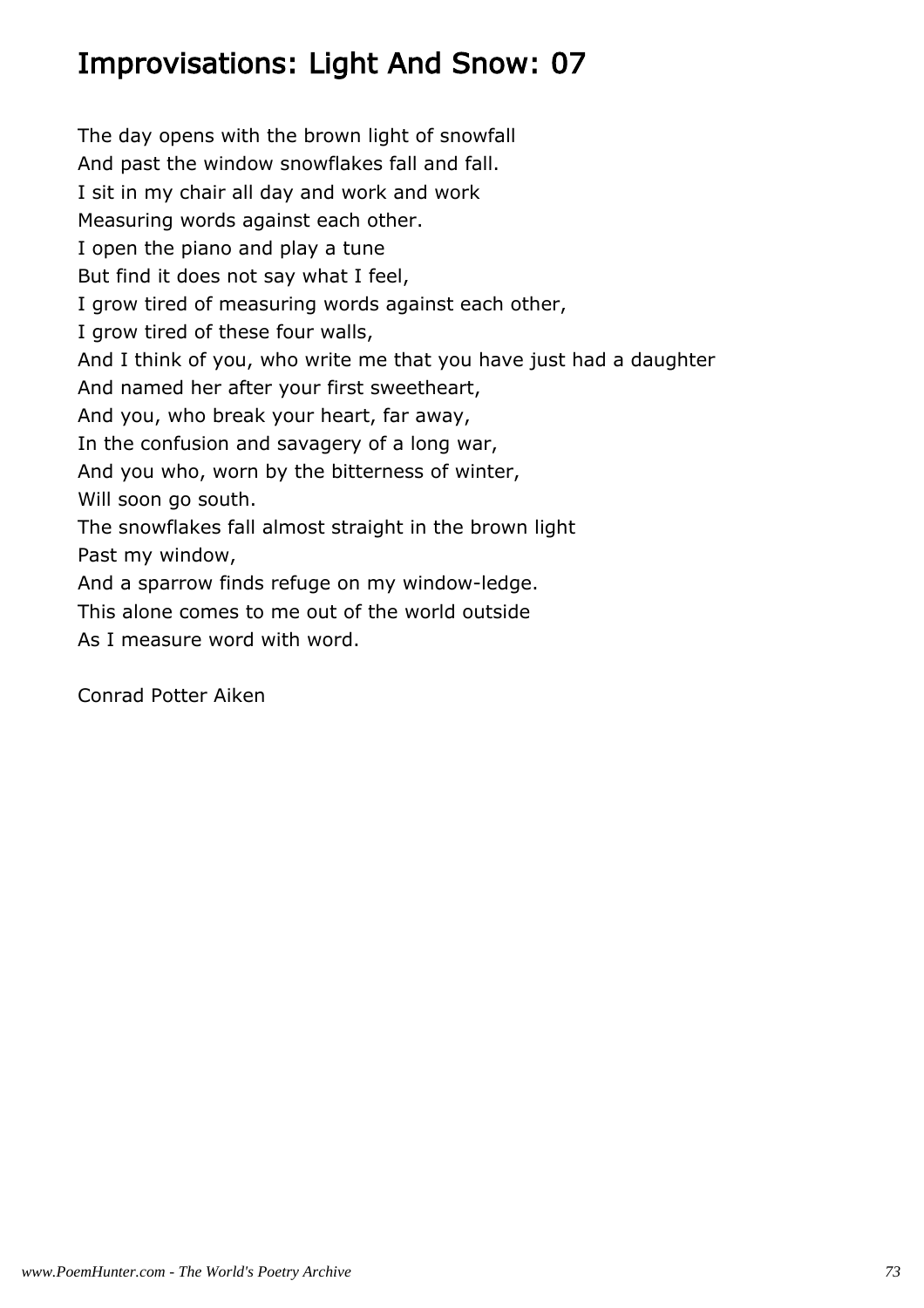Many things perplex me and leave me troubled, Many things are locked away in the white book of stars Never to be opened by me. The starr'd leaves are silently turned, And the mooned leaves; And as they are turned, fall the shadows of life and death. Perplexed and troubled, I light a small light in a small room, The lighted walls come closer to me, The familiar pictures are clear. I sit in my favourite chair and turn in my mind The tiny pages of my own life, whereon so little is written, And hear at the eastern window the pressure of a long wind, coming From I know not where. How many times have I sat here, How many times will I sit here again, Thinking these same things over and over in solitude As a child says over and over The first word he has learned to say.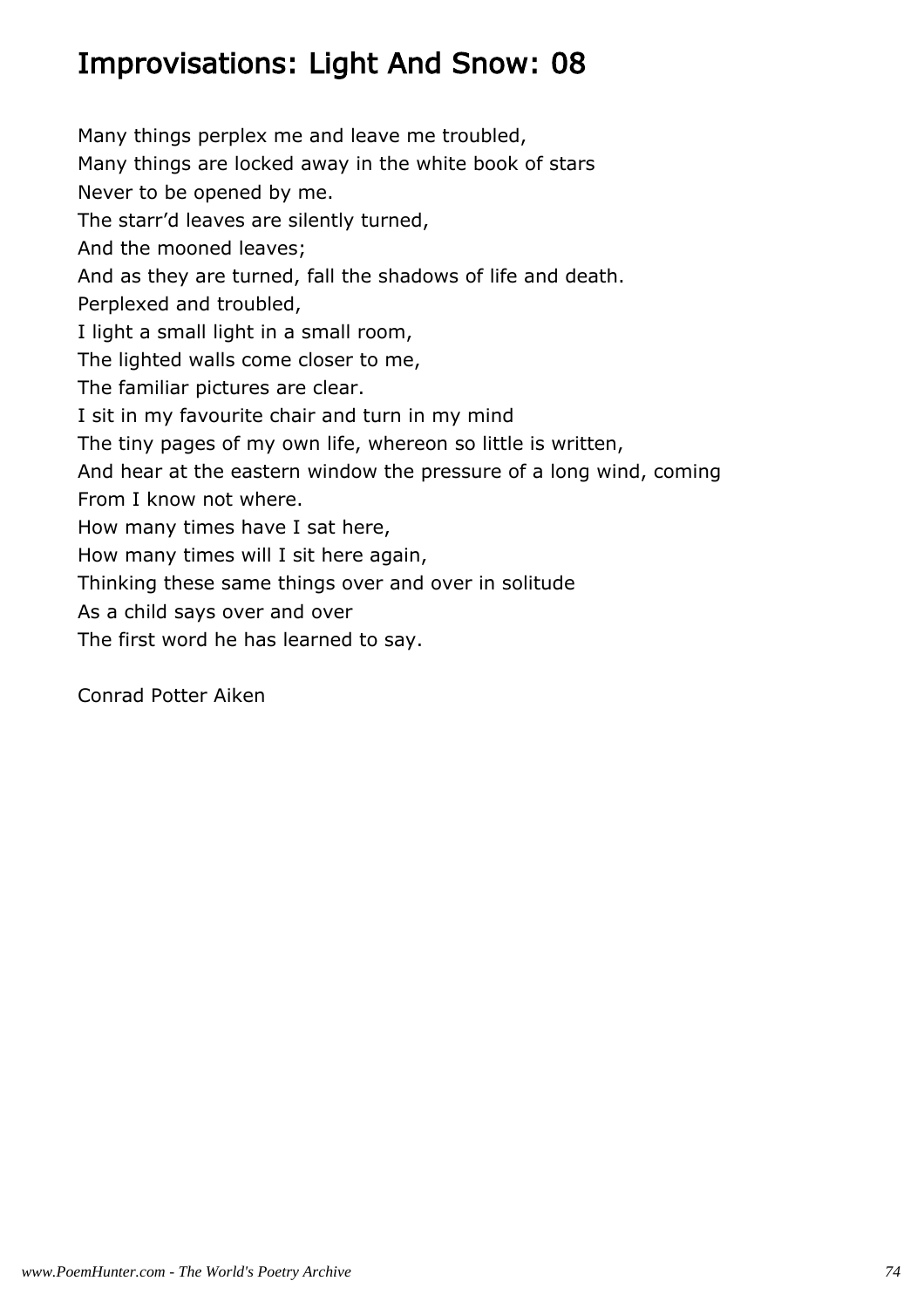This girl gave her heart to me, And this, and this. This one looked at me as if she loved me, And silently walked away. This one I saw once and loved, and never saw her again. Shall I count them for you upon my fingers? Or like a priest solemnly sliding beads? Or pretend they are roses, pale pink, yellow, and white, And arrange them for you in a wide bowl To be set in sunlight? See how nicely it sounds as I count them for you  $-$ 'This girl gave her heart to me And this, and this, . . . ! And nevertheless, my heart breaks when I think of them, When I think their names, And how, like leaves, they have changed and blown And will lie, at last, forgotten, Under the snow.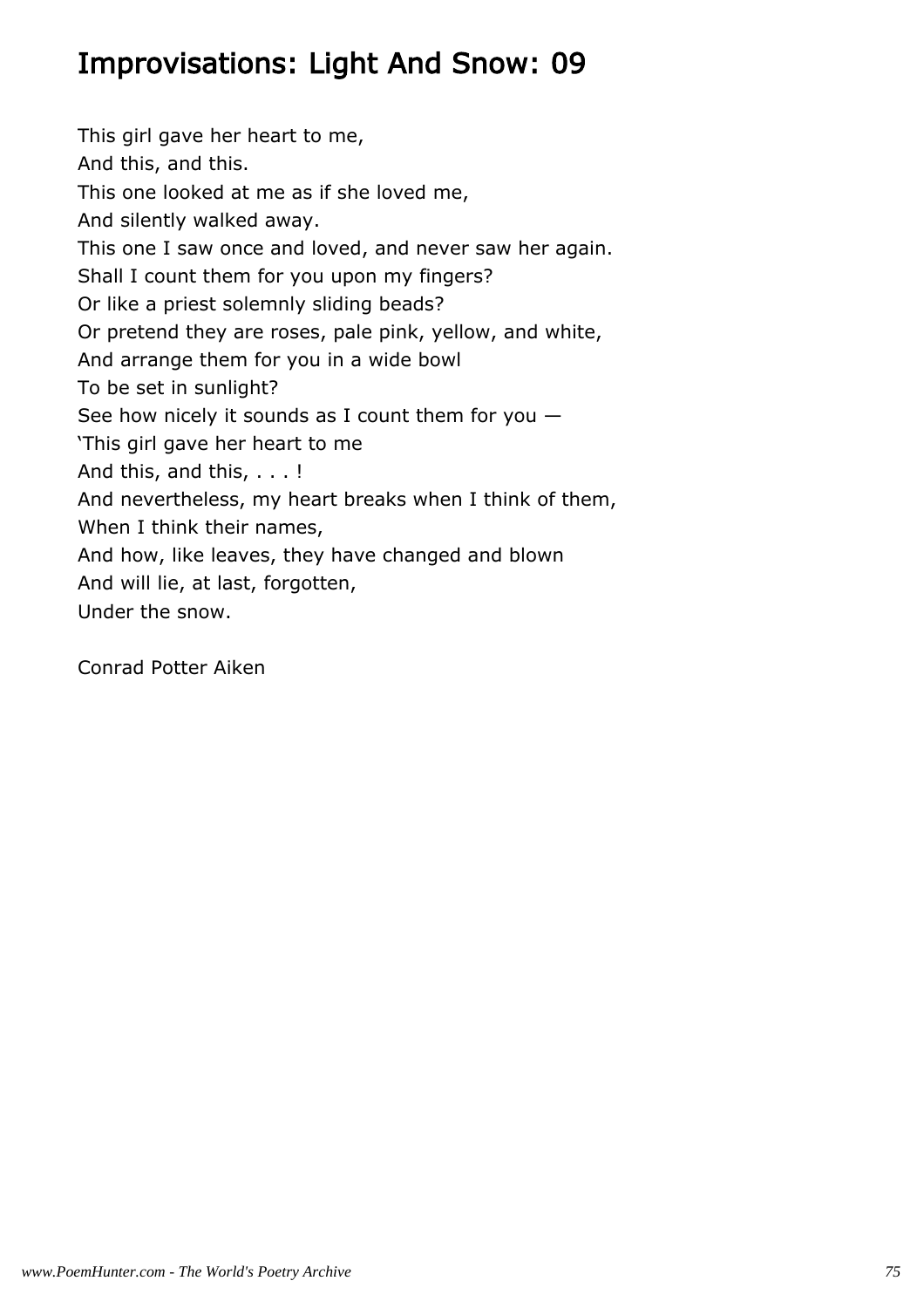It is night time, and cold, and snow is falling, And no wind grieves the walls. In the small world of light around the arc-lamp A swarm of snowflakes falls and falls. The street grows silent. The last stranger passes. The sound of his feet, in the snow, is indistinct. What forgotten sadness is it, on a night like this, Takes possession of my heart? Why do I think of a camellia tree in a southern garden, With pink blossoms among dark leaves, Standing, surprised, in the snow? Why do I think of spring? The snowflakes, helplessly veering,, Fall silently past my window; They come from darkness and enter darkness. What is it in my heart is surprised and bewildered Like that camellia tree, Beautiful still in its glittering anguish? And spring so far away!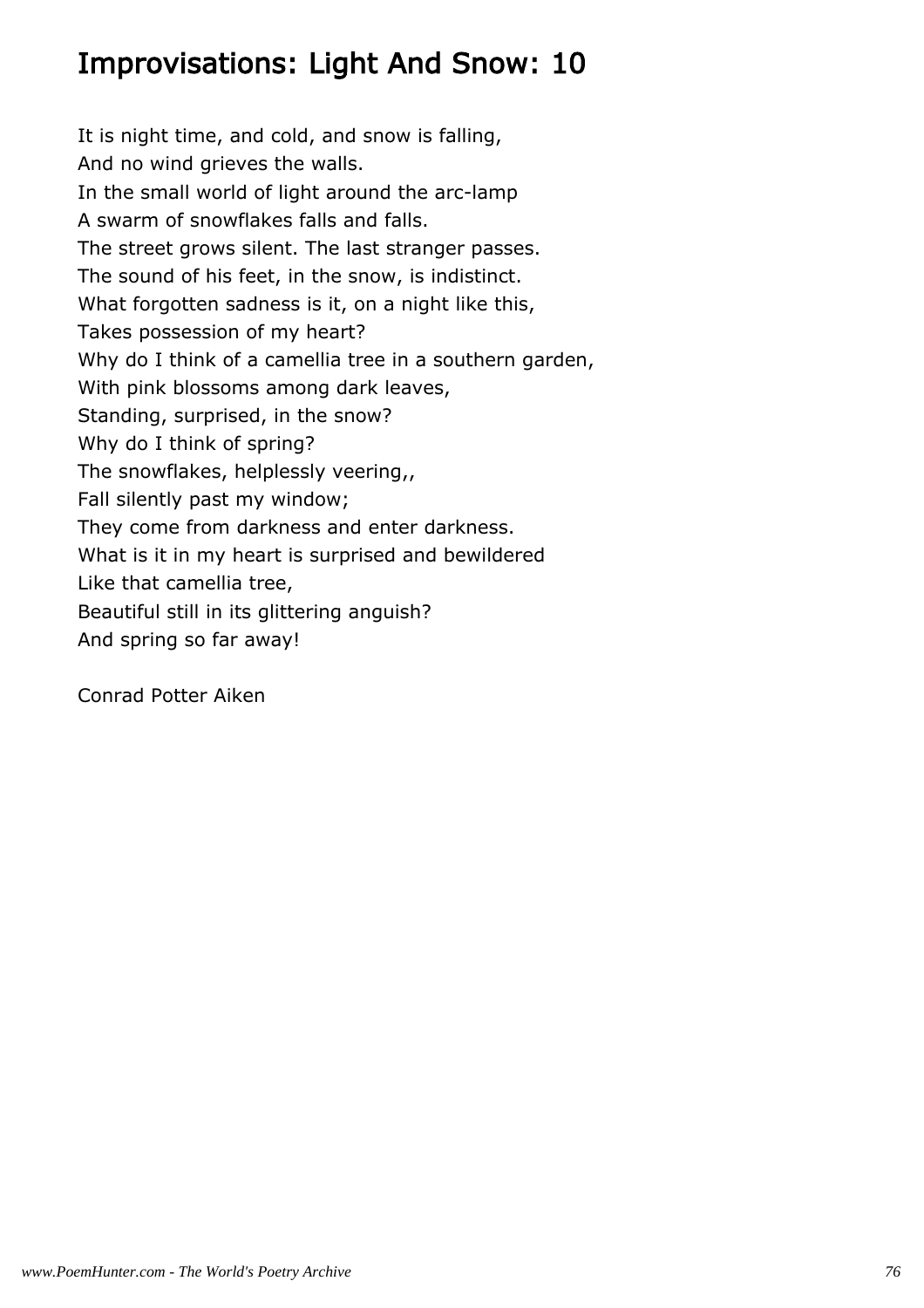As I walked through the lamplit gardens, On the thin white crust of snow, So intensely was I thinking of my misfortune, So clearly were my eyes fixed On the face of this grief which has come to me, That I did not notice the beautiful pale colouring Of lamplight on the snow; Nor the interlaced long blue shadows of trees; And yet these things were there, And the white lamps, and the orange lamps, and the lamps of lilac were there, As I have seen them so often before; As they will be so often again Long after my grief is forgotten. And still, though I know this, and say this, it cannot console me.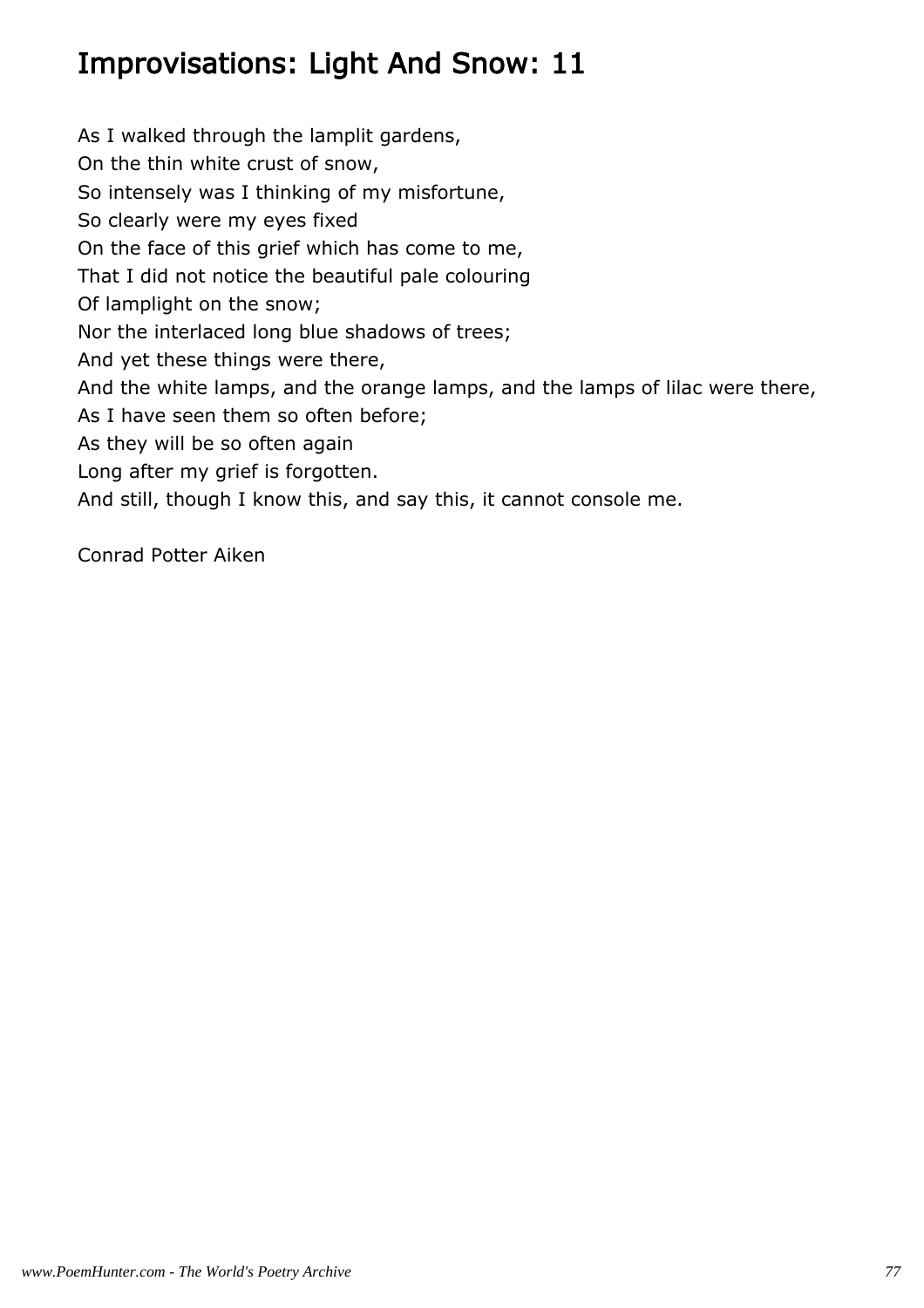How many times have we been interrupted Just as I was about to make up a story for you! One time it was because we suddenly saw a firefly Lighting his green lantern among the boughs of a fir-tree. Marvellous! Marvellous! He is making for himself A little tent of light in the darkness! And one time it was because we saw a lilac lightning flash Run wrinkling into the blue top of the mountain,  $-$ We heard boulders of thunder rolling down upon us And the plat-plat of drops on the window, And we ran to watch the rain Charging in wavering clouds across the long grass of the field! Or at other times it was because we saw a star Slipping easily out of the sky and falling, far off, Among pine-dark hills; Or because we found a crimson eft Darting in the cold grass! These things interrupted us and left us wondering; And the stories, whatever they might have been, Were never told. A fairy, binding a daisy down and laughing? A golden-haired princess caught in a cobweb? A love-story of long ago? Some day, just as we are beginning again, Just as we blow the first sweet note, Death itself will interrupt us.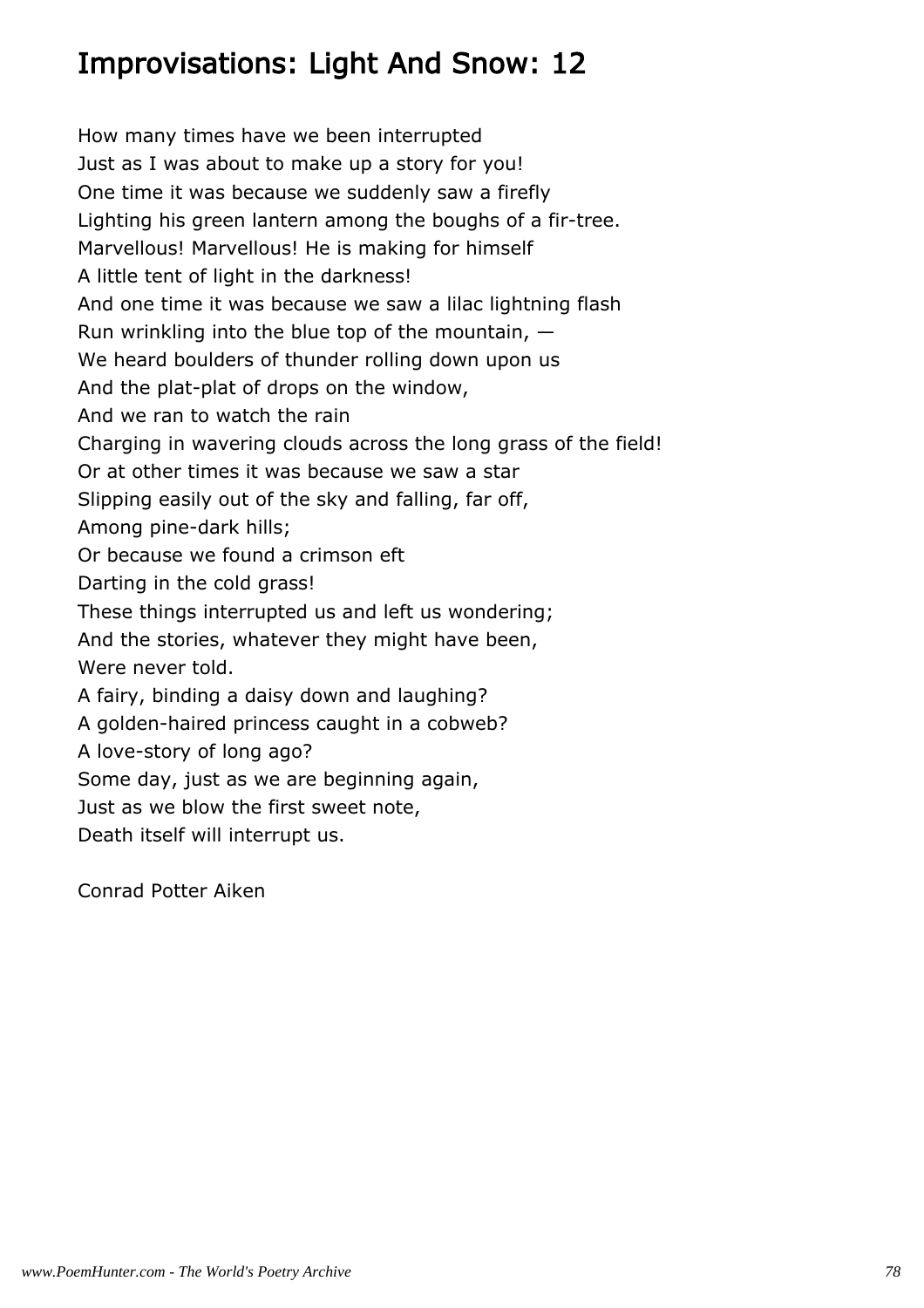My heart is an old house, and in that forlorn old house, In the very centre, dark and forgotten, Is a locked room where an enchanted princess Lies sleeping. But sometimes, in that dark house, As if almost from the stars, far away, Sounds whisper in that secret room — Faint voices, music, a dying trill of laughter? And suddenly, from her long sleep, The beautiful princess awakes and dances. Who is she? I do not know. Why does she dance? Do not ask me! — Yet to-day, when I saw you, When I saw your eyes troubled with the trouble of happiness, And your mouth trembling into a smile, And your fingers pull shyly forward, — Softly, in that room, The little princess arose And danced; And as she danced the old house gravely trembled With its vague and delicious secret.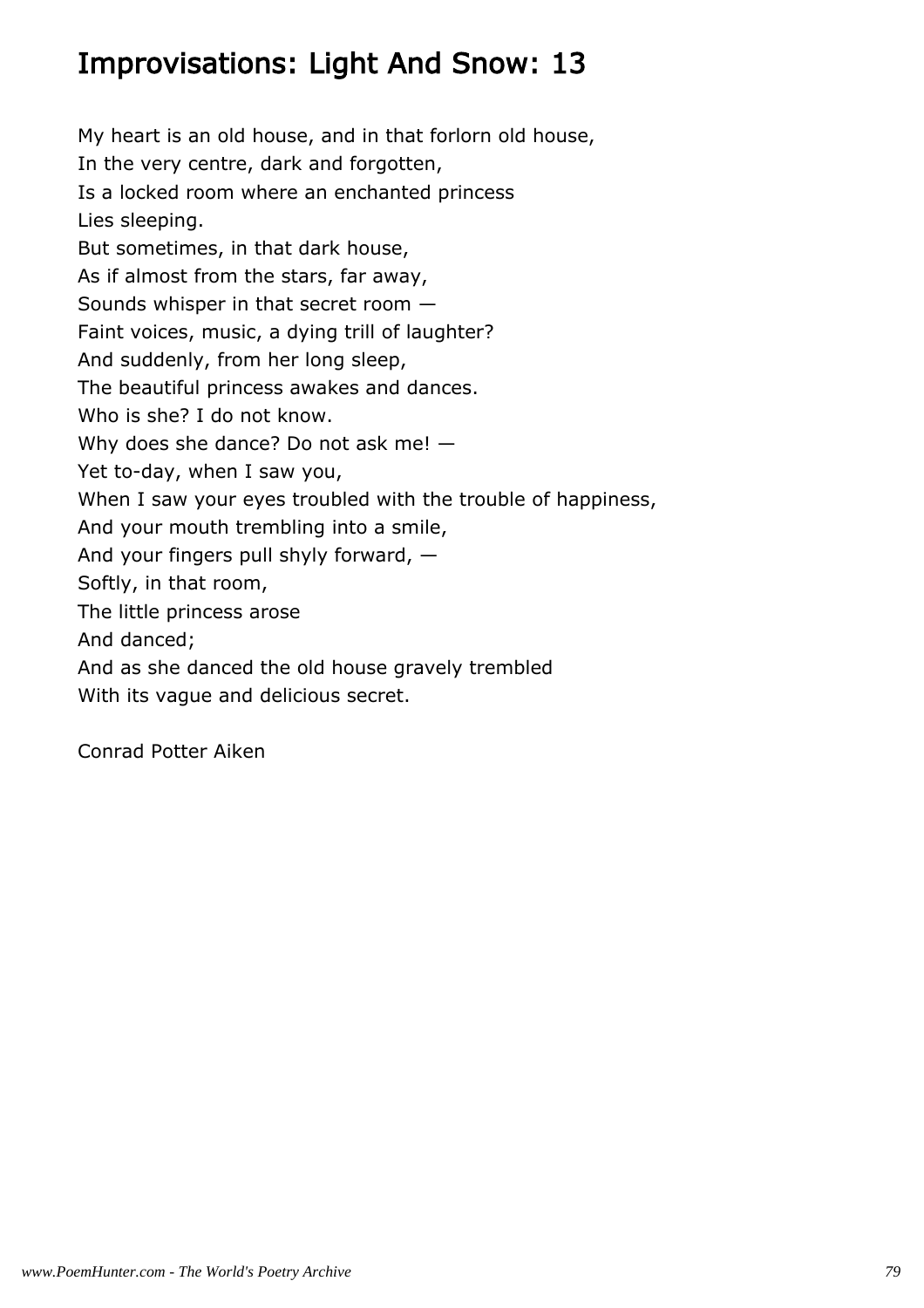Like an old tree uprooted by the wind And flung down cruelly With roots bared to the sun and stars And limp leaves brought to earth — Torn from its house — So do I seem to myself When you have left me.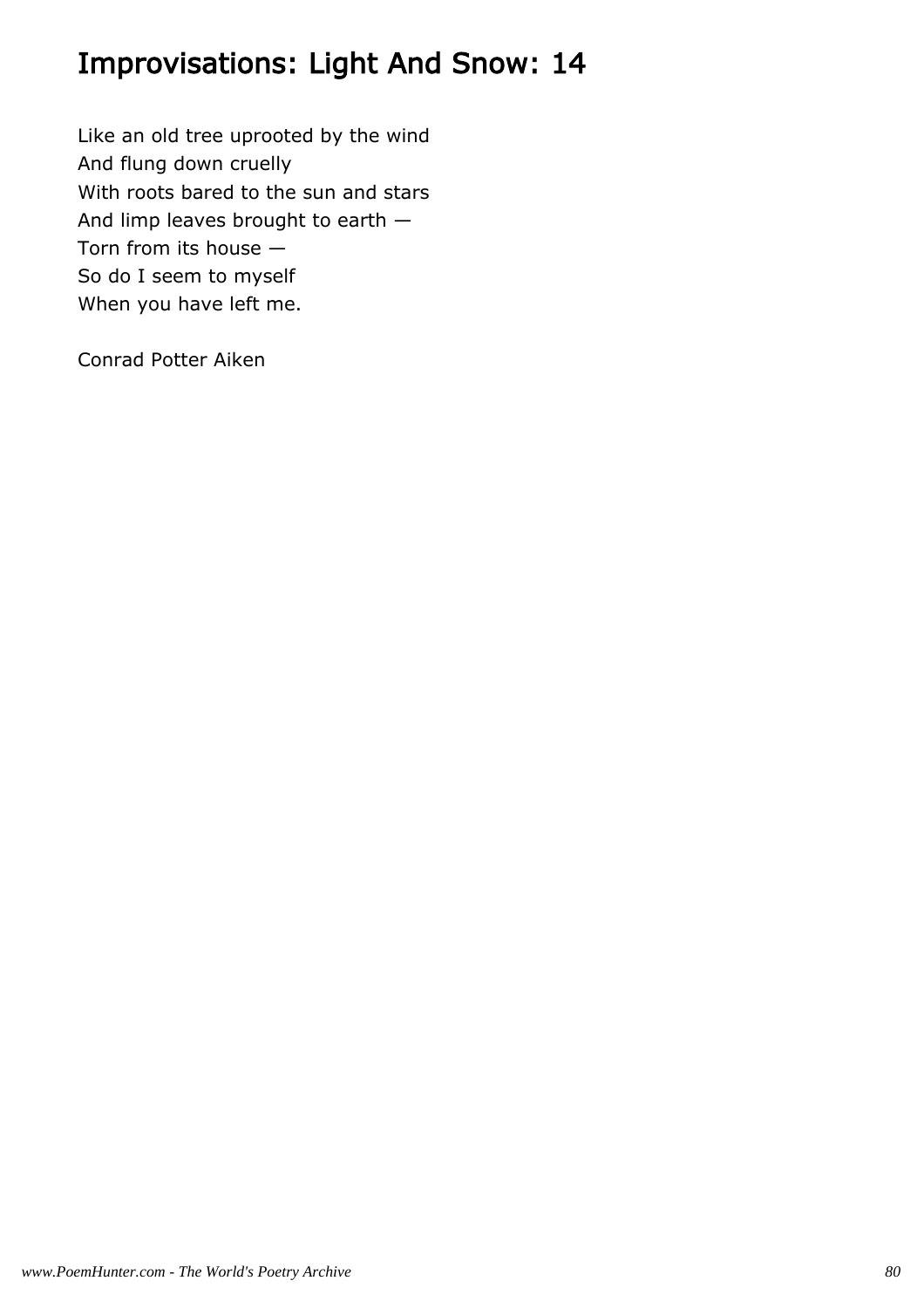The music of the morning is red and warm; Snow lies against the walls; And on the sloping roof in the yellow sunlight Pigeons huddle against the wind. The music of evening is attenuated and thin  $-$ The moon seen through a wave by a mermaid; The crying of a violin. Far down there, far down where the river turns to the west, The delicate lights begin to twinkle On the dusky arches of the bridge: In the green sky a long cloud, A smouldering wave of smoky crimson, Breaks in the freezing wind: and above it, unabashed, Remote, untouched, fierly palpitant, Sings the first star.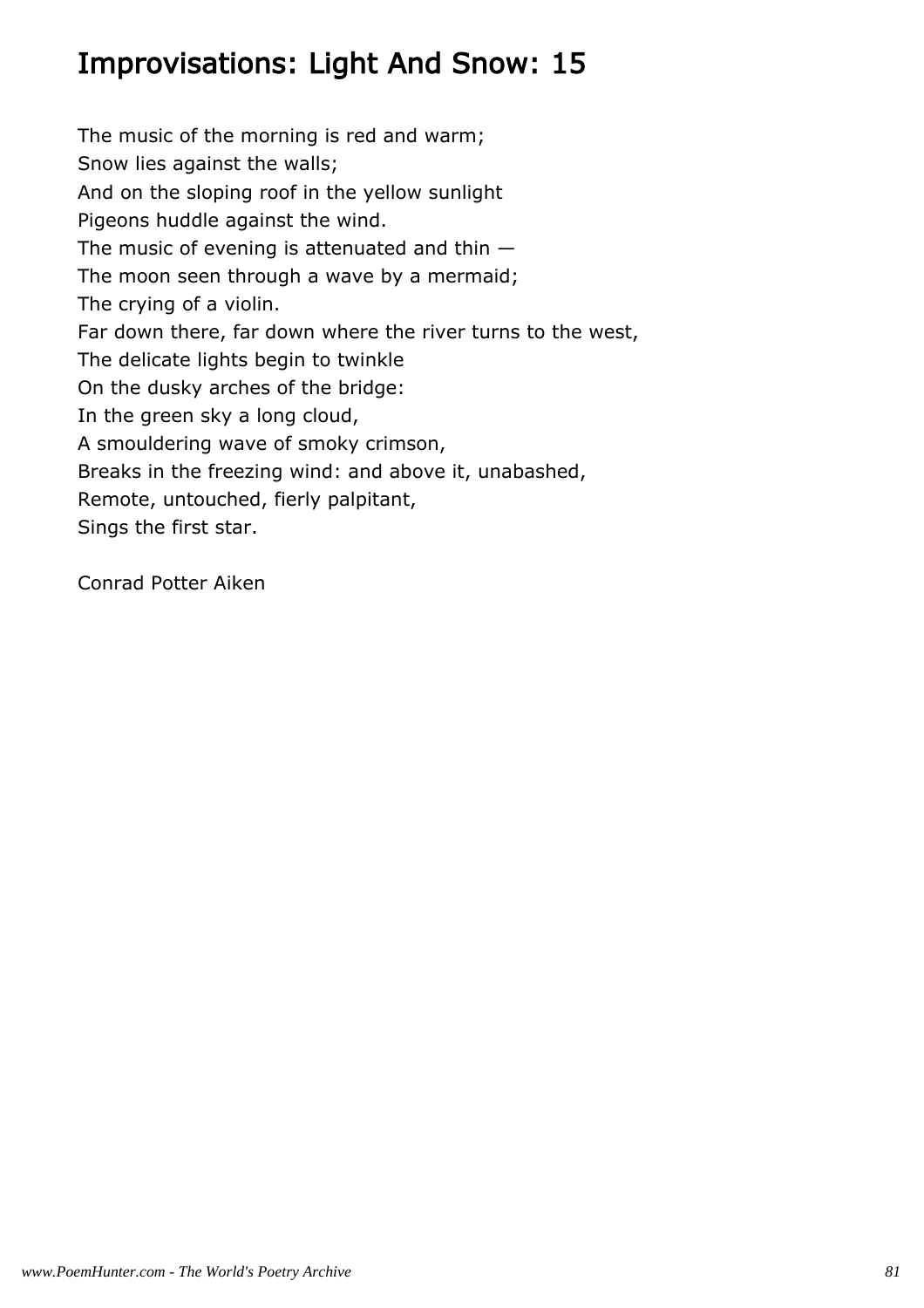# Knock On The Door

Knock on the door, and you shall have an answer! Open the heavy walls to set me free, And blow a horn to call me into the sunlight, And startled then what a strange thing you shall see! Nuns, murderers, and drunkards, saints and sinners, Lover and dancing girl and sage and clown Will laugh upon you, and you will find me nowhere… I am a room, a house, a street, a town.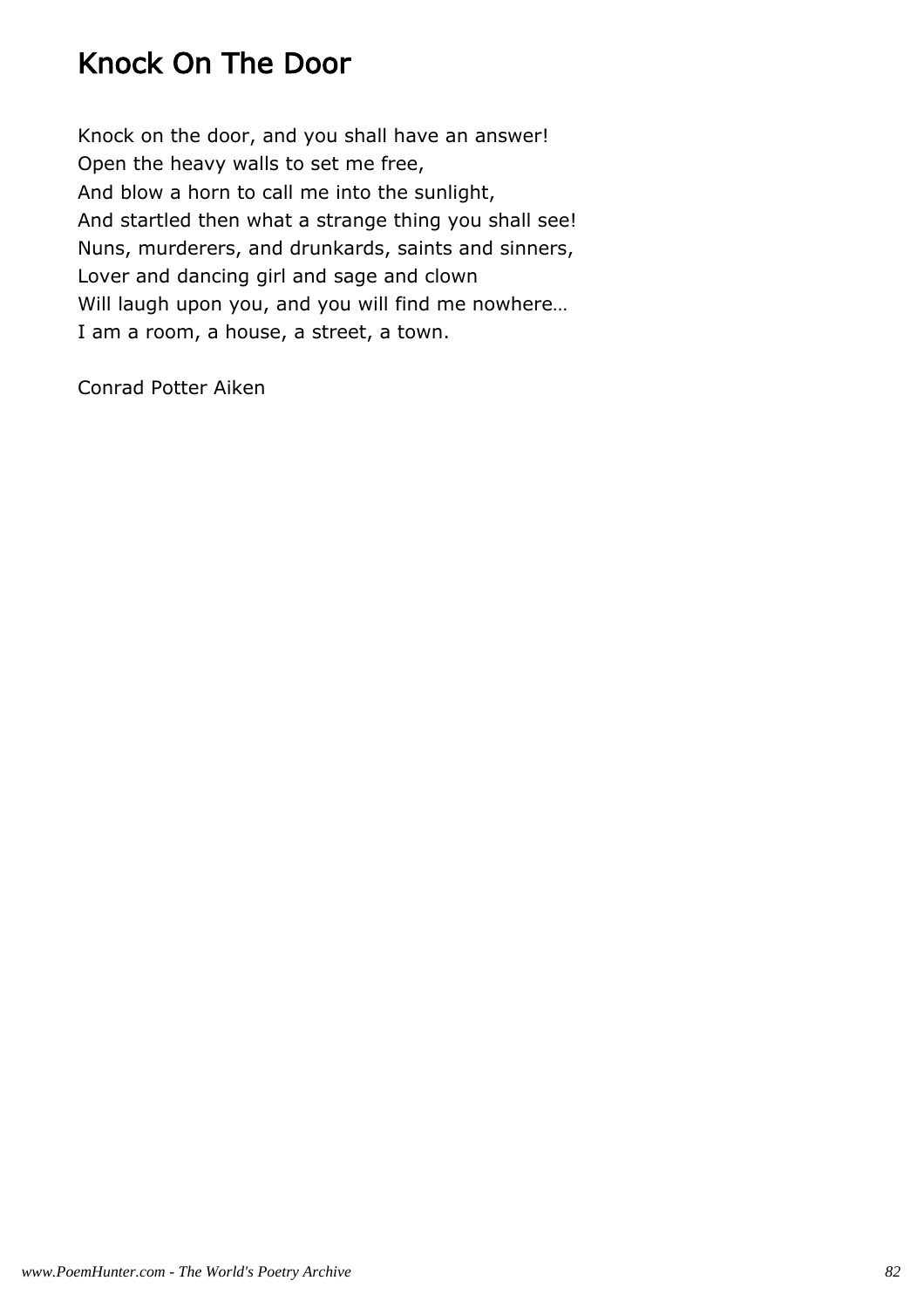#### Laughter

You, whom these eyes, no longer mine, Shall see in the mirror's flash and shine, Meagre of face and pale of cheek, Pale mouth, and lines that sadness speak: All the grey shipwreck of this me Who look upon you and laugh for glee, Mocking at you, poor feeble thing, You word that's uttered, you tune that's played, You body shrunken, you soul decayed, You heart that whispers but cannot sing: You, when you walk abroad in sun, Blinking at last for the too much light, Scorning the young life that can run, Scorning the fierce life that can fight, And drooling wisdom day by day, Presuming, you, to point the way: Here are my eyes upon you, now, Colder than stars to sear your brow, Here is my hand upon your hand, A stronger grip than yours can stand, Here are my words, so cruelly true,- If you be false, they are stones for you ... And because you are feeble, a crawling thing, Walking by walls to hold and cling, With terror of darkness on your breath, And terror lest you be dead, with death: Catching perhaps at straws of faith, Drunk with religion in hope to drown These maddening truths that will not down, Clutching philosophy's vapid wraith: Here is my perfect scorn for you, The scorn from youth to old age due, Merciless laughter, sharp as knife, The egotistical laugh of life. I hold my sides!- let truth be said, 'Twere better if things like you were dead. For I have strength to face this earth, I am risen warm and strong from birth, I am song, I am love, I am bitter hate,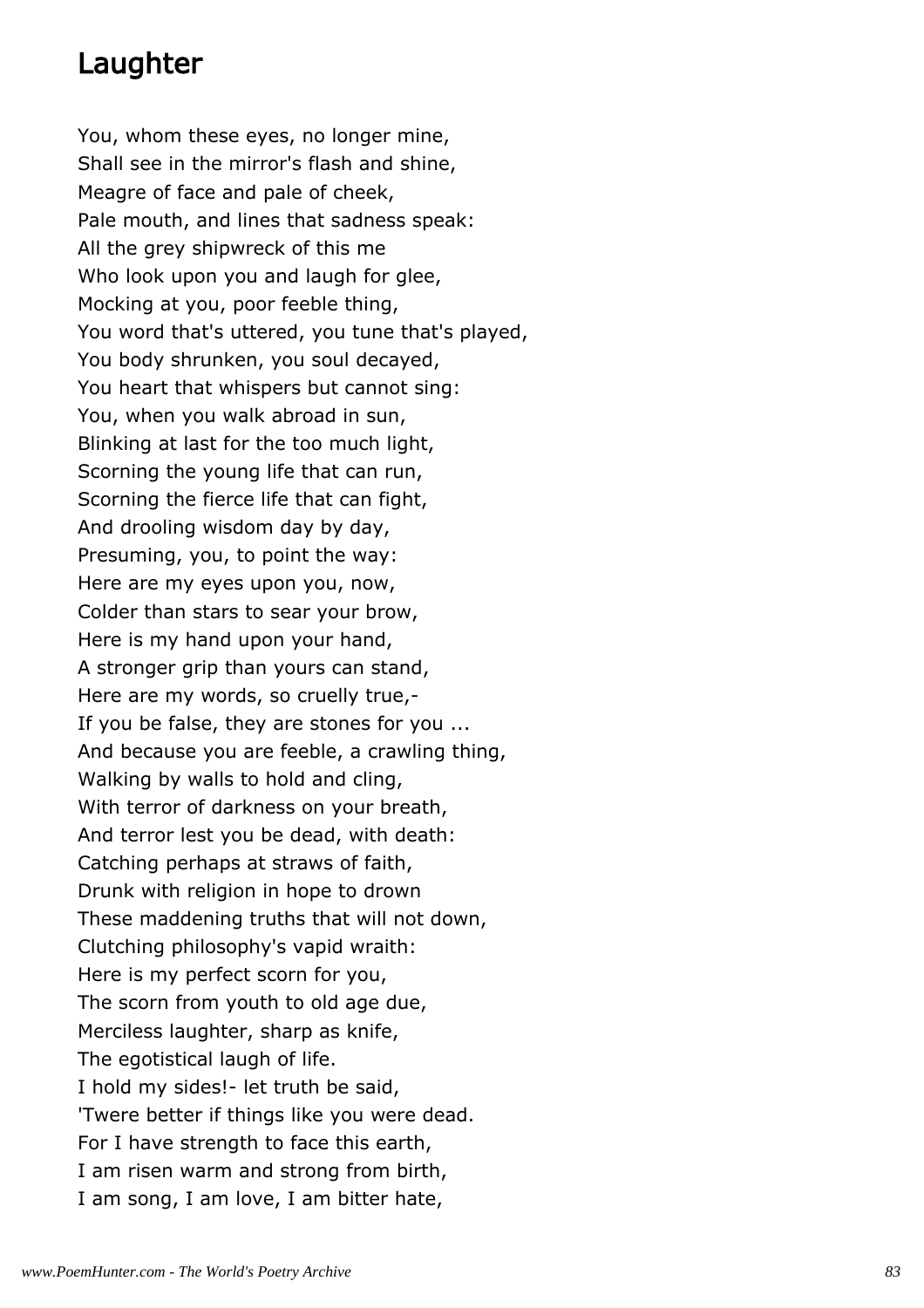The laughter of speed that will not wait. Nature is hard, but hard am I, The hard will live, the soft must die: And I who am nature know this truth,- The soul of nature's soul is youth. If you deny me, turn to shame, Or pity me,- forego my name; For youth is right, and age is wrong-You but a prayer, while I am song!

The weak hates strong: you will hate me, And war upon me, with cunning wiles,- Pity me, with indulgent smiles, And shrug your shoulders paternally. 'Mad youth!' you'll murmur- 'how mad it is! He must indulge his ecstasies! Youth is a madness, it will pass, The fever of blood, the mad blind eyes-His stars will burn him, he'll grow wise, The years bring calm to lad and lass. And what we thought so fine in youth Was at the most but half of truth,-For truth is not of youth or age, But some of life's whole pilgrimage,- The young men's visions, the old men's dreams, The passion of days, the thought of years; Age's cautions, and youth's extremes; Laughter is life no more than tears. Youth sings, 'the height of life is youth, All after that is retrograde, The music falters, the flowers fade, And falsehood masquerades as truth.' Youth sings, 'Age hath no right to speak, Nature abhors him, he is weak, But youth is right, for youth is strong, Youth is the young earth's bridal-song!' I was a young man once, myself, Youth, I can sympathize with you; I speak impartially from my shelf-Truth lies half way between the two. Youth scorns old age,- well, youth is right, That is youth's nature; age scorns youth,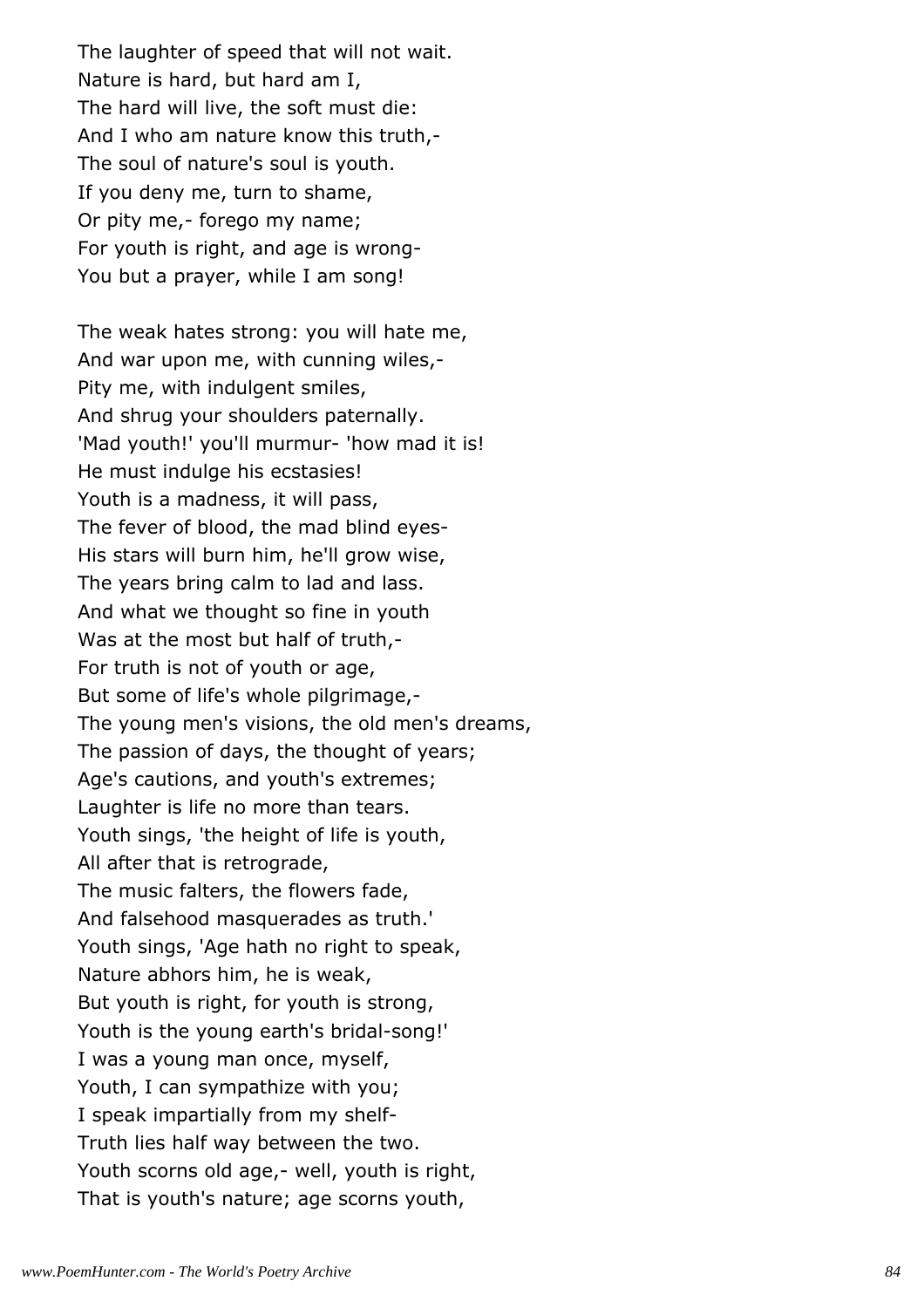Age too is just; each sees the light As nature grants, and each sees truth... For truth is not of youth or age, But sum of life's whole pilgrimage, A wonder of many wonders wrought, Blended of passion and of thought; And so, young man, we'll compromise-Each of us, in our way, is wise!'

Thus you will speak, O cunning one, Warming your cold hands in the sun; Squinting your eyes in too bright light, Shielding your face's sickly white. However weak, life fends for self,- Thus you, old ghost! you shuffling trimmer! You speak impartially from your shelf?- You clutch at rays, for the light grows dimmer. This much I'll not begrudge you, then-Go, justify yourself to men, With powers of darkness come to terms Lest you turn sick with dread of worms. But, for the hard work of my brain, Hands off! your yellow hands would stain. Our best work, youth's! one finger mars; If you must loathe it, or disclaim, I beg you, then, forego my name,- Else, die, mid laughter from the stars!

And yet, what's life? Come, here's my hand. For at the last, I see it well, Age were not age unless it fell, And crawls- because it cannot stand. I pity you,- I laugh at you,- Yet to your years I see you true, Truer than if, with rigid thought, Your age to ghost of youth you wrought. Poor soul! go, make your peace with death, And warm your heart with a shibboleth! Yes, you will hate, despise my work,- How else?- But here's my laughing dirk, Here I have snared you, all complete, Your pitiful pale hands, struggling feet;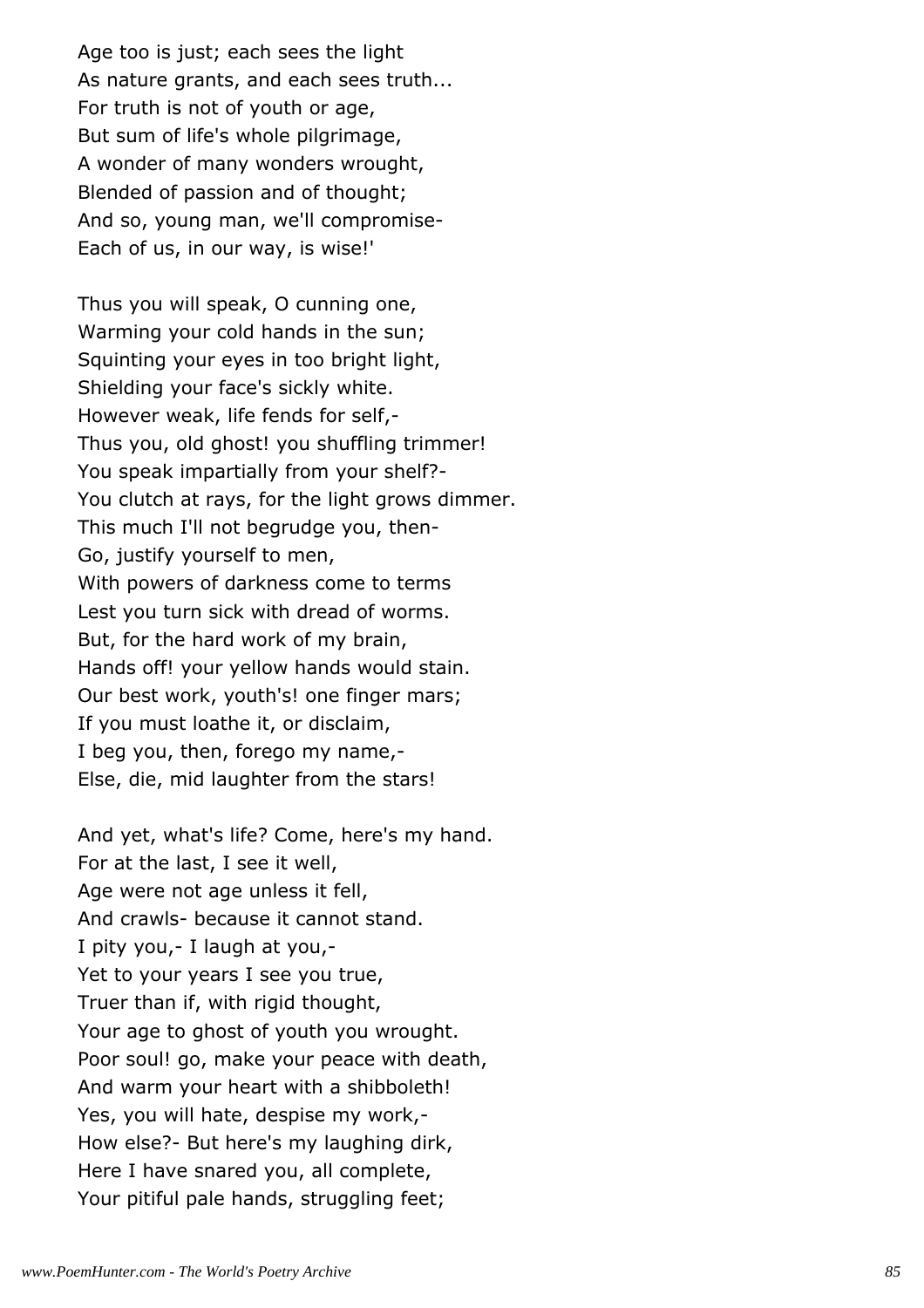If you breathe poison on my art Here is my poniard, here your heart!... Because you are aged, senile, lamed, For this, man, you shall not be blamed, Though youth must smirk old age to see, And merriment bubbles up in me; But if with hand that smears and mars You touch our best work, yours and mine,-Then comes my laughter from earth and stars, Youthful and cruel, wild, divine!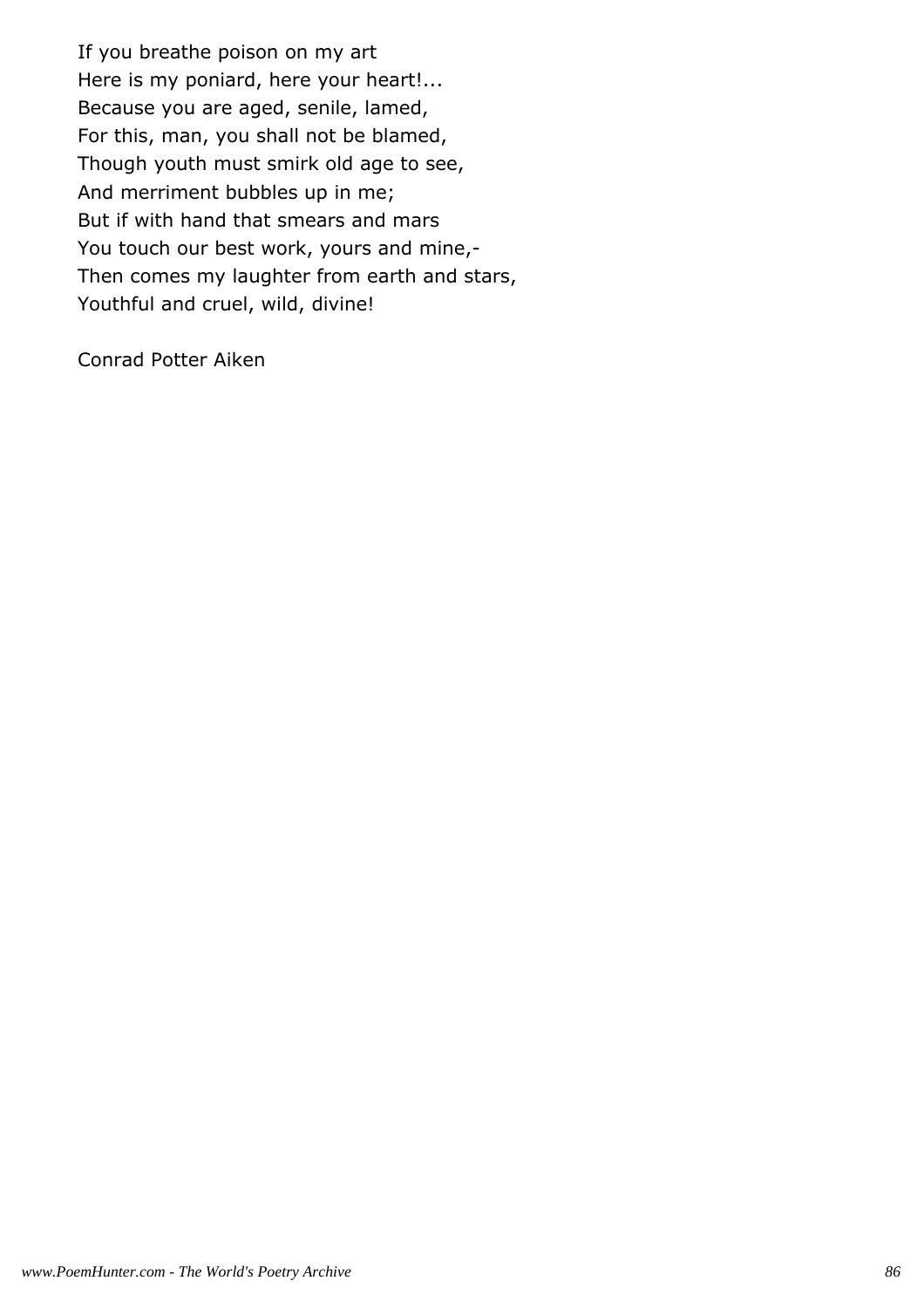#### Melody In A Restaurant

The cigarette smoke loops and slides above us, Dipping and swirling as the waiter passes. You strike a match and stare upon the flame. The tiny firelight leaps in your eyes a moment And dies away as silently as it came.

This melody, you say, has certain voices— They rise like nereids from a river, singing, Lift white faces, and dive to darkness again. Wherever you go you bear this river with you: A leaf falls, and it flows, and you have pain.

So says the tune to you—but what to me ? What to the waiter, as he pours your coffee? The violinist who suavely draws his bow ? That man, who folds his paper, overhears it. A thousand dreams revolve and fall and flow.

Someone there is who sees a virgin stepping Down marble stairs to a deep tomb of roses: At the last moment she lifts remembering eyes. Green leaves blow down; the place is checked with shadows; A long-drawn murmur of rain goes down the skies. And oaks are stripped and bare, and smoke with lightning; And clouds are blown and torn upon high forests; And the great sea shakes its walls. And then falls silence And through long silence falls This melody once more: Down endless stairs she goes, as once before.

So says the tune to him—but what to me? What are the worlds I see? What shapes fantastic, terrible dreams? I go my secret way, down secret alleys. My errand is not so simple as it seems.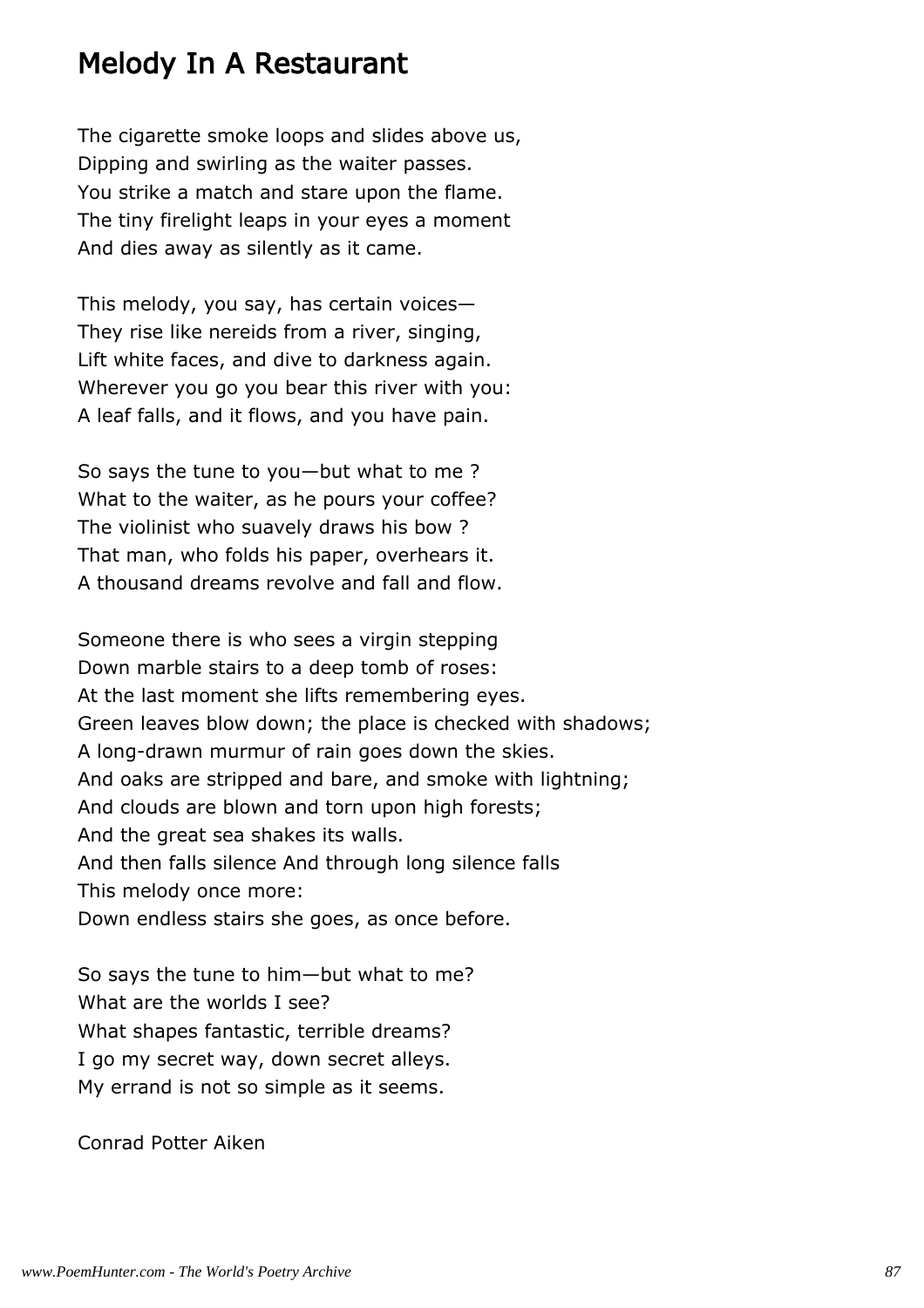### Miracles

Twilight is spacious, near things in it seem far, And distant things seem near. Now in the green west hangs a yellow star. And now across old waters you may hear The profound gloom of bells among still trees, Like a rolling of huge boulders beneath seas.

Silent as though in evening contemplation Weaves the bat under the gathering stars. Silent as dew, we seek new incarnation, Meditate new avatars. In a clear dusk like this Mary climbed up the hill to seek her son, To lower him down from the cross, and kiss The mauve wounds, every one.

Men with wings

In the dusk walked softly after her. She did not see them, but may have felt The winnowed air around her stir; She did not see them, but may have known Why her son's body was light as a little stone. She may have guessed that other hands were there Moving the watchful air.

Now, unless persuaded by searching music Which suddenly opens the portals of the mind, We quess no angels, And are contented to be blind. Let us blow silver horns in the twilight, And lift our hearts to the yellow star in the green, To find perhaps, if, while the dew is rising, Clear things may not be seen.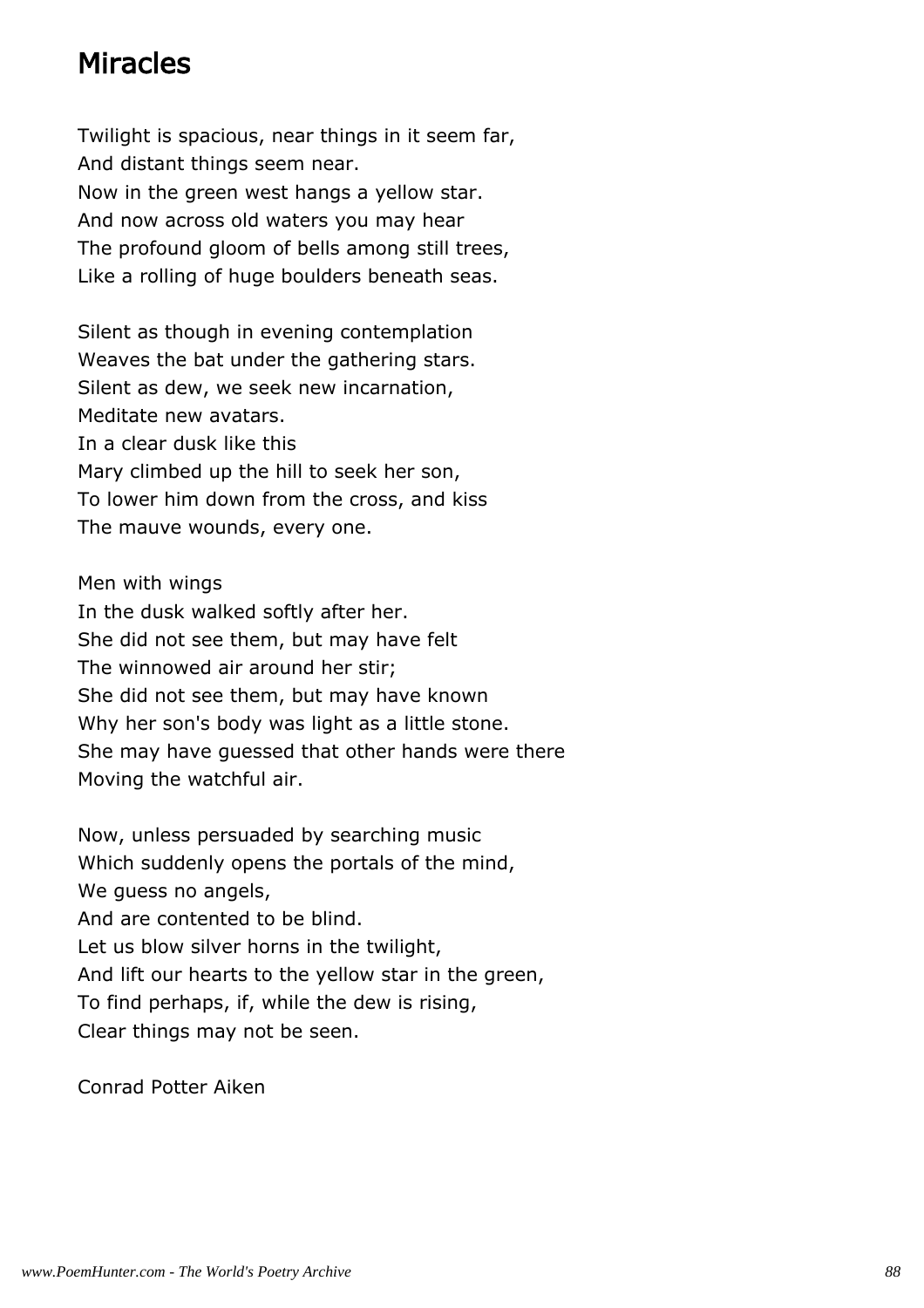## Morning Song Of Senlin

It is morning, Senlin says, and in the morning When the light drips through the shutters like the dew, I arise, I face the sunrise, And do the things my fathers learned to do. Stars in the purple dusk above the rooftops Pale in a saffron mist and seem to die, And I myself on a swiftly tilting planet Stand before a glass and tie my tie. Vine leaves tap my window, Dew-drops sing to the garden stones, The robin chips in the chinaberry tree Repeating three clear tones. It is morning. I stand by the mirror And tie my tie once more. While waves far off in a pale rose twilight Crash on a white sand shore. I stand by a mirror and comb my hair: How small and white my face!— The green earth tilts through a sphere of air And bathes in a flame of space. There are houses hanging above the stars And stars hung under a sea... And a sun far off in a shell of silence Dapples my walls for me. . . It is morning, Senlin says, and in the morning Should I not pause in the light to remember God? Upright and firm I stand on a star unstable, He is immense and lonely as a cloud. I will dedicate this moment before my mirror To him alone, and for him I will comb my hair. Accept these humble offerings, cloud of silence! I will think of you as I descend the stair. Vine leaves tap my window, The snail-track shines on the stones, Dew-drops flash from the chinaberry tree Repeating two clear tones. It is morning, I awake from a bed of silence, Shining I rise from the starless waters of sleep. The walls are about me still as in the evening,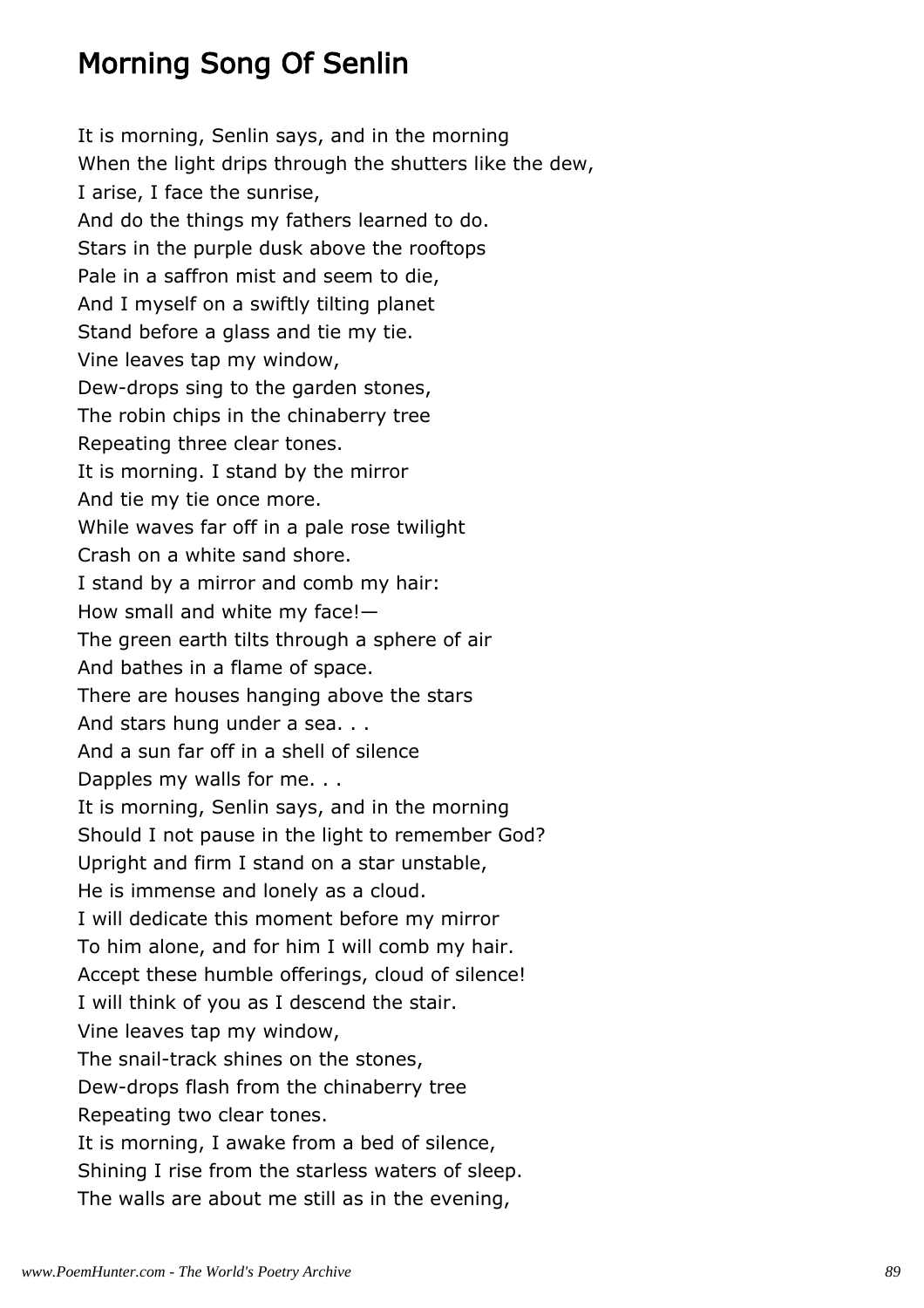I am the same, and the same name still I keep. The earth revolves with me, yet makes no motion, The stars pale silently in a coral sky. In a whistling void I stand before my mirror, Unconcerned, I tie my tie. There are horses neighing on far-off hills Tossing their long white manes, And mountains flash in the rose-white dusk, Their shoulders black with rains. . . It is morning. I stand by the mirror And surprise my soul once more; The blue air rushes above my ceiling, There are suns beneath my floor. . . . . . It is morning, Senlin says, I ascend from darkness And depart on the winds of space for I know not where, My watch is wound, a key is in my pocket, And the sky is darkened as I descend the stair. There are shadows across the windows, clouds in heaven, And a god among the stars; and I will go Thinking of him as I might think of daybreak And humming a tune I know. . . Vine-leaves tap at the window, Dew-drops sing to the garden stones, The robin chirps in the chinaberry tree Repeating three clear tones.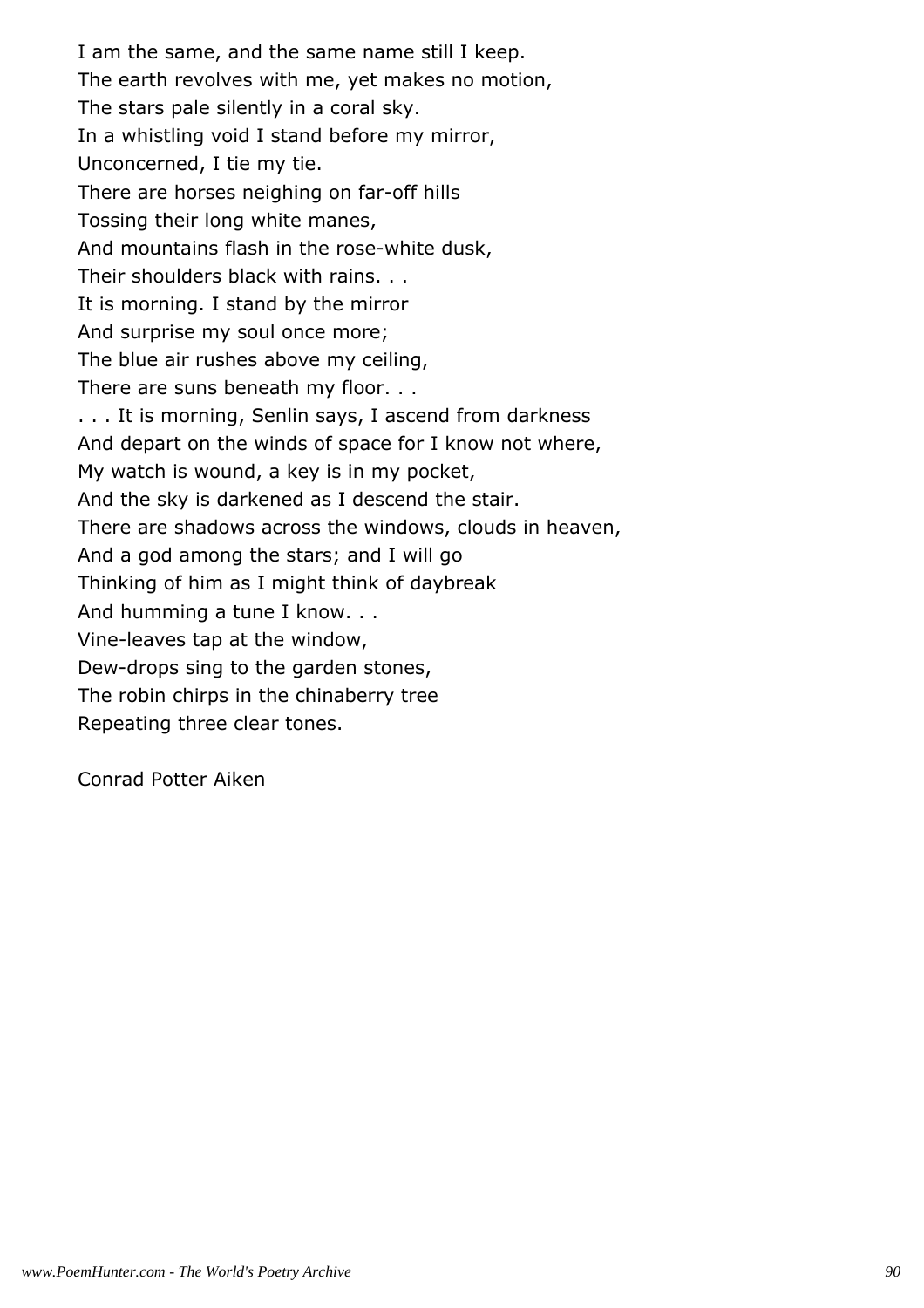### Multitudes Turn In Darkness

The half-shut doors through which we heard that music Are softly closed. Horns mutter down to silence, The stars wheel out, the night grows deep. Darkness settles upon us; a Vague refrain Drowsily teases at the drowsy brain. In numberless rooms we stretch ourselves and sleep.

Where have we been ? What savage chaos of music Whirls in our dreams? We suddenly rise in darkness, Open our eyes, cry out, and sleep once more. We dream we are numberless sea-waves, languidly foaming A warm white moonlit shore;

Or clouds blown windily over a sky at midnight, Or chords of music scattered in hurrying darkness, Or a singing sound of rain We open our eyes and stare at the coiling darkness, And enter our dreams again.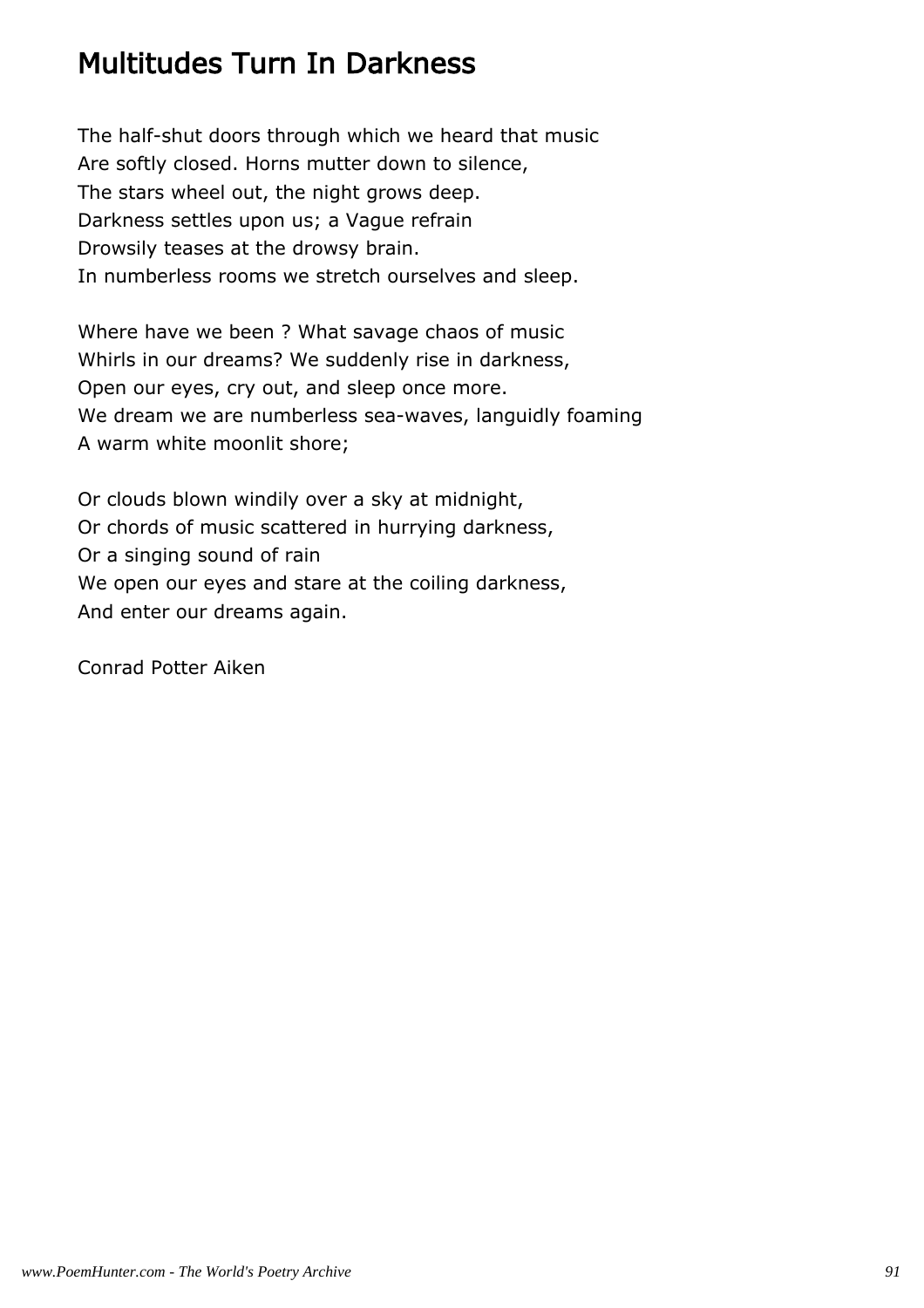### Music I Heard

Music I heard with you was more than music, And bread I broke with you was more than bread; Now that I am without you, all is desolate; All that was once so beautiful is dead.

Your hands once touched this table and this silver, And I have seen your fingers hold this glass. These things do not remember you, beloved, And yet your touch upon them will not pass.

For it was in my heart that you moved among them, And blessed them with your hands and with your eyes; And in my heart they will remember always, —They knew you once, O beautiful and wise.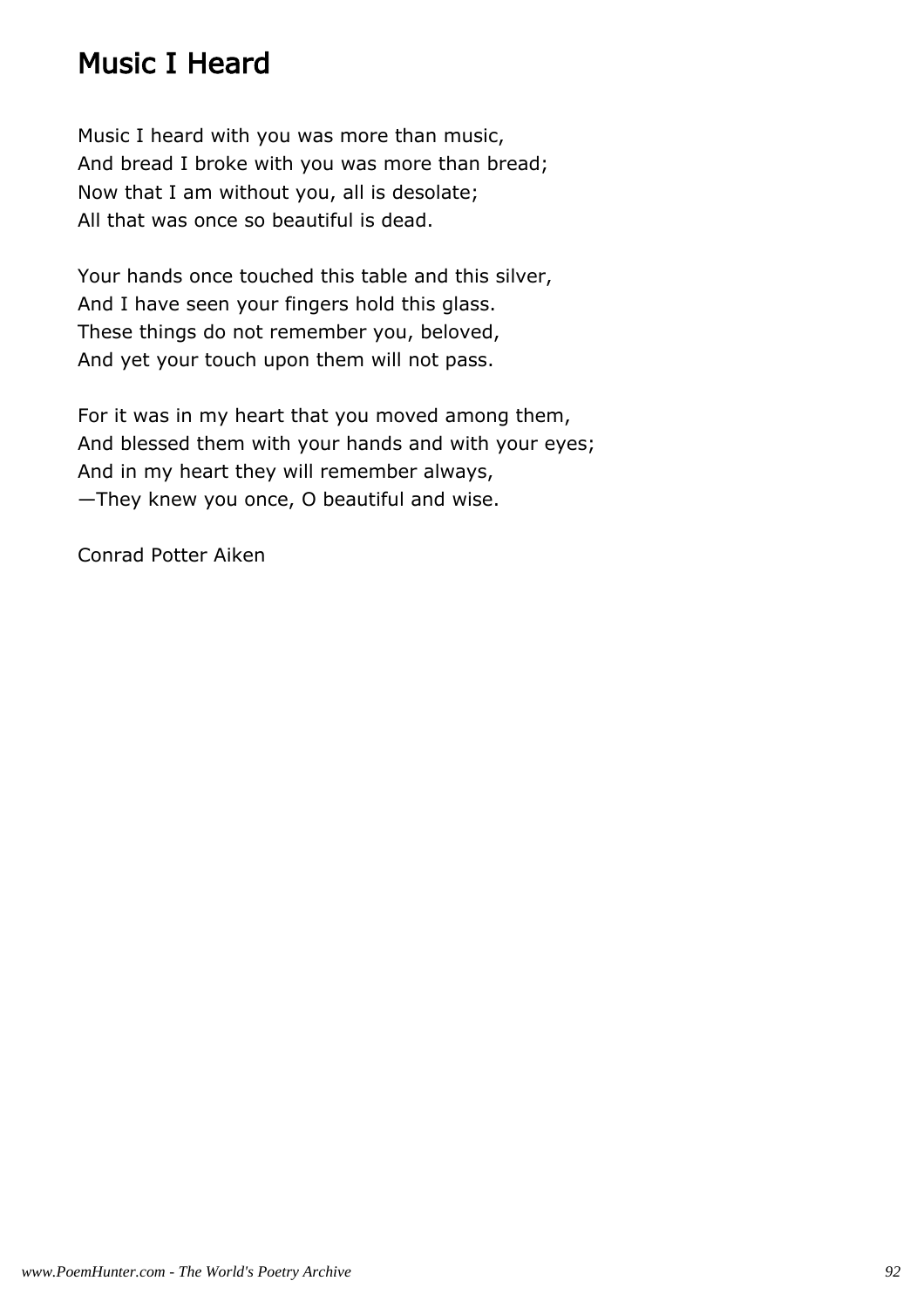#### Nightmare

'Draw three cards, and I will tell your future . . . Draw three cards, and lay them down, Rest your palms upon them, stare at the crystal, And think of time . . . My father was a clown, My mother was a gypsy out of Egypt; And she was gotten with child in a strange way; And I was born in a cold eclipse of the moon, With the future in my eyes as clear as day.'

I sit before the gold-embroidered curtain And think her face is like a wrinkled desert. The crystal burns in lamplight beneath my eyes. A dragon slowly coils on the scaly curtain. Upon a scarlet cloth a white skull lies.

'Your hand is on the hand that holds three lilies. You will live long, love many times. I see a dark girl here who once betrayed you. I see a shadow of secret crimes.

'There was a man who came intent to kill you, And hid behind a door and waited for you; There was a woman who smiled at you and lied. There was a golden girl who loved you, begged you, Crawled after you, and died.

'There is a ghost of murder in your blood-Coming or past, I know not which. And here is danger-a woman with sea-green eyes, And white-skinned as a witch . . .'

The words hiss into me, like raindrops falling On sleepy fire . . . She smiles a meaning smile. Suspicion eats my brain; I ask a question; Something is creeping at me, something vile;

And suddenly on the wall behind her head I see a monstrous shadow strike and spread, The lamp puffs out, a great blow crashes down.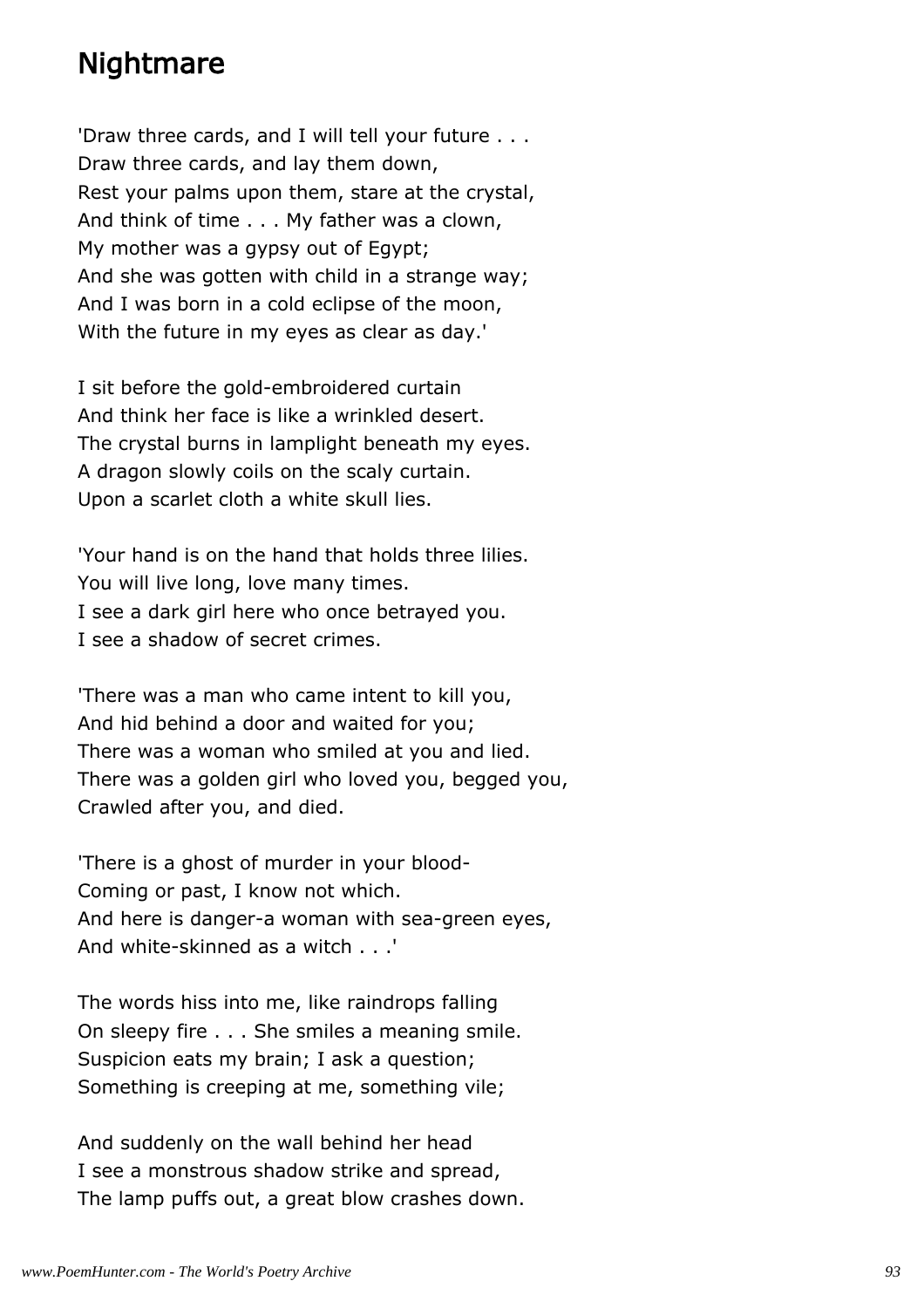I plunge through the curtain, run through dark to the street, And hear swift steps retreat . . .

The shades are drawn, the door is locked behind me. Behind the door I hear a hammer sounding. I walk in a cloud of wonder; I am glad. I mingle among the crowds; my heart is pounding; You do not guess the adventure I have had! . . .

Yet you, too, all have had your dark adventures, Your sudden adventures, or strange, or sweet . . . My peril goes out from me, is blown among you. We loiter, dreaming together, along the street.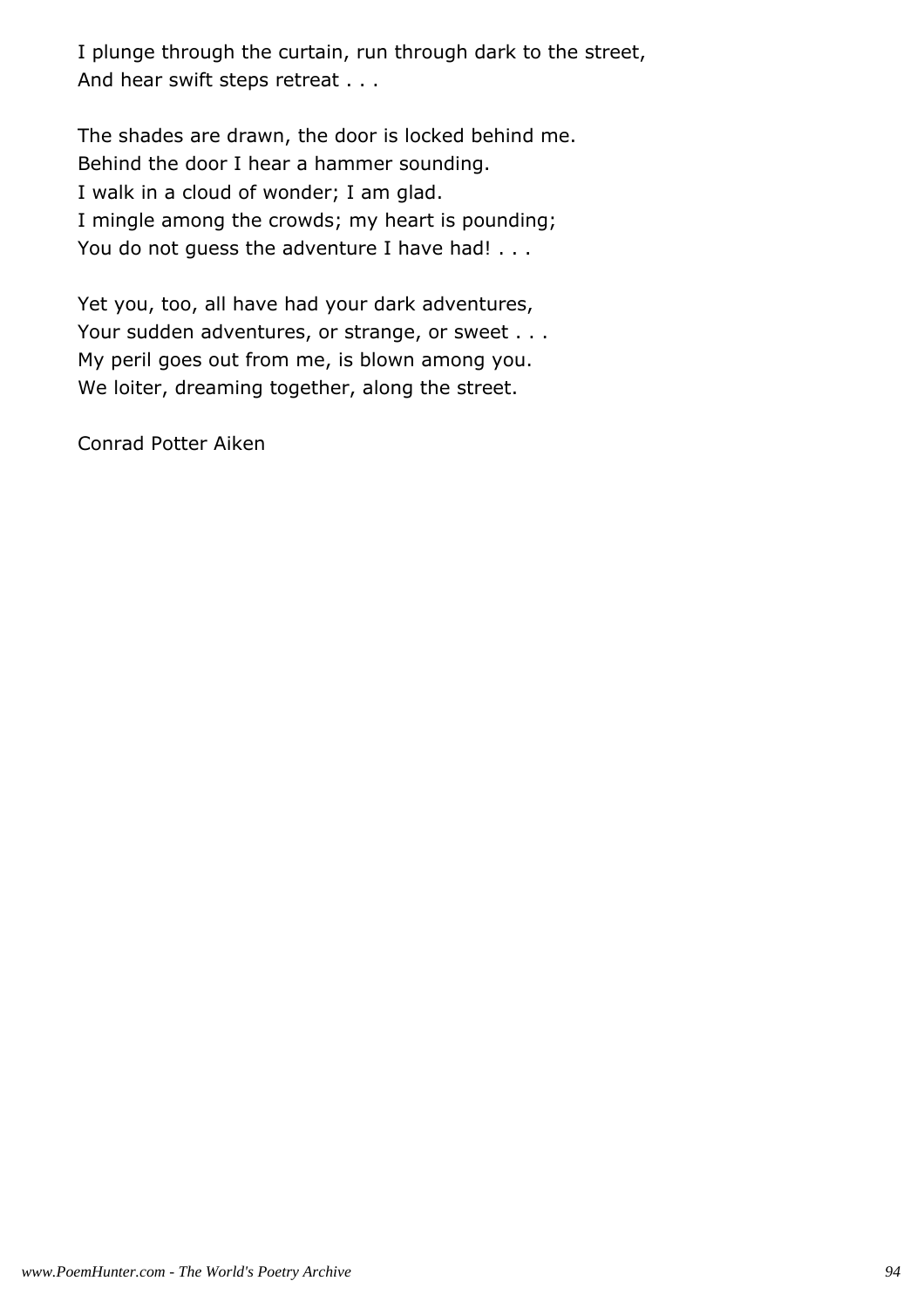### Nocturne Of Remembered Spring

#### I.

Moonlight silvers the tops of trees, Moonlight whitens the lilac shadowed wall And through the evening fall, Clearly, as if through enchanted seas, Footsteps passing, an infinite distance away, In another world and another day. Moonlight turns the purple lilacs blue, Moonlight leaves the fountain hoar and old, And the boughs of elms grow green and cold, Our footsteps echo on gleaming stones, The leaves are stirred to a jargon of muted tones. This is the night we have kept, you say: This is the moonlit night that will never die. Through the grey streets our memories retain Let us go back again.

#### II.

Mist goes up from the river to dim the stars, The river is black and cold; so let us dance To flare of horns, and clang of cymbals and drums; And strew the glimmering floor with roses, And remember, while the rich music yawns and closes, With a luxury of pain, how silence comes. Yes, we loved each other, long ago; We moved like wind to a music's ebb and flow. At a phrase from violins you closed your eyes, And smiled, and let me lead you how young we were! Your hair, upon that music, seemed to stir. Let us return there, let us return, you and I; Through changeless streets our memories retain Let us go back again.

#### III.

Mist goes up from the rain steeped earth, and clings Ghostly with lamplight among drenched maple trees.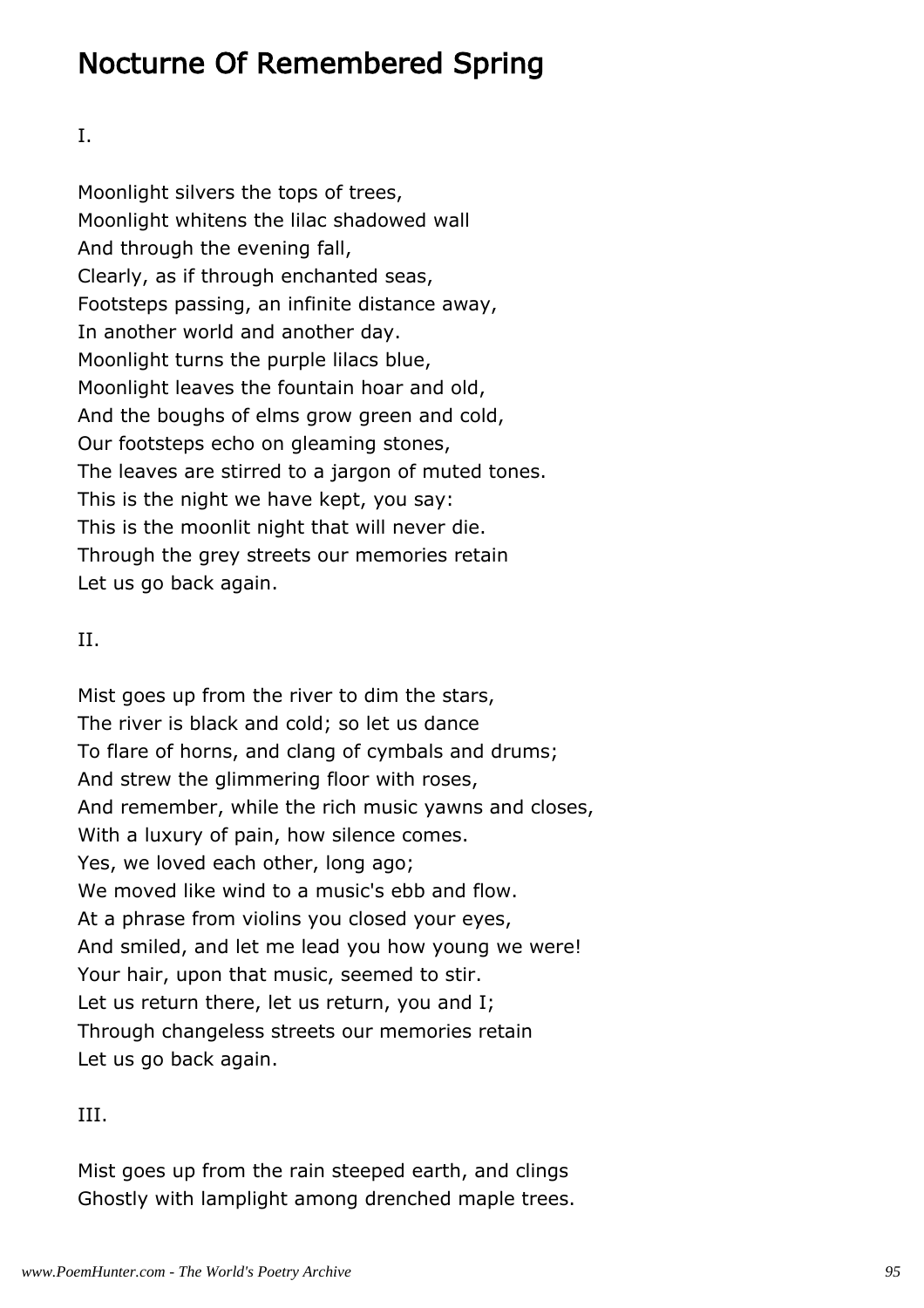We walk in silence and see how the lamplight flings Fans of shadow upon it the music's mournful pleas Die out behind us, the door is closed at last, A net of silver silence is softly cast Over our thought slowly we walk, Quietly with delicious pause, we talk, Of foolish trivial things; of life and death, Time, and forgetfulness, and dust and truth; Lilacs and youth. You laugh, I hear the after taken breath, You darken your eyes and turn away your head At something I have said Some intuition that flew too deep, And struck a plageant chord. Tonight, tonight you will remember it as you fall asleep, Your dream will suddenly blossom with sharp delight, Goodnight! You say. The leaves of the lilac dip and sway; The purple spikes of bloom Nod their sweetness upon us, lift again, Your white face turns, I am caught with pain And silence descends, and dripping of dew from eaves, And jeweled points of leaves.

#### IV.

I walk in a pleasure of sorrow along the street And try to remember you; slow drops patter; Water upon the lilacs has made them sweet; I brush them with my sleeve, the cool drops scatter; And suddenly I laugh and stand and listen As if another had laughed a gust Rustles the leaves, the wet spikes glisten; And it seems as though it were you who had shaken the bough, And spilled the fragrance I pursue your face again, It grows more vague and lovely, it eludes me now. I remember that you are gone, and drown in pain. Something there was I said to you I recall, Something just as the music seemed to fall That made you laugh, and burns me still with pleasure. What were those words the words like dripping fire? I remember them now, and in sweet leisure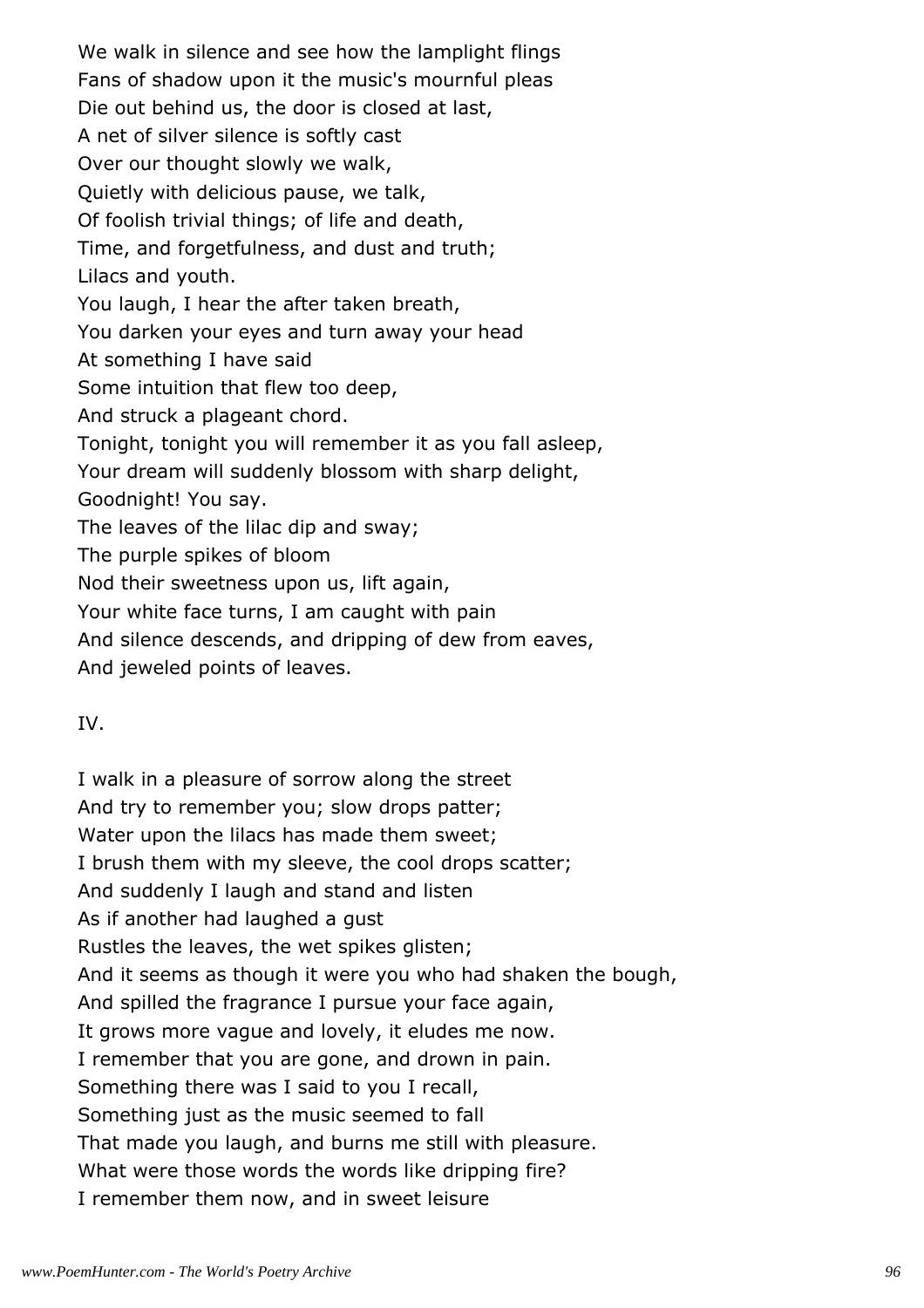Rehearse the scene, more exquisite than before, And you more beautiful, and I more wise. Lilacs and spring, and night, and your clear eyes, And you, in white, by the darkness of a door: These things, like voices weaving to richest music, Flow and fall in the cool night of my mind, I pursue your ghost among green leaves that are ghostly, I pursue you, but cannot find. And suddenly, with a pang that is sweetest of all, I become aware that I cannot remember you; The ghost I knew Has silently plunged in shadows, shadows that stream and fall.

V.

Let us go in and dance once more On the dream's glimmering floor, Beneath the balcony festooned with roses. Let us go in and dance once more. The door behind us closes Against an evening purple with stars and mist. Let us go in and keep our tryst With music and white roses, and spin around In swirls of sound. Do you foresee me, married and grown old? And you, who smile about you at this room, Is it foretold That you must step from tumult into gloom, Forget me, love another? No, you are Cleopatra, fiercely young, Laughing upon the topmost stair of night; Roses upon the desert must be flung; Above us, light by light, Weaves the delirious darkness, petal fall, And music breaks in waves on the pillared wall; And you are Cleopatra, and do not care. And so, in memory, you will always be Young and foolish, a thing of dream and mist; And so, perhaps when all is disillusioned, And eternal spring returns once more, Bringing a ghost of lovelier springs remembered, You will remember me.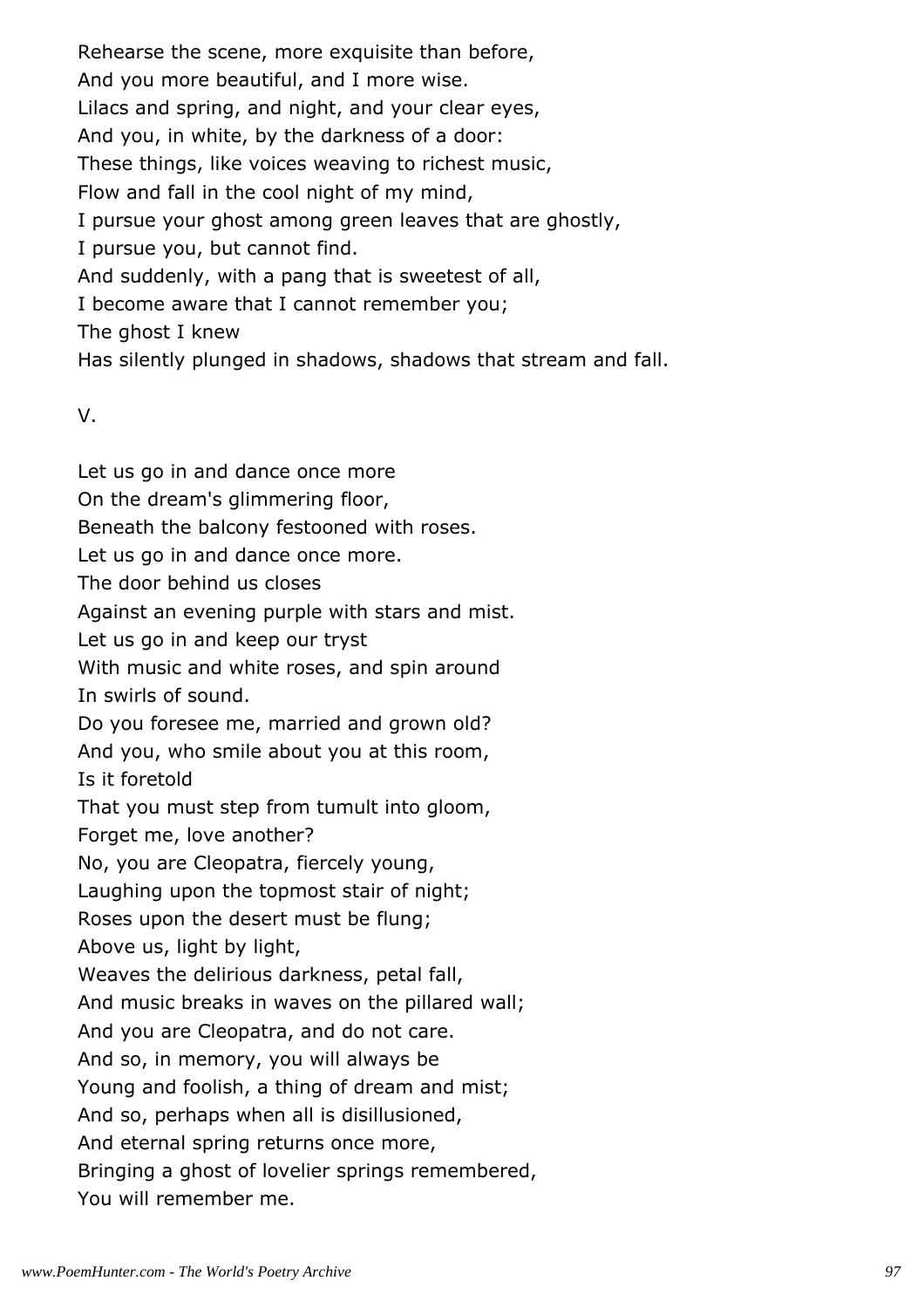Yet when we meet we seem in silence to say, Pretending serene forgetfulness of our youth, "Do you remember but then why should you remember! Do you remember a certain day, Or evening rather, spring evening long ago, We talked of death, and love, and time, and truth, And said such wise things, things that amused us so How foolish we were, who thought ourselves so wise!" And then we laugh, with shadows in our eyes.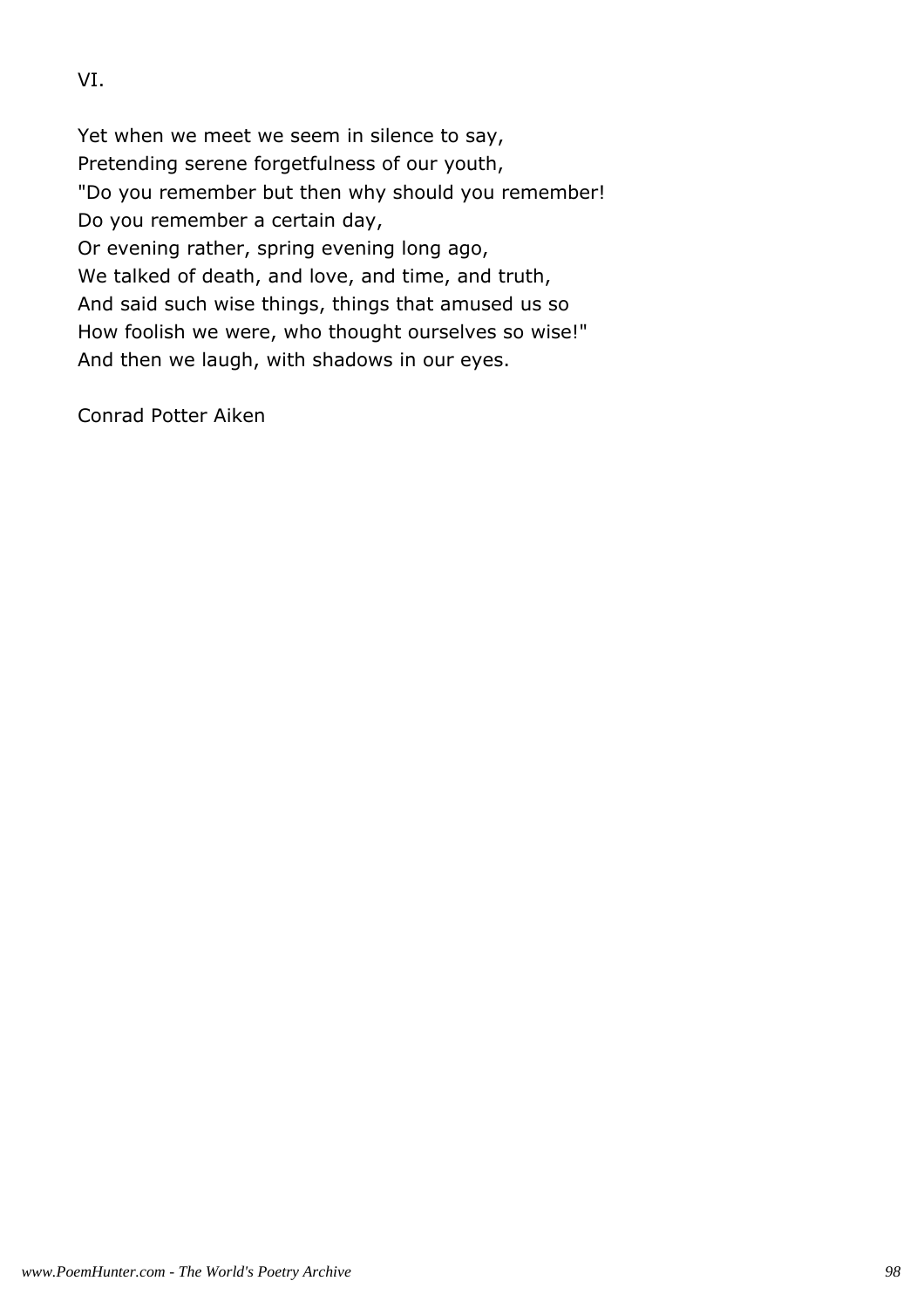### North Infinity Street

The alarm clocks tick in a thousand furnished rooms, tick and are wound for a thousand separate dooms; all down both sides of North Infinity Street you hear that contrapuntal pawnshop beat.

Hall bedrooms, attic rooms, where the gas-ring sings, rooms in the basement where the loud doorbell rings; carpeted or bare, by the rail at the head of the stair, the curtains drawn, a mirror, a bed, and a chair,

in midnight darkness, when the last footfall creaks, in northeast rain, when the broken window leaks, at dawn, to the sound of dishes, the kitchen steam, at dusk, when the muted radio croons a dream,

there, amid combs and the waiting shoes and socks, and the bathrobes hung in closets, tick the clocks: on the chest of drawers, on the table beside the bed, facing the pillow, facing the recumbent head:

yes, from here to forever, from here to never, one long sidereal curve of ticking fever, all down both sides of North Infinity Street you hear that contrapuntal pawnshop beat.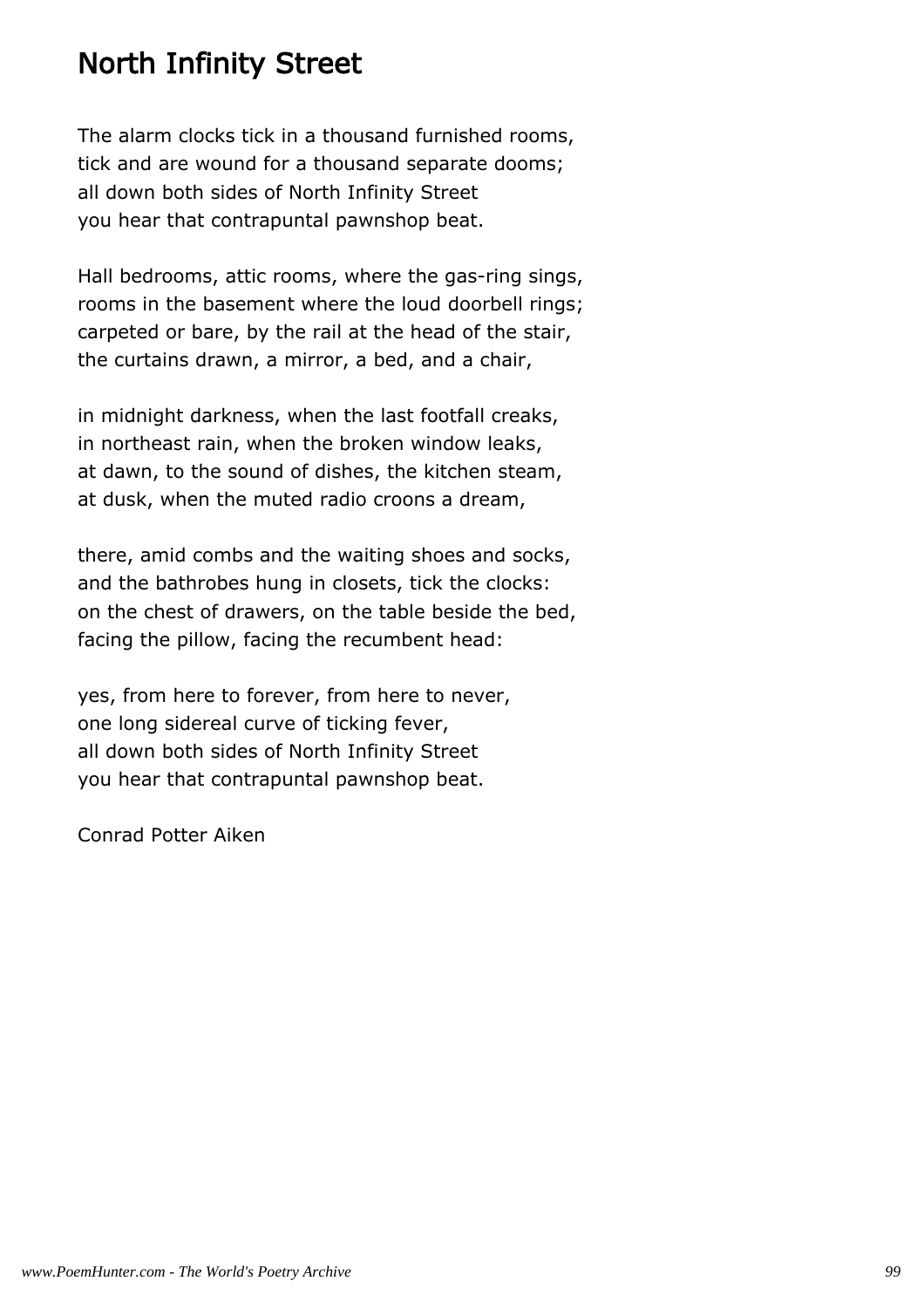# One

One, where the pale sea foamed at the yellow sand, With wave upon slowly shattering wave, Turned to the city of towers as evening fell; And slowly walked by the darkening road toward it; And saw how the towers darkened against the sky; And across the distance heard the toll of a bell.

Along the darkening road he hurried alone,

With his eyes cast down,

And thought how the streets were hoarse with a tide of people,

With clamor of voices, and numberless faces . . .

And it seemed to him, of a sudden, that he would drown

Here in the quiet of evening air, These empty and voiceless places . . .

And he hurried towards the city, to enter there.

Along the darkening road, between tall trees That made a sinister whisper, loudly he walked. Behind him, sea-gulls dipped over long grey seas. Before him, numberless lovers smiled and talked. And death was observed with sudden cries, And birth with laughter and pain. And the trees grew taller and blacker against the skies And night came down again.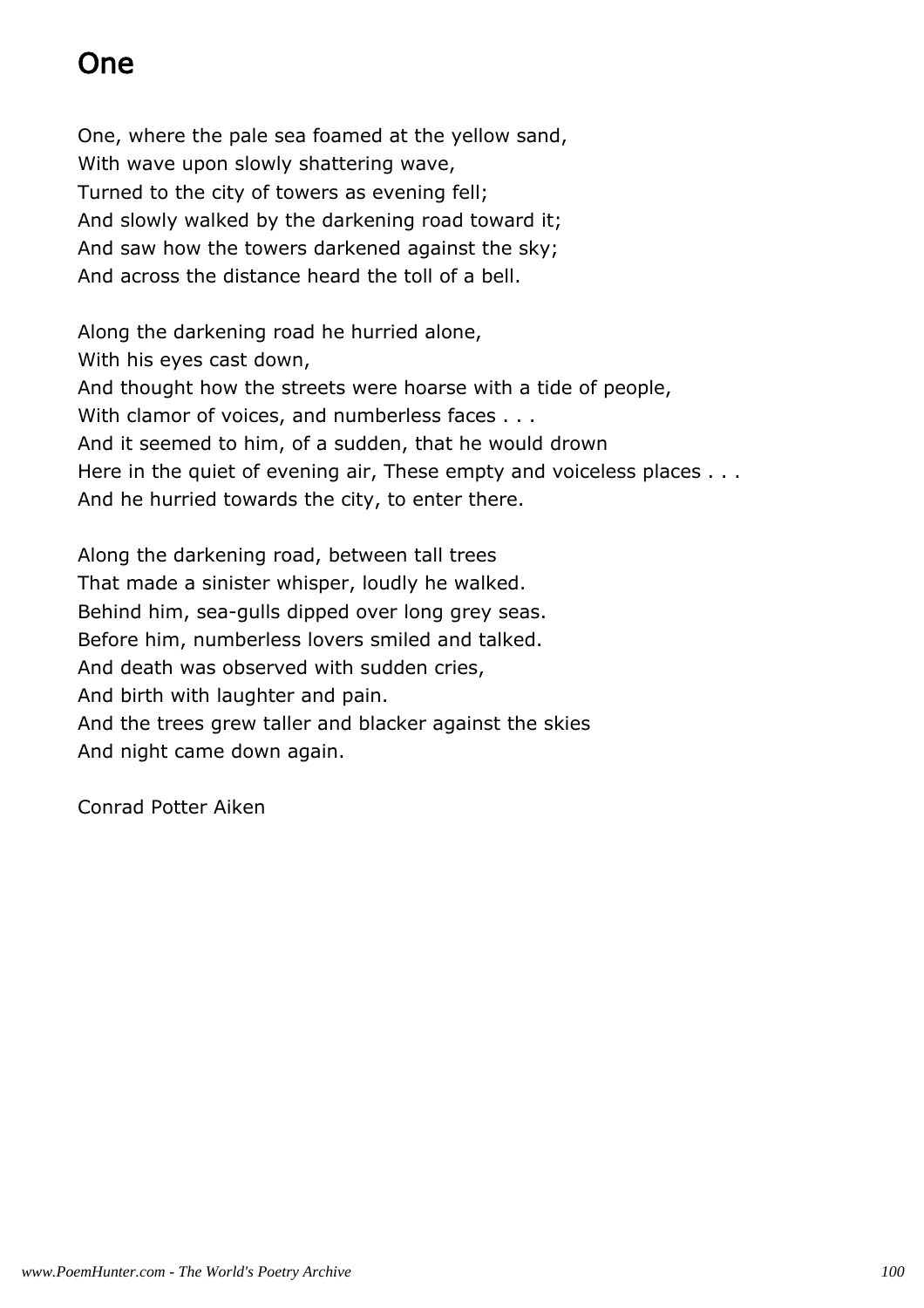#### Our Secret Selves

The snow floats down upon us, mingled with rain . . . It eddies around pale lilac lamps, and falls Down golden-windowed walls. We were all born of flesh, in a flare of pain, We do not remember the red roots whence we rose, But we know that we rose and walked, that after a while We shall lie down again.

The snow floats down upon us, we turn, we turn, Through gorges filled with light we sound and flow . . . One is struck down and hurt, we crowd about him, We bear him away, gaze after his listless body; But whether he lives or dies we do not know.

One of us sings in the street, and we listen to him; The words ring over us like vague bells of sorrow. He sings of a house he lived in long ago. It is strange; this house of dust was the house I lived in; The house you lived in, the house that all of us know. And coiling slowly about him, and laughing at him, And throwing him pennies, we bear away A mournful echo of other times and places, And follow a dream . . . a dream that will not stay.

Down long broad flights of lamplit stairs we flow; Noisy, in scattered waves, crowding and shouting; In broken slow cascades. The gardens extend before us . . . We spread out swiftly;

Trees are above us, and darkness. The canyon fades . . .

And we recall, with a gleaming stab of sadness, Vaguely and incoherently, some dream Of a world we came from, a world of sun-blue hills . . . A black wood whispers around us, green eyes gleam; Someone cries in the forest, and someone kills.

We flow to the east, to the white-lined shivering sea; We reach to the west, where the whirling sun went down; We close our eyes to music in bright cafees.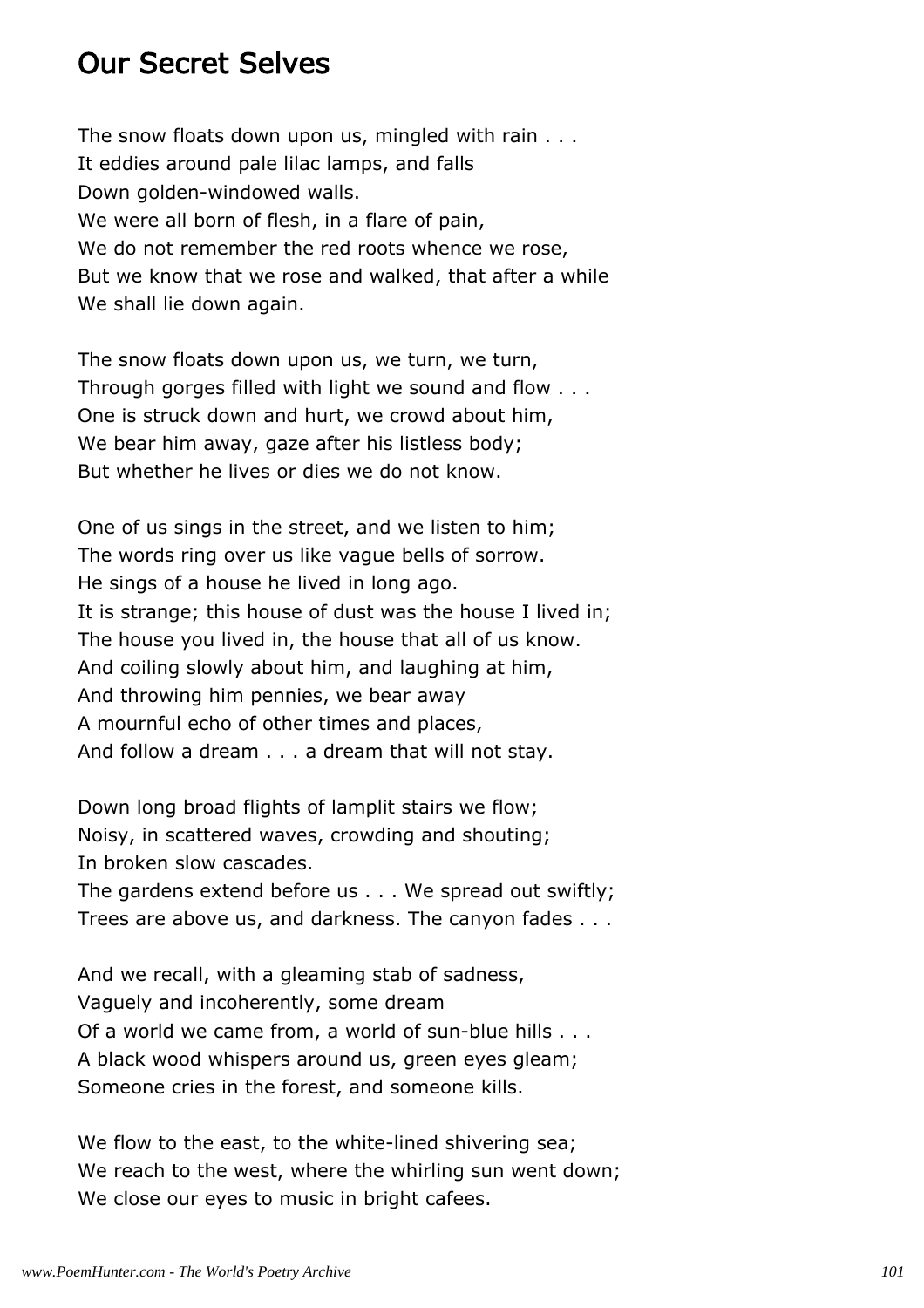We diverge from clamorous streets to streets that are silent. We loaf where the wind-spilled fountain plays.

And, growing tired, we turn aside at last, Remember our secret selves, seek out our towers, Lay weary hands on the banisters, and climb; Climbing, each, to his little four-square dream Of love or lust or beauty or death or crime.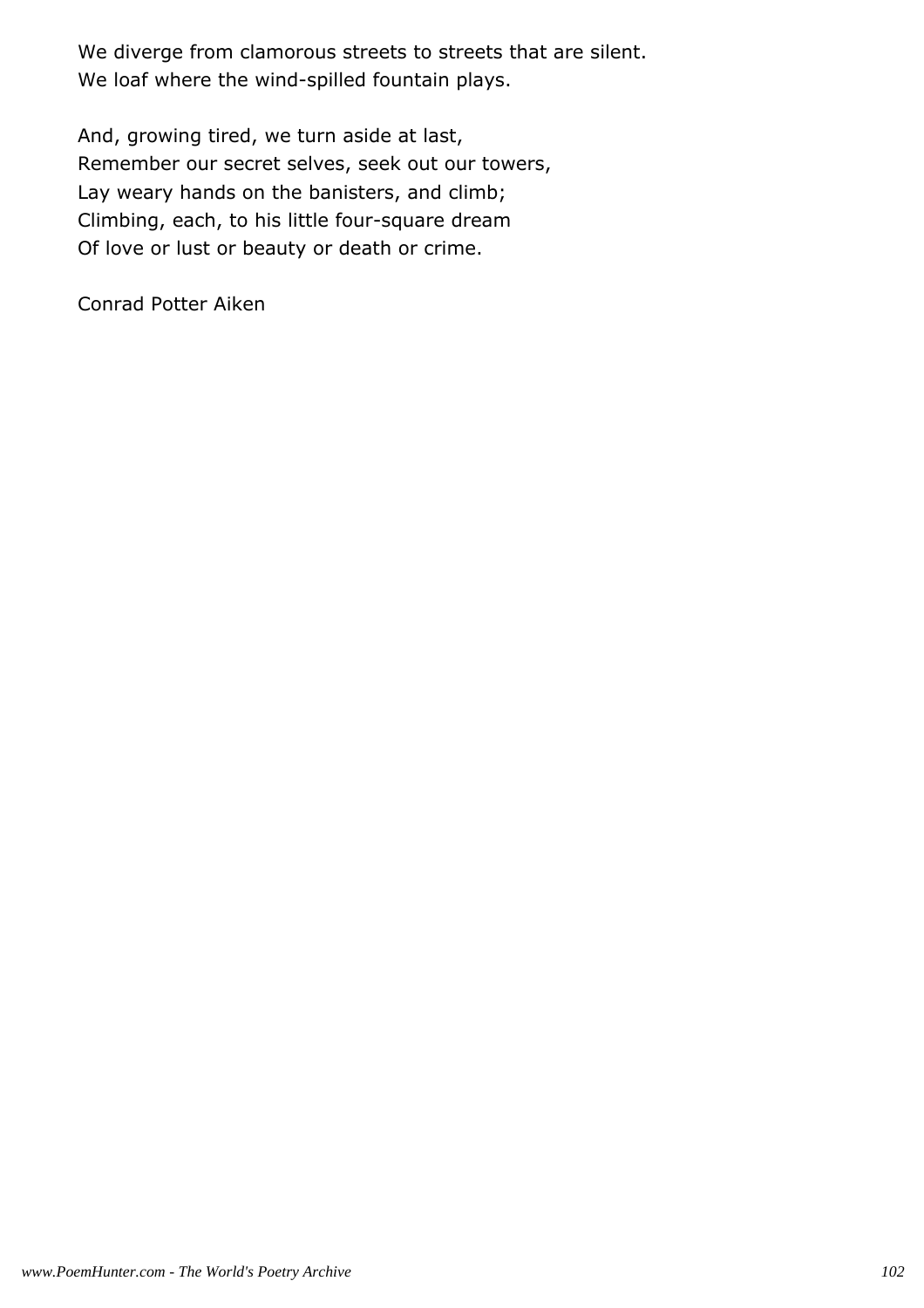### Over The Darkened City

Over the darkened city, the city of towers, The city of a thousand gates, Over the gleaming terraced roofs, the huddled towers, Over a somnolent whisper of loves and hates, The slow wind flows, drearily streams and falls, With a mournful sound down rain-dark walls. On one side purples the lustrous dusk of the sea, And dreams in white at the city's feet; On one side sleep the plains, with heaped-up hills. Oaks and beeches whisper in rings about it. Above the trees are towers where dread bells beat.

The fisherman draws his streaming net from the sea And sails toward the far-off city, that seems Like one vague tower.

The dark bow plunges to foam on blue-black waves, And shrill rain seethes like a ghostly music about him In a quiet shower.

Rain with a shrill sings on the lapsing waves; Rain thrills over the roofs again; Like a shadow of shifting silver it crosses the city; The lamps in the streets are streamed with rain; And sparrows complain beneath deep eaves, And among whirled leaves The sea-gulls, blowing from tower to lower tower, From wall to remoter wall, Skim with the driven rain to the rising sea-sound And close grey wings and fall . . .

. . . Hearing great rain above me, I now remember A girl who stood by the door and shut her eyes: Her pale cheeks glistened with rain, she stood and shivered. Into a forest of silver she vanished slowly . . . Voices about me rise . . .

Voices clear and silvery, voices of raindrops,- 'We struck with silver claws, we struck her down. We are the ghosts of the singing furies . . . '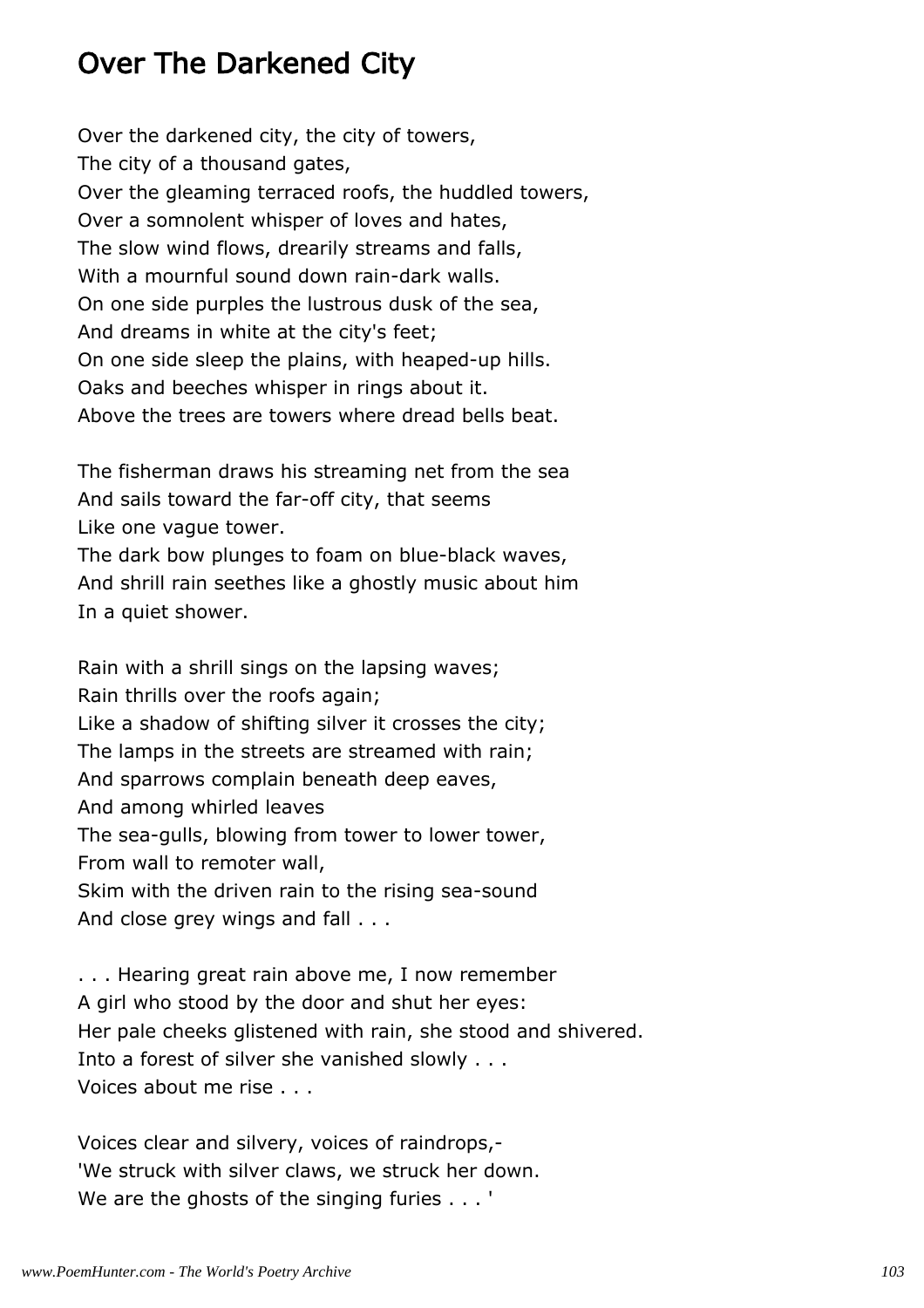A chorus of elfin voices blowing about me Weaves to a babel of sound. Each cries a secret. I run among them, reach out vain hands, and drown.

'I am the one who stood beside you and smiled, Thinking your face so strangely young . . . ' 'I am the one who loved you but did not dare.' 'I am the one you followed through crowded streets, The one who escaped you, the one with red-gleamed hair.'

'I am the one you saw to-day, who fell Senseless before you, hearing a certain bell: A bell that broke great memories in my brain.' 'I am the one who passed unnoticed before you, Invisible, in a cloud of secret pain.'

'I am the one who suddenly cried, beholding The face of a certain man on the dazzling screen. They wrote me that he was dead. It was long ago. I walked in the streets for a long while, hearing nothing, And returned to see it again. And it was so.'

Weave, weave, weave, you streaks of rain! I am dissolved and woven again . . . Thousands of faces rise and vanish before me. Thousands of voices weave in the rain.

'I am the one who rode beside you, blinking At a dazzle of golden lights. Tempests of music swept me: I was thinking Of the gorgeous promise of certain nights: Of the woman who suddenly smiled at me this day, Smiled in a certain delicious sidelong way, And turned, as she reached the door, To smile once more . . . Her hands are whiter than snow on midnight water. Her throat is golden and full of golden laughter, Her eyes are strange as the stealth of the moon On a night in June . . . She runs among whistling leaves; I hurry after; She dances in dreams over white-waved water; Her body is white and fragrant and cool,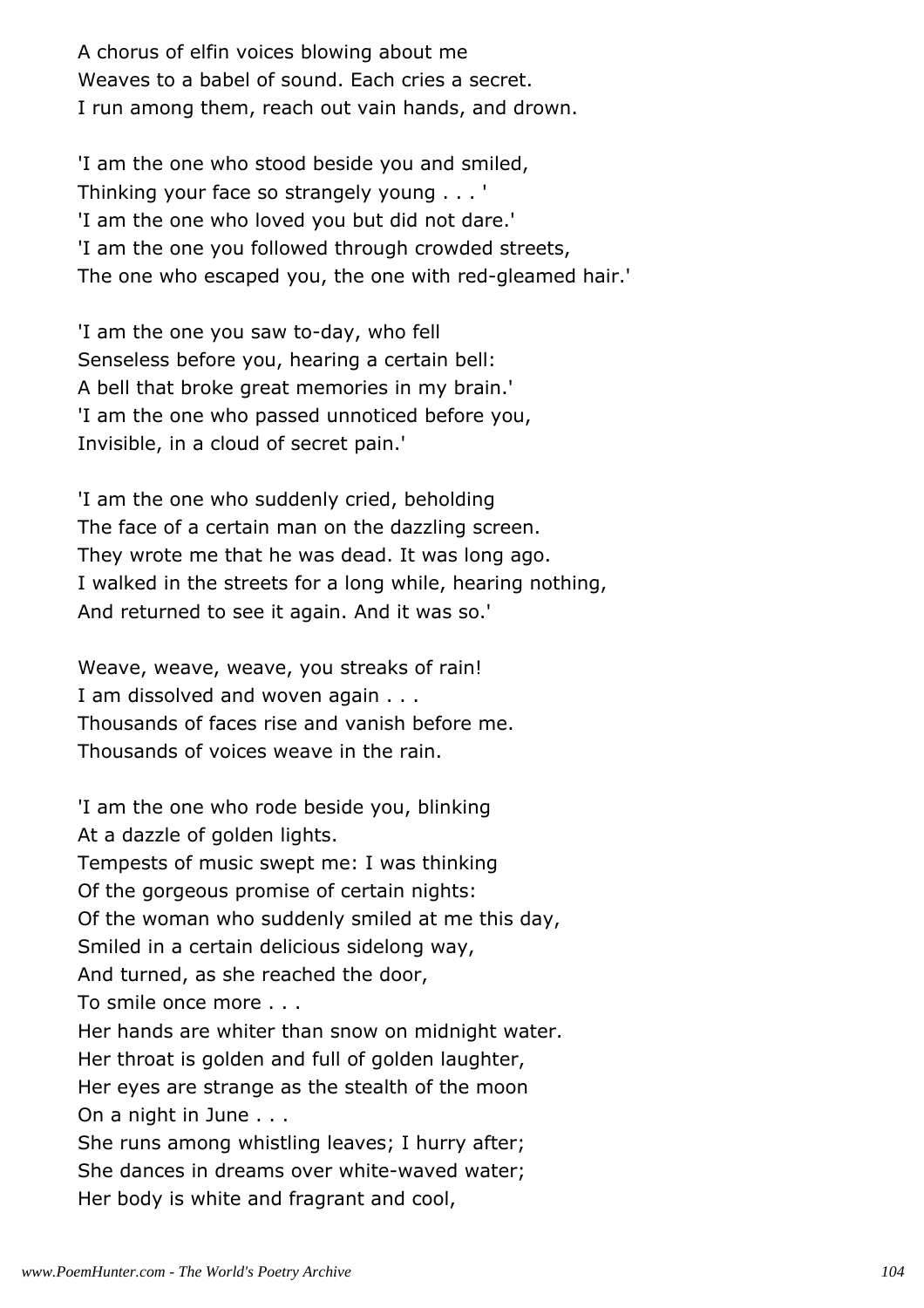Magnolia petals that float on a white-starred pool . . . I have dreamed of her, dreaming for many nights Of a broken music and golden lights, Of broken webs of silver, heavily falling Between my hands and their white desire: And dark-leaved boughs, edged with a golden radiance, Dipping to screen a fire . . . I dream that I walk with her beneath high trees, But as I lean to kiss her face, She is blown aloft on wind, I catch at leaves, And run in a moonless place; And I hear a crashing of terrible rocks flung down, And shattering trees and cracking walls, And a net of intense white flame roars over the town, And someone cries; and darkness falls . . . But now she has leaned and smiled at me, My veins are afire with music, Her eyes have kissed me, my body is turned to light; I shall dream to her secret heart tonight . . . '

He rises and moves away, he says no word, He folds his evening paper and turns away; I rush through the dark with rows of lamplit faces; Fire bells peal, and some of us turn to listen, And some sit motionless in their accustomed places.

Cold rain lashes the car-roof, scurries in gusts, Streams down the windows in waves and ripples of lustre; The lamps in the streets are distorted and strange. Someone takes his watch from his pocket and yawns. One peers out in the night for the place to change.

Rain . . . rain . . . rain . . . we are buried in rain, It will rain forever, the swift wheels hiss through water, Pale sheets of water gleam in the windy street. The pealing of bells is lost in a drive of rain-drops. Remote and hurried the great bells beat.

'I am the one whom life so shrewdly betrayed, Misfortune dogs me, it always hunted me down. And to-day the woman I love lies dead. I gave her roses, a ring with opals;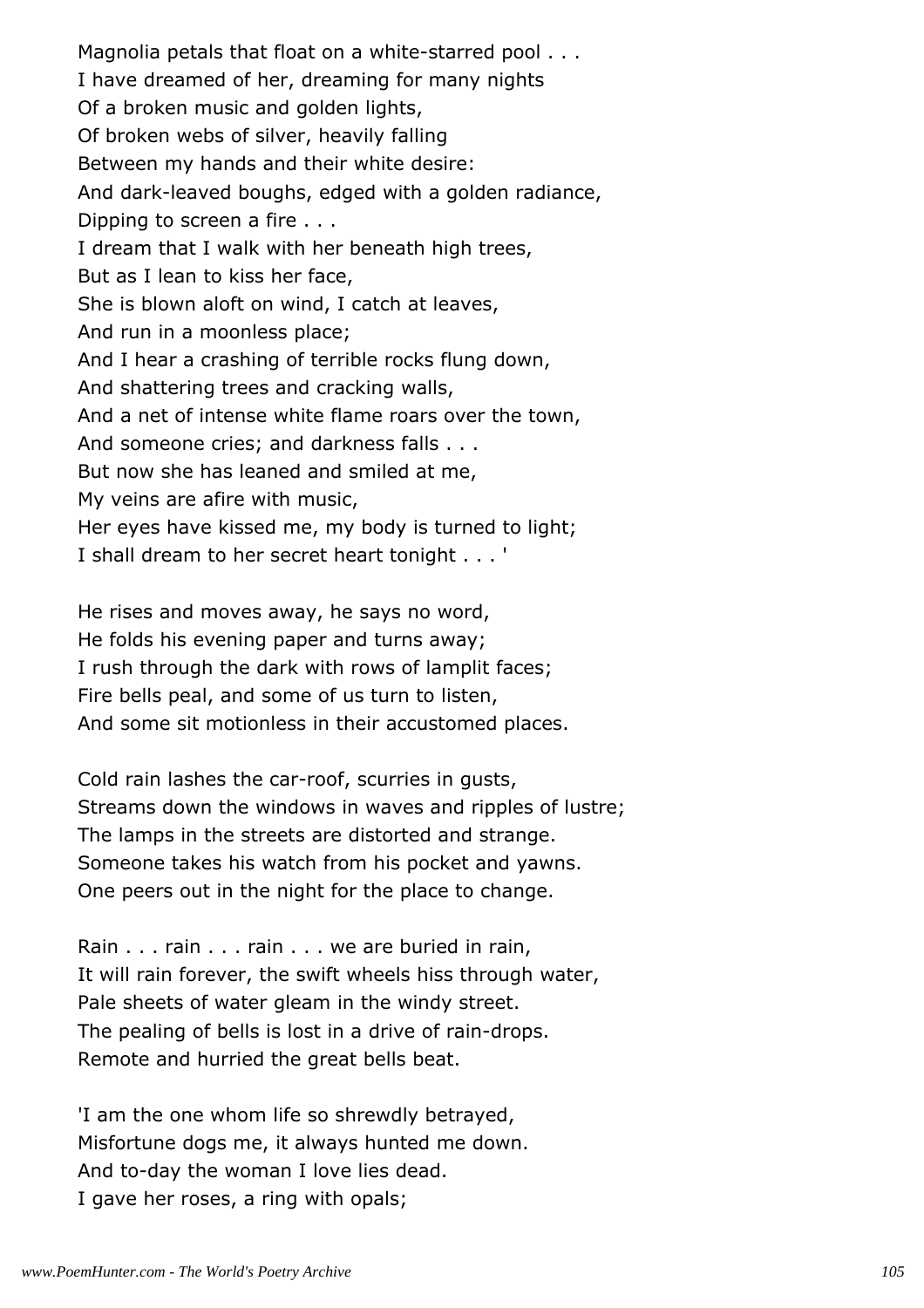These hands have touched her head.

'I bound her to me in all soft ways, I bound her to me in a net of days, Yet now she has gone in silence and said no word. How can we face these dazzling things, I ask you? There is no use: we cry: and are not heard.

'They cover a body with roses . . . I shall not see it . . . Must one return to the lifeless walls of a city Whose soul is charred by fire? . . . ' His eyes are closed, his lips press tightly together. Wheels hiss beneath us. He yields us our desire.

'No, do not stare so-he is weak with grief, He cannot face you, he turns his eyes aside; He is confused with pain. I suffered this. I know. It was long ago . . . He closes his eyes and drowns in death again.'

The wind hurls blows at the rain-starred glistening windows, The wind shrills down from the half-seen walls. We flow on the mournful wind in a dream of dying; And at last a silence falls.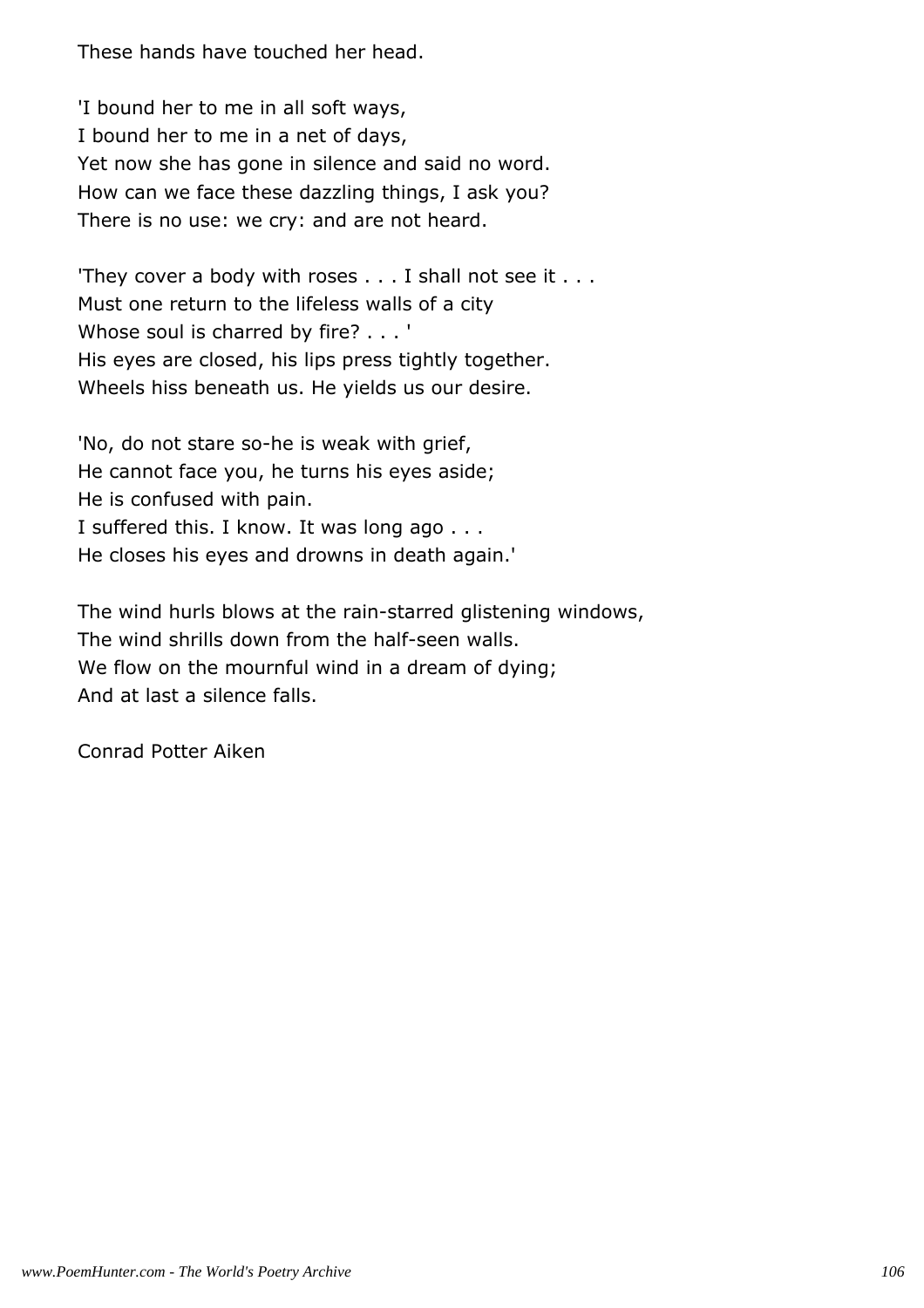# Prelude

As evening falls, And the yellow lights leap one by one Along high walls And along black streets that glisten as if with rain, The muted city seems Like one in a restless sleep who lies and dreams Of vague desires, vague memories, and half-forgotten pain Along dark veins like lights the quick dreams run, Flash, are extinguished, flash again, To mingle and glow at last in the enormous brain And die away As evening falls, A dream dissolves these insubstantial walls, A myriad secretly gliding lights lie bare. The lover rises, the harlot combs her hair, The dead man's face grows blue in the dizzy lamplight, The watchman climbs the stair The bank-defaulter leers at a chaos of figures And runs among them and is beaten down ; The sick man coughs, and hears the chisels ringing; The tired clown Sees the enormous crowd—a million faces Motionless in their places, Ready to laugh, and seize, and crush, and tear .... The dancer smooths her hair, Laces her golden slippers and runs through the door To dance once more, Hearing swift music like an enchantment rise, Feeling the praise of a thousand eyes. As darkness falls, The walls grow luminous and warm, the walls Tremble and glow with the lives within them moving, Moving like music, secret and rich and warm. How shall we live tonight, where shall we turn? To what new light or darkness yearn ? A thousand winding stairs lead down before us;

And one by one in myriads we descend By lamp-lit flowered walls, long balustrades,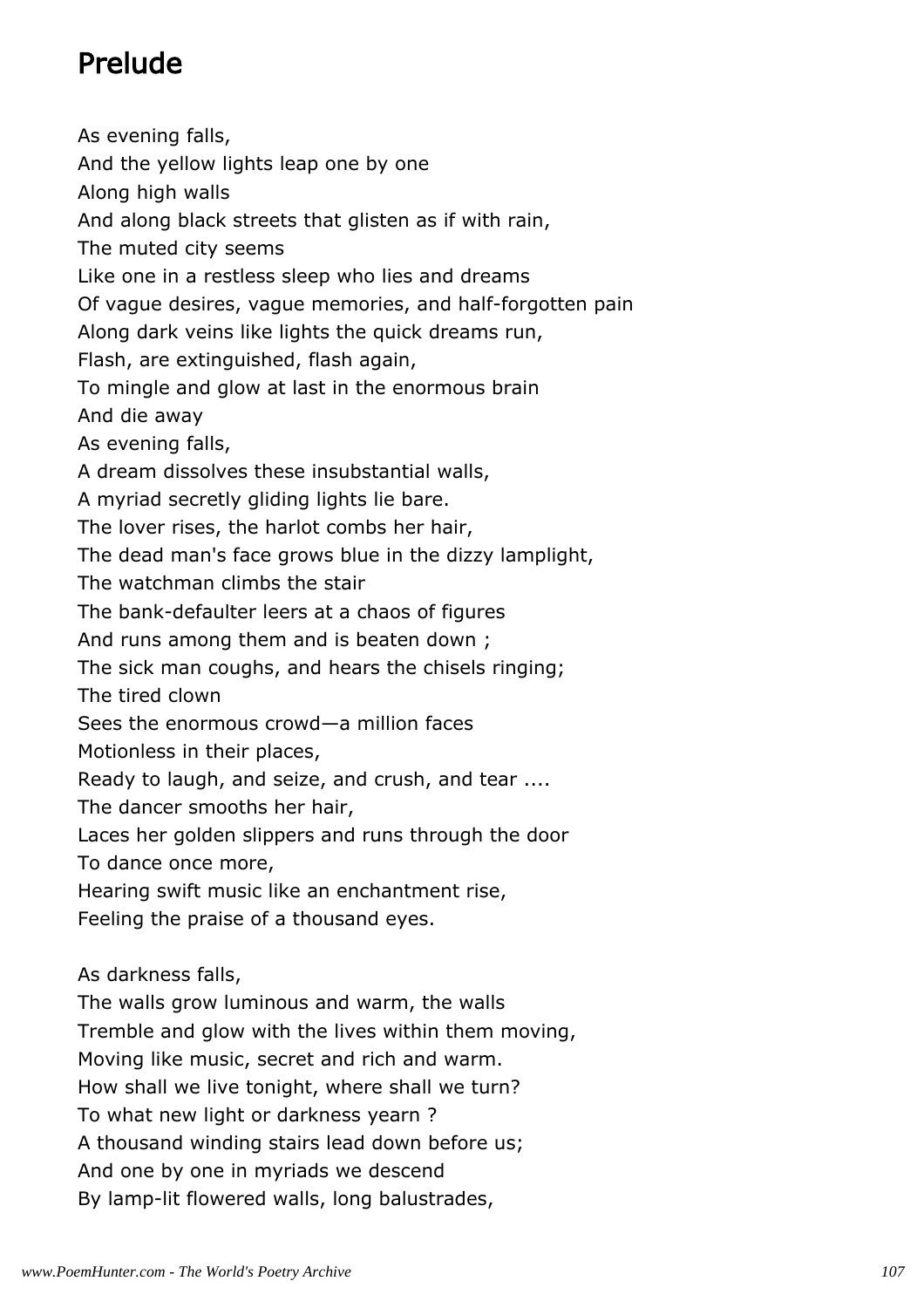Through half-lit halls which reach no end.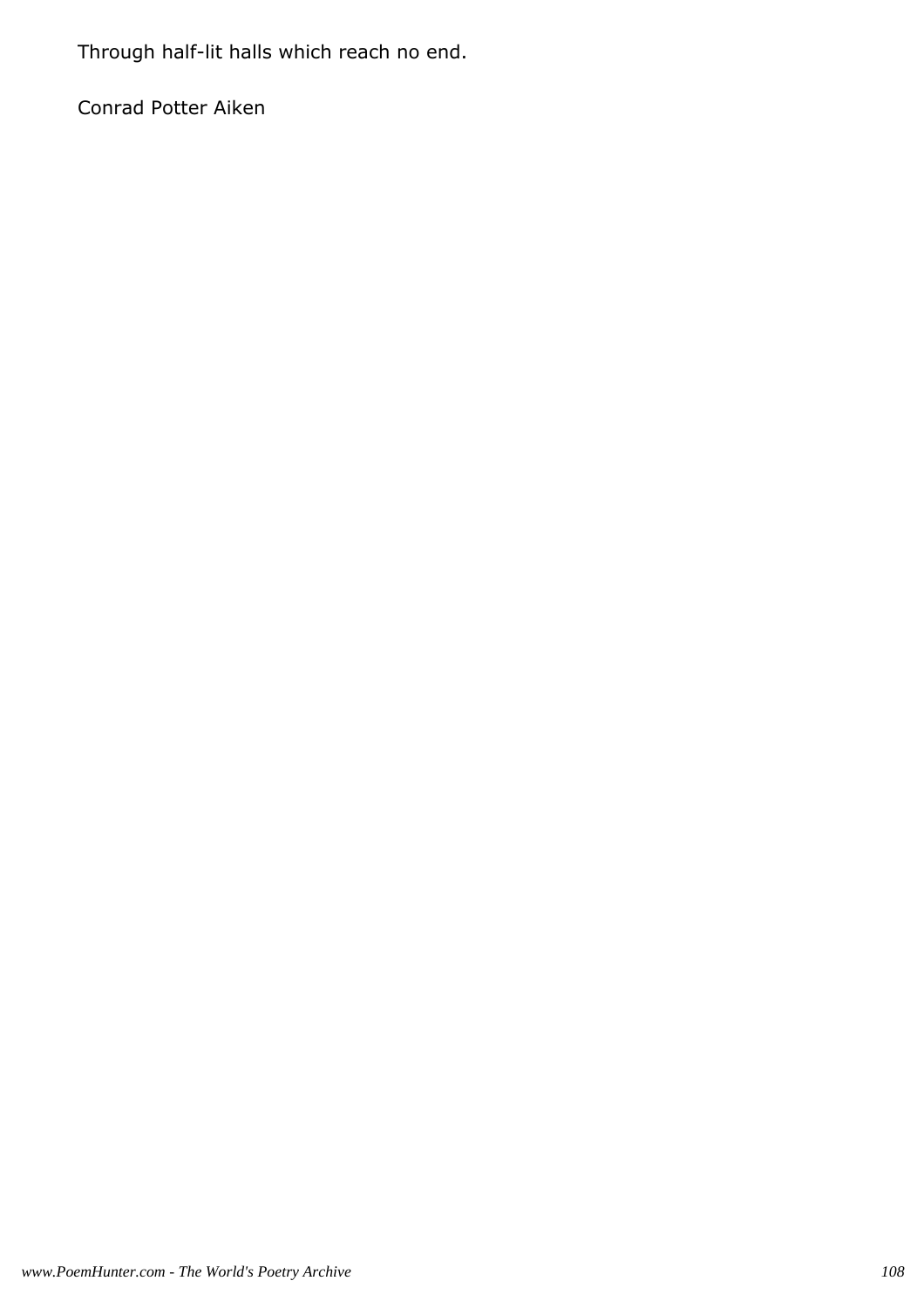## Red Is The Color Of Blood

Red is the color of blood, and I will seek it: I have sought it in the grass. It is the color of steep sun seen through eyelids.

It is hidden under the suave flesh of women-Flows there, quietly flows. It mounts from the heart to the temples, the singing mouth-As cold sap climbs to the rose. I am confused in webs and knots of scarlet Spun from the darkness; Or shuttled from the mouths of thirsty spiders.

Madness for red! I devour the leaves of autumn. I tire of the green of the world. I am myself a mouth for blood…

Here, in the golden haze of the late slant sun, Let us walk, with the light in our eyes, To a single bench from the outset predetermined. Look: there are seagulls in these city skies, Kindled against the blue. But I do not think of the seagulls, I think of you.

Your eyes, with the late sun in them, Are like blue pools dazzled with yellow petals. This pale green suits them well.

Here is your finger, with an emerald on it: The one I gave you. I say these things politely-But what I think beneath them, who can tell?

For I think of you, crumpled against a whiteness; Flayed and torn, with a dulled face. I think of you, writing, a thing of scarlet, And myself, rising red from that embrace.

November sun is sunlight poured through honey: Old things, in such a light, grow subtle and fine. Bare oaks are like still fire.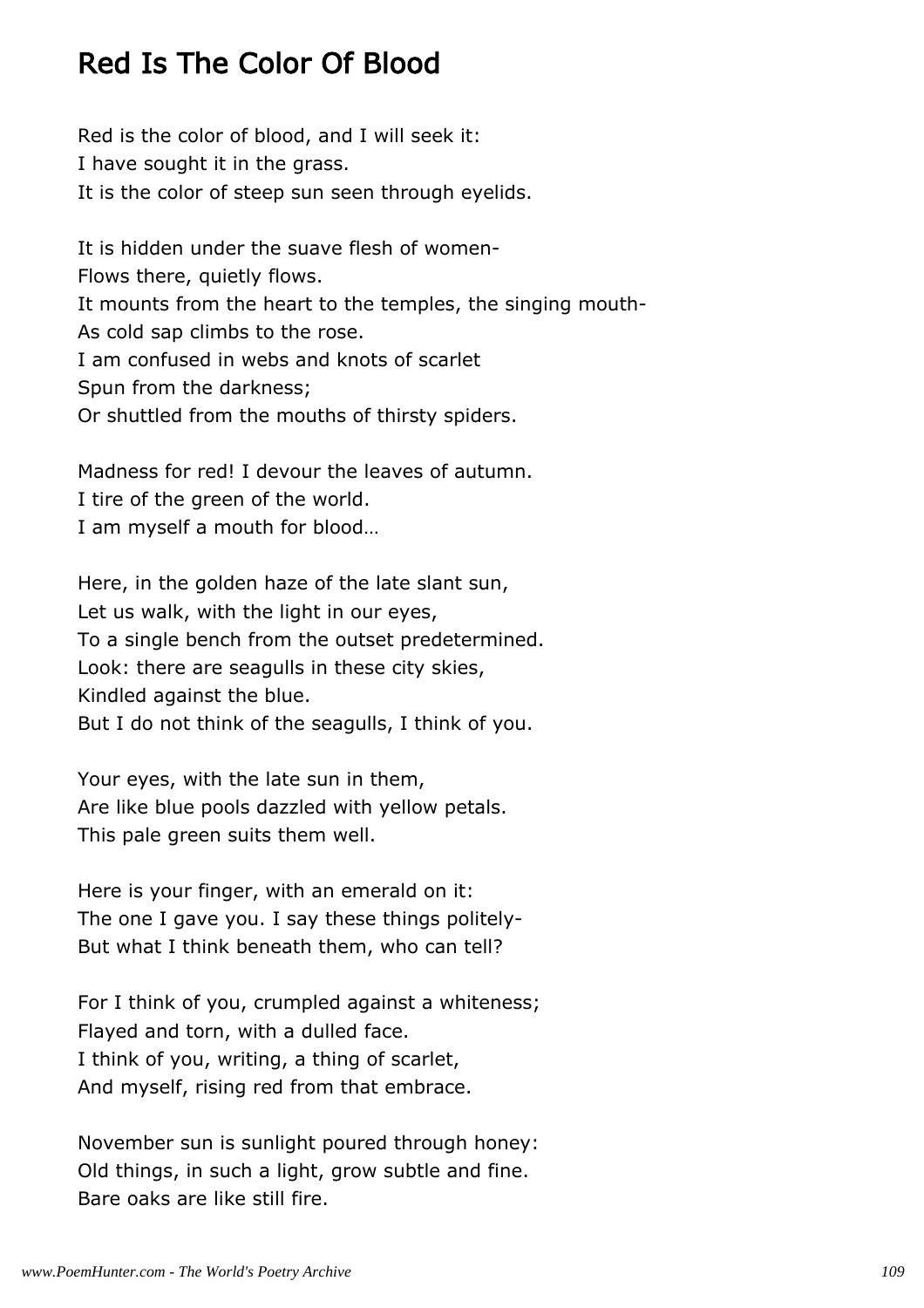Talk to me: now we drink the evening's wine. Look, how our shadows creep along the grave!- And this way, how the gravel begins to shine!

This is the time of day for recollections, For sentimental regrets, oblique allusions, Rose-leaves, shrivelled in a musty jar. Scatter them to the wind! There are tempests coming. It is dark, with a windy star.

If human mouths were really roses, my dear,- (Why must we link things so?-) I would tear yours petal by petal with slow murder. I would pluck the stamens, the pistils, The gold and the green,- Spreading the subtle sweetness that was your breath On a cold wave of death….

Now let us walk back, slowly, as we came. We will light the room with candles; they may shine Like rows of yellow eyes. Your hair is like spun fire, by candle-flame. You smile at me-say nothing. You are wise.

For I think of you, flung down brutal darkness; Crushed and red, with pale face. I think of you, with your hair disordered and dripping. And myself, rising red from that embrace.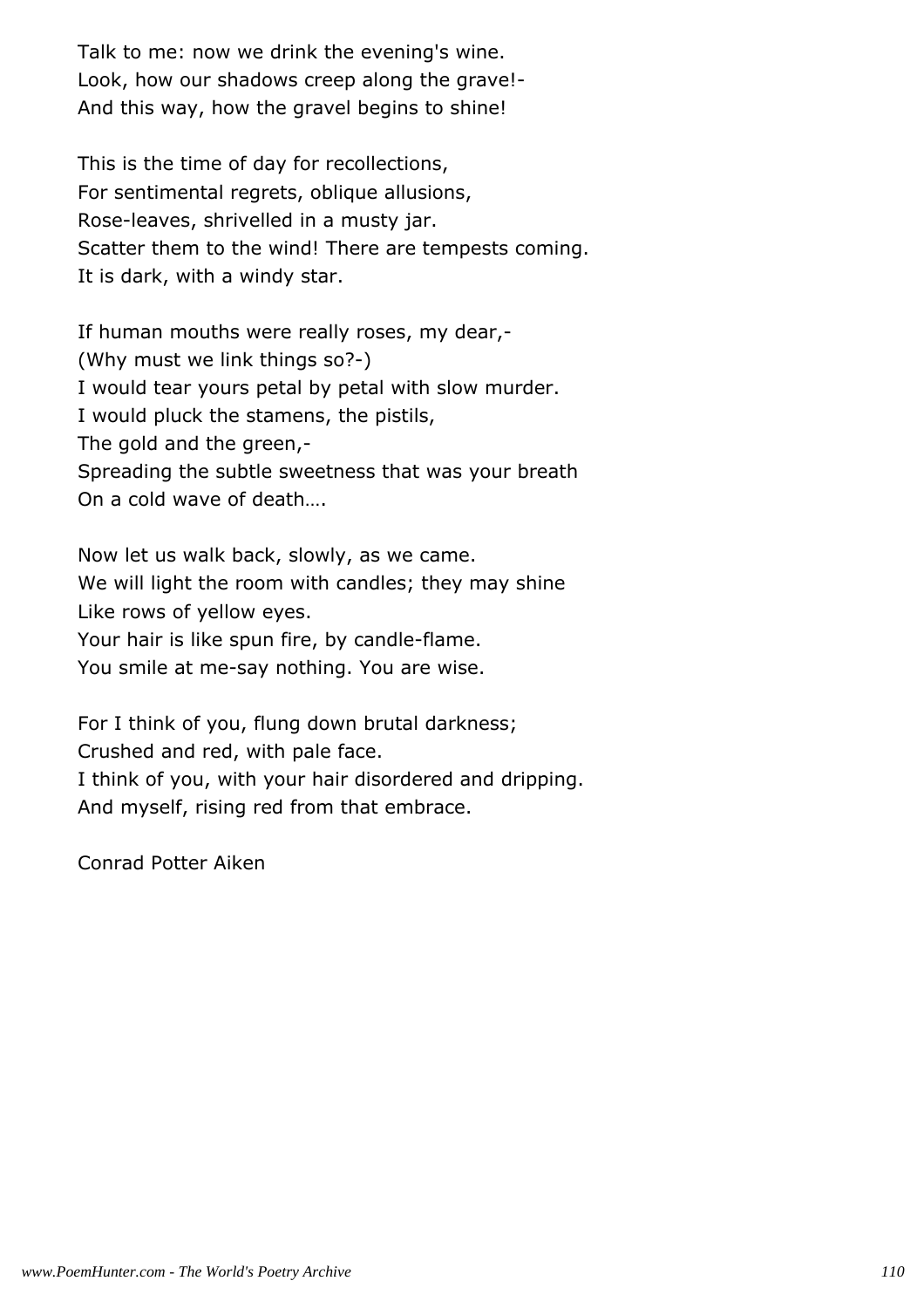### Rose And Murray

After the movie, when the lights come up, He takes her powdered hand behind the wings; She, all in yellow, like a buttercup, Lifts her white face, yearns up to him, and clings; And with a silent, gliding step they move Over the footlights, in familiar glare, Panther-like in the Tango whirl of love, He fawning close on her with idiot stare. Swiftly they cross the stage. O lyric ease! The drunken music follows the sure feet, The swaying elbows, intergliding knees, Moving with slow precision on the beat. She was a waitress in a restaurant, He picked her up and taught her how to dance. She feels his arms, lifts an appealing glance, But knows he spent last evening with Zudora; And knows that certain changes are before her.

The brilliant spotlight circles them around, Flashing the spangles on her weighted dress. He mimics wooing her, without a sound, Flatters her with a smoothly smiled caress. He fears that she will someday queer his act; Feeling his anger. He will quit her soon. He nods for faster music. He will contract Another partner, under another moon. Meanwhile, 'smooth stuff.' He lets his dry eyes flit Over the yellow faces there below; Maybe he'll cut down on his drinks a bit, Not to annoy her, and spoil the show. . . Zudora, waiting for her turn to come, Watches them from the wings and fatly leers At the girl's younger face, so white and dumb, And the fixed, anguished eyes, ready for tears.

She lies beside him, with a false wedding-ring, In a cheap room, with moonlight on the floor; The moonlit curtains remind her much of spring, Of a spring evening on the Coney shore.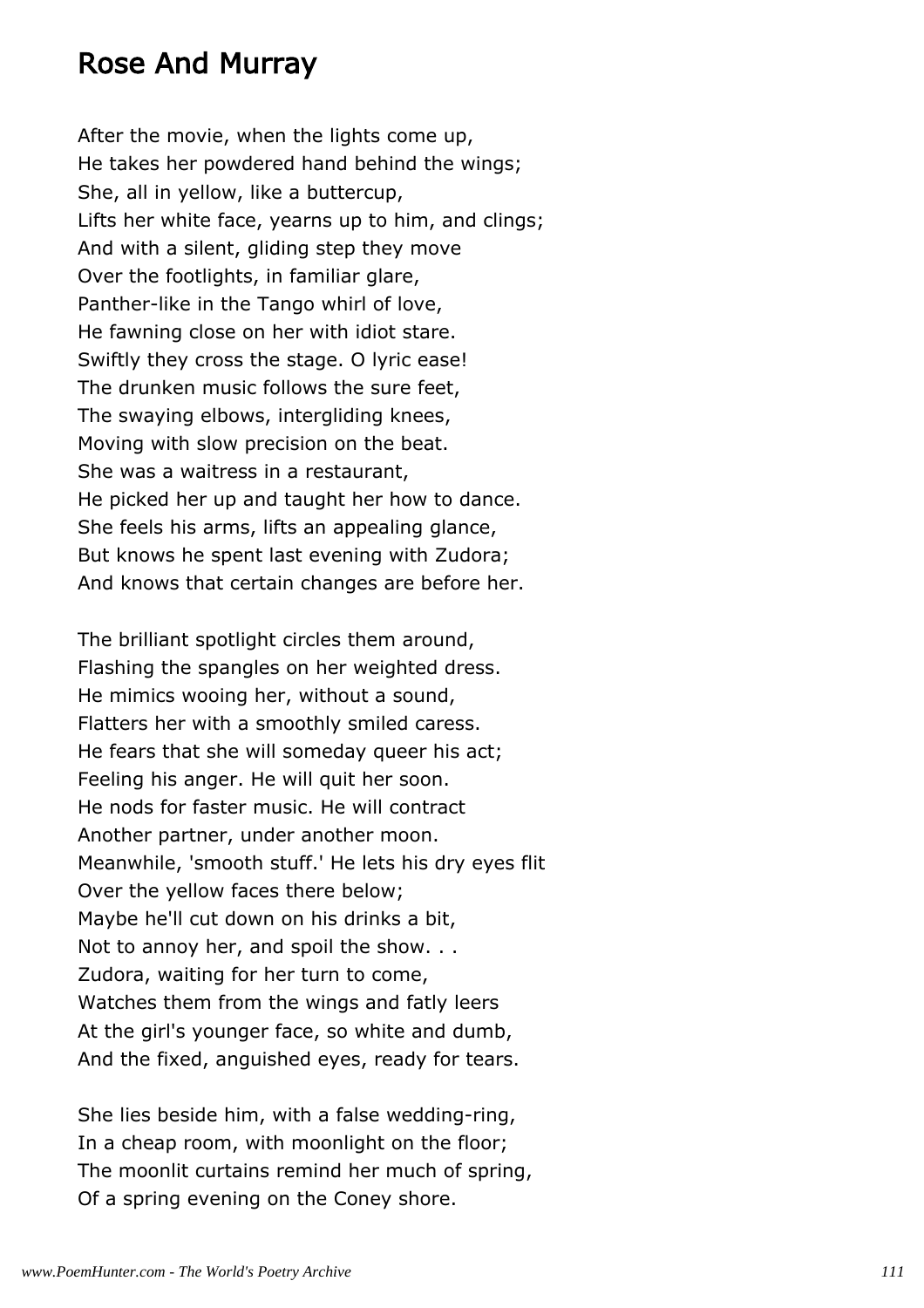And while he sleeps, knowing she ought to hate, She still clings to the lover that she knew,- The one that, with a pencil on a plate, Drew a heart and wrote, 'I'd die for you.'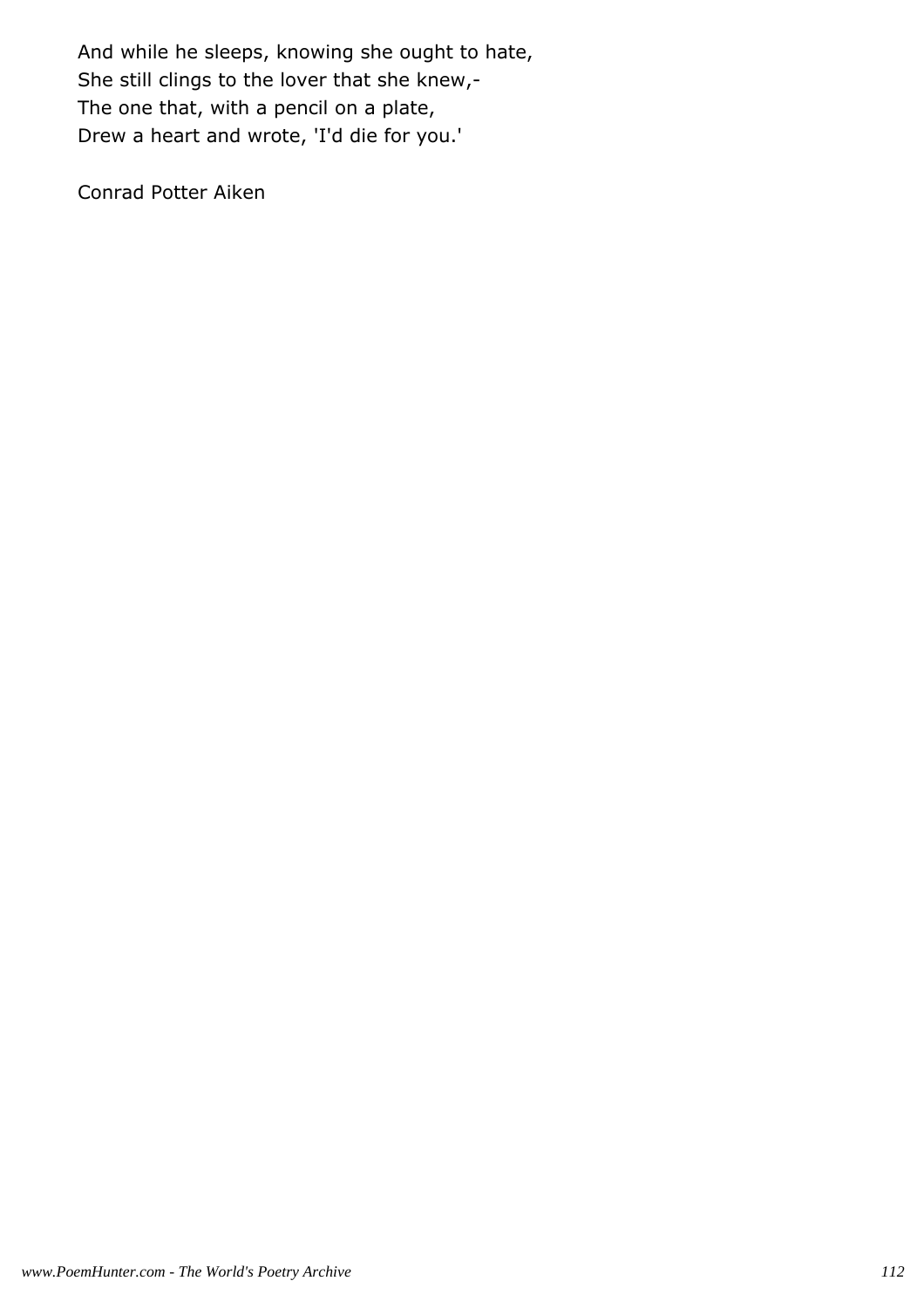# Sea Holly

Begotten by the meeting of rock with rock, The mating of rock and rock, rocks gnashing together; Created so, and yet forgetful, walks The seaward path, puts up her left hand, shades Blue eyes, the eyes of rock, to see better In slanting light the ancient sheep (which kneels Biting the grass) the while her other hand, Hooking the wicker handle, turns the basket Of eggs. The sea is high to-day. The eggs Are cheaper. The sea is blown from the southwest, Confused, taking up sand and mud in waves, The waves break, sluggish, in brown foam, the wind Disperses (on the sheep and hawthorn) spray,— And on her cheeks, the cheeks engendered of rock, And eyes, the colour of rock. The left hand Falls from the eyes, and undecided slides Over the left breast on which muslin lightly Rests, touching the nipple, and then down The hollow side, virgin as rock, and bitterly Caresses the blue hip.

It was for this,

This obtuse taking of the seaward path, This stupid hearing of larks, this hooking Of wicker, this absent observation of sheep Kneeling in harsh sea-grass, the cool hand shading The spray-stung eyes—it was for this the rock Smote itself. The sea is higher to-day, And eggs are cheaper. The eyes of rock take in The seaward path that winds toward the sea, The thistle-prodder, old woman under a bonnet, Forking the thistles, her back against the sea, Pausing, with hard hands on the handle, peering With rock eyes from her bonnet.

It was for this, This rock-lipped facing of brown waves, half sand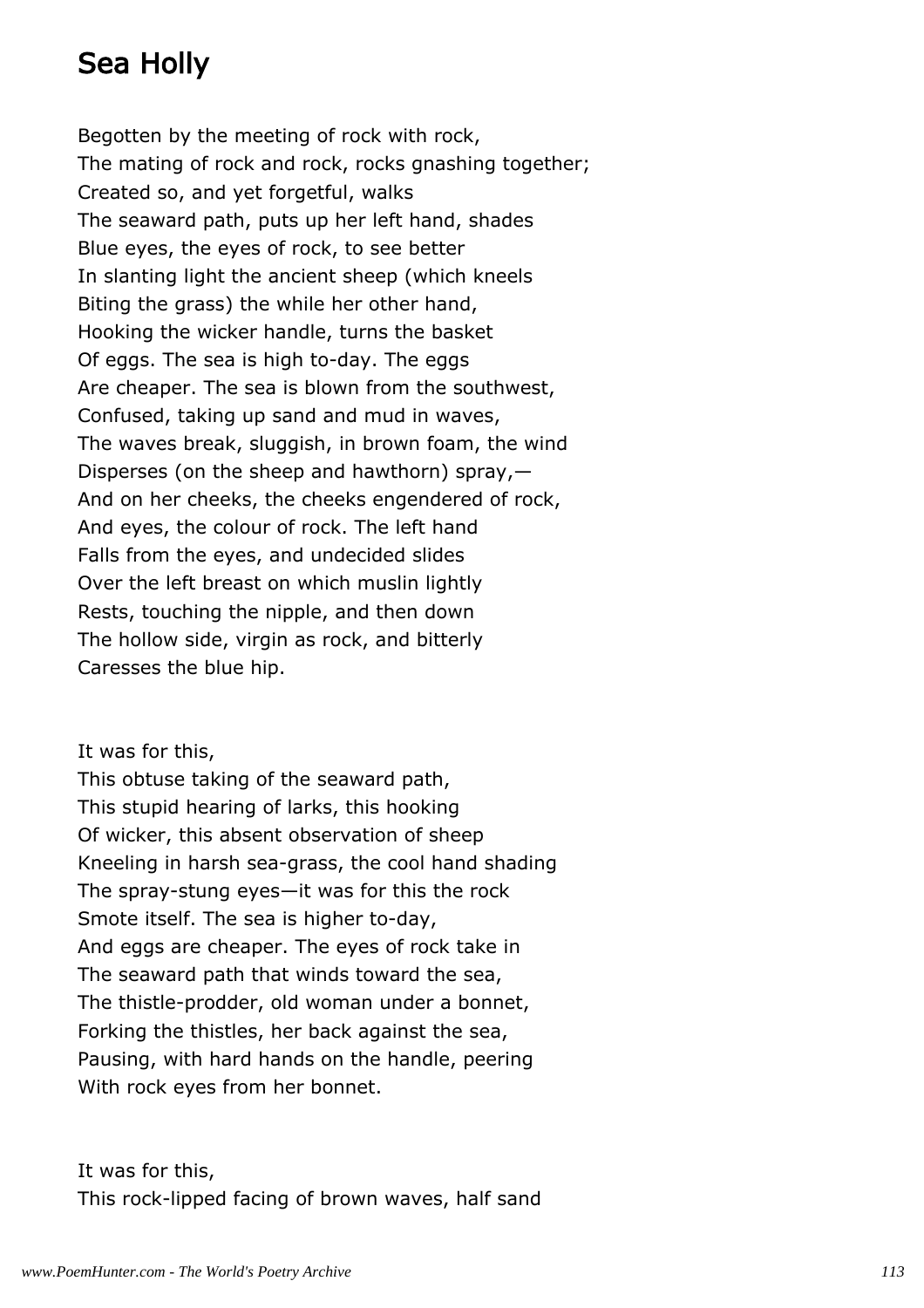And half water, this tentative hand that slides Over the breast of rock, and into the hollow Soft side of muslin rock, and then fiercely Almost as rock against the hip of rock— It was for this in midnight the rocks met, And dithered together, cracking and smoking.

It was for this

Barren beauty, barrenness of rock that aches On the seaward path, seeing the fruitful sea, Hearing the lark of rock that sings, smelling The rock-flower of hawthorn, sweetness of rock— It was for this, stone pain in the stony heart, The rock loved and laboured; and all is lost.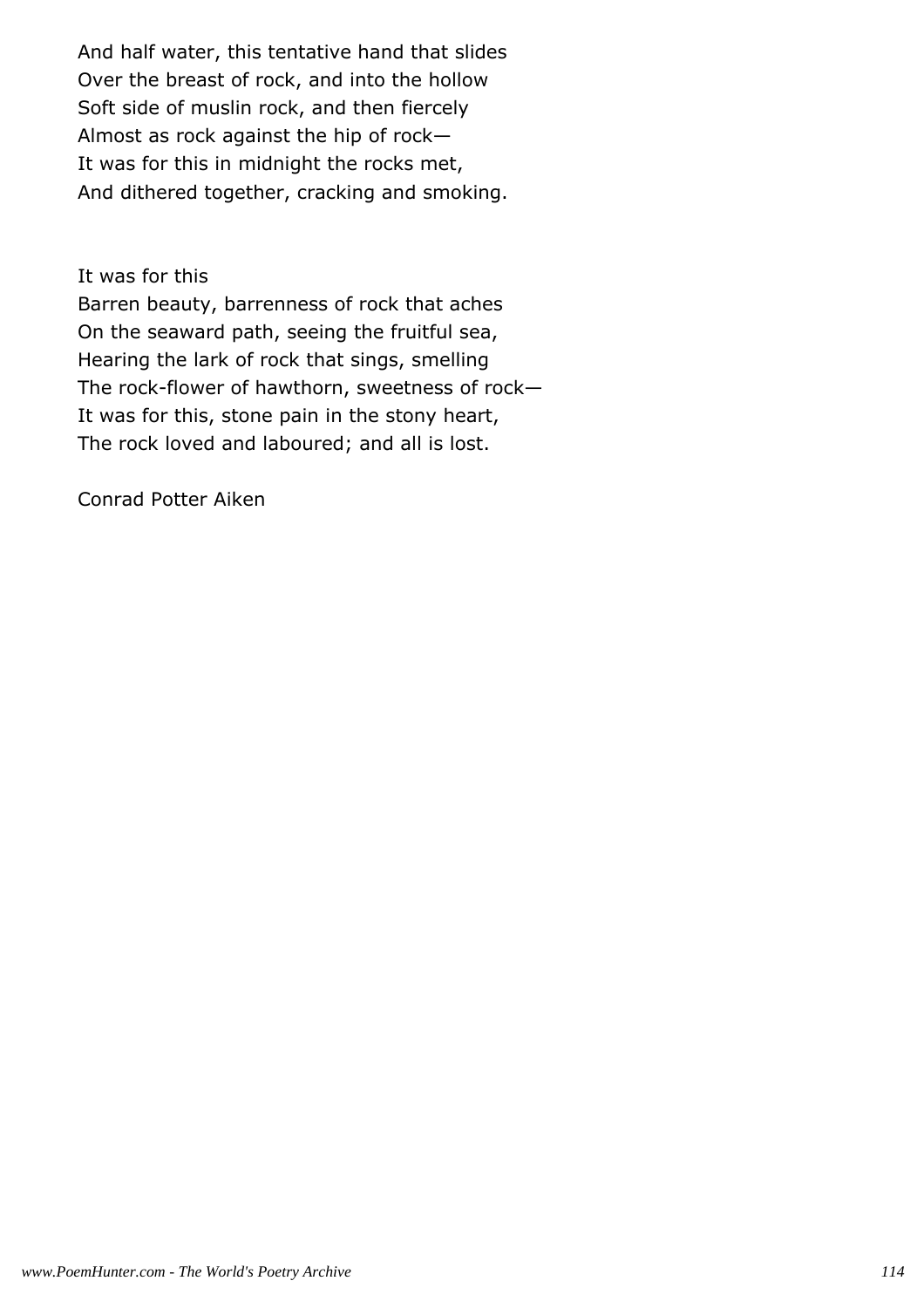## Senlin: His Cloudy Destiny

#### 1

Senlin sat before us and we heard him. He smoked his pipe before us and we saw him. Was he small, with reddish hair, Did he light his pipe with a meditative stare And a twinkling flame reflected in blue eyes? 'I am alone': said Senlin; 'in a forest of leaves The single leaf that creeps and falls. The single blade of grass in a desert of grass That none foresaw and none recalls. The single shell that a green wave shatters In tiny specks of whiteness on brown sands . . . How shall you understand me with your hearts, Who cannot reach me with your hands? . . .'

The city dissolves about us, and its walls Are the sands beside a sea. We plunge in a chaos of dunes, white waves before us Crash on kelp tumultuously, Gulls wheel over foam, the clouds blow tattered, The sun is swallowed . . . Has Senlin become a shore? Is Senlin a grain of sand beneath our footsteps, A speck of shell upon which waves will roar? . . . Senlin! we cry . . . Senlin! again . . . no answer, Only the crash of sea on a shell-white shore.

Yet, we would say, this is no shore at all, But a small bright room with lamplight on the wall; And the familiar chair Where Senlin sat, with lamplight on his hair.

#### $\overline{2}$

Senlin, alone before us, played a music. Was it himself he played? . . . We sat and listened, Perplexed and pleased and tired. 'Listen!' he said, 'and you will learn a secret-- Though it is not the secret you desired.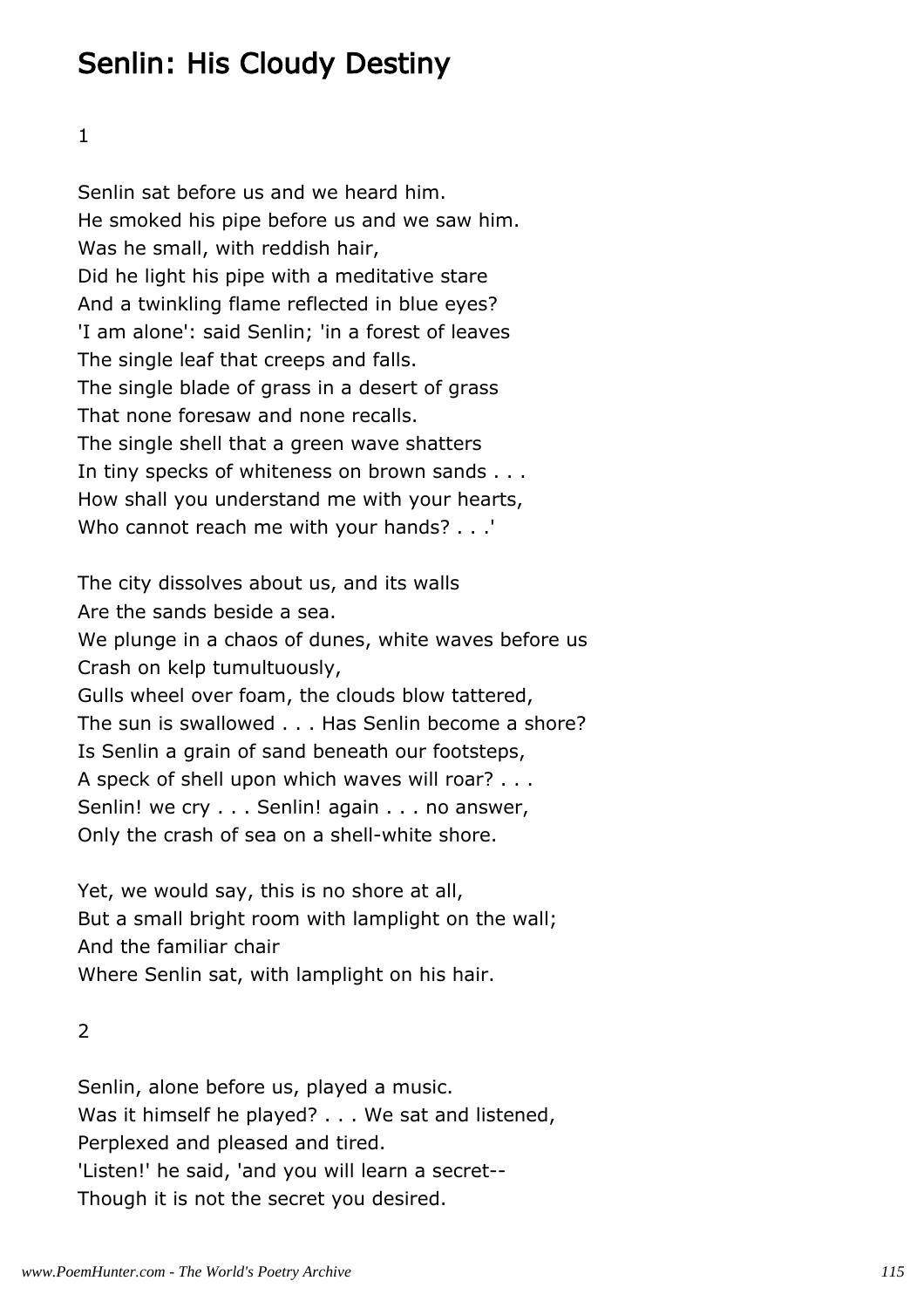I have not found a meaning that will praise you! Out of the heart of silence comes this music, Quietly speaks and dies. Look! there is one white star above black houses! And a tiny man who climbs toward the skies! Where does he walk to? What does he leave behind him? What was his foolish name? What did he stop to say, before he left you As simply as he came? "Death?" did it sound like, "love and god, and laughter, Sunlight, and work, and pain . . .?" No--it appears to me that these were symbols Of simple truths he found no way to explain. He spoke, but found you could not understand him-- You were alone, and he was alone.

"He sought to touch you, and found he could not reach you,-- He sought to understand you, and could not hear you. And so this music, which I play before you,-- Does it mean only what it seems to mean? Or is it a dance of foolish waves in sunlight Above a desperate depth of things unseen? Listen! Do you not hear the singing voices Out of the darkness of this sea? But no: you cannot hear them; for if you heard them You would have heard and captured me. Yet I am here, talking of laughter. Laughter and love and work and god; As I shall talk of these same things hereafter In wave and sod. Walk on a hill and call me: "Senlin! . . . Senlin! . . ." Will I not answer you as clearly as now? Listen to rain, and you will hear me speaking. Look for my heart in the breaking of a bough . . .'

### 3

Senlin stood before us in the sunlight, And laughed, and walked away. Did no one see him leaving the doors of the city, Looking behind him, as if he wished to stay? Has no one, in the forests of the evening,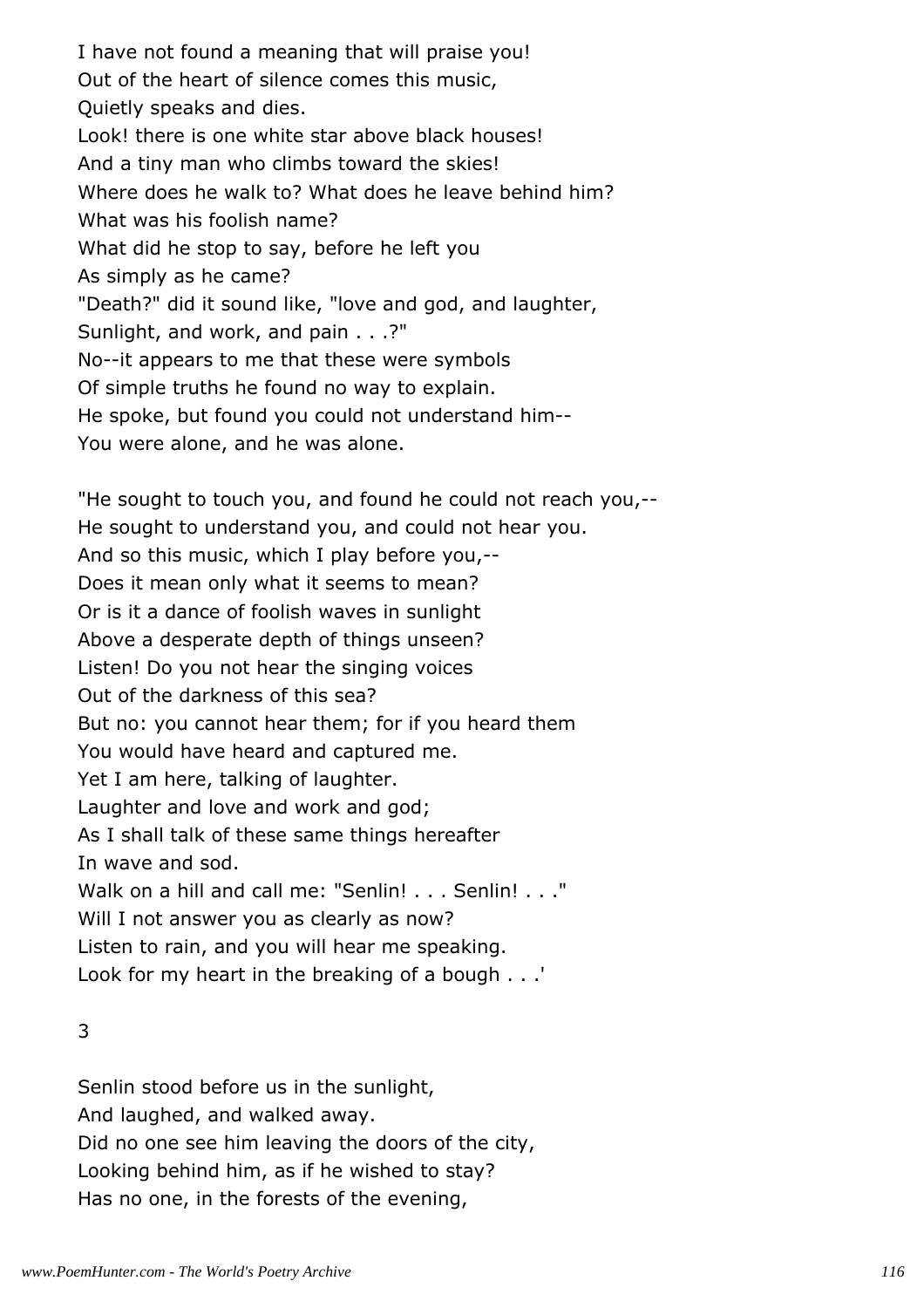Heard the sad horn of Senlin slowly blown? For somewhere, in the worlds-in-worlds about us, He changes still, unfriended and alone. Is he the star on which we walk at daybreak, The light that blinds our eyes? 'Senlin!' we cry. 'Senlin!' again . . . no answer: Only the soulless brilliance of blue skies.

Yet we would say, this was no man at all, But a dream we dreamed, and vividly recall; And we are mad to walk in wind and rain Hoping to find, somewhere, that dream again.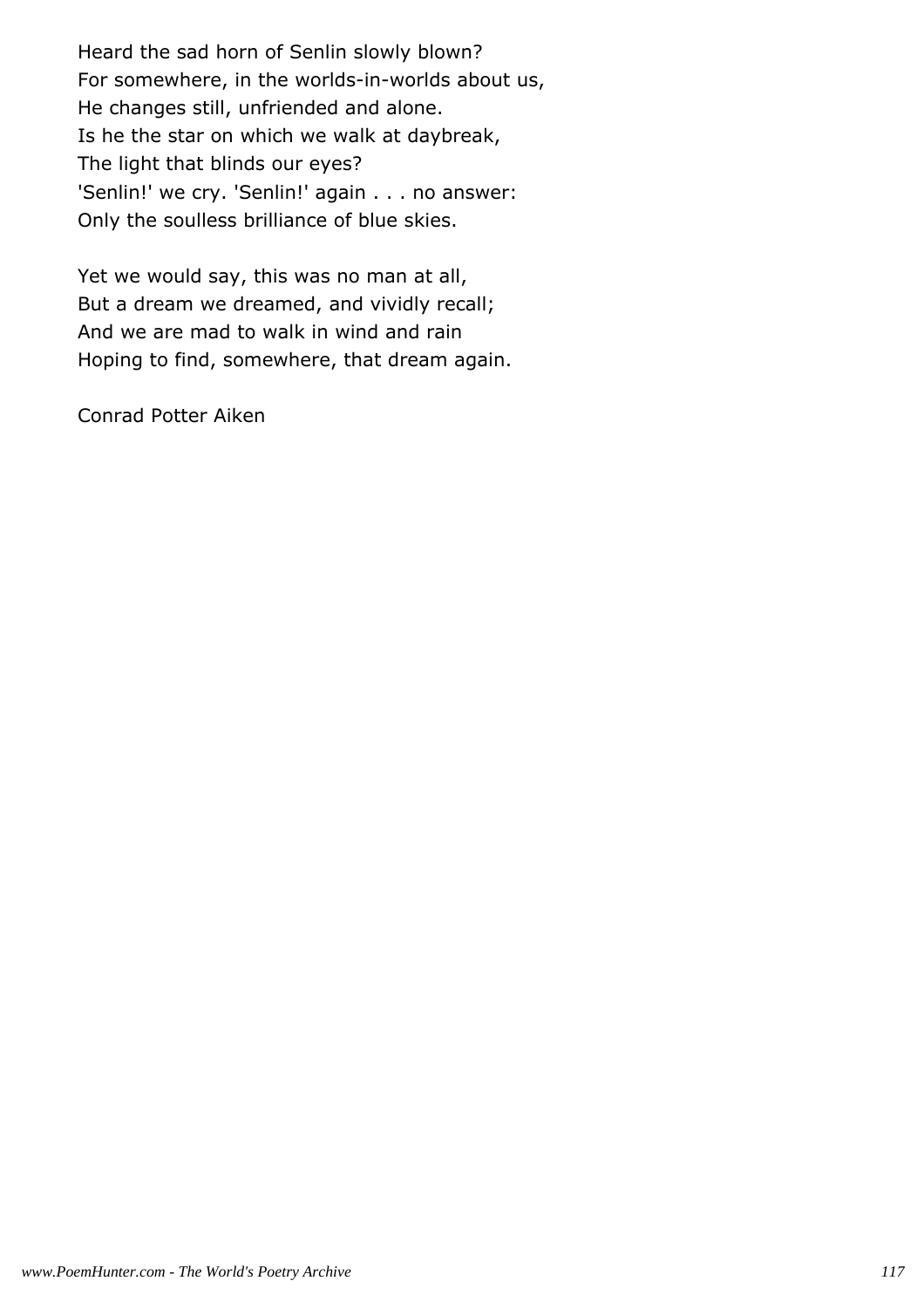## Senlin: His Dark Origins

#### 1

Senlin sits before us, and we see him. He smokes his pipe before us, and we hear him. Is he small, with reddish hair, Does he light his pipe with meditative stare, And a pointed flame reflected in both eyes? Is he sad and happy and foolish and wise? Did no one see him enter the doors of the city, Looking above him at the roofs and trees and skies? 'I stepped from a cloud', he says, 'as evening fell; I walked on the sound of a bell; I ran with winged heels along a gust; Or is it true that I laughed and sprang from dust? . . . Has no one, in a great autumnal forest, When the wind bares the trees, Heard the sad horn of Senlin slowly blown? Has no one, on a mountain in the spring, Heard Senlin sing? Perhaps I came alone on a snow-white horse,-- Riding alone from the deep-starred night. Perhaps I came on a ship whose sails were music,-- Sailing from moon or sun on a river of light.'

He lights his pipe with a pointed flame. 'Yet, there were many autumns before I came, And many springs. And more will come, long after There is no horn for me, or song, or laughter.

The city dissolves about us, and its walls Become an ancient forest. There is no sound Except where an old twig tires and falls; Or a lizard among the dead leaves crawls; Or a flutter is heard in darkness along the ground.

Has Senlin become a forest? Do we walk in Senlin? Is Senlin the wood we walk in, --ourselves,--the world? Senlin! we cry . . . Senlin! again . . . No answer, Only soft broken echoes backward whirled . . .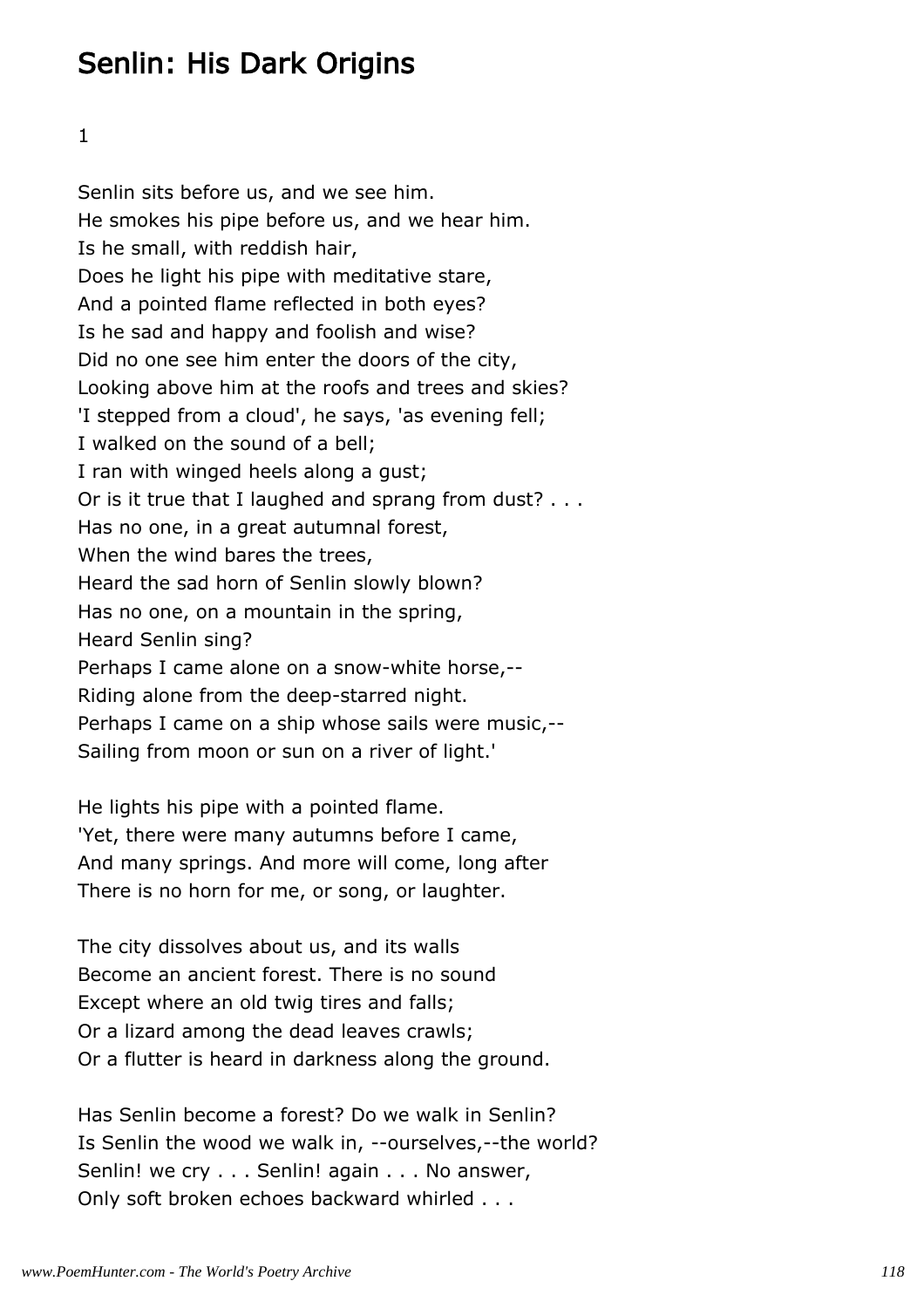Yet we would say: this is no wood at all, But a small white room with a lamp upon the wall; And Senlin, before us, pale, with reddish hair, Lights his pipe with a meditative stare.

#### 2

Senlin, walking beside us, swings his arms And turns his head to look at walls and trees. The wind comes whistling from shrill stars of winter, The lights are jewels, black roots freeze. 'Did I, then, stretch from the bitter earth like these, Reaching upward with slow and rigid pain To seek, in another air, myself again?'

(Immense and solitary in a desert of rocks Behold a bewildered oak With white clouds screaming through its leafy brain.) 'Or was I the single ant, or tinier thing, That crept from the rocks of buried time And dedicated its holy life to climb From atom to beetling atom, jagged grain to grain, Patiently out of the darkness we call sleep Into a hollow gigantic world of light Thinking the sky to be its destined shell, Hoping to fit it well!--'

The city dissolves about us, and its walls Are mountains of rock cruelly carved by wind. Sand streams down their wasting sides, sand Mounts upward slowly about them: foot and hand We crawl and bleed among them! Is this Senlin?

In the desert of Senlin must we live and die? We hear the decay of rocks, the crash of boulders, Snarling of sand on sand. 'Senlin!' we cry. 'Senlin!' again . . . Our shadows revolve in silence Under the soulless brilliance of blue sky.

Yet we would say: there are no rocks at all, Nor desert of sand . . . here by a city wall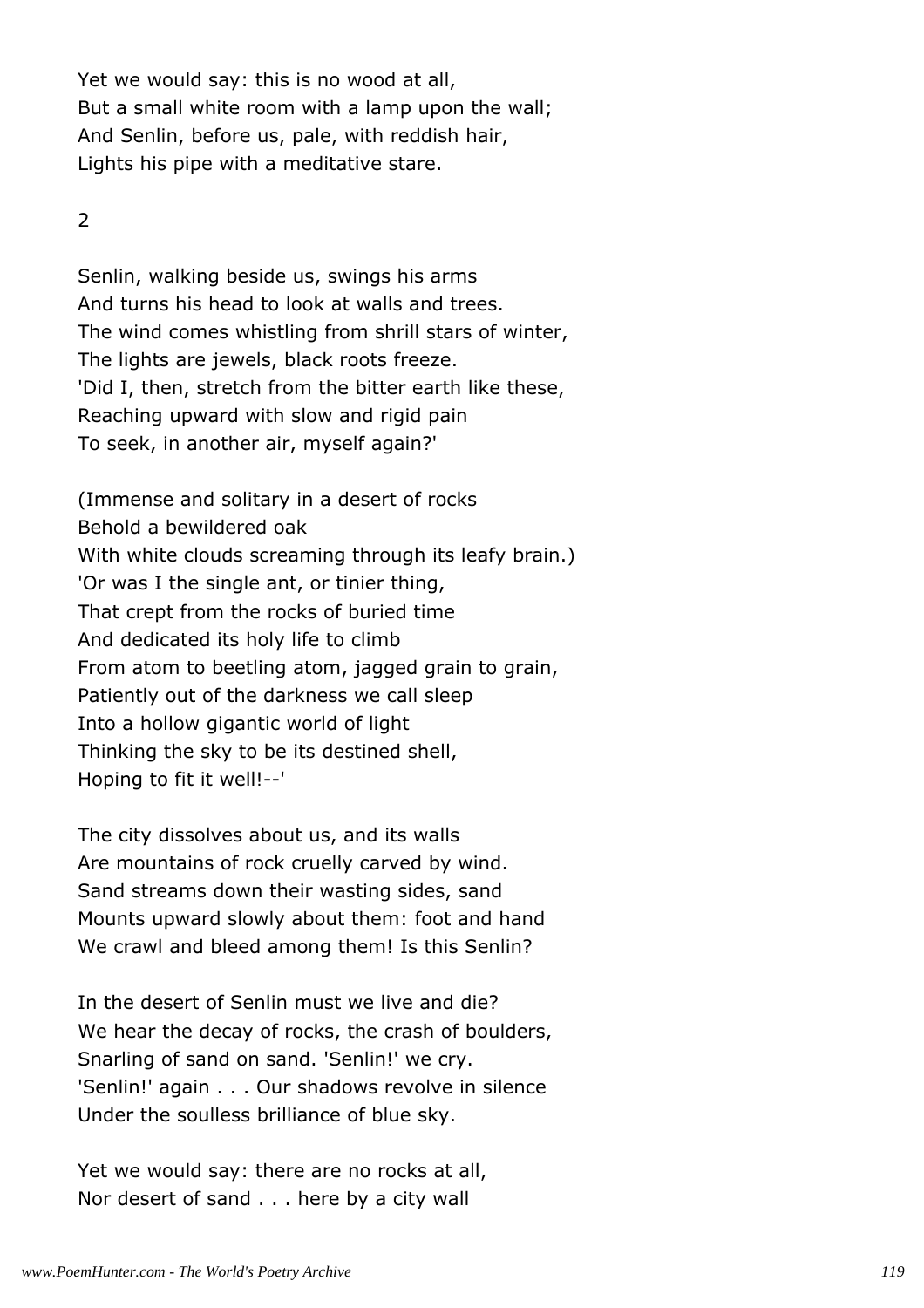White lights jewell the evening, black roots freeze, And Senlin turns his head to look at trees.

#### 3

It is evening, Senlin says, and in the evening, By a silent shore, by a far distant sea, White unicorns come gravely down to the water. In the lilac dusk they come, they are white and stately, Stars hang over the purple waveless sea; A sea on which no sail was ever lifted, Where a human voice was never heard. The shadows of vague hills are dark on the water, The silent stars seem silently to sing. And gravely come white unicorns down to the water, One by one they come and drink their fill; And daisies burn like stars on the darkened hill.

It is evening Senlin says, and in the evening The leaves on the trees, abandoned by the light, Look to the earth, and whisper, and are still. The bat with horned wings, tumbling through the darkness, Breaks the web, and the spider falls to the ground. The starry dewdrop gathers upon the oakleaf, Clings to the edge, and falls without a sound. Do maidens spread their white palms to the starlight And walk three steps to the east and clearly sing? Do dewdrops fall like a shower of stars from willows? Has the small moon a ghostly ring? . . . White skeletons dance on the moonlit grass, Singing maidens are buried in deep graves, The stars hang over a sea like polished glass . . . And solemnly one by one in the darkness there Neighing far off on the haunted air White unicorns come gravely down to the water.

No silver bells are heard. The westering moon Lights the pale floors of caverns by the sea. Wet weed hangs on the rock. In shimmering pools Left on the rocks by the receding sea Starfish slowly turn their white and brown Or writhe on the naked rocks and drown.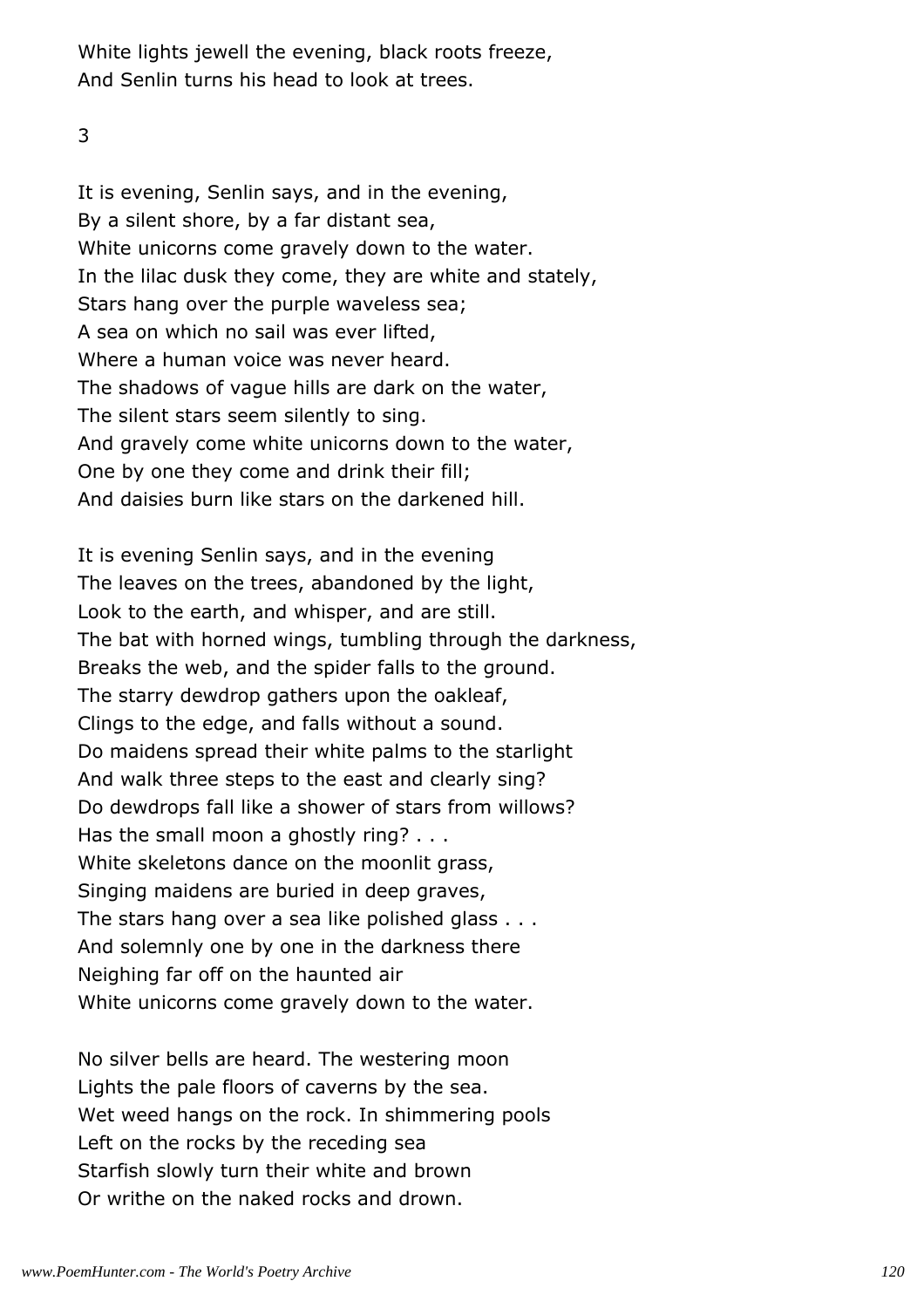Do sea-girls haunt these caves--do we hear faint singing? Do we hear from under the sea a faint bell ringing? Was that a white hand lifted among the bubbles And fallen softly back? No, these shores and caverns are all silent, Dead in the moonlight; only, far above, On the smooth contours of these headlands, White amid the eternal black, One by one in the moonlight there Neighing far off on the haunted air The unicorns come down to the sea.

#### 4

Senlin, walking before us in the sunlight, Bending his small legs in a peculiar way, Goes to his work with thoughts of the universe. His hands are in his pockets, he smokes his pipe, He is happily conscious of roofs and skies; And, without turning his head, he turns his eyes To regard white horses drawing a small white hearse. The sky is brilliant between the roofs, The windows flash in the yellow sun, On the hard pavement ring the hoofs, The light wheels softly run. Bright particles of sunlight fall, Quiver and flash, gyrate and burn, Honey-like heat flows down the wall, The white spokes dazzle and turn.

Senlin, walking before us in the sunlight, Regards the hearse with an introspective eye. 'Is it my childhood there,' he asks, 'Sealed in a hearse and hurrying by?' He taps his trowel against a stone; The trowel sings with a silver tone.

'Nevertheless I know this well. Bury it deep and toll a bell, Bury it under land or sea, You cannot bury it save in me.'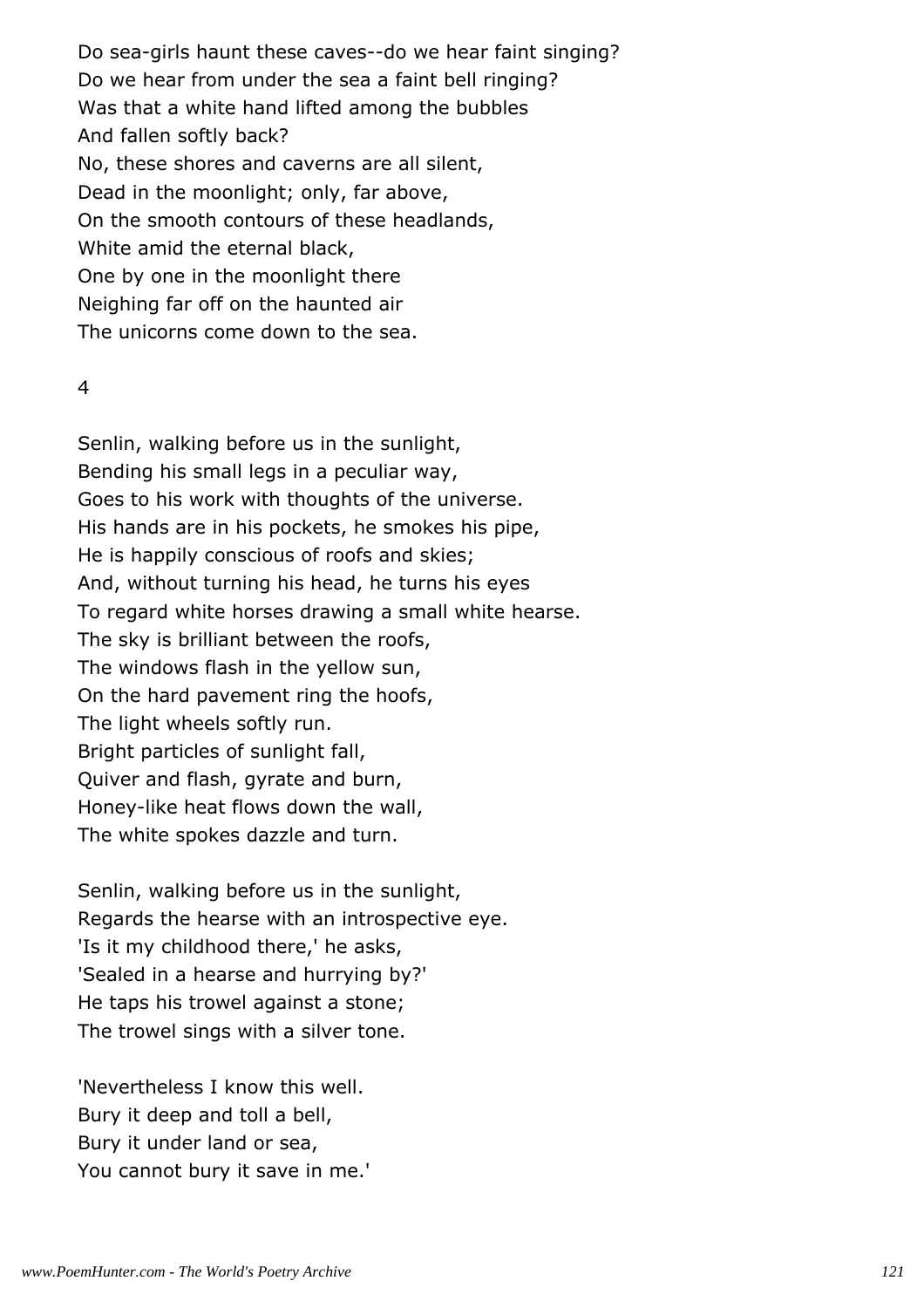It is as if his soul had become a city, With noisily peopled streets, and through these streets Senlin himself comes driving a small white hearse . . . 'Senlin!' we cry. He does not turn his head. But is that Senlin?--Or is this city Senlin,-- Quietly watching the burial of the dead? Dumbly observing the cortège of its dead? Yet we would say that all this is but madness: Around a distant corner trots the hearse. And Senlin walks before us in the sunlight Happily conscious of his universe.

#### 5

In the hot noon, in an old and savage garden, The peach-tree grows. Its cruel and ugly roots Rend and rifle the silent earth for moisture. Above, in the blue, hang warm and golden fruits. Look, how the cancerous roots crack mould and stone! Earth, if she had a voice, would wail her pain. Is she the victim, or is the tree the victim? Delicate blossoms opened in the rain, Black bees flew among them in the sunlight, And sacked them ruthlessly; and no a bird Hangs, sharp-eyed, in the leaves, and pecks the fruit; And the peach-tree dreams, and does not say a word. . . . Senlin, tapping his trowel against a stone, Observes this tree he planted: it is his own.

'You will think it strange,' says Senlin, 'but this tree Utters profound things in this garden; And in its silence speaks to me. I have sensations, when I stand beneath it, As if its leaves looked at me, and could see; And those thin leaves, even in windless air, Seem to be whispering me a choral music, Insubstantial but debonair.

"Regard," they seem to say, "Our idiot root, which going its brutal way Has cracked your garden wall! Ugly, is it not?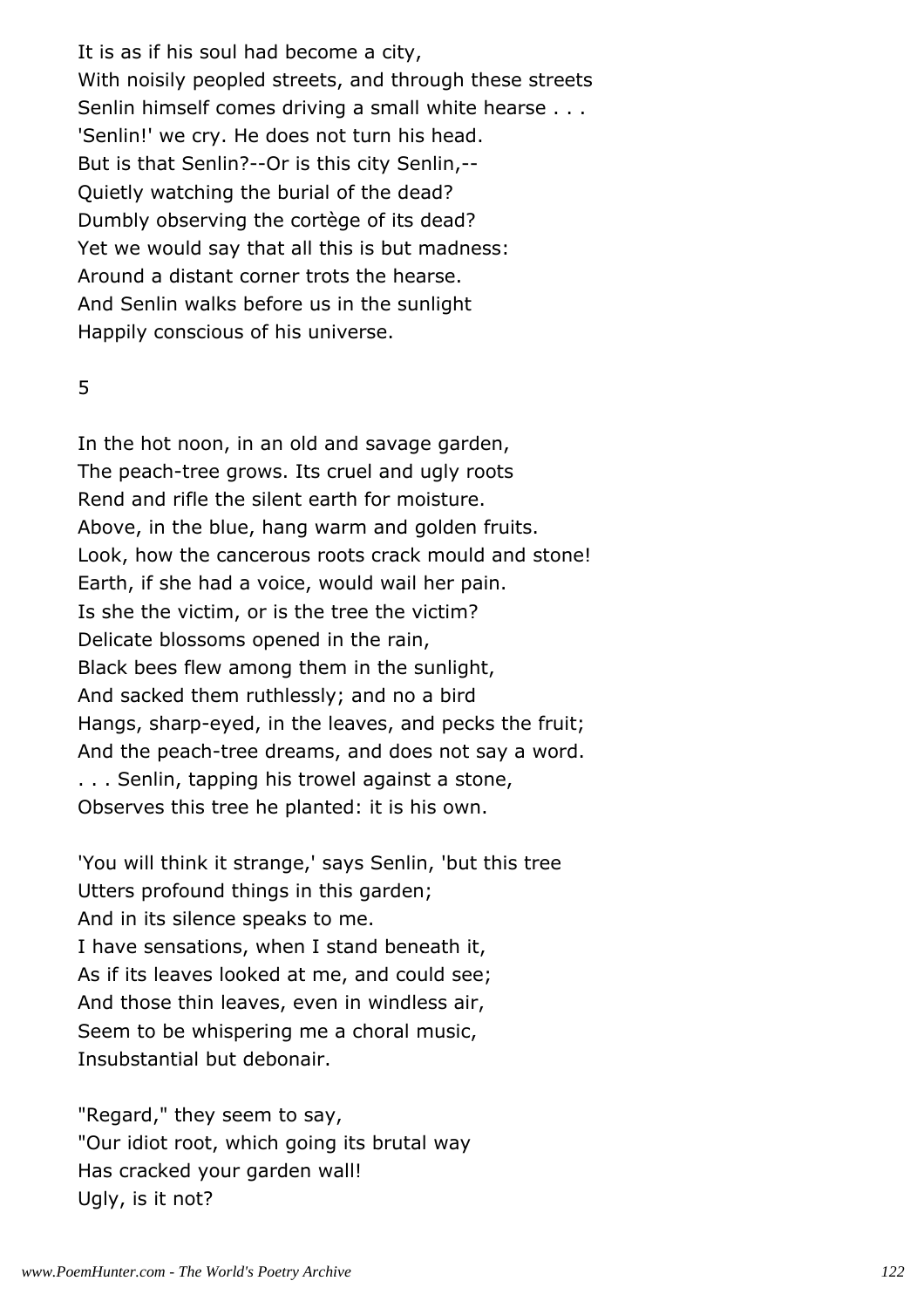A desecration of this place . . . And yet, without it, could we exist at all?" Thus, rustling with importance, they seem to me To make their apology; Yet, while they apologize, Ask me a wary question with their eyes. Yes, it is true their origin is low-- Brutish and dull and cruel . . . and it is true Their roots have cracked the wall. But do we know The leaves less cruel--the root less beautiful? Sometimes it seems as if there grew In the dull garden of my mind A tree like this, which, singing with delicate leaves, Yet cracks the wall with cruel roots and blind. Sometimes, indeed, it appears to me That I myself am such a tree . . .'

. . . And as we hear from Senlin these strange words So, slowly, in the sunlight, he becomes this tree: And among the pleasant leaves hang sharp-eyed birds While cruel roots dig downward secretly.

#### 6

Rustling among his odds and ends of knowledge Suddenly, to his wonder, Senlin finds How Cleopatra and Senebtisi Were dug by many hands from ancient tombs. Cloth after scented cloth the sage unwinds: Delicious to see our futile modern sunlight Dance like a harlot among these Dogs and Dooms!

First, the huge pyramid, with rock on rock Bloodily piled to heaven; and under this A gilded cavern, bat festooned; And here in rows on rows, with gods about them, Cloudily lustrous, dim, the sacred coffins, Silver starred and crimson mooned.

What holy secret shall we now uncover? Inside the outer coffin is a second; Inside the second, smaller, lies a third.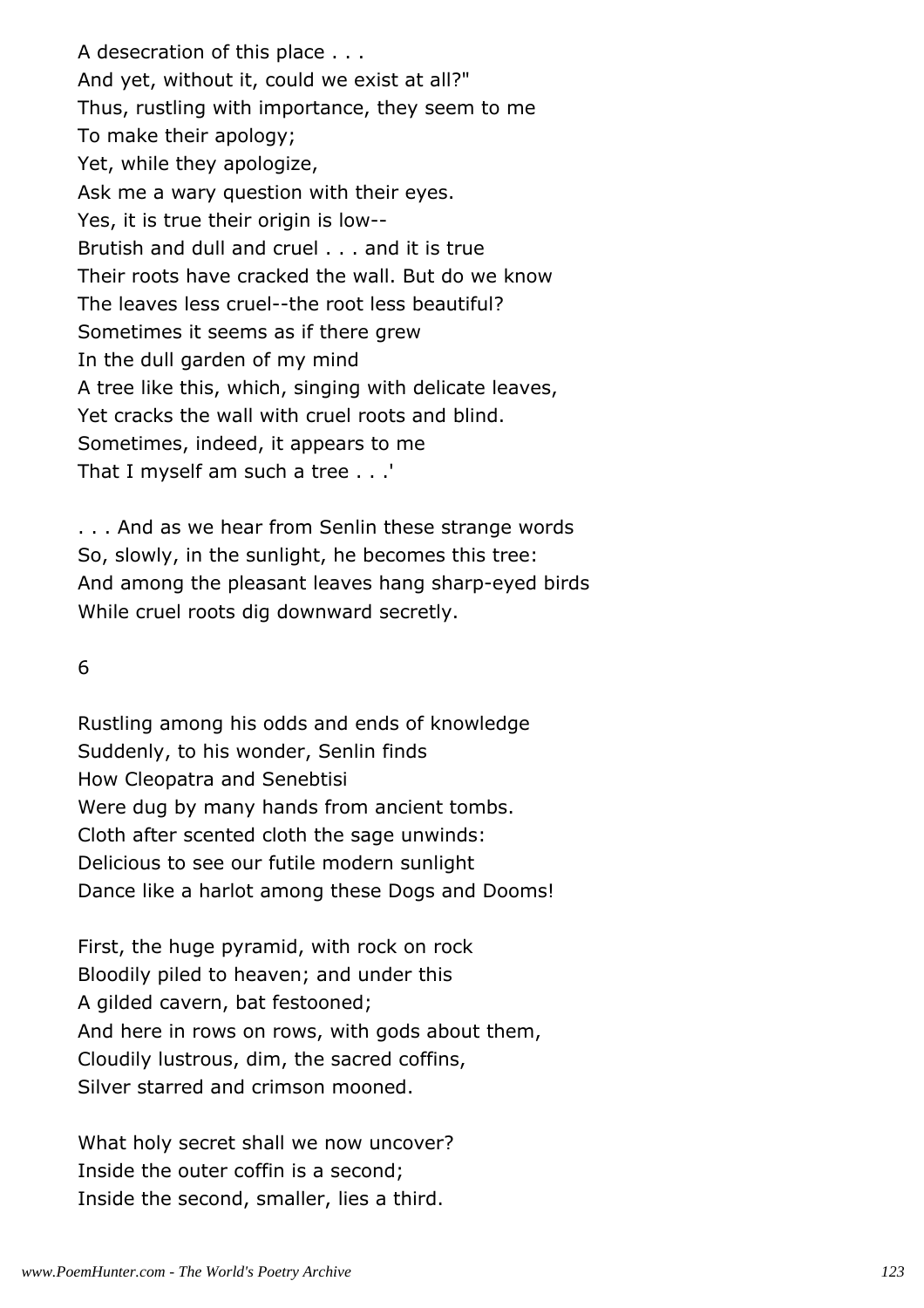This one is carved, and like a human body; And painted over with fish and bull and bird. Here are men walking stiffly in procession, Blowing horns or lifting spears. Where do they march to? Where do they come from? Soft whine of horns is in our ears.

Inside, the third, a fourth . . . and this the artist,-- A priest, perhaps--did most to make resemble The flesh of her who lies within. The brown eyes widely stare at the bat-hung ceiling. The hair is black, The mouth is thin. Princess! Secret of life! We come to praise you! The torch is lowered, this coffin too we open, And the dark air is drunk with musk and myrrh. Here are the thousand white and scented wrappings, The gilded mask, and jeweled eyes, of her.

And now the body itself, brown, gaunt, and ugly, And the hollow scull, in which the brains are withered, Lie bare before us. Princess, is this all? Something there was we asked that is not answered. Soft bats, in rows, hang on the lustered wall.

And all we hear is a whisper sound of music, Of brass horns dustily raised and briefly blown, And a cry of grief; and men in a stiff procession Marching away and softly gone.

7

'And am I then a pyramid?' says Senlin, 'In which are caves and coffins, where lies hidden Some old and mocking hieroglyph of flesh? Or am I rather the moonlight, spreading subtly Above those stones and times? Or the green blade of grass that bravely grows Between to massive boulders of black basalt Year after year, and fades and blows?

Senlin, sitting before us in the lamplight, Laughs, and lights his pipe. The yellow flame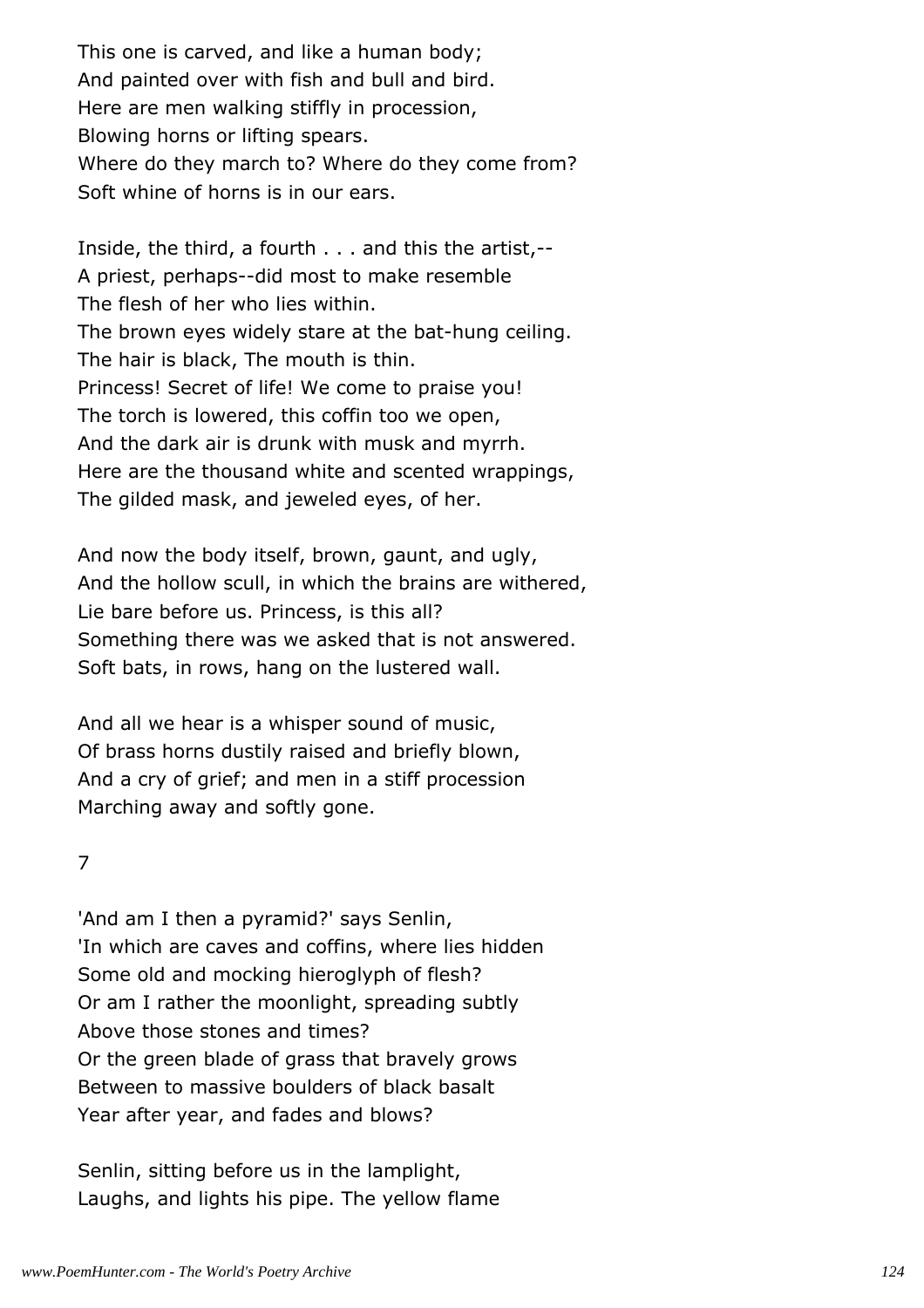Minutely flares in his eyes, minutely dwindles. Does a blade of grass have Senlin for a name? Yet we would say that we have seen him somewhere, A tiny spear of green beneath the blue, Playing his destiny in a sun-warmed crevice With the gigantic fates of frost and dew.

Does a spider come and spin his gossamer ladder Rung by silver rung, Chaining it fast to Senlin? Its faint shadow Flung, waveringly, where his is flung? Does a raindrop dazzle starlike down his length Trying his futile strength? A snowflake startle him? The stars defeat him? Through aeons of dusk have birds above him sung? Time is a wind, says Senlin; time, like music, Blows over us its mournful beauty, passes, And leaves behind a shadowy reflection,-- A helpless gesture of mist above the grasses.

### 8

In cold blue lucid dusk before the sunrise, One yellow star sings over a peak of snow, And melts and vanishes in a light like roses. Through slanting mist, black rocks appear and glow.

The clouds flow downward, slowly as grey glaciers, Or up to a pale rose-azure pass. Blue streams tinkle down from snow to boulders, From boulders to white grass.

Icicles on the pine tree melt And softly flash in the sun: In long straight lines the star-drops fall One by one.

Is a voice heard while the shadows still are long, Borne slowly down on the sparkling air? Is a thin bell heard from the peak of silence? Is someone among the high snows there?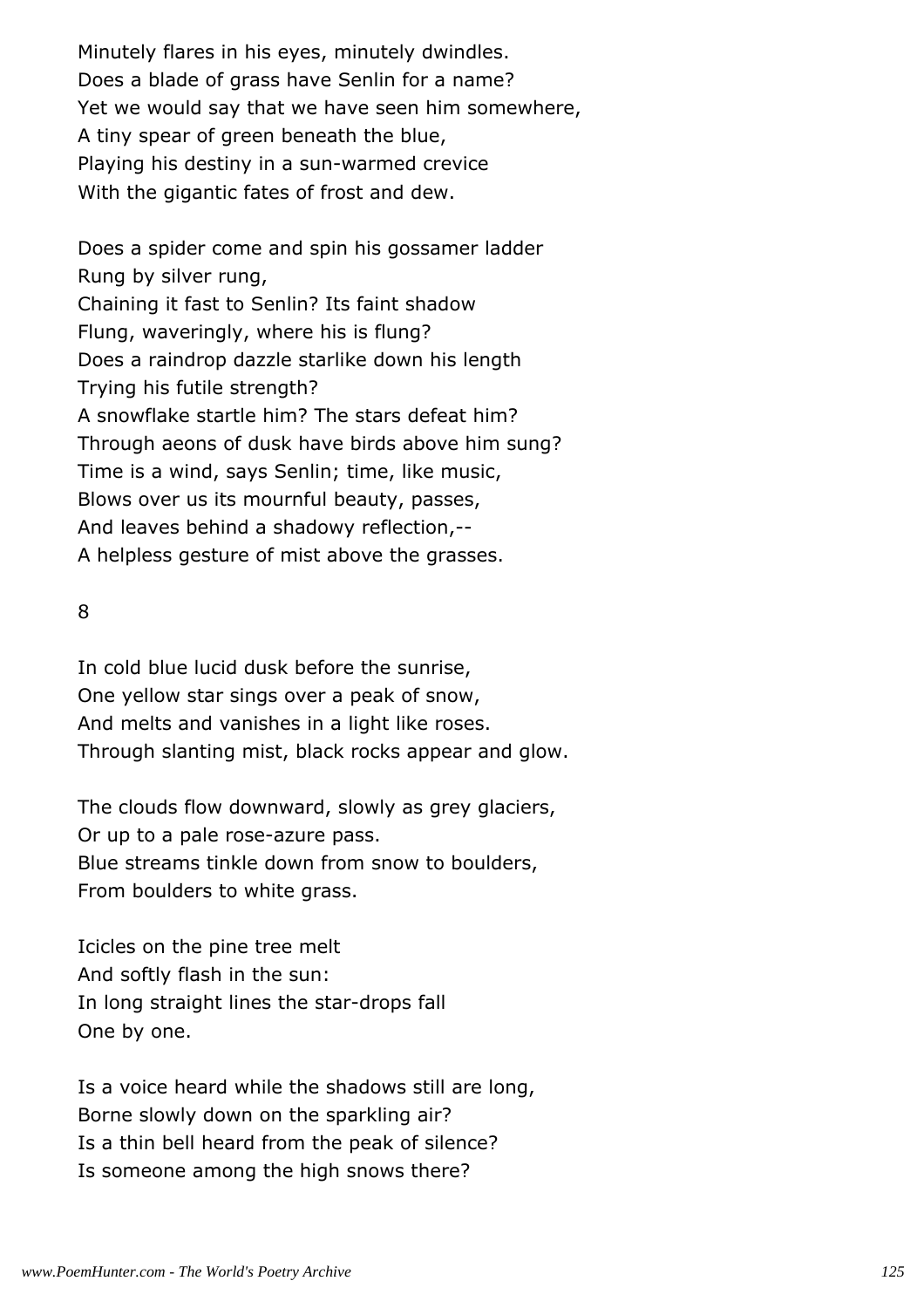Where the blue stream flows coldly among the meadows And mist still clings to rock and tree Senlin walks alone; and from that twilight Looks darkly up, to see

The calm unmoving peak of snow-white silence, The rocks aflame with ice, the rose-blue sky . . . Ghost-like, a cloud descends from twinkling ledges, To nod before the dwindling sun and die.

'Something there is,' says Senlin, 'in that mountain, Something forgotten now, that once I knew . . .' We walk before a sun-tipped peak in silence, Our shadows descend before us, long and blue.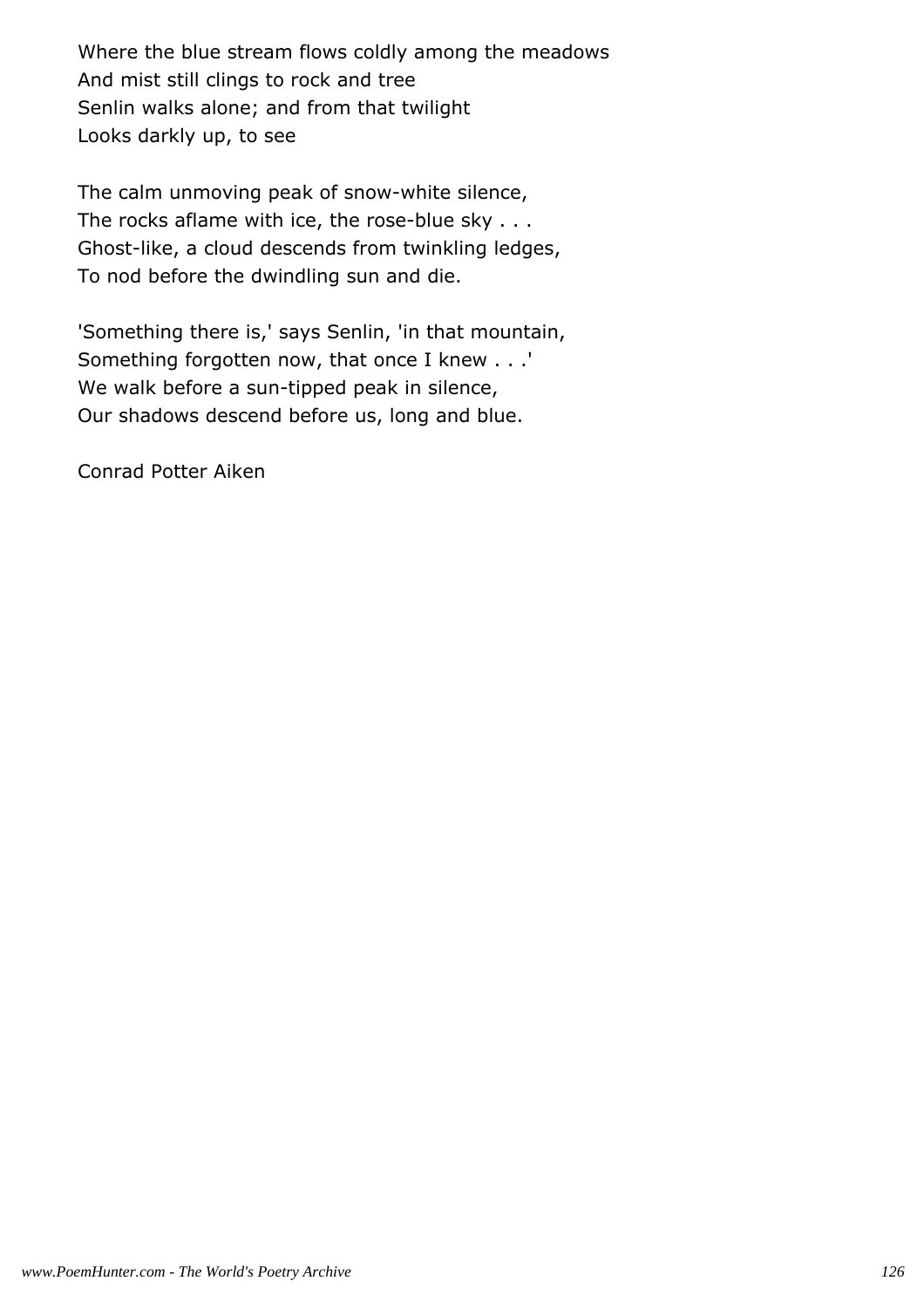## Senlin: His Futile Preoccupations

### 1

I am a house, says Senlin, locked and darkened, Sealed from the sun with wall and door and blind. Summon me loudly, and you'll hear slow footsteps Ring far and faint in the galleries of my mind. You'll hear soft steps on an old and dusty stairway; Peer darkly through some corner of a pane, You'll see me with a faint light coming slowly, Pausing above some gallery of the brain . . .

I am a city . . . In the blue light of evening Wind wanders among my streets and makes them fair; I am a room of rock . . . a maiden dances Lifting her hands, tossing her golden hair. She combs her hair, the room of rock is darkened, She extends herself in me, and I am sleep. It is my pride that starlight is above me; I dream amid waves of air, my walls are deep.

I am a door . . . before me roils the darkness, Behind me ring clear waves of sound and light. Stand in the shadowy street outside, and listen-- The crying of violins assails the night . . . My walls are deep, but the cries of music pierce them; They shake with the sound of drums . . . yet it is strange That I should know so little what means this music, Hearing it always within me change and change.

Knock on the door,--and you shall have an answer. Open the heavy walls to set me free, And blow a horn to call me into the sunlight,-- And startled, then, what a strange thing you will see! Nuns, murderers, and drunkards, saints and sinners, Lover and dancing girl and sage and clown Will laugh upon you, and you will find me nowhere. I am a room, a house, a street, a town.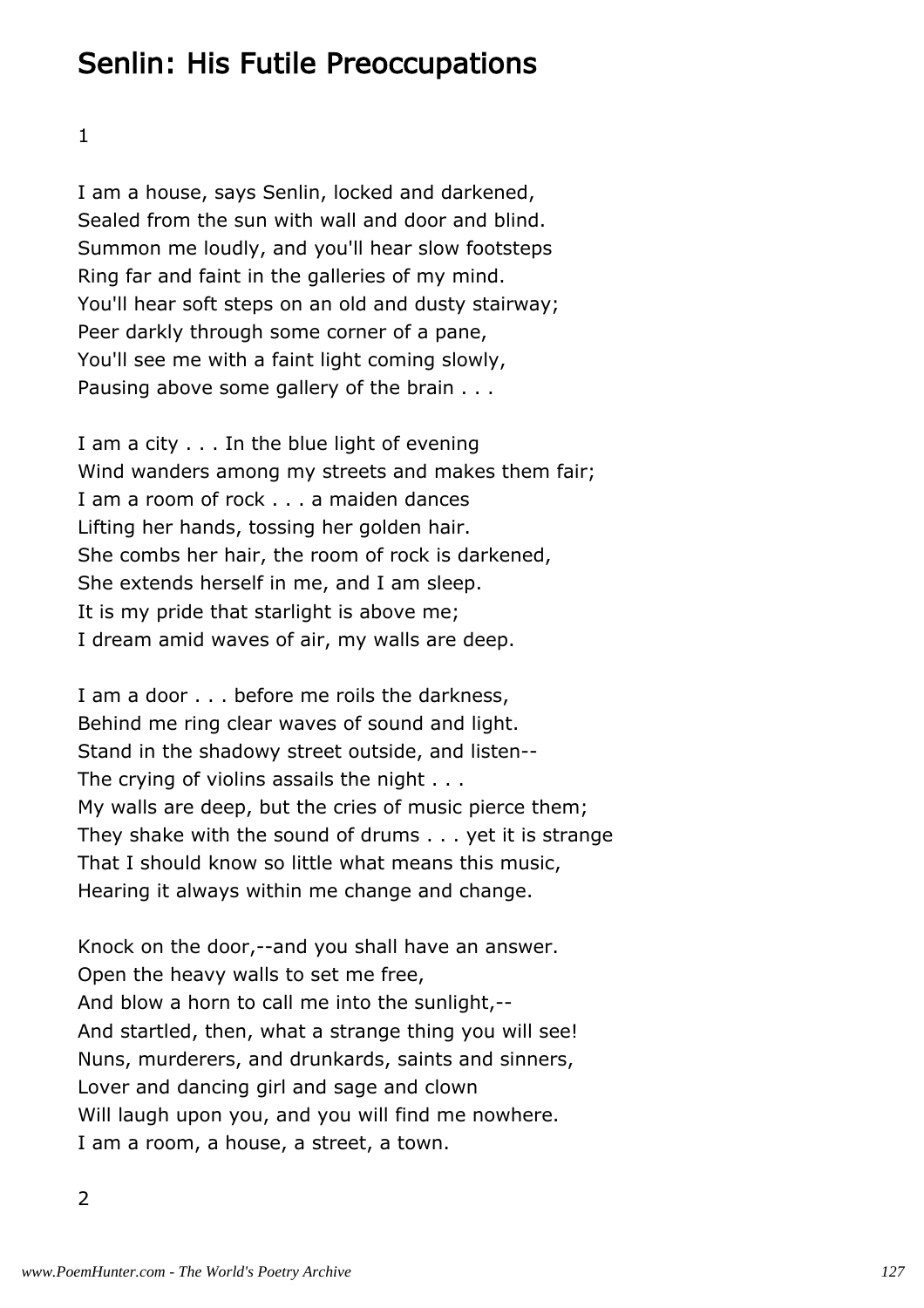It is morning, Senlin says, and in the morning When the light drips through the shutters like the dew, I arise, I face the sunrise, And do the things my fathers learned to do. Stars in the purple dusk above the rooftops Pale in a saffron mist and seem to die, And I myself on a swiftly tilting planet Stand before a glass and tie my tie.

Vine leaves tap my window, Dew-drops sing to the garden stones, The robin chips in the chinaberry tree Repeating three clear tones.

It is morning. I stand by the mirror And tie my tie once more. While waves far off in a pale rose twilight Crash on a white sand shore. I stand by a mirror and comb my hair: How small and white my face!-- The green earth tilts through a sphere of air And bathes in a flame of space. There are houses hanging above the stars And stars hung under a sea . . . And a sun far off in a shell of silence Dapples my walls for me...

It is morning, Senlin says, and in the morning Should I not pause in the light to remember God? Upright and firm I stand on a star unstable, He is immense and lonely as a cloud. I will dedicate this moment before my mirror To him alone, and for him I will comb my hair. Accept these humble offerings, cloud of silence! I will think of you as I descend the stair.

Vine leaves tap my window, The snail-track shines on the stones, Dew-drops flash from the chinaberry tree Repeating two clear tones.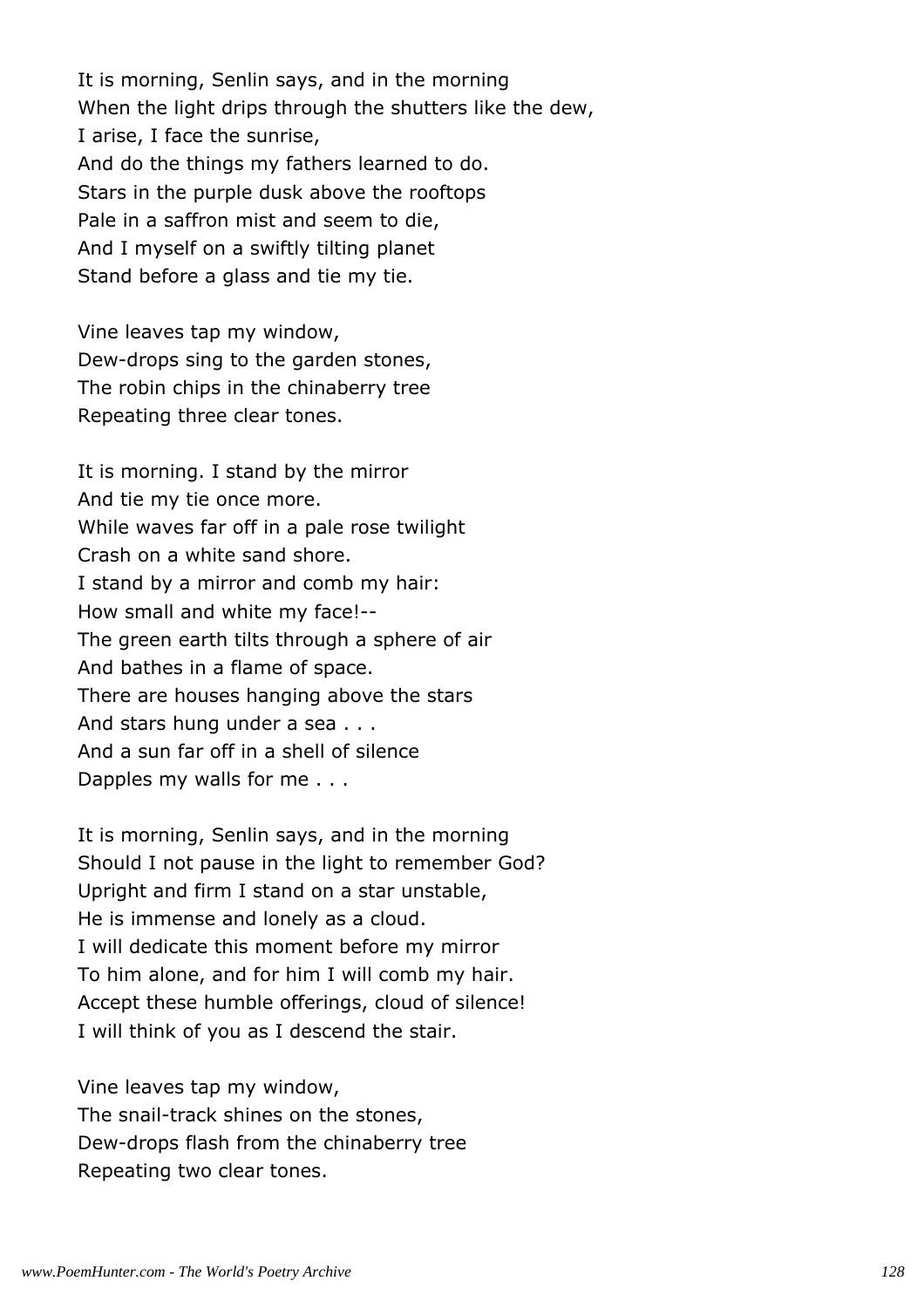It is morning, I awake from a bed of silence, Shining I rise from the starless waters of sleep. The walls are about me still as in the evening, I am the same, and the same name still I keep. The earth revolves with me, yet makes no motion, The stars pale silently in a coral sky. In a whistling void I stand before my mirror, Unconcerned, I tie my tie.

There are horses neighing on far-off hills Tossing their long white manes, And mountains flash in the rose-white dusk, Their shoulders black with rains . . .

It is morning. I stand by the mirror And surprise my soul once more; The blue air rushes above my ceiling, There are suns beneath my floor . . .

. . . It is morning, Senlin says, I ascend from darkness And depart on the winds of space for I know not where, My watch is wound, a key is in my pocket, And the sky is darkened as I descend the stair. There are shadows across the windows, clouds in heaven, And a god among the stars; and I will go Thinking of him as I might think of daybreak And humming a tune I know . . .

Vine-leaves tap at the window, Dew-drops sing to the garden stones, The robin chirps in the chinaberry tree Repeating three clear tones.

#### 3

I walk to my work, says Senlin, along a street Superbly hung in space. I lift these mortal stones, and with my trowel I tap them into place. But is god, perhaps, a giant who ties his tie Grimacing before a colossal glass of sky?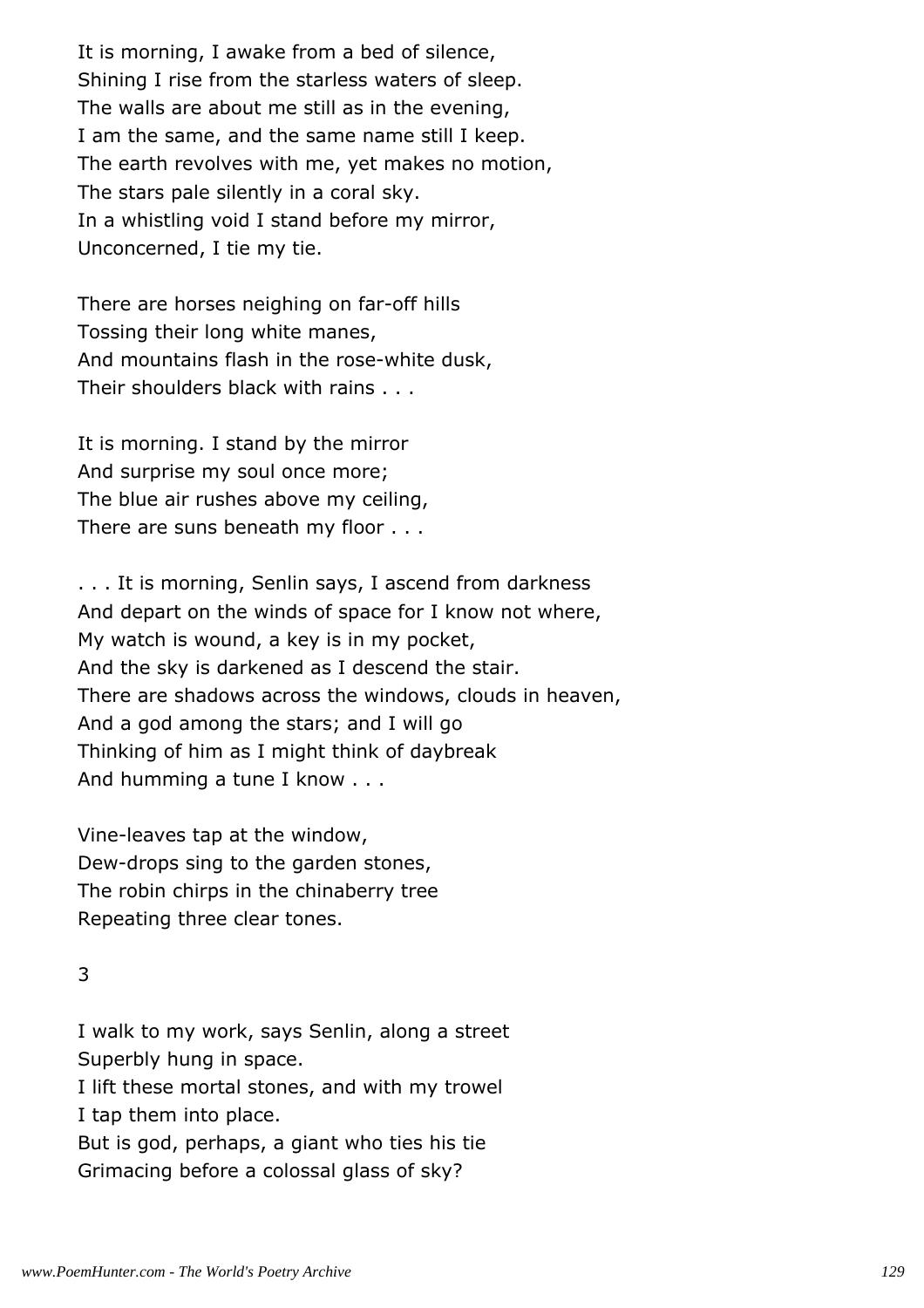These stones are heavy, these stones decay, These stones are wet with rain, I build them into a wall today, Tomorrow they fall again.

Does god arise from a chaos of starless sleep, Rise from the dark and stretch his arms and yawn; And drowsily look from the window at his garden; And rejoice at the dewdrop sparkeling on his lawn?

Does he remember, suddenly, with amazement, The yesterday he left in sleep,--his name,-- Or the glittering street superbly hung in wind Along which, in the dusk, he slowly came?

I devise new patterns for laying stones And build a stronger wall. One drop of rain astonishes me And I let my trowel fall.

The flashing of leaves delights my eyes, Blue air delights my face; I will dedicate this stone to god And tap it into its place.

#### 4

That woman--did she try to attract my attention? Is it true I saw her smile and nod? She turned her head and smiled . . . was it for me? It is better to think of work or god. The clouds pile coldly above the houses Slow wind revolves the leaves: It begins to rain, and the first long drops Are slantingly blown from eaves.

But it is true she tried to attract my attention! She pressed a rose to her chin and smiled. Her hand was white by the richness of her hair, Her eyes were those of a child. It is true she looked at me as if she liked me. And turned away, afraid to look too long!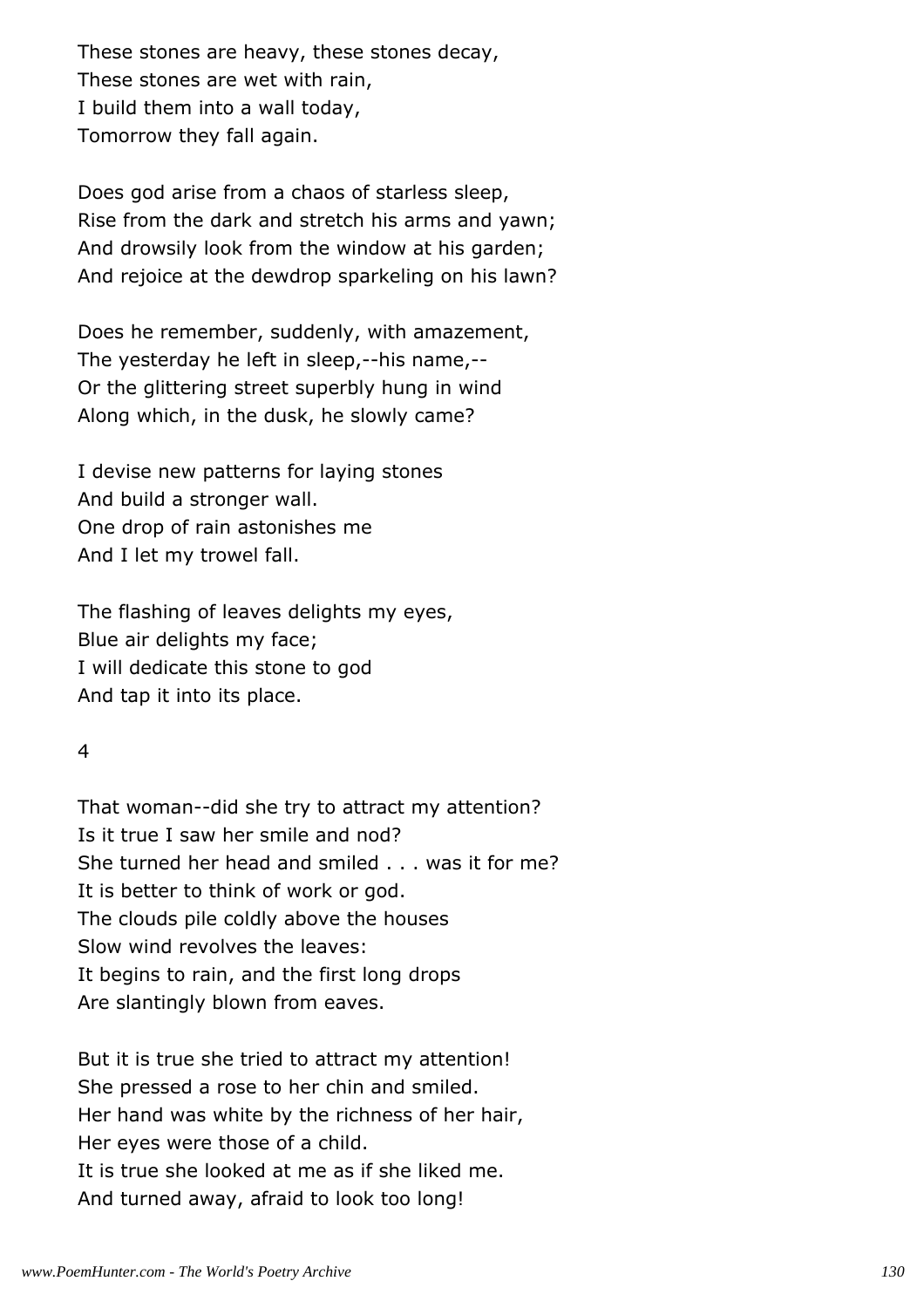She watched me out of the corners of her eyes; And, tapping time with fingers, hummed a song.

. . . Nevertheless, I will think of work, With a trowel in my hands; Or the vague god who blows like clouds Above these dripping lands . . .

But . . . is it sure she tried to attract my attention? She leaned her elbow in a peculiar way There in the crowded room . . . she touched my hand . . . She must have known, and yet,--she let it stay. Music of flesh! Music of root and sod! Leaf touching leaf in the rain! Impalpable clouds of red ascend, Red clouds blow over my brain.

Did she await from me some sign of acceptance? I smoothed my hair with a faltering hand. I started a feeble smile, but the smile was frozen: Perhaps, I thought, I misunderstood. Is it to be conceived that I could attract her-- This dull and futile flesh attract such fire? I,--with a trowel's dullness in hand and brain!-- Take on some godlike aspect, rouse desire? Incredible! . . . delicious! . . . I will wear A brighter color of tie, arranged with care, I will delight in god as I comb my hair.

And the conquests of my bolder past return Like strains of music, some lost tune Recalled from youth and a happier time. I take my sweetheart's arm in the dusk once more; One more we climb

Up the forbidden stairway, Under the flickering light, along the railing: I catch her hand in the dark, we laugh once more, I hear the rustle of silk, and follow swiftly, And softly at last we close the door.

Yes, it is true that woman tried to attract me: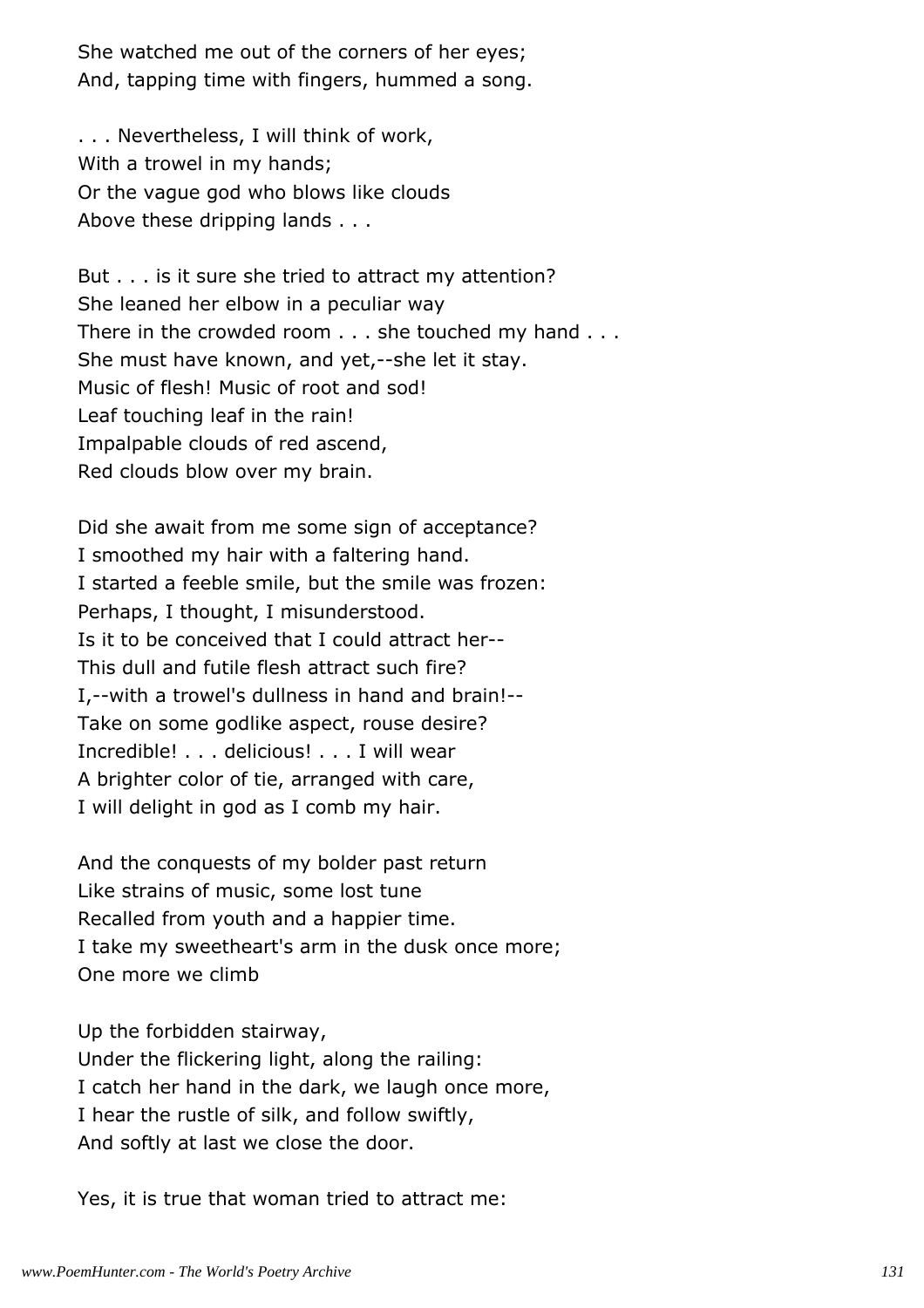It is true she came out of time for me, Came from the swirling and savage forest of earth, The cruel eternity of the sea. She parted the leaves of waves and rose from silence Shining with secrets she did not know. Music of dust! Music of web and web! And I, bewildered, let her go.

I light my pipe. The flame is yellow, Edged underneath with blue. These thoughts are truer of god, perhaps, Than thoughts of god are true.

#### 5

It is noontime, Senlin says, and a street piano Strikes sharply against the sunshine a harsh chord, And the universe is suddenly agitated, And pain to my heart goes glittering like a sword. Do I imagine it? The dust is shaken, The sunlight quivers, the brittle oak-leaves tremble. The world, disturbed, conceals its agitation; And I, too, will dissemble.

Yet it is sorrow has found my heart, Sorrow for beauty, sorrow for death; And pain twirls slowly among the trees.

The street-piano revolves its glittering music, The sharp notes flash and dazzle and turn, Memory's knives are in this sunlit silence, They ripple and lazily burn. The star on which my shadow falls is frightened,-- It does not move; my trowel taps a stone, The sweet note wavers amid derisive music; And I, in horror of sunlight, stand alone.

Do not recall my weakness, savage music! Let the knives rest! Impersonal, harsh, the music revolves and glitters, And the notes like poniards pierce my breast. And I remember the shadows of webs on stones,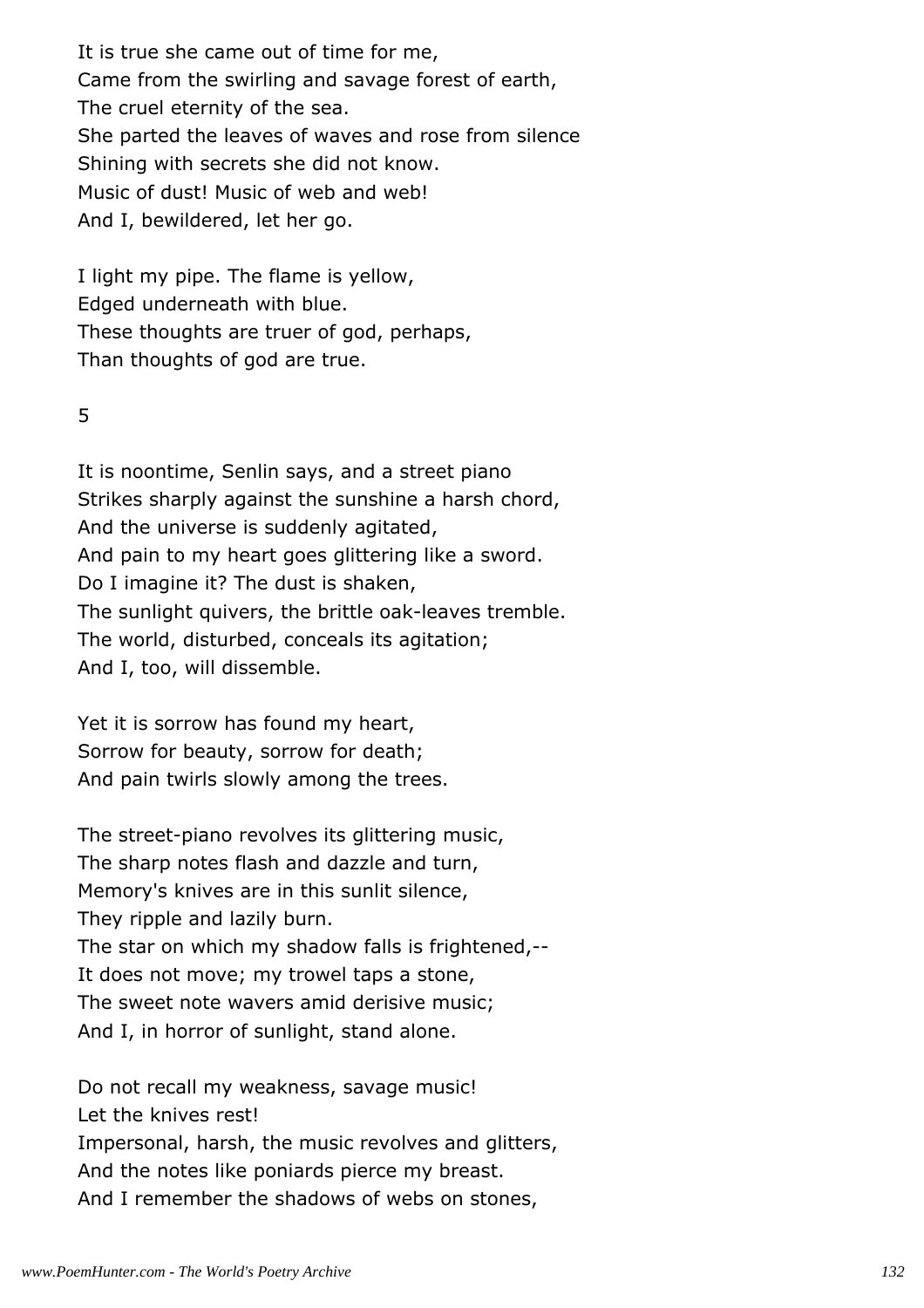And the sound or rain on withered grass, And a sorrowful face that looked without illusions At its image in the glass.

Do not recall my childhood, pitiless music! The green blades flicker and gleam, The red bee bends the clover, deeply humming; In the blue sea above me lazily stream Cloud upon thin-brown cloud, revolving, scattering; The mulberry tree rakes heaven and drops its fruit; Amazing sunlight sings in the opened vault On dust and bones, and I am mute.

It is noon; the bells let fall soft flowers of sound. They turn on the air, they shrink in the flare of noon. It is night; and I lie alone, and watch through the window The terrible ice-white emptiness of the moon. Small bells, far off, spill jewels of sound like rain, A long wind hurries them whirled and far, A cloud creeps over the moon, my bed is darkened, I hold my breath and watch a star.

Do not disturb my memories, heartless music! I stand once more by a vine-dark moonlit wall, The sound of my footsteps dies in a void of moonlight, And I watch white jasmine fall. Is it my heart that falls? Does earth itself Drift, a white petal, down the sky? One bell-note goes to the stars in the blue-white silence, Solitary and mournful, a somnolent cry.

#### 6

Death himself in the rain . . . death himself . . . Death in the savage sunlight . . . skeletal death . . . I hear the clack of his feet, Clearly on stones, softly in dust; He hurries among the trees Whirling the leaves, tossing he hands from waves. Listen! the immortal footsteps beat.

Death himself in the grass, death himself,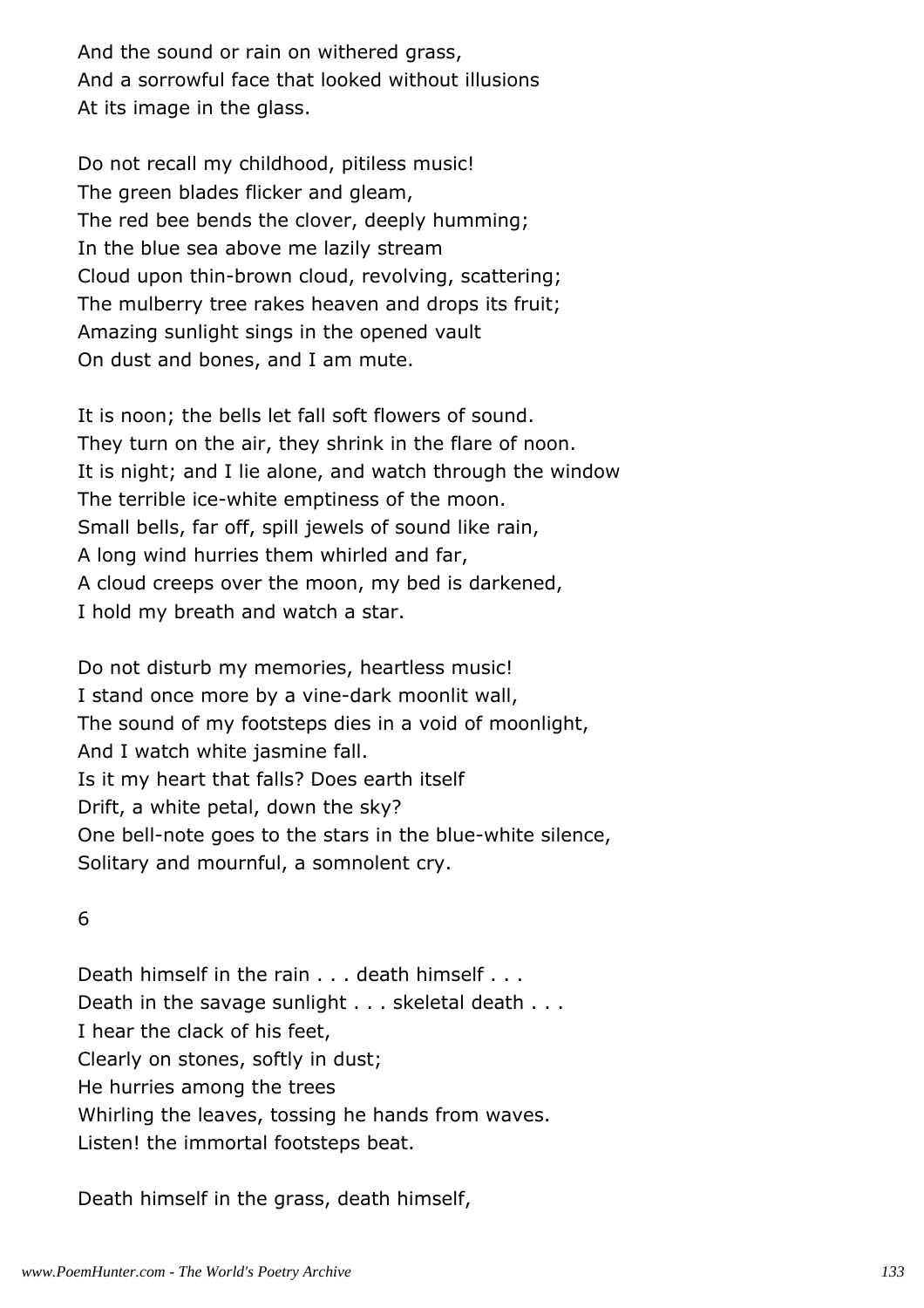Gyrating invisibly in the sun, Scatters the grass-blades, whips the wind, Tears at boughs with malignant laughter: On the long echoing air I hear him run.

Death himself in the dusk, gathering lilacs, Breaking a white-fleshed bough, Strewing purple on a cobwebbed lawn, Dancing, dancing, The long red sun-rays glancing On flailing arms, skipping with hideous knees Cavorting grotesque ecstasies: I do not see him, but I see the lilacs fall, I hear the scrape of knuckles against the wall, The leaves are tossed and tremble where he plunges among them, And I hear the sound of his breath, Sharp and whistling, the rythm of death.

It is evening: the lights on a long street balance and sway. In the purple ether they swing and silently sing, The street is a gossamer swung in space, And death himself in the wind comes dancing along it, And the lights, like raindrops, tremble and swing. Hurry, spider, and spread your glistening web, For death approaches! Hurry, rose, and open your heart to the bee, For death approaches! Maiden, let down your hair for the hands of your lover, Comb it with moonlight and wreathe it with leaves, For death approaches! Death, huge in the star; small in the sand-grain;

Death himself in the rain,

Drawing the rain about him like a garment of jewels:

I hear the sound of his feet

On the stairs of the wind, in the sun,

In the forests of the sea . . .

Listen! the immortal footsteps beat!

### 7

It is noontime, Senlin says. The sky is brilliant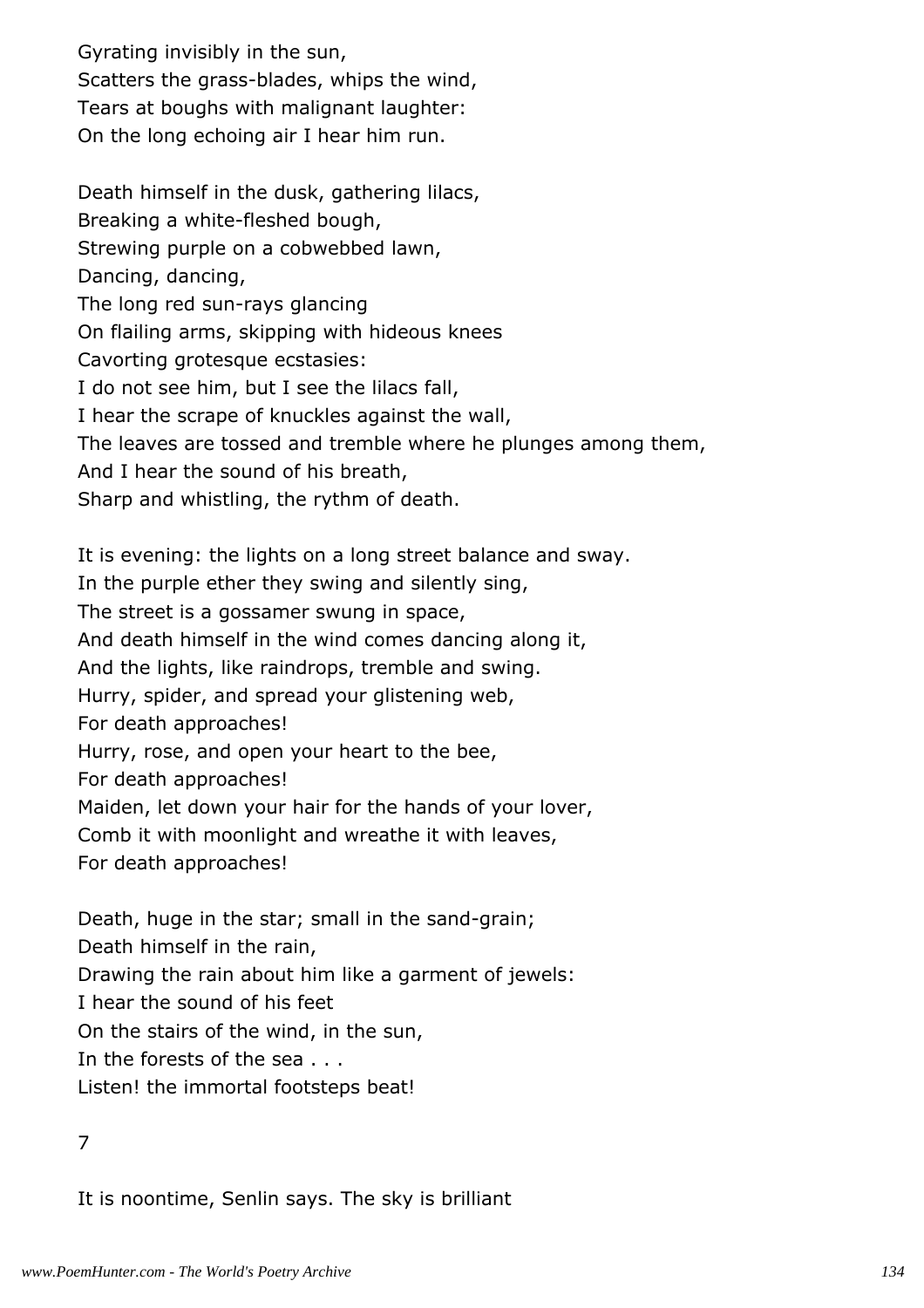Above a green and dreaming hill. I lay my trowel down. The pool is cloudless, The grass, the wall, the peach-tree, all are still.

It appears to me that I am one with these: A hill, upon whose back are a wall and trees. It is noontime: all seems still Upon this green and flowering hill.

Yet suddenly out of nowhere in the sky, A cloud comes whirling, and flings A lazily coiled vortex of shade on the hill. It crosses the hill, and a bird in the peach-tree sings. Amazing! Is there a change? The hill seems somehow strange. It is noontime. And in the tree The leaves are delicately disturbed Where the bird descends invisibly. It is noontime. And in the pool The sky is blue and cool.

Yet suddenly out of nowhere, Something flings itself at the hill, Tears with claws at the earth, Lunges and hisses and softly recoils, Crashing against the green. The peach-tree braces itself, the pool is frightened, The grass-blades quiver, the bird is still; The wall silently struggles against the sunlight; A terror stiffens the hill. The trees turn rigidly, to face Something that circles with slow pace: The blue pool seems to shrink From something that slides above its brink. What struggle is this, ferocious and still-- What war in sunlight on this hill? What is it creeping to dart Like a knife-blade at my heart?

It is noontime, Senlin says, and all is tranquil: The brilliant sky burns over a greenbright earth. The peach-tree dreams in the sun, the wall is contented.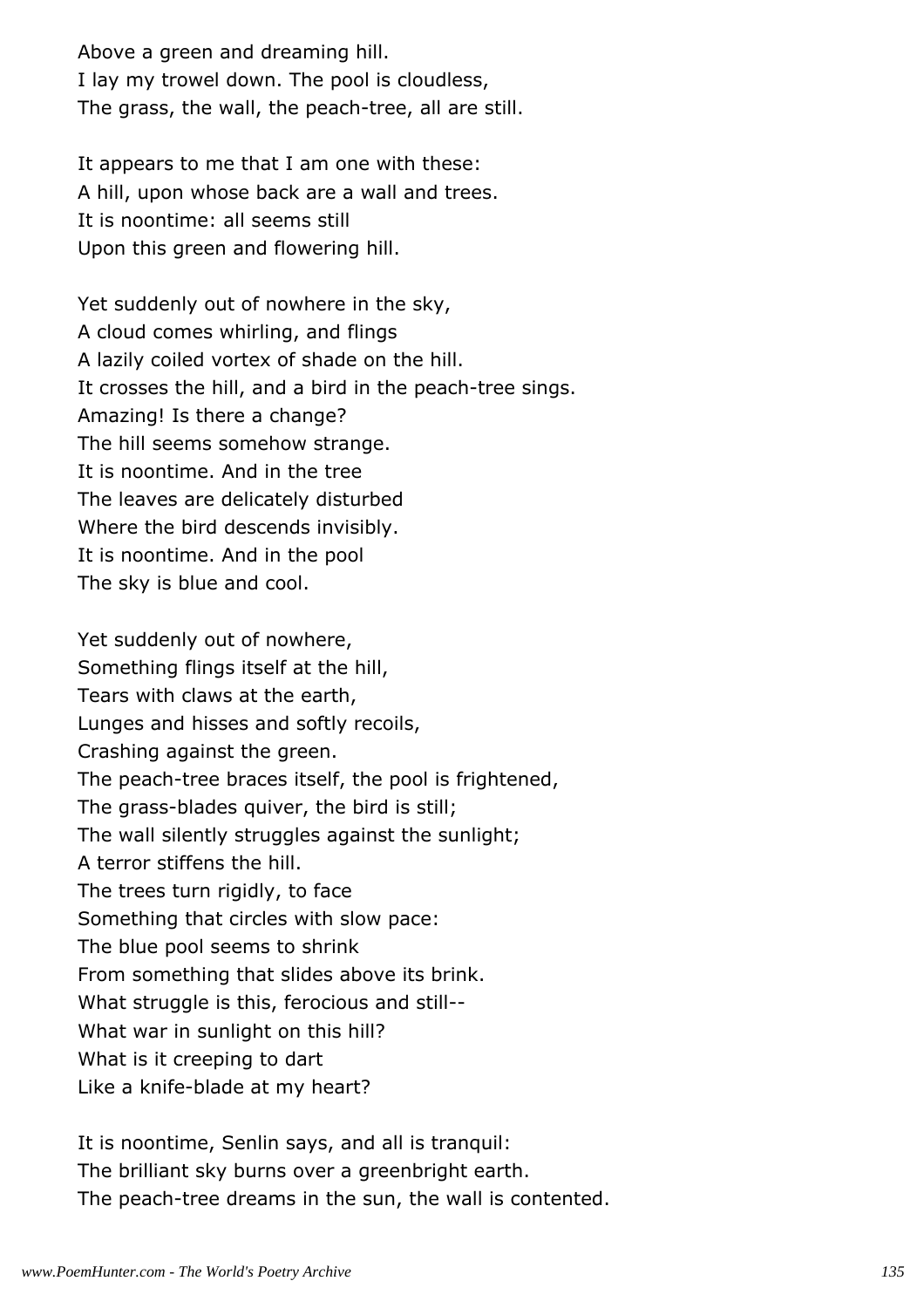A bird in the peach-leaves, moving from sun to shadow, Phrases again his unremembering mirth, His lazily beautiful, foolish, mechanical mirth.

### 8

The pale blue gloom of evening comes Among the phantom forests and walls With a mournful and rythmic sound of drums. My heart is disturbed with a sound of myriad throbbing, Persuasive and sinister, near and far: In the blue evening of my heart I hear the thrum of the evening star.

My work is uncompleted; and yet I hurry,-- Hearing the whispered pulsing of those drums,-- To enter the luminous walls and woods of night. It is the eternal mistress of the world Who shakes these drums for my delight. Listen! the drums of the leaves, the drums of the dust, The delicious quivering of this air!

I will leave my work unfinished, and I will go With ringing and certain step through the laughter of chaos To the one small room in the void I know. Yesterday it was there,-- Will I find it tonight once more when I climb the stair? The drums of the street beat swift and soft: In the blue evening of my heart I hear the throb of the bridal star. It weaves deliciously in my brain A tyrannous melody of her: Hands in sunlight, threads of rain Against a weeping face that fades, Snow on a blackened window-pane; Fire, in a dusk of hair entangled; Flesh, more delicate than fruit; And a voice that searches quivering nerves For a string to mute.

My life is uncompleted: and yet I hurry Among the tinkling forests and walls of evening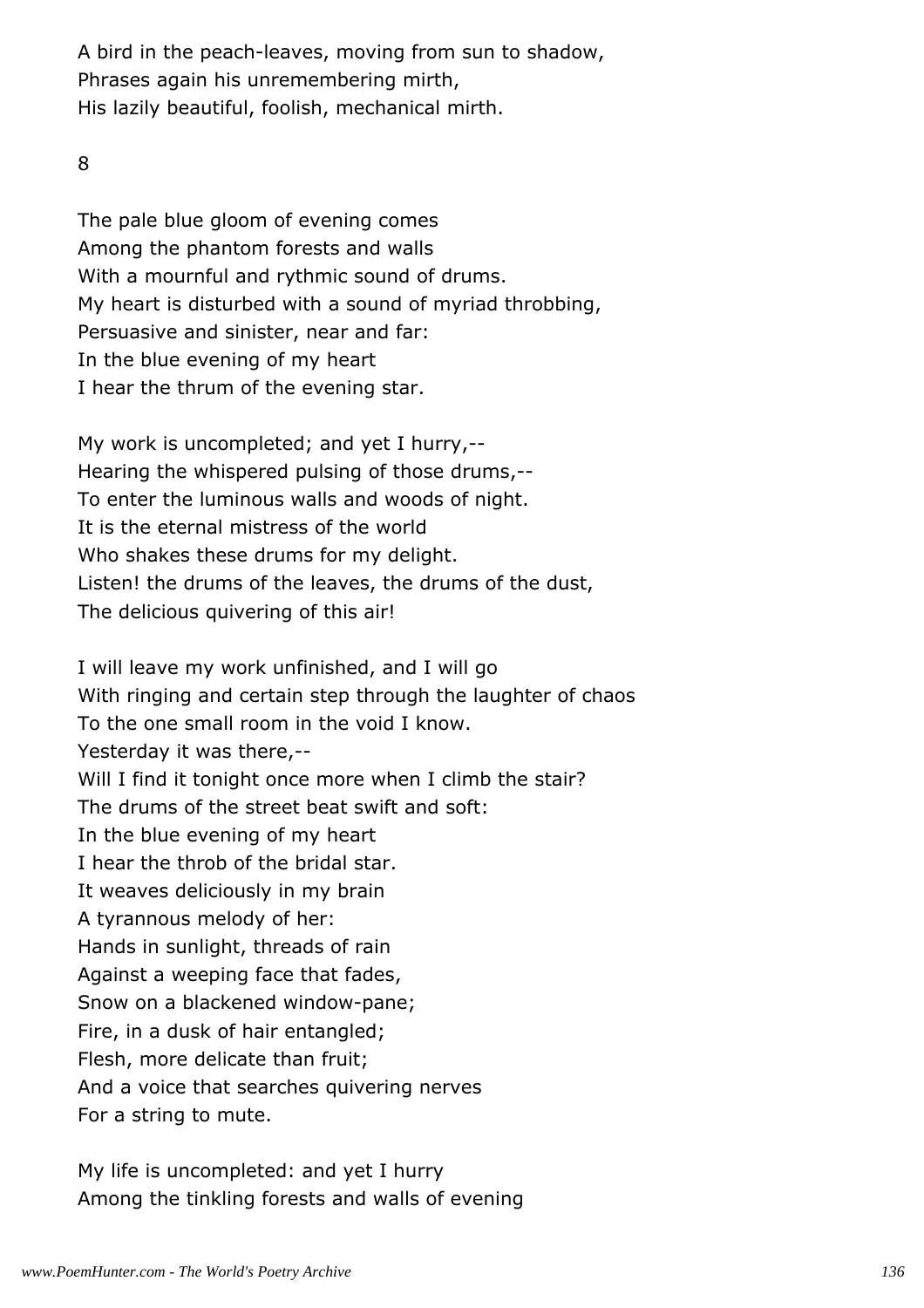To a certain fragrant room. Who is it that dances there, to a beating of drums, While stars on a grey sea bud and bloom? She stands at the top of the stair, With the lamplight on her hair. I will walk through the snarling of streams of space And climb the long steps carved from wind And rise once more towards her face. Listen! the drums of the drowsy trees Beating our nuptial ecstasies!

Music spins from the heart of silence And twirls me softly upon the air: It takes my hand and whispers to me: It draws the web of the moonlight down. There are hands, it says, as cool as snow, The hands of the Venus of the sea; There are waves of sound in a mermaid-cave;-- Come--then--come with me! The flesh of the sea-rose new and cool, The wavering image of her who comes At dusk by a blue sea-pool.

Whispers upon the haunted air-- Whisper of foam-white arm and thigh; And a shower of delicate lights blown down Fro the laughing sky! . . . Music spins from a far-off room. Do you remember,--it seems to say,-- The mouth that smiled, beneath your mouth, And kissed you . . . yesterday? It is your own flesh waits for you. Come! you are incomplete! . . . The drums of the universe once more Morosely beat. It is the harlot of the world Who clashes the leaves like ghostly drums And disturbs the solitude of my heart As evening comes!

I leave my work once more and walk Along a street that sways in the wind.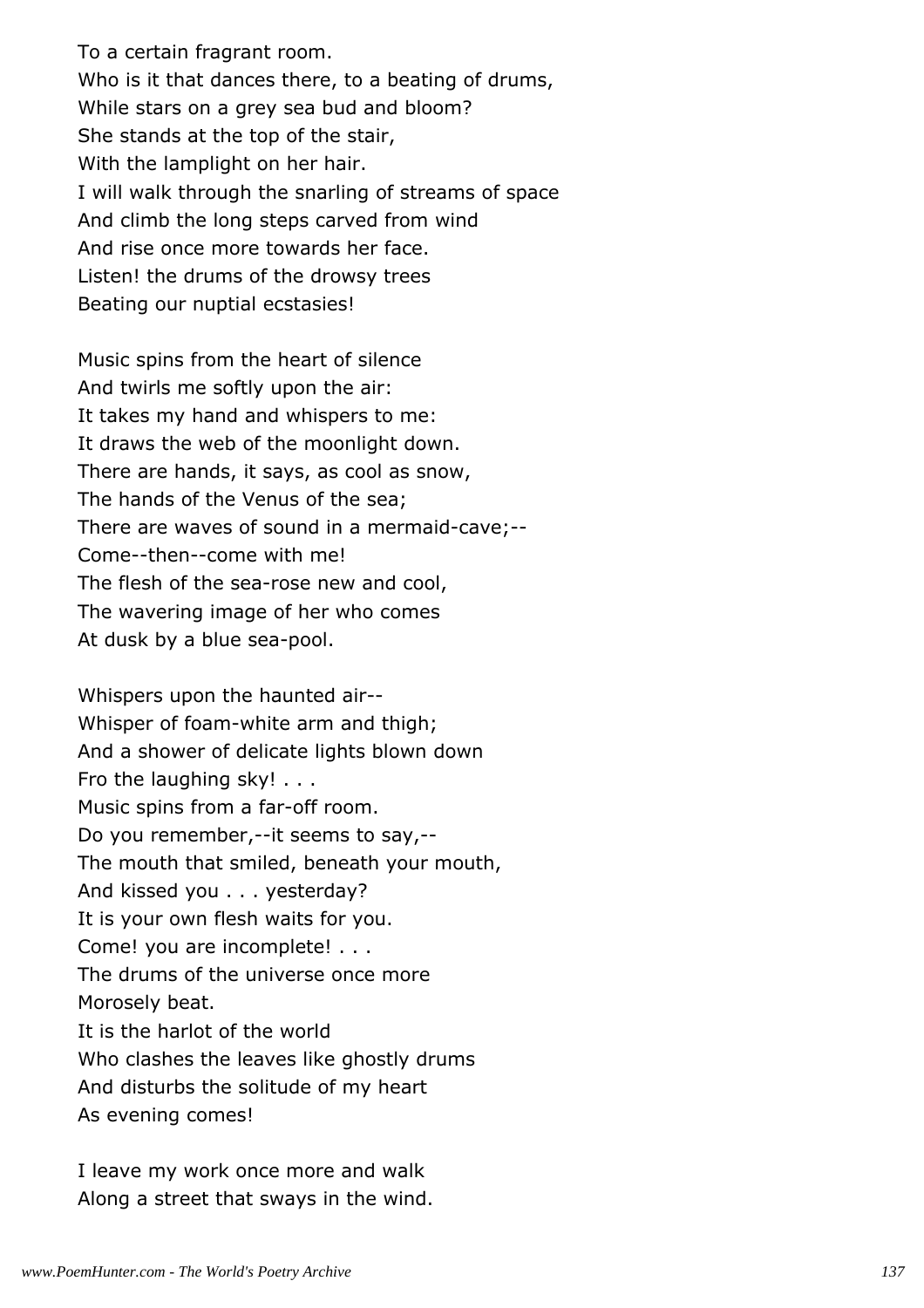I leave these stones, and walk once more Along infinity's shore. I climb the golden-laddered stair; Among the stars in the void I climb: I ascend the golden-laddered hair Of the harlot-queen of time: She laughs from a window in the sky, Her white arms downward reach to me! We are the universe that spins In a dim ethereal sea.

#### 9

It is evening, Senlin says, and in the evening The throbbing of drums has languidly died away. Forest and sea are still. We breathe in silence And strive to say the things flesh cannot say. The soulless wind falls slowly about the earth And finds no rest. The lover stares at the setting star,--the wakeful lover Who finds no peace on his lover's breast. The snare of desire that bound us in is broken; Softly, in sorrow, we draw apart, and see, Far off, the beauty we thought our flesh had captured,-- The star we longed to be but could not be. Come back! We will laugh once more at the words we said! We say them slowly again, but the words are dead. Come back beloved! . . . The blue void falls between, We cry to each other: alone; unknown; unseen. We are the grains of sand that run and rustle In the dry wind, We are the grains of sand who thought ourselves

Immortal.

You touch my hand, time bears you away,--

An alien star for whom I have no word.

What are the meaningless things you say?

I answer you, but am not heard.

It is evening, Senlin says; And a dream in ruin falls. Once more we turn in pain, bewildered,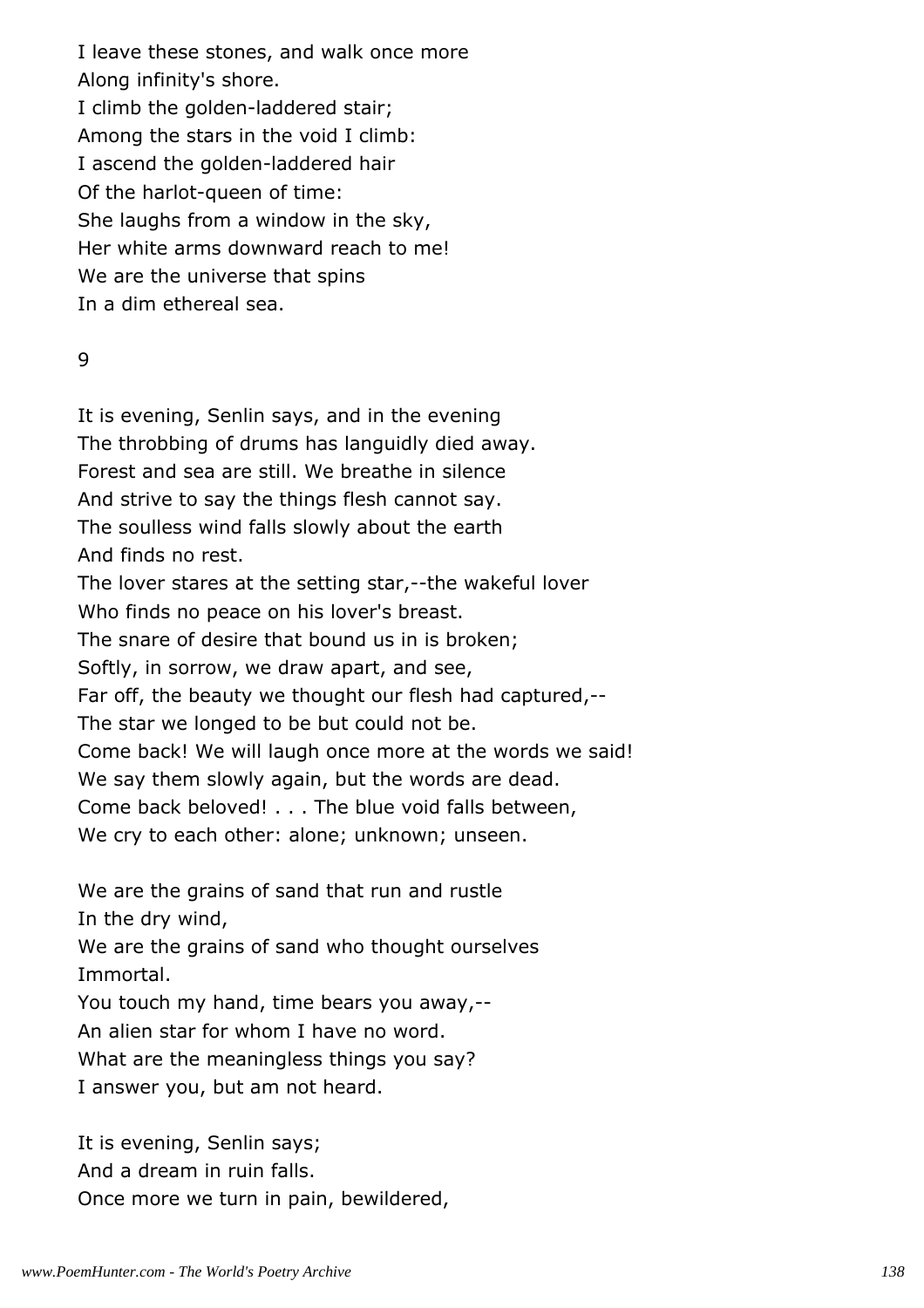Among our finite walls:

The walls we built ourselves with patient hands; For the god who sealed a question in our flesh.

10

It is moonlight. Alone in the silence I ascend my stairs once more, While waves, remote in a pale blue starlight, Crash on a white sand shore. It is moonlight. The garden is silent. I stand in my room alone. Across my wall, from the far-off moon, A rain of fire is thrown . . .

There are houses hanging above the stars, And stars hung under a sea: And a wind from the long blue vault of time Waves my curtain for me . . .

I wait in the dark once more, Swung between space and space: Before my mirror I lift my hands And face my remembered face.

Is it I who stand in a question here, Asking to know my name? . . . It is I, yet I know not whither I go, Nor why, nor whence I came.

It is I, who awoke at dawn And arose and descended the stair, Conceiving a god in the eye of the sun,-- In a woman's hands and hair. It is I whose flesh is gray with the stones I builded into a wall: With a mournful melody in my brain Of a tune I cannot recall . . .

There are roses to kiss: and mouths to kiss; And the sharp-pained shadow of death. I remember a rain-drop on my cheek,--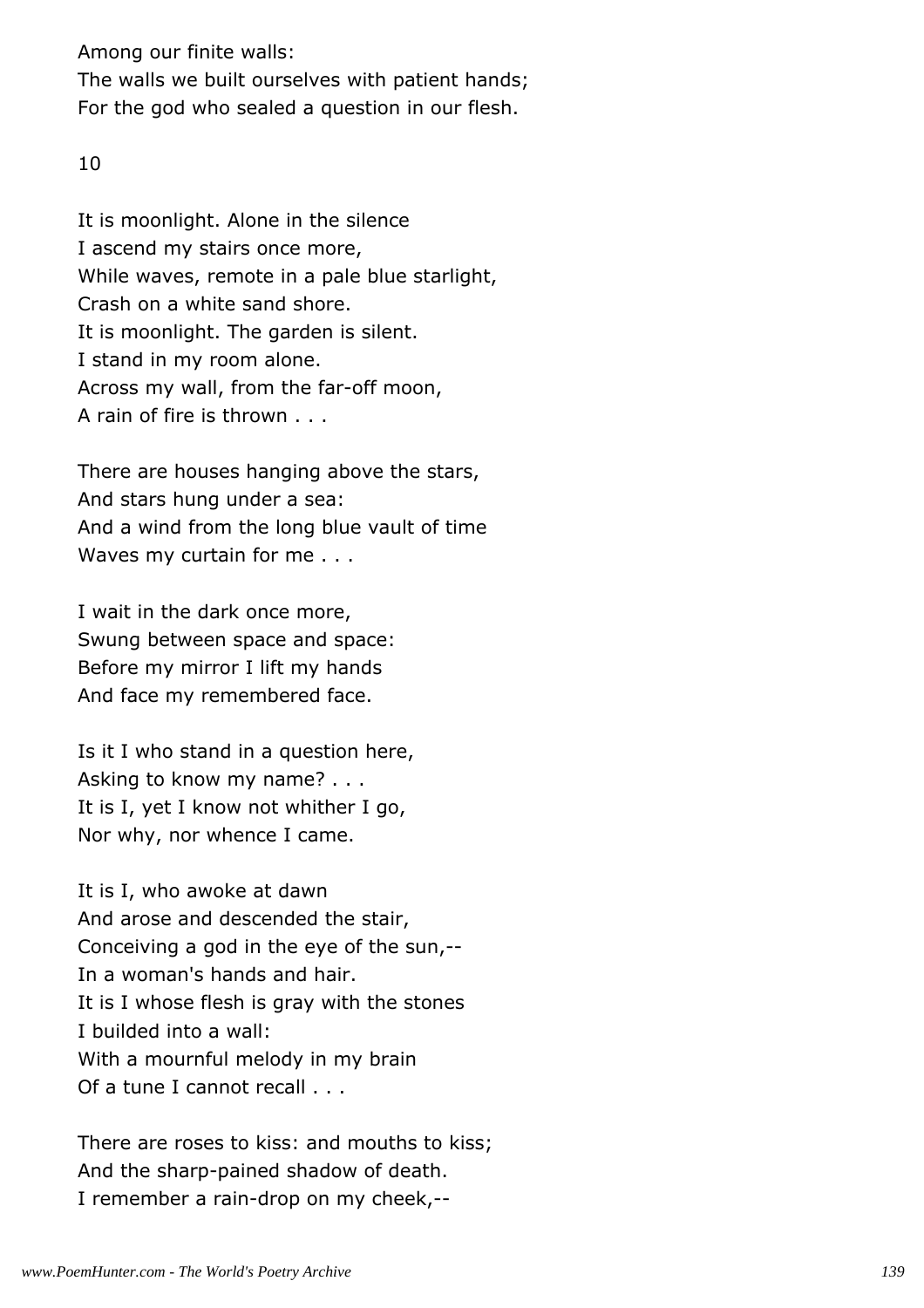A wind like a fragrant breath . . . And the star I laugh on tilts through heaven; And the heavens are dark and steep . . . I will forget these things once more In the silence of sleep.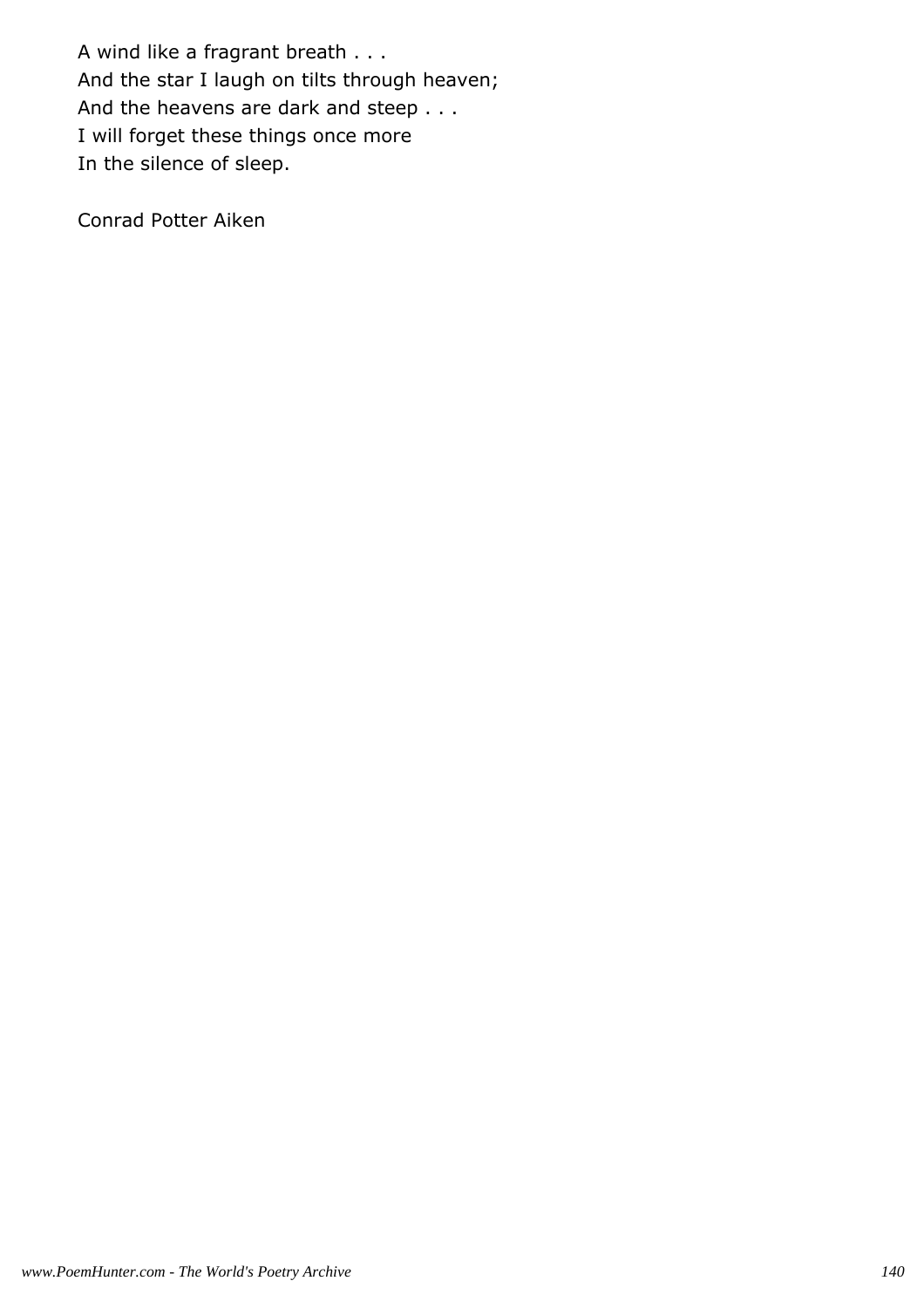### Shaemus

We will go no more to Shaemus, at the Nip, for sly innuendo and an Oporto Flip, the rough but tender voice, the wide-mouthed grin, the steady-unsteady hand that poured the gin:

memory, that flew back years to find a name, found it, and fetched it up, still just the same; the shaky footsteps, and then the shaky kidding: you, the big business man, outbid, outbidding,

the mystery man, the man of deep affairs, highbrow, and playboy, and friend of millionaires: and you, the lovers, whose love was in your faces there you were, back once more—and still the traces!—

Yes, still the traces of that love he loved, and re-examined, but as if unmoved; the names fished up from time, or Singapore, joined and repeated on his bar once more;

as if no let or hindrance were permitted; as if both time and space could be outwitted; endurance noted—in a protocol and then embalmed, of course, in alcohol.

And now himself, the immortal, lightly gone, as if stepped out for a quick one—who had none. And dead, his room inspected by his friends, to find a will, adjust the odds and ends;

and there, the fifteen suits, the malacca cane, the hats, and spats: in which he roved again, far from the furnished room, the sacred bar,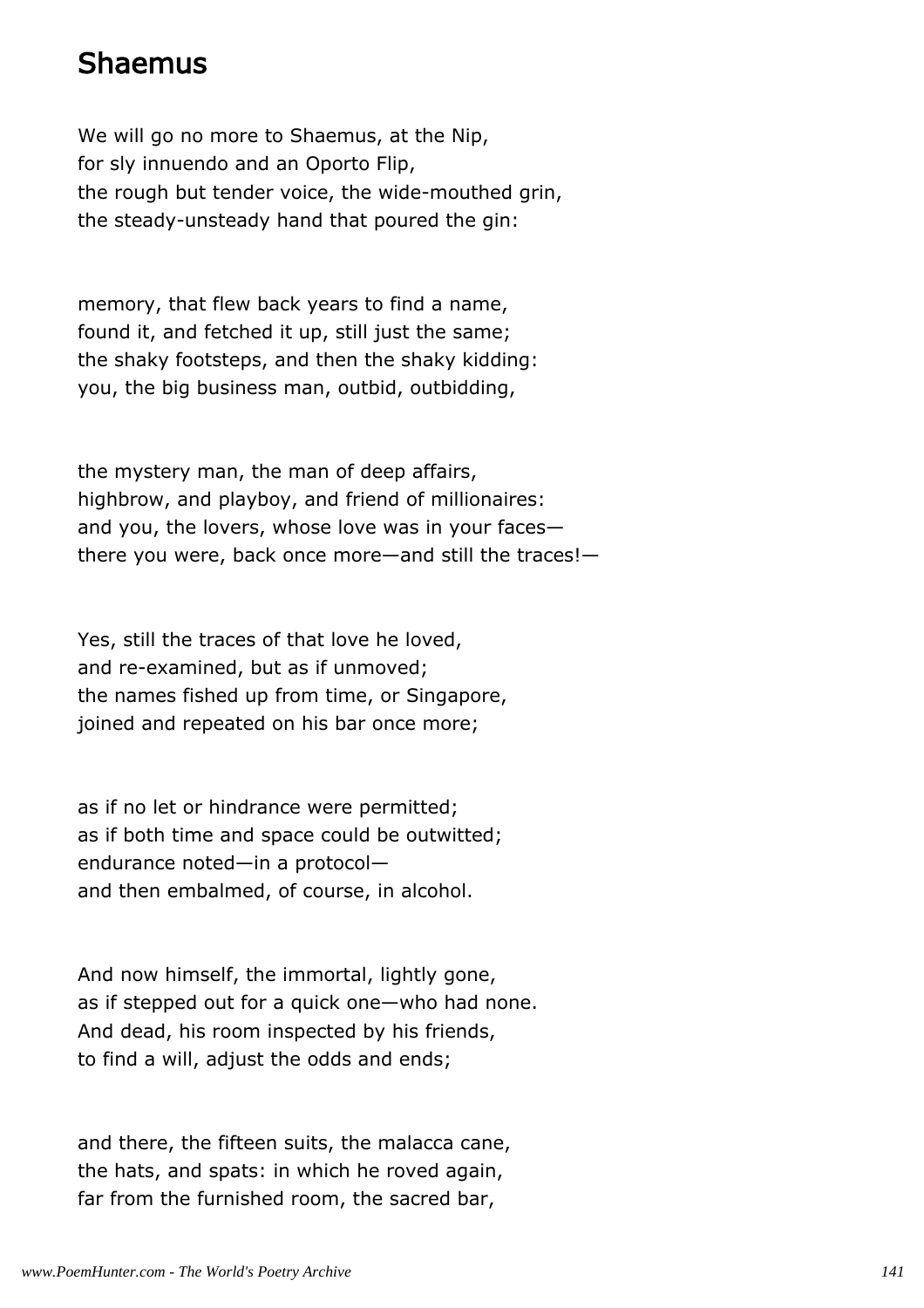immortal dandy, towards an immortal star.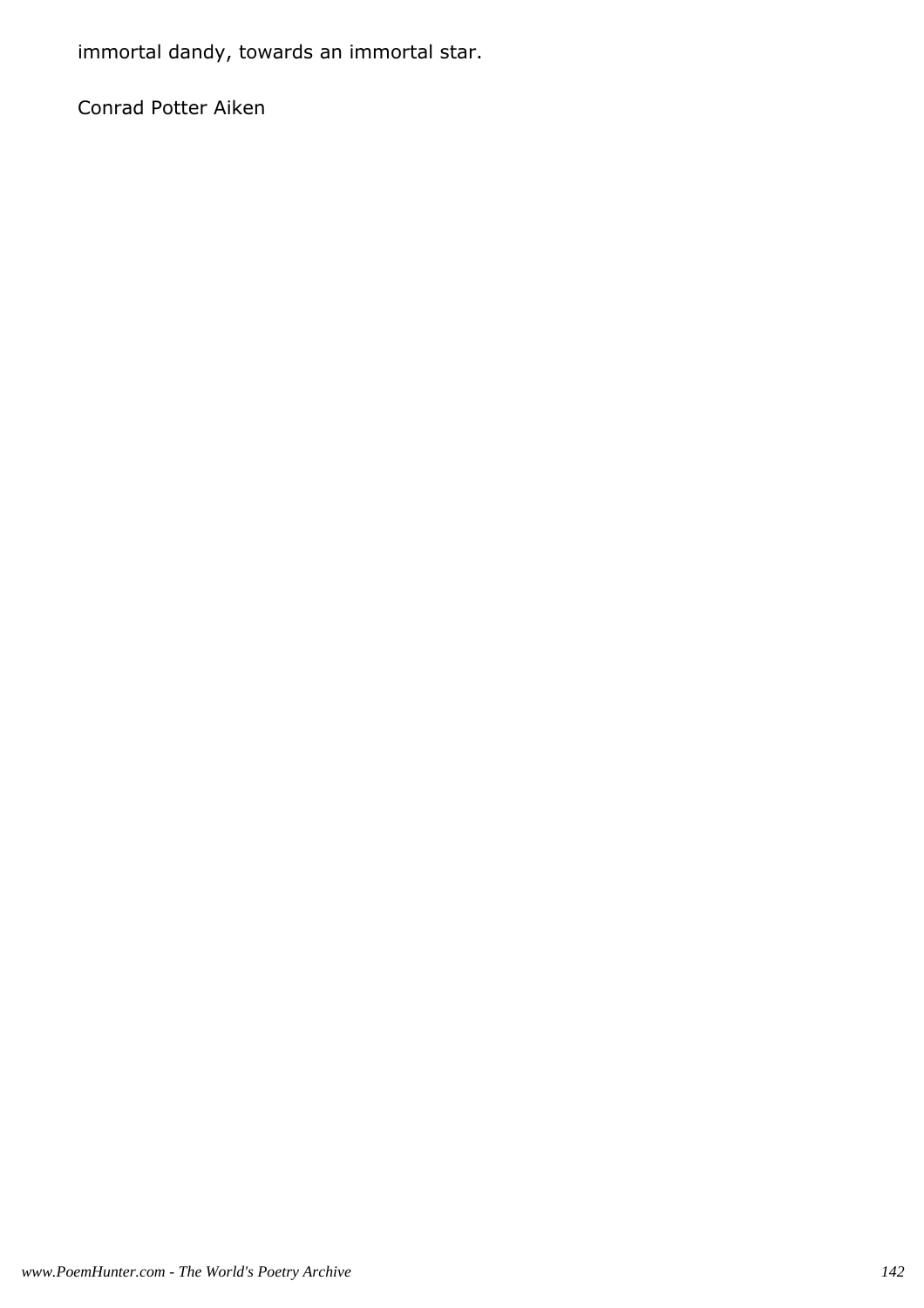## Stage Direction

It is a shabby backdrop of bright stars: one of the small interstices of time: the worn out north star northward, and Orion to westward spread in ruined light. Eastward, the other stars disposed,  $-$  or indisposed;  $$ x-ward or y-ward, the sick sun inflamed; and all his drunken planets growing pale. We watch them, and our watching is this hour.

It is a stage of ether, without space,  $$ a space of limbo without time, a faceless clock that never strikes;

and it is bloodstream at its priestlike task, the indeterminate and determined heart, that beats, and beats, and does not know it beats.

Here the dark synapse between nerve and nerve; the void, between two atoms in the brain; darkness, without term or form, that sinks between two thoughts.

Here we have sounded, angel! — O angel soul, O memory of man! — And felt the nothing that sustains our wings. And here have seen the catalogue of things — All in the maelstrom of the limbo caught, and whirled concentric to the funnel's end, sans number, and sans meaning, and sans purpose; the lack of meaning has a heart-beat, and the lack of number wears a cloak of stars.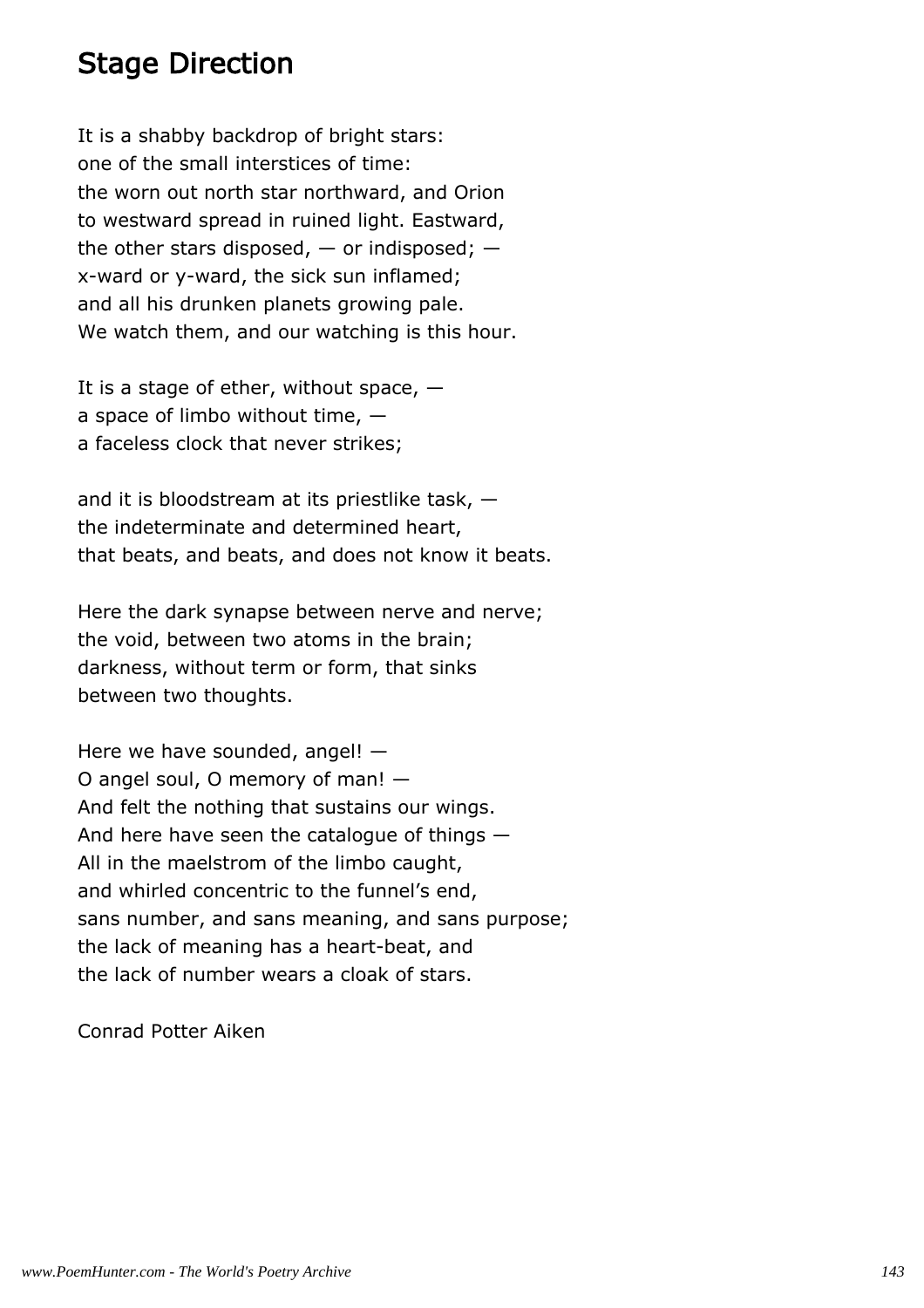# The Carver

See, as the carver carves a rose, A wing, a toad, a serpent's eye, In cruel granite, to disclose The soft things that in hardness lie, So this one, taking up his heart, Which time and change had made a stone, Carved out of it with dolorous art, Laboring yearlong and alone, The thing there hidden—rose, toad, wing? A frog's hand on a lily pad? Bees in a cobweb?—no such thing! A girl's head was the thing he had, Small, shapely, richly crowned with hair, Drowsy, with eyes half closed, as they Looked through you and beyond you, clear To something farther than Cathay: Saw you, yet counted you not worth The seeing, thinking all the while How, flower-like, beauty comes to birth; And thinking this, began to smile. Medusa! For she could not see The world she turned to stone and ash. Only herself she saw, a tree That flowered beneath a lightning-flash. Thus dreamed her face—a lovely thing To worship, weep for, or to break . . . Better to carve a claw, a wing, Or, if the heart provide, a snake.

Conrad Potter Aiken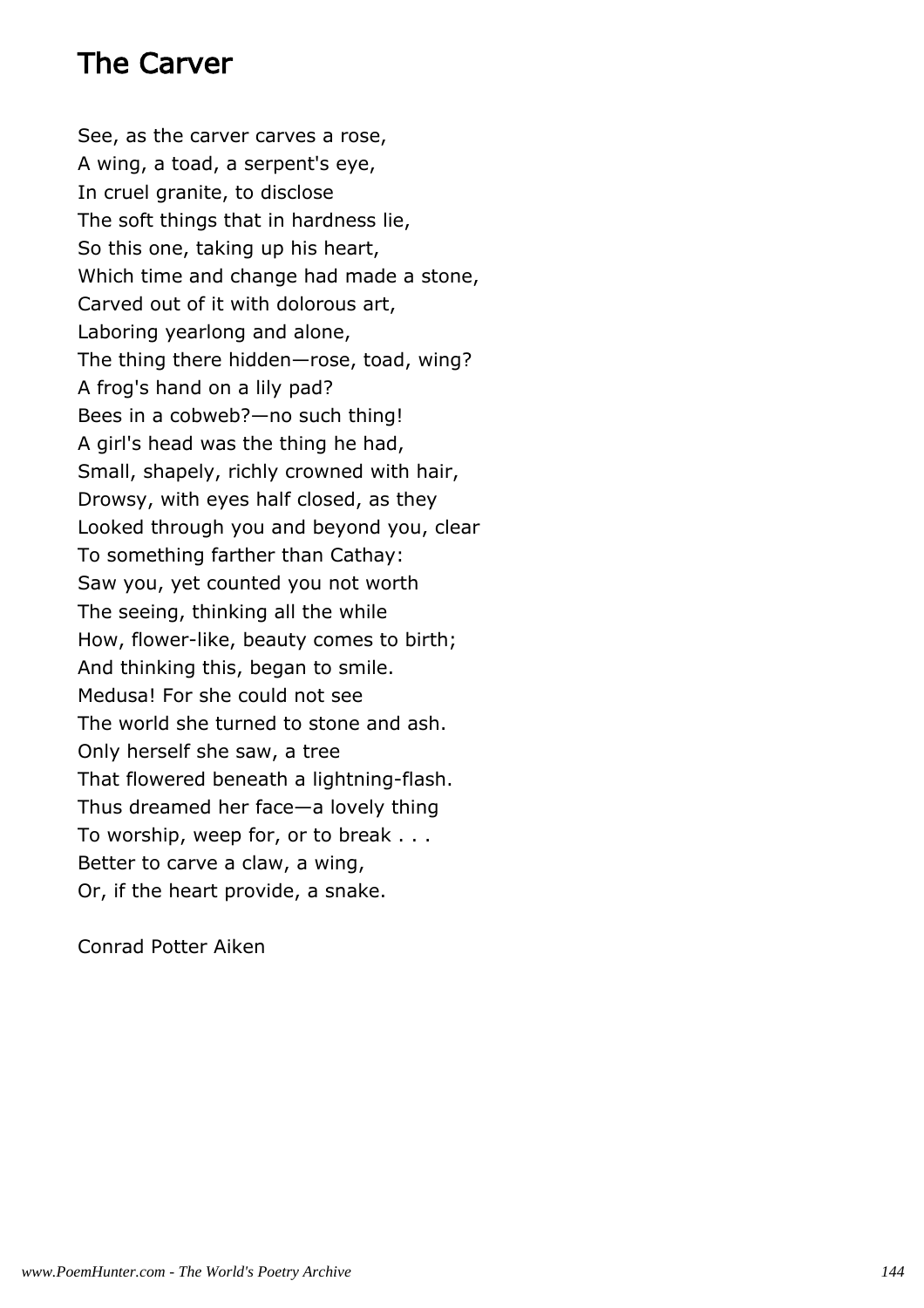# The Charnel Rose: A Symphony

She rose in moonlight, and stood, confronting sea, With her bare arms uplifted, And lifted her voice in the silence foolishly: And her face was small, and her voice was small. 'O moon!' she cried, 'I think how you must tire Forever circling earth, so silently; Earth, who is dark and makes you no reply.' She only heard the little waves rush and fall; And saw the moon go quietly down the sky.

Like a white figurehead in the seafaring wind, She stood in the moonlight, And heard her voice cry, ghostly and thinned, Over the seethe of foam, Saying, 'O numberless waters, I think it strange How you can always shadow her face, and change And yet never weary of her, having no ease.' But the sea said nothing, no word at all: Unquietly, as in sleep, she saw it rise and fall; And the moon spread a net of silver over the foam.

She lifted her hands and let them fall again, Impatient of the silence. And in despair, Hopeless of final answer against her pain, She said, to the stealthy air, 'O air, far traveller, who from the stars are blown, Float pollen of suns, you are an unseen sea Lifting and bearing the words, eternally. O air, do you not weary of your task?' - She stood in the silence, frightened and alone, And heard her syllables ask and ask.

And then, as she walked in the moonlight, so alone, Lost and small in a soulless sea, Hearing no voice make answer to her own, From that infinity, - Suddenly she was aware of a low whisper, A dreadful heartless sound; and she stood still, - There in the beach grass, on a sandy hill, -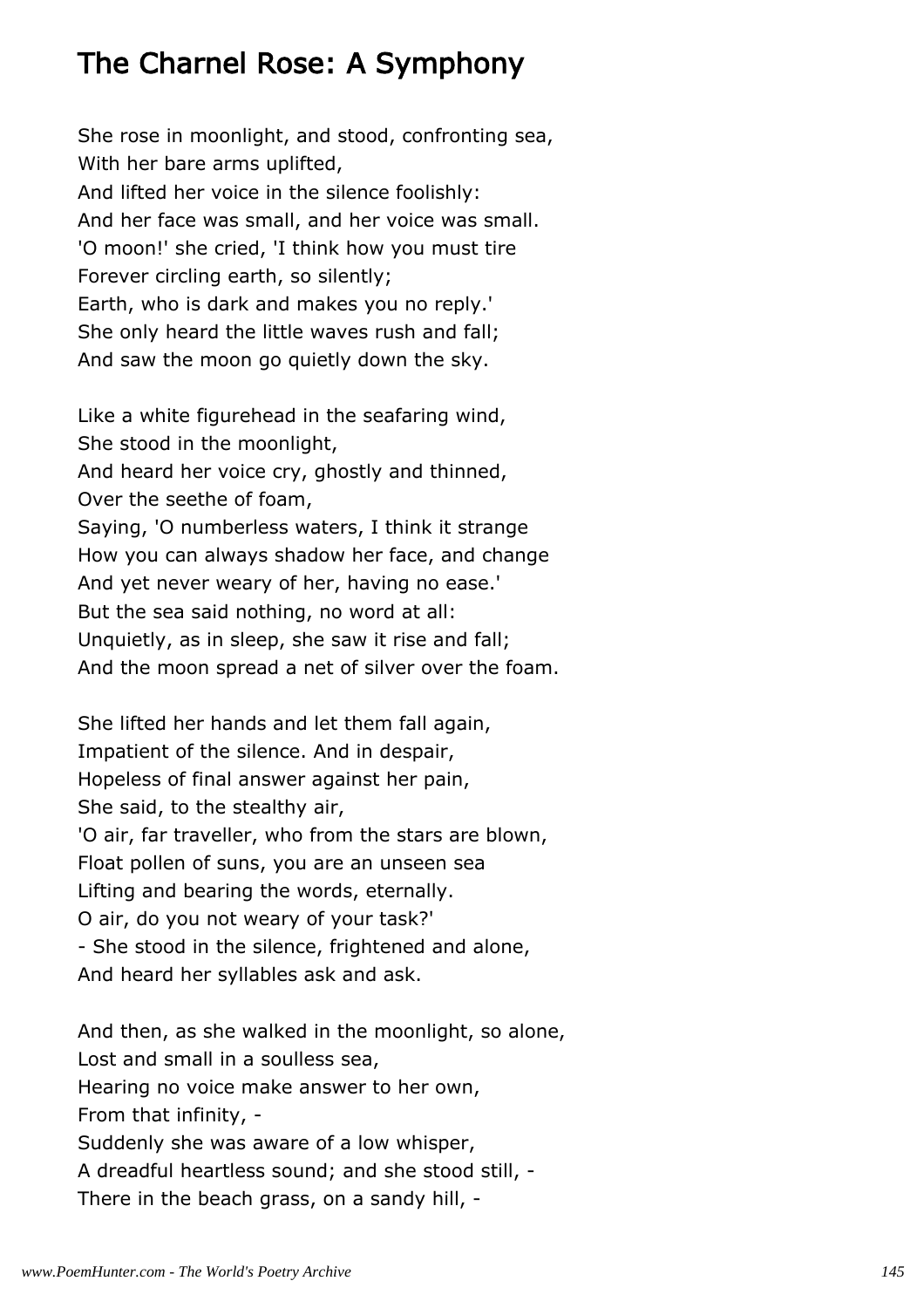And heard the stars, making a ghostly whisper; And the soulless whisper of sun and moon and tree; And the sea, rising and falling with a blind moan.

And as she faded into the night, A glimmer of white, With her arms uplifted and her face bowed down; Sinking, again, into the sleep of sands, The sea-sands white and brown; Or among the sea-grass rustling as one more blade, Pushing before her face her cinquefoil hands; Or sliding, stealthy as foam, into the sea, With a slow seethe and whisper:

Too late to find her, yet not too late to see, Came he, who sought forever unsatisfied, And saw her enter and shut the darkness, Desired and swift, And caught at the rays of the moon, yet found but darkness, Caught at the flash of his feet, to fill his hands With the sleepy pour of sands.

'O moon!' he said: 'was it you I followed? You, who put silver madness into my eyes? -' But he only heard, in the dark, a stifled laughter, And the rattle of dead leaves blowing. 'O wind! -' he said - 'was it you I followed? Your hand I felt against my face? -' But he only heard, in the dark, a stifled laughter, And shadows crept past him. with furtive pace, Breathing night upon him; and one by one The ghosts of leaves flew past him, seeking the sun.

And a silent star slipped golden down the darkness, Down the great wall, leaving no trace in the sky, And years went with it, and worlds. And he dreamed still Of a fleeter shadow among the shadows running, Foam into foam, without a gesture or cry, Leaving him there, alone, on a lonely hill.

#### I. Part 2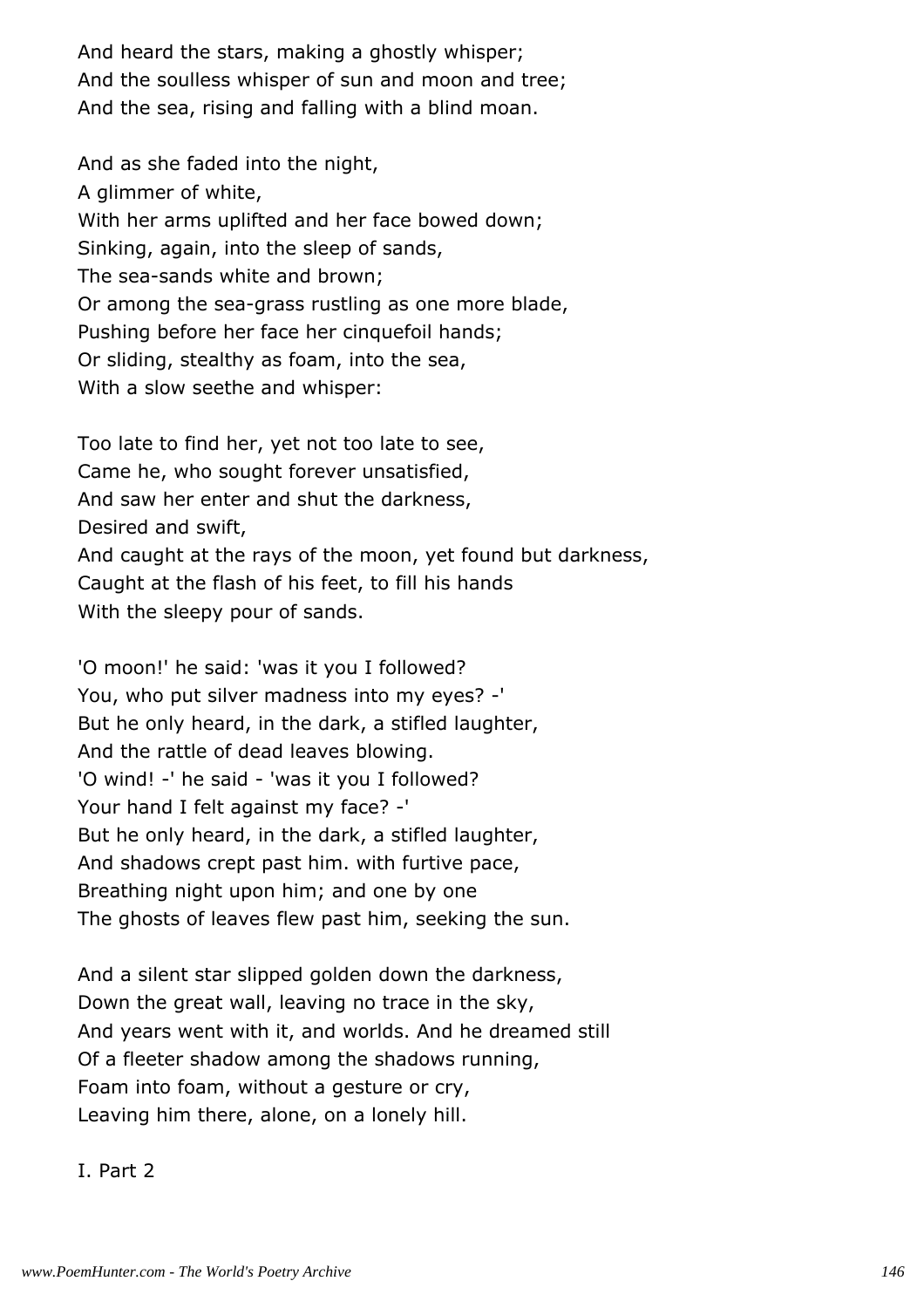Evening: in the twilight town One by one the stars stepped down, Each to assume his destined place: And there he saw the destined face.

Her eyes were void, here eyes were deep: She came like one who moved in sleep: And when she looked across the night Beneath, among, those points of light, Into his heart she shot a pang, As if a voice within him sang, Sang and was silent. Down the street, And lost in darkness, fled the feet; Ambiguous, the street-lamp's gleam Mocked at her eyes, and then the dream From shuttered window, shadowed hall, Chuckled beyond a lampless wall.

Among the crowding lights he went, Where faces massed like lillies blent, And this time plucked and made his own Above snarled music's undertone: Breathing the perfume of her hair, He touched her arm, but suddenly there As in a dance of shadows fleeing (His eyes were shut for fear of seeing) He watched red roses dropt apart Each to disclose a charnel heart.

Ghostly with powder in the night, Her hand upon his arm was white: Her gown was light, and lightly blew, A gauze of flame it burned him through. Under the singing lamp she stood, And smiled in subtly fugitive mood, From depth to depth of wingless skies Withdrawing batlike down her eyes: And in his heart an echo came Of quick dust quaking under flame.

Pale walls enclosed light shed A yellow flicker across the bed.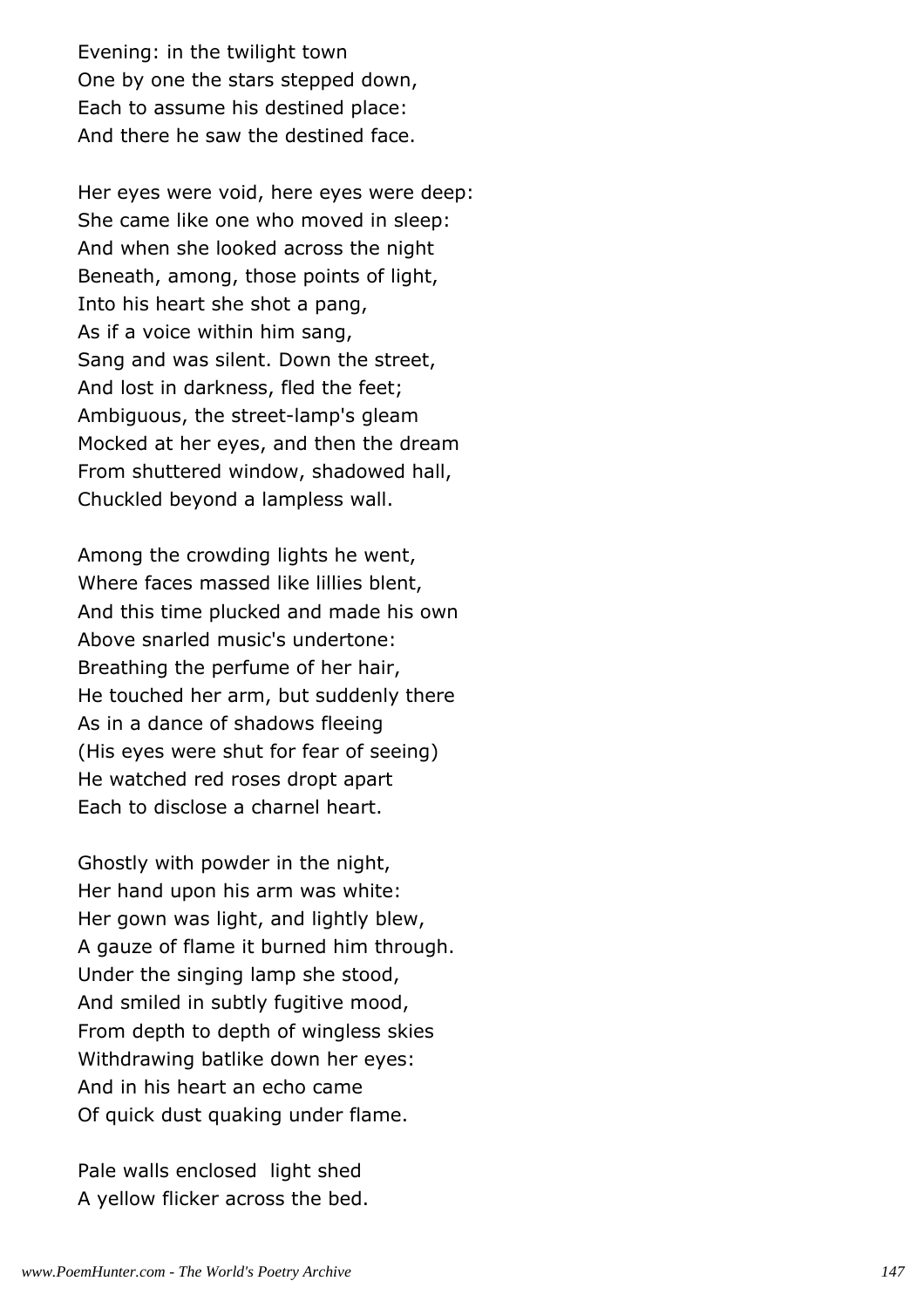Loud steps rang through the street, and then The hush of night grew deep again. Two shadows on the wall made one - What human walls were here flung down, The light extinguished as in pain, The weak light dying in the brain? Green leaves pushed up through yielding air Greedy for life she loosed her hair With conscious and indifferent hands. . . . High on his cliff, above hard sands, He saw the moonlit ocean come In ever-inward rings of foam, Heard them break to shoot and seethe Ever inward far beneath: The ringed horizon rhythmic coming And in the moonlight silent foaming: But the dream changed: thick minutes dripped: Between his fingers a fleet light slipped: Was gone, was lost: And on the sand, or in his brain, He saw red roses fall again: Rose-wreathed skeletons advanced And clumsily lifted foot and danced: And he saw the roses drop apart Each to disclose a charnel heart.

Whose were these loathed and empty eyes? Who, falling, in these wingless skies? This was not she: he rose, withdrew: One shadow on the wall made two, The human walls stood up again: Far in the night, or in his brain, He heard her whisper, felt her pass, Shadow of spirit over glass.

#### I. Part 3

And a silent star slipped golden down the darkness, Taking his life with it, like a little cloud Consumed in fire and speed, diffused in darkness: Tangled and caught together, the days, the years, His voice, his lifted hands,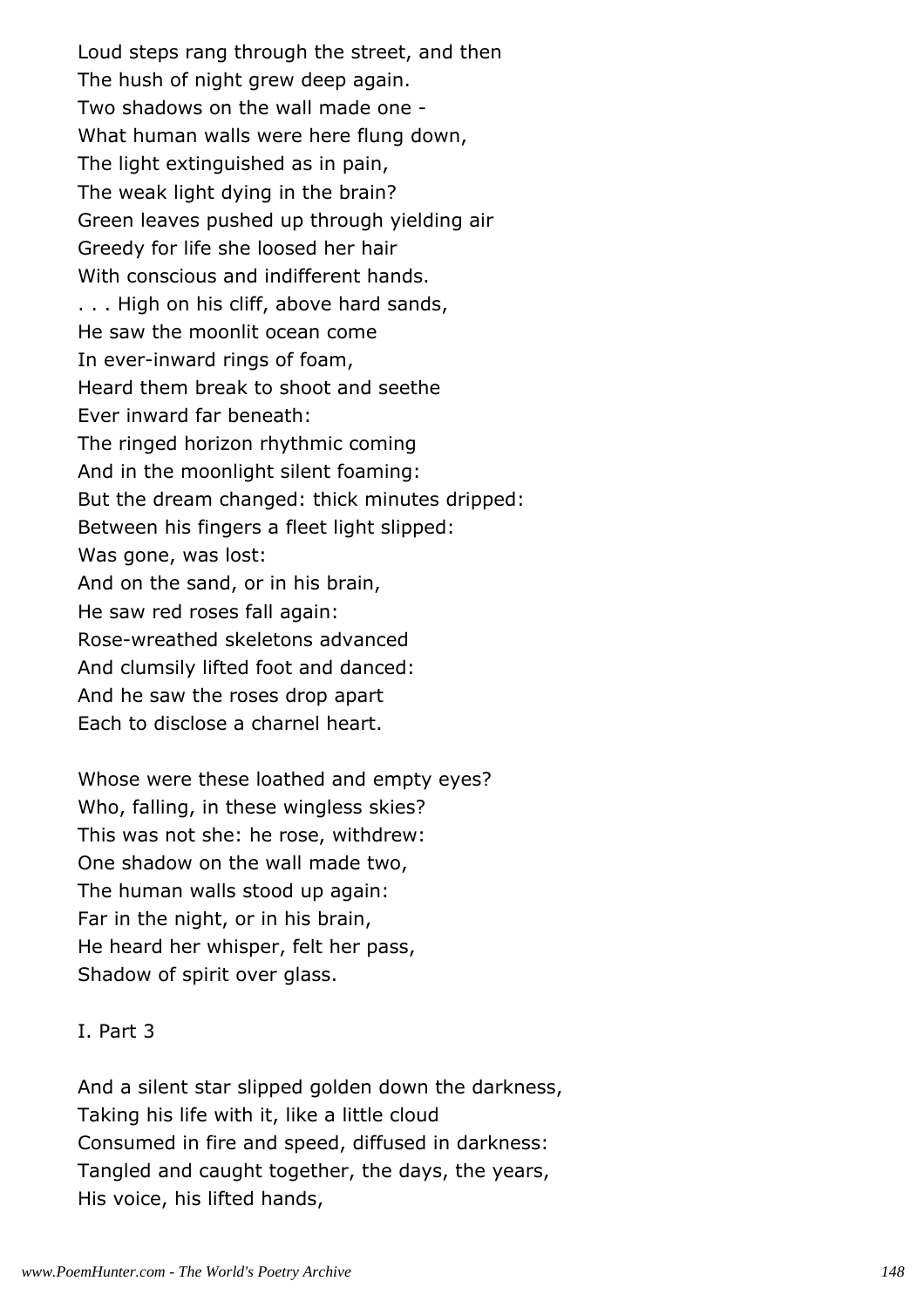Were ravelled and sped; where, by the sea, he bowed And dreamed of the foam that crept back into the sea, And the wandering leaves that crept back into the tree.

## I. Part 4

Roses, he thought, were kin to her, Pure text of dust; and learning these He might more surely win to her, Speak her own tongue to pledge and please. What vernal kinship, then, was this That spoke and perished in a breath? In leaves, she was near enough to kiss, And yet, impalpable as death. Spading dark earth, he tore apart Exquisite roots: she fled from him. Her stigma, in the crocus heart, Probed for delicately, would swim Lazily faint away on air, Not to be caught or held: she fled Before him, wavering, everywhere, A summer's secret behind he shed. Music? He found it under earth, Quick veins of fire: he heard her sing. Upward it broke, a springing mirth, A fugitive and amazing thing, It flashed before his crazy feet, He danced upon it, it would not stay, His hands against its brightness beat, But still it broke in light away. O bird - he cried - if bird you are, Keep still those frantic wings a while! . . . Thus dancing for the evening star, In hope to capture it by guile.

## I. Part 5

The moon rose, and the moon set; And the stars rushed up and whirled and set; And again they swarmed, after a shaft of sunlight; And the dark blue dusk closed above him, like an ocean of regret.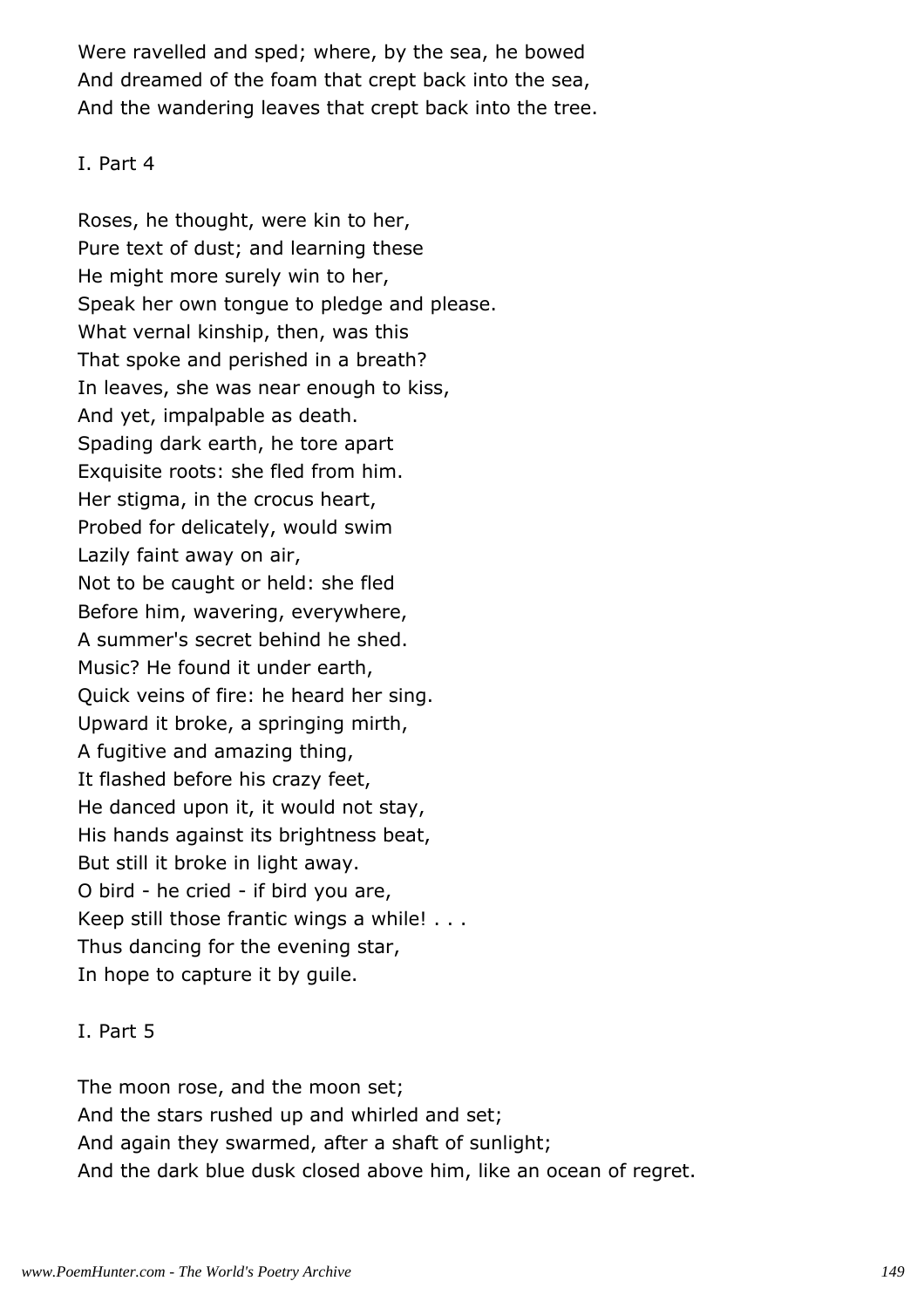White trident fires were lit on the tops of towers; Monstrous and black the towers broke the sky. The ghostly fountain shot and tumbled in showers; Gaunt leaves turned down above it, thirstily. The gold fish, and the fish with fins of silver, Quivered in lamplight, rose with sinister eye, And darted into the darkness, silently.

The faces that looked at him were his own faces, They streamed along the streets, they licked like fire, Flowed with undulant paces, Reflected in the darkness stared at him, Contemplative, despairing, Swept silently aside, becoming dim, With a vague impotent gesture at the sky, Uncontrolled and little caring; And he watched them with an introspective eye.

To shape this world of leaderless ghostly passions - Or else be mobbed by it - there was the question: Green leaves above him whispered the slow question, Black ripples on the pool chuckled of passions. And between the uneasy shoulders of two trees, Huge, against impalpable gust of blue, A golden star slid down to leafy seas, A star he somehow knew.

Youths tripped after him, laughing, but he fled them: He heard them mock him, in affected tones. Their lamia mouthes, so smiling, bade him fear them. His own face leered at him, with timid lust, Was overwhelmed in night. He turned aside, and walked in graveyard dust, - In the dew-dabbled, clinging dust, - And terror seized him, seeing the stones so white; And the wet grass, frozen and motionless in the moonlight; And the green-tongued moonlight, crawling in thick dust.

Was it murky vapor, here, that dulled the stars? - Or his own guilty breath that clouded heaven? - Pale hands struck down with spades. And it was he, with dew upon his face,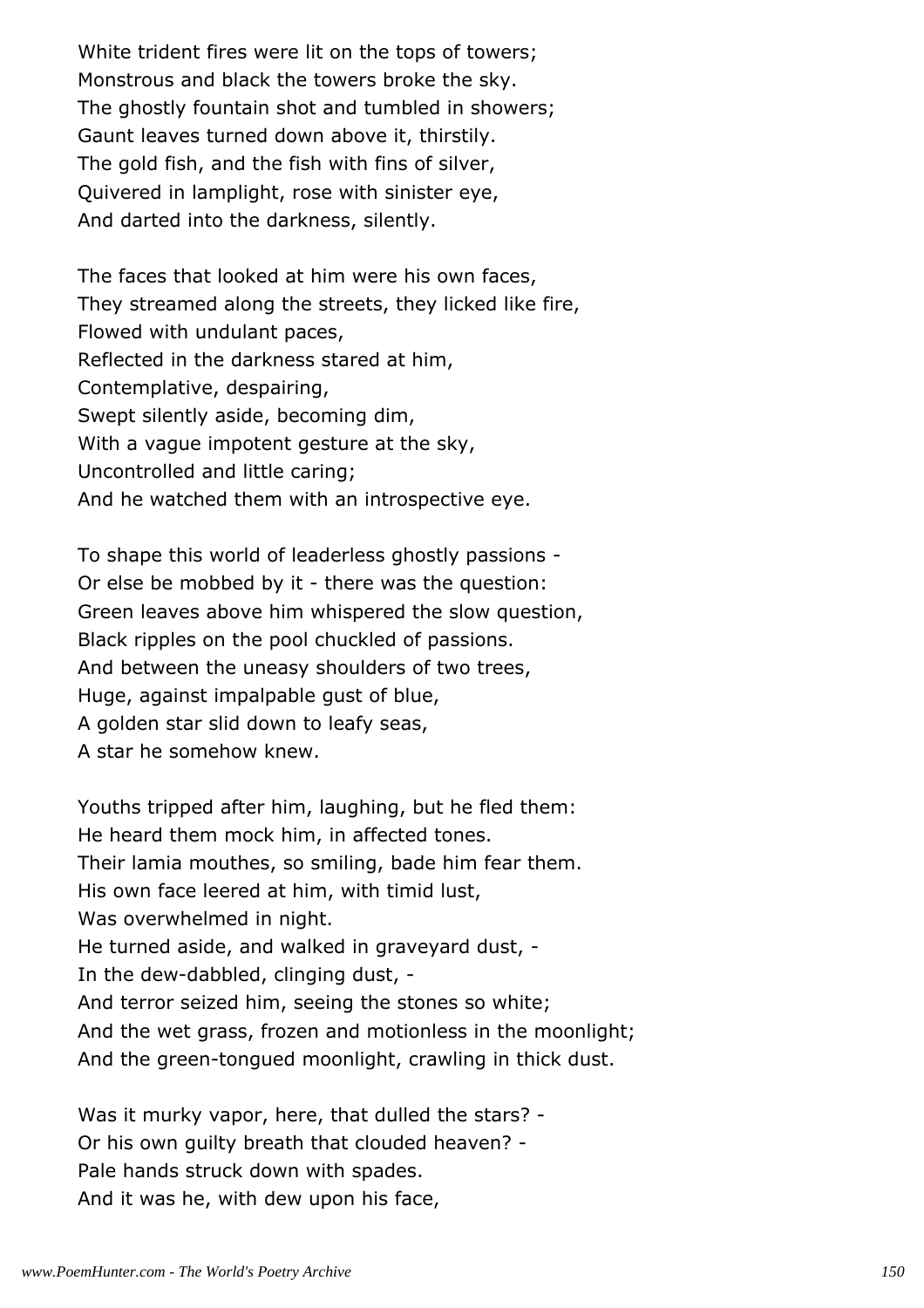Who dug the foul earth in that dripping place, Turning his back on heaven. And it was he who found the desired dead; And kissed the languid head; While shadows frisked about him in moonlight, Whirled and capered and leapt, Caught each other and mimicked lust in the moonlight, In the dew-wet dust, above the dead who slept.

But this - was it this he rose from and desired? Black mould of leaves clung wetly about his feet. He was lost, and alone, and tired, A mist curled round him coldly, touched his face, Shadows with eyes were gathering in that place; And he dreamed of a lamplit street. But roses fell through the darkness, They writhed before him out of the mould, Opened their hearts to pour out darkness, Darkness of flesh, of lust grown old. He struggled against them, beat, Broke them with hands to feel the blood flow warm, Reeled, when they opened their hearts, Feeling them with their eyes closed push and swarm, Thronging about his throat, pressing his mouth, Beating his temples, choking his breath . . . Help, you stars! - wet darkness showered upon him. He was dissolved in a deep cold dream of death.

White fires were lit upon the tops of towers, The towers shouldered the sky: The ghostly fountain shot and tumbled in showers, Gaunt leaves leaned down above it, thirstily. And he looked with laughter upon the lamplit ripples Each with its little image of the light, And thought the minds of men were like black ripples, Ripples of darkness, darkly huddled in night, Each of them with its image of lamp or star, Thinking itself the star.

And it seemed to him, as he looked upon them, laughing, That he was the star they all in light reflected. He was the god who had been rejected,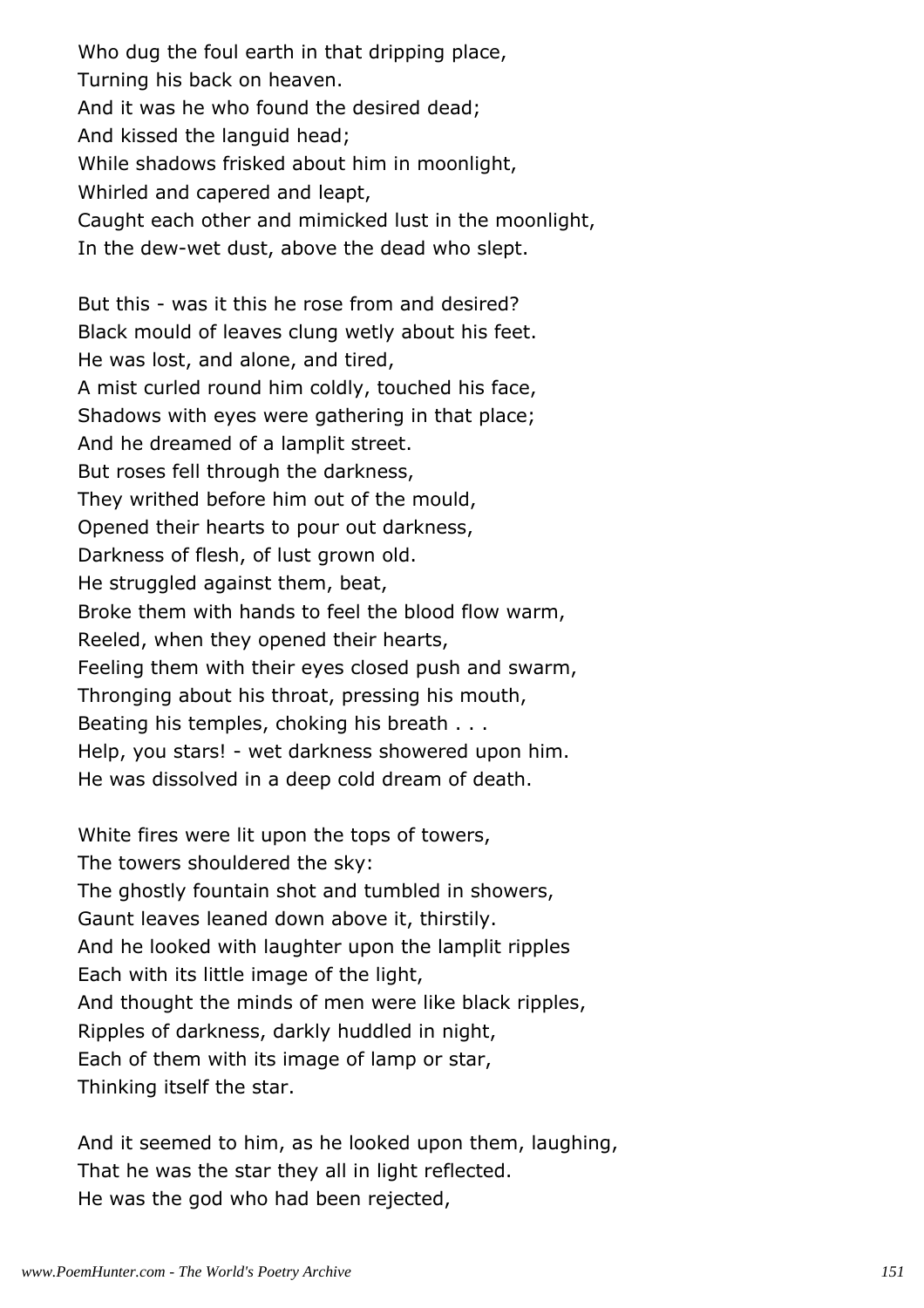Stoned and trampled upon a filthy street, Hung up in lamplight for young men to beat, Cursed and spat upon; and all for saying There was no life save life of fast and praying. Or had he been a beggar, with bare feet? Or a cruel ascetic, trampling roses down? . . . Roses are death! he cried. He turned in hatred, And saw red fires burst up above the town; And a swarm of faces rising, green with hatred.

And silence descended, on dripping trees: And dew-spats slowly spat from leaves to stones. He had walked these gardens, he thought, before. The fountain chuckled; The leaves rustled, in whispers, along a shore. And the moon rose, and the moon set; And the stars rushed up, and swarmed, and set; And again they swarmed, after a shaft of sunlight; And the blue dusk closed above him, like an ocean of regret.

## II. Part 1

And at times it seemed, Walking with her of whom he subtly dreamed, That her young body was ringed with flame, Hover of fire, And that she went and came, Impalpable fiery blossom of desire, Into his heart and out of his heart again, With every breath, and every breath was pain. And if he touched her hand, she drew away, Becoming something vast; and stretched her hair Suddenly, like black rain, across the sun. Till he grew fearful, seeing her there, To think that he loved such a one, Who rose against the sky to shut out day.

But at times it seemed,

Walking with her of whom he subtly dreamed,

(Music beneath the sea)

That she was texture of earth no less than he;

Among the leaves her face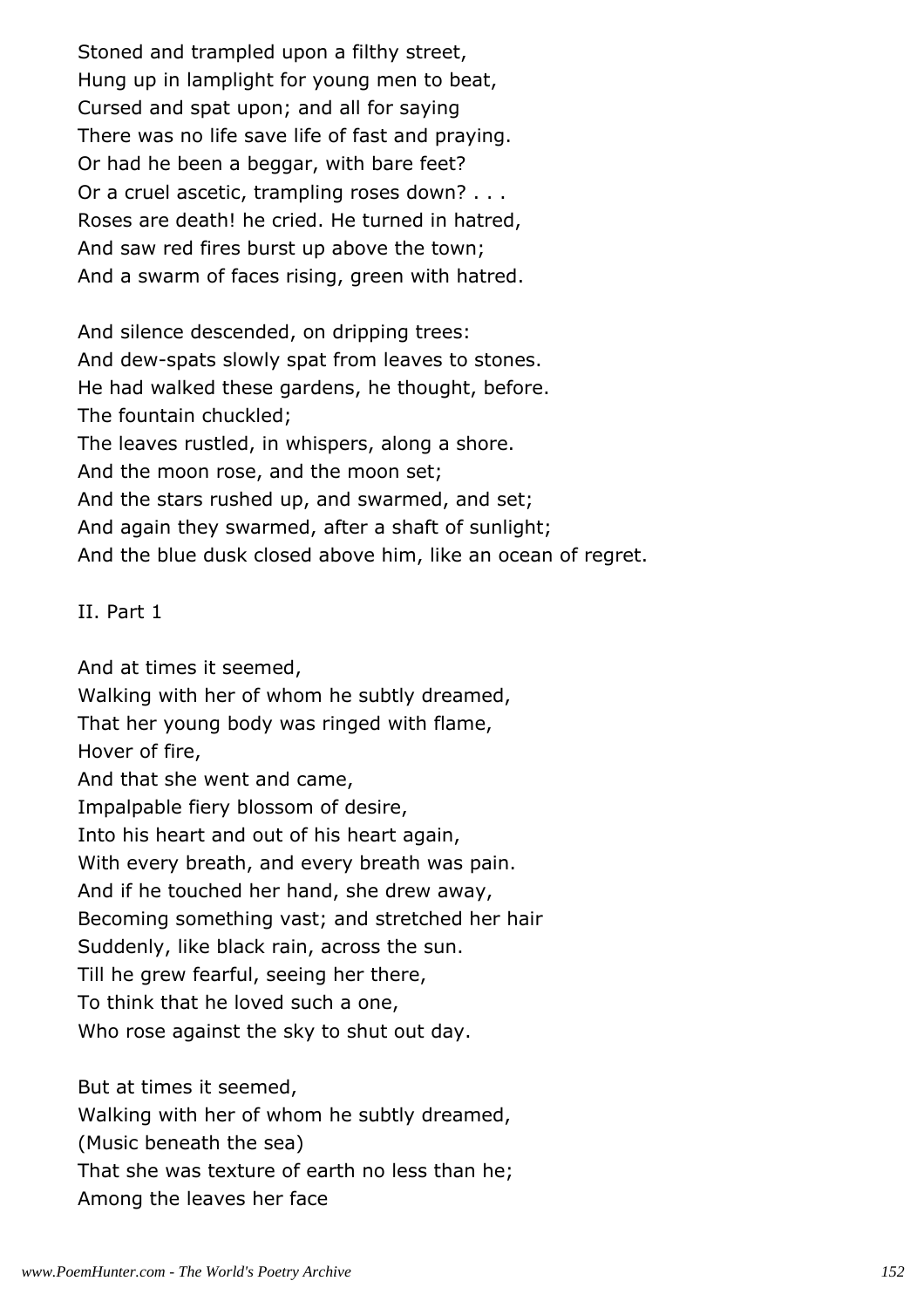Gleamed with familiar grace; And walking slowly through old gardens, Among the cool blue cedars, Spreading her hands in the silent dazzle of sunlight, Her voice and the air were sweetly married; Her laughter trembled like music out of the earth; her body was like the cool blue cedars, Fragrant in sunlight. And he quivered, to think that he was the blade, in sunlight, To flash, and strip these boughs, and spill their fragrance.

Wind hurried the last year's leaves, their shadows hurried, And clouds blew down the sky. Where would they be with a year gone by? Let us be quick: there is time to overcome: The earth grows old, the moon is already dead, But you are young, you tremble because you love me, It is all we have. Let nothing more be said.

What do we care for a star that floats down heaven, That fiery tear of time?

It spoke to us once, it will not speak again, It will be no more remembered than last year's rain; There will be other dusks for us to walk through, And other stars will float down heaven. Time is undone: Between our hands it slips, Goes out between us, the breath upon our lips.

Do not look over your shoulder to see it falling! Shadows gather and brood, under the trees. The world grows silent, it listens to hear us walking; Let the star perish: we wander as we please. Or is the earth beneath us an old star falling, Falling through twilight to leafy seas? The night grows damp: I will take your arm. Follow the lanterns, lest we come to harm.

## IV. Part 6

Twilight: a cold green sky. Low massed clouds, with dazzling sinister edges, And a sea gull, falling in high pale sunlight.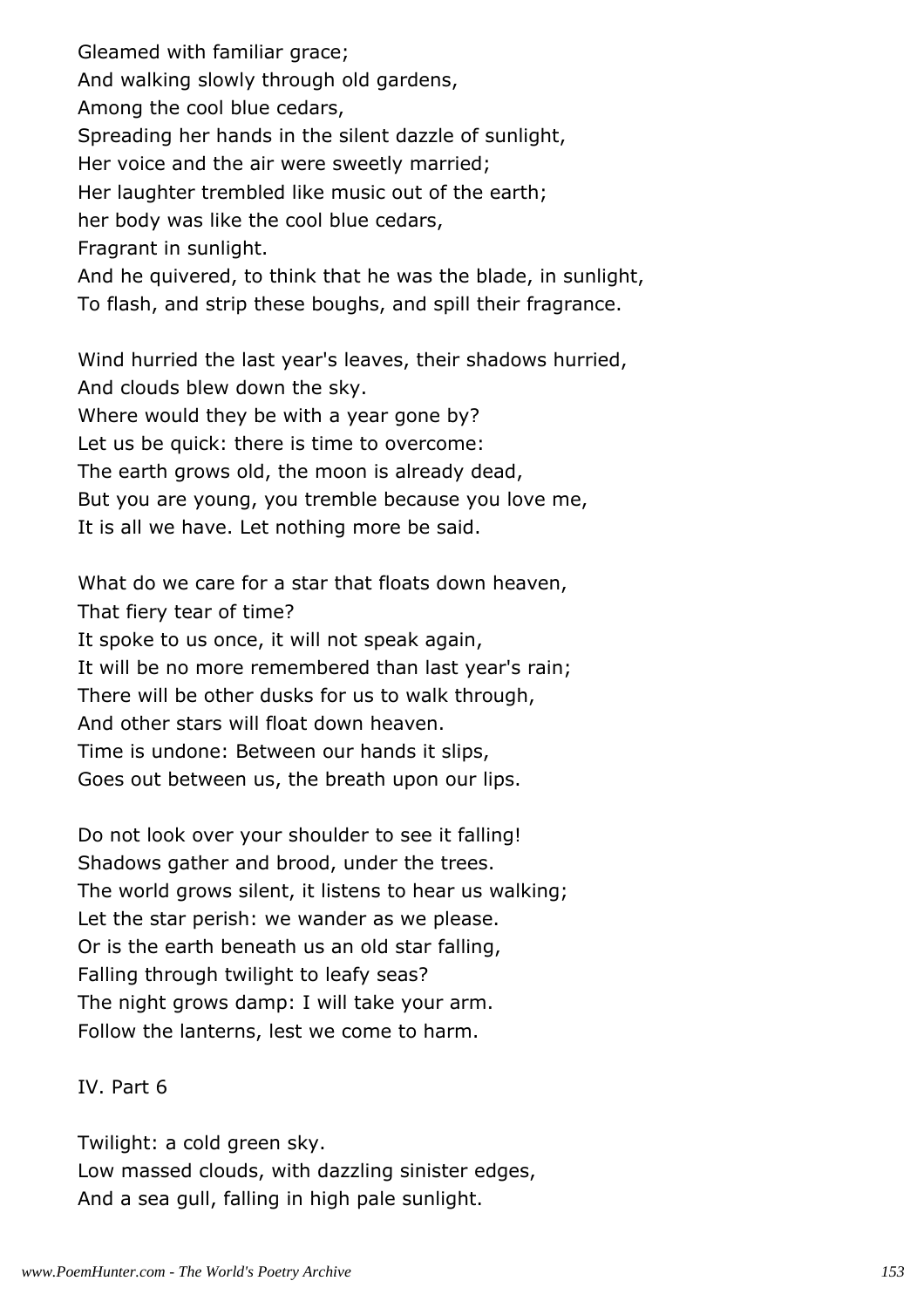Dusk, - the encroachment of poisonous shadows, The leisurely lighting of lamps; And a gradual silence of restless trees.

Mist of twilight in my heart: I who was always catching at fire. Mould of black leaves under my feet; I, whose star was desire.

Earth spins in her shadow. Let us turn and go back To the first of out loves - The one who was moonlight and the fall of white roses!

We are struck down, we hear no music. The moisture of night is in our hands. Time takes us. We are eternal.

Conrad Potter Aiken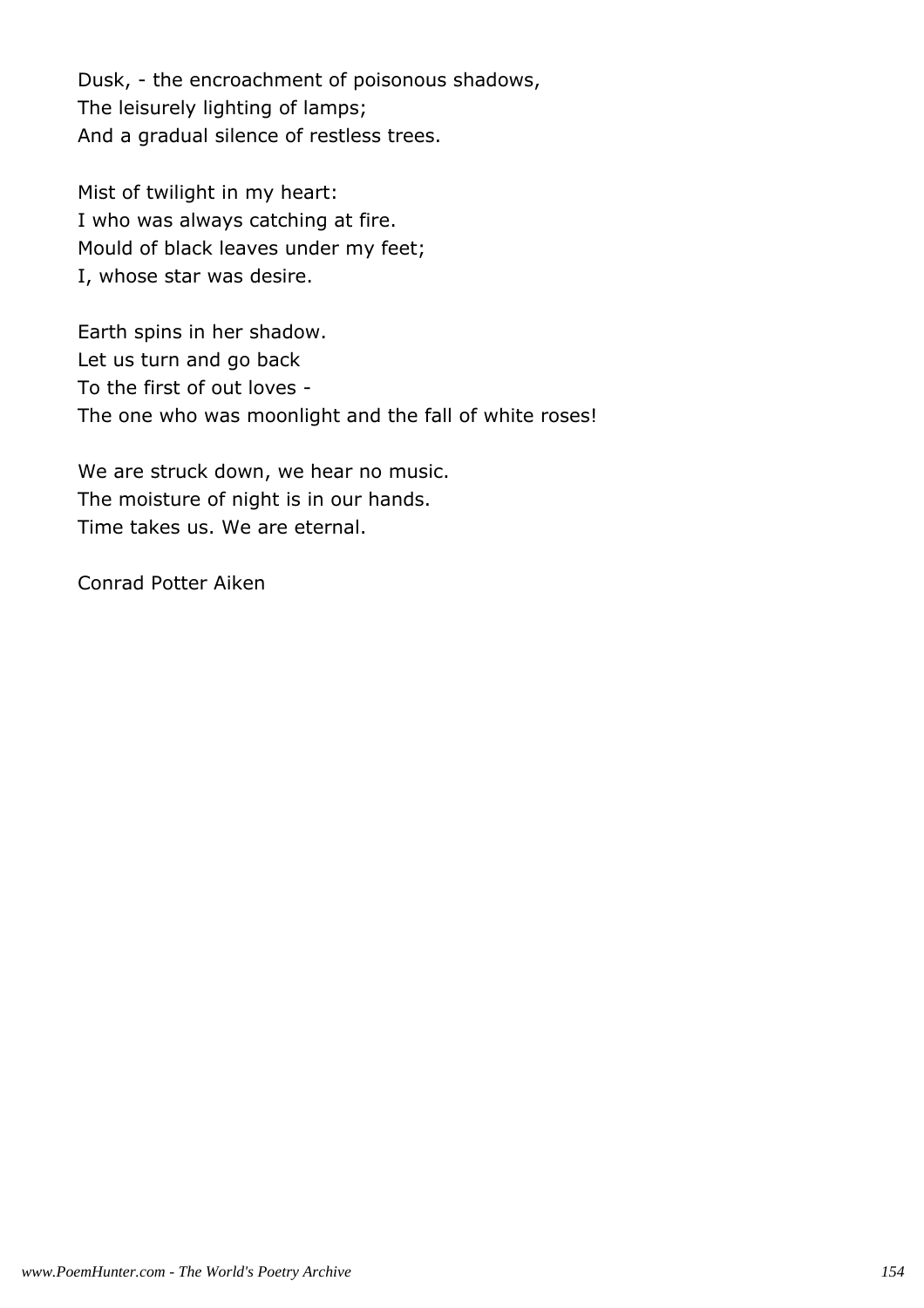# The Cornet

When she came out, that white little Russian dancer, With her bright hair, and her eyes, so young, so young, He suddenly lost his leader, and all the players, And only heard an immortal music sung,-

Of dryads flashing in the green woods of April, On cobwebs trembling over the deep, wet grass: Fleeing their shadows with laughter, with hands uplifted, Through the whirled sinister sun he saw them pass,-

Lovely immortals gone, yet existing somewhere, Still somewhere laughing in woods of immortal green, Young he had lived among fires, or dreamed of living, Lovers in youth once seen, or dreamed he had seen. . .

And watched her knees flash up, and her young hands beckon, And the hair that streamed behind, and the taunting eyes. He felt this place dissolving in living darkness, And through the darkness he felt his childhood rise.

Soft, and shining, and sweet, hands filled with petals. . . And watching her dance, he was grateful to forget The fiddlers, leaning and drawing their bows together, And the tired fingers on the stops of his cornet.

Conrad Potter Aiken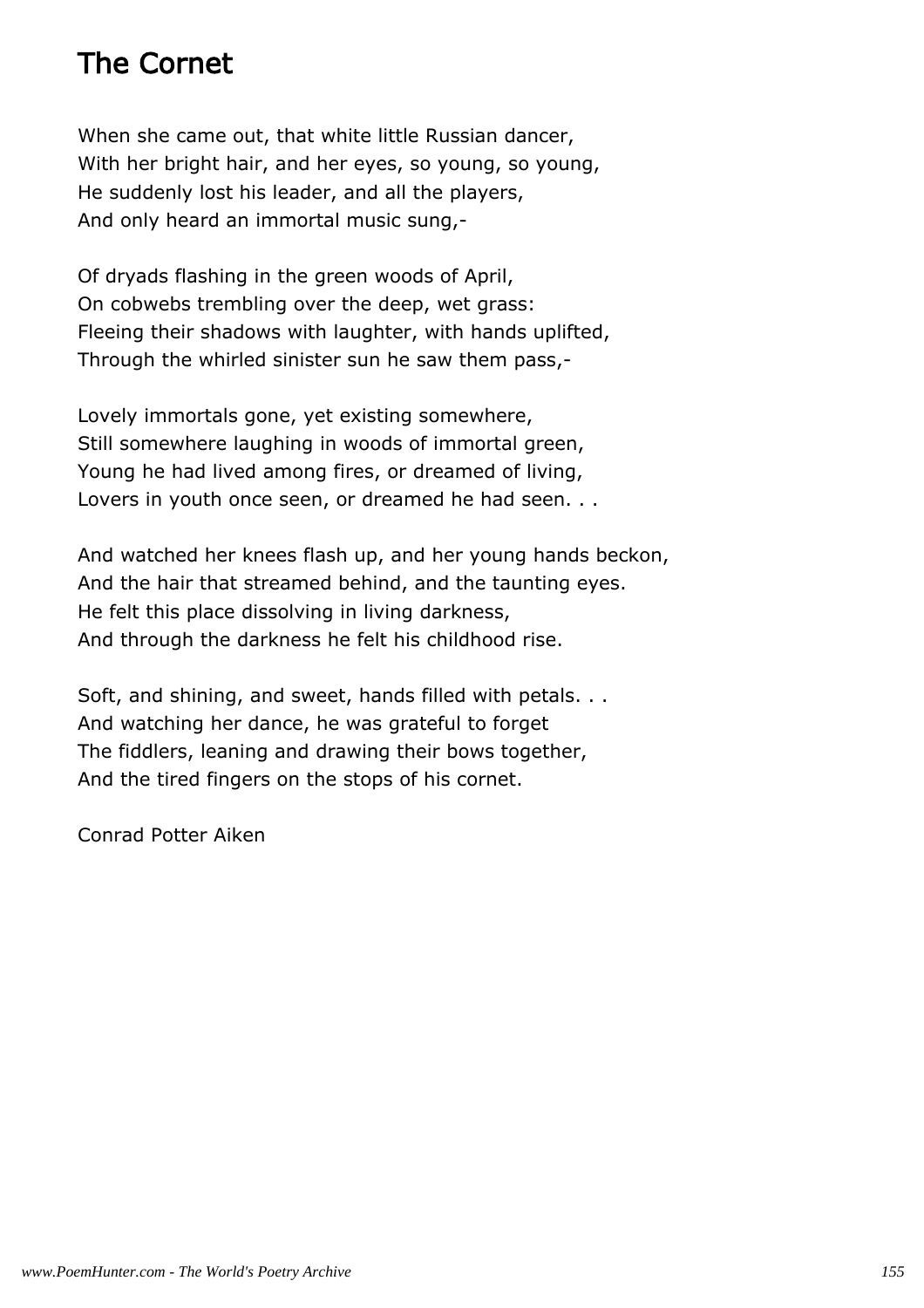# The Dance Of Life

Gracious and lovable and sweet, She made his jaded pulses beat, And made the glare of streets grow dim And life more soft and hushed for him…. Over her shoulder now she smiled Trustfully to him, like a child, The while her fingers gayly moved Alonge these white keys dearly loved, Making them laugh a jocund measure, Making them show and sing her pleasure…. A smile that dwelt upon his eyes, To see what mood might therein rise,- What point of soft light seen afar Which might dilate to moon or star…. A smile that for a second space Brooded wistfully on her face, Opening soft her spirit's door, Disclosing depths undreamed before: Passionate depths of half-seen flame, Young loveliness despising shame, Desire that trembled to meet desire, And fire that yearned to fuse with fire…. And lightly then she turned away, Ironic music rippled gay,- Subtle sarcastic flippancies Disguising speechless ecstasies… 'Play something else…' He rose to turn The pages, while the deep nocturne Struck slow rich chords of plangent pain, Beautiful, into heart and brain; A tortured, anguished, suffering thing That seemed at once to cry and sing; Despairing love that strove to find The face beloved with fingers blind. He saw her body's slender grace, This drooping shoulder, shadowed face; All of her body, hidden so In saffron satin's flush and flow,- Its white and simple loveliness,-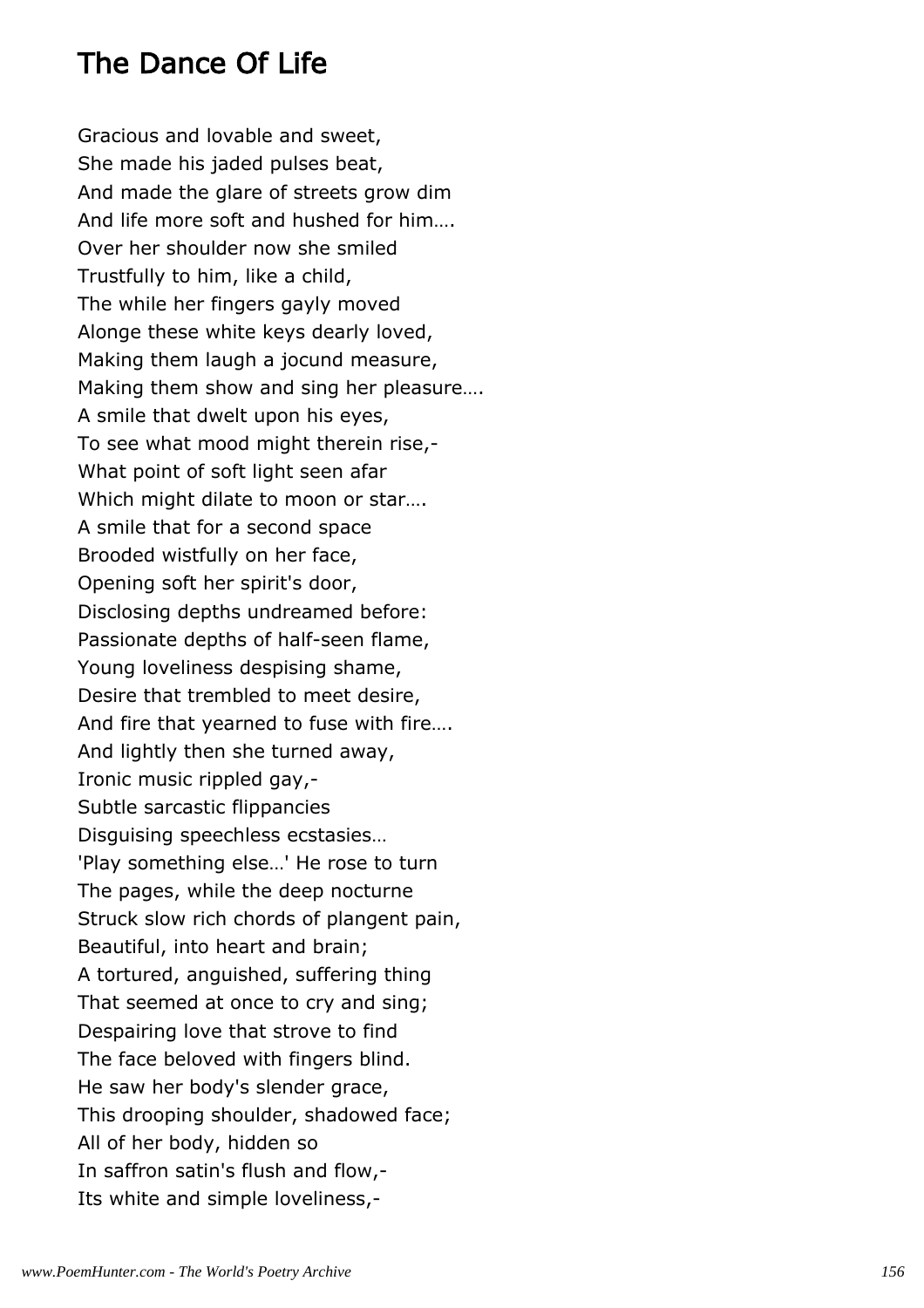Came on his heart like giddiness, Seductive as this music came; Until her body seemed like flame,- Intense white flame, so swiftly moving That it gave scarcely time for loving; But rapid as the sun she seemed, A blinding light that flowed and streamed And sang and shone through roaring space…. The sun itself! for now her face, Wherein this music's whole soul dwelt, Drew him like helpless star, he felt A fierce compulsion, reckless, mad, A sweet compulsion, troubled, glad, His trembling hands went out to her, Her cool flesh made his senses blur; While, head thrown backward, sinking dim, She opened wide her soul to him…. Past his life went whirls of lights, Chaos of music, days and nights, Her wild eyes yearned to lure him in And close him up in dark of sin, To lure him in and drink him down And all his soul in love to drown…. Her nakedness he seemed to see. And breast to breast, and knee to knee, Tremulous, breathless, swaying, burning, Body to beautiful body yearning, In joy and terror, flesh to flesh, They flamed in passion's fine red mesh,- Living in one short breath again The cosmic tide's whole bliss and pain, Darkness and ether, nebulous fire, Vast suns whirled forth by vast desire, Huge moons flung out with monstrous mirth And stars in glorious hells of birth, All jubilating, blazing, reeling, An orgiastic splendor wheeling, Moon torn from earth and star from sun In screaming pain, titanic fun, And stars whirled back to sun again To be consumed in flaming pain!… In them at last all life was met: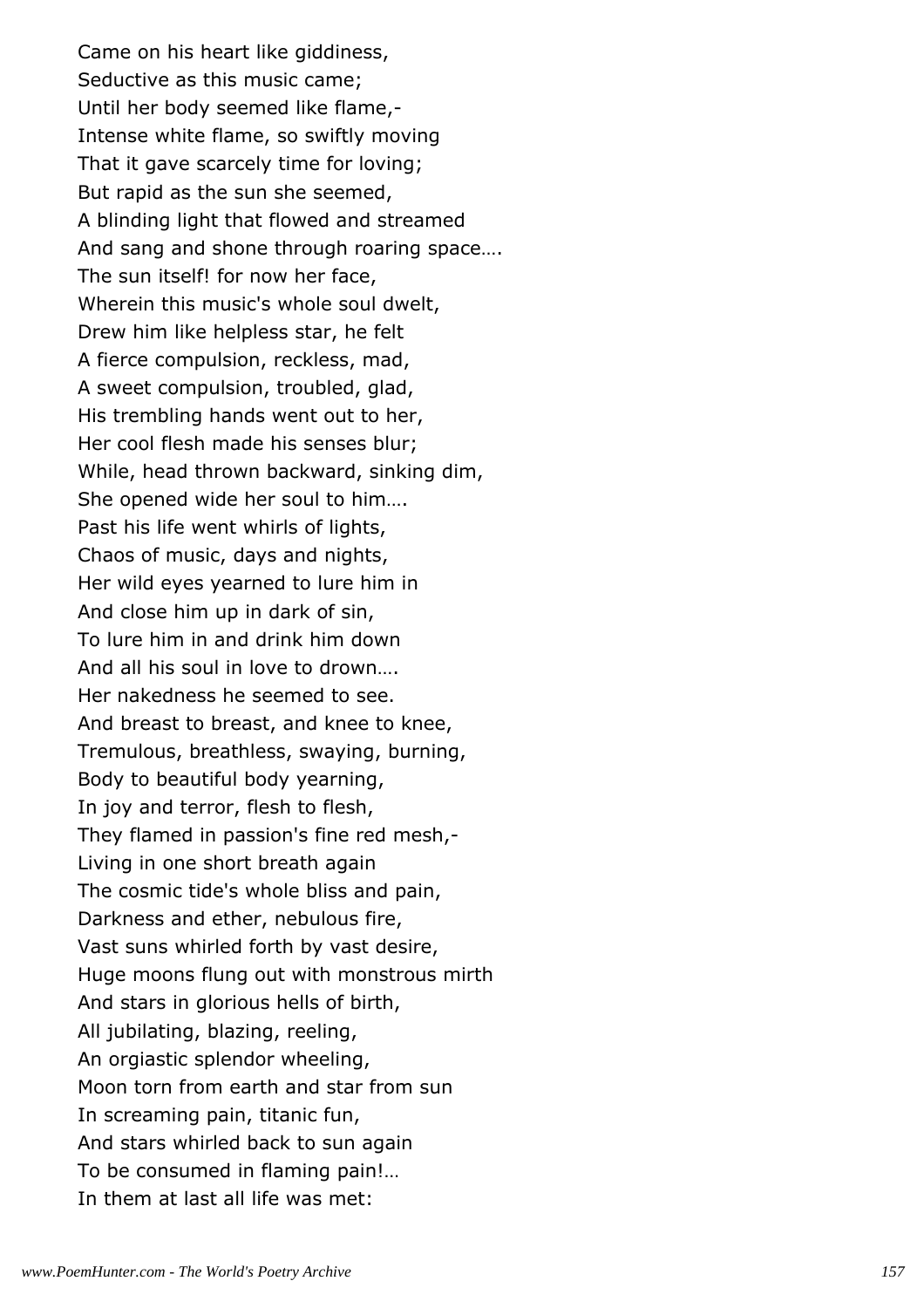They were God's self! This earth had set. Mad fires of life sang through their veins, Ruinous blisses, joyous pains, Life the destroyer, life the breaker, And death, the everlasting maker….

Conrad Potter Aiken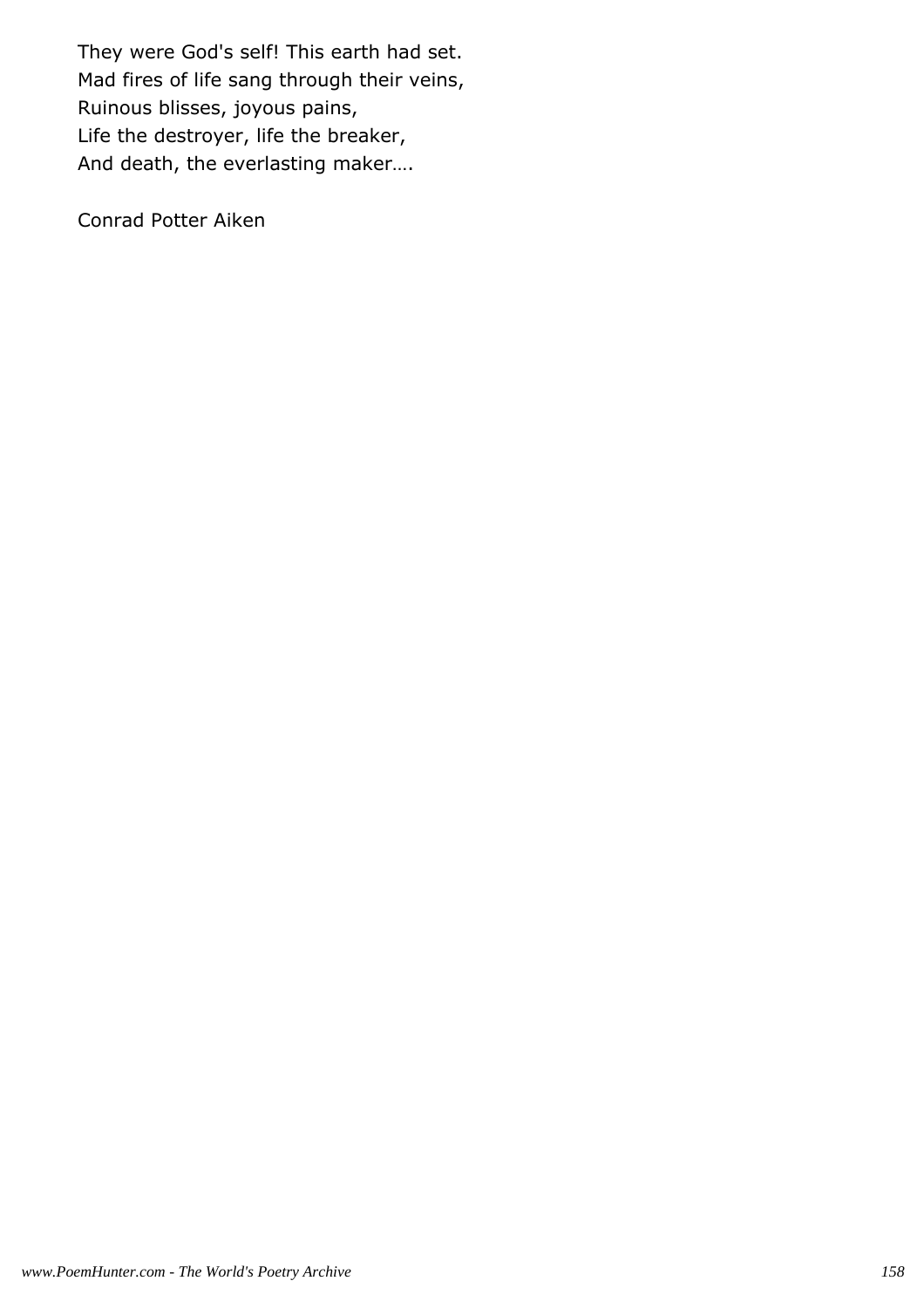## The Dreamer Of Dreams

The sun goes down in a cold pale flare of light. The trees grow dark: the shadows lean to the east: And lights wink out through the windows, one by one. A clamor of frosty sirens mourns at the night. Pale slate-grey clouds whirl up from the sunken sun.

And the wandering one, the inquisitive dreamer of dreams, The eternal asker of answers, stands in the street, And lifts his palms for the first cold ghost of rain. The purple lights leap down the hill before him. The gorgeous night has begun again.

'I will ask them all, I will ask them all their dreams, I will hold my light above them and seek their faces. I will hear them whisper, invisible in their veins . . .' The eternal asker of answers becomes as the darkness, Or as a wind blown over a myriad forest, Or as the numberless voices of long-drawn rains.

We hear him and take him among us, like a wind of music, Like the ghost of a music we have somewhere heard; We crowd through the streets in a dazzle of pallid lamplight, We pour in a sinister wave, ascend a stair, With laughter and cry, and word upon murmured word; We flow, we descend, we turn . . . and the eternal dreamer Moves among us like light, like evening air . . .

Good-night! Good-night! Good-night! We go our ways, The rain runs over the pavement before our feet, The cold rain falls, the rain sings. We walk, we run, we ride. We turn our faces To what the eternal evening brings.

Our hands are hot and raw with the stones we have laid, We have built a tower of stone high into the sky, We have built a city of towers.

Our hands are light, they are singing with emptiness. Our souls are light; they have shaken a burden of hours . . .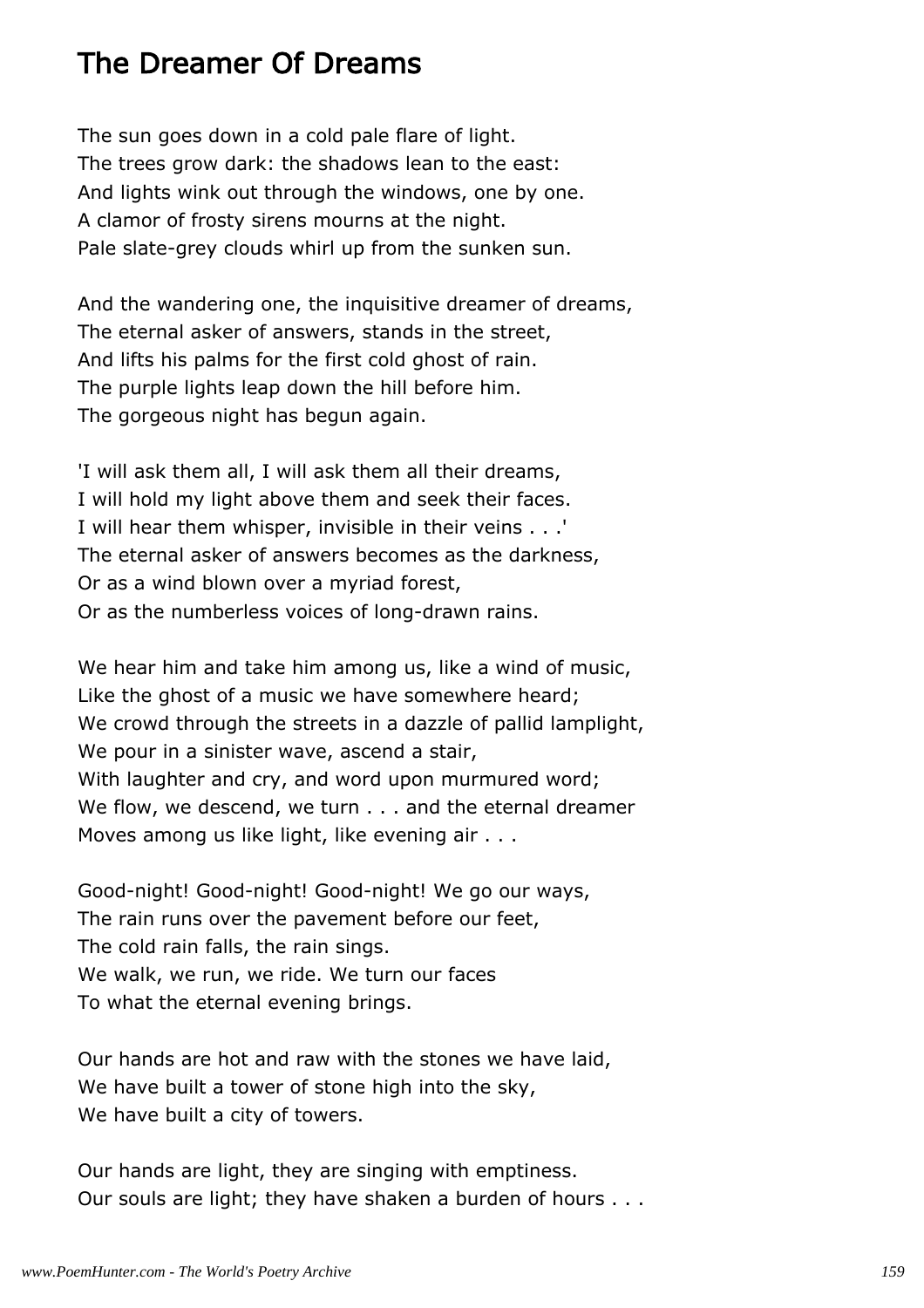What did we build it for? Was it all a dream? . . . Ghostly above us in lamplight the towers gleam . . . And after a while they will fall to dust and rain; Or else we will tear them down with impatient hands; And hew rock out of the earth, and build them again.

Conrad Potter Aiken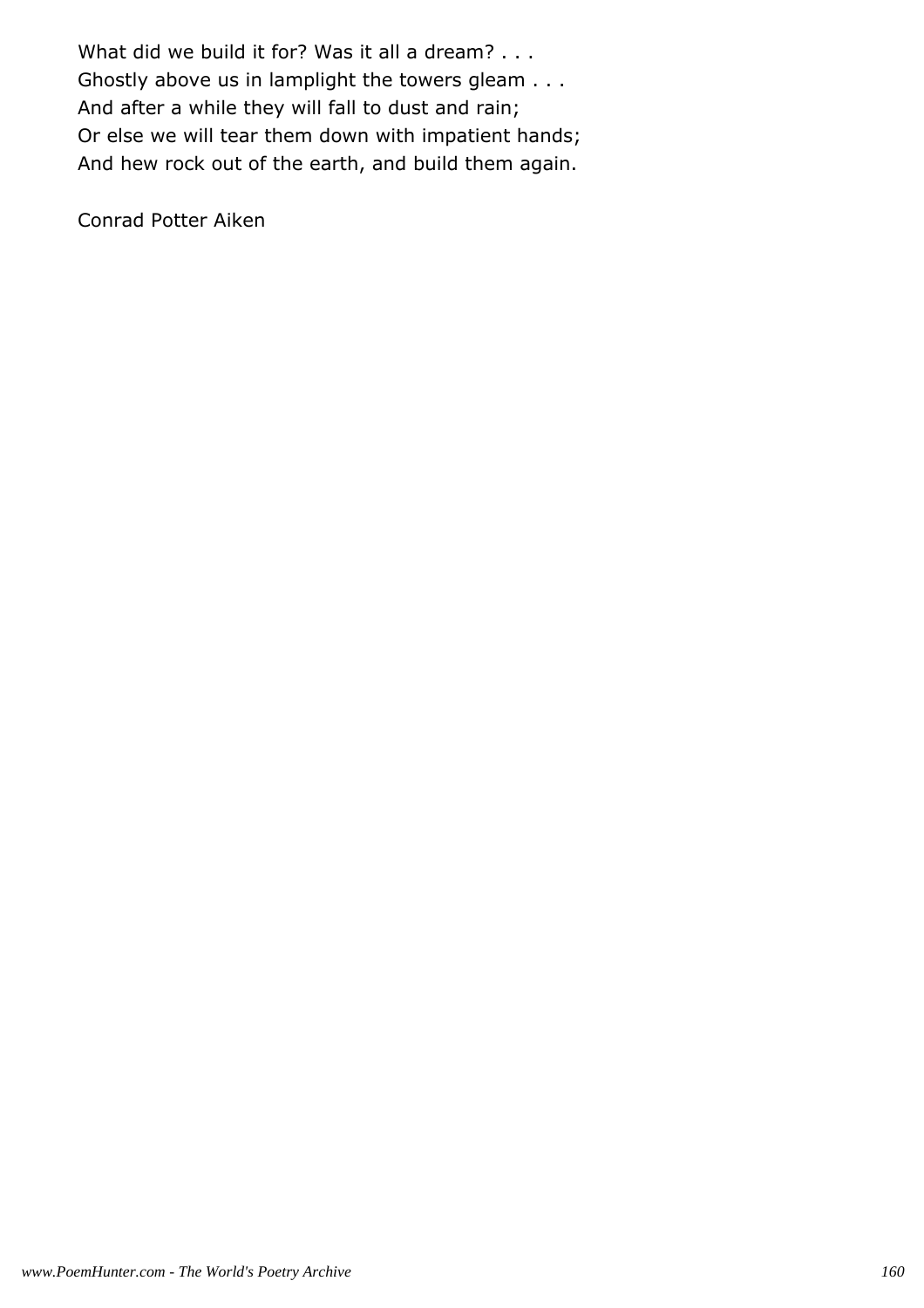# The Grasshopper

Grasshopper grasshopper all day long we hear your scraping summer song like rusty fiddles in the grass as through the meadow path we pass such funny legs such funny feet and how we wonder what you eat maybe a single blink of dew sipped from a clover leaf would do then high in air once more you spring to fall in grass again and sing.

Conrad Potter Aiken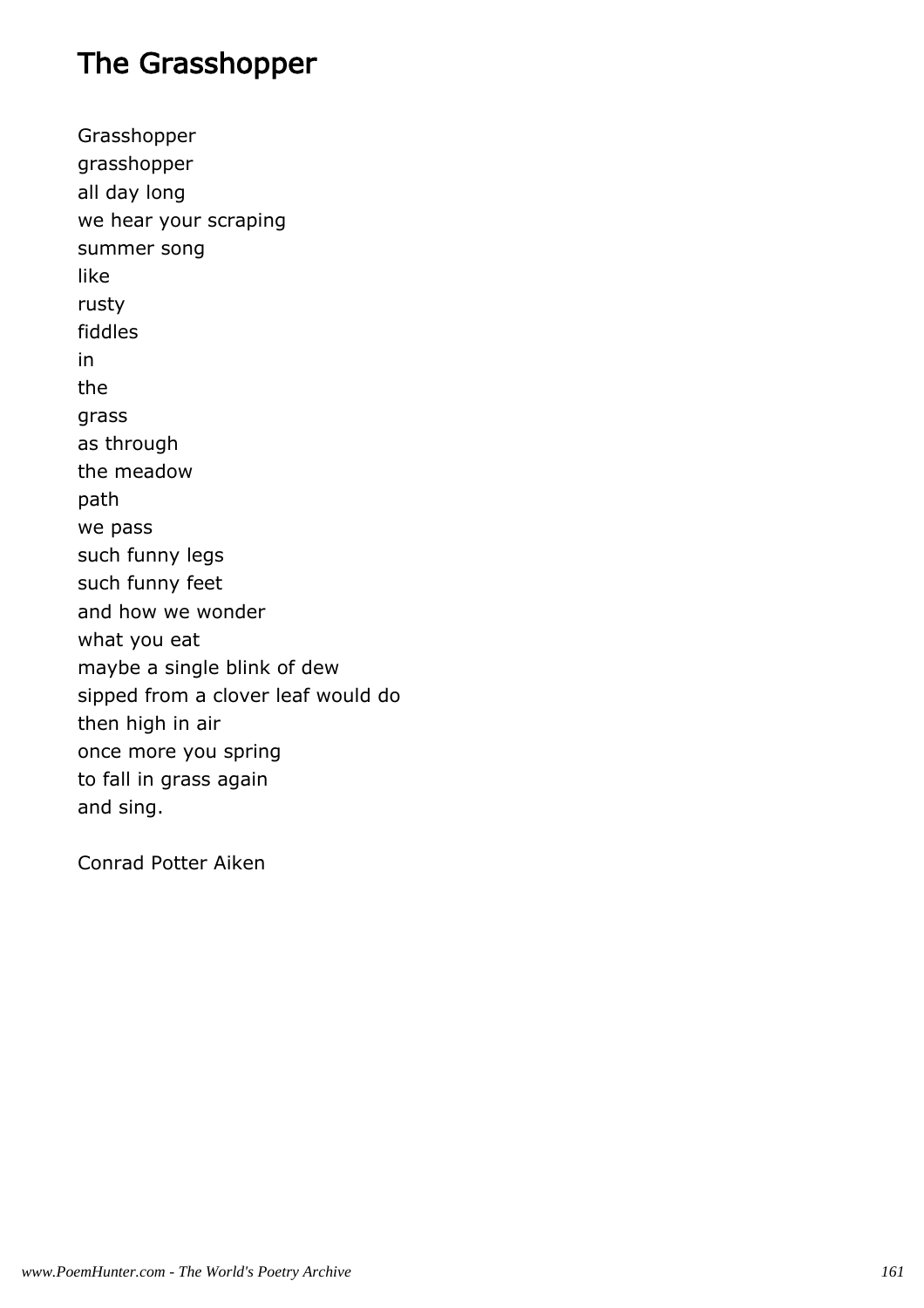# The House Of Dust: Complete

## I.

The sun goes down in a cold pale flare of light. The trees grow dark: the shadows lean to the east: And lights wink out through the windows, one by one. A clamor of frosty sirens mourns at the night. Pale slate-grey clouds whirl up from the sunken sun.

And the wandering one, the inquisitive dreamer of dreams, The eternal asker of answers, stands in the street, And lifts his palms for the first cold ghost of rain. The purple lights leap down the hill before him. The gorgeous night has begun again.

'I will ask them all, I will ask them all their dreams, I will hold my light above them and seek their faces. I will hear them whisper, invisible in their veins . . .' The eternal asker of answers becomes as the darkness, Or as a wind blown over a myriad forest, Or as the numberless voices of long-drawn rains.

We hear him and take him among us, like a wind of music, Like the ghost of a music we have somewhere heard; We crowd through the streets in a dazzle of pallid lamplight, We pour in a sinister wave, ascend a stair, With laughter and cry, and word upon murmured word; We flow, we descend, we turn . . . and the eternal dreamer Moves among us like light, like evening air . . .

Good-night! Good-night! Good-night! We go our ways, The rain runs over the pavement before our feet, The cold rain falls, the rain sings. We walk, we run, we ride. We turn our faces To what the eternal evening brings.

Our hands are hot and raw with the stones we have laid, We have built a tower of stone high into the sky, We have built a city of towers.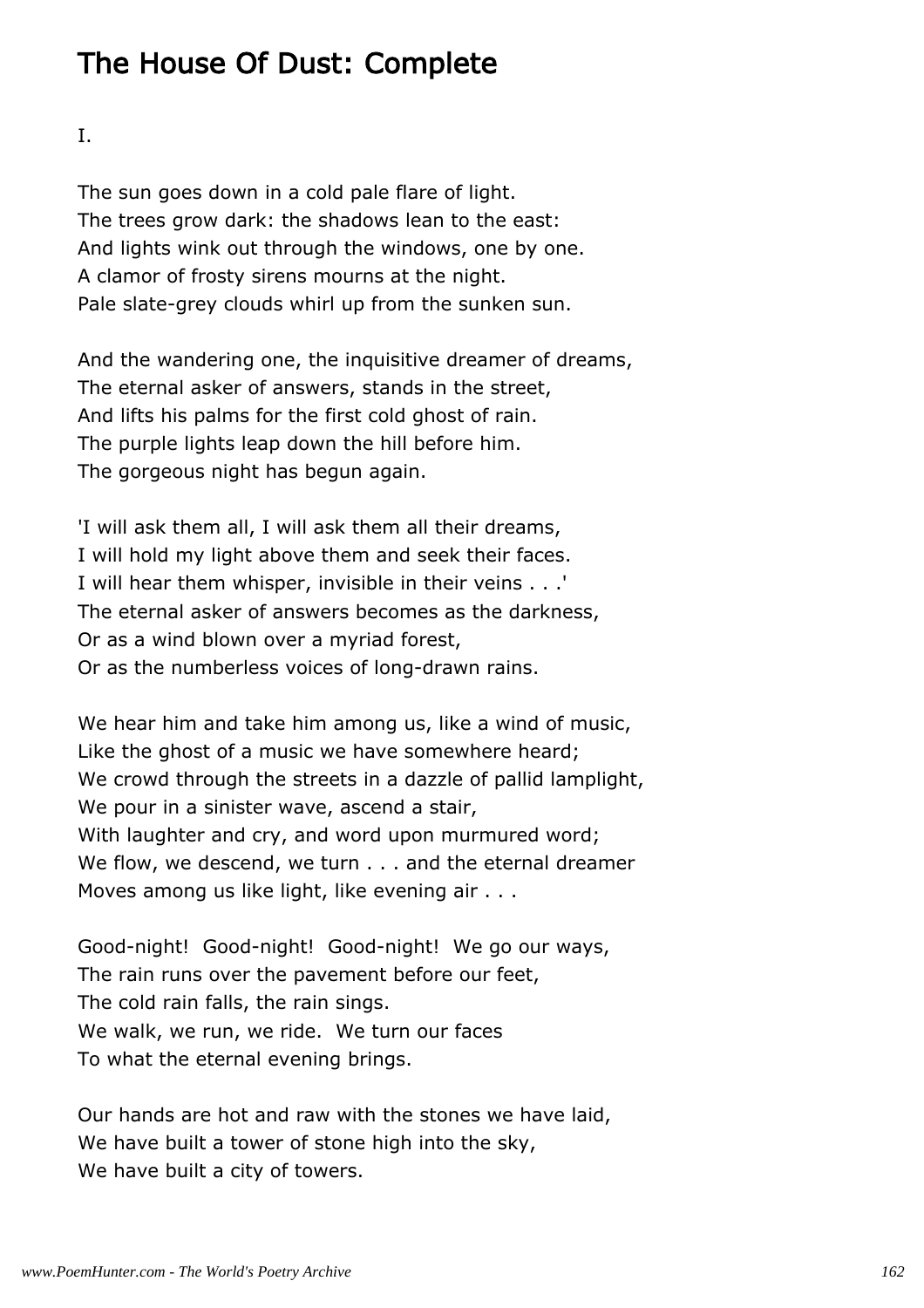Our hands are light, they are singing with emptiness. Our souls are light; they have shaken a burden of hours . . . What did we build it for? Was it all a dream? . . . Ghostly above us in lamplight the towers gleam . . . And after a while they will fall to dust and rain; Or else we will tear them down with impatient hands; And hew rock out of the earth, and build them again.

## II.

One, from his high bright window in a tower, Leans out, as evening falls, And sees the advancing curtain of the shower Splashing its silver on roofs and walls: Sees how, swift as a shadow, it crosses the city, And murmurs beyond far walls to the sea, Leaving a glimmer of water in the dark canyons, And silver falling from eave and tree.

One, from his high bright window, looking down, Peers like a dreamer over the rain-bright town, And thinks its towers are like a dream. The western windows flame in the sun's last flare, Pale roofs begin to gleam.

Looking down from a window high in a wall He sees us all; Lifting our pallid faces towards the rain, Searching the sky, and going our ways again, Standing in doorways, waiting under the trees . . . There, in the high bright window he dreams, and sees What we are blind to,—we who mass and crowd From wall to wall in the darkening of a cloud.

The gulls drift slowly above the city of towers, Over the roofs to the darkening sea they fly; Night falls swiftly on an evening of rain. The yellow lamps wink one by one again. The towers reach higher and blacker against the sky.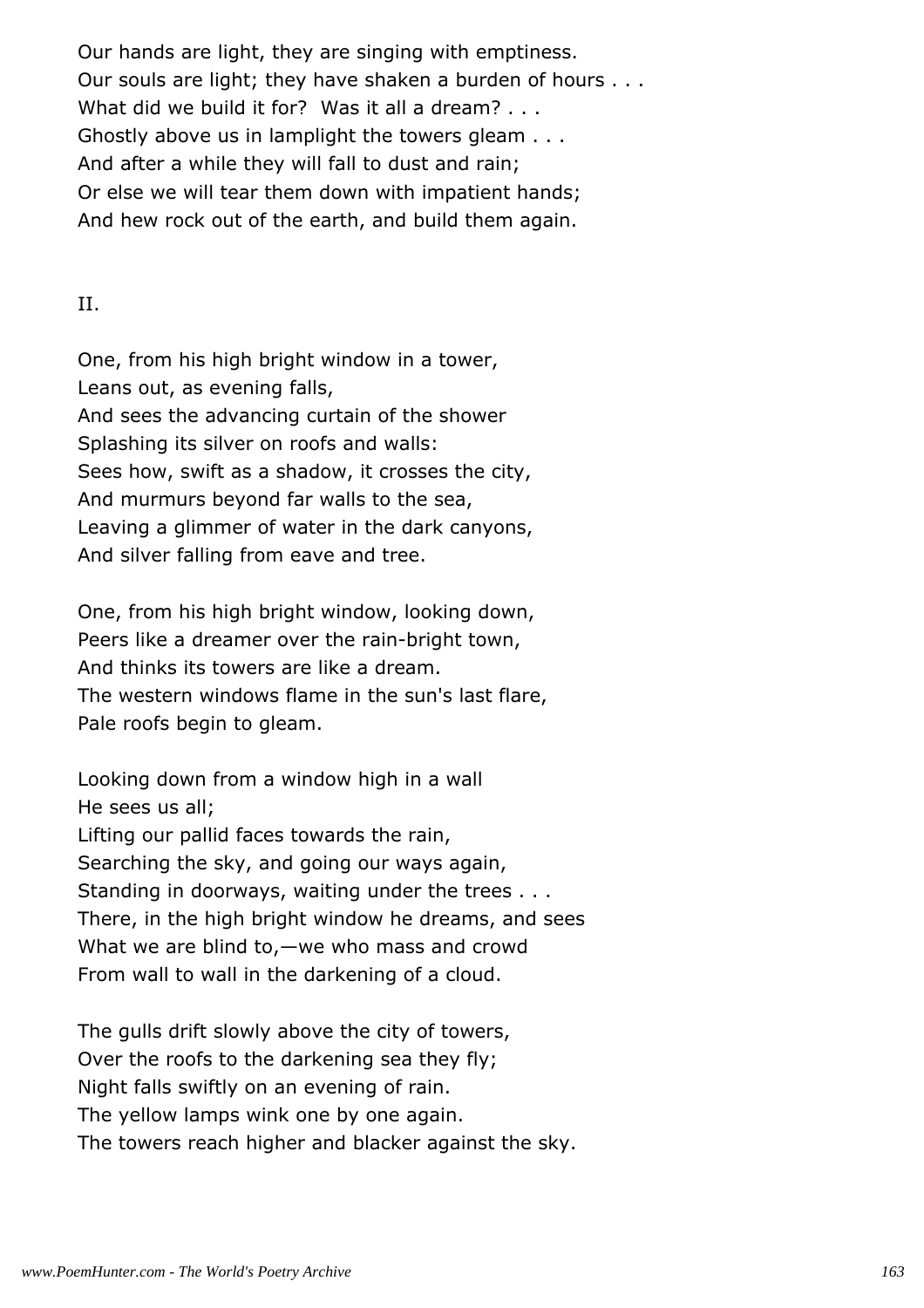III.

One, where the pale sea foamed at the yellow sand, With wave upon slowly shattering wave, Turned to the city of towers as evening fell; And slowly walked by the darkening road toward it; And saw how the towers darkened against the sky; And across the distance heard the toll of a bell.

Along the darkening road he hurried alone, With his eyes cast down, And thought how the streets were hoarse with a tide of people, With clamor of voices, and numberless faces . . . And it seemed to him, of a sudden, that he would drown Here in the quiet of evening air, These empty and voiceless places . . . And he hurried towards the city, to enter there.

Along the darkening road, between tall trees That made a sinister whisper, loudly he walked. Behind him, sea-gulls dipped over long grey seas. Before him, numberless lovers smiled and talked. And death was observed with sudden cries, And birth with laughter and pain. And the trees grew taller and blacker against the skies And night came down again.

## IV.

Up high black walls, up sombre terraces, Clinging like luminous birds to the sides of cliffs, The yellow lights went climbing towards the sky. From high black walls, gleaming vaguely with rain, Each yellow light looked down like a golden eye.

They trembled from coign to coign, and tower to tower, Along high terraces quicker than dream they flew. And some of them steadily glowed, and some soon vanished, And some strange shadows threw.

And behind them all the ghosts of thoughts went moving,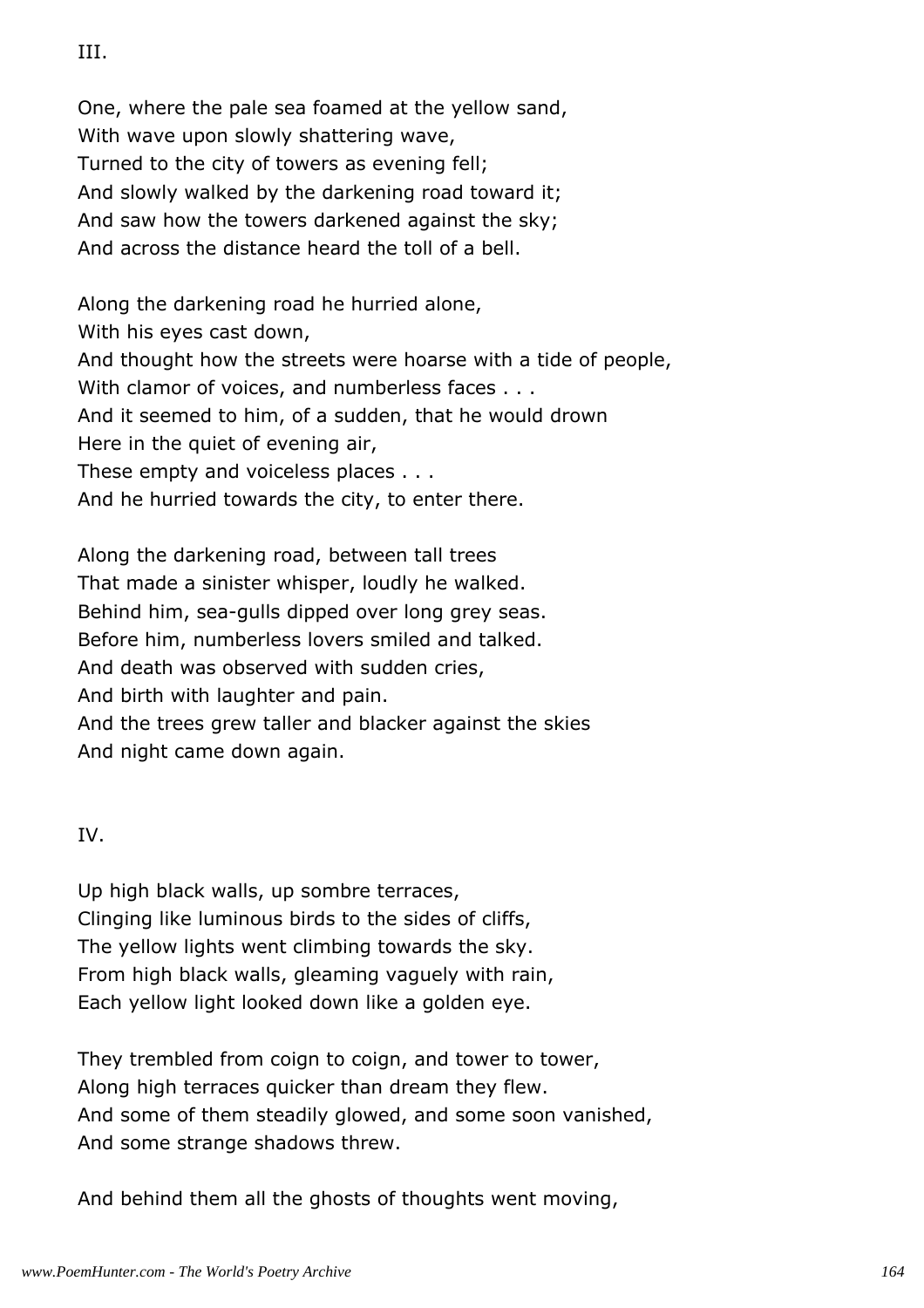Restlessly moving in each lamplit room, From chair to mirror, from mirror to fire; From some, the light was scarcely more than a gloom: From some, a dazzling desire.

And there was one, beneath black eaves, who thought, Combing with lifted arms her golden hair, Of the lover who hurried towards her through the night; And there was one who dreamed of a sudden death As she blew out her light.

And there was one who turned from clamoring streets, And walked in lamplit gardens among black trees, And looked at the windy sky, And thought with terror how stones and roots would freeze And birds in the dead boughs cry . . .

And she hurried back, as snow fell, mixed with rain, To mingle among the crowds again, To jostle beneath blue lamps along the street; And lost herself in the warm bright coiling dream, With a sound of murmuring voices and shuffling feet.

And one, from his high bright window looking down On luminous chasms that cleft the basalt town, Hearing a sea-like murmur rise, Desired to leave his dream, descend from the tower, And drown in waves of shouts and laughter and cries.

V.

The snow floats down upon us, mingled with rain . . . It eddies around pale lilac lamps, and falls Down golden-windowed walls. We were all born of flesh, in a flare of pain, We do not remember the red roots whence we rose, But we know that we rose and walked, that after a while We shall lie down again.

The snow floats down upon us, we turn, we turn, Through gorges filled with light we sound and flow . . .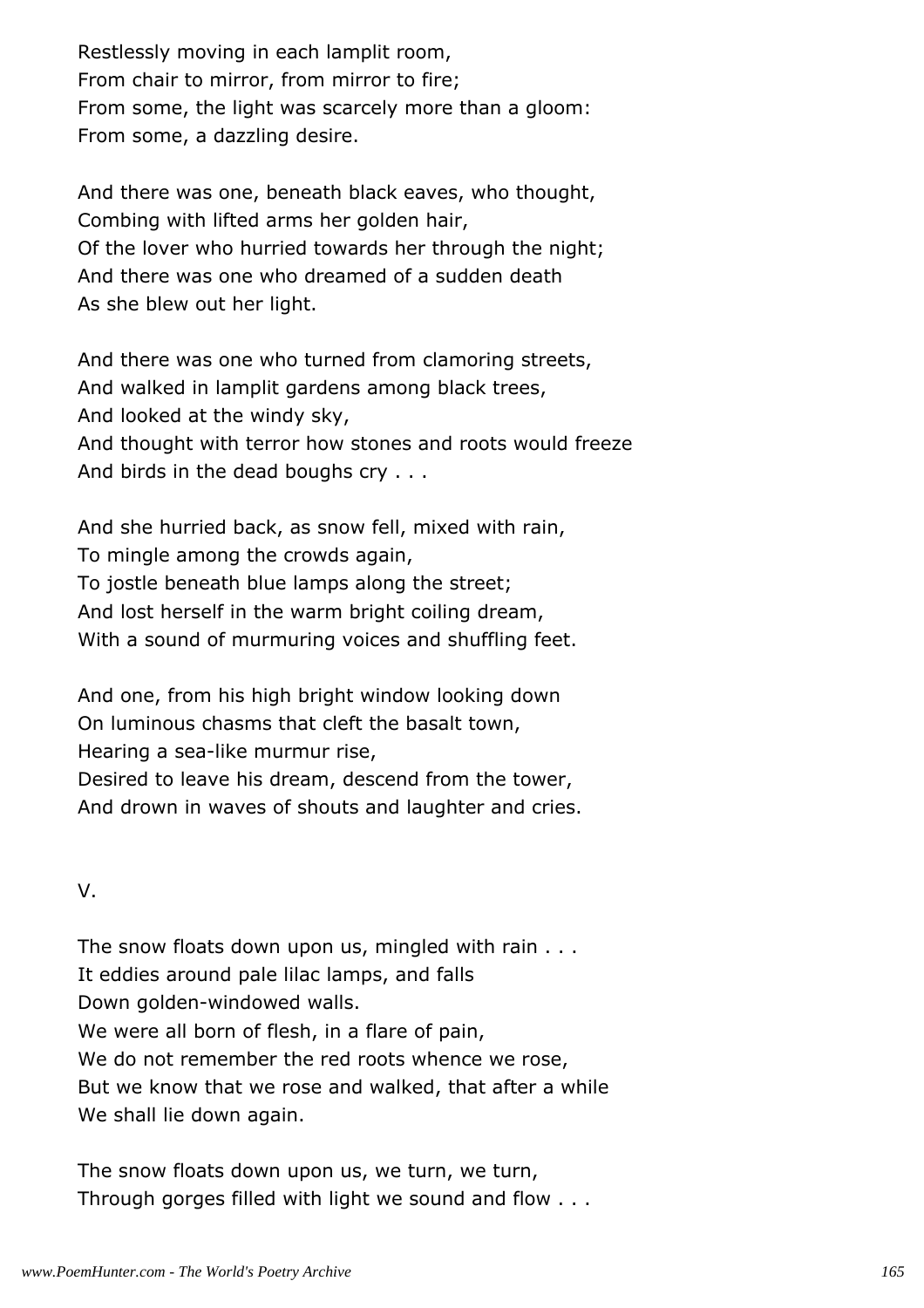One is struck down and hurt, we crowd about him, We bear him away, gaze after his listless body; But whether he lives or dies we do not know.

One of us sings in the street, and we listen to him; The words ring over us like vague bells of sorrow. He sings of a house he lived in long ago. It is strange; this house of dust was the house I lived in; The house you lived in, the house that all of us know. And coiling slowly about him, and laughing at him, And throwing him pennies, we bear away A mournful echo of other times and places, And follow a dream . . . a dream that will not stay.

Down long broad flights of lamplit stairs we flow; Noisy, in scattered waves, crowding and shouting; In broken slow cascades. The gardens extend before us . . . We spread out swiftly; Trees are above us, and darkness. The canyon fades . . .

And we recall, with a gleaming stab of sadness, Vaguely and incoherently, some dream Of a world we came from, a world of sun-blue hills . . . A black wood whispers around us, green eyes gleam; Someone cries in the forest, and someone kills.

We flow to the east, to the white-lined shivering sea; We reach to the west, where the whirling sun went down; We close our eyes to music in bright cafees. We diverge from clamorous streets to streets that are silent. We loaf where the wind-spilled fountain plays.

And, growing tired, we turn aside at last, Remember our secret selves, seek out our towers, Lay weary hands on the banisters, and climb; Climbing, each, to his little four-square dream Of love or lust or beauty or death or crime.

### VI.

Over the darkened city, the city of towers,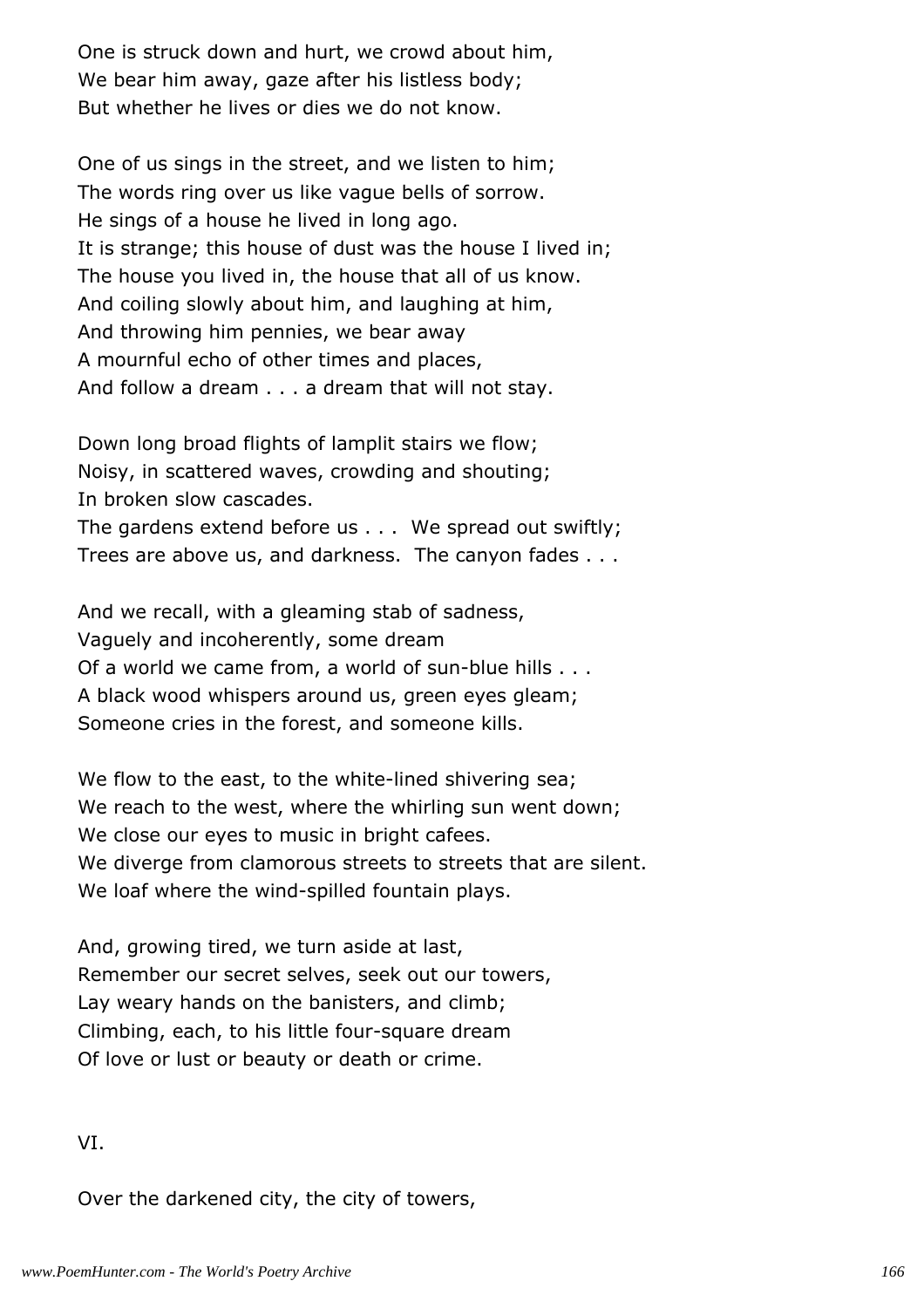The city of a thousand gates, Over the gleaming terraced roofs, the huddled towers, Over a somnolent whisper of loves and hates, The slow wind flows, drearily streams and falls, With a mournful sound down rain-dark walls. On one side purples the lustrous dusk of the sea, And dreams in white at the city's feet; On one side sleep the plains, with heaped-up hills. Oaks and beeches whisper in rings about it. Above the trees are towers where dread bells beat.

The fisherman draws his streaming net from the sea And sails toward the far-off city, that seems Like one vague tower.

The dark bow plunges to foam on blue-black waves, And shrill rain seethes like a ghostly music about him In a quiet shower.

Rain with a shrill sings on the lapsing waves; Rain thrills over the roofs again; Like a shadow of shifting silver it crosses the city; The lamps in the streets are streamed with rain; And sparrows complain beneath deep eaves, And among whirled leaves The sea-gulls, blowing from tower to lower tower, From wall to remoter wall, Skim with the driven rain to the rising sea-sound And close grey wings and fall . . .

. . . Hearing great rain above me, I now remember A girl who stood by the door and shut her eyes: Her pale cheeks glistened with rain, she stood and shivered. Into a forest of silver she vanished slowly . . . Voices about me rise . . .

Voices clear and silvery, voices of raindrops,— 'We struck with silver claws, we struck her down. We are the ghosts of the singing furies . . . ' A chorus of elfin voices blowing about me Weaves to a babel of sound. Each cries a secret. I run among them, reach out vain hands, and drown.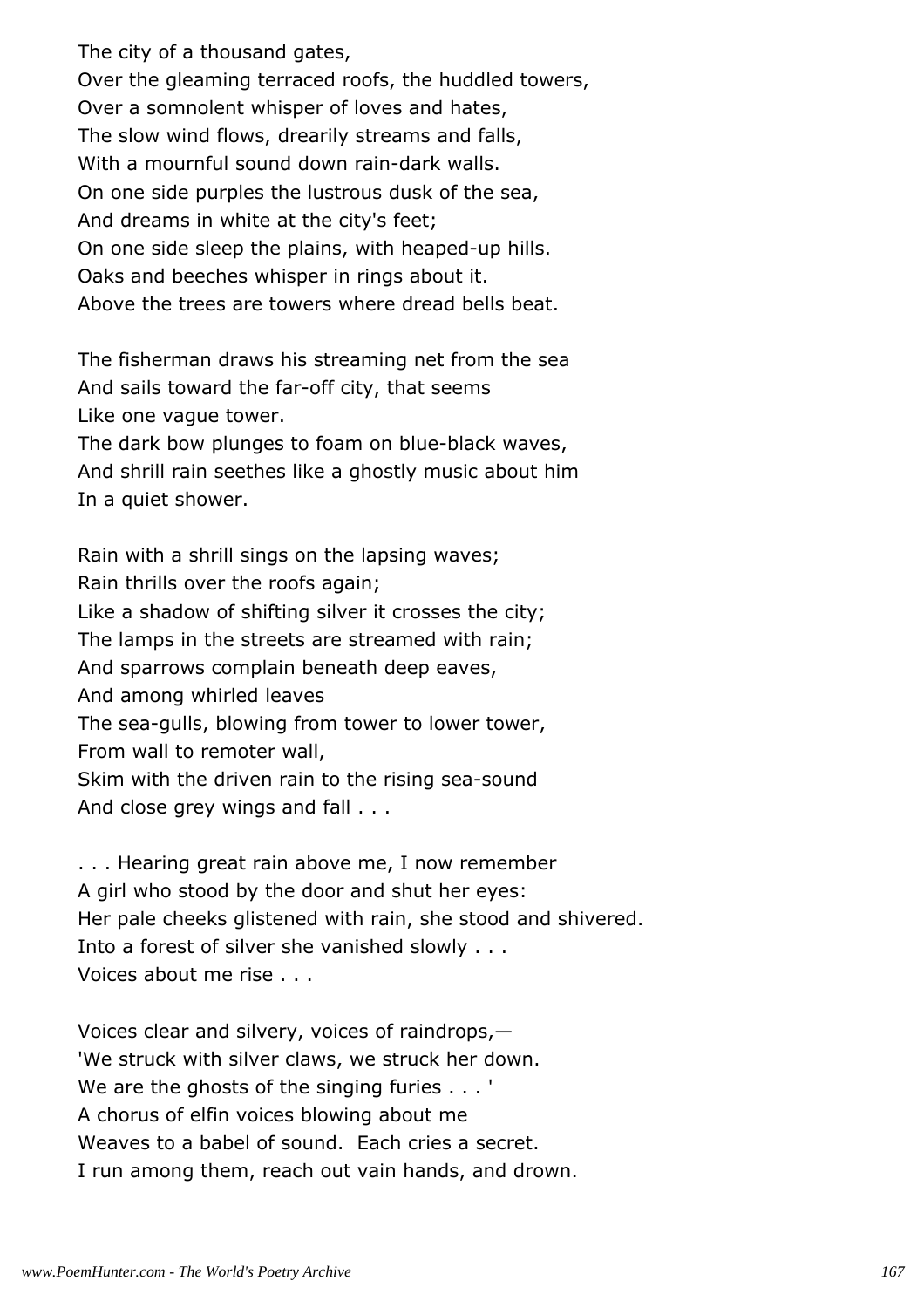'I am the one who stood beside you and smiled, Thinking your face so strangely young . . . ' 'I am the one who loved you but did not dare.' 'I am the one you followed through crowded streets, The one who escaped you, the one with red-gleamed hair.'

'I am the one you saw to-day, who fell Senseless before you, hearing a certain bell: A bell that broke great memories in my brain.' 'I am the one who passed unnoticed before you, Invisible, in a cloud of secret pain.'

'I am the one who suddenly cried, beholding The face of a certain man on the dazzling screen. They wrote me that he was dead. It was long ago. I walked in the streets for a long while, hearing nothing, And returned to see it again. And it was so.'

Weave, weave, weave, you streaks of rain! I am dissolved and woven again . . . Thousands of faces rise and vanish before me. Thousands of voices weave in the rain.

'I am the one who rode beside you, blinking At a dazzle of golden lights. Tempests of music swept me: I was thinking Of the gorgeous promise of certain nights: Of the woman who suddenly smiled at me this day, Smiled in a certain delicious sidelong way, And turned, as she reached the door, To smile once more . . . Her hands are whiter than snow on midnight water. Her throat is golden and full of golden laughter, Her eyes are strange as the stealth of the moon On a night in June . . . She runs among whistling leaves; I hurry after; She dances in dreams over white-waved water; Her body is white and fragrant and cool, Magnolia petals that float on a white-starred pool . . . I have dreamed of her, dreaming for many nights Of a broken music and golden lights,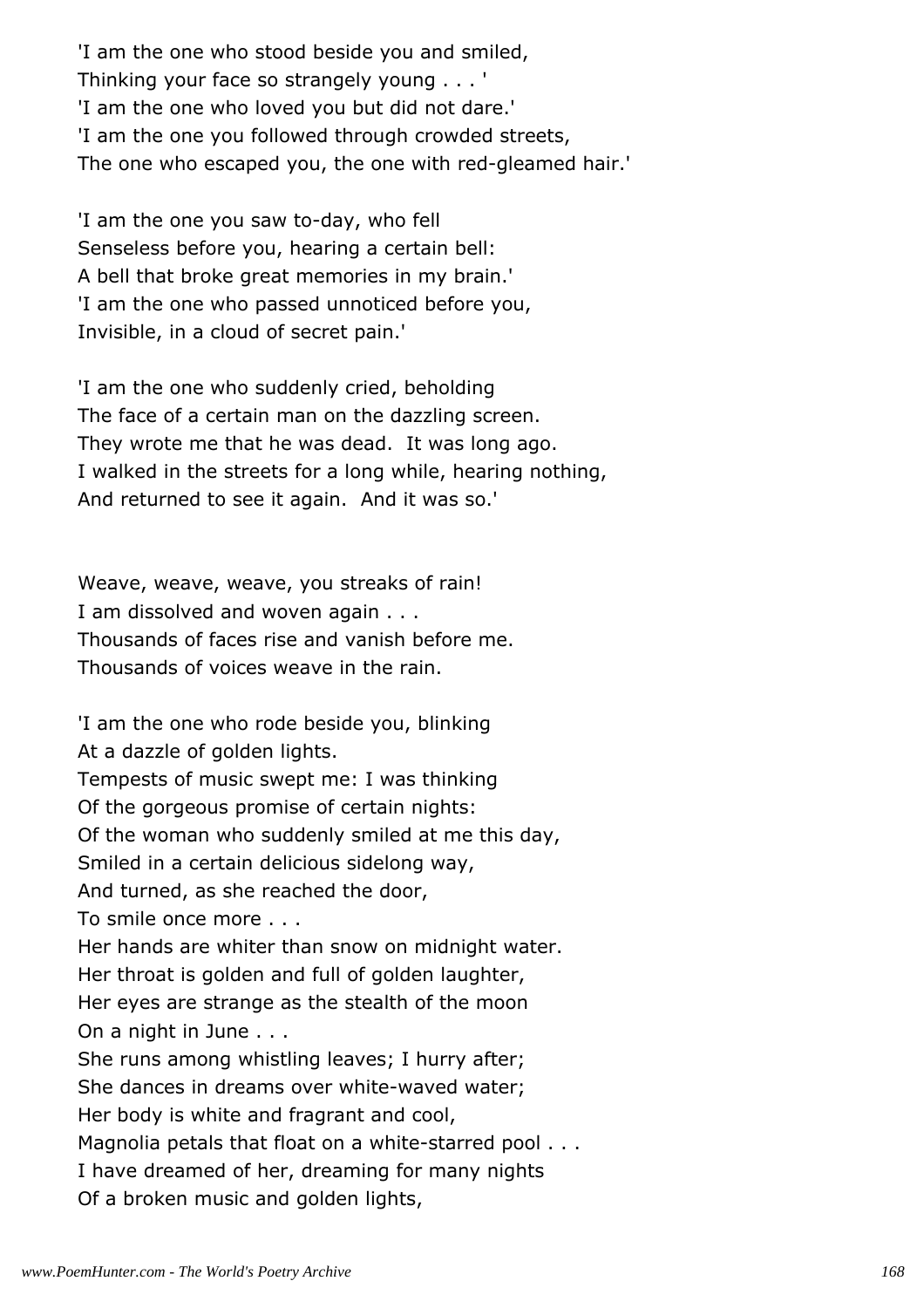Of broken webs of silver, heavily falling Between my hands and their white desire: And dark-leaved boughs, edged with a golden radiance, Dipping to screen a fire . . . I dream that I walk with her beneath high trees, But as I lean to kiss her face, She is blown aloft on wind, I catch at leaves, And run in a moonless place; And I hear a crashing of terrible rocks flung down, And shattering trees and cracking walls, And a net of intense white flame roars over the town, And someone cries; and darkness falls . . . But now she has leaned and smiled at me, My veins are afire with music, Her eyes have kissed me, my body is turned to light; I shall dream to her secret heart tonight . . . '

He rises and moves away, he says no word, He folds his evening paper and turns away; I rush through the dark with rows of lamplit faces; Fire bells peal, and some of us turn to listen, And some sit motionless in their accustomed places.

Cold rain lashes the car-roof, scurries in gusts, Streams down the windows in waves and ripples of lustre; The lamps in the streets are distorted and strange. Someone takes his watch from his pocket and yawns. One peers out in the night for the place to change.

Rain . . . rain . . . rain . . . we are buried in rain, It will rain forever, the swift wheels hiss through water, Pale sheets of water gleam in the windy street. The pealing of bells is lost in a drive of rain-drops. Remote and hurried the great bells beat.

'I am the one whom life so shrewdly betrayed, Misfortune dogs me, it always hunted me down. And to-day the woman I love lies dead. I gave her roses, a ring with opals; These hands have touched her head.

'I bound her to me in all soft ways,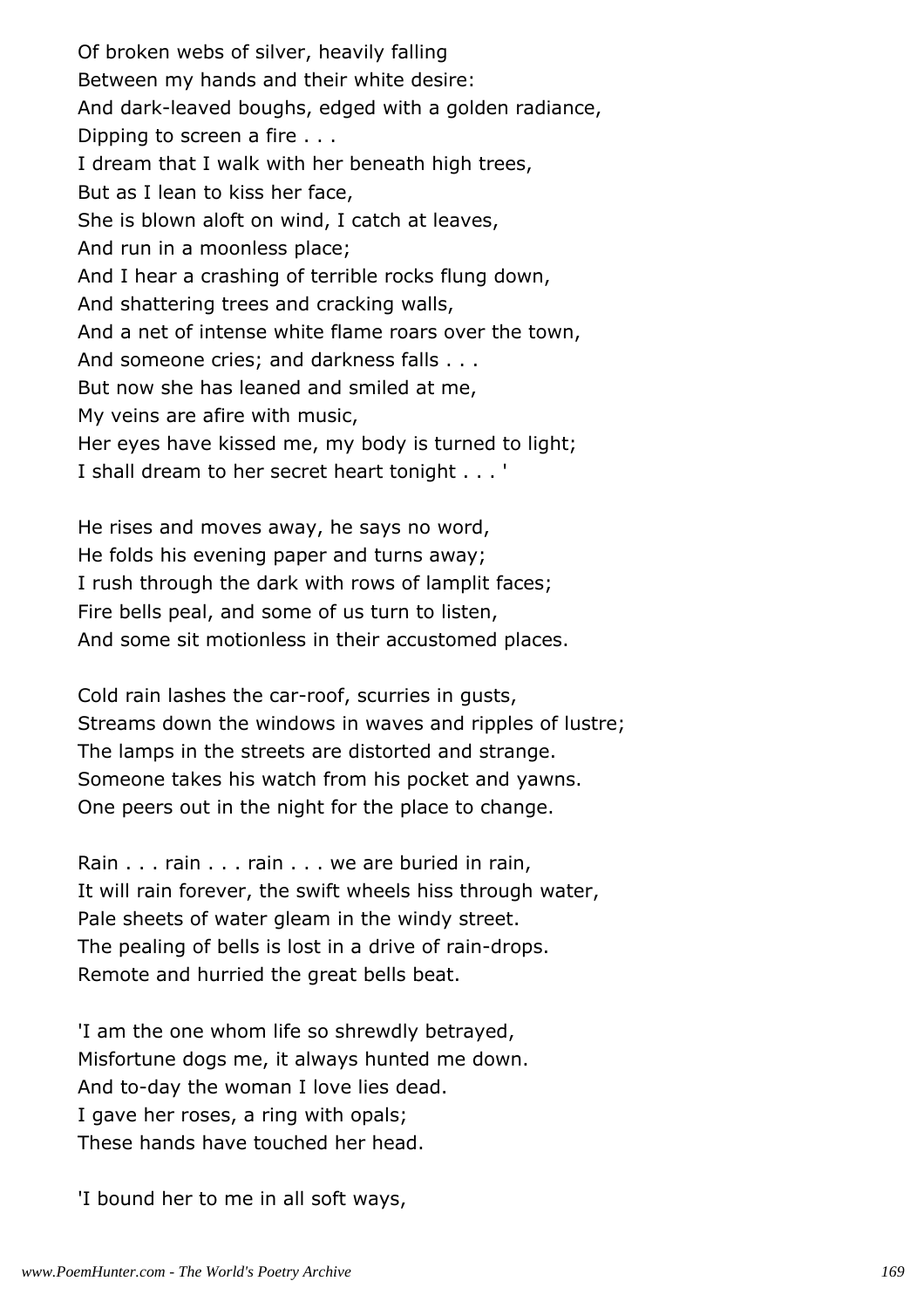I bound her to me in a net of days, Yet now she has gone in silence and said no word. How can we face these dazzling things, I ask you? There is no use: we cry: and are not heard.

'They cover a body with roses . . . I shall not see it . . . Must one return to the lifeless walls of a city Whose soul is charred by fire? . . . ' His eyes are closed, his lips press tightly together. Wheels hiss beneath us. He yields us our desire.

'No, do not stare so—he is weak with grief, He cannot face you, he turns his eyes aside; He is confused with pain. I suffered this. I know. It was long ago . . . He closes his eyes and drowns in death again.'

The wind hurls blows at the rain-starred glistening windows, The wind shrills down from the half-seen walls. We flow on the mournful wind in a dream of dying; And at last a silence falls.

## VII.

Midnight; bells toll, and along the cloud-high towers The golden lights go out . . . The yellow windows darken, the shades are drawn, In thousands of rooms we sleep, we await the dawn, We lie face down, we dream, We cry aloud with terror, half rise, or seem To stare at the ceiling or walls . . . Midnight . . . the last of shattering bell-notes falls. A rush of silence whirls over the cloud-high towers, A vortex of soundless hours.

'The bells have just struck twelve: I should be sleeping. But I cannot delay any longer to write and tell you. The woman is dead. She died—you know the way. Just as we planned. Smiling, with open sunlit eyes. Smiling upon the outstretched fatal hand . . .'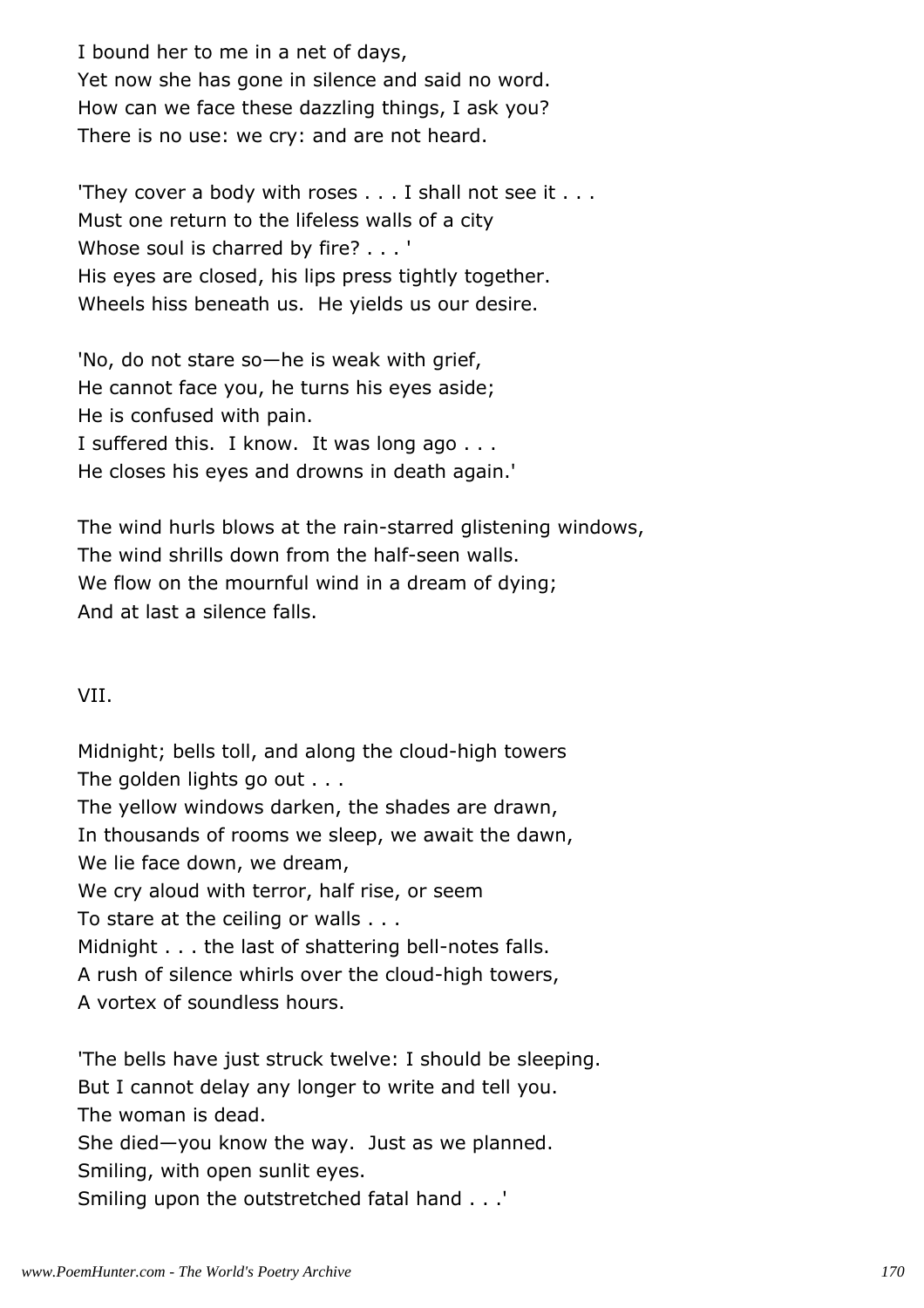He folds his letter, steps softly down the stairs. The doors are closed and silent. A gas-jet flares. His shadow disturbs a shadow of balustrades. The door swings shut behind. Night roars above him. Into the night he fades.

Wind; wind; wind; carving the walls; Blowing the water that gleams in the street; Blowing the rain, the sleet. In the dark alley, an old tree cracks and falls, Oak-boughs moan in the haunted air; Lamps blow down with a crash and tinkle of glass . . . Darkness whistles . . . Wild hours pass . . .

And those whom sleep eludes lie wide-eyed, hearing Above their heads a goblin night go by; Children are waked, and cry, The young girl hears the roar in her sleep, and dreams That her lover is caught in a burning tower, She clutches the pillow, she gasps for breath, she screams . . . And then by degrees her breath grows quiet and slow, She dreams of an evening, long ago: Of colored lanterns balancing under trees, Some of them softly catching afire; And beneath the lanterns a motionless face she sees, Golden with lamplight, smiling, serene . . . The leaves are a pale and glittering green, The sound of horns blows over the trampled grass, Shadows of dancers pass . . . The face smiles closer to hers, she tries to lean Backward, away, the eyes burn close and strange, The face is beginning to change, $-$ It is her lover, she no longer desires to resist, She is held and kissed. She closes her eyes, and melts in a seethe of flame . . . With a smoking ghost of shame . . .

Wind, wind, wind . . . Wind in an enormous brain Blowing dark thoughts like fallen leaves . . . The wind shrieks, the wind grieves; It dashes the leaves on walls, it whirls then again;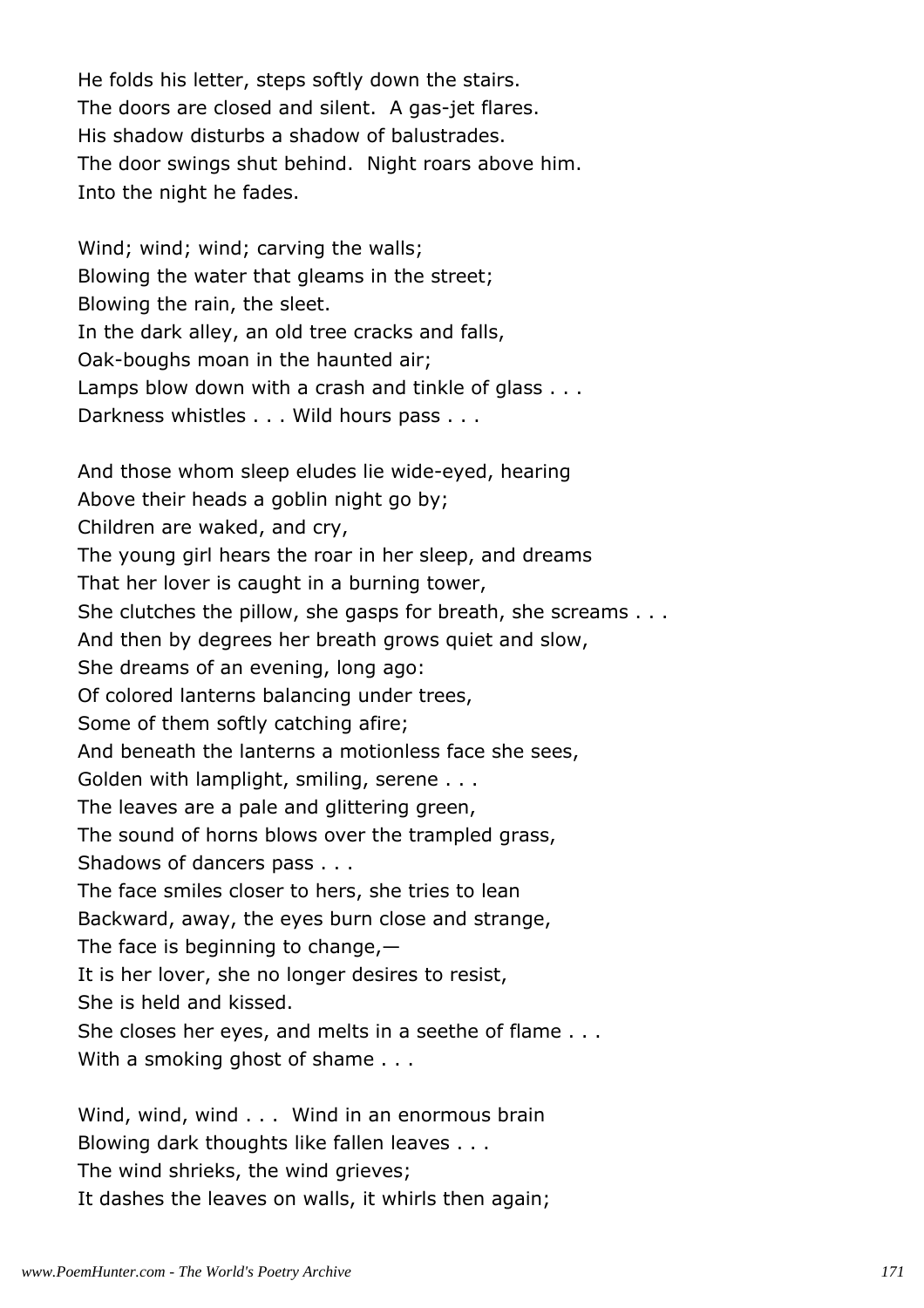And the enormous sleeper vaguely and stupidly dreams And desires to stir, to resist a ghost of pain.

One, whom the city imprisoned because of his cunning, Who dreamed for years in a tower, Seizes this hour Of tumult and wind. He files through the rusted bar, Leans his face to the rain, laughs up at the night, Slides down the knotted sheet, swings over the wall, To fall to the street with a cat-like fall, Slinks round a quavering rim of windy light, And at last is gone, Leaving his empty cell for the pallor of dawn . . .

The mother whose child was buried to-day Turns her face to the window; her face is grey; And all her body is cold with the coldness of rain. He would have grown as easily as a tree, He would have spread a pleasure of shade above her, He would have been his father again . . . His growth was ended by a freezing invisible shadow. She lies, and does not move, and is stabbed by the rain.

Wind, wind, wind; we toss and dream; We dream we are clouds and stars, blown in a stream: Windows rattle above our beds; We reach vague-gesturing hands, we lift our heads, Hear sounds far off,—and dream, with quivering breath, Our curious separate ways through life and death.

VIII.

The white fog creeps from the cold sea over the city, Over the pale grey tumbled towers,— And settles among the roofs, the pale grey walls. Along damp sinuous streets it crawls, Curls like a dream among the motionless trees And seems to freeze.

The fog slips ghostlike into a thousand rooms, Whirls over sleeping faces,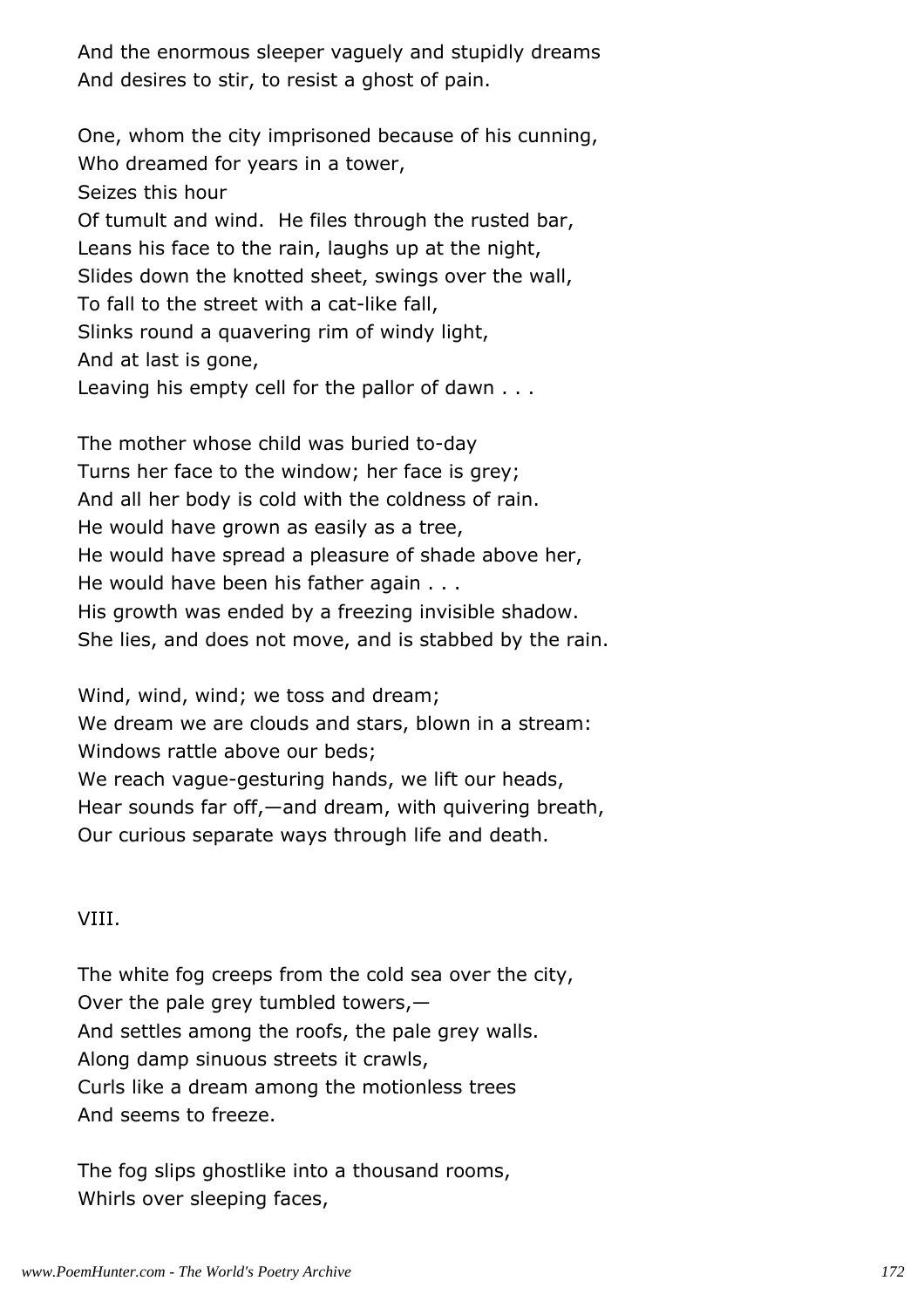Spins in an atomy dance round misty street lamps; And blows in cloudy waves over open spaces . . .

And one from his high window, looking down, Peers at the cloud-white town, And thinks its island towers are like a dream . . . It seems an enormous sleeper, within whose brain Laborious shadows revolve and break and gleam.

### PART II.

## I.

The round red sun heaves darkly out of the sea. The walls and towers are warmed and gleam. Sounds go drowsily up from streets and wharves. The city stirs like one that is half in dream.

And the mist flows up by dazzling walls and windows, Where one by one we wake and rise. We gaze at the pale grey lustrous sea a moment, We rub the darkness from our eyes,

And face our thousand devious secret mornings . . . And do not see how the pale mist, slowly ascending, Shaped by the sun, shines like a white-robed dreamer Compassionate over our towers bending.

There, like one who gazes into a crystal, He broods upon our city with sombre eyes; He sees our secret fears vaguely unfolding, Sees cloudy symbols shape to rise.

Each gleaming point of light is like a seed Dilating swiftly to coiling fires. Each cloud becomes a rapidly dimming face, Each hurrying face records its strange desires.

We descend our separate stairs toward the day,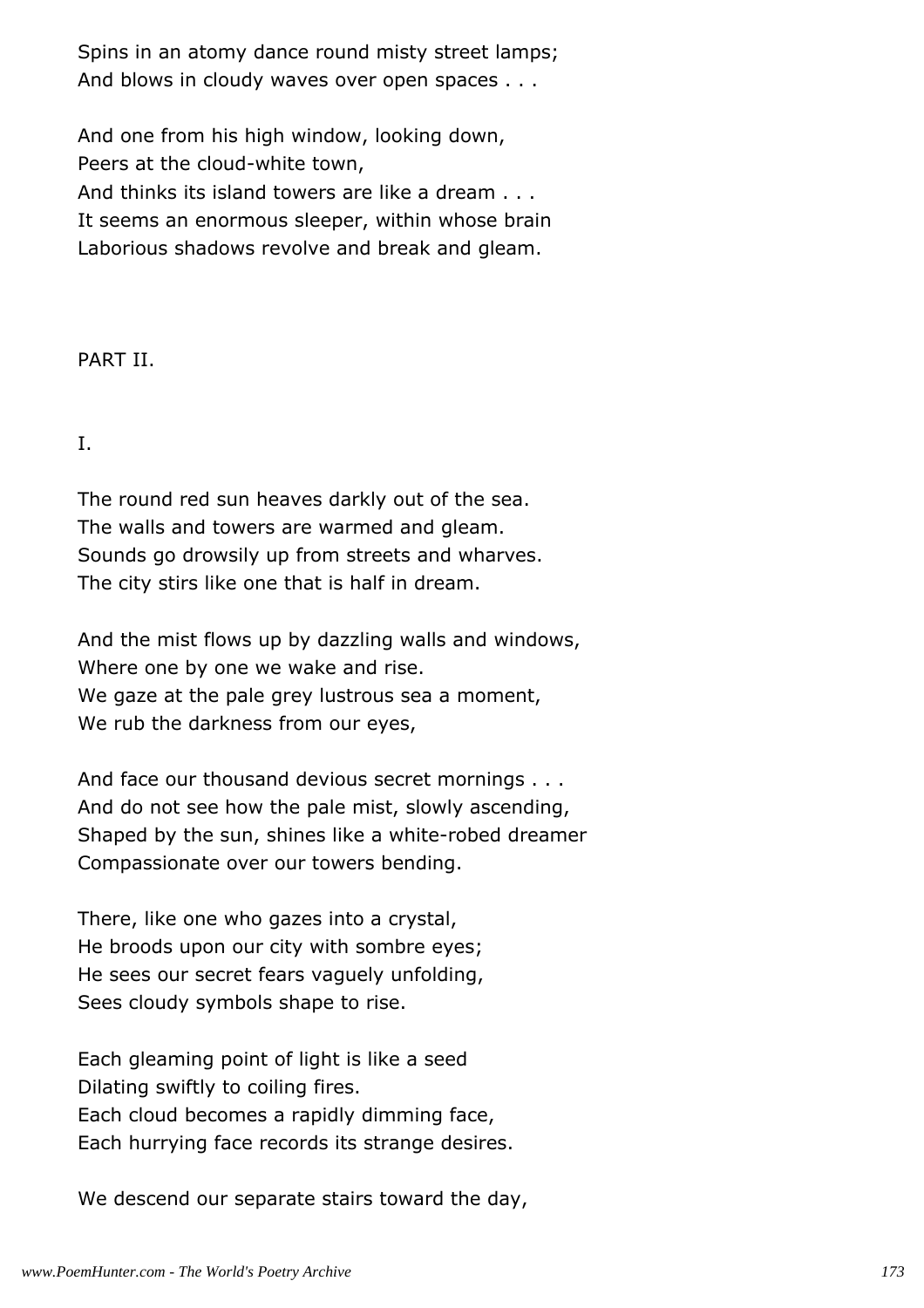Merge in the somnolent mass that fills the street, Lift our eyes to the soft blue space of sky, And walk by the well-known walls with accustomed feet.

### II. THE FULFILLED DREAM

More towers must yet be built—more towers destroyed— Great rocks hoisted in air; And he must seek his bread in high pale sunlight With gulls about him, and clouds just over his eyes . . . And so he did not mention his dream of falling But drank his coffee in silence, and heard in his ears That horrible whistle of wind, and felt his breath Sucked out of him, and saw the tower flash by And the small tree swell beneath him . . . He patted his boy on the head, and kissed his wife, Looked quickly around the room, to remember it, $-$ And so went out . . . For once, he forgot his pail.

Something had changed—but it was not the street— The street was just the same—it was himself. Puddles flashed in the sun. In the pawn-shop door The same old black cat winked green amber eyes; The butcher stood by his window tying his apron; The same men walked beside him, smoking pipes, Reading the morning paper . . .

He would not yield, he thought, and walk more slowly, As if he knew for certain he walked to death: But with his usual pace,—deliberate, firm, Looking about him calmly, watching the world, Taking his ease . . . Yet, when he thought again Of the same dream, now dreamed three separate times, Always the same, and heard that whistling wind, And saw the windows flashing upward past him,— He slowed his pace a little, and thought with horror How monstrously that small tree thrust to meet him! . . . He slowed his pace a little and remembered his wife.

Was forty, then, too old for work like this? Why should it be? He'd never been afraid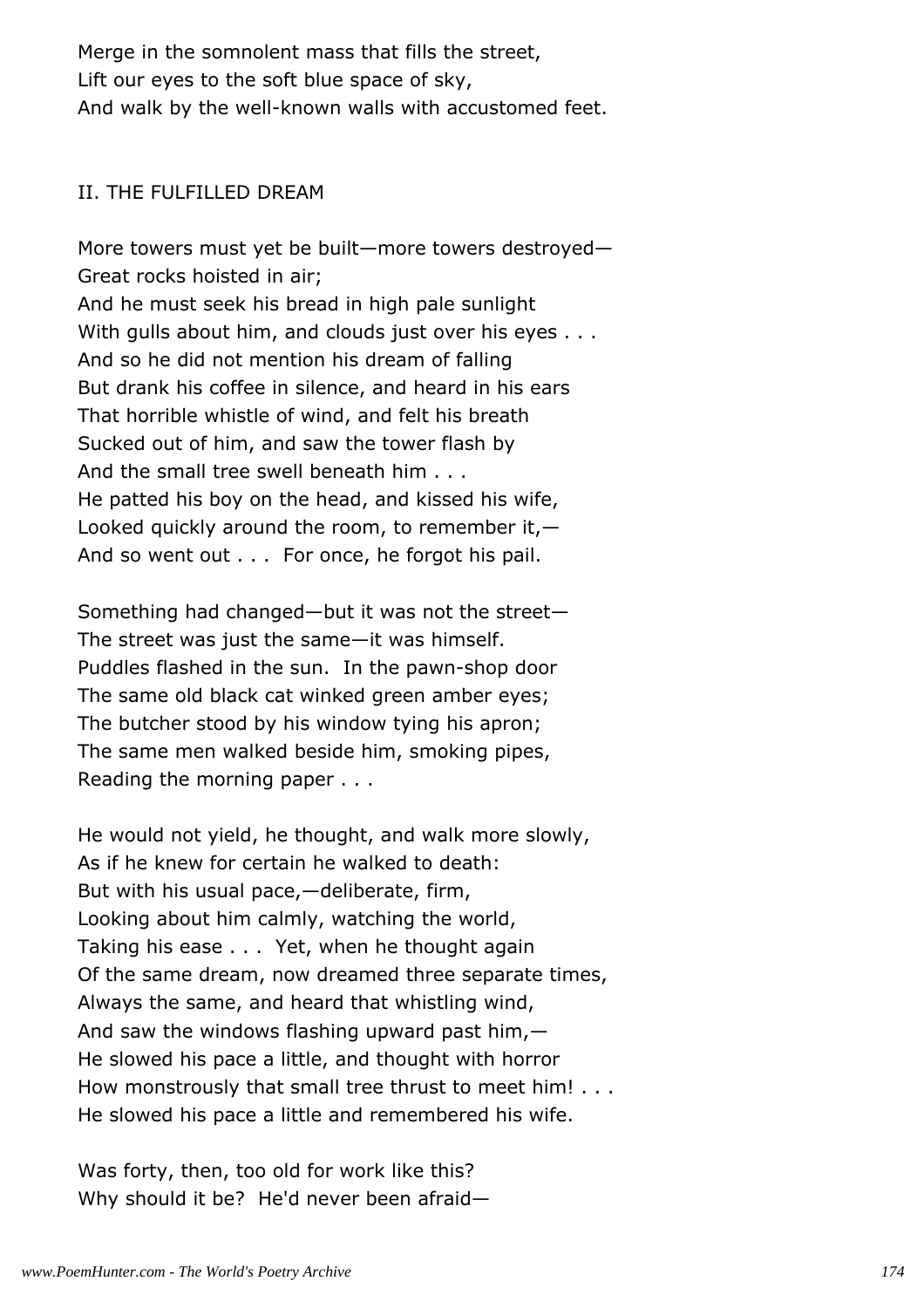His eye was sure, his hand was steady . . . But dreams had meanings. He walked more slowly, and looked along the roofs, All built by men, and saw the pale blue sky; And suddenly he was dizzy with looking at it, It seemed to whirl and swim, It seemed the color of terror, of speed, of death . . . He lowered his eyes to the stones, he walked more slowly; His thoughts were blown and scattered like leaves; He thought of the pail . . . Why, then, was it forgotten? Because he would not need it?

Then, just as he was grouping his thoughts again About that drug-store corner, under an arc-lamp, Where first he met the girl whom he would marry, $-$ That blue-eyed innocent girl, in a soft blouse, $-$ He waved his hand for signal, and up he went In the dusty chute that hugged the wall; Above the tree; from girdered floor to floor; Above the flattening roofs, until the sea Lay wide and waved before him . . . And then he stepped Giddily out, from that security, To the red rib of iron against the sky, And walked along it, feeling it sing and tremble; And looking down one instant, saw the tree Just as he dreamed it was; and looked away, And up again, feeling his blood go wild.

He gave the signal; the long girder swung Closer to him, dropped clanging into place, Almost pushing him off. Pneumatic hammers Began their madhouse clatter, the white-hot rivets Were tossed from below and deftly caught in pails; He signalled again, and wiped his mouth, and thought A place so high in the air should be more quiet. The tree, far down below, teased at his eyes, Teased at the corners of them, until he looked, And felt his body go suddenly small and light; Felt his brain float off like a dwindling vapor; And heard a whistle of wind, and saw a tree Come plunging up to him, and thought to himself, 'By God—I'm done for now, the dream was right . . .'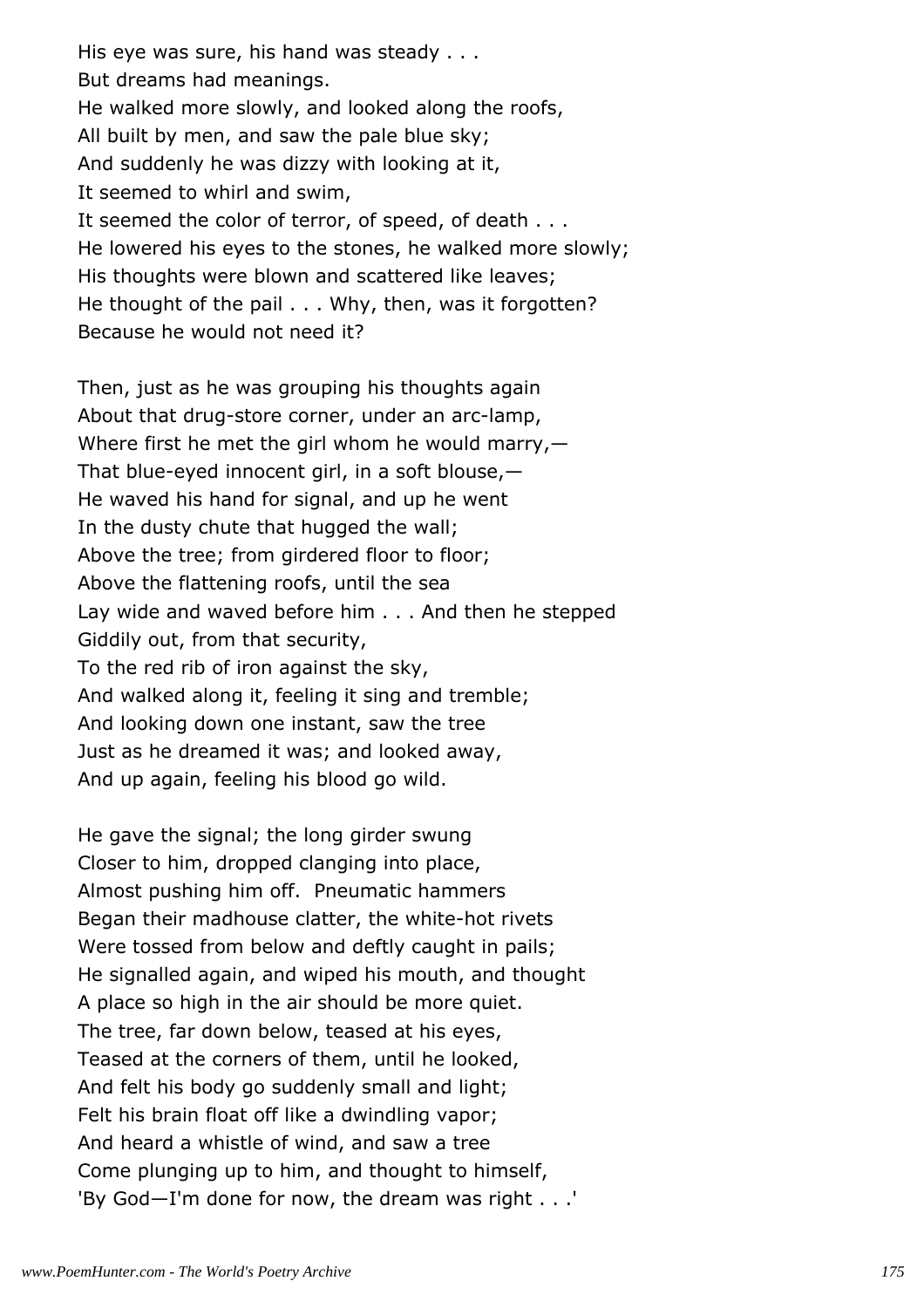## III. INTERLUDE

The warm sun dreams in the dust, the warm sun falls On bright red roofs and walls; The trees in the park exhale a ghost of rain; We go from door to door in the streets again, Talking, laughing, dreaming, turning our faces, Recalling other times and places . . . We crowd, not knowing why, around a gate, We crowd together and wait, A stretcher is carried out, voices are stilled, The ambulance drives away. We watch its roof flash by, hear someone say 'A man fell off the building and was killed— Fell right into a barrel . . .' We turn again Among the frightened eyes of white-faced men, And go our separate ways, each bearing with him A thing he tries, but vainly, to forget, $-$ A sickened crowd, a stretcher red and wet.

A hurdy-gurdy sings in the crowded street, The golden notes skip over the sunlit stones, Wings are upon our feet. The sun seems warmer, the winding street more bright, Sparrows come whirring down in a cloud of light. We bear our dreams among us, bear them all, Like hurdy-gurdy music they rise and fall, Climb to beauty and die. The wandering lover dreams of his lover's mouth, And smiles at the hostile sky. The broker smokes his pipe, and sees a fortune. The murderer hears a cry.

## IV. NIGHTMARE

'Draw three cards, and I will tell your future . . . Draw three cards, and lay them down, Rest your palms upon them, stare at the crystal, And think of time . . . My father was a clown,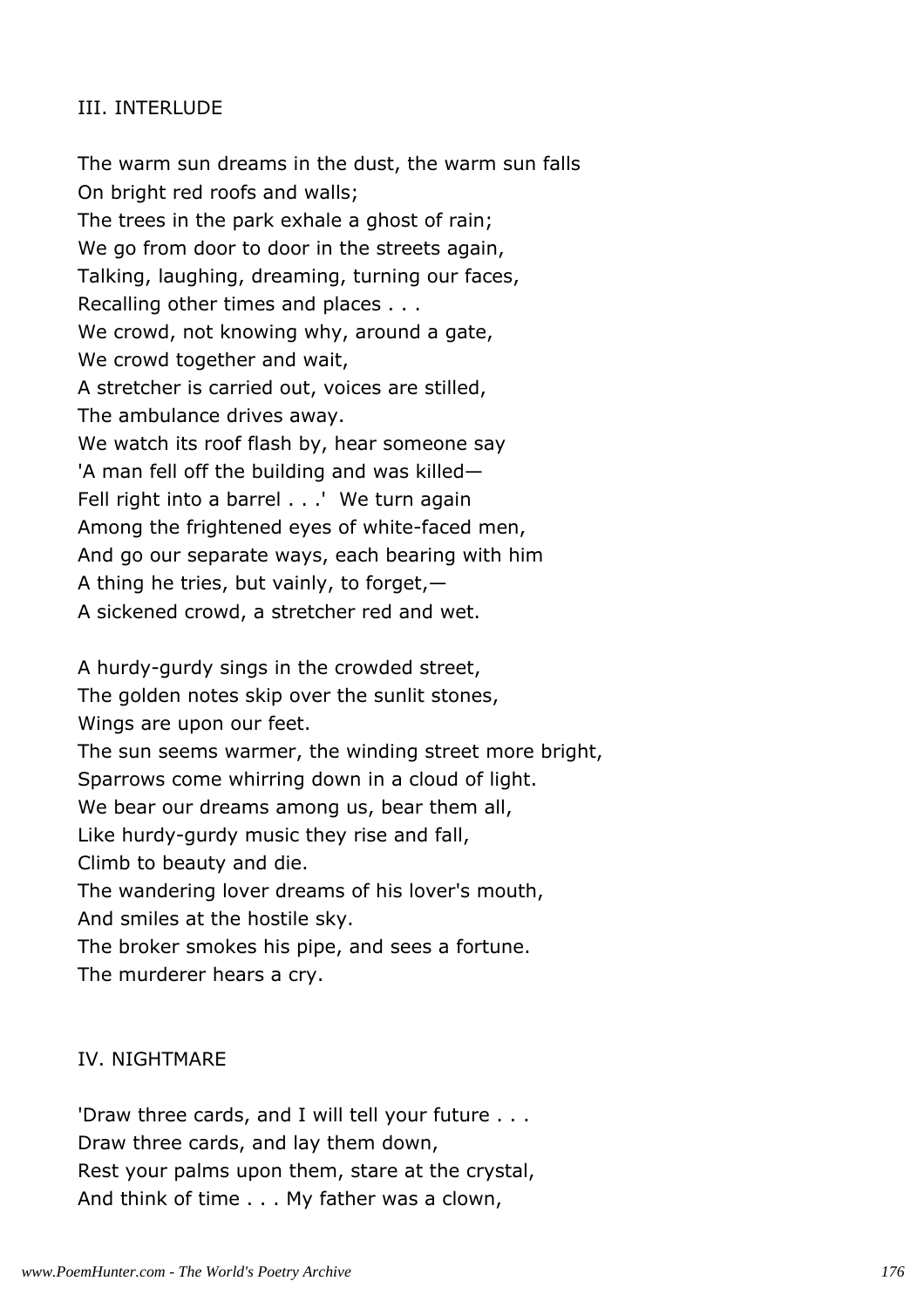My mother was a gypsy out of Egypt; And she was gotten with child in a strange way; And I was born in a cold eclipse of the moon, With the future in my eyes as clear as day.'

I sit before the gold-embroidered curtain And think her face is like a wrinkled desert. The crystal burns in lamplight beneath my eyes. A dragon slowly coils on the scaly curtain. Upon a scarlet cloth a white skull lies.

'Your hand is on the hand that holds three lilies. You will live long, love many times. I see a dark girl here who once betrayed you. I see a shadow of secret crimes.

'There was a man who came intent to kill you, And hid behind a door and waited for you; There was a woman who smiled at you and lied. There was a golden girl who loved you, begged you, Crawled after you, and died.

'There is a ghost of murder in your blood— Coming or past, I know not which. And here is danger—a woman with sea-green eyes, And white-skinned as a witch . . .'

The words hiss into me, like raindrops falling On sleepy fire . . . She smiles a meaning smile. Suspicion eats my brain; I ask a question; Something is creeping at me, something vile;

And suddenly on the wall behind her head I see a monstrous shadow strike and spread, The lamp puffs out, a great blow crashes down. I plunge through the curtain, run through dark to the street, And hear swift steps retreat . . .

The shades are drawn, the door is locked behind me. Behind the door I hear a hammer sounding. I walk in a cloud of wonder; I am glad. I mingle among the crowds; my heart is pounding;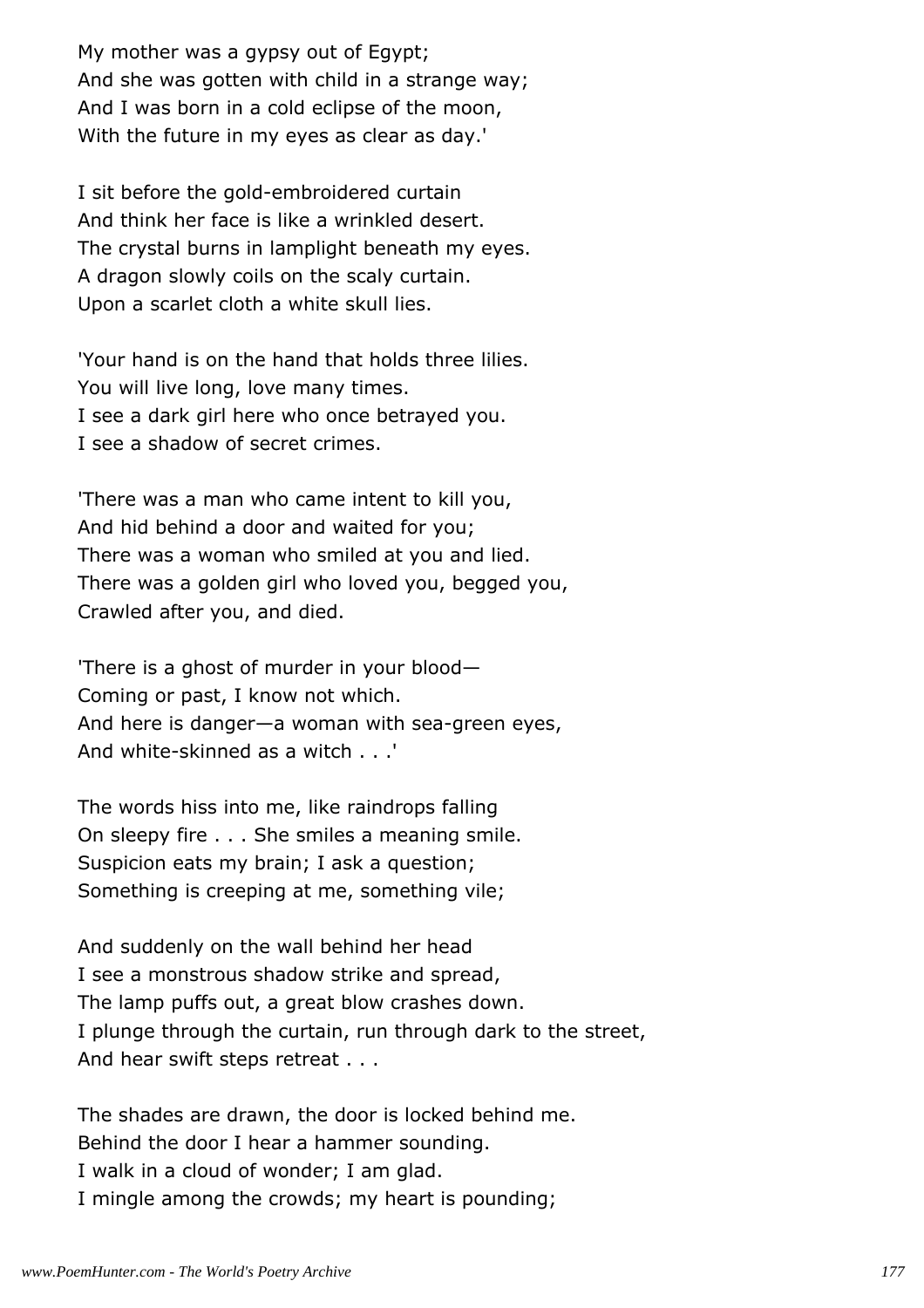You do not guess the adventure I have had! . . .

Yet you, too, all have had your dark adventures, Your sudden adventures, or strange, or sweet . . . My peril goes out from me, is blown among you. We loiter, dreaming together, along the street.

## V. RETROSPECT

Round white clouds roll slowly above the housetops, Over the clear red roofs they flow and pass. A flock of pigeons rises with blue wings flashing, Rises with whistle of wings, hovers an instant, And settles slowly again on the tarnished grass.

And one old man looks down from a dusty window And sees the pigeons circling about the fountain And desires once more to walk among those trees. Lovers walk in the noontime by that fountain. Pigeons dip their beaks to drink from the water. And soon the pond must freeze.

The light wind blows to his ears a sound of laughter, Young men shuffle their feet, loaf in the sunlight; A girl's laugh rings like a silver bell. But clearer than all these sounds is a sound he hears More in his secret heart than in his ears,— A hammer's steady crescendo, like a knell. He hears the snarl of pineboards under the plane, The rhythmic saw, and then the hammer again, $-$ Playing with delicate strokes that sombre scale . . . And the fountain dwindles, the sunlight seems to pale.

Time is a dream, he thinks, a destroying dream; It lays great cities in dust, it fills the seas; It covers the face of beauty, and tumbles walls. Where was the woman he loved? Where was his youth? Where was the dream that burned his brain like fire? Even a dream grows grey at last and falls.

He opened his book once more, beside the window,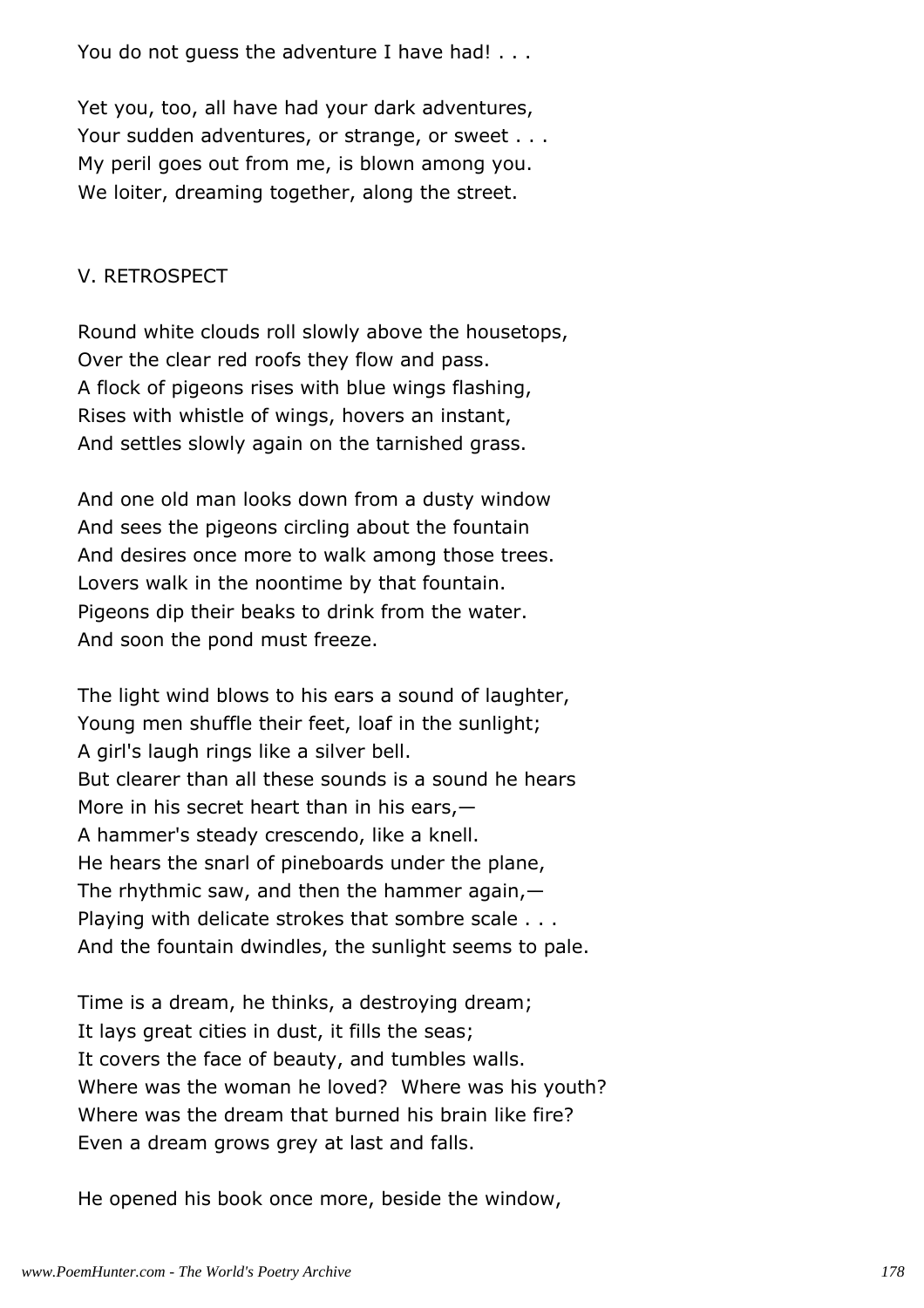And read the printed words upon that page. The sunlight touched his hand; his eyes moved slowly, The quiet words enchanted time and age.

'Death is never an ending, death is a change; Death is beautiful, for death is strange; Death is one dream out of another flowing; Death is a chorded music, softly going By sweet transition from key to richer key. Death is a meeting place of sea and sea.'

## VI. ADELE AND DAVIS

She turned her head on the pillow, and cried once more. And drawing a shaken breath, and closing her eyes, To shut out, if she could, this dingy room, The wigs and costumes scattered around the floor, $-$ Yellows and greens in the dark,—she walked again Those nightmare streets which she had walked so often . . . Here, at a certain corner, under an arc-lamp, Blown by a bitter wind, she stopped and looked In through the brilliant windows of a drug-store, And wondered if she dared to ask for poison: But it was late, few customers were there, The eyes of all the clerks would freeze upon her, And she would wilt, and cry . . . Here, by the river, She listened to the water slapping the wall, And felt queer fascination in its blackness: But it was cold, the little waves looked cruel, The stars were keen, and a windy dash of spray Struck her cheek, and withered her veins . . . And so She dragged herself once more to home, and bed.

Paul hadn't guessed it yet—though twice, already, She'd fainted—once, the first time, on the stage. So she must tell him soon—or else—get out . . . How could she say it? That was the hideous thing. She'd rather die than say it! . . . and all the trouble, Months when she couldn't earn a cent, and then, If he refused to marry her . . . well, what? She saw him laughing, making a foolish joke,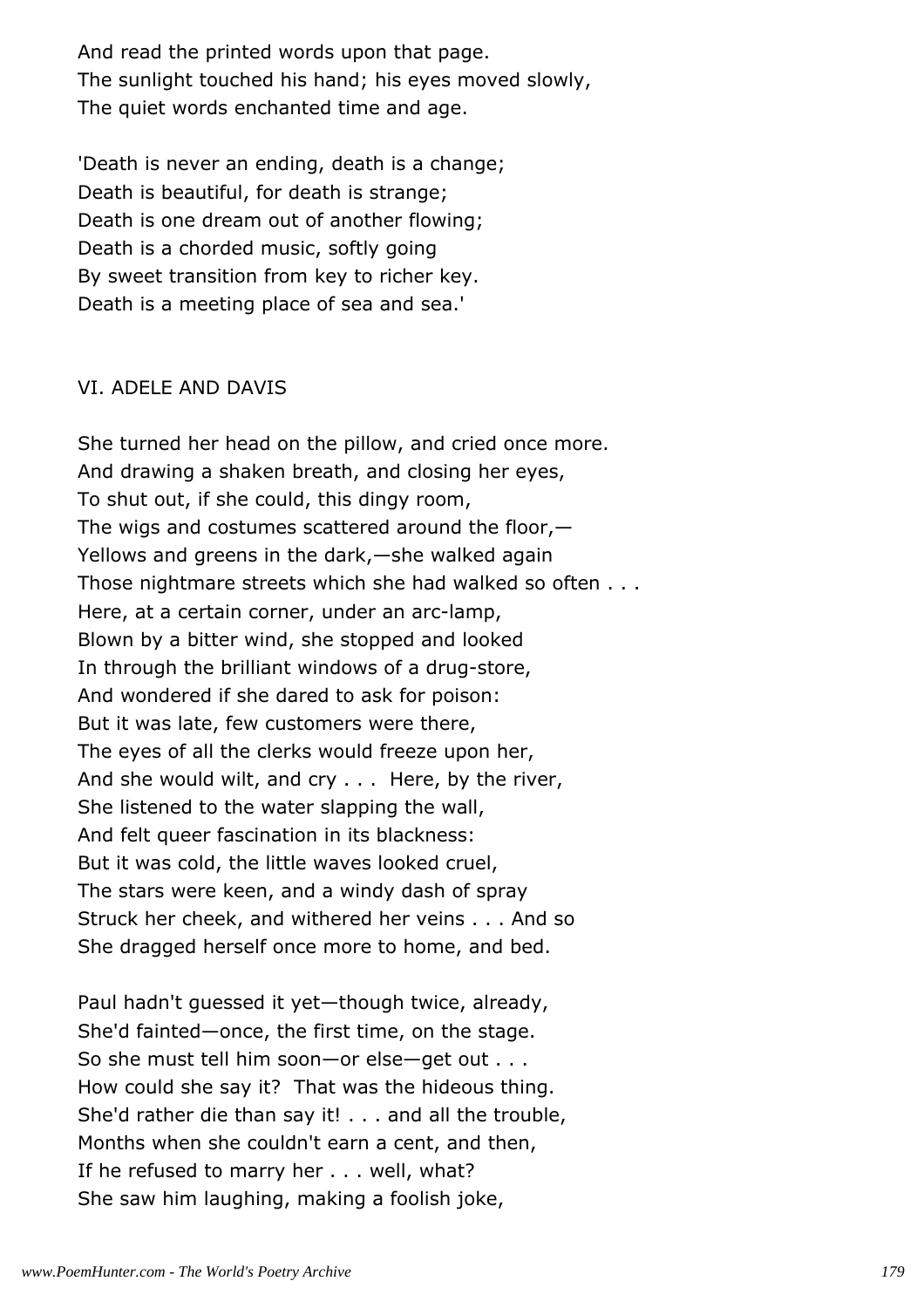His grey eyes turning quickly; and the words Fled from her tongue . . . She saw him sitting silent, Brooding over his morning coffee, maybe, And tried again . . . she bit her lips, and trembled, And looked away, and said . . . 'Say Paul, boy,—listen— There's something I must tell you . . . ' There she stopped, Wondering what he'd say . . . What would he say? 'Spring it, kid! Don't look so serious!' 'But what I've got to say—IS—serious!' Then she could see how, suddenly, he would sober, His eyes would darken, he'd look so terrifying— He always did—and what could she do but cry? Perhaps, then, he would guess—perhaps he wouldn't. And if he didn't, but asked her 'What's the matter?'— She knew she'd never tell—just say she was sick . . . And after that, when would she dare again? And what would he do—even suppose she told him?

If it were Felix! If it were only Felix!— She wouldn't mind so much. But as it was, Bitterness choked her, she had half a mind To pay out Felix for never having liked her, By making people think that it was he . . . She'd write a letter to someone, before she died,— Just saying 'Felix did it—and wouldn't marry.' And then she'd die . . . But that was hard on Paul . . . Paul would never forgive her—he'd never forgive her! Sometimes she almost thought Paul really loved her . . . She saw him look reproachfully at her coffin.

And then she closed her eyes and walked again Those nightmare streets that she had walked so often: Under an arc-lamp swinging in the wind She stood, and stared in through a drug-store window, Watching a clerk wrap up a little pill-box. But it was late. No customers were there,— Pitiless eyes would freeze her secret in her! And then—what poison would she dare to ask for? And if they asked her why, what would she say?

### VII. TWO LOVERS: OVERTONES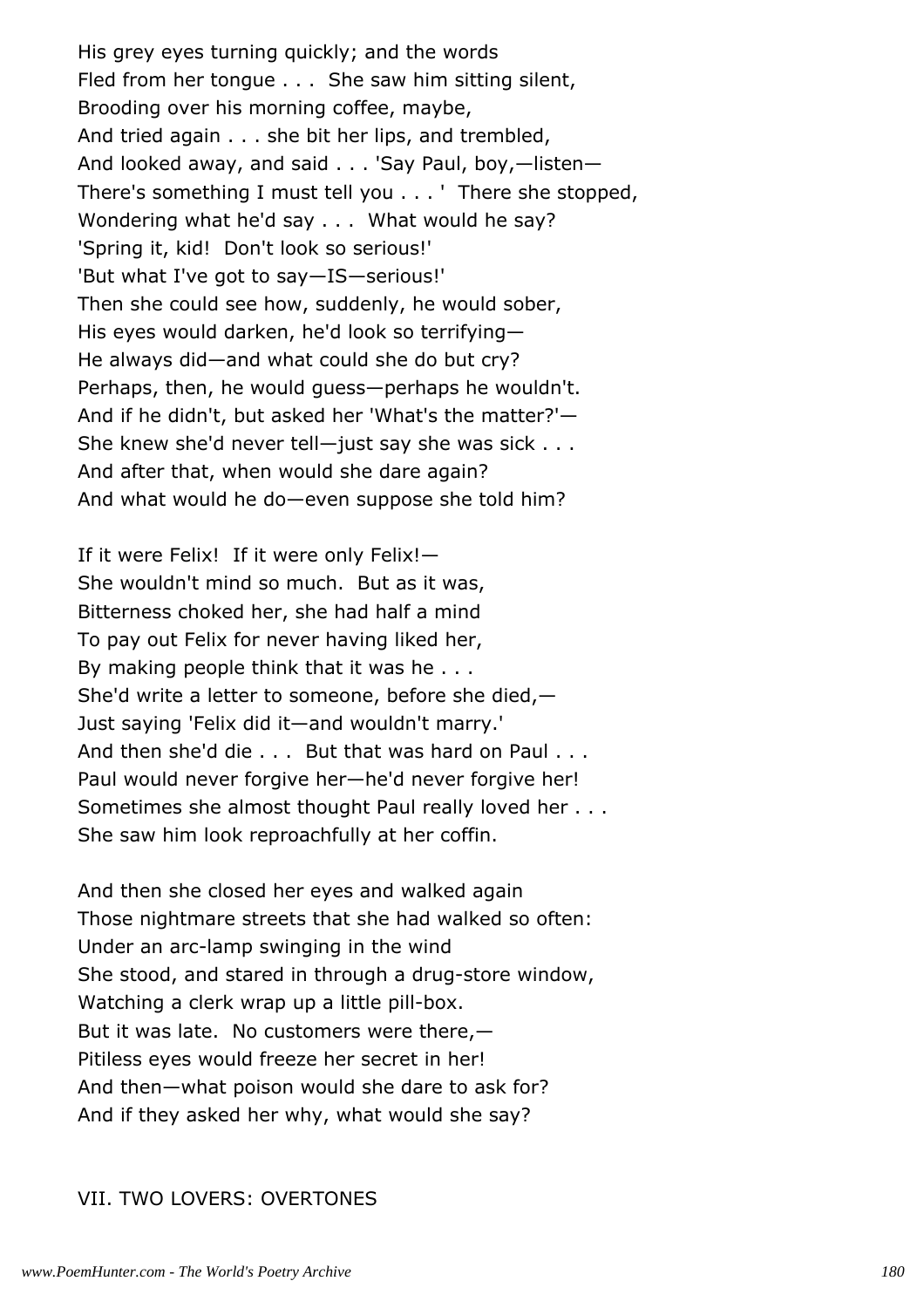Two lovers, here at the corner, by the steeple, Two lovers blow together like music blowing: And the crowd dissolves about them like a sea. Recurring waves of sound break vaguely about them, They drift from wall to wall, from tree to tree. 'Well, am I late?' Upward they look and laugh, They look at the great clock's golden hands, They laugh and talk, not knowing what they say: Only, their words like music seem to play; And seeming to walk, they tread strange sarabands.

'I brought you this . . . ' the soft words float like stars Down the smooth heaven of her memory. She stands again by a garden wall, The peach tree is in bloom, pink blossoms fall, Water sings from an opened tap, the bees Glisten and murmur among the trees. Someone calls from the house. She does not answer. Backward she leans her head, And dreamily smiles at the peach-tree leaves, wherethrough She sees an infinite May sky spread A vault profoundly blue. The voice from the house fades far away, The glistening leaves more vaguely ripple and sway . . The tap is closed, the water ceases to hiss . . . Silence . . . blue sky . . . and then, 'I brought you this . . . ' She turns again, and smiles . . . He does not know She smiles from long ago . . .

She turns to him and smiles . . . Sunlight above him Roars like a vast invisible sea, Gold is beaten before him, shrill bells of silver; He is released of weight, his body is free, He lifts his arms to swim, Dark years like sinister tides coil under him . . . The lazy sea-waves crumble along the beach With a whirring sound like wind in bells, He lies outstretched on the yellow wind-worn sands Reaching his lazy hands Among the golden grains and sea-white shells . . .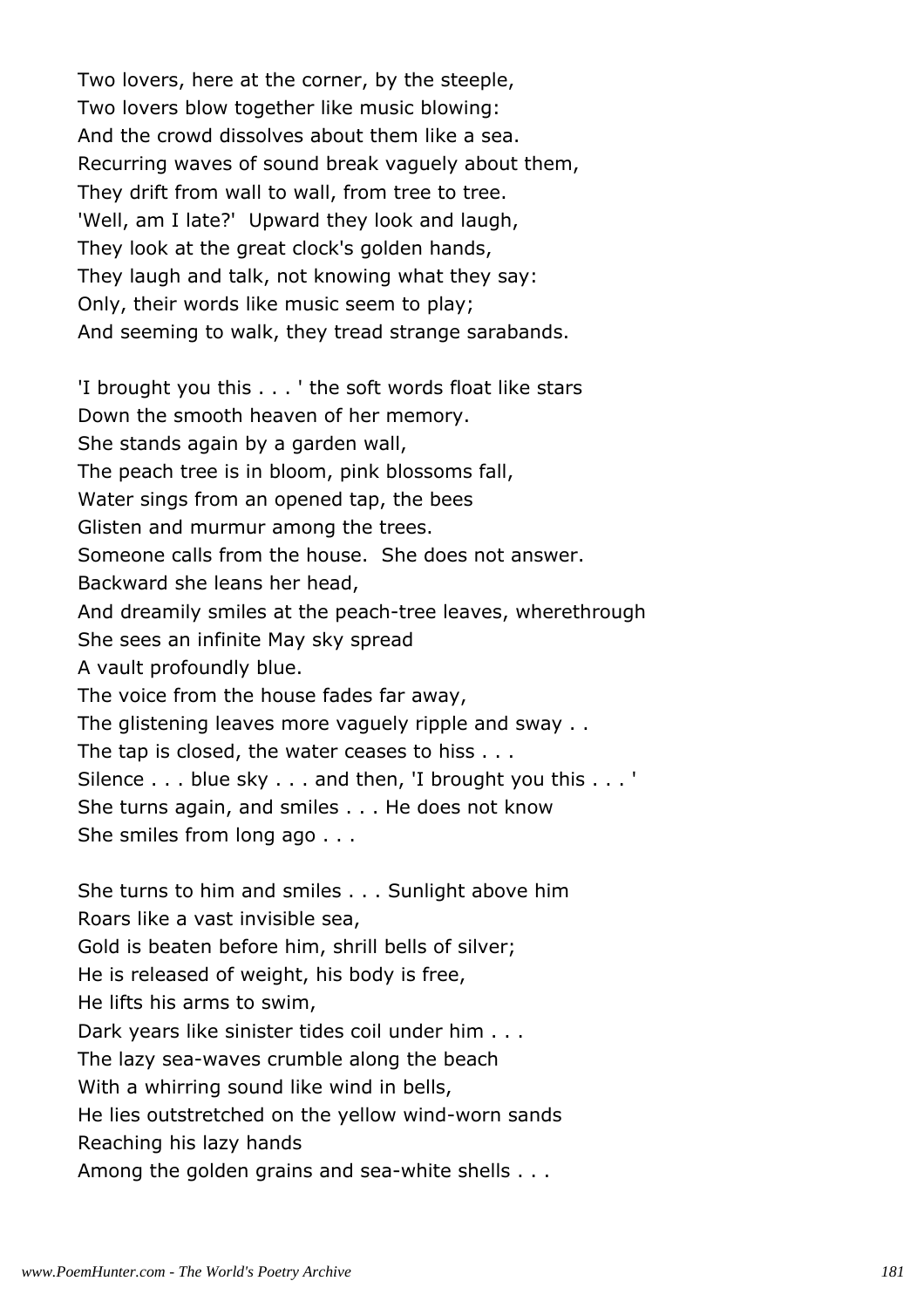'One white rose . . . or is it pink, to-day?' They pause and smile, not caring what they say, If only they may talk. The crowd flows past them like dividing waters. Dreaming they stand, dreaming they walk.

'Pink,—to-day!'—Face turns to dream-bright face, Green leaves rise round them, sunshine settles upon them, Water, in drops of silver, falls from the rose. She smiles at a face that smiles through leaves from the mirror. She breathes the fragrance; her dark eyes close . . .

Time is dissolved, it blows like a little dust: Time, like a flurry of rain, Patters and passes, starring the window-pane. Once, long ago, one night, She saw the lightning, with long blue quiver of light, Ripping the darkness . . . and as she turned in terror A soft face leaned above her, leaned softly down, Softly around her a breath of roses was blown, She sank in waves of quiet, she seemed to float In a sea of silence . . . and soft steps grew remote . .

'Well, let us walk in the park . . . The sun is warm, We'll sit on a bench and talk . . .' They turn and glide, The crowd of faces wavers and breaks and flows. 'Look how the oak-tops turn to gold in the sunlight! Look how the tower is changed and glows!'

Two lovers move in the crowd like a link of music, We press upon them, we hold them, and let them pass; A chord of music strikes us and straight we tremble; We tremble like wind-blown grass.

What was this dream we had, a dream of music, Music that rose from the opening earth like magic And shook its beauty upon us and died away? The long cold streets extend once more before us. The red sun drops, the walls grow grey.

#### VIII. THE BOX WITH SILVER HANDLES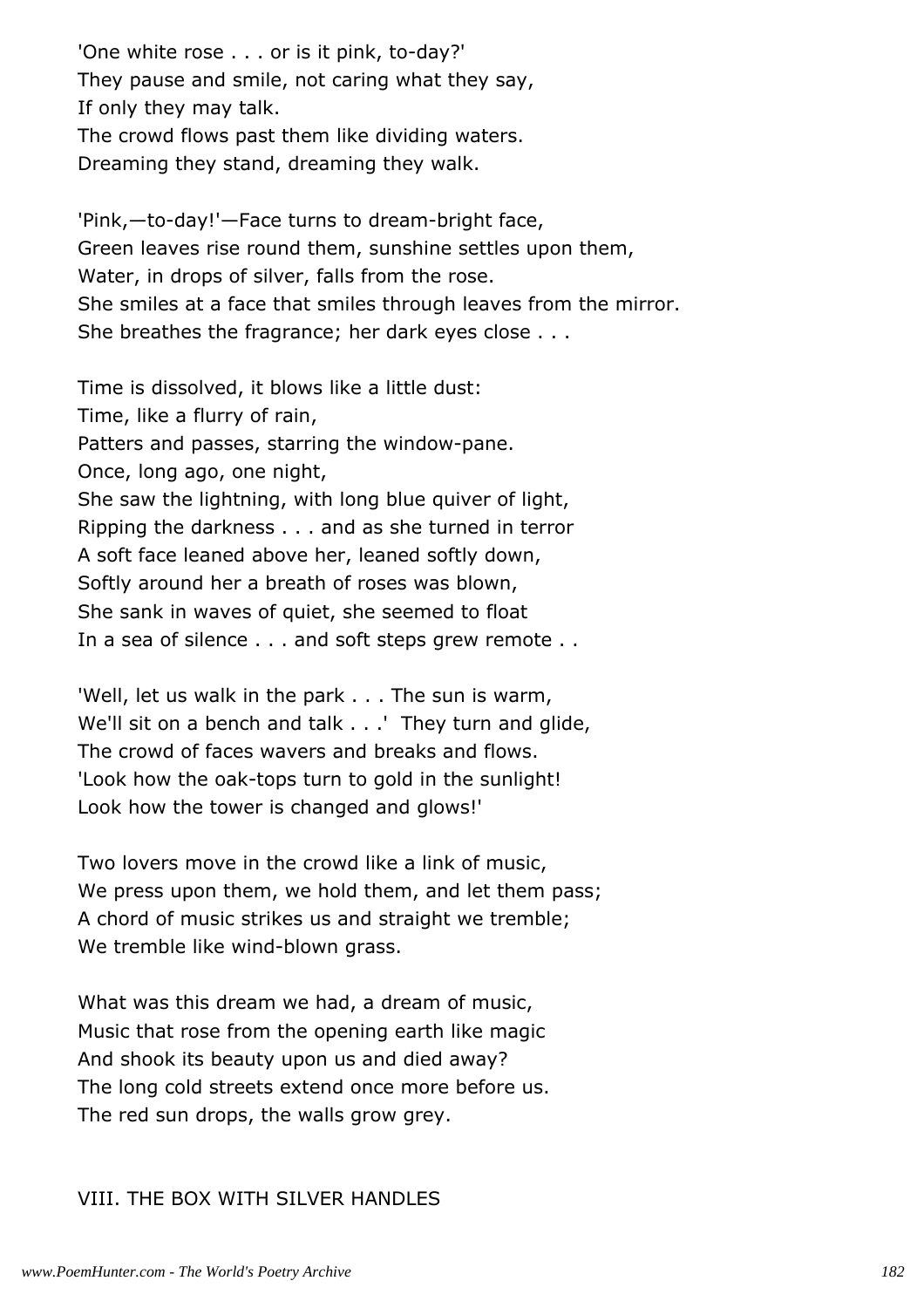Well,—it was two days after my husband died— Two days! And the earth still raw above him. And I was sweeping the carpet in their hall. In number four—the room with the red wall-paper— Some chorus girls and men were singing that song 'They'll soon be lighting candles Round a box with silver handles'—and hearing them sing it I started to cry. Just then he came along And stopped on the stairs and turned and looked at me, And took the cigar from his mouth and sort of smiled And said, 'Say, what's the matter?' and then came down Where I was leaning against the wall, And touched my shoulder, and put his arm around me . . . And I was so sad, thinking about it,— Thinking that it was raining, and a cold night, With Jim so unaccustomed to being dead, -That I was happy to have him sympathize, To feel his arm, and leaned against him and cried. And before I knew it, he got me into a room Where a table was set, and no one there, And sat me down on a sofa, and held me close, And talked to me, telling me not to cry, That it was all right, he'd look after me, $-$ But not to cry, my eyes were getting red, Which didn't make me pretty. And he was so nice, That when he turned my face between his hands, And looked at me, with those blue eyes of his, And smiled, and leaned, and kissed me— Somehow I couldn't tell him not to do it, Somehow I didn't mind, I let him kiss me, And closed my eyes! . . . Well, that was how it started. For when my heart was eased with crying, and grief Had passed and left me quiet, somehow it seemed As if it wasn't honest to change my mind, To send him away, or say I hadn't meant it-And, anyway, it seemed so hard to explain! And so we sat and talked, not talking much, But meaning as much in silence as in words, There in that empty room with palms about us, That private dining-room . . . And as we sat there I felt my future changing, day by day,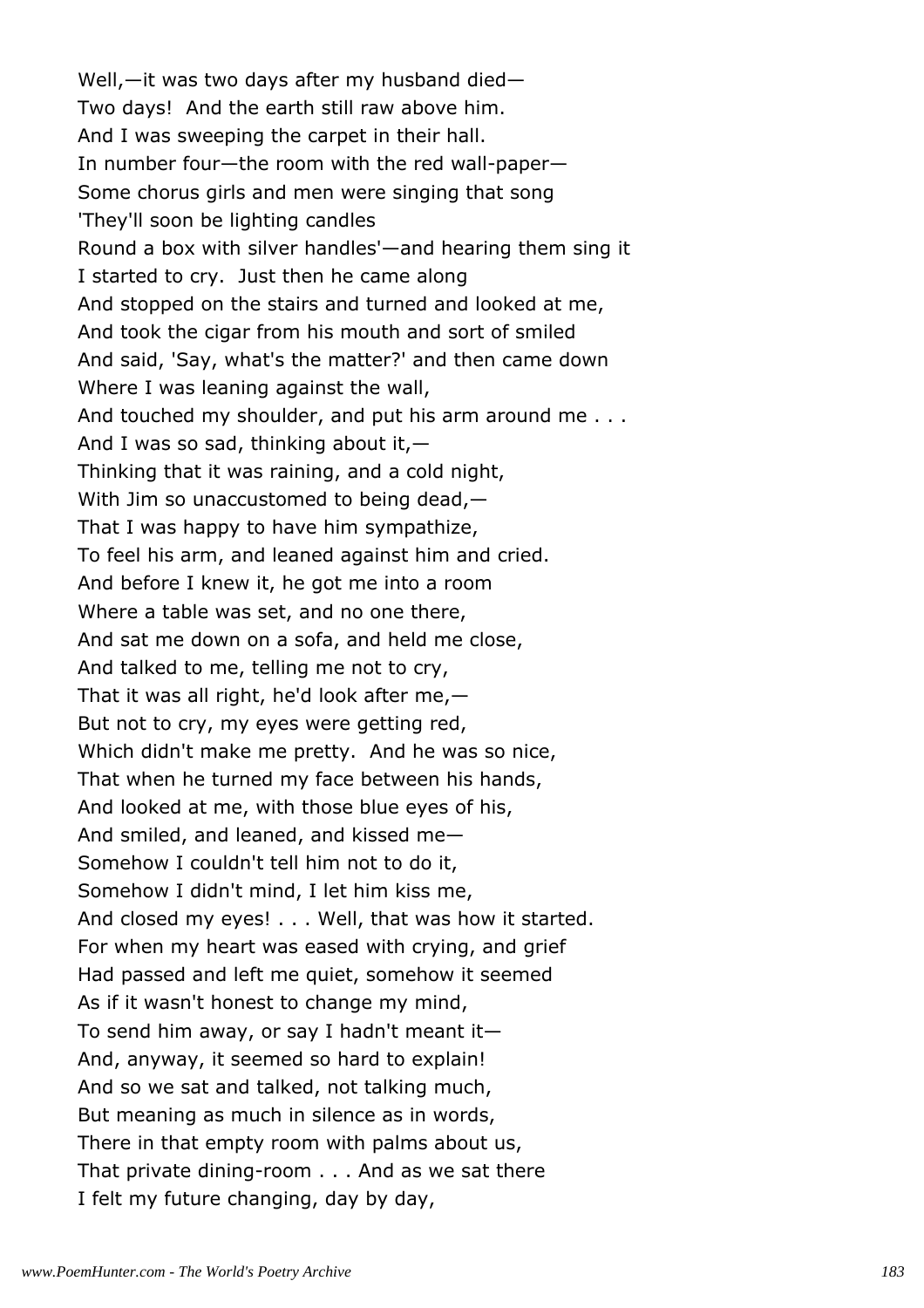With unknown streets opening left and right, New streets with farther lights, new taller houses, Doors swinging into hallways filled with light, Half-opened luminous windows, with white curtains Streaming out in the night, and sudden music,— And thinking of this, and through it half remembering A quick and horrible death, my husband's eyes, The broken-plastered walls, my boy asleep,— It seemed as if my brain would break in two. My voice began to tremble . . . and when I stood, And told him I must go, and said good-night— I couldn't see the end. How would it end? Would he return to-morrow? Or would he not? And did I want him to—or would I rather Look for another job?—He took my shoulders Between his hands, and looked down into my eyes, And smiled, and said good-night. If he had kissed me, That would have—well, I don't know; but he didn't . . And so I went downstairs, then, half elated, Hoping to close the door before that party In number four should sing that song again— 'They'll soon be lighting candles round a box with silver handles'— And sure enough, I did. I faced the darkness. And my eyes were filled with tears. And I was happy.

## IX. INTERLUDE

The days, the nights, flow one by one above us, The hours go silently over our lifted faces, We are like dreamers who walk beneath a sea. Beneath high walls we flow in the sun together. We sleep, we wake, we laugh, we pursue, we flee.

We sit at tables and sip our morning coffee, We read the papers for tales of lust or crime. The door swings shut behind the latest comer. We set our watches, regard the time.

What have we done? I close my eyes, remember The great machine whose sinister brain before me Smote and smote with a rhythmic beat.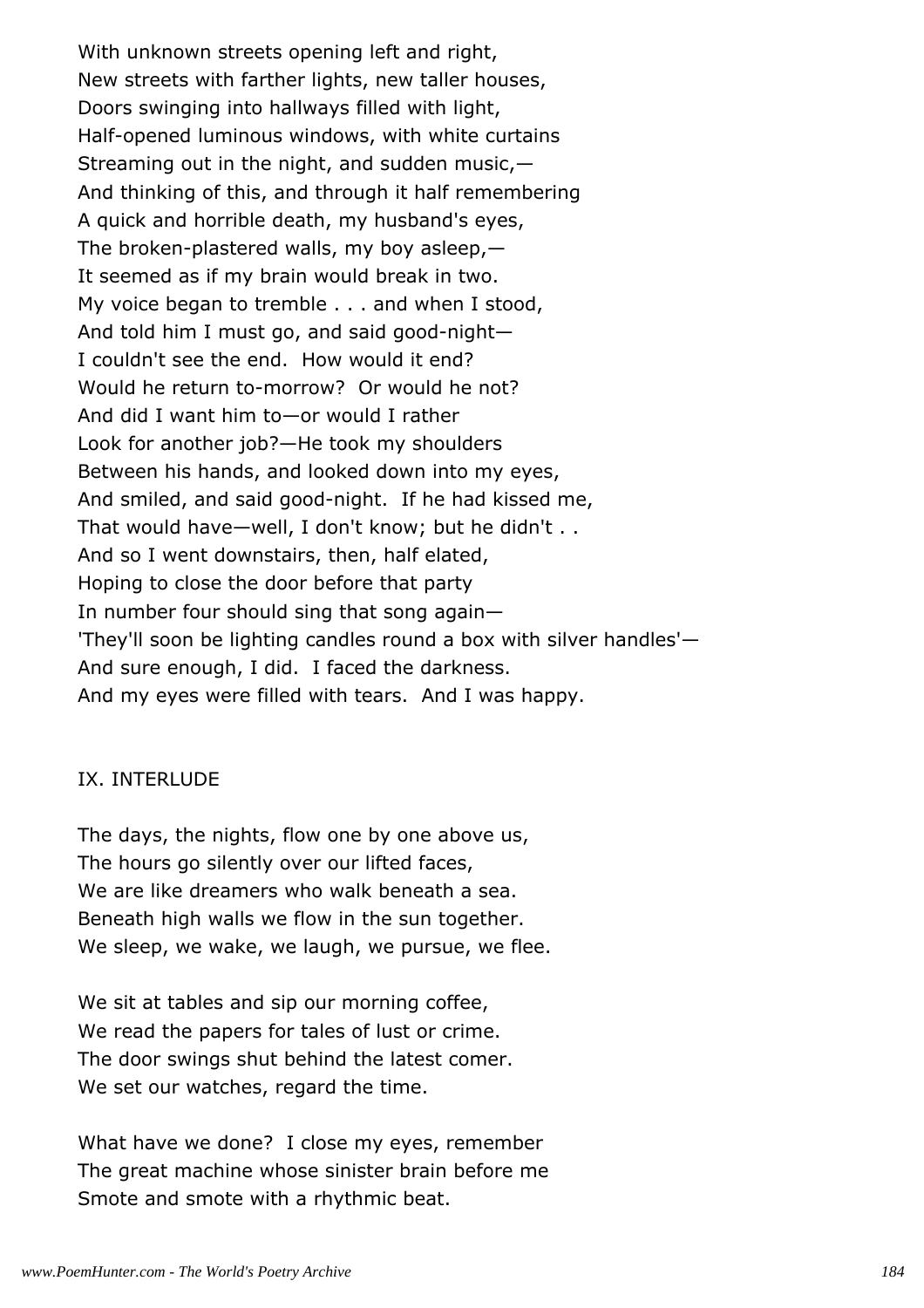My hands have torn down walls, the stone and plaster. I dropped great beams to the dusty street.

My eyes are worn with measuring cloths of purple, And golden cloths, and wavering cloths, and pale. I dream of a crowd of faces, white with menace. Hands reach up to tear me. My brain will fail.

Here, where the walls go down beneath our picks, These walls whose windows gap against the sky, Atom by atom of flesh and brain and marble Will build a glittering tower before we die . . .

The young boy whistles, hurrying down the street, The young girl hums beneath her breath. One goes out to beauty, and does not know it. And one goes out to death.

## X. SUDDEN DEATH

'Number four—the girl who died on the table— The girl with golden hair—' The purpling body lies on the polished marble. We open the throat, and lay the thyroid bare . . .

One, who held the ether-cone, remembers Her dark blue frightened eyes. He heard the sharp breath quiver, and saw her breast More hurriedly fall and rise. Her hands made futile gestures, she turned her head Fighting for breath; her cheeks were flushed to scarlet,—

And, suddenly, she lay dead.

And all the dreams that hurried along her veins Came to the darkness of a sudden wall. Confusion ran among them, they whirled and clamored, They fell, they rose, they struck, they shouted, Till at last a pallor of silence hushed them all.

What was her name? Where had she walked that morning? Through what dark forest came her feet?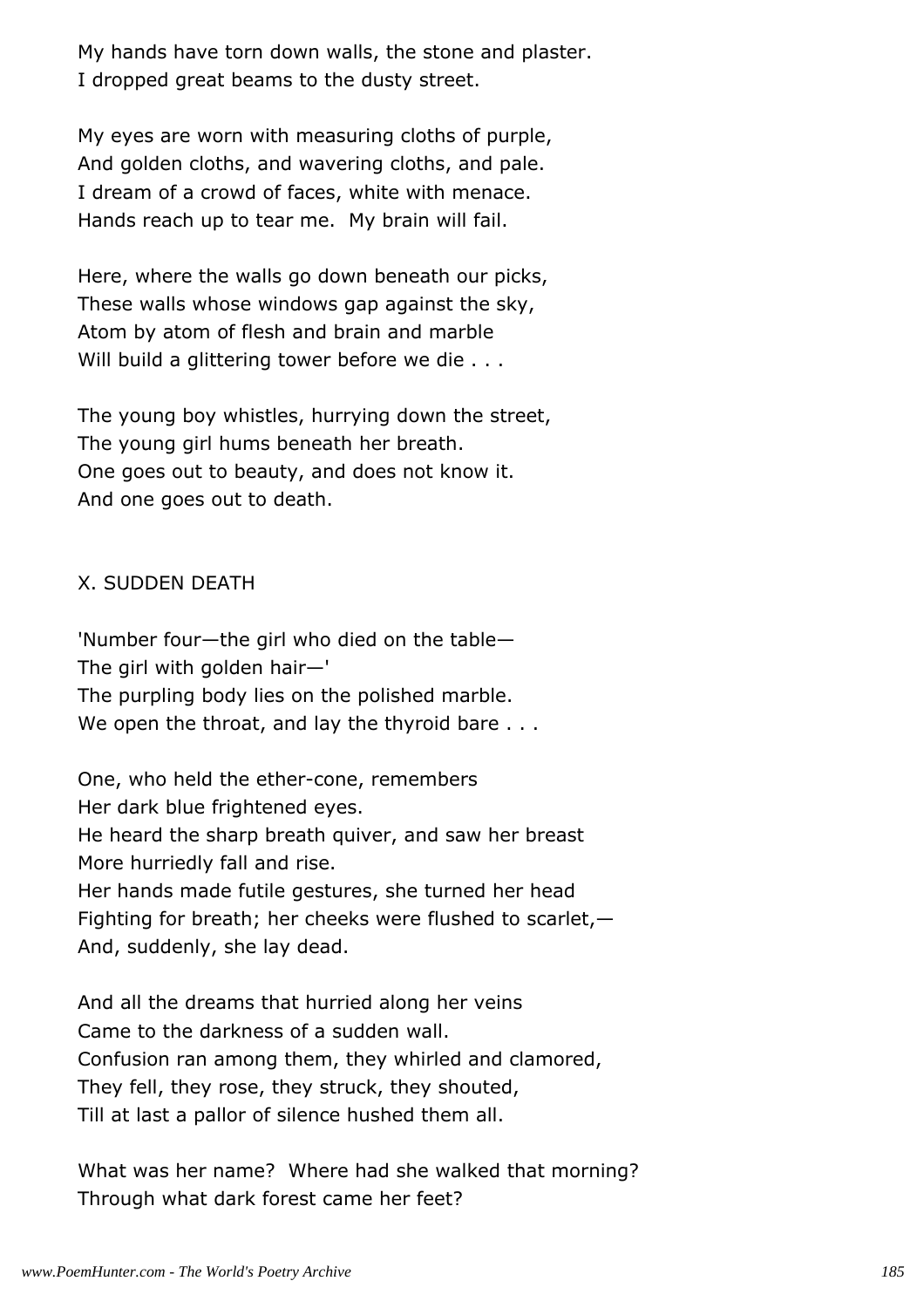Along what sunlit walls, what peopled street?

Backward he dreamed along a chain of days, He saw her go her strange and secret ways, Waking and sleeping, noon and night. She sat by a mirror, braiding her golden hair. She read a story by candlelight.

Her shadow ran before her along the street, She walked with rhythmic feet, Turned a corner, descended a stair. She bought a paper, held it to scan the headlines, Smiled for a moment at sea-gulls high in sunlight, And drew deep breaths of air.

Days passed, bright clouds of days. Nights passed. And music Murmured within the walls of lighted windows. She lifted her face to the light and danced. The dancers wreathed and grouped in moving patterns, Clustered, receded, streamed, advanced.

Her dress was purple, her slippers were golden, Her eyes were blue; and a purple orchid Opened its golden heart on her breast . . . She leaned to the surly languor of lazy music, Leaned on her partner's arm to rest. The violins were weaving a weft of silver, The horns were weaving a lustrous brede of gold, And time was caught in a glistening pattern, Time, too elusive to hold . . .

Shadows of leaves fell over her face,—and sunlight: She turned her face away. Nearer she moved to a crouching darkness With every step and day.

Death, who at first had thought of her only an instant, At a great distance, across the night, Smiled from a window upon her, and followed her slowly From purple light to light.

Once, in her dreams, he spoke out clearly, crying,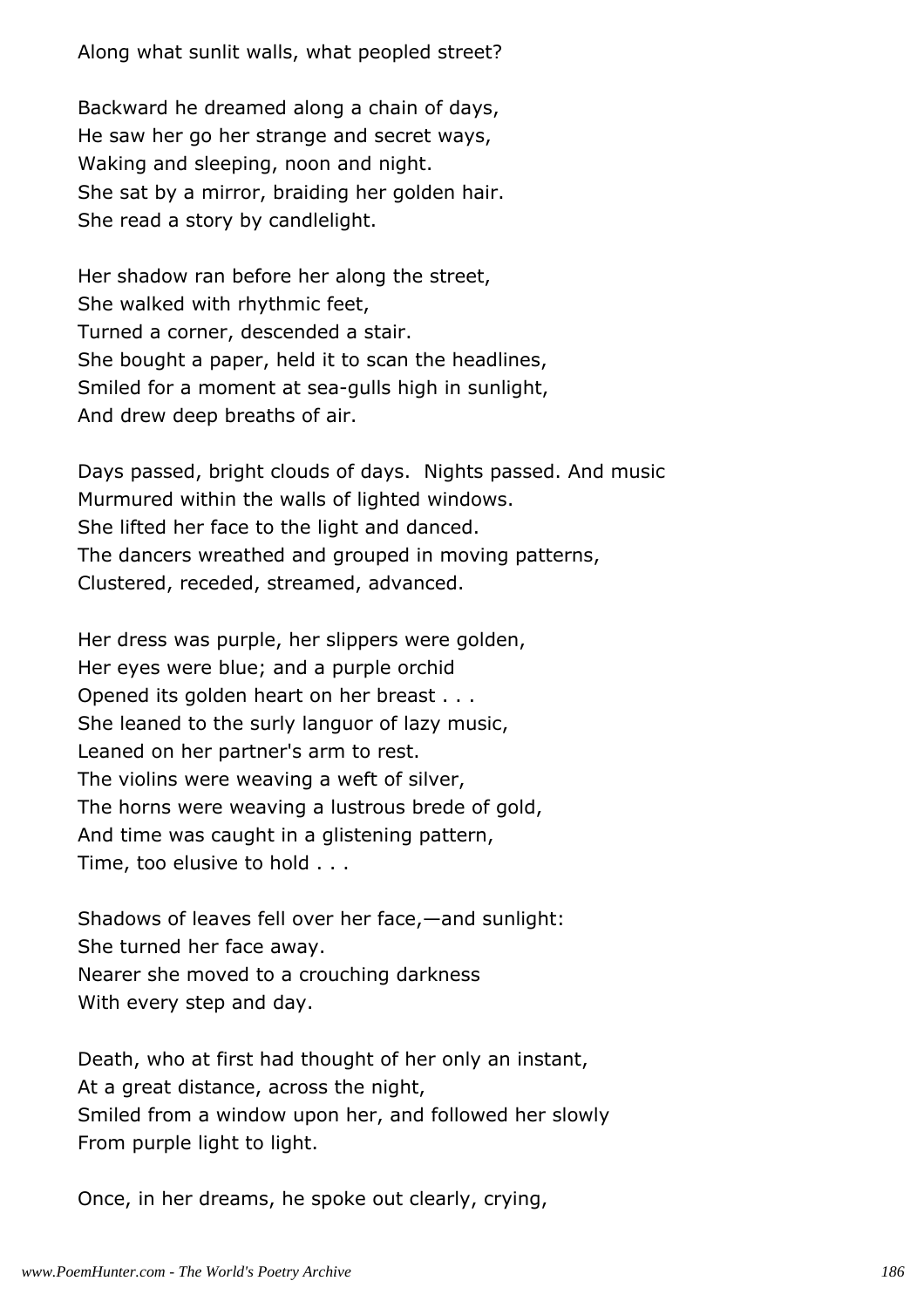'I am the murderer, death. I am the lover who keeps his appointment At the doors of breath!'

She rose and stared at her own reflection, Half dreading there to find The dark-eyed ghost, waiting beside her, Or reaching from behind To lay pale hands upon her shoulders . . . Or was this in her mind? . . .

She combed her hair. The sunlight glimmered Along the tossing strands. Was there a stillness in this hair,-A quiet in these hands?

Death was a dream. It could not change these eyes, Blow out their light, or turn this mouth to dust. She combed her hair and sang. She would live forever. Leaves flew past her window along a gust . . . And graves were dug in the earth, and coffins passed, And music ebbed with the ebbing hours. And dreams went along her veins, and scattering clouds Threw streaming shadows on walls and towers.

XI.

Snow falls. The sky is grey, and sullenly glares With purple lights in the canyoned street. The fiery sign on the dark tower wreathes and flares . . . The trodden grass in the park is covered with white, The streets grow silent beneath our feet . . . The city dreams, it forgets its past to-night.

And one, from his high bright window looking down Over the enchanted whiteness of the town, Seeing through whirls of white the vague grey towers, Desires like this to forget what will not pass, The littered papers, the dust, the tarnished grass, Grey death, stale ugliness, and sodden hours. Deep in his heart old bells are beaten again,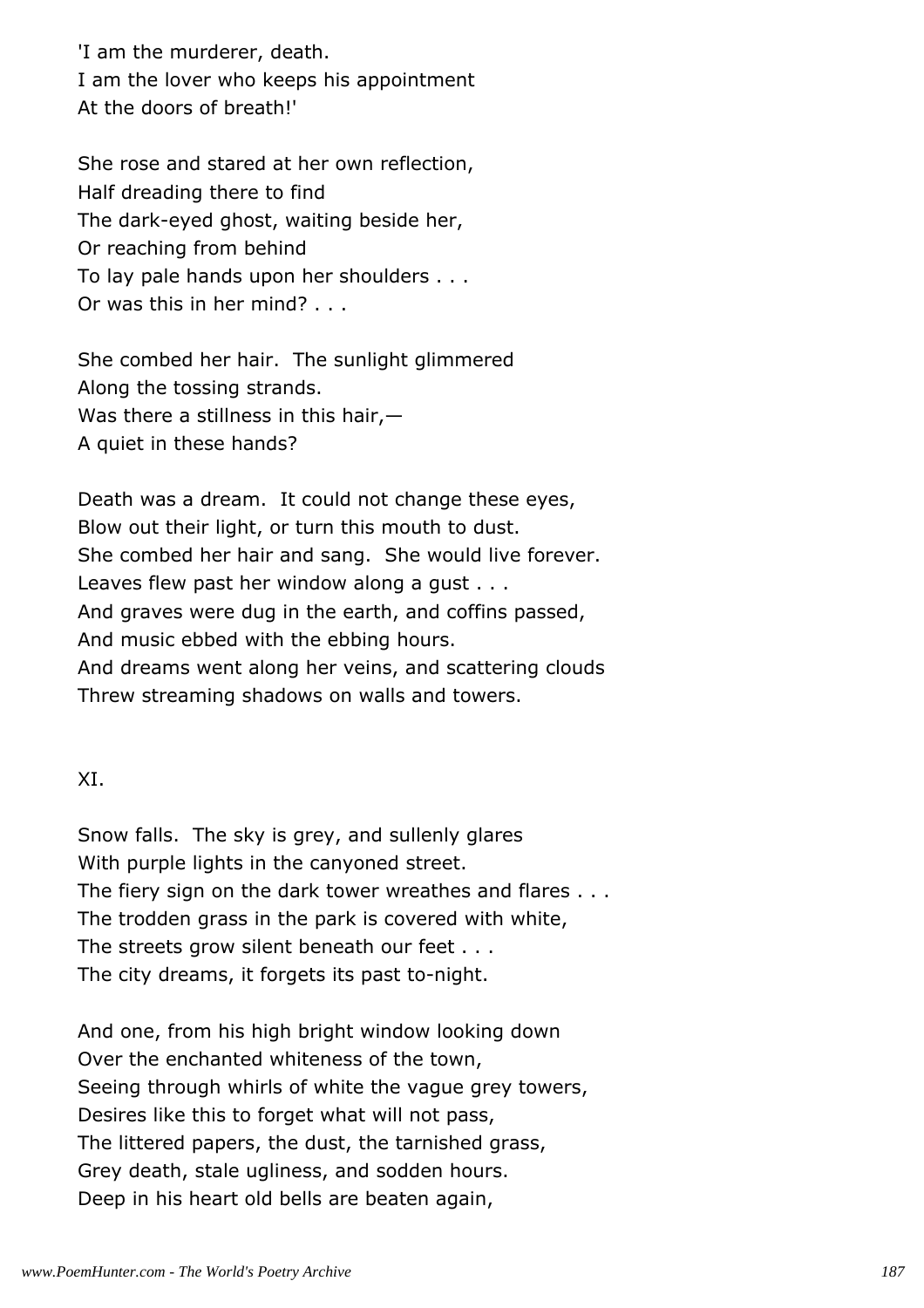Slurred bells of grief and pain, Dull echoes of hideous times and poisonous places. He desires to drown in a cold white peace of snow. He desires to forget a million faces . . .

In one room breathes a woman who dies of hunger. The clock ticks slowly and stops. And no one winds it. In one room fade grey violets in a vase. Snow flakes faintly hiss and melt on the window. In one room, minute by minute, the flutist plays The lamplit page of music, the tireless scales. His hands are trembling, his short breath fails.

In one room, silently, lover looks upon lover, And thinks the air is fire. The drunkard swears and touches the harlot's heartstrings With the sudden hand of desire.

And one goes late in the streets, and thinks of murder; And one lies staring, and thinks of death. And one, who has suffered, clenches her hands despairing, And holds her breath . . .

Who are all these, who flow in the veins of the city, Coil and revolve and dream, Vanish or gleam? Some mount up to the brain and flower in fire. Some are destroyed; some die; some slowly stream.

And the new are born who desire to destroy the old; And fires are kindled and quenched; and dreams are broken, And walls flung down . . . And the slow night whirls in snow over towers of dreamers,

And whiteness hushes the town.

PART III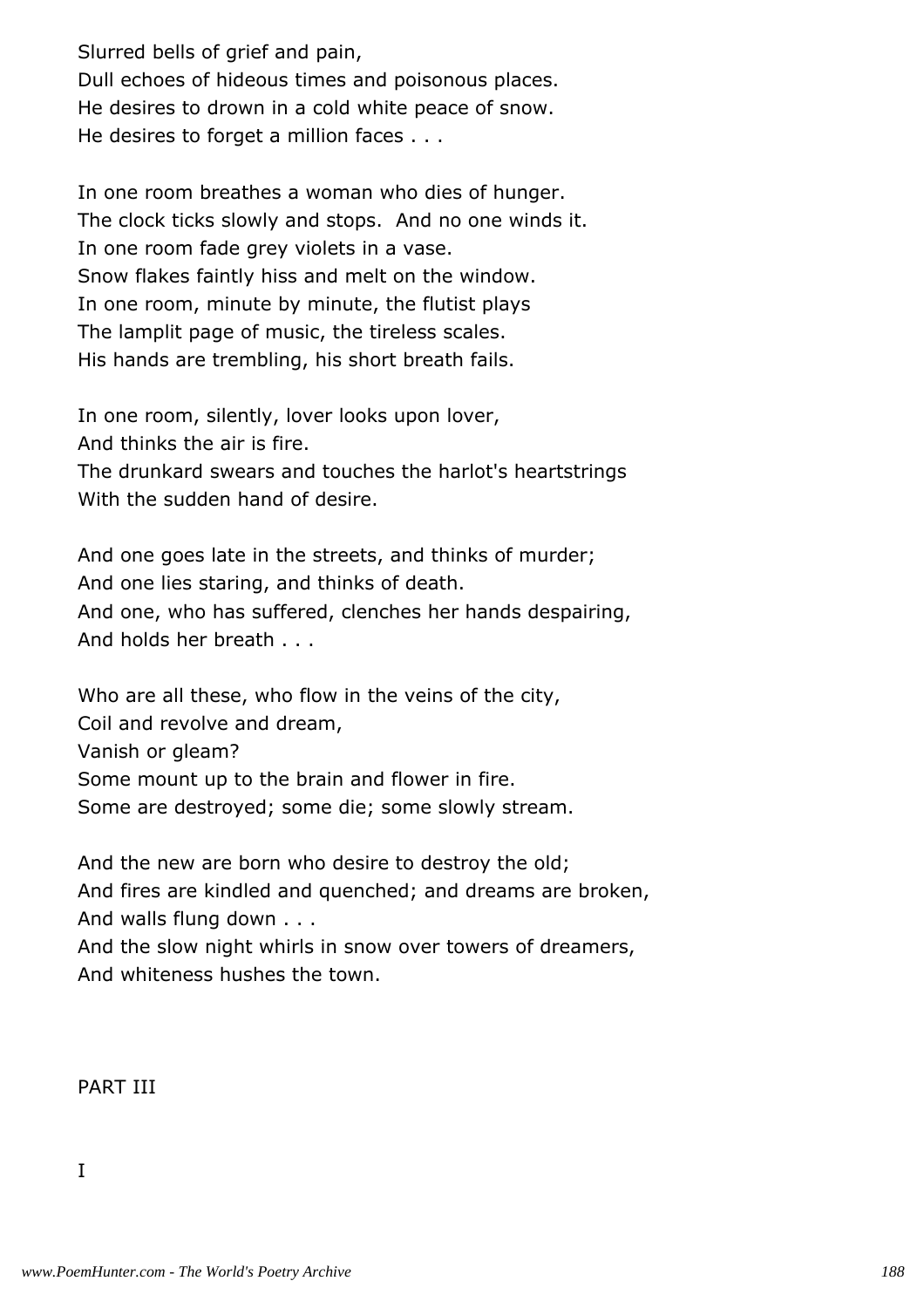As evening falls, And the yellow lights leap one by one Along high walls; And along black streets that glisten as if with rain, The muted city seems Like one in a restless sleep, who lies and dreams Of vague desires, and memories, and half-forgotten pain . . . Along dark veins, like lights the quick dreams run, Flash, are extinguished, flash again, To mingle and glow at last in the enormous brain And die away . . . As evening falls, A dream dissolves these insubstantial walls,— A myriad secretly gliding lights lie bare . . . The lovers rise, the harlot combs her hair, The dead man's face grows blue in the dizzy lamplight, The watchman climbs the stair . . . The bank defaulter leers at a chaos of figures, And runs among them, and is beaten down; The sick man coughs and hears the chisels ringing; The tired clown Sees the enormous crowd, a million faces, Motionless in their places, Ready to laugh, and seize, and crush and tear . . . The dancer smooths her hair, Laces her golden slippers, and runs through the door To dance once more, Hearing swift music like an enchantment rise, Feeling the praise of a thousand eyes.

## As darkness falls

The walls grow luminous and warm, the walls Tremble and glow with the lives within them moving, Moving like music, secret and rich and warm. How shall we live tonight? Where shall we turn? To what new light or darkness yearn? A thousand winding stairs lead down before us; And one by one in myriads we descend By lamplit flowered walls, long balustrades, Through half-lit halls which reach no end.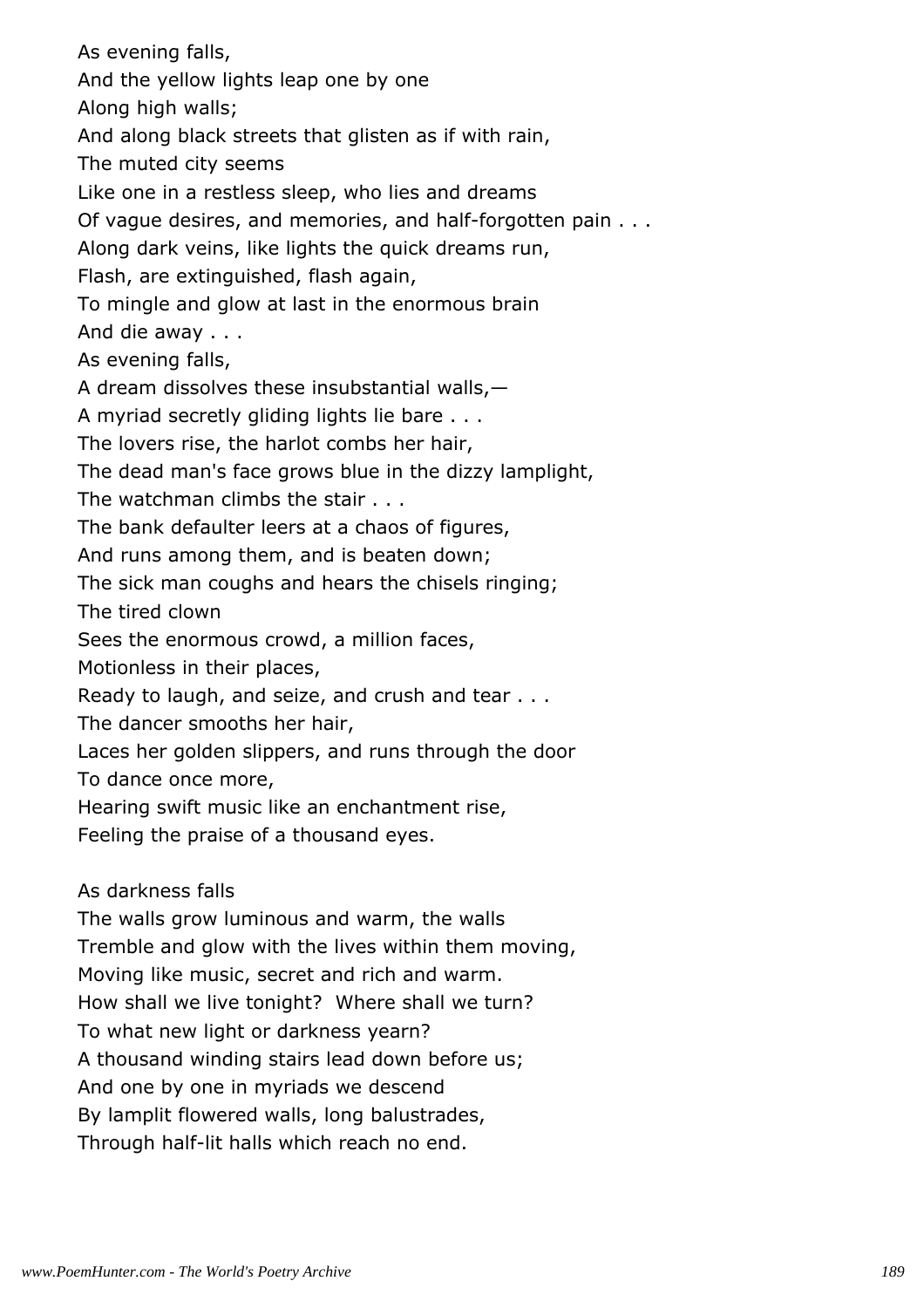#### II. THE SCREEN MAIDEN

You read—what is it, then that you are reading? What music moves so silently in your mind? Your bright hand turns the page. I watch you from my window, unsuspected: You move in an alien land, a silent age . . .

. . . The poet—what was his name—? Tokkei—Tokkei— The poet walked alone in a cold late rain, And thought his grief was like the crying of sea-birds; For his lover was dead, he never would love again.

Rain in the dreams of the mind—rain forever— Rain in the sky of the heart—rain in the willows— But then he saw this face, this face like flame, This quiet lady, this portrait by Hiroshigi; And took it home with him; and with it came

What unexpected changes, subtle as weather! The dark room, cold as rain, Grew faintly fragrant, stirred with a stir of April, Warmed its corners with light again,

And smoke of incense whirled about this portrait, And the quiet lady there, So young, so quietly smiling, with calm hands, Seemed ready to loose her hair,

And smile, and lean from the picture, or say one word, The word already clear, Which seemed to rise like light between her eyelids . . He held his breath to hear,

And smiled for shame, and drank a cup of wine, And held a candle, and searched her face Through all the little shadows, to see what secret Might give so warm a grace . . .

Was it the quiet mouth, restrained a little? The eyes, half-turned aside? The jade ring on her wrist, still almost swinging? . . .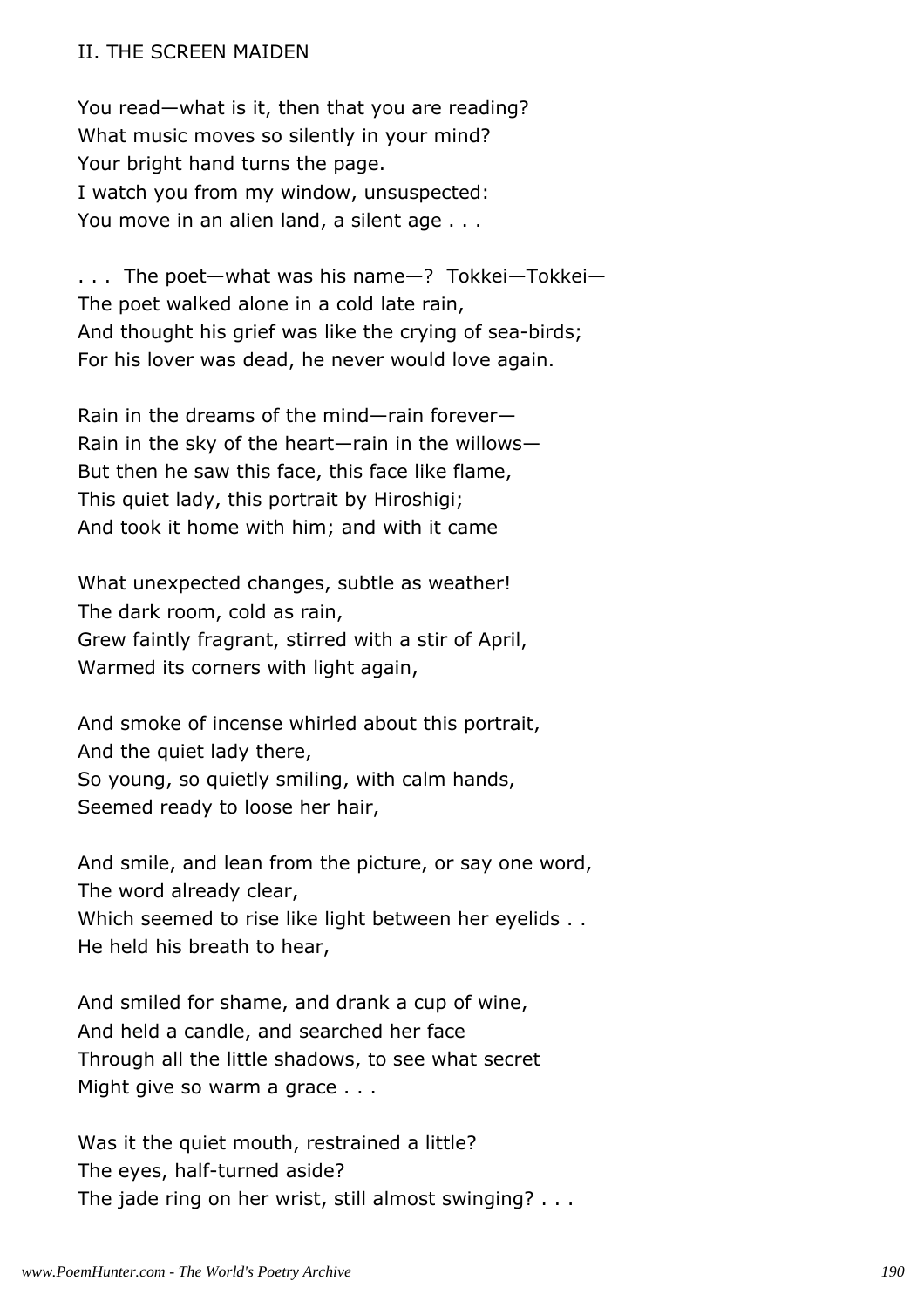The secret was denied,

He chose his favorite pen and drew these verses, And slept; and as he slept A dream came into his heart, his lover entered, And chided him, and wept.

And in the morning, waking, he remembered, And thought the dream was strange. Why did his darkened lover rise from the garden? He turned, and felt a change,

As if a someone hidden smiled and watched him . . . Yet there was only sunlight there. Until he saw those young eyes, quietly smiling, And held his breath to stare,

And could have sworn her cheek had turned—a little . . . Had slightly turned away . . . Sunlight dozed on the floor . . . He sat and wondered, Nor left his room that day.

And that day, and for many days thereafter, He sat alone, and thought No lady had ever lived so beautiful As Hiroshigi wrought . . .

Or if she lived, no matter in what country, By what far river or hill or lonely sea, He would look in every face until he found her . . . There was no other as fair as she.

And before her quiet face he burned soft incense, And brought her every day Boughs of the peach, or almond, or snow-white cherry, And somehow, she seemed to say,

That silent lady, young, and quietly smiling, That she was happy there; And sometimes, seeing this, he started to tremble, And desired to touch her hair,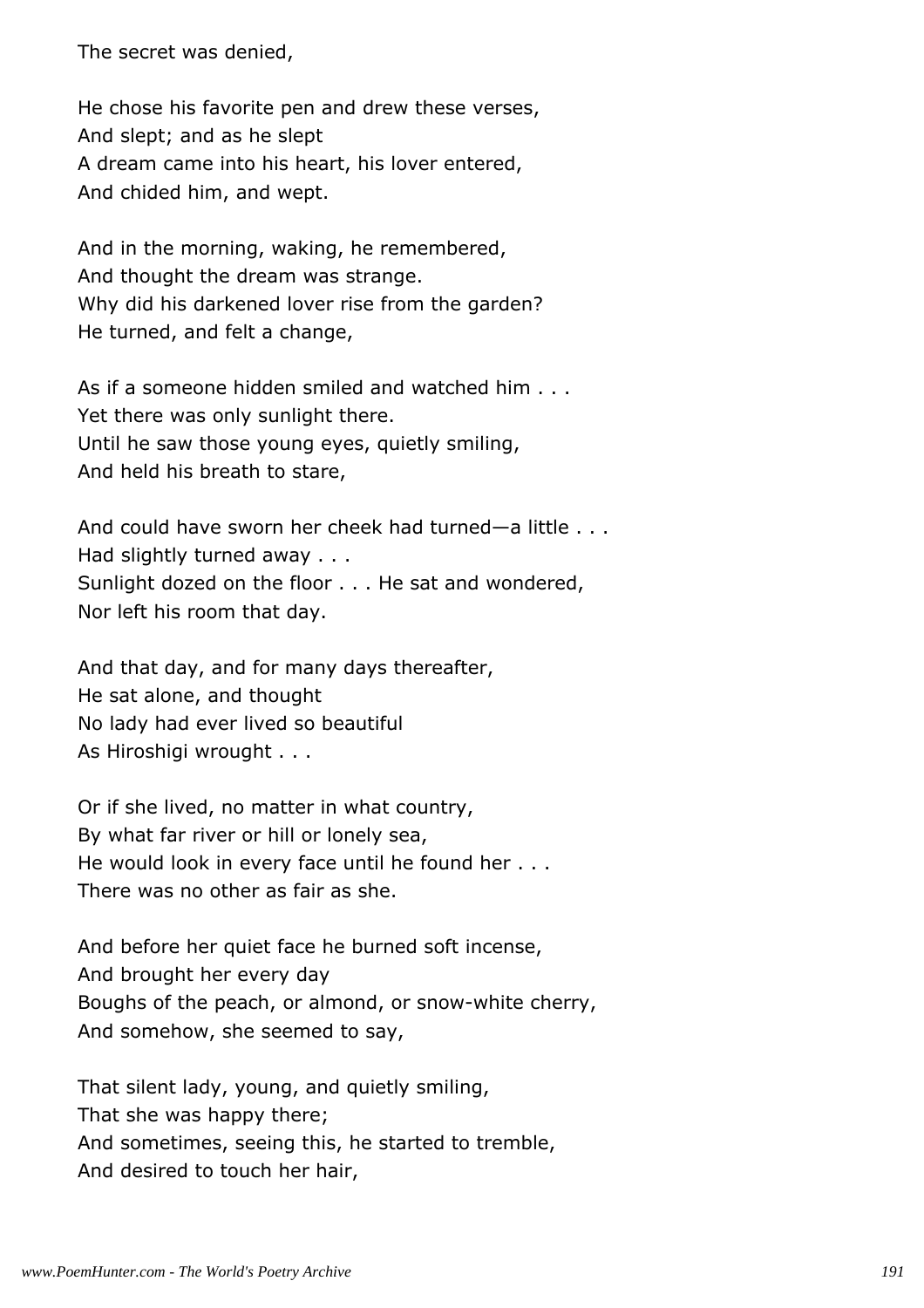To lay his palm along her hand, touch faintly With delicate finger-tips The ghostly smile that seemed to hover and vanish Upon her lips . . .

Until he knew he loved this quiet lady; And night by night a dread Leered at his dreams, for he knew that Hiroshigi Was many centuries dead,—

And the lady, too, was dead, and all who knew her . . Dead, and long turned to dust . . . The thin moon waxed and waned, and left him paler, The peach leaves flew in a gust,

And he would surely have died; but there one day A wise man, white with age, Stared at the portrait, and said, 'This Hiroshigi Knew more than archimage,—

Cunningly drew the body, and called the spirit, Till partly it entered there . . . Sometimes, at death, it entered the portrait wholly . . Do all I say with care,

And she you love may come to you when you call her . . . ' So then this ghost, Tokkei, Ran in the sun, bought wine of a hundred merchants, And alone at the end of day

Entered the darkening room, and faced the portrait, And saw the quiet eyes Gleaming and young in the dusk, and held the wine-cup, And knelt, and did not rise,

And said, aloud, 'Lo-san, will you drink this wine?' Said it three times aloud. And at the third the faint blue smoke of incense Rose to the walls in a cloud,

And the lips moved faintly, and the eyes, and the calm hands stirred; And suddenly, with a sigh,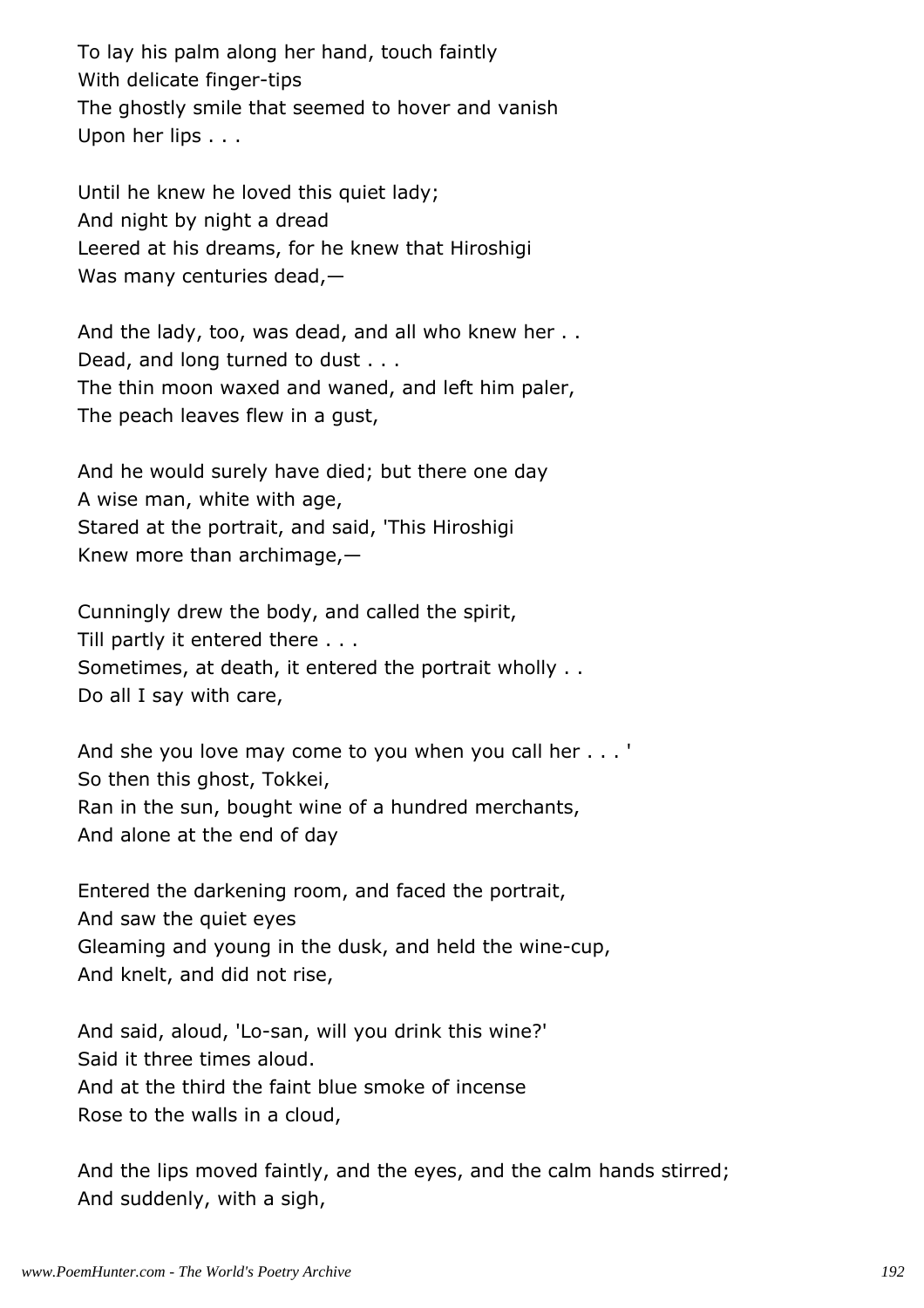The quiet lady came slowly down from the portrait, And stood, while worlds went by,

And lifted her young white hands and took the wine cup; And the poet trembled, and said, 'Lo-san, will you stay forever?'—'Yes, I will stay.'— 'But what when I am dead?'

'When you are dead your spirit will find my spirit, And then we shall die no more.' Music came down upon them, and spring returning, They remembered worlds before,

And years went over the earth, and over the sea, And lovers were born and spoke and died, But forever in sunlight went these two immortal, Tokkei and the quiet bride . . .

## III. HAUNTED CHAMBERS

The lamplit page is turned, the dream forgotten; The music changes tone, you wake, remember Deep worlds you lived before,—deep worlds hereafter Of leaf on falling leaf, music on music, Rain and sorrow and wind and dust and laughter.

Helen was late and Miriam came too soon. Joseph was dead, his wife and children starving. Elaine was married and soon to have a child. You dreamed last night of fiddler-crabs with fiddles; They played a buzzing melody, and you smiled.

To-morrow—what? And what of yesterday? Through soundless labyrinths of dream you pass, Through many doors to the one door of all. Soon as it's opened we shall hear a music: Or see a skeleton fall . . .

We walk with you. Where is it that you lead us? We climb the muffled stairs beneath high lanterns. We descend again. We grope through darkened cells.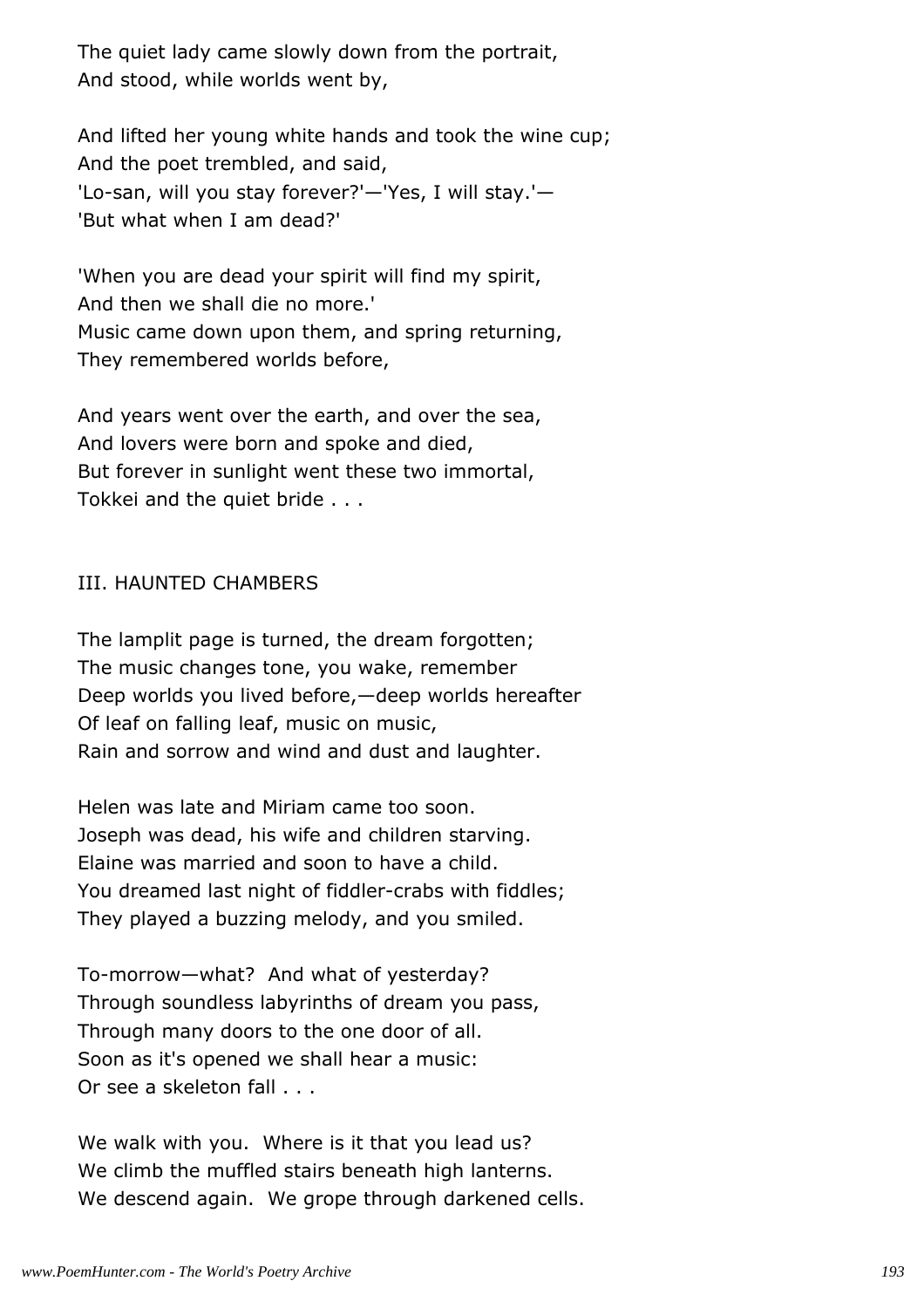You say: this darkness, here, will slowly kill me. It creeps and weighs upon me . . . Is full of bells.

This is the thing remembered I would forget— No matter where I go, how soft I tread, This windy gesture menaces me with death. Fatigue! it says, and points its finger at me; Touches my throat and stops my breath.

My fans—my jewels—the portrait of my husband— The torn certificate for my daughter's grave— These are but mortal seconds in immortal time. They brush me, fade away: like drops of water. They signify no crime.

Let us retrace our steps: I have deceived you: Nothing is here I could not frankly tell you: No hint of guilt, or faithlessness, or threat. Dreams—they are madness. Staring eyes—illusion. Let us return, hear music, and forget . . .

## IV. ILLICIT

Of what she said to me that night—no matter. The strange thing came next day. My brain was full of music—something she played me—; I couldn't remember it all, but phrases of it Wreathed and wreathed among faint memories, Seeking for something, trying to tell me something, Urging to restlessness: verging on grief. I tried to play the tune, from memory, $-$ But memory failed: the chords and discords climbed And found no resolution—only hung there, And left me morbid . . . Where, then, had I heard it? . . . What secret dusty chamber was it hinting? 'Dust', it said, 'dust . . . and dust . . . and sunlight . . A cold clear April evening . . . snow, bedraggled, Rain-worn snow, dappling the hideous grass . . . And someone walking alone; and someone saying That all must end, for the time had come to go . . . ' These were the phrases . . . but behind, beneath them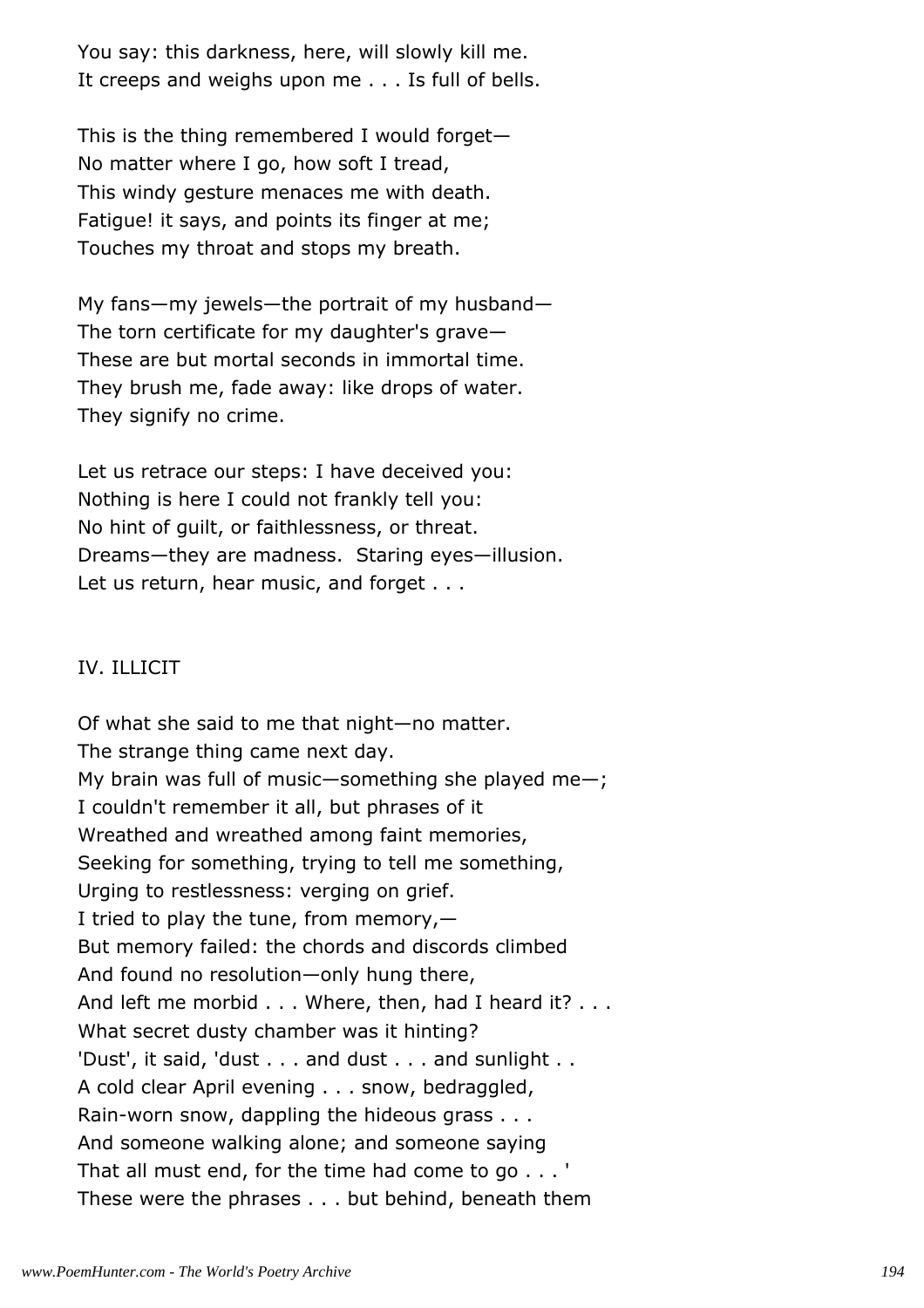A greater shadow moved: and in this shadow I stood and guessed . . . Was it the blue-eyed lady? The one who always danced in golden slippers— And had I danced with her,—upon this music? Or was it further back—the unplumbed twilight Of childhood?—No—much recenter than that.

You know, without my telling you, how sometimes A word or name eludes you, and you seek it Through running ghosts of shadow,—leaping at it, Lying in wait for it to spring upon it, Spreading faint snares for it of sense or sound: Until, of a sudden, as if in a phantom forest, You hear it, see it flash among the branches, And scarcely knowing how, suddenly have it— Well, it was so I followed down this music, Glimpsing a face in darkness, hearing a cry, Remembering days forgotten, moods exhausted, Corners in sunlight, puddles reflecting stars—; Until, of a sudden, and least of all suspected, The thing resolved itself: and I remembered An April afternoon, eight years ago— Or was it nine?—no matter—call it nine— A room in which the last of sunlight faded; A vase of violets, fragrance in white curtains; And, she who played the same thing later, playing.

She played this tune. And in the middle of it Abruptly broke it off, letting her hands Fall in her lap. She sat there so a moment, With shoulders drooped, then lifted up a rose, One great white rose, wide opened like a lotos, And pressed it to her cheek, and closed her eyes.

'You know—we've got to end this—Miriam loves you . . . If she should ever know, or even guess it,— What would she do?—Listen!—I'm not absurd . . . I'm sure of it. If you had eyes, for women— To understand them—which you've never had— You'd know it too . . . ' So went this colloquy, Half humorous, with undertones of pathos, Half grave, half flippant . . . while her fingers, softly,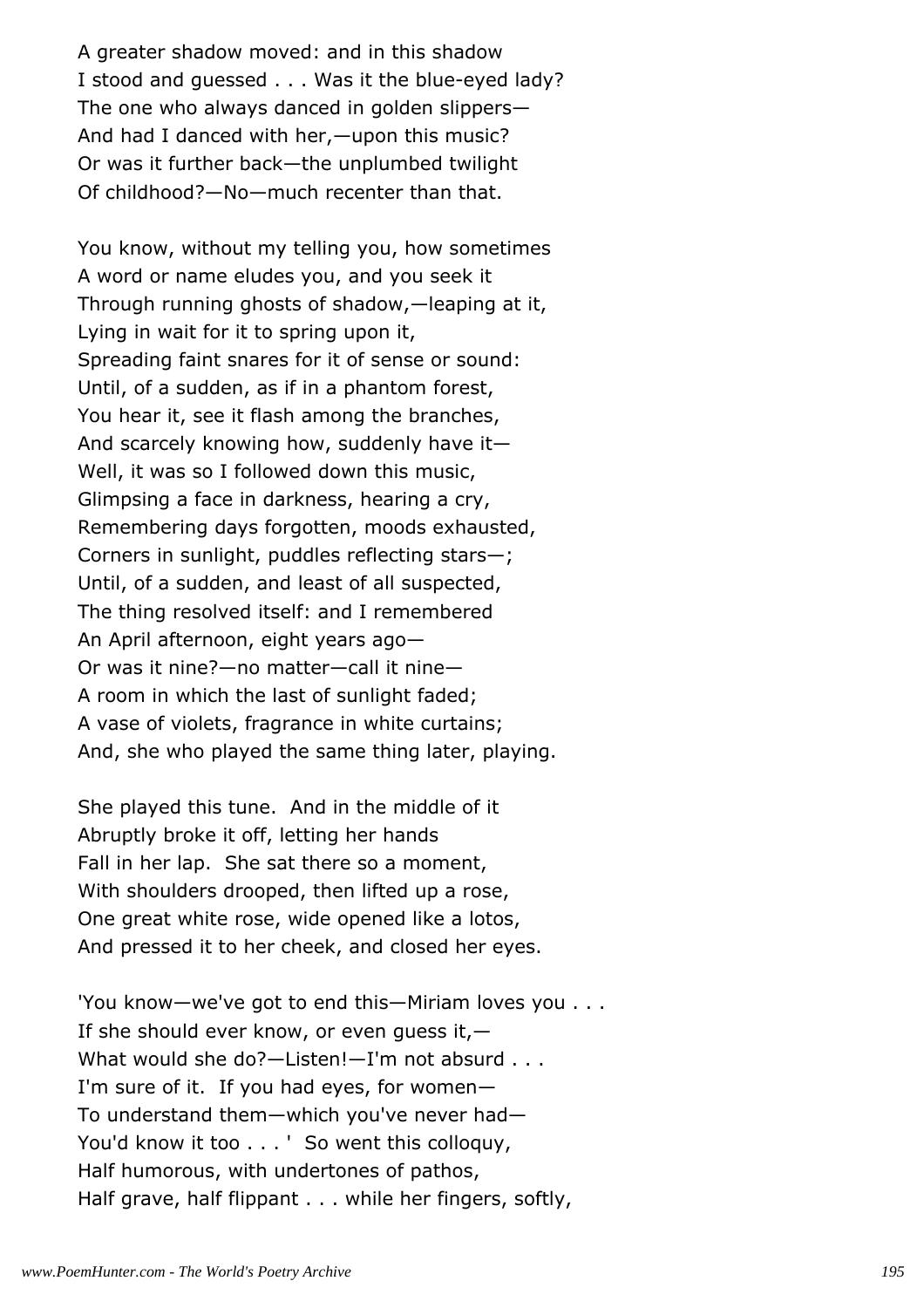Felt for this tune, played it and let it fall, Now note by singing note, now chord by chord, Repeating phrases with a kind of pleasure . . . Was it symbolic of the woman's weakness That she could neither break it—nor conclude? It paused . . . and wandered . . . paused again; while she, Perplexed and tired, half told me I must go,— Half asked me if I thought I ought to go . . .

Well, April passed with many other evenings, Evenings like this, with later suns and warmer, With violets always there, and fragrant curtains . . . And she was right: and Miriam found it out . . . And after that, when eight deep years had passed— Or nine—we met once more,—by accident . . . But was it just by accident, I wonder, She played this tune?—Or what, then, was intended? . . .

## V. MELODY IN A RESTAURANT

The cigarette-smoke loops and slides above us, Dipping and swirling as the waiter passes; You strike a match and stare upon the flame. The tiny fire leaps in your eyes a moment, And dwindles away as silently as it came.

This melody, you say, has certain voices— They rise like nereids from a river, singing, Lift white faces, and dive to darkness again. Wherever you go you bear this river with you: A leaf falls,—and it flows, and you have pain.

So says the tune to you—but what to me? What to the waiter, as he pours your coffee, The violinist who suavely draws his bow? That man, who folds his paper, overhears it. A thousand dreams revolve and fall and flow.

Some one there is who sees a virgin stepping Down marble stairs to a deep tomb of roses: At the last moment she lifts remembering eyes.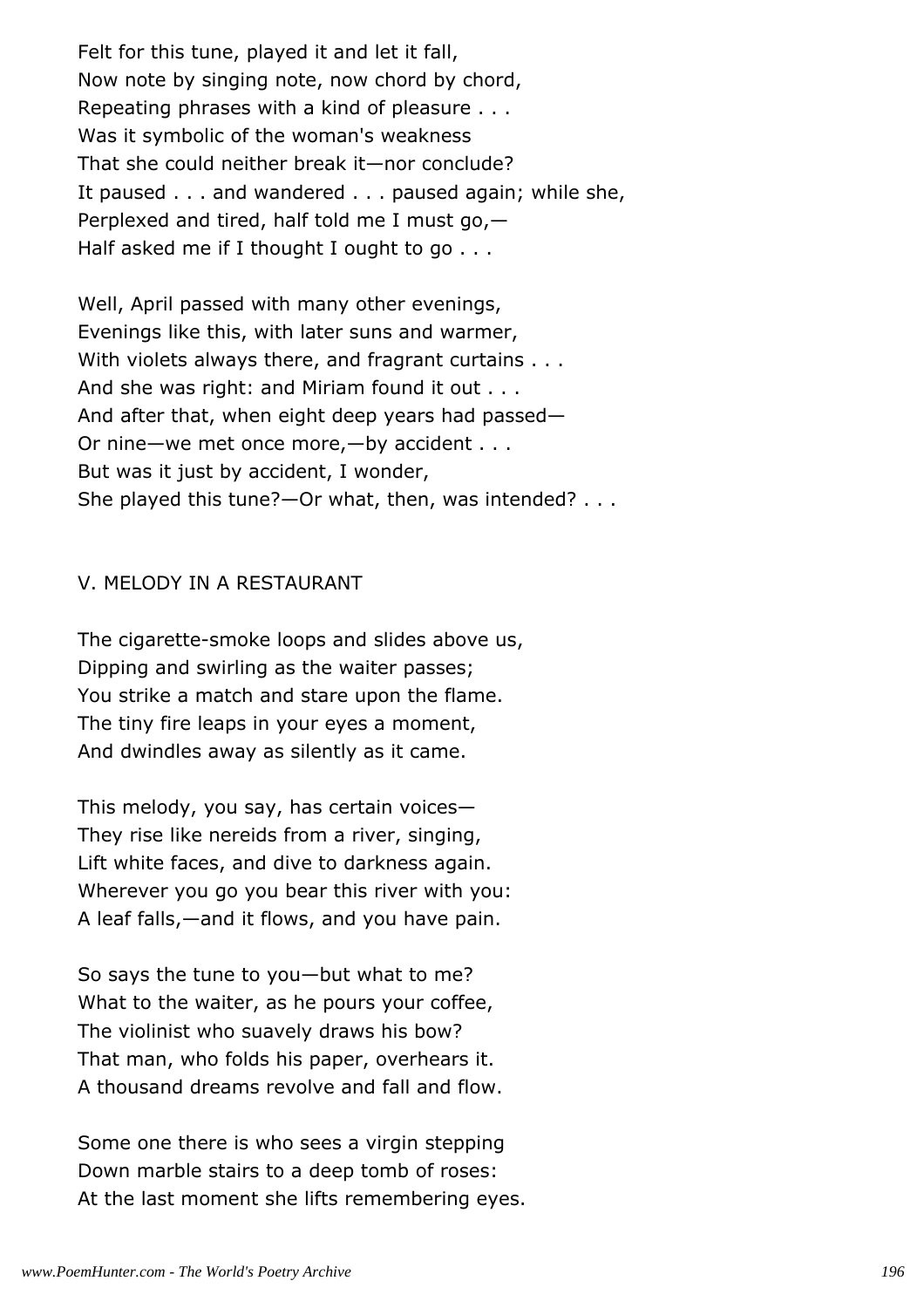Green leaves blow down. The place is checked with shadows. A long-drawn murmur of rain goes down the skies. And oaks are stripped and bare, and smoke with lightning: And clouds are blown and torn upon high forests, And the great sea shakes its walls. And then falls silence . . . And through long silence falls This melody once more: 'Down endless stairs she goes, as once before.'

So says the tune to him—but what to me? What are the worlds I see? What shapes fantastic, terrible dreams? . . . I go my secret way, down secret alleys; My errand is not so simple as it seems.

## VI. PORTRAIT OF ONE DEAD

This is the house. On one side there is darkness, On one side there is light. Into the darkness you may lift your lanterns— O, any number—it will still be night. And here are echoing stairs to lead you downward To long sonorous halls. And here is spring forever at these windows, With roses on the walls.

This is her room. On one side there is music— On one side not a sound.

At one step she could move from love to silence,

Feel myriad darkness coiling round.

And here are balconies from which she heard you,

Your steady footsteps on the stair.

And here the glass in which she saw your shadow As she unbound her hair.

Here is the room—with ghostly walls dissolving— The twilight room in which she called you 'lover'; And the floorless room in which she called you 'friend.' So many times, in doubt, she ran between them!— Through windy corridors of darkening end.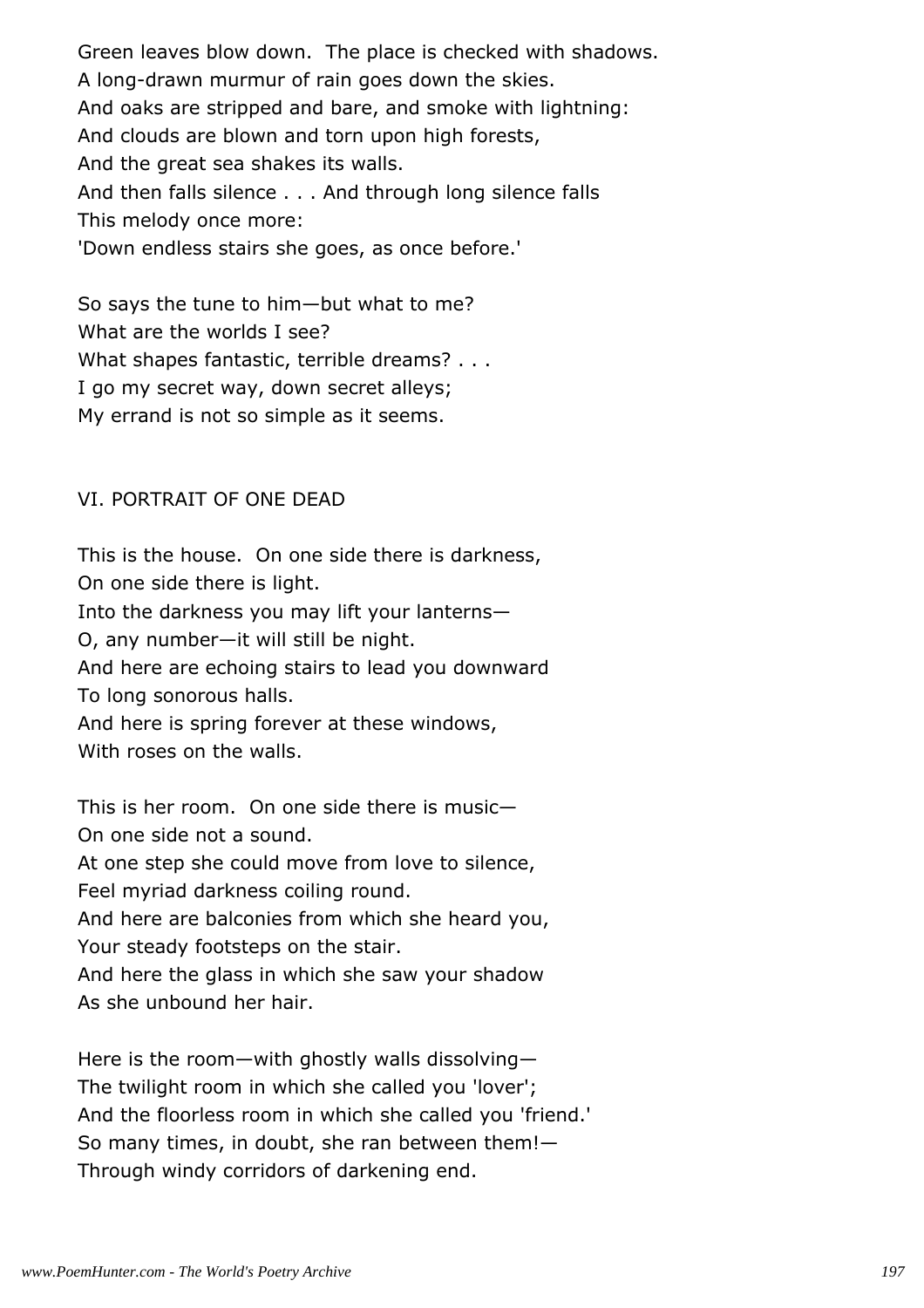Here she could stand with one dim light above her And hear far music, like a sea in caverns, Murmur away at hollowed walls of stone. And here, in a roofless room where it was raining, She bore the patient sorrow of rain alone.

Your words were walls which suddenly froze around her. Your words were windows,—large enough for moonlight, Too small to let her through. Your letters—fragrant cloisters faint with music. The music that assuaged her there was you.

How many times she heard your step ascending Yet never saw your face! She heard them turn again, ring slowly fainter, Till silence swept the place. Why had you gone? . . . The door, perhaps, mistaken . . . You would go elsewhere. The deep walls were shaken.

A certain rose-leaf—sent without intention— Became, with time, a woven web of fire— She wore it, and was warm. A certain hurried glance, let fall at parting, Became, with time, the flashings of a storm.

Yet, there was nothing asked, no hint to tell you Of secret idols carved in secret chambers From all you did and said. Nothing was done, until at last she knew you. Nothing was known, till, somehow, she was dead.

How did she die?—You say, she died of poison. Simple and swift. And much to be regretted. You did not see her pass So many thousand times from light to darkness, Pausing so many times before her glass;

You did not see how many times she hurried To lean from certain windows, vainly hoping, Passionate still for beauty, remembered spring. You did not know how long she clung to music, You did not hear her sing.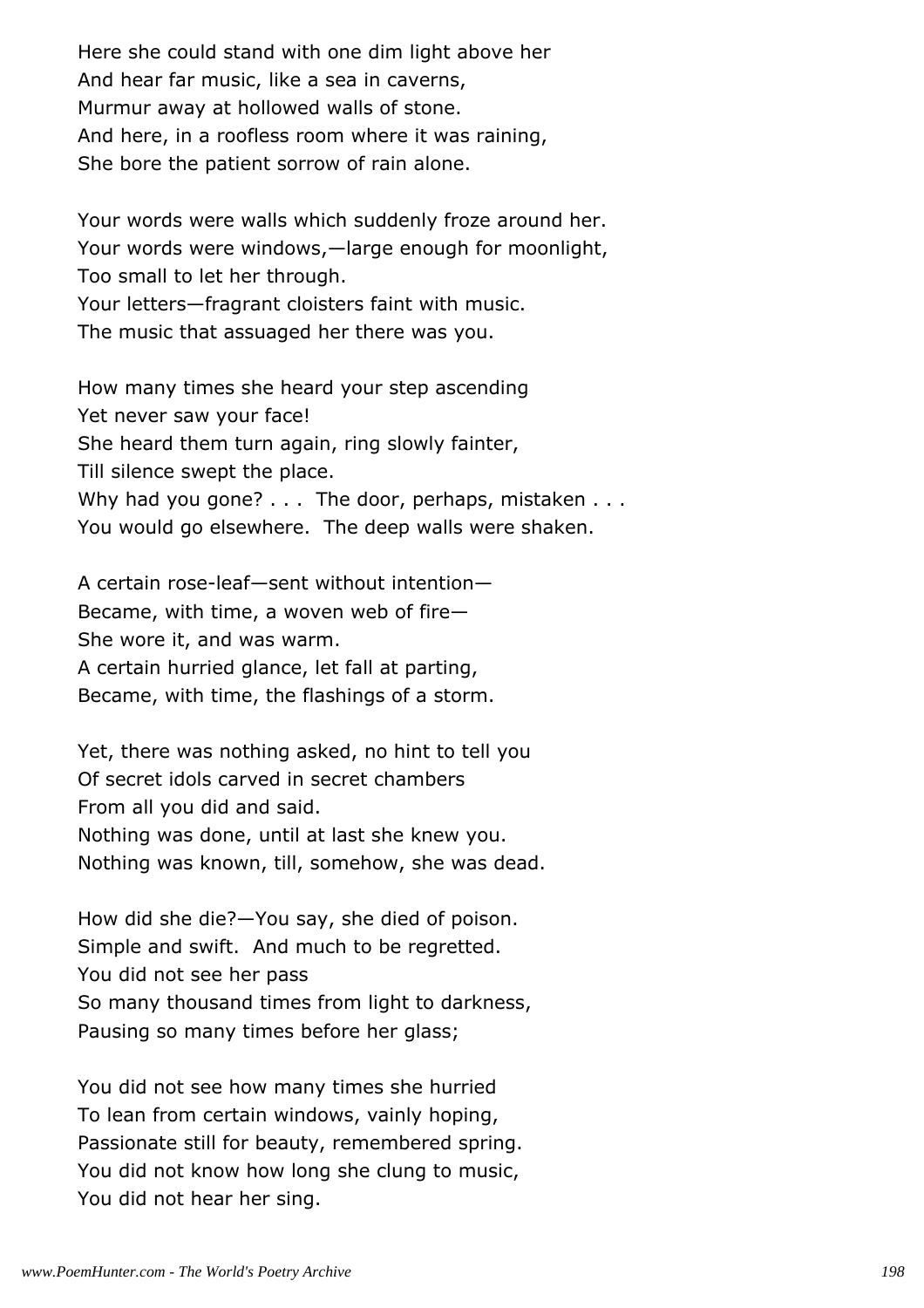Did she, then, make the choice, and step out bravely From sound to silence—close, herself, those windows? Or was it true, instead, That darkness moved,—for once,—and so possessed her? . . . We'll never know, you say, for she is dead.

#### VII. PORCELAIN

You see that porcelain ranged there in the window— Platters and soup-plates done with pale pink rosebuds, And tiny violets, and wreaths of ivy? See how the pattern clings to the gleaming edges! They're works of art—minutely seen and felt, Each petal done devoutly. Is it failure To spend your blood like this?

Study them . . . you will see there, in the porcelain, If you stare hard enough, a sort of swimming Of lights and shadows, ghosts within a crystal— My brain unfolding! There you'll see me sitting Day after day, close to a certain window, Looking down, sometimes, to see the people . . .

Sometimes my wife comes there to speak to me . . . Sometimes the grey cat waves his tail around me . . . Goldfish swim in a bowl, glisten in sunlight, Dilate to a gorgeous size, blow delicate bubbles, Drowse among dark green weeds. On rainy days, You'll see a gas-light shedding light behind me— An eye-shade round my forehead. There I sit, Twirling the tiny brushes in my paint-cups, Painting the pale pink rosebuds, minute violets, Exquisite wreaths of dark green ivy leaves. On this leaf, goes a dream I dreamed last night Of two soft-patterned toads—I thought them stones, Until they hopped! And then a great black spider,— Tarantula, perhaps, a hideous thing,— It crossed the room in one tremendous leap. Here,—as I coil the stems between two leaves,— It is as if, dwindling to atomy size,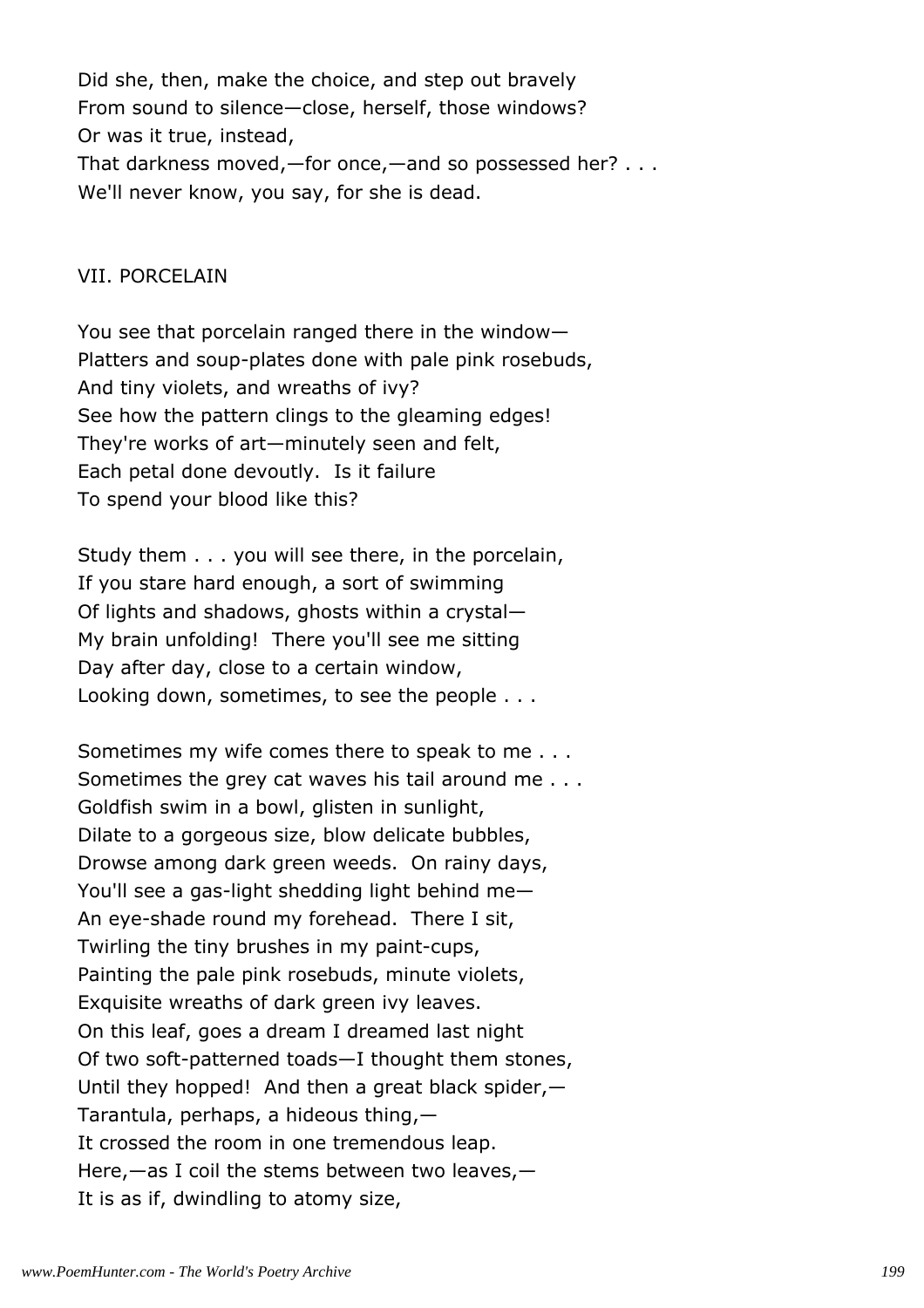I cried the secret between two universes . . . A friend of mine took hasheesh once, and said Just as he fell asleep he had a dream,— Though with his eyes wide open, $-$ And felt, or saw, or knew himself a part Of marvelous slowly-wreathing intricate patterns, Plane upon plane, depth upon coiling depth, Amazing leaves, folding one on another, Voluted grasses, twists and curves and spirals— All of it darkly moving . . . as for me, I need no hasheesh for it—it's too easy! Soon as I shut my eyes I set out walking In a monstrous jungle of monstrous pale pink roseleaves, Violets purple as death, dripping with water, And ivy-leaves as big as clouds above me.

Here, in a simple pattern of separate violets— With scalloped edges gilded—here you have me Thinking of something else. My wife, you know,— There's something lacking—force, or will, or passion, I don't know what it is—and so, sometimes, When I am tired, or haven't slept three nights, Or it is cloudy, with low threat of rain, I get uneasy—just like poplar trees Ruffling their leaves—and I begin to think Of poor Pauline, so many years ago, And that delicious night. Where is she now? I meant to write—but she has moved, by this time, And then, besides, she might find out I'm married. Well, there is more—I'm getting old and timid— The years have gnawed my will. I've lost my nerve! I never strike out boldly as I used to— But sit here, painting violets, and remember That thrilling night. Photographers, she said, Asked her to pose for them; her eyes and forehead,— Dark brown eyes, and a smooth and pallid forehead,— Were thought so beautiful.—And so they were. Pauline . . . These violets are like words remembered . . . Darling! she whispered . . . Darling! . . . Darling! . . . Darling! Well, I suppose such days can come but once. Lord, how happy we were! . . .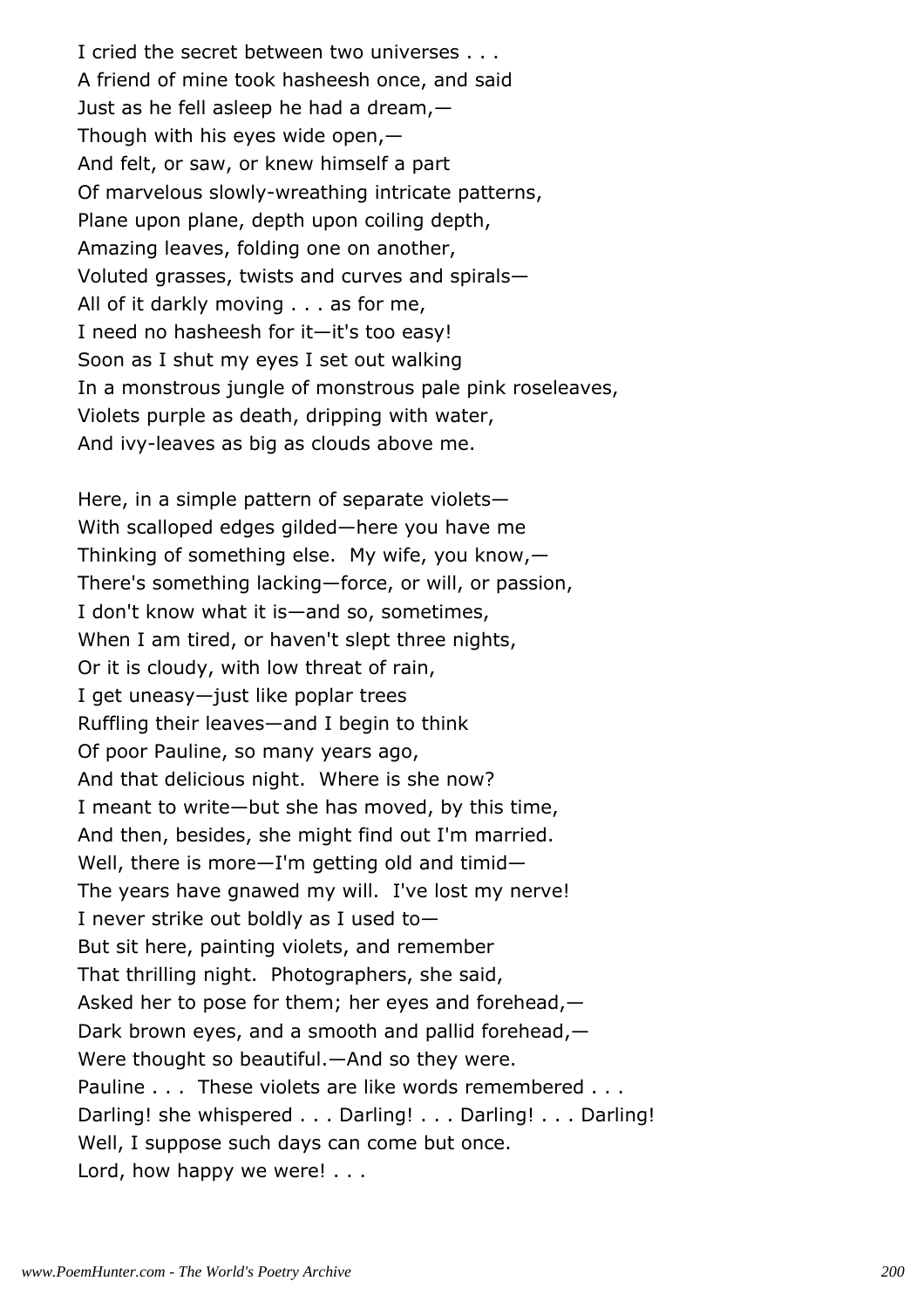Here, if you only knew it, is a story— Here, in these leaves. I stopped my work to tell it, And then, when I had finished, went on thinking: A man I saw on a train . . . I was still a boy . . . Who killed himself by diving against a wall. Here is a recollection of my wife, When she was still my sweetheart, years ago. It's funny how things change,—just change, by growing, Without an effort . . . And here are trivial things, -A chill, an errand forgotten, a cut while shaving; A friend of mine who tells me he is married . . . Or is that last so trivial? Well, no matter!

This is the sort of thing you'll see of me, If you look hard enough. This, in its way, Is a kind of fame. My life arranged before you In scrolls of leaves, rosebuds, violets, ivy, Clustered or wreathed on plate and cup and platter . . . Sometimes, I say, I'm just like John the Baptist— You have my head before you . . . on a platter.

#### VIII. COFFINS: INTERLUDE

Wind blows. Snow falls. The great clock in its tower Ticks with reverberant coil and tolls the hour: At the deep sudden stroke the pigeons fly . . . The fine snow flutes the cracks between the flagstones. We close our coats, and hurry, and search the sky.

We are like music, each voice of it pursuing A golden separate dream, remote, persistent, Climbing to fire, receding to hoarse despair. What do you whisper, brother? What do you tell me? . . . We pass each other, are lost, and do not care.

One mounts up to beauty, serenely singing, Forgetful of the steps that cry behind him; One drifts slowly down from a waking dream. One, foreseeing, lingers forever unmoving . . . Upward and downward, past him there, we stream.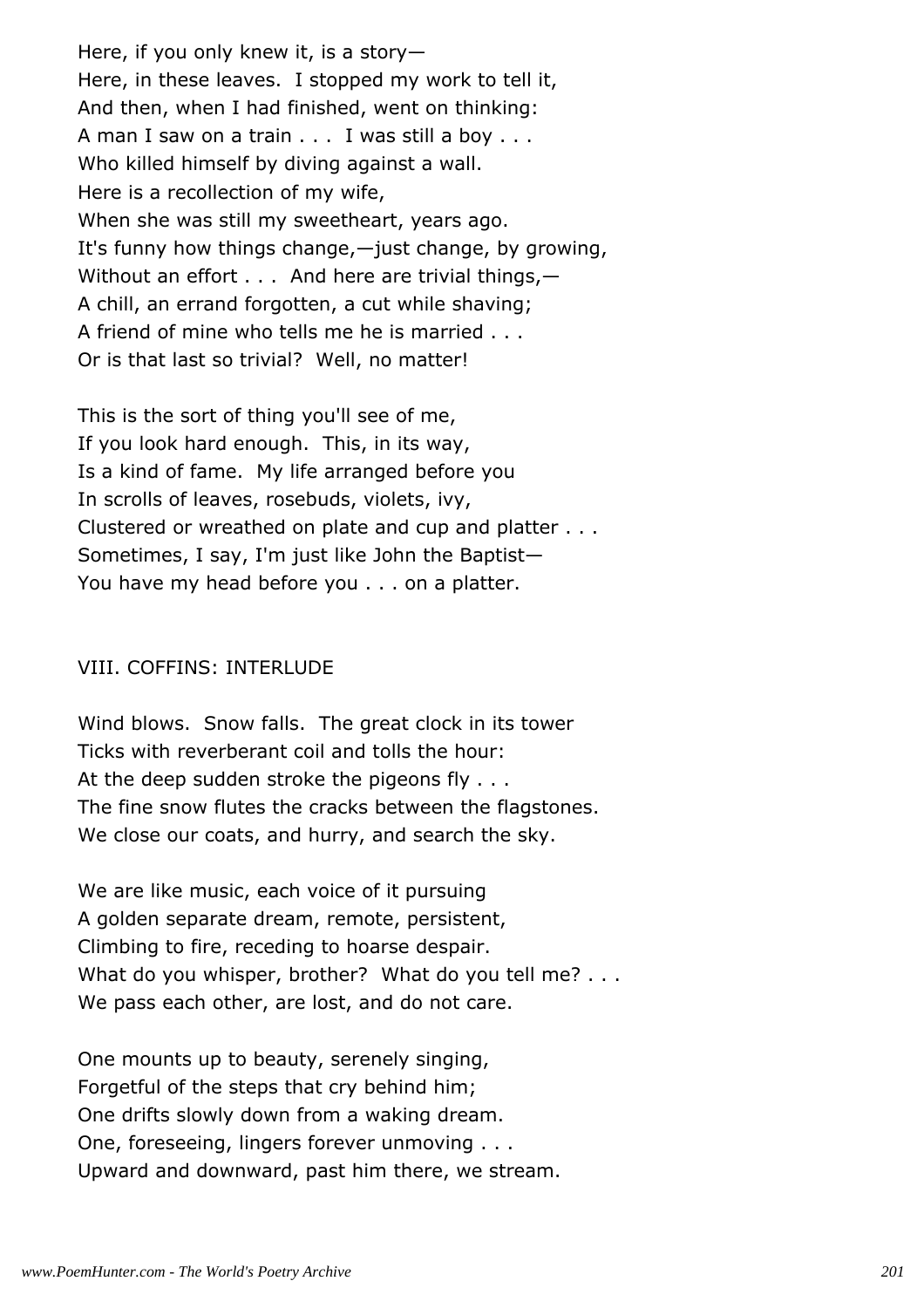One has death in his eyes: and walks more slowly. Death, among jonquils, told him a freezing secret. A cloud blows over his eyes, he ponders earth. He sees in the world a forest of sunlit jonquils: A slow black poison huddles beneath that mirth.

Death, from street to alley, from door to window, Cries out his news,—of unplumbed worlds approaching, Of a cloud of darkness soon to destroy the tower. But why comes death,—he asks,—in a world so perfect? Or why the minute's grey in the golden hour?

Music, a sudden glissando, sinister, troubled, A drift of wind-torn petals, before him passes Down jangled streets, and dies. The bodies of old and young, of maimed and lovely, Are slowly borne to earth, with a dirge of cries.

Down cobbled streets they come; down huddled stairways; Through silent halls; through carven golden doorways; From freezing rooms as bare as rock. The curtains are closed across deserted windows. Earth streams out of the shovel; the pebbles knock.

Mary, whose hands rejoiced to move in sunlight; Silent Elaine; grave Anne, who sang so clearly; Fugitive Helen, who loved and walked alone; Miriam too soon dead, darkly remembered; Childless Ruth, who sorrowed, but could not atone;

Jean, whose laughter flashed over depths of terror, And Eloise, who desired to love but dared not; Doris, who turned alone to the dark and cried,— They are blown away like windflung chords of music, They drift away; the sudden music has died.

And one, with death in his eyes, comes walking slowly And sees the shadow of death in many faces, And thinks the world is strange. He desires immortal music and spring forever, And beauty that knows no change.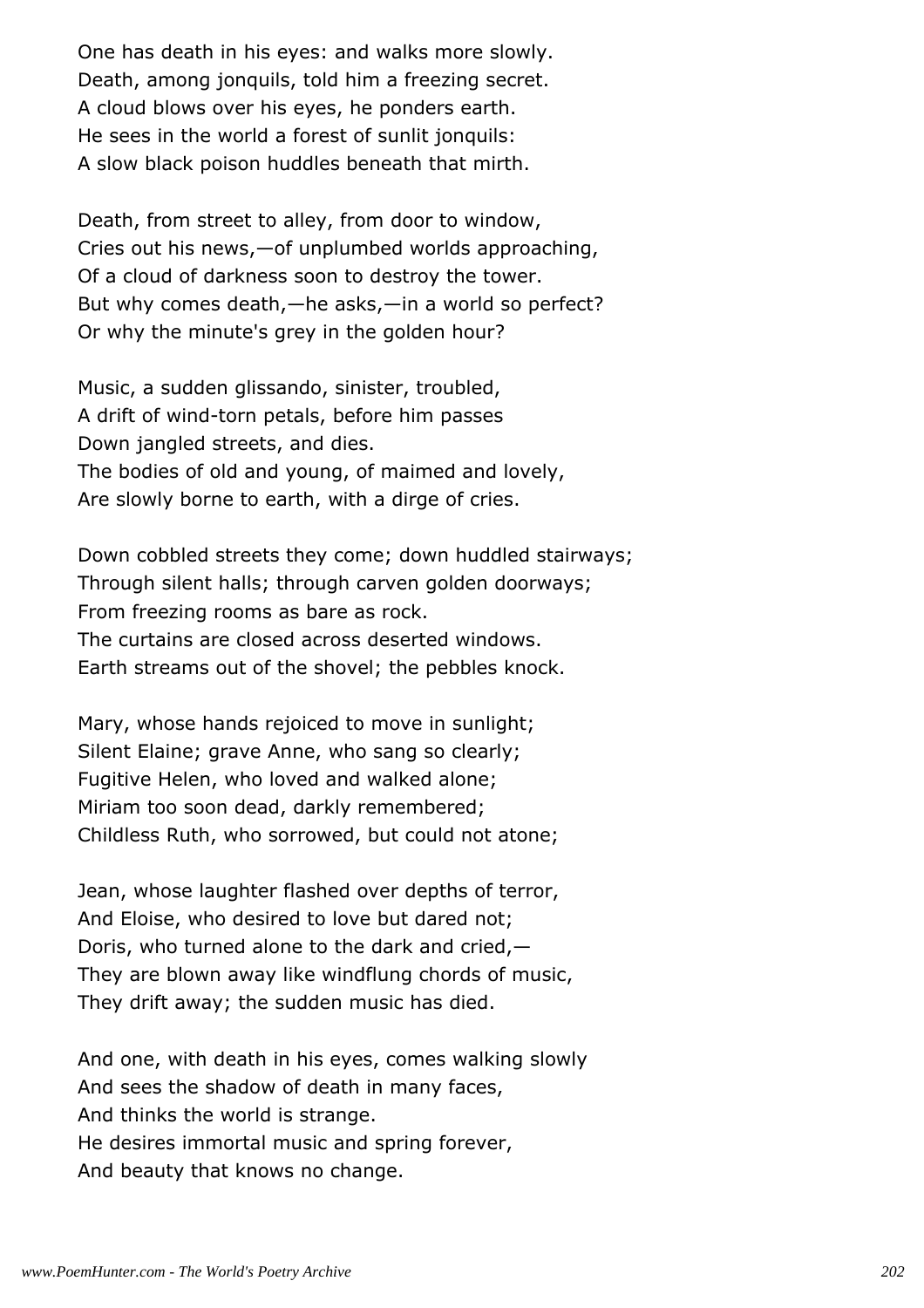### IX. CABARET

We sit together and talk, or smoke in silence. You say (but use no words) 'this night is passing As other nights when we are dead will pass . . .' Perhaps I misconstrue you: you mean only, 'How deathly pale my face looks in that glass . . .'

You say: 'We sit and talk, of things important . . . How many others like ourselves, this instant, Mark the pendulum swinging against the wall? How many others, laughing, sip their coffee— Or stare at mirrors, and do not talk at all? . . .

'This is the moment' (so you would say, in silence) When suddenly we have had too much of laughter: And a freezing stillness falls, no word to say. Our mouths feel foolish . . . For all the days hereafter What have we saved—what news, what tune, what play?

'We see each other as vain and futile tricksters,— Posturing like bald apes before a mirror; No pity dims our eyes . . . How many others, like ourselves, this instant, See how the great world wizens, and are wise? . . .'

Well, you are right . . . No doubt, they fall, these seconds . . . When suddenly all's distempered, vacuous, ugly, And even those most like angels creep for schemes. The one you love leans forward, smiles, deceives you, Opens a door through which you see dark dreams.

But this is momentary . . . or else, enduring, Leads you with devious eyes through mists and poisons To horrible chaos, or suicide, or crime . . . And all these others who at your conjuration Grow pale, feeling the skeleton touch of time,—

Or, laughing sadly, talk of things important, Or stare at mirrors, startled to see their faces, Or drown in the waveless vacuum of their days,—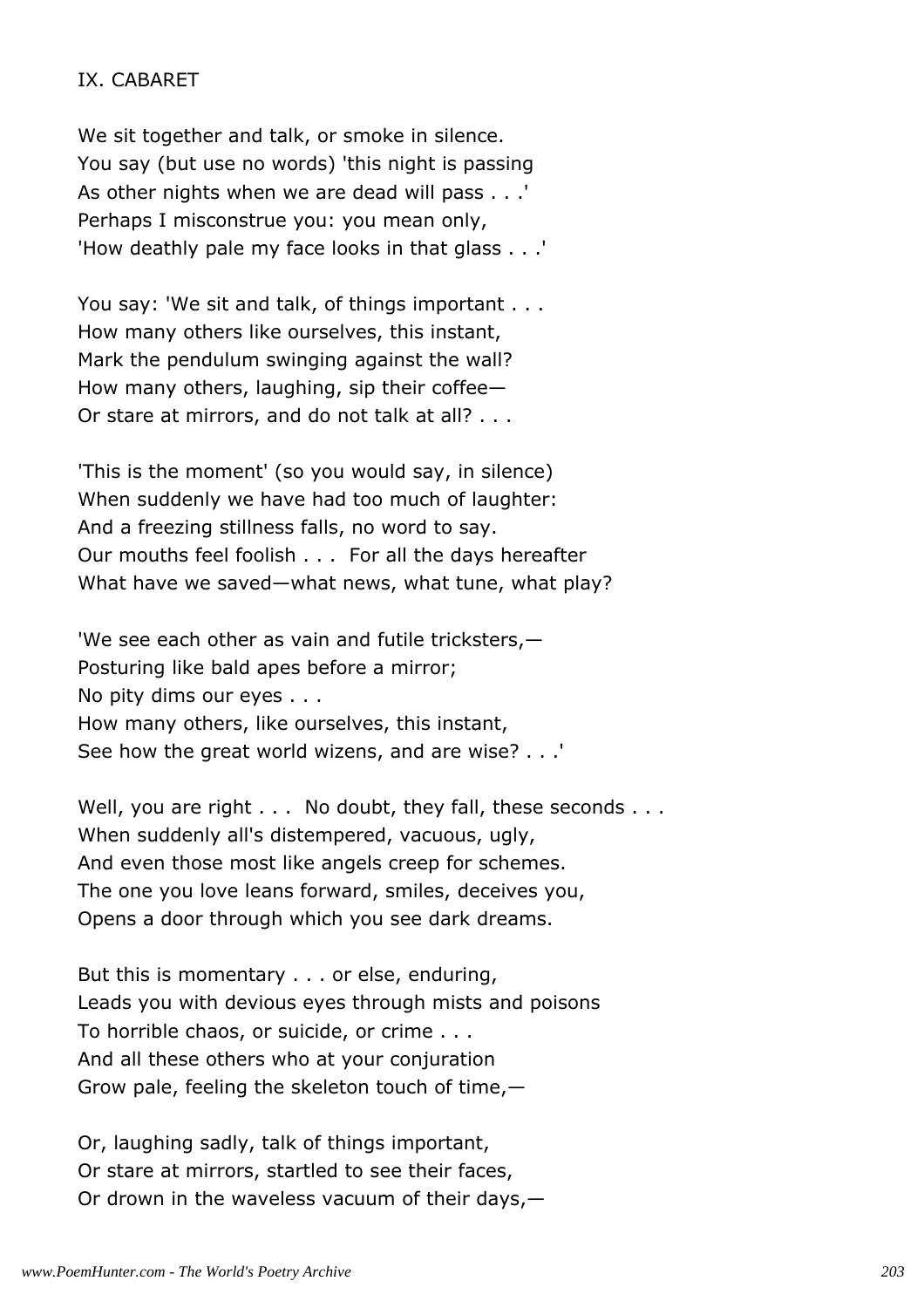Suddenly, as from sleep, awake, forgetting This nauseous dream; take up their accustomed ways,

Exhume the ghost of a joke, renew loud laughter, Forget the moles above their sweethearts' eyebrows, Lean to the music, rise, And dance once more in a rose-festooned illusion With kindness in their eyes . . .

They say (as we ourselves have said, remember) 'What wizardry this slow waltz works upon us! And how it brings to mind forgotten things!' They say 'How strange it is that one such evening Can wake vague memories of so many springs!'

And so they go . . . In a thousand crowded places, They sit to smile and talk, or rise to ragtime, And, for their pleasures, agree or disagree. With secret symbols they play on secret passions. With cunning eyes they see

The innocent word that sets remembrance trembling, The dubious word that sets the scared heart beating . . . The pendulum on the wall Shakes down seconds . . . They laugh at time, dissembling; Or coil for a victim and do not talk at all.

## X. LETTER

From time to time, lifting his eyes, he sees The soft blue starlight through the one small window, The moon above black trees, and clouds, and Venus,— And turns to write . . . The clock, behind ticks softly.

It is so long, indeed, since I have written,— Two years, almost, your last is turning yellow, $-$ That these first words I write seem cold and strange. Are you the man I knew, or have you altered? Altered, of course—just as I too have altered— And whether towards each other, or more apart, We cannot say . . . I've just re-read your letter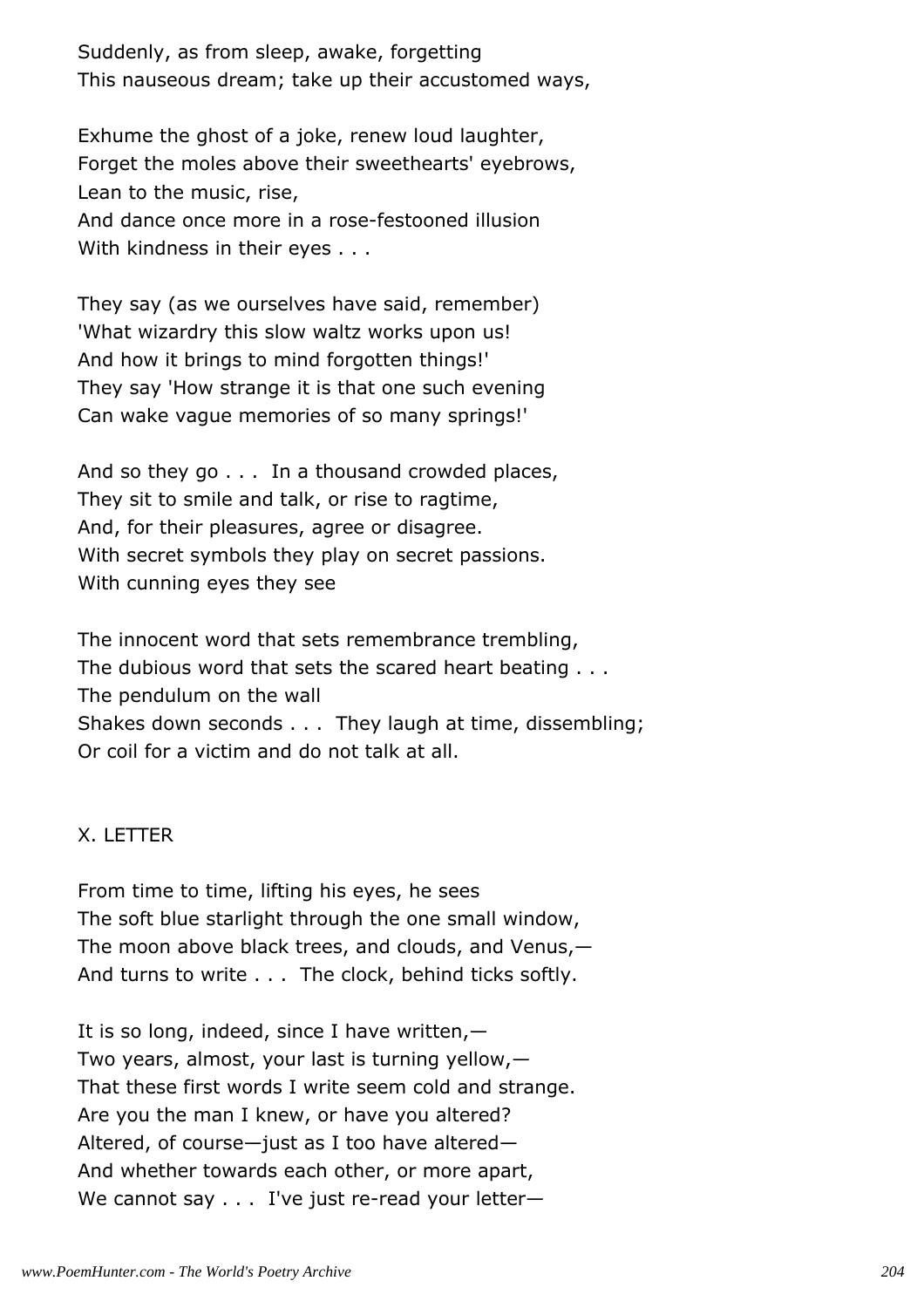Not through forgetfulness, but more for pleasure—

Pondering much on all you say in it Of mystic consciousness—divine conversion— The sense of oneness with the infinite, $-$ Faith in the world, its beauty, and its purpose . . . Well, you believe one must have faith, in some sort, If one's to talk through this dark world contented. But is the world so dark? Or is it rather Our own brute minds,—in which we hurry, trembling, Through streets as yet unlighted? This, I think.

You have been always, let me say, "romantic,"— Eager for color, for beauty, soon discontented With a world of dust and stones and flesh too ailing: Even before the question grew to problem And drove you bickering into metaphysics, You met on lower planes the same great dragon, Seeking release, some fleeting satisfaction, In strange aesthetics . . . You tried, as I remember, One after one, strange cults, and some, too, morbid, The cruder first, more violent sensations, Gorgeously carnal things, conceived and acted With splendid animal thirst . . . Then, by degrees, -Savoring all more delicate gradations

In all that hue and tone may play on flesh, Or thought on brain,—you passed, if I may say so, From red and scarlet through morbid greens to mauve. Let us regard ourselves, you used to say, As instruments of music, whereon our lives Will play as we desire: and let us yield These subtle bodies and subtler brains and nerves To all experience plays . . . And so you went From subtle tune to subtler, each heard once, Twice or thrice at the most, tiring of each; And closing one by one your doors, drew in Slowly, through darkening labyrinths of feeling, Towards the central chamber . . . Which now you've reached.

What, then's, the secret of this ultimate chamber— Or innermost, rather? If I see it clearly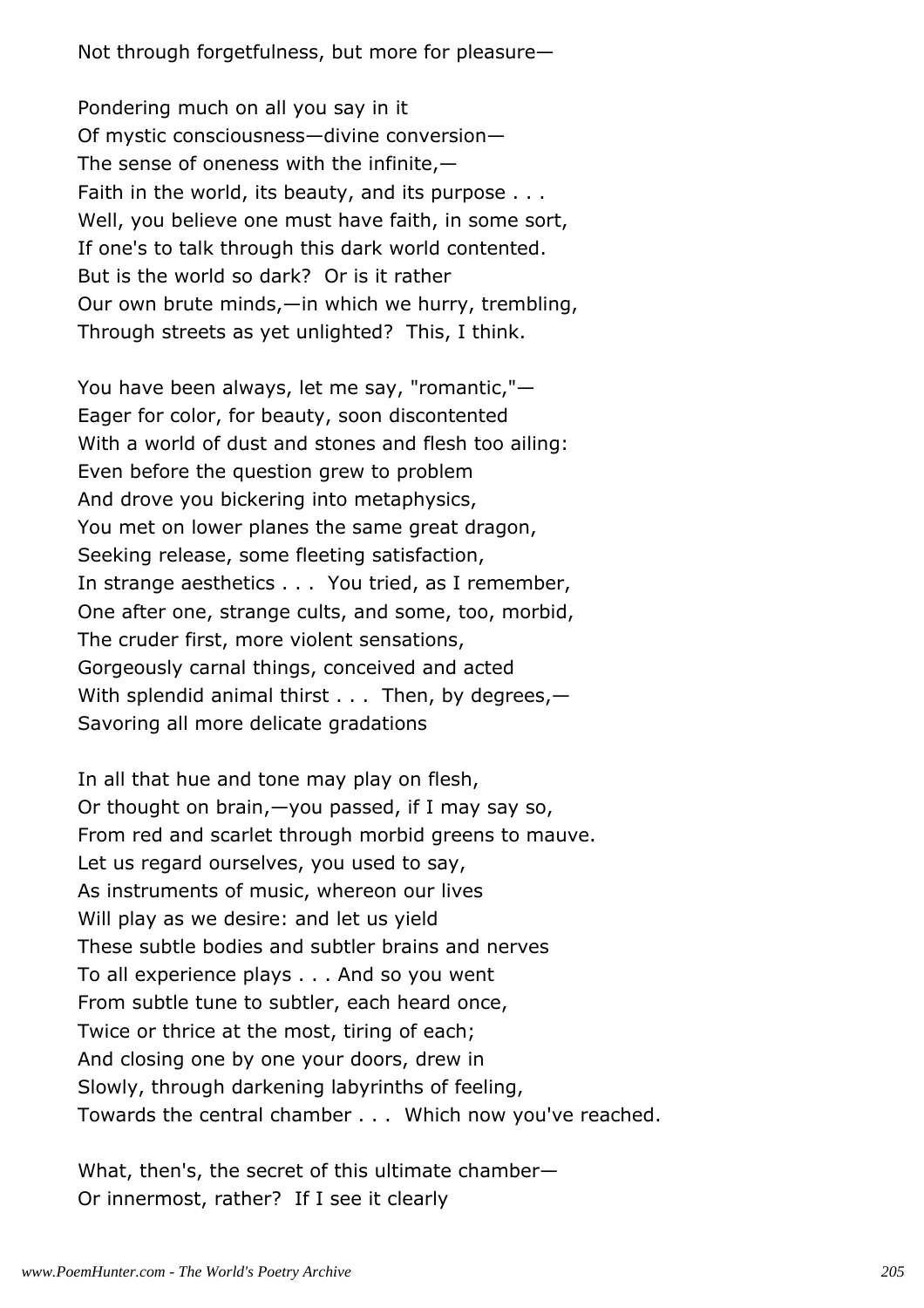It is the last, and cunningest, resort Of one who has found this world of dust and flesh,— This world of lamentations, death, injustice,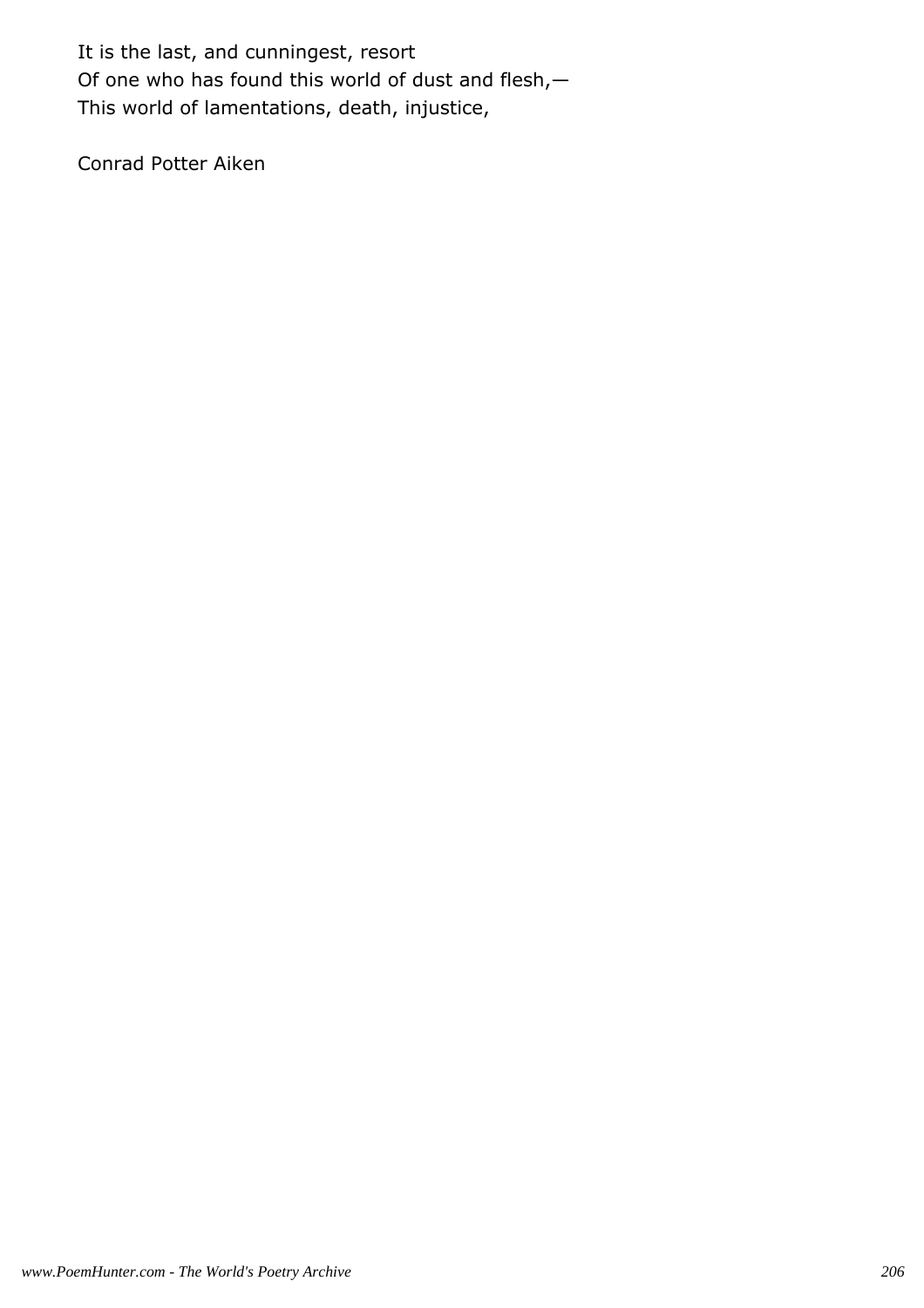# The House Of Dust: Part 01: 01: The Sun Goes Down In A Cold Pale Flare Of Light

The sun goes down in a cold pale flare of light. The trees grow dark: the shadows lean to the east: And lights wink out through the windows, one by one. A clamor of frosty sirens mourns at the night. Pale slate-grey clouds whirl up from the sunken sun.

And the wandering one, the inquisitive dreamer of dreams, The eternal asker of answers, stands in the street, And lifts his palms for the first cold ghost of rain. The purple lights leap down the hill before him. The gorgeous night has begun again.

'I will ask them all, I will ask them all their dreams, I will hold my light above them and seek their faces. I will hear them whisper, invisible in their veins . . .' The eternal asker of answers becomes as the darkness, Or as a wind blown over a myriad forest, Or as the numberless voices of long-drawn rains.

We hear him and take him among us, like a wind of music, Like the ghost of a music we have somewhere heard; We crowd through the streets in a dazzle of pallid lamplight, We pour in a sinister wave, ascend a stair, With laughter and cry, and word upon murmured word; We flow, we descend, we turn . . . and the eternal dreamer Moves among us like light, like evening air . . .

Good-night! Good-night! Good-night! We go our ways, The rain runs over the pavement before our feet, The cold rain falls, the rain sings. We walk, we run, we ride. We turn our faces To what the eternal evening brings.

Our hands are hot and raw with the stones we have laid, We have built a tower of stone high into the sky, We have built a city of towers.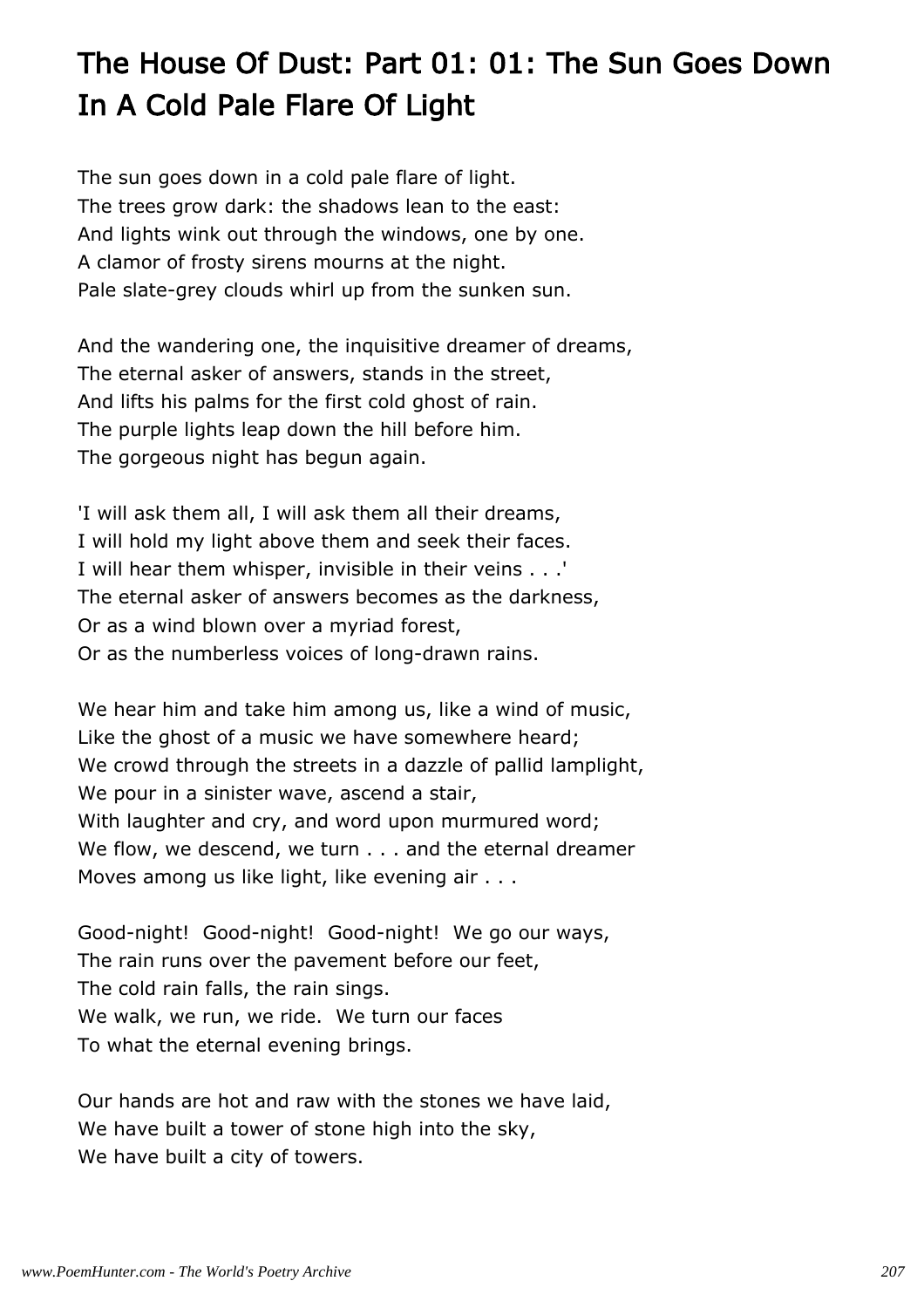Our hands are light, they are singing with emptiness. Our souls are light; they have shaken a burden of hours . . . What did we build it for? Was it all a dream? . . . Ghostly above us in lamplight the towers gleam . . . And after a while they will fall to dust and rain; Or else we will tear them down with impatient hands; And hew rock out of the earth, and build them again.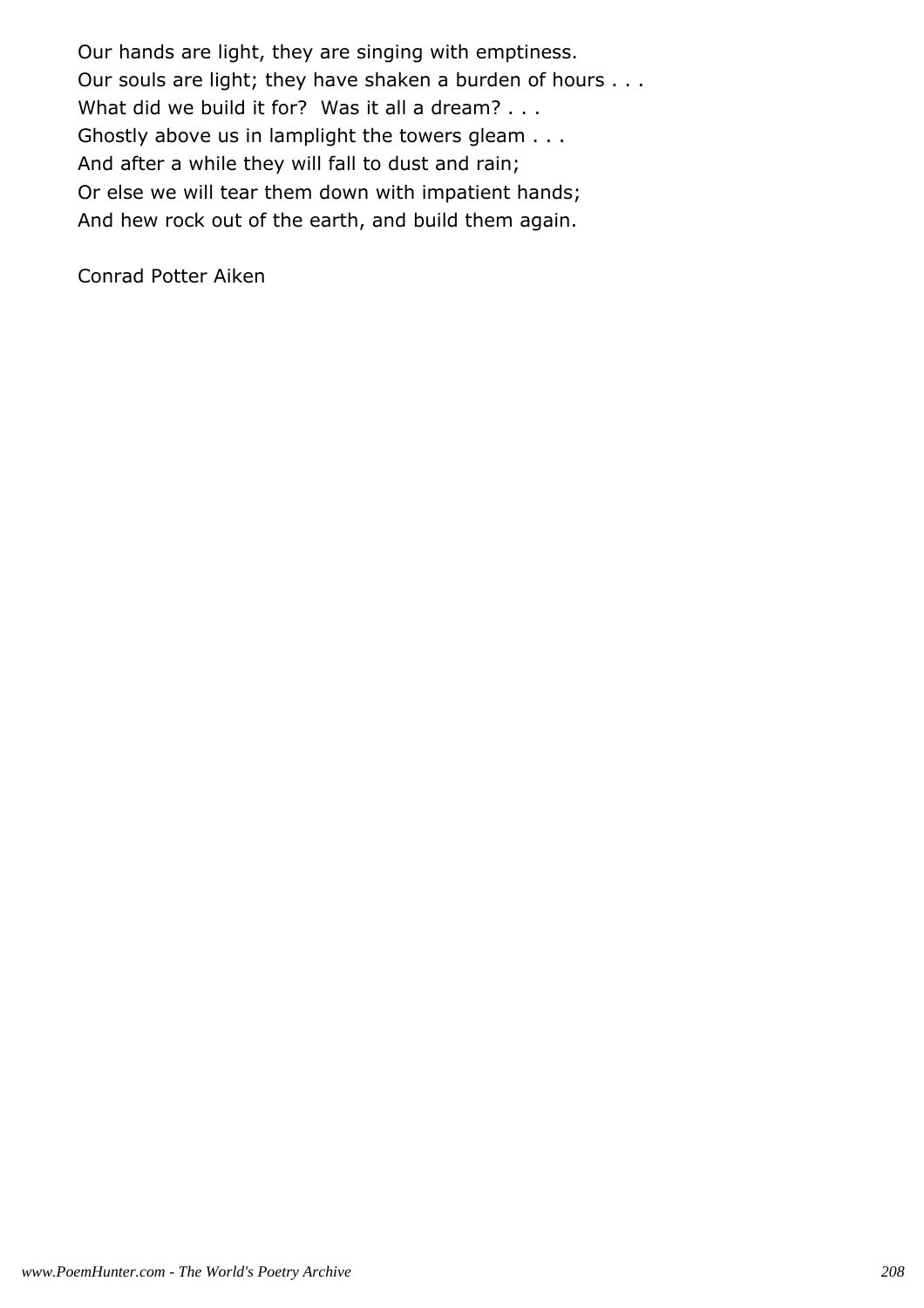## The House Of Dust: Part 01: 02: One, From His High Bright Window In A Tower

One, from his high bright window in a tower, Leans out, as evening falls, And sees the advancing curtain of the shower Splashing its silver on roofs and walls: Sees how, swift as a shadow, it crosses the city, And murmurs beyond far walls to the sea, Leaving a glimmer of water in the dark canyons, And silver falling from eave and tree.

One, from his high bright window, looking down, Peers like a dreamer over the rain-bright town, And thinks its towers are like a dream. The western windows flame in the sun's last flare, Pale roofs begin to gleam.

Looking down from a window high in a wall He sees us all; Lifting our pallid faces towards the rain, Searching the sky, and going our ways again, Standing in doorways, waiting under the trees . . . There, in the high bright window he dreams, and sees What we are blind to,—we who mass and crowd From wall to wall in the darkening of a cloud.

The gulls drift slowly above the city of towers, Over the roofs to the darkening sea they fly; Night falls swiftly on an evening of rain. The yellow lamps wink one by one again. The towers reach higher and blacker against the sky.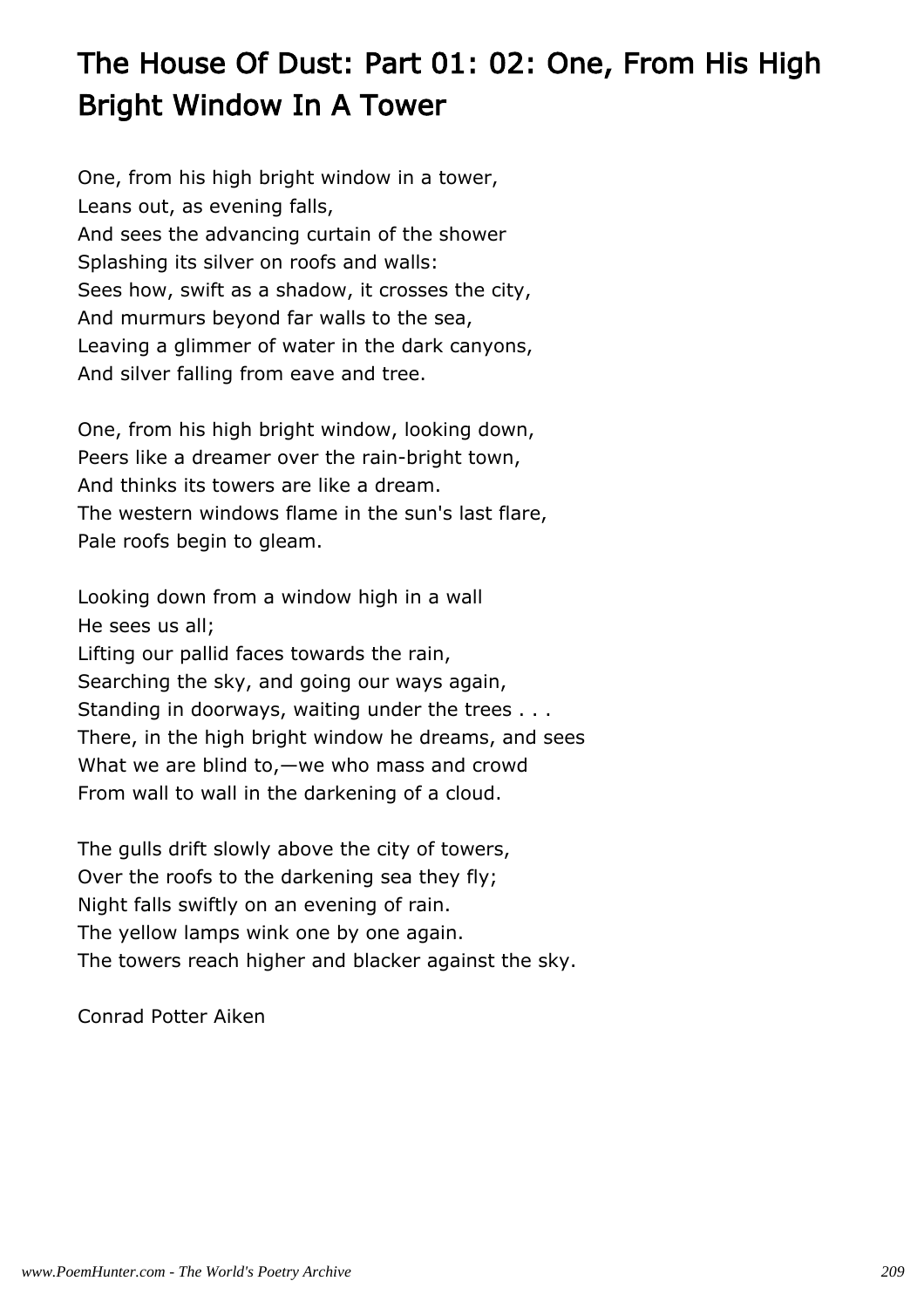# The House Of Dust: Part 01: 03: One, Where The Pale Sea Foamed At The Yellow Sand

One, where the pale sea foamed at the yellow sand, With wave upon slowly shattering wave, Turned to the city of towers as evening fell; And slowly walked by the darkening road toward it; And saw how the towers darkened against the sky; And across the distance heard the toll of a bell.

Along the darkening road he hurried alone, With his eyes cast down, And thought how the streets were hoarse with a tide of people, With clamor of voices, and numberless faces . . . And it seemed to him, of a sudden, that he would drown Here in the quiet of evening air, These empty and voiceless places . . . And he hurried towards the city, to enter there.

Along the darkening road, between tall trees That made a sinister whisper, loudly he walked. Behind him, sea-gulls dipped over long grey seas. Before him, numberless lovers smiled and talked. And death was observed with sudden cries, And birth with laughter and pain. And the trees grew taller and blacker against the skies And night came down again.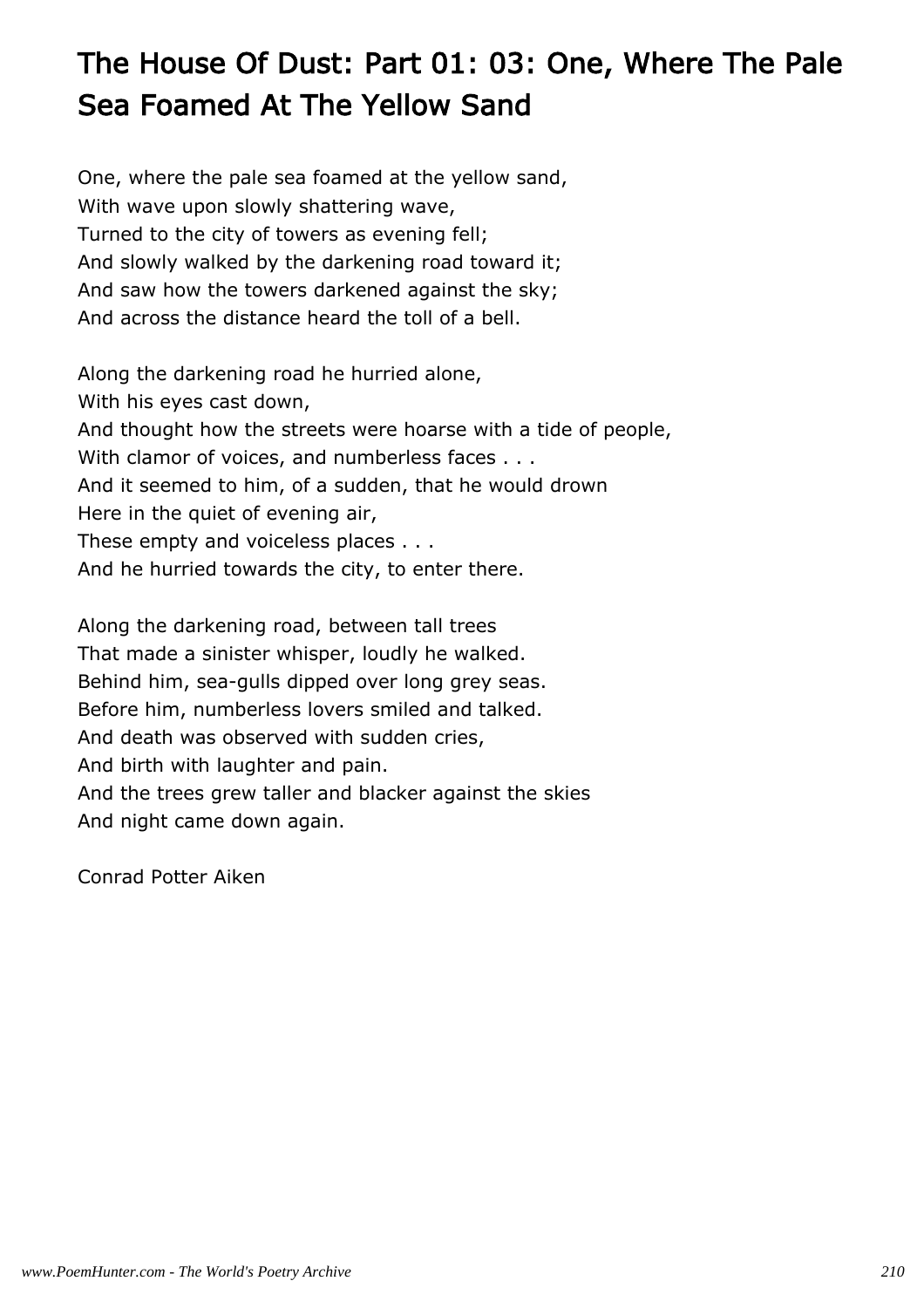# The House Of Dust: Part 01: 04: Up High Black Walls, Up Sombre Terraces

Up high black walls, up sombre terraces, Clinging like luminous birds to the sides of cliffs, The yellow lights went climbing towards the sky. From high black walls, gleaming vaguely with rain, Each yellow light looked down like a golden eye.

They trembled from coign to coign, and tower to tower, Along high terraces quicker than dream they flew. And some of them steadily glowed, and some soon vanished, And some strange shadows threw.

And behind them all the ghosts of thoughts went moving, Restlessly moving in each lamplit room, From chair to mirror, from mirror to fire; From some, the light was scarcely more than a gloom: From some, a dazzling desire.

And there was one, beneath black eaves, who thought, Combing with lifted arms her golden hair, Of the lover who hurried towards her through the night; And there was one who dreamed of a sudden death As she blew out her light.

And there was one who turned from clamoring streets, And walked in lamplit gardens among black trees, And looked at the windy sky, And thought with terror how stones and roots would freeze And birds in the dead boughs cry . . .

And she hurried back, as snow fell, mixed with rain, To mingle among the crowds again, To jostle beneath blue lamps along the street; And lost herself in the warm bright coiling dream, With a sound of murmuring voices and shuffling feet.

And one, from his high bright window looking down On luminous chasms that cleft the basalt town,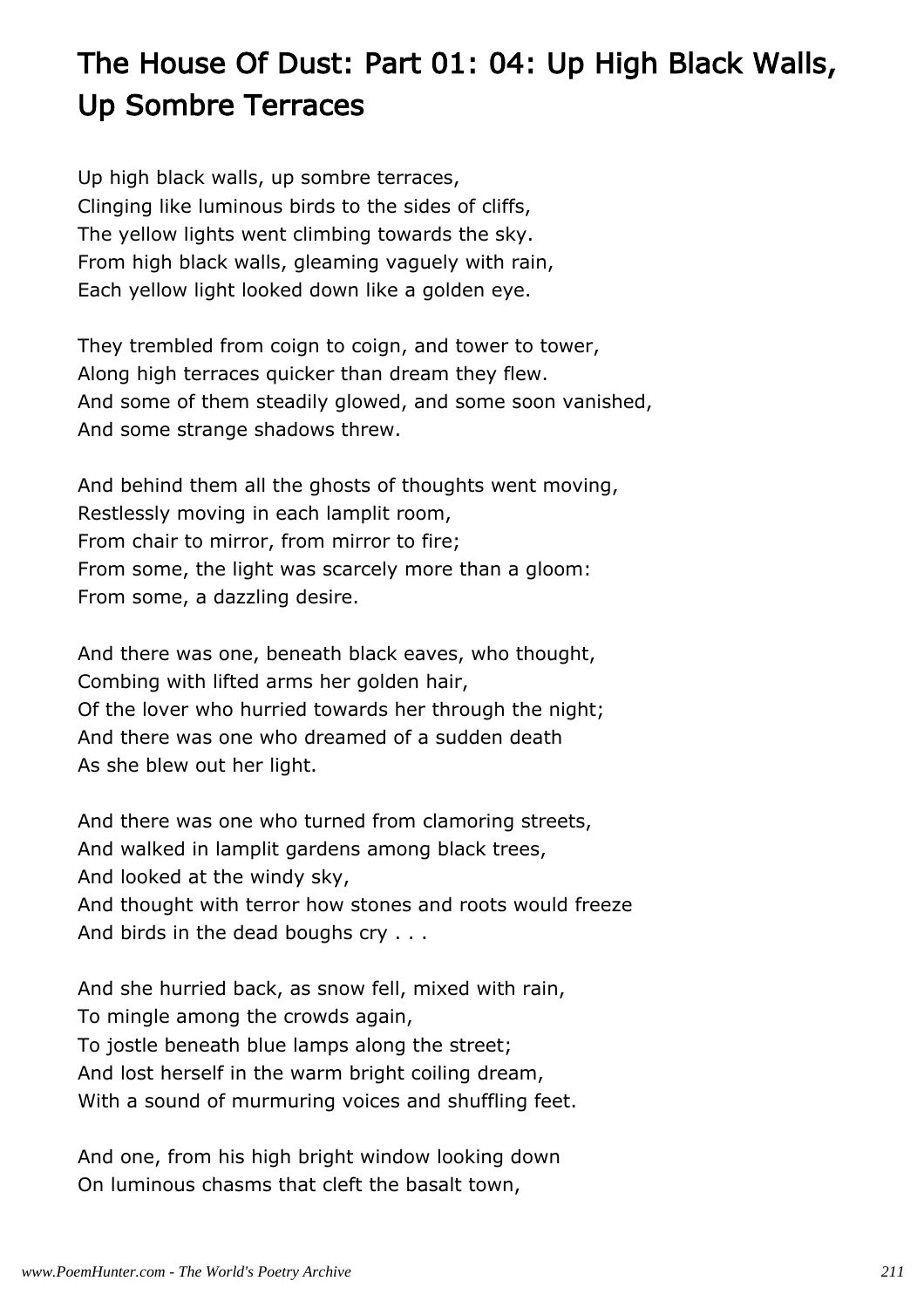Hearing a sea-like murmur rise, Desired to leave his dream, descend from the tower, And drown in waves of shouts and laughter and cries.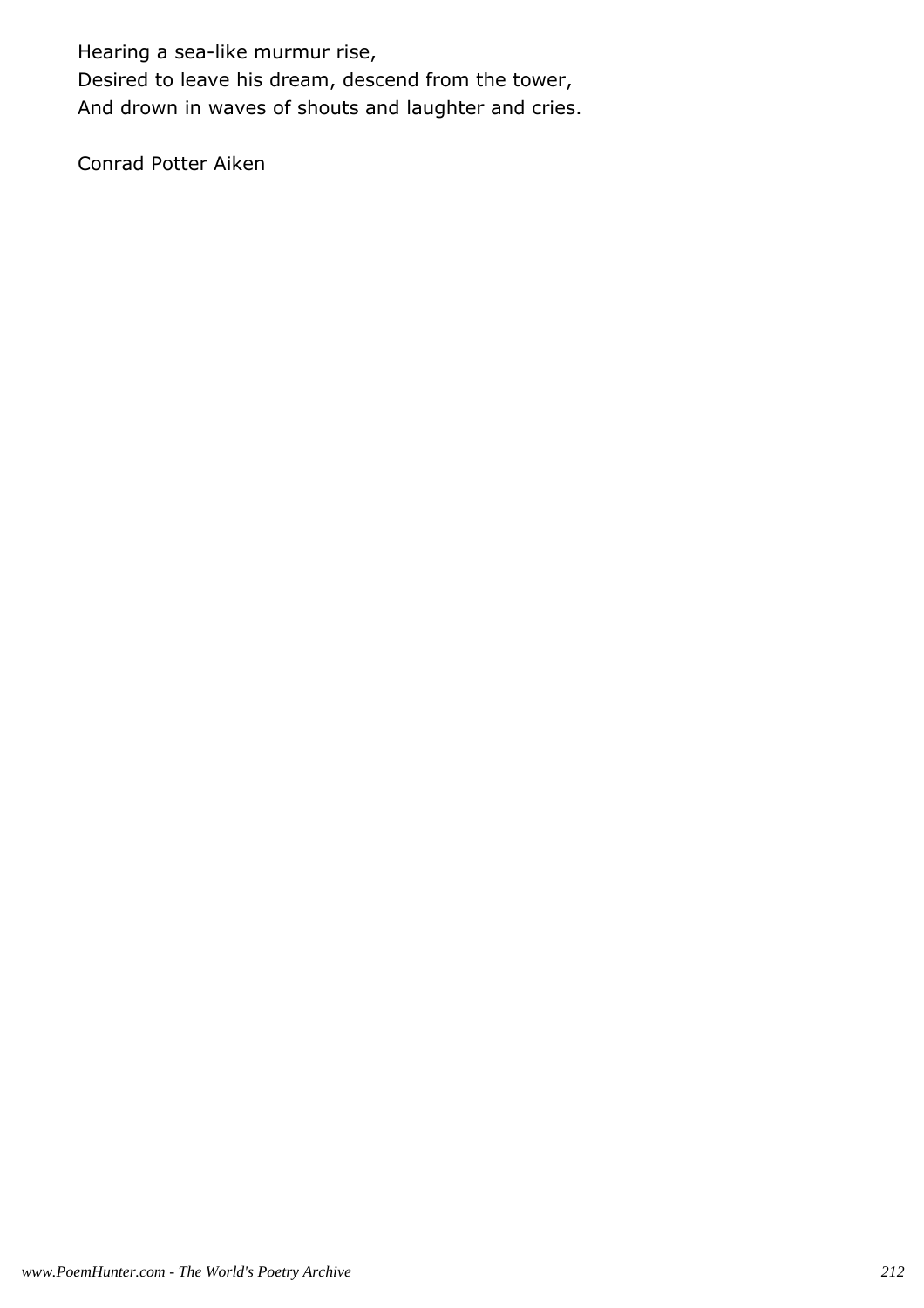# The House Of Dust: Part 01: 05: The Snow Floats Down Upon Us, Mingled With Rain

The snow floats down upon us, mingled with rain... It eddies around pale lilac lamps, and falls Down golden-windowed walls. We were all born of flesh, in a flare of pain, We do not remember the red roots whence we rose, But we know that we rose and walked, that after a while We shall lie down again.

The snow floats down upon us, we turn, we turn, Through gorges filled with light we sound and flow... One is struck down and hurt, we crowd about him, We bear him away, gaze after his listless body; But whether he lives or dies we do not know.

One of us sings in the street, and we listen to him; The words ring over us like vague bells of sorrow. He sings of a house he lived in long ago. It is strange; this house of dust was the house I lived in; The house you lived in, the house that all of us know. And coiling slowly about him, and laughing at him, And throwing him pennies, we bear away A mournful echo of other times and places, And follow a dream... a dream that will not stay.

Down long broad flights of lamplit stairs we flow; Noisy, in scattered waves, crowding and shouting; In broken slow cascades.

The gardens extend before us... We spread out swiftly; Trees are above us, and darkness. The canyon fades...

And we recall, with a gleaming stab of sadness, Vaguely and incoherently, some dream Of a world we came from, a world of sun-blue hills... A black wood whispers around us, green eyes gleam; Someone cries in the forest, and someone kills.

We flow to the east, to the white-lined shivering sea;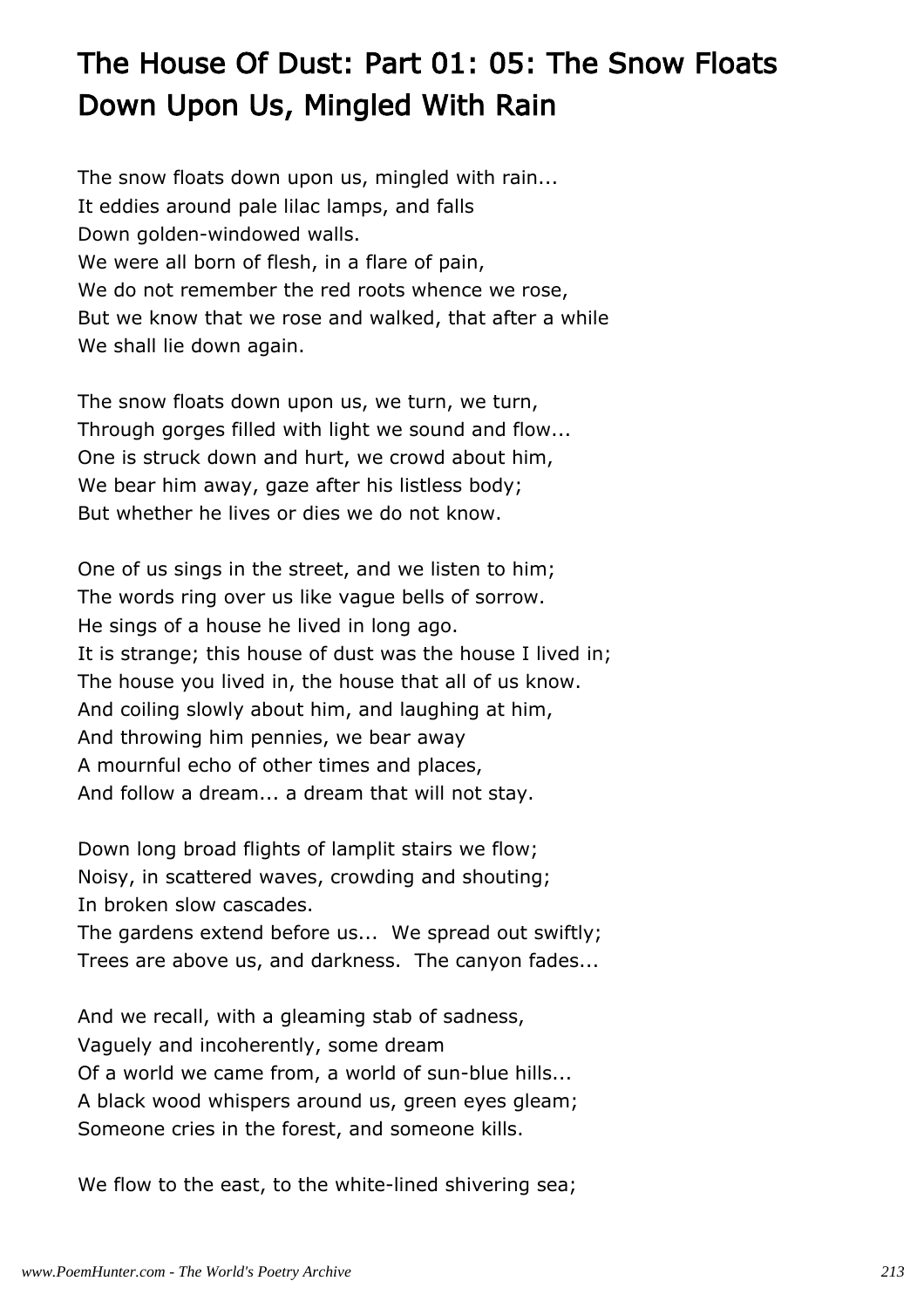We reach to the west, where the whirling sun went down; We close our eyes to music in bright cafes. We diverge from clamorous streets to streets that are silent. We loaf where the wind-spilled fountain plays.

And, growing tired, we turn aside at last, Remember our secret selves, seek out our towers, Lay weary hands on the banisters, and climb; Climbing, each, to his little four-square dream Of love or lust or beauty or death or crime.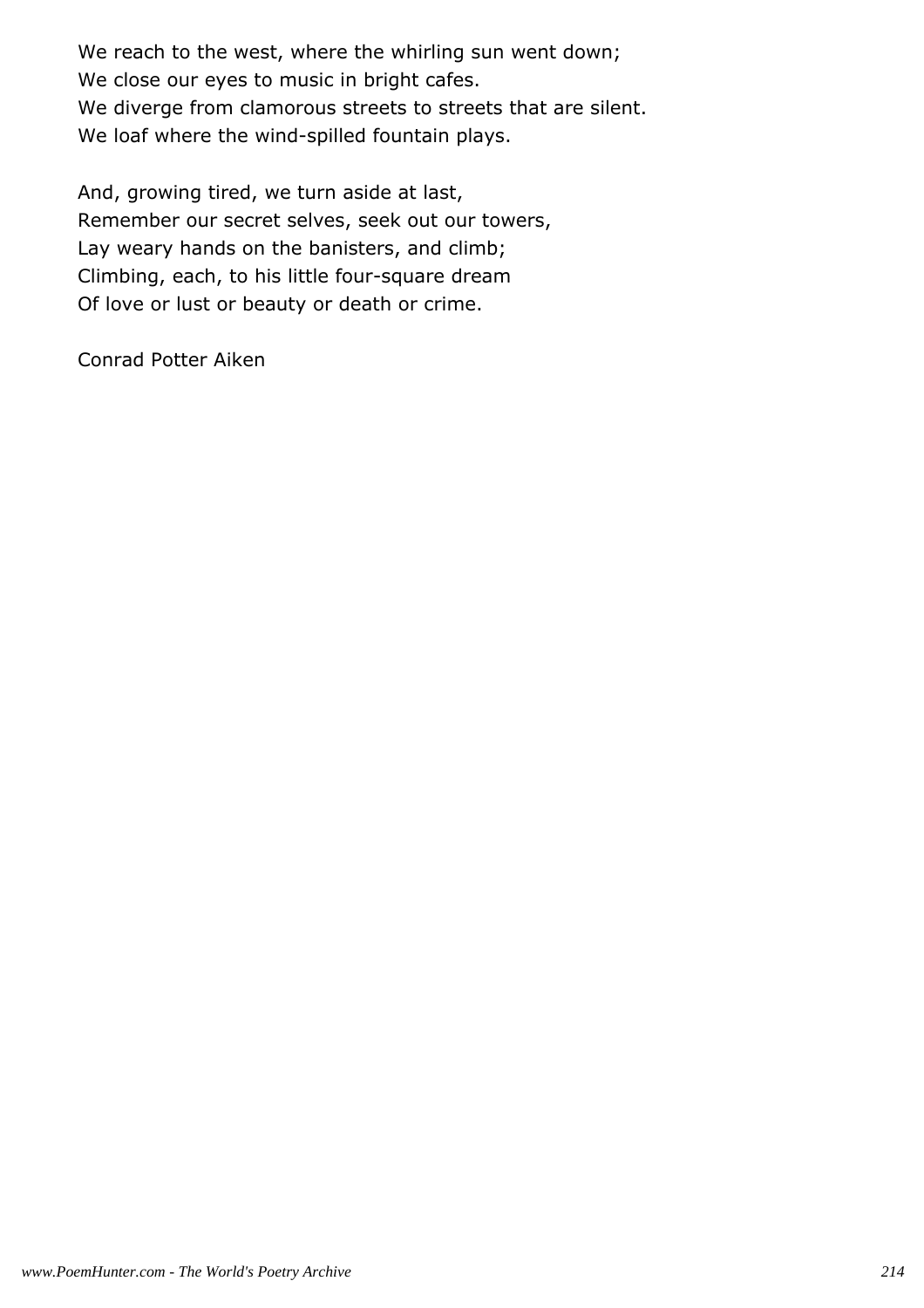# The House Of Dust: Part 01: 06: Over The Darkened City, The City Of Towers

Over the darkened city, the city of towers, The city of a thousand gates, Over the gleaming terraced roofs, the huddled towers, Over a somnolent whisper of loves and hates, The slow wind flows, drearily streams and falls, With a mournful sound down rain-dark walls. On one side purples the lustrous dusk of the sea, And dreams in white at the city's feet; On one side sleep the plains, with heaped-up hills. Oaks and beeches whisper in rings about it. Above the trees are towers where dread bells beat.

The fisherman draws his streaming net from the sea And sails toward the far-off city, that seems Like one vague tower.

The dark bow plunges to foam on blue-black waves, And shrill rain seethes like a ghostly music about him In a quiet shower.

Rain with a shrill sings on the lapsing waves; Rain thrills over the roofs again; Like a shadow of shifting silver it crosses the city; The lamps in the streets are streamed with rain; And sparrows complain beneath deep eaves, And among whirled leaves The sea-gulls, blowing from tower to lower tower, From wall to remoter wall, Skim with the driven rain to the rising sea-sound And close grey wings and fall . . .

. . . Hearing great rain above me, I now remember A girl who stood by the door and shut her eyes: Her pale cheeks glistened with rain, she stood and shivered. Into a forest of silver she vanished slowly . . . Voices about me rise . . .

Voices clear and silvery, voices of raindrops, & mdash;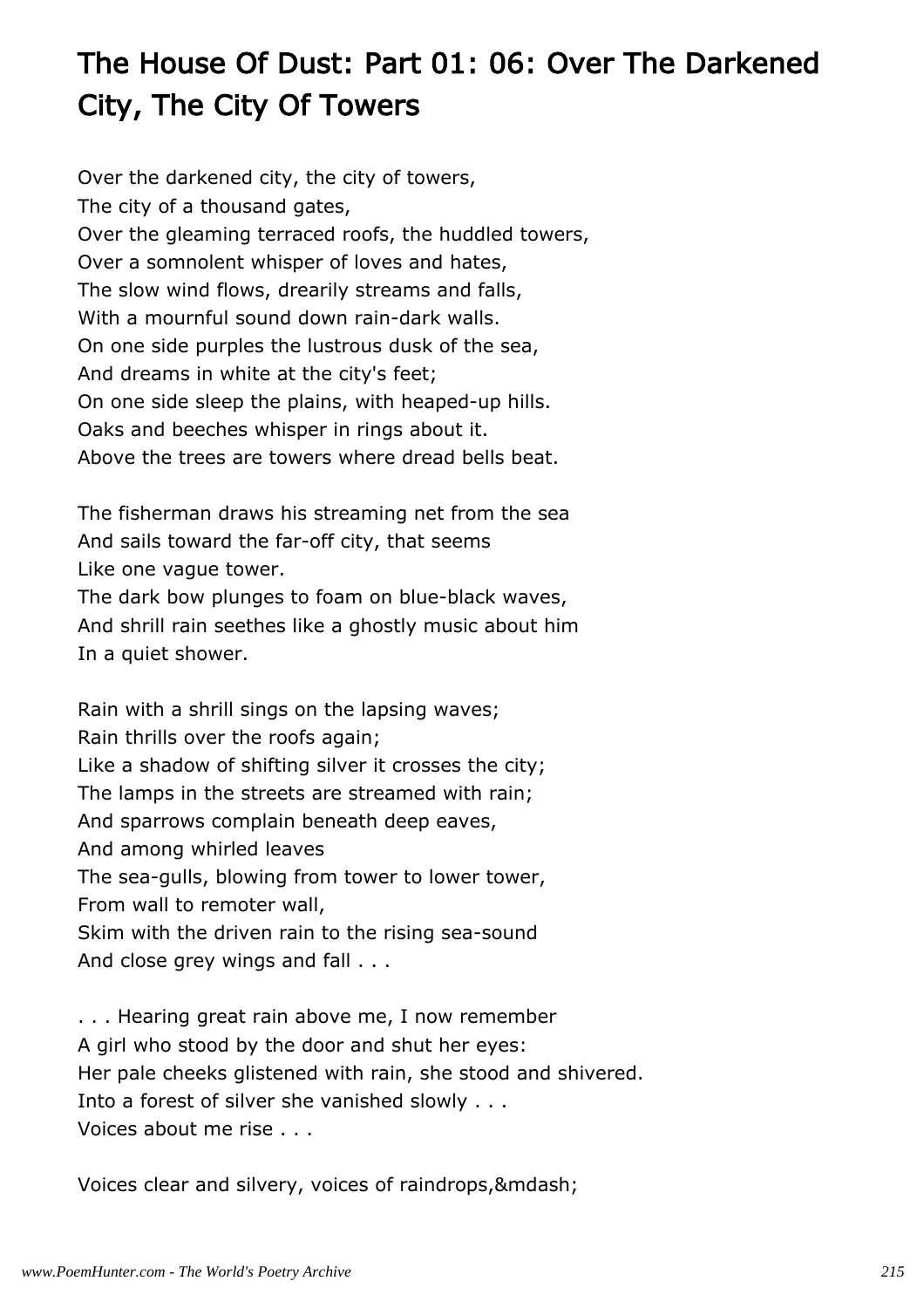'We struck with silver claws, we struck her down. We are the ghosts of the singing furies . . . ' A chorus of elfin voices blowing about me Weaves to a babel of sound. Each cries a secret. I run among them, reach out vain hands, and drown.

'I am the one who stood beside you and smiled, Thinking your face so strangely young . . . ' 'I am the one who loved you but did not dare.' 'I am the one you followed through crowded streets, The one who escaped you, the one with red-gleamed hair.'

'I am the one you saw to-day, who fell Senseless before you, hearing a certain bell: A bell that broke great memories in my brain.' 'I am the one who passed unnoticed before you, Invisible, in a cloud of secret pain.'

'I am the one who suddenly cried, beholding The face of a certain man on the dazzling screen. They wrote me that he was dead. It was long ago. I walked in the streets for a long while, hearing nothing, And returned to see it again. And it was so.'

Weave, weave, weave, you streaks of rain! I am dissolved and woven again . . . Thousands of faces rise and vanish before me. Thousands of voices weave in the rain.

'I am the one who rode beside you, blinking At a dazzle of golden lights. Tempests of music swept me: I was thinking Of the gorgeous promise of certain nights: Of the woman who suddenly smiled at me this day, Smiled in a certain delicious sidelong way, And turned, as she reached the door, To smile once more . . . Her hands are whiter than snow on midnight water. Her throat is golden and full of golden laughter, Her eyes are strange as the stealth of the moon On a night in June . . .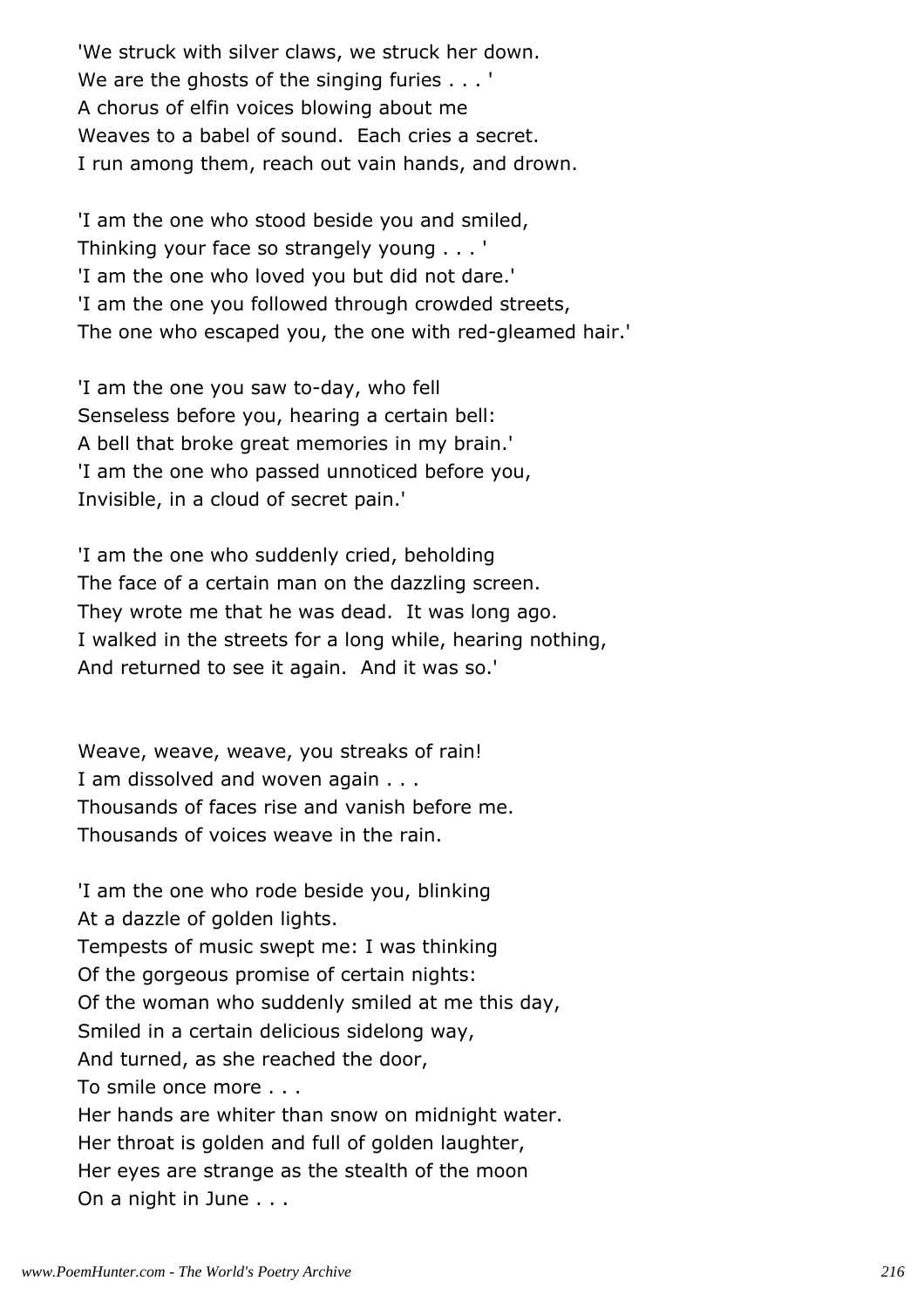She runs among whistling leaves; I hurry after; She dances in dreams over white-waved water; Her body is white and fragrant and cool, Magnolia petals that float on a white-starred pool . . . I have dreamed of her, dreaming for many nights Of a broken music and golden lights, Of broken webs of silver, heavily falling Between my hands and their white desire: And dark-leaved boughs, edged with a golden radiance, Dipping to screen a fire . . . I dream that I walk with her beneath high trees, But as I lean to kiss her face, She is blown aloft on wind, I catch at leaves, And run in a moonless place; And I hear a crashing of terrible rocks flung down, And shattering trees and cracking walls, And a net of intense white flame roars over the town, And someone cries; and darkness falls . . . But now she has leaned and smiled at me, My veins are afire with music, Her eyes have kissed me, my body is turned to light; I shall dream to her secret heart tonight . . . '

He rises and moves away, he says no word, He folds his evening paper and turns away; I rush through the dark with rows of lamplit faces; Fire bells peal, and some of us turn to listen, And some sit motionless in their accustomed places.

Cold rain lashes the car-roof, scurries in gusts, Streams down the windows in waves and ripples of lustre; The lamps in the streets are distorted and strange. Someone takes his watch from his pocket and yawns. One peers out in the night for the place to change.

Rain . . . rain . . . rain . . . we are buried in rain, It will rain forever, the swift wheels hiss through water, Pale sheets of water gleam in the windy street. The pealing of bells is lost in a drive of rain-drops. Remote and hurried the great bells beat.

'I am the one whom life so shrewdly betrayed,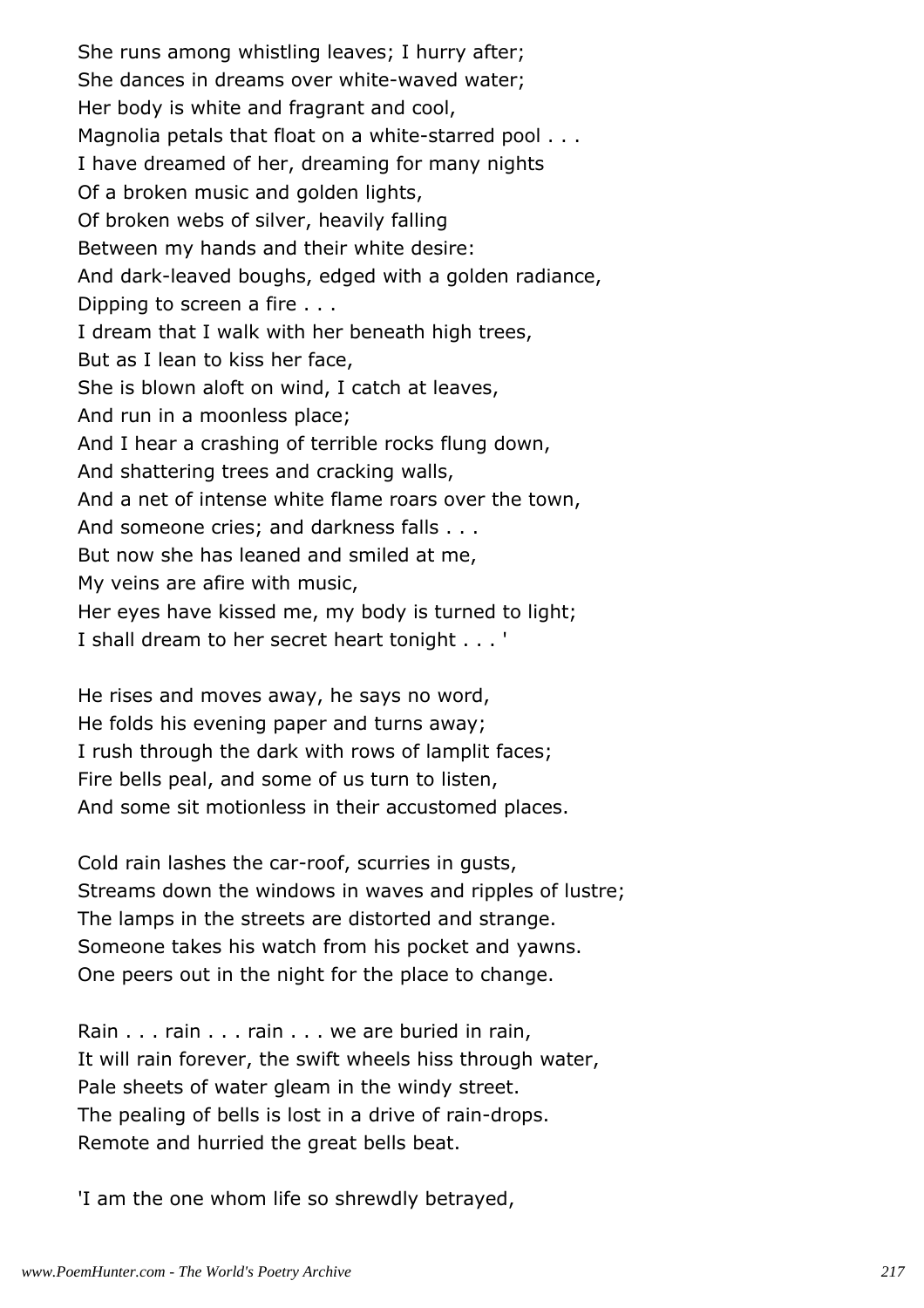Misfortune dogs me, it always hunted me down. And to-day the woman I love lies dead. I gave her roses, a ring with opals; These hands have touched her head.

'I bound her to me in all soft ways, I bound her to me in a net of days, Yet now she has gone in silence and said no word. How can we face these dazzling things, I ask you? There is no use: we cry: and are not heard.

'They cover a body with roses . . . I shall not see it . . . Must one return to the lifeless walls of a city Whose soul is charred by fire? . . . ' His eyes are closed, his lips press tightly together. Wheels hiss beneath us. He yields us our desire.

'No, do not stare so— he is weak with grief, He cannot face you, he turns his eyes aside; He is confused with pain. I suffered this. I know. It was long ago . . . He closes his eyes and drowns in death again.'

The wind hurls blows at the rain-starred glistening windows, The wind shrills down from the half-seen walls. We flow on the mournful wind in a dream of dying; And at last a silence falls.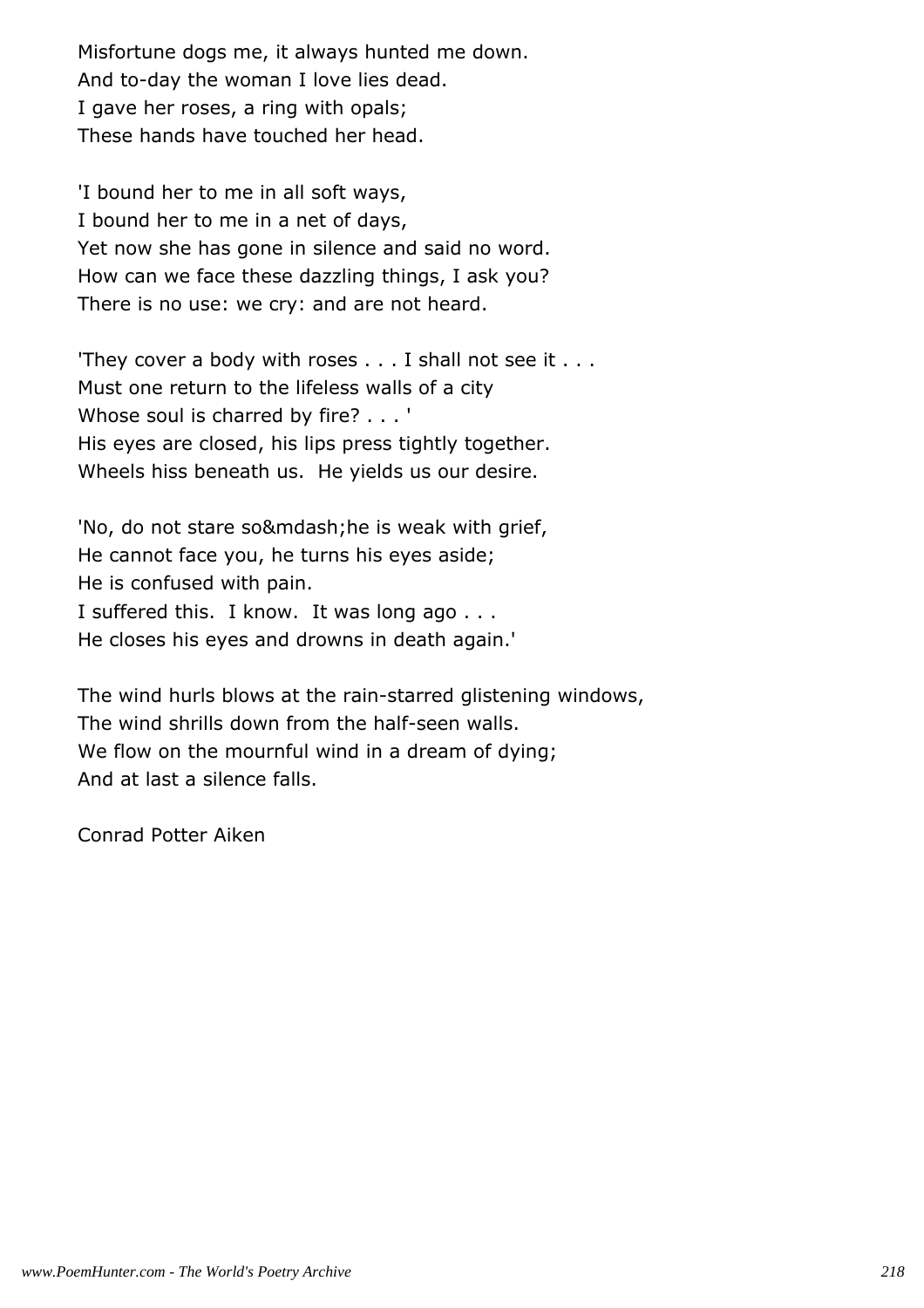# The House Of Dust: Part 01: 07: Midnight; Bells Toll, And Along The Cloud-High Towers

Midnight; bells toll, and along the cloud-high towers The golden lights go out . . . The yellow windows darken, the shades are drawn, In thousands of rooms we sleep, we await the dawn, We lie face down, we dream, We cry aloud with terror, half rise, or seem To stare at the ceiling or walls . . . Midnight . . . the last of shattering bell-notes falls. A rush of silence whirls over the cloud-high towers, A vortex of soundless hours.

'The bells have just struck twelve: I should be sleeping. But I cannot delay any longer to write and tell you. The woman is dead. She died— you know the way. Just as we planned. Smiling, with open sunlit eyes. Smiling upon the outstretched fatal hand . . .'

He folds his letter, steps softly down the stairs. The doors are closed and silent. A gas-jet flares. His shadow disturbs a shadow of balustrades. The door swings shut behind. Night roars above him. Into the night he fades.

Wind; wind; wind; carving the walls; Blowing the water that gleams in the street; Blowing the rain, the sleet. In the dark alley, an old tree cracks and falls, Oak-boughs moan in the haunted air; Lamps blow down with a crash and tinkle of glass . . . Darkness whistles . . . Wild hours pass . . .

And those whom sleep eludes lie wide-eyed, hearing Above their heads a goblin night go by; Children are waked, and cry, The young girl hears the roar in her sleep, and dreams That her lover is caught in a burning tower,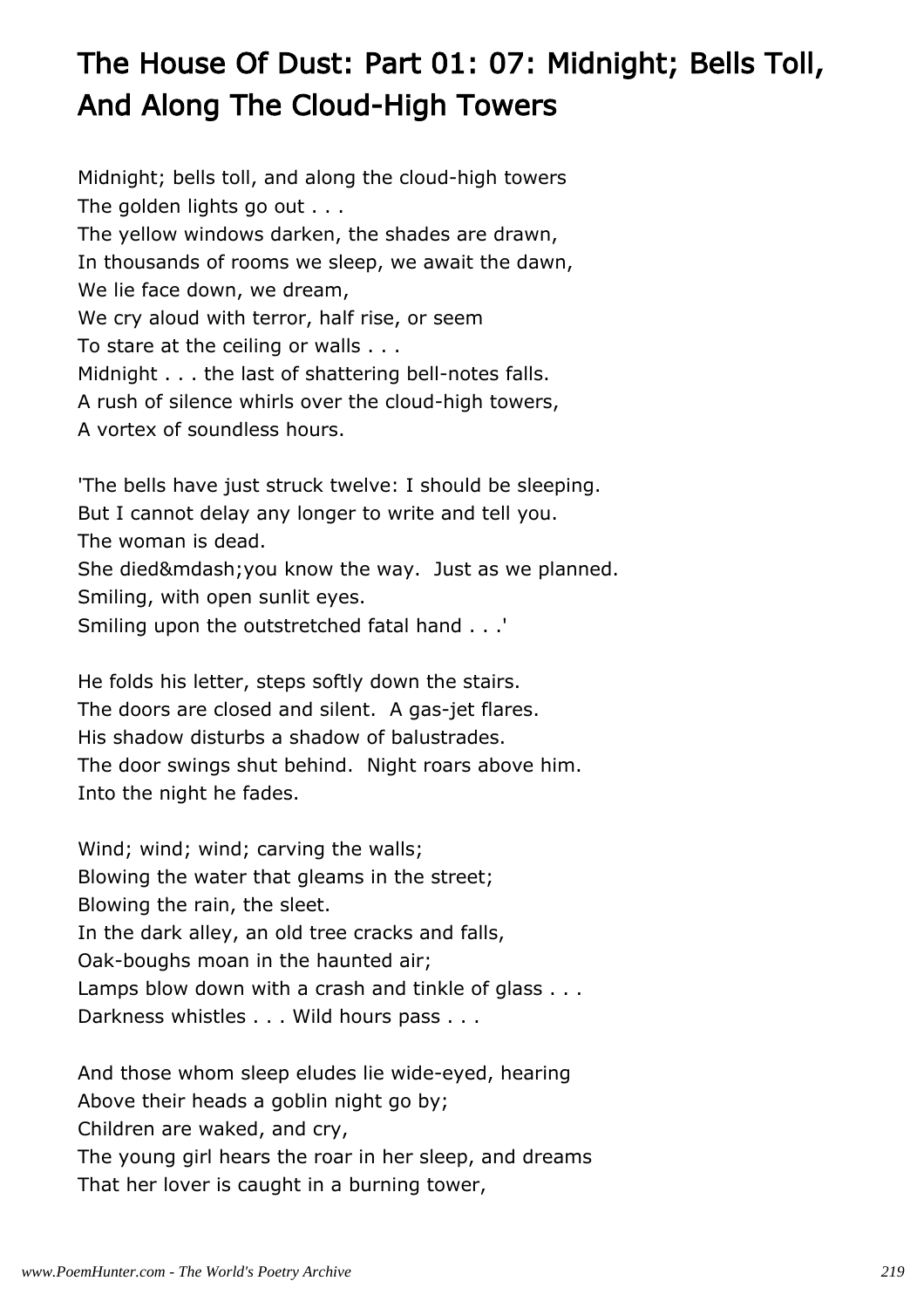She clutches the pillow, she gasps for breath, she screams . . . And then by degrees her breath grows quiet and slow, She dreams of an evening, long ago: Of colored lanterns balancing under trees, Some of them softly catching afire; And beneath the lanterns a motionless face she sees, Golden with lamplight, smiling, serene . . . The leaves are a pale and glittering green, The sound of horns blows over the trampled grass, Shadows of dancers pass . . . The face smiles closer to hers, she tries to lean Backward, away, the eyes burn close and strange, The face is beginning to change, & mdash; It is her lover, she no longer desires to resist, She is held and kissed. She closes her eyes, and melts in a seethe of flame . . . With a smoking ghost of shame . . .

Wind, wind, wind . . . Wind in an enormous brain Blowing dark thoughts like fallen leaves . . . The wind shrieks, the wind grieves; It dashes the leaves on walls, it whirls then again; And the enormous sleeper vaguely and stupidly dreams And desires to stir, to resist a ghost of pain.

One, whom the city imprisoned because of his cunning, Who dreamed for years in a tower, Seizes this hour Of tumult and wind. He files through the rusted bar, Leans his face to the rain, laughs up at the night, Slides down the knotted sheet, swings over the wall, To fall to the street with a cat-like fall, Slinks round a quavering rim of windy light, And at last is gone, Leaving his empty cell for the pallor of dawn . . .

The mother whose child was buried to-day Turns her face to the window; her face is grey; And all her body is cold with the coldness of rain. He would have grown as easily as a tree, He would have spread a pleasure of shade above her, He would have been his father again . . .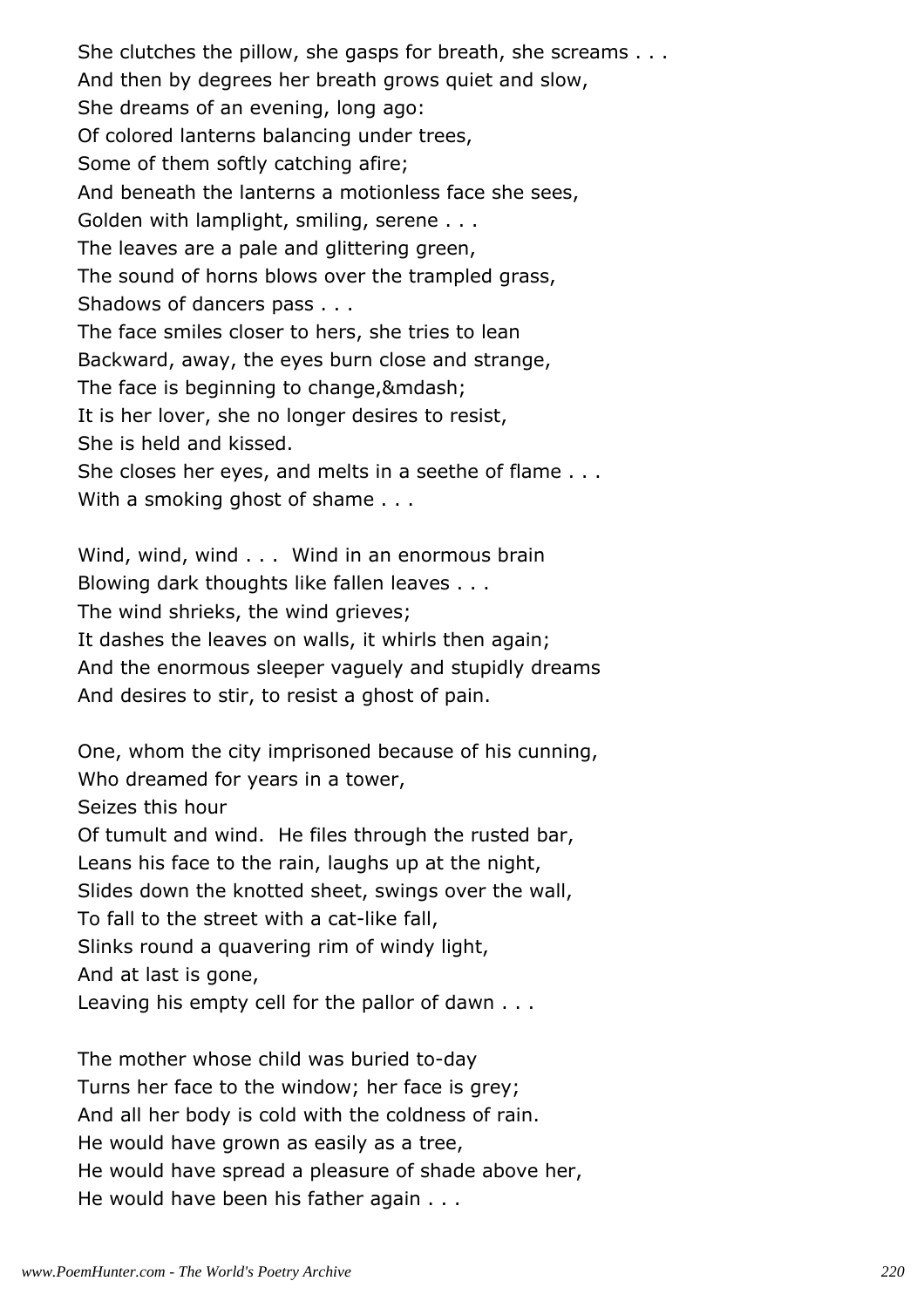His growth was ended by a freezing invisible shadow. She lies, and does not move, and is stabbed by the rain.

Wind, wind, wind; we toss and dream; We dream we are clouds and stars, blown in a stream: Windows rattle above our beds; We reach vague-gesturing hands, we lift our heads, Hear sounds far off,— and dream, with quivering breath, Our curious separate ways through life and death.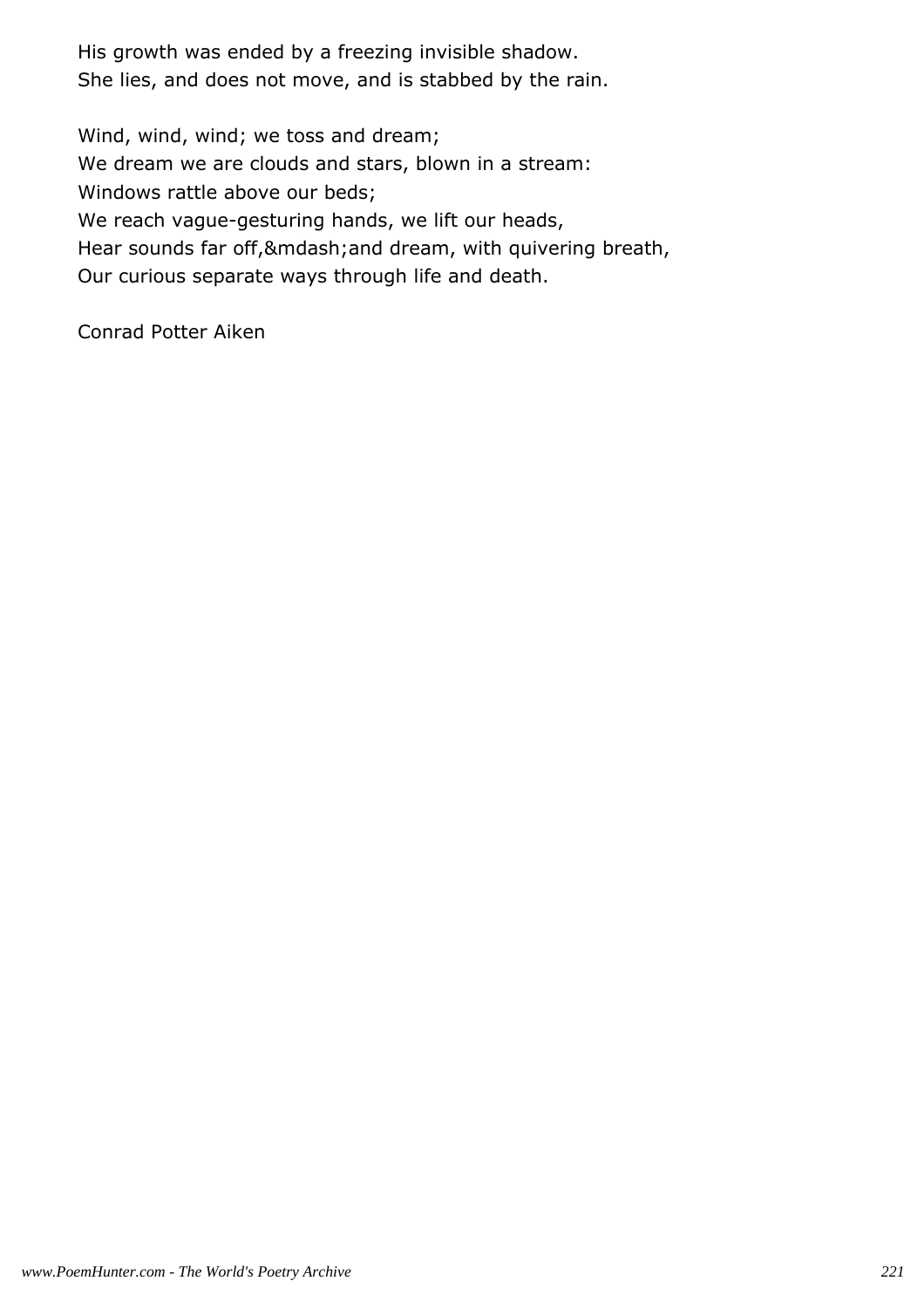# The House Of Dust: Part 01: 08: The White Fog Creeps From The Cold Sea Over The City

The white fog creeps from the cold sea over the city, Over the pale grey tumbled towers,— And settles among the roofs, the pale grey walls. Along damp sinuous streets it crawls, Curls like a dream among the motionless trees And seems to freeze.

The fog slips ghostlike into a thousand rooms, Whirls over sleeping faces, Spins in an atomy dance round misty street lamps; And blows in cloudy waves over open spaces . . .

And one from his high window, looking down, Peers at the cloud-white town, And thinks its island towers are like a dream . . . It seems an enormous sleeper, within whose brain Laborious shadows revolve and break and gleam.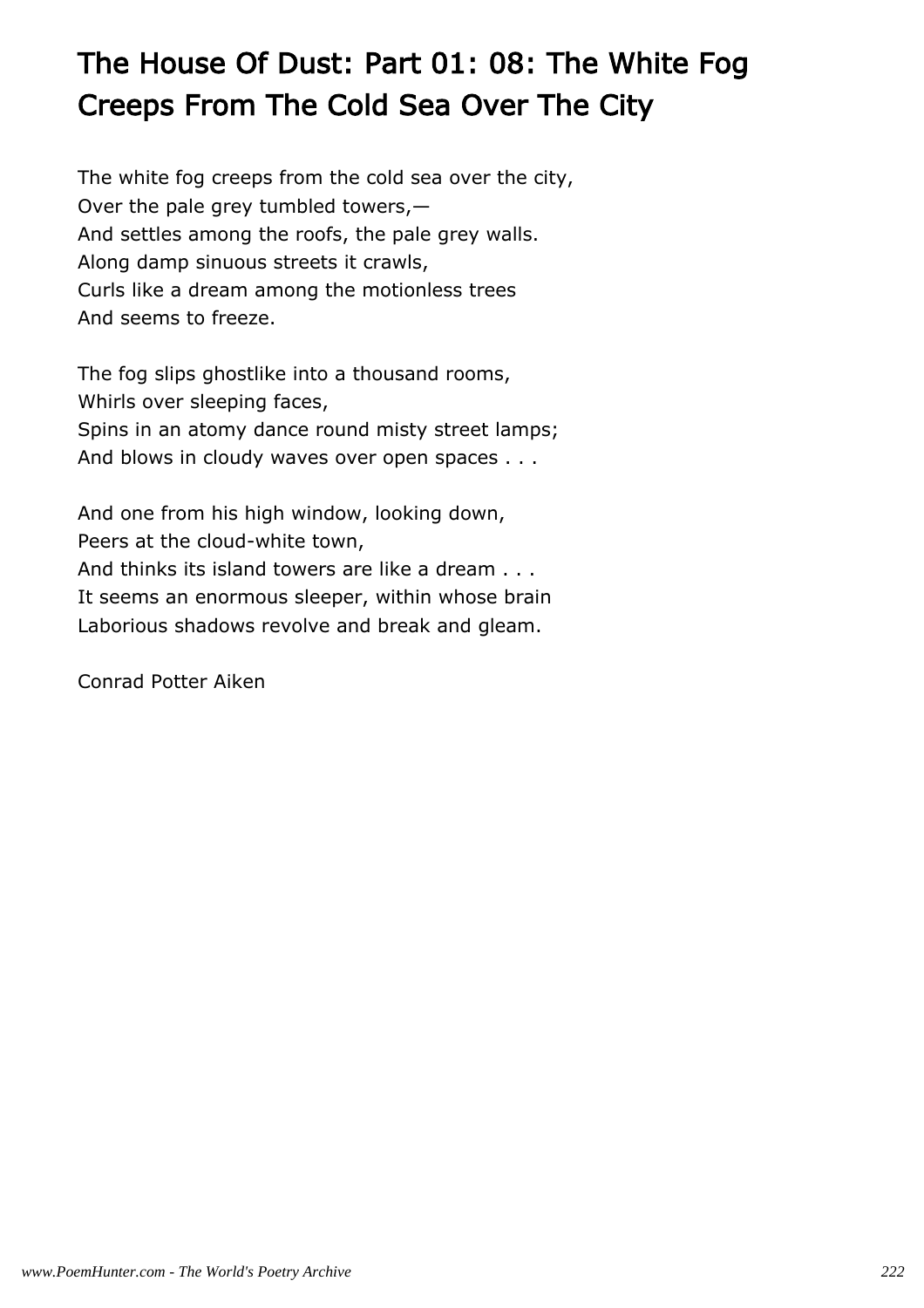# The House Of Dust: Part 02: 01: The Round Red Sun Heaves Darkly Out Of The Sea

The round red sun heaves darkly out of the sea. The walls and towers are warmed and gleam. Sounds go drowsily up from streets and wharves. The city stirs like one that is half in dream.

And the mist flows up by dazzling walls and windows, Where one by one we wake and rise. We gaze at the pale grey lustrous sea a moment, We rub the darkness from our eyes,

And face our thousand devious secret mornings . . . And do not see how the pale mist, slowly ascending, Shaped by the sun, shines like a white-robed dreamer Compassionate over our towers bending.

There, like one who gazes into a crystal, He broods upon our city with sombre eyes; He sees our secret fears vaguely unfolding, Sees cloudy symbols shape to rise.

Each gleaming point of light is like a seed Dilating swiftly to coiling fires. Each cloud becomes a rapidly dimming face, Each hurrying face records its strange desires.

We descend our separate stairs toward the day, Merge in the somnolent mass that fills the street, Lift our eyes to the soft blue space of sky, And walk by the well-known walls with accustomed feet.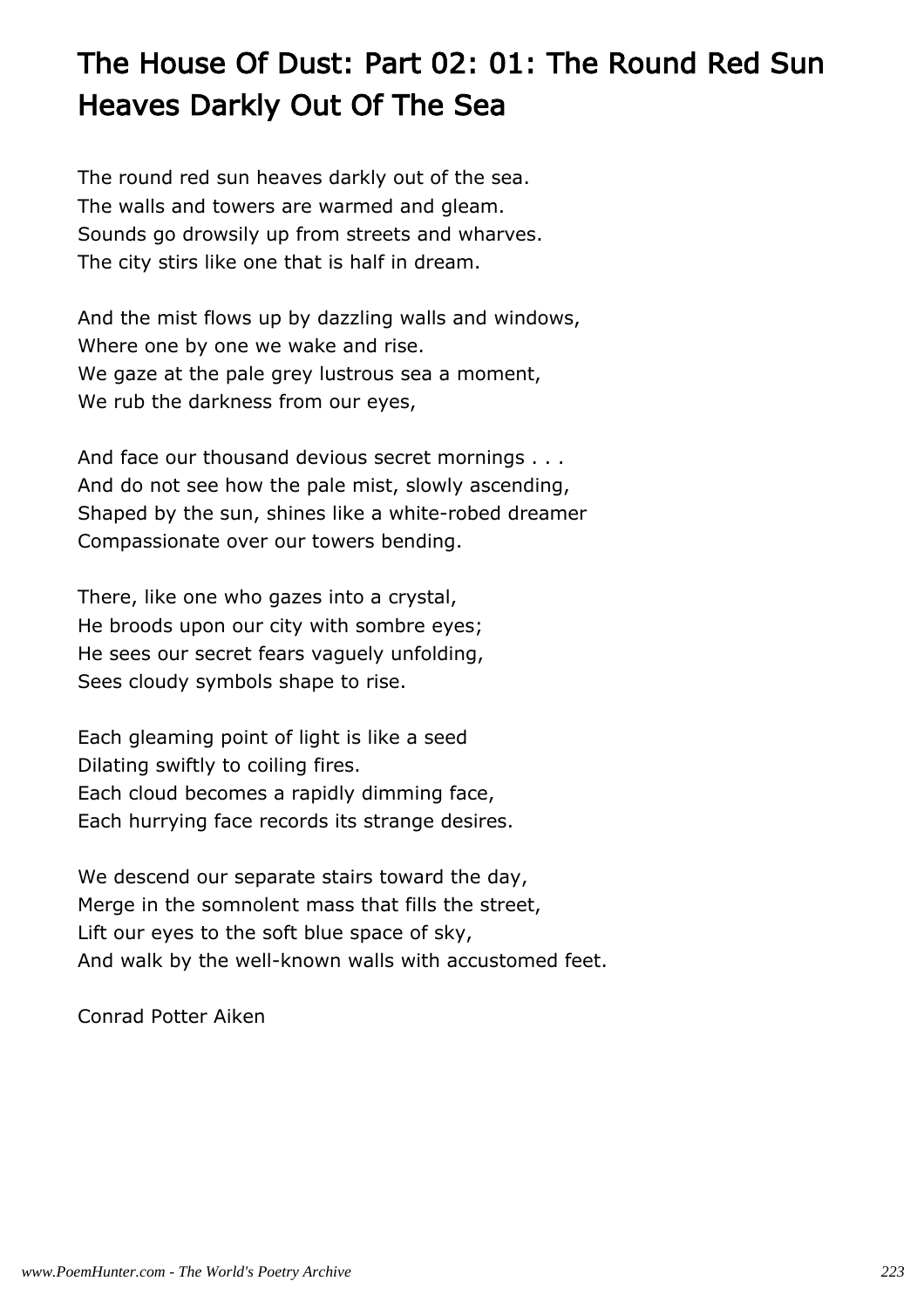## The House Of Dust: Part 02: 02: The Fulfilled Dream

More towers must yet be built— more towers destroyed— Great rocks hoisted in air; And he must seek his bread in high pale sunlight With gulls about him, and clouds just over his eyes . . . And so he did not mention his dream of falling But drank his coffee in silence, and heard in his ears That horrible whistle of wind, and felt his breath Sucked out of him, and saw the tower flash by And the small tree swell beneath him . . . He patted his boy on the head, and kissed his wife, Looked quickly around the room, to remember it,— And so went out . . . For once, he forgot his pail.

Something had changed— but it was not the street— The street was just the same— it was himself. Puddles flashed in the sun. In the pawn-shop door The same old black cat winked green amber eyes; The butcher stood by his window tying his apron; The same men walked beside him, smoking pipes, Reading the morning paper . . .

He would not yield, he thought, and walk more slowly, As if he knew for certain he walked to death: But with his usual pace,— deliberate, firm, Looking about him calmly, watching the world, Taking his ease . . . Yet, when he thought again Of the same dream, now dreamed three separate times, Always the same, and heard that whistling wind, And saw the windows flashing upward past him, & mdash; He slowed his pace a little, and thought with horror How monstrously that small tree thrust to meet him! . . . He slowed his pace a little and remembered his wife.

Was forty, then, too old for work like this? Why should it be? He'd never been afraid— His eye was sure, his hand was steady . . . But dreams had meanings. He walked more slowly, and looked along the roofs, All built by men, and saw the pale blue sky;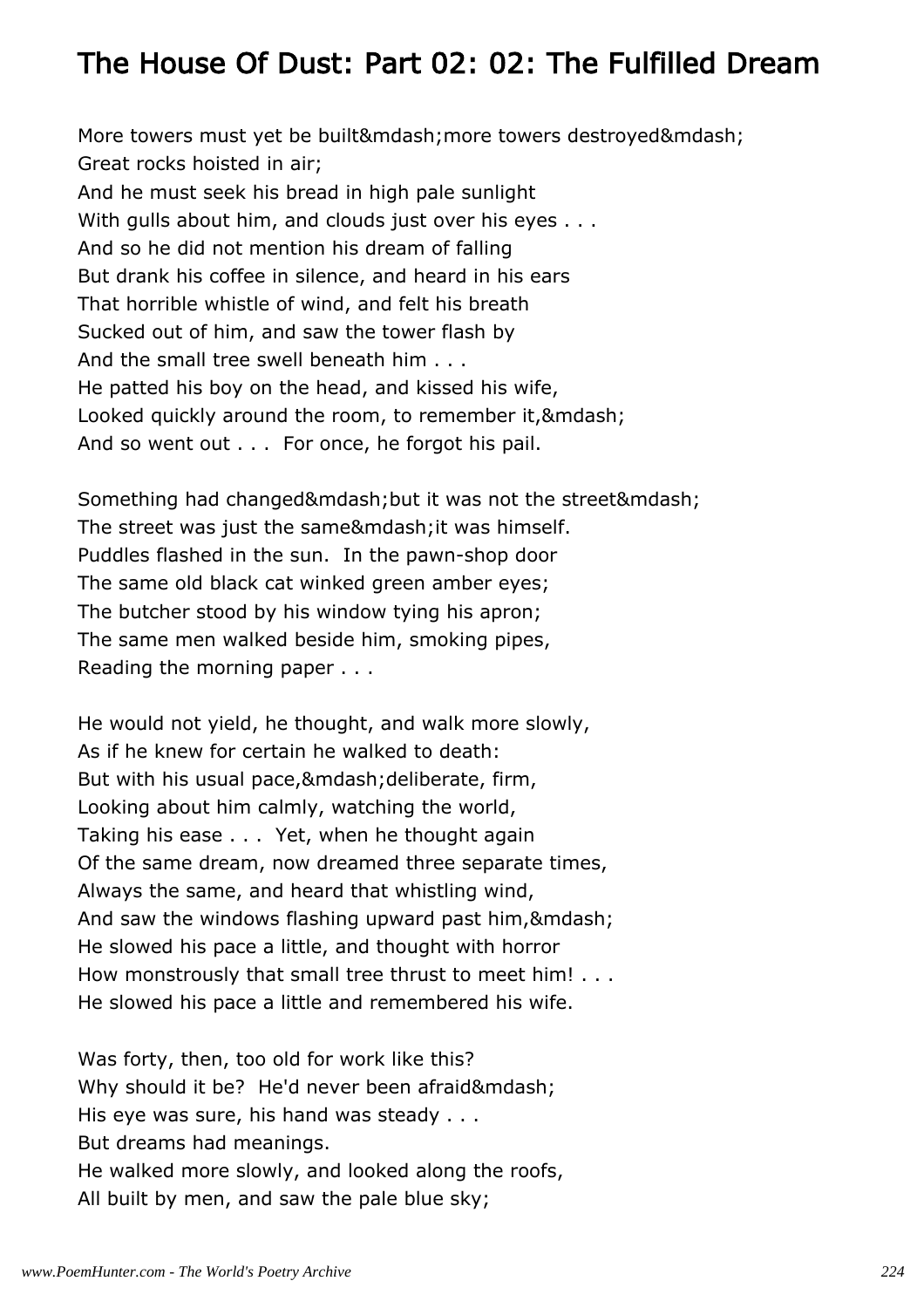And suddenly he was dizzy with looking at it, It seemed to whirl and swim, It seemed the color of terror, of speed, of death . . . He lowered his eyes to the stones, he walked more slowly; His thoughts were blown and scattered like leaves; He thought of the pail . . . Why, then, was it forgotten? Because he would not need it?

Then, just as he was grouping his thoughts again About that drug-store corner, under an arc-lamp, Where first he met the girl whom he would marry, & mdash; That blue-eyed innocent girl, in a soft blouse, & mdash; He waved his hand for signal, and up he went In the dusty chute that hugged the wall; Above the tree; from girdered floor to floor; Above the flattening roofs, until the sea Lay wide and waved before him . . . And then he stepped Giddily out, from that security, To the red rib of iron against the sky, And walked along it, feeling it sing and tremble; And looking down one instant, saw the tree Just as he dreamed it was; and looked away, And up again, feeling his blood go wild.

He gave the signal; the long girder swung Closer to him, dropped clanging into place, Almost pushing him off. Pneumatic hammers Began their madhouse clatter, the white-hot rivets Were tossed from below and deftly caught in pails; He signalled again, and wiped his mouth, and thought A place so high in the air should be more quiet. The tree, far down below, teased at his eyes, Teased at the corners of them, until he looked, And felt his body go suddenly small and light; Felt his brain float off like a dwindling vapor; And heard a whistle of wind, and saw a tree Come plunging up to him, and thought to himself, 'By God— I'm done for now, the dream was right . . .'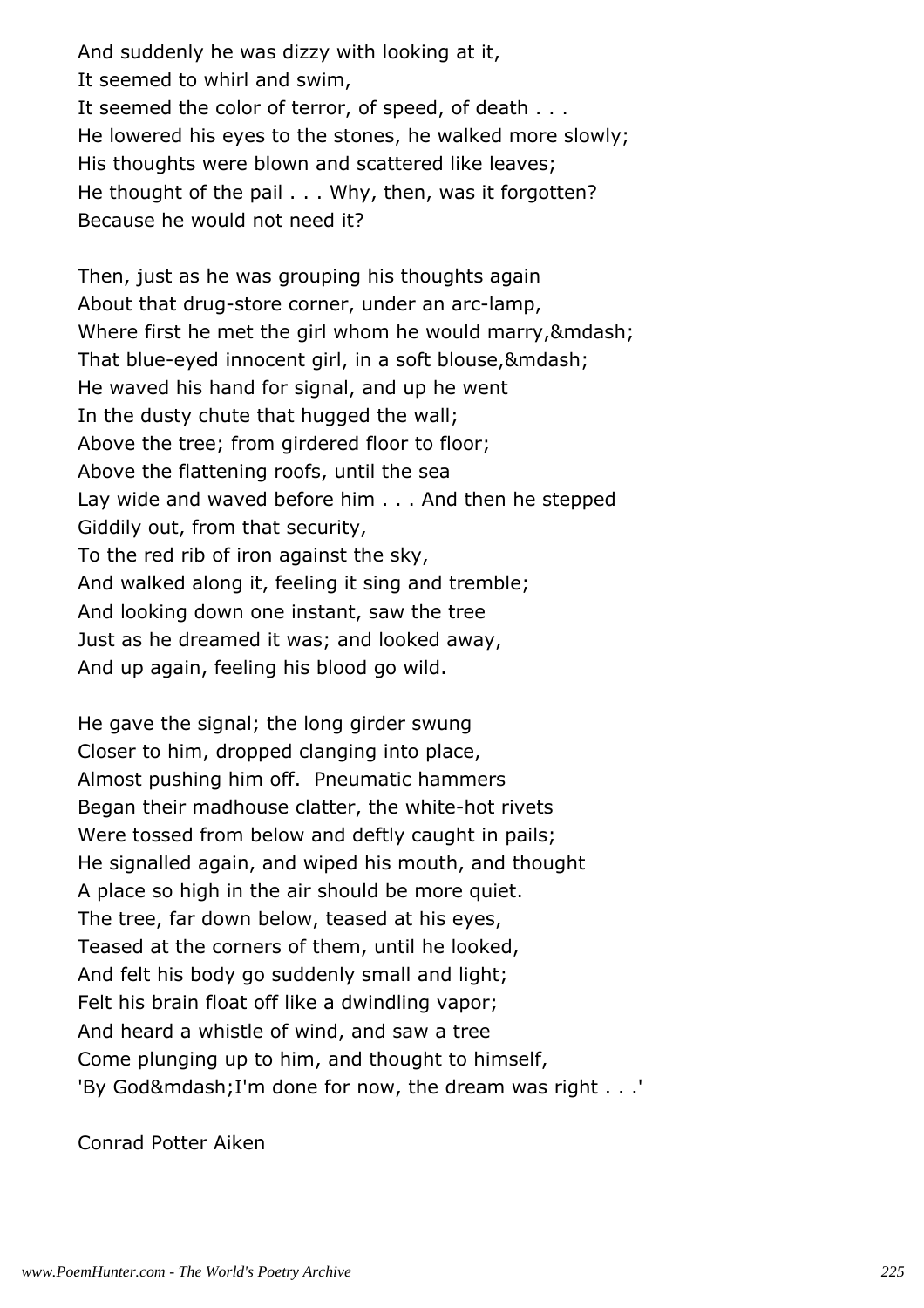## The House Of Dust: Part 02: 03: Interlude

The warm sun dreams in the dust, the warm sun falls On bright red roofs and walls; The trees in the park exhale a ghost of rain; We go from door to door in the streets again, Talking, laughing, dreaming, turning our faces, Recalling other times and places . . . We crowd, not knowing why, around a gate, We crowd together and wait, A stretcher is carried out, voices are stilled, The ambulance drives away. We watch its roof flash by, hear someone say 'A man fell off the building and was killed— Fell right into a barrel . . .' We turn again Among the frightened eyes of white-faced men, And go our separate ways, each bearing with him A thing he tries, but vainly, to forget,— A sickened crowd, a stretcher red and wet.

A hurdy-gurdy sings in the crowded street, The golden notes skip over the sunlit stones, Wings are upon our feet. The sun seems warmer, the winding street more bright, Sparrows come whirring down in a cloud of light. We bear our dreams among us, bear them all, Like hurdy-gurdy music they rise and fall, Climb to beauty and die. The wandering lover dreams of his lover's mouth, And smiles at the hostile sky. The broker smokes his pipe, and sees a fortune. The murderer hears a cry.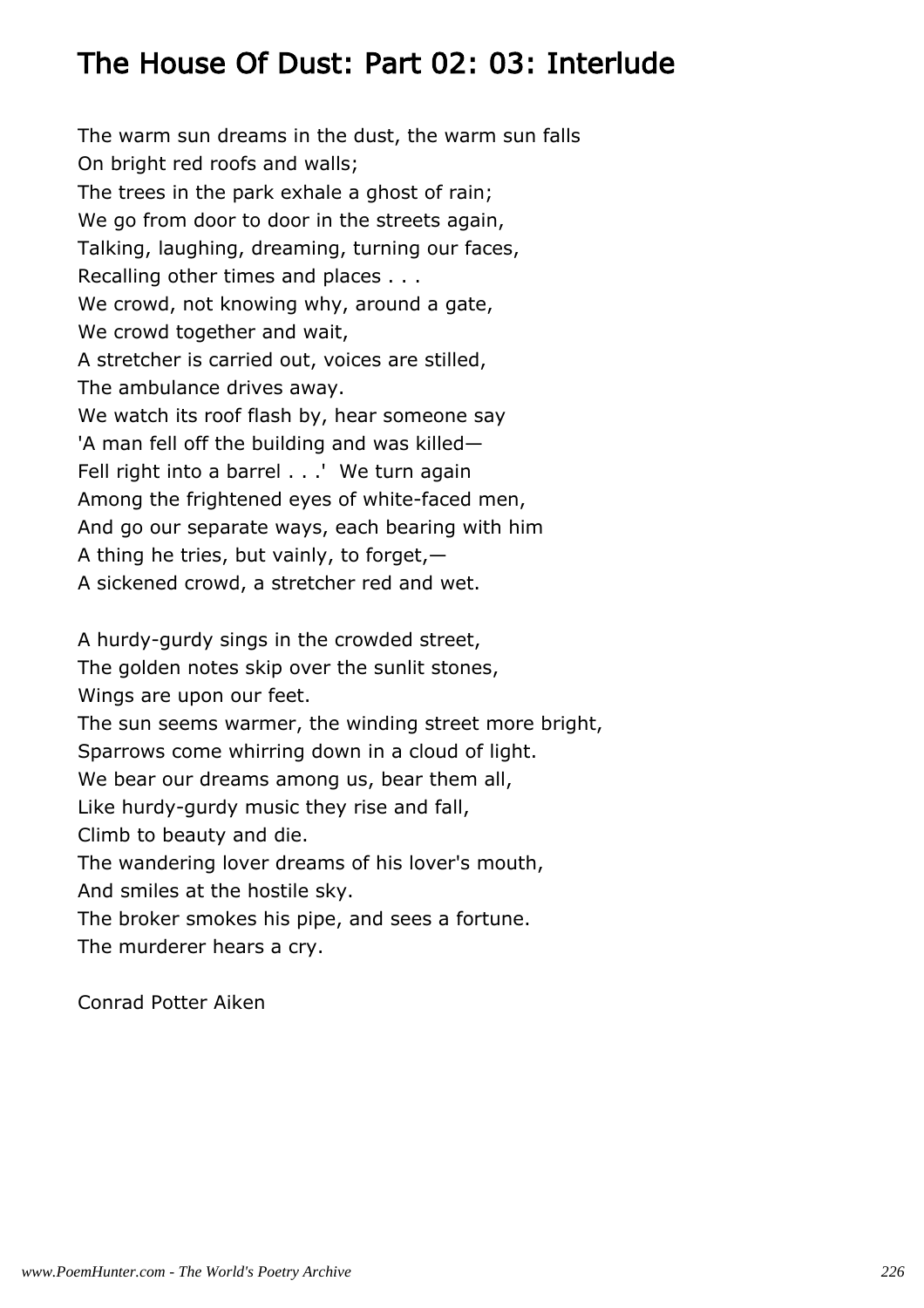### The House Of Dust: Part 02: 04: Nightmare

'Draw three cards, and I will tell your future . . . Draw three cards, and lay them down, Rest your palms upon them, stare at the crystal, And think of time . . . My father was a clown, My mother was a gypsy out of Egypt; And she was gotten with child in a strange way; And I was born in a cold eclipse of the moon, With the future in my eyes as clear as day.'

I sit before the gold-embroidered curtain And think her face is like a wrinkled desert. The crystal burns in lamplight beneath my eyes. A dragon slowly coils on the scaly curtain. Upon a scarlet cloth a white skull lies.

'Your hand is on the hand that holds three lilies. You will live long, love many times. I see a dark girl here who once betrayed you. I see a shadow of secret crimes.

'There was a man who came intent to kill you, And hid behind a door and waited for you; There was a woman who smiled at you and lied. There was a golden girl who loved you, begged you, Crawled after you, and died.

'There is a ghost of murder in your blood— Coming or past, I know not which. And here is danger— a woman with sea-green eyes, And white-skinned as a witch . . .'

The words hiss into me, like raindrops falling On sleepy fire . . . She smiles a meaning smile. Suspicion eats my brain; I ask a question; Something is creeping at me, something vile;

And suddenly on the wall behind her head I see a monstrous shadow strike and spread, The lamp puffs out, a great blow crashes down.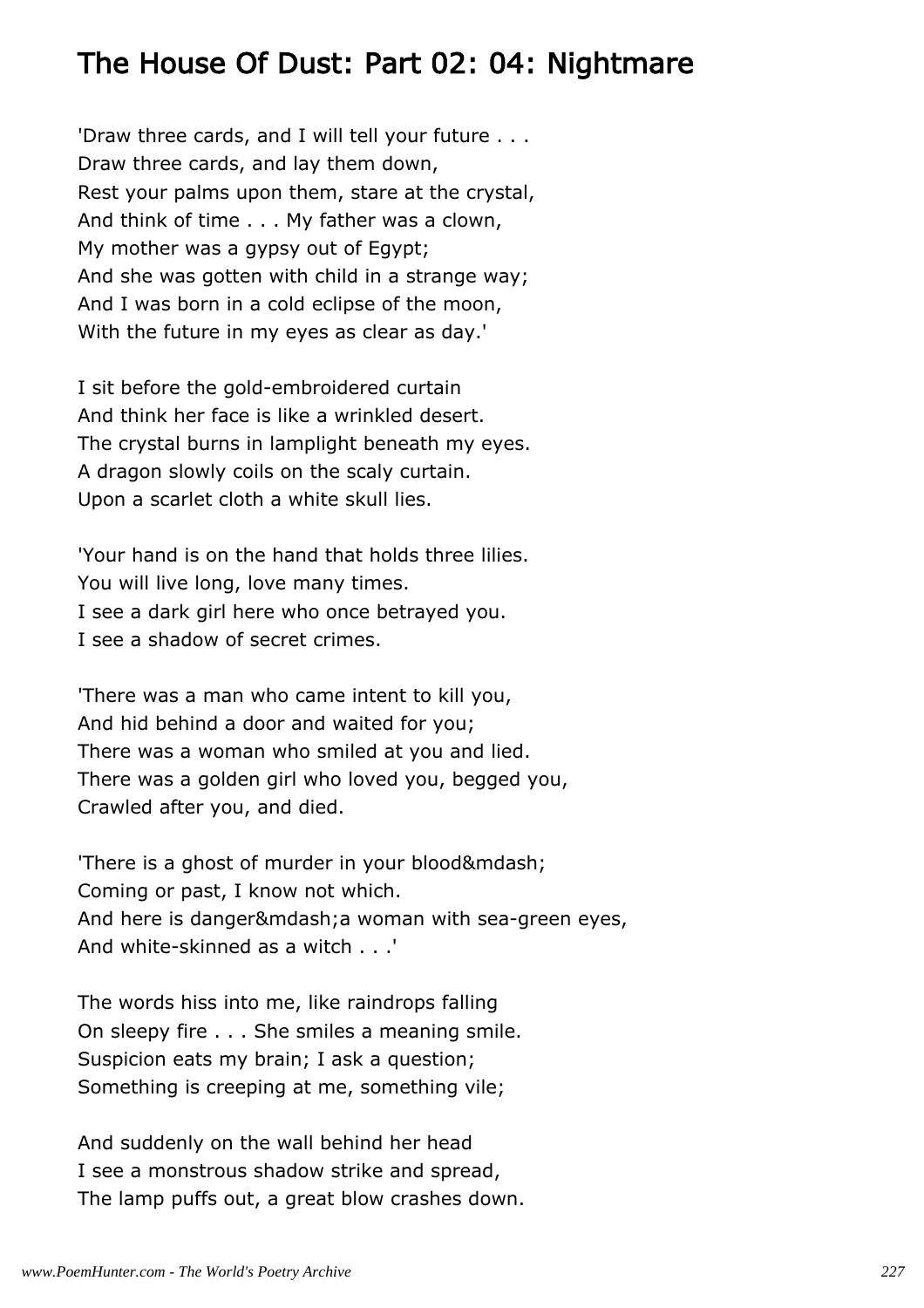I plunge through the curtain, run through dark to the street, And hear swift steps retreat . . .

The shades are drawn, the door is locked behind me. Behind the door I hear a hammer sounding. I walk in a cloud of wonder; I am glad. I mingle among the crowds; my heart is pounding; You do not guess the adventure I have had! . . .

Yet you, too, all have had your dark adventures, Your sudden adventures, or strange, or sweet . . . My peril goes out from me, is blown among you. We loiter, dreaming together, along the street.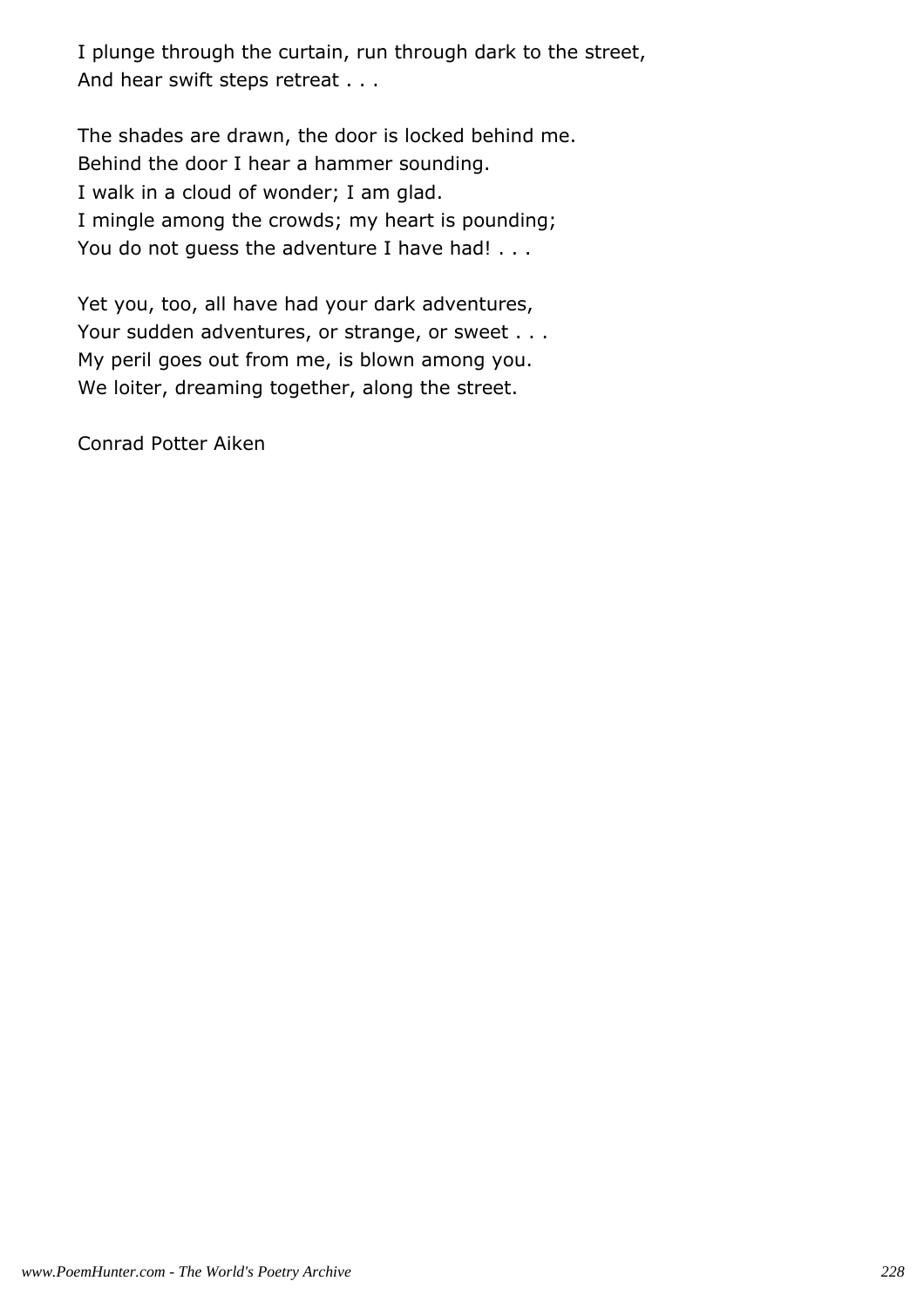### The House Of Dust: Part 02: 05: Retrospect

Round white clouds roll slowly above the housetops, Over the clear red roofs they flow and pass. A flock of pigeons rises with blue wings flashing, Rises with whistle of wings, hovers an instant, And settles slowly again on the tarnished grass.

And one old man looks down from a dusty window And sees the pigeons circling about the fountain And desires once more to walk among those trees. Lovers walk in the noontime by that fountain. Pigeons dip their beaks to drink from the water. And soon the pond must freeze.

The light wind blows to his ears a sound of laughter, Young men shuffle their feet, loaf in the sunlight; A girl's laugh rings like a silver bell. But clearer than all these sounds is a sound he hears More in his secret heart than in his ears, & mdash; A hammer's steady crescendo, like a knell. He hears the snarl of pineboards under the plane, The rhythmic saw, and then the hammer again, & mdash; Playing with delicate strokes that sombre scale . . . And the fountain dwindles, the sunlight seems to pale.

Time is a dream, he thinks, a destroying dream; It lays great cities in dust, it fills the seas; It covers the face of beauty, and tumbles walls. Where was the woman he loved? Where was his youth? Where was the dream that burned his brain like fire? Even a dream grows grey at last and falls.

He opened his book once more, beside the window, And read the printed words upon that page. The sunlight touched his hand; his eyes moved slowly, The quiet words enchanted time and age.

'Death is never an ending, death is a change; Death is beautiful, for death is strange; Death is one dream out of another flowing;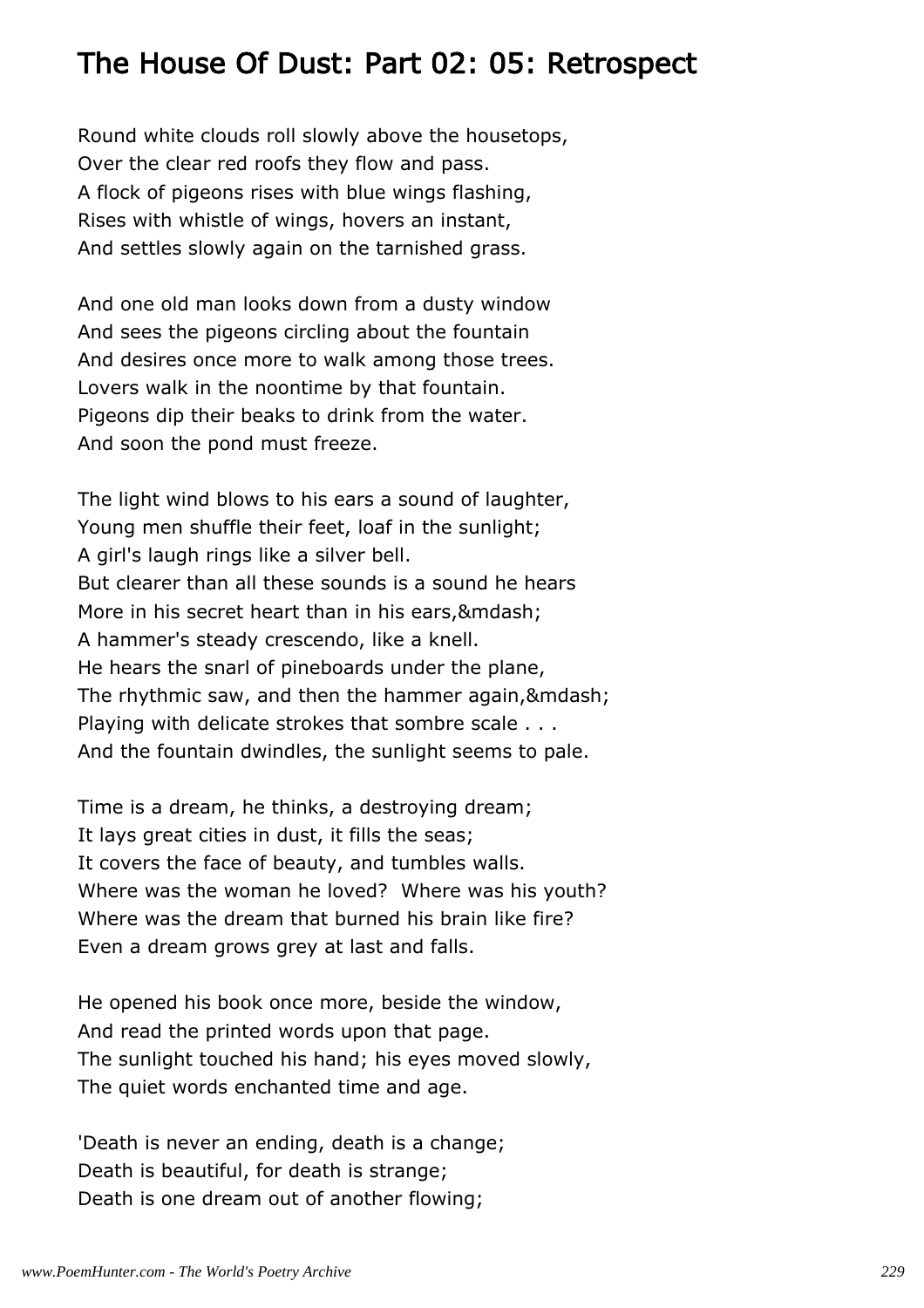Death is a chorded music, softly going By sweet transition from key to richer key. Death is a meeting place of sea and sea.'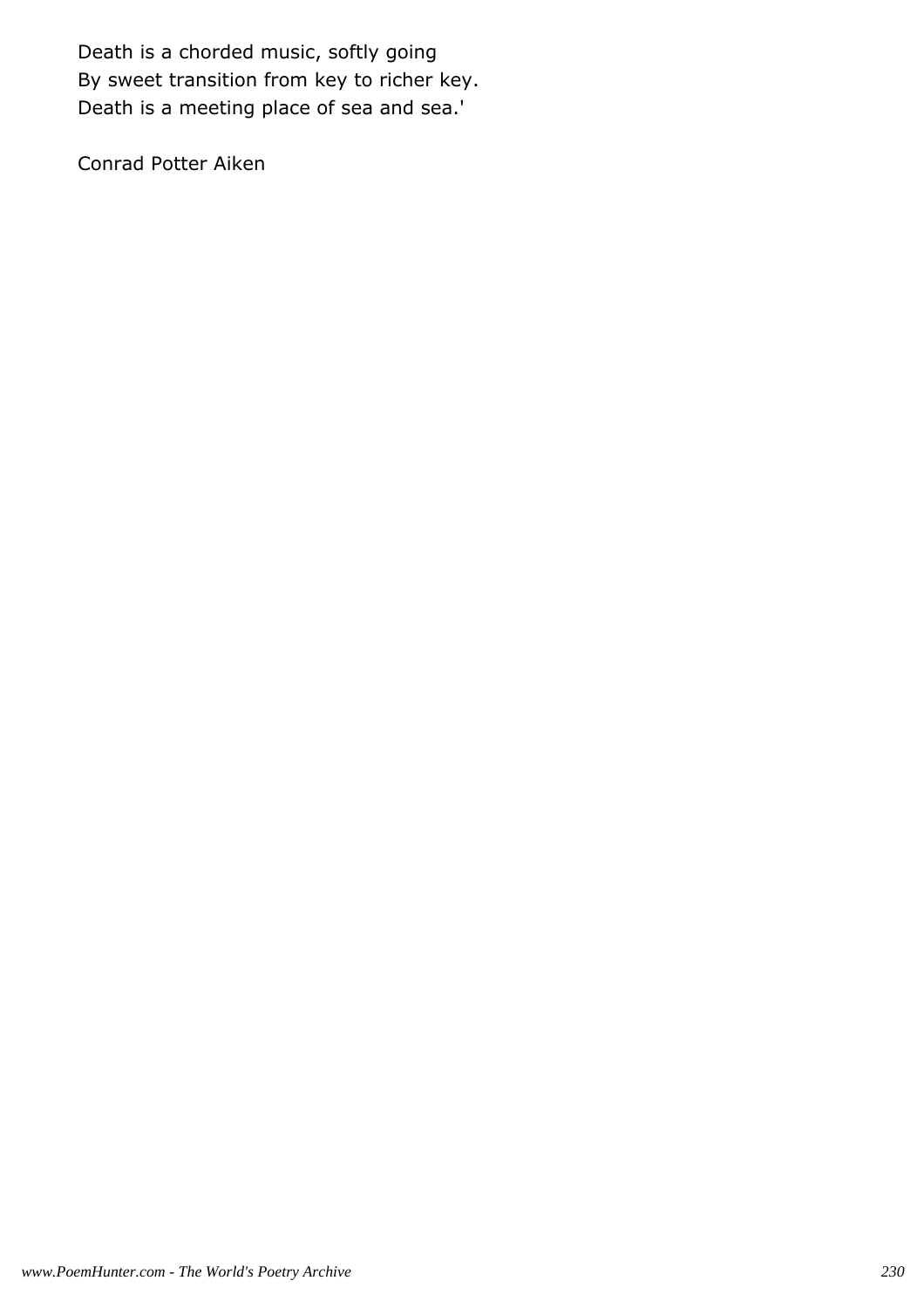### The House Of Dust: Part 02: 06: Adele And Davis

She turned her head on the pillow, and cried once more. And drawing a shaken breath, and closing her eyes, To shut out, if she could, this dingy room, The wigs and costumes scattered around the floor, & mdash; Yellows and greens in the dark,— she walked again Those nightmare streets which she had walked so often . . . Here, at a certain corner, under an arc-lamp, Blown by a bitter wind, she stopped and looked In through the brilliant windows of a drug-store, And wondered if she dared to ask for poison: But it was late, few customers were there, The eyes of all the clerks would freeze upon her, And she would wilt, and cry . . . Here, by the river, She listened to the water slapping the wall, And felt queer fascination in its blackness: But it was cold, the little waves looked cruel, The stars were keen, and a windy dash of spray Struck her cheek, and withered her veins . . . And so She dragged herself once more to home, and bed.

Paul hadn't guessed it yet— though twice, already, She'd fainted— once, the first time, on the stage. So she must tell him soon— or else— get out . . . How could she say it? That was the hideous thing. She'd rather die than say it! . . . and all the trouble, Months when she couldn't earn a cent, and then, If he refused to marry her . . . well, what? She saw him laughing, making a foolish joke, His grey eyes turning quickly; and the words Fled from her tongue . . . She saw him sitting silent, Brooding over his morning coffee, maybe, And tried again . . . she bit her lips, and trembled, And looked away, and said . . . 'Say Paul, boy,— listen— There's something I must tell you . . . ' There she stopped, Wondering what he'd say . . . What would he say? 'Spring it, kid! Don't look so serious!' 'But what I've got to say— IS— serious!' Then she could see how, suddenly, he would sober, His eyes would darken, he'd look so terrifying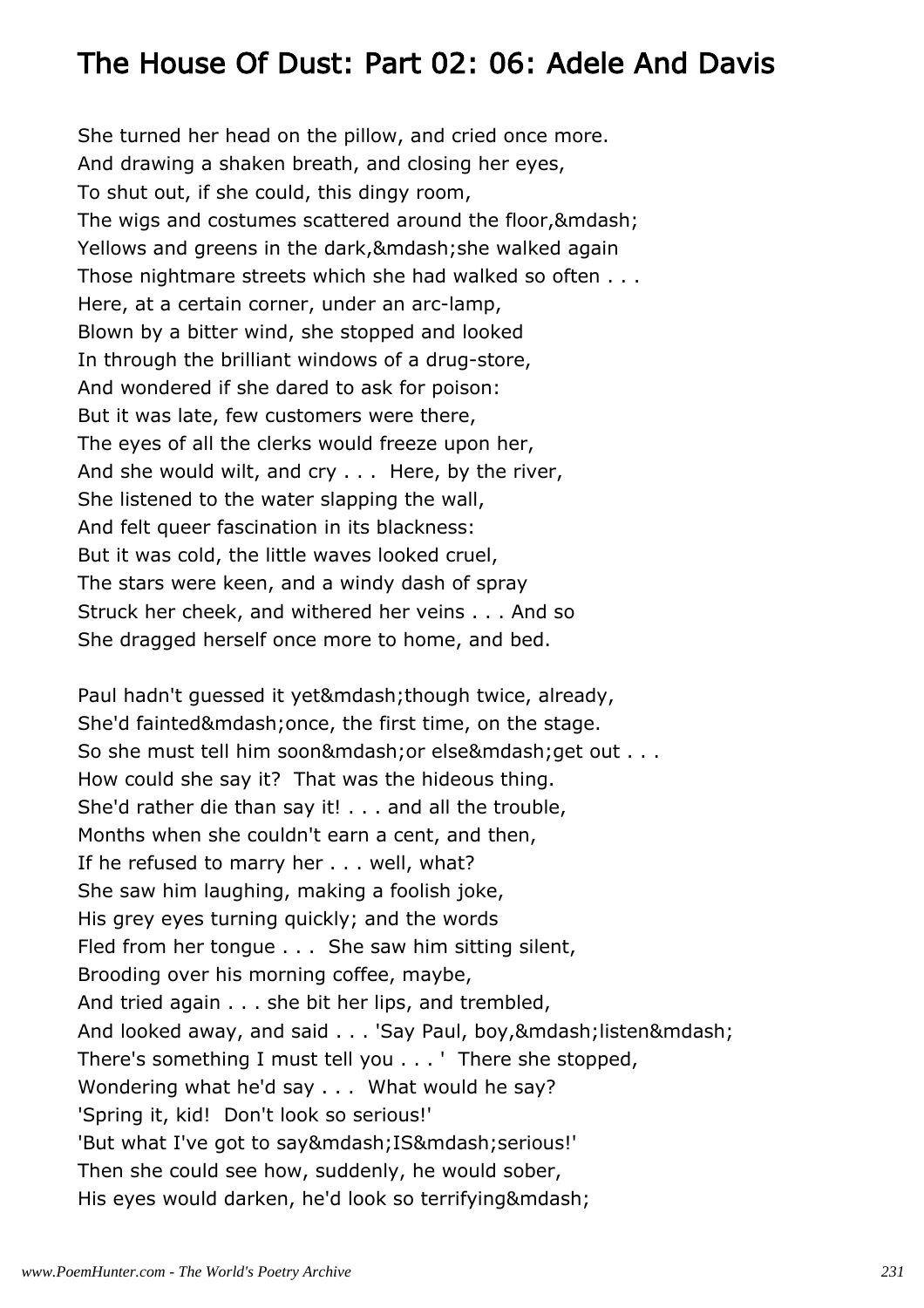He always did— and what could she do but cry? Perhaps, then, he would quess— perhaps he wouldn't. And if he didn't, but asked her 'What's the matter?'— She knew she'd never tell— just say she was sick  $\ldots$ . And after that, when would she dare again? And what would he do— even suppose she told him?

If it were Felix! If it were only Felix!— She wouldn't mind so much. But as it was, Bitterness choked her, she had half a mind To pay out Felix for never having liked her, By making people think that it was he . . . She'd write a letter to someone, before she died,— Just saying 'Felix did it— and wouldn't marry.' And then she'd die . . . But that was hard on Paul . . . Paul would never forgive her— he'd never forgive her! Sometimes she almost thought Paul really loved her . . . She saw him look reproachfully at her coffin.

And then she closed her eyes and walked again Those nightmare streets that she had walked so often: Under an arc-lamp swinging in the wind She stood, and stared in through a drug-store window, Watching a clerk wrap up a little pill-box. But it was late. No customers were there, & mdash; Pitiless eyes would freeze her secret in her! And then— what poison would she dare to ask for? And if they asked her why, what would she say?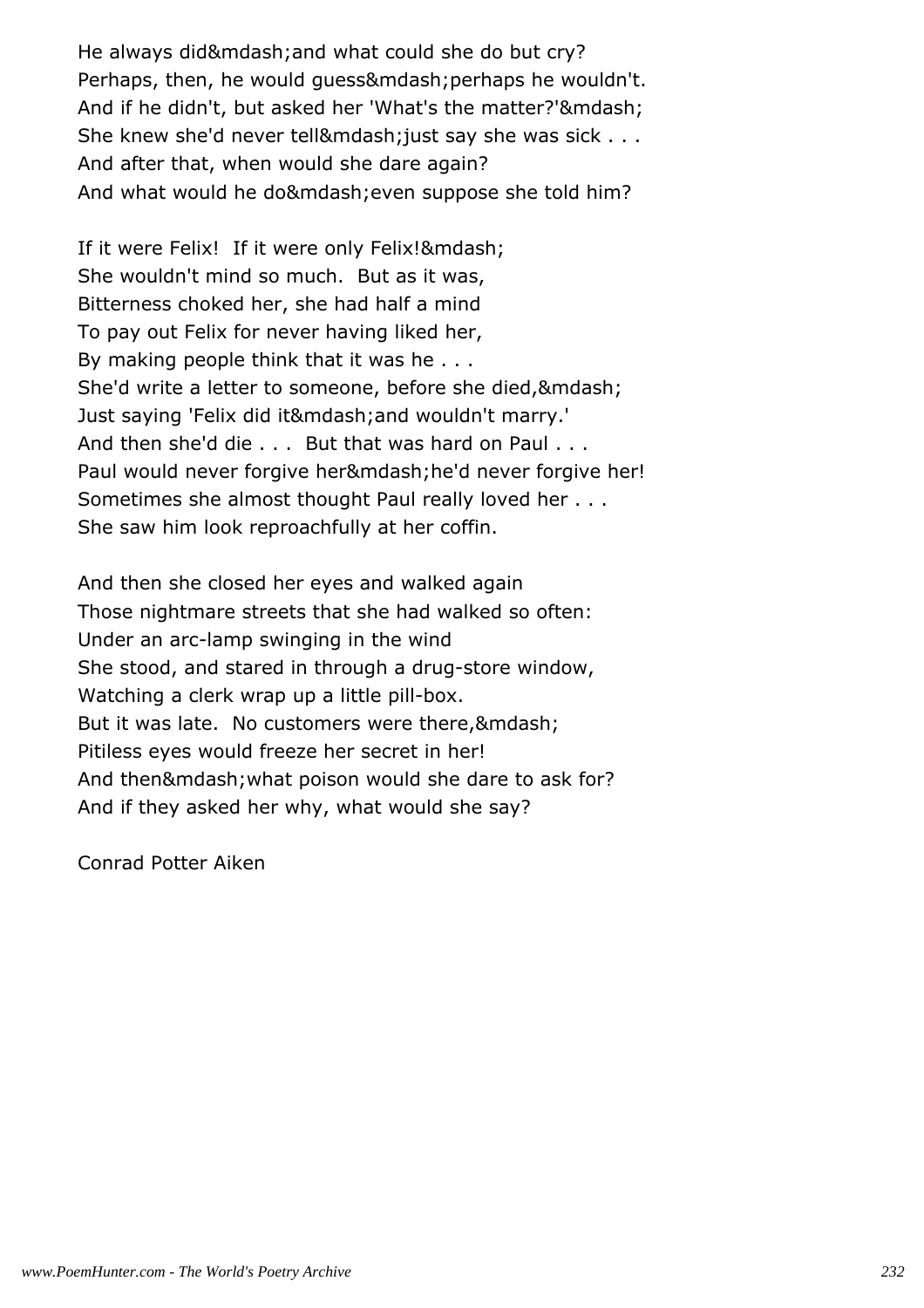# The House Of Dust: Part 02: 07: Two Lovers: **Overtones**

Two lovers, here at the corner, by the steeple, Two lovers blow together like music blowing: And the crowd dissolves about them like a sea. Recurring waves of sound break vaguely about them, They drift from wall to wall, from tree to tree. 'Well, am I late?' Upward they look and laugh, They look at the great clock's golden hands, They laugh and talk, not knowing what they say: Only, their words like music seem to play; And seeming to walk, they tread strange sarabands.

'I brought you this . . . ' the soft words float like stars Down the smooth heaven of her memory. She stands again by a garden wall, The peach tree is in bloom, pink blossoms fall, Water sings from an opened tap, the bees Glisten and murmur among the trees. Someone calls from the house. She does not answer. Backward she leans her head, And dreamily smiles at the peach-tree leaves, wherethrough She sees an infinite May sky spread A vault profoundly blue. The voice from the house fades far away, The glistening leaves more vaguely ripple and sway . . The tap is closed, the water ceases to hiss . . . Silence . . . blue sky . . . and then, 'I brought you this . . . ' She turns again, and smiles . . . He does not know She smiles from long ago . . . She turns to him and smiles . . . Sunlight above him Roars like a vast invisible sea, Gold is beaten before him, shrill bells of silver; He is released of weight, his body is free,

He lifts his arms to swim,

Dark years like sinister tides coil under him . . .

The lazy sea-waves crumble along the beach

With a whirring sound like wind in bells,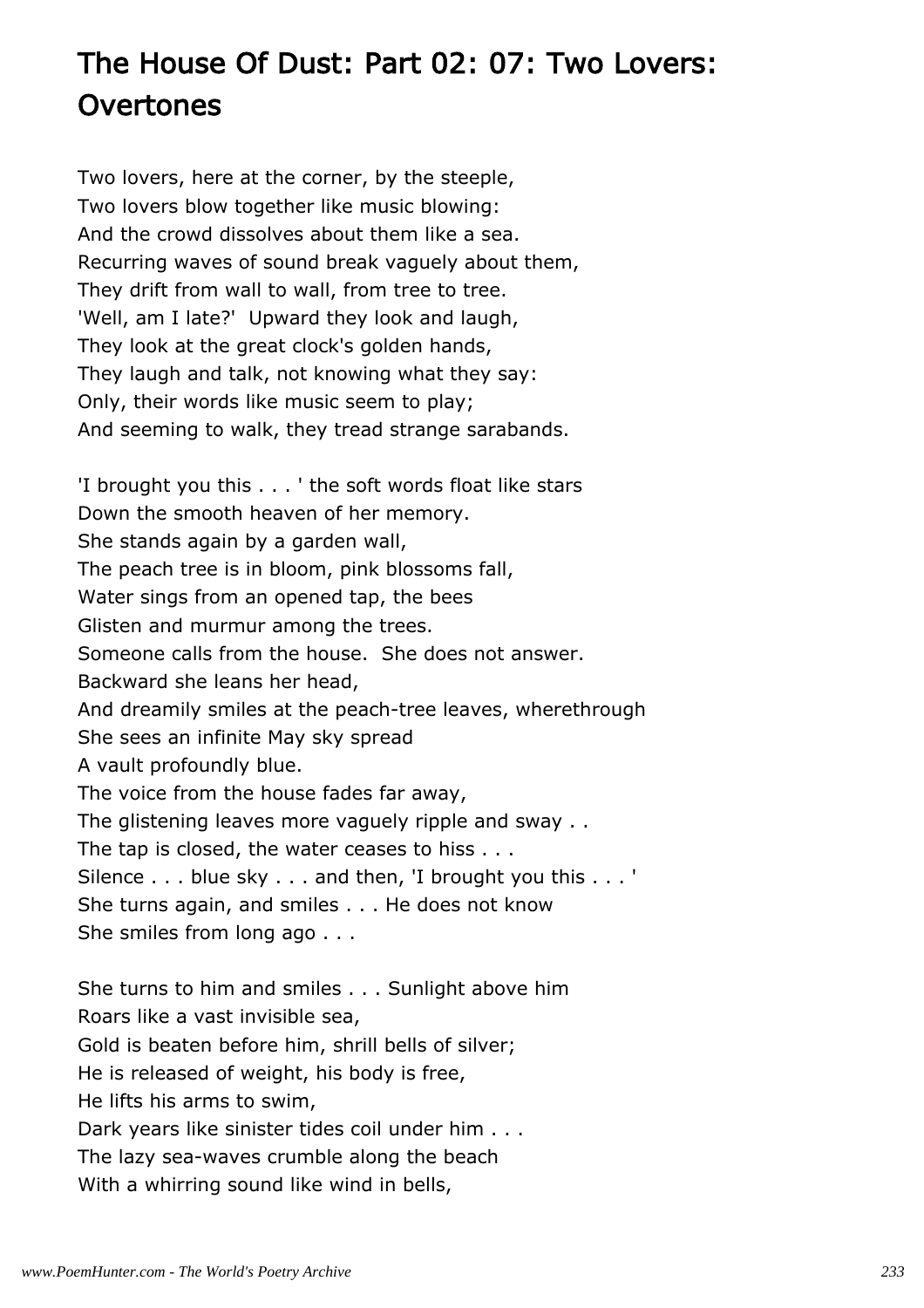He lies outstretched on the yellow wind-worn sands Reaching his lazy hands Among the golden grains and sea-white shells . . .

'One white rose . . . or is it pink, to-day?' They pause and smile, not caring what they say, If only they may talk. The crowd flows past them like dividing waters. Dreaming they stand, dreaming they walk.

'Pink,—to-day!'—Face turns to dream-bright face, Green leaves rise round them, sunshine settles upon them, Water, in drops of silver, falls from the rose. She smiles at a face that smiles through leaves from the mirror. She breathes the fragrance; her dark eyes close . . .

Time is dissolved, it blows like a little dust:

Time, like a flurry of rain,

Patters and passes, starring the window-pane.

Once, long ago, one night,

She saw the lightning, with long blue quiver of light, Ripping the darkness . . . and as she turned in terror A soft face leaned above her, leaned softly down, Softly around her a breath of roses was blown, She sank in waves of quiet, she seemed to float In a sea of silence . . . and soft steps grew remote . .

'Well, let us walk in the park . . . The sun is warm, We'll sit on a bench and talk . . .' They turn and glide, The crowd of faces wavers and breaks and flows. 'Look how the oak-tops turn to gold in the sunlight! Look how the tower is changed and glows!'

Two lovers move in the crowd like a link of music, We press upon them, we hold them, and let them pass; A chord of music strikes us and straight we tremble; We tremble like wind-blown grass.

What was this dream we had, a dream of music, Music that rose from the opening earth like magic And shook its beauty upon us and died away? The long cold streets extend once more before us.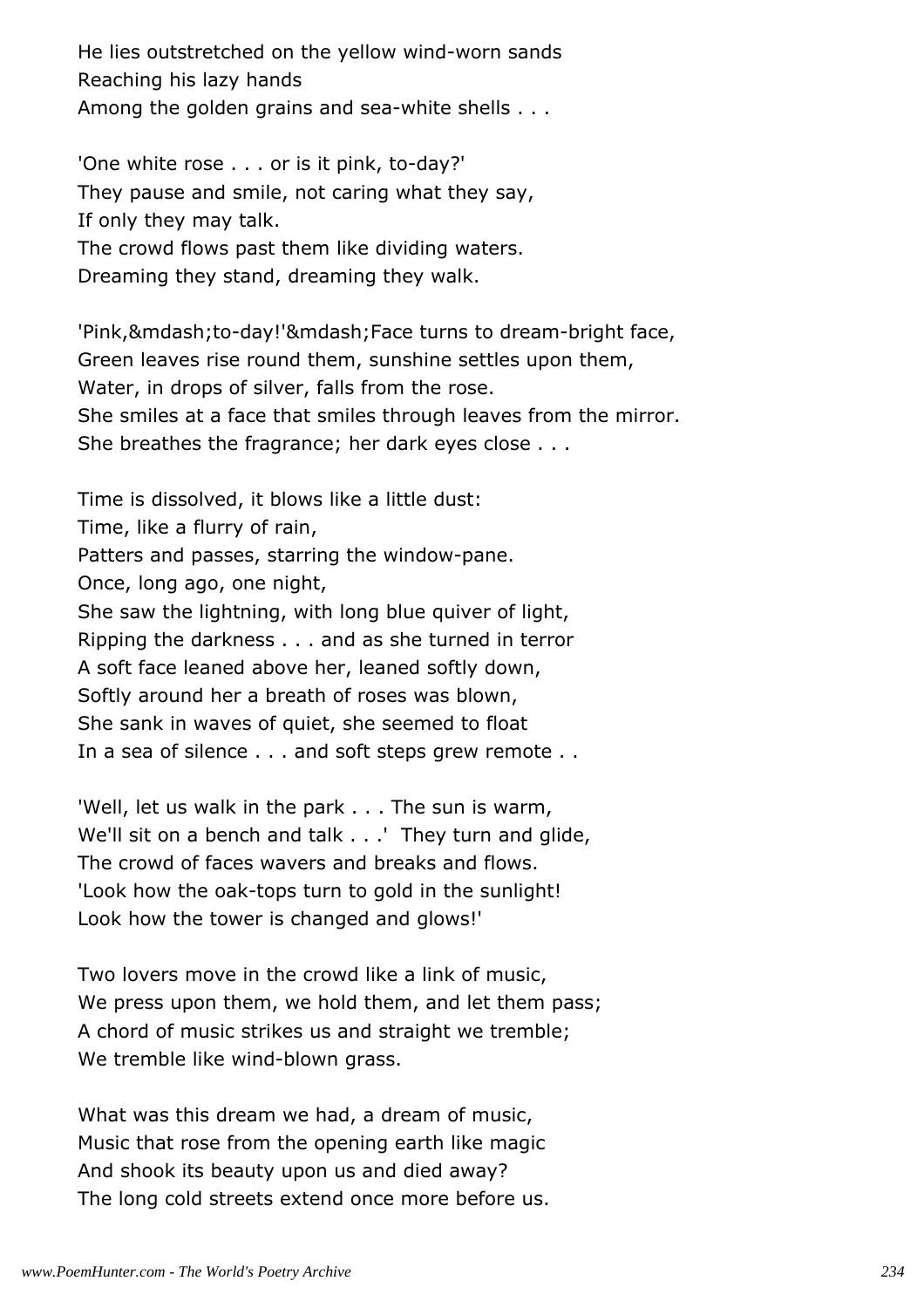The red sun drops, the walls grow grey.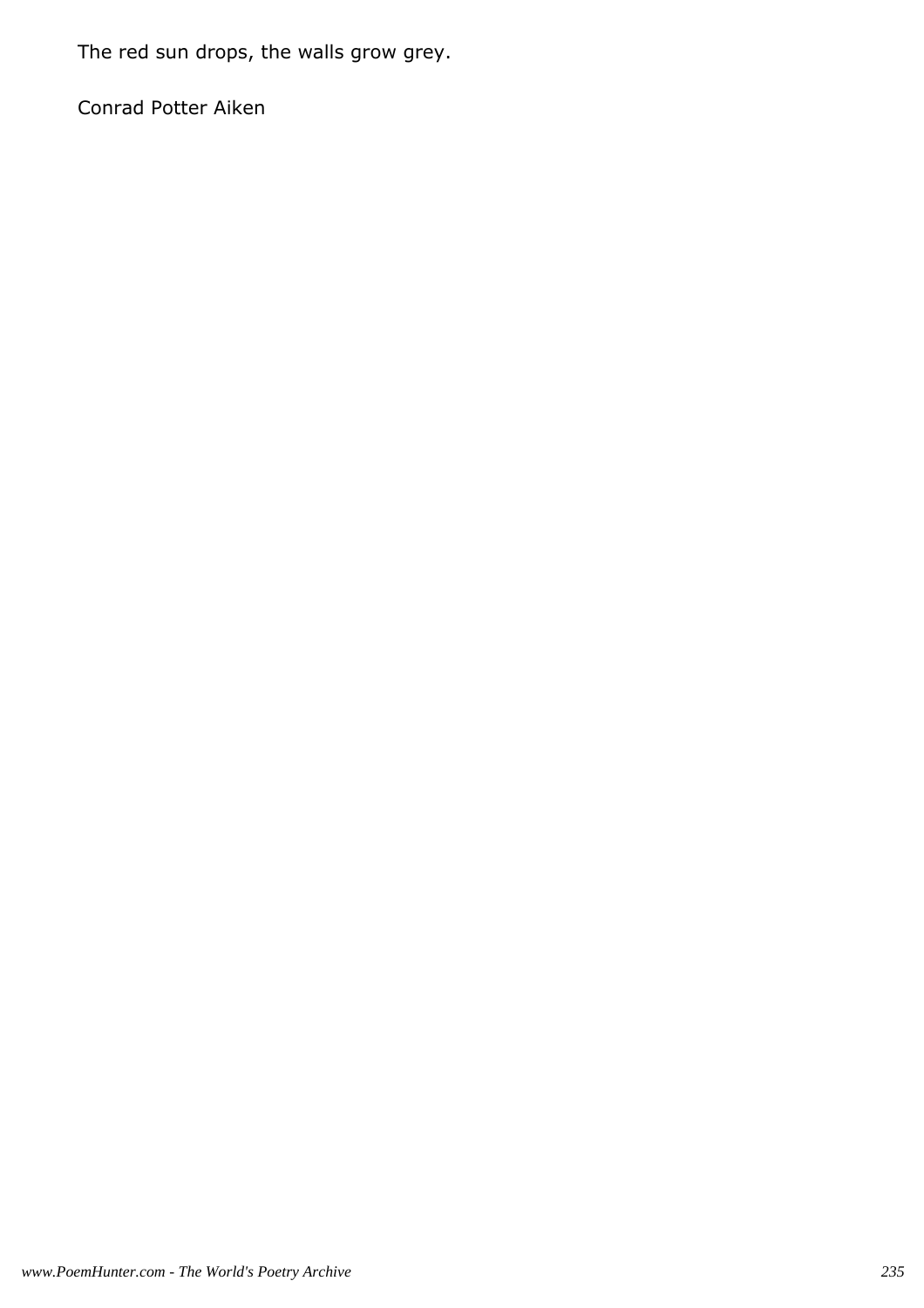# The House Of Dust: Part 02: 08: The Box With Silver Handles

Well,— it was two days after my husband died— Two days! And the earth still raw above him. And I was sweeping the carpet in their hall. In number four— the room with the red wall-paper— Some chorus girls and men were singing that song 'They'll soon be lighting candles Round a box with silver handles'— and hearing them sing it I started to cry. Just then he came along And stopped on the stairs and turned and looked at me, And took the cigar from his mouth and sort of smiled And said, 'Say, what's the matter?' and then came down Where I was leaning against the wall, And touched my shoulder, and put his arm around me . . . And I was so sad, thinking about it,— Thinking that it was raining, and a cold night, With Jim so unaccustomed to being dead, & mdash; That I was happy to have him sympathize, To feel his arm, and leaned against him and cried. And before I knew it, he got me into a room Where a table was set, and no one there, And sat me down on a sofa, and held me close, And talked to me, telling me not to cry, That it was all right, he'd look after me, & mdash; But not to cry, my eyes were getting red, Which didn't make me pretty. And he was so nice, That when he turned my face between his hands, And looked at me, with those blue eyes of his, And smiled, and leaned, and kissed me— Somehow I couldn't tell him not to do it, Somehow I didn't mind, I let him kiss me, And closed my eyes! . . . Well, that was how it started. For when my heart was eased with crying, and grief Had passed and left me quiet, somehow it seemed As if it wasn't honest to change my mind, To send him away, or say I hadn't meant it— And, anyway, it seemed so hard to explain! And so we sat and talked, not talking much,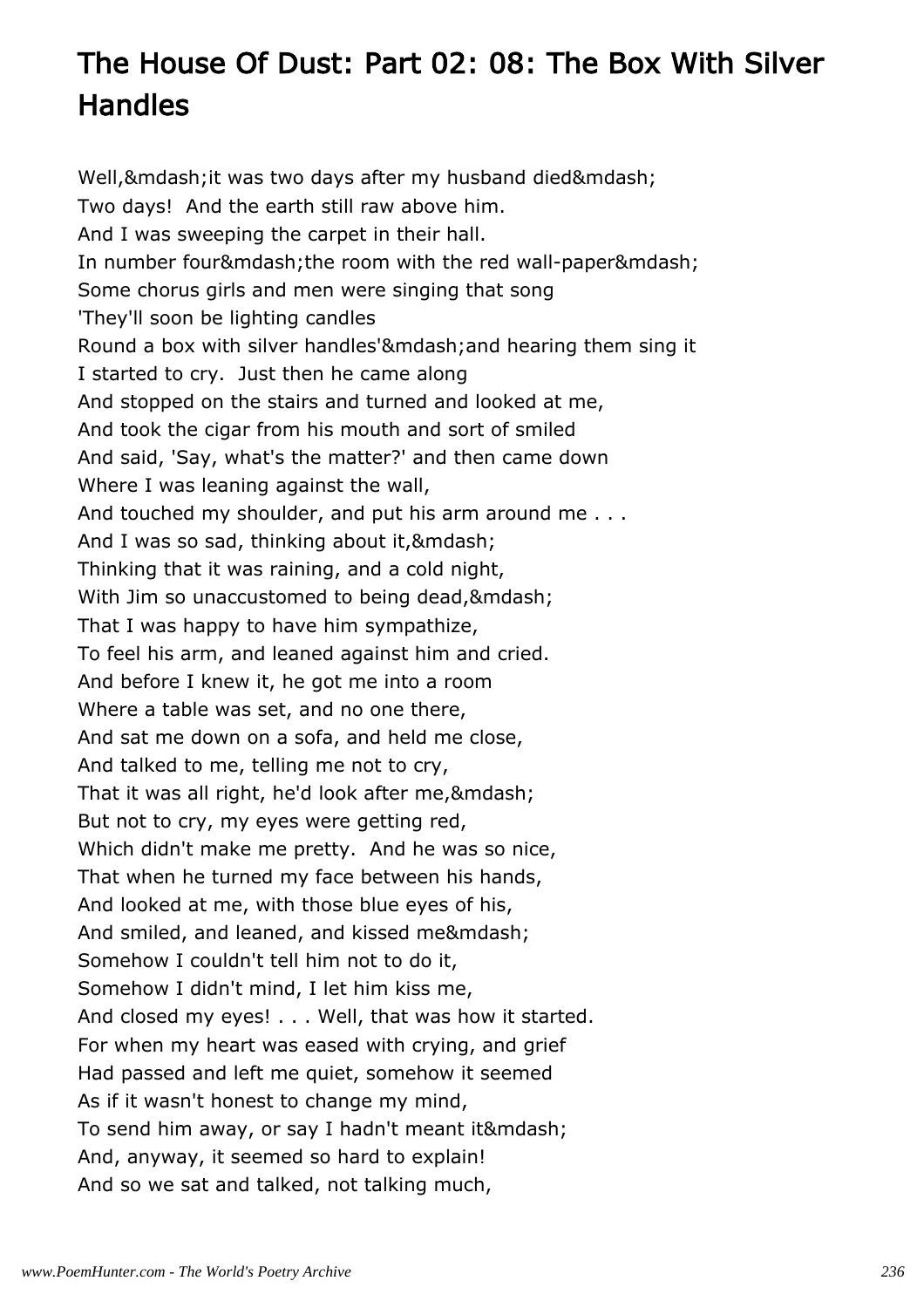But meaning as much in silence as in words, There in that empty room with palms about us, That private dining-room . . . And as we sat there I felt my future changing, day by day, With unknown streets opening left and right, New streets with farther lights, new taller houses, Doors swinging into hallways filled with light, Half-opened luminous windows, with white curtains Streaming out in the night, and sudden music, & mdash; And thinking of this, and through it half remembering A quick and horrible death, my husband's eyes, The broken-plastered walls, my boy asleep,— It seemed as if my brain would break in two. My voice began to tremble . . . and when I stood, And told him I must go, and said good-night— I couldn't see the end. How would it end? Would he return to-morrow? Or would he not? And did I want him to— or would I rather Look for another job?— He took my shoulders Between his hands, and looked down into my eyes, And smiled, and said good-night. If he had kissed me, That would have— well, I don't know; but he didn't . . And so I went downstairs, then, half elated, Hoping to close the door before that party In number four should sing that song again— 'They'll soon be lighting candles round a box with silver handles'— And sure enough, I did. I faced the darkness. And my eyes were filled with tears. And I was happy.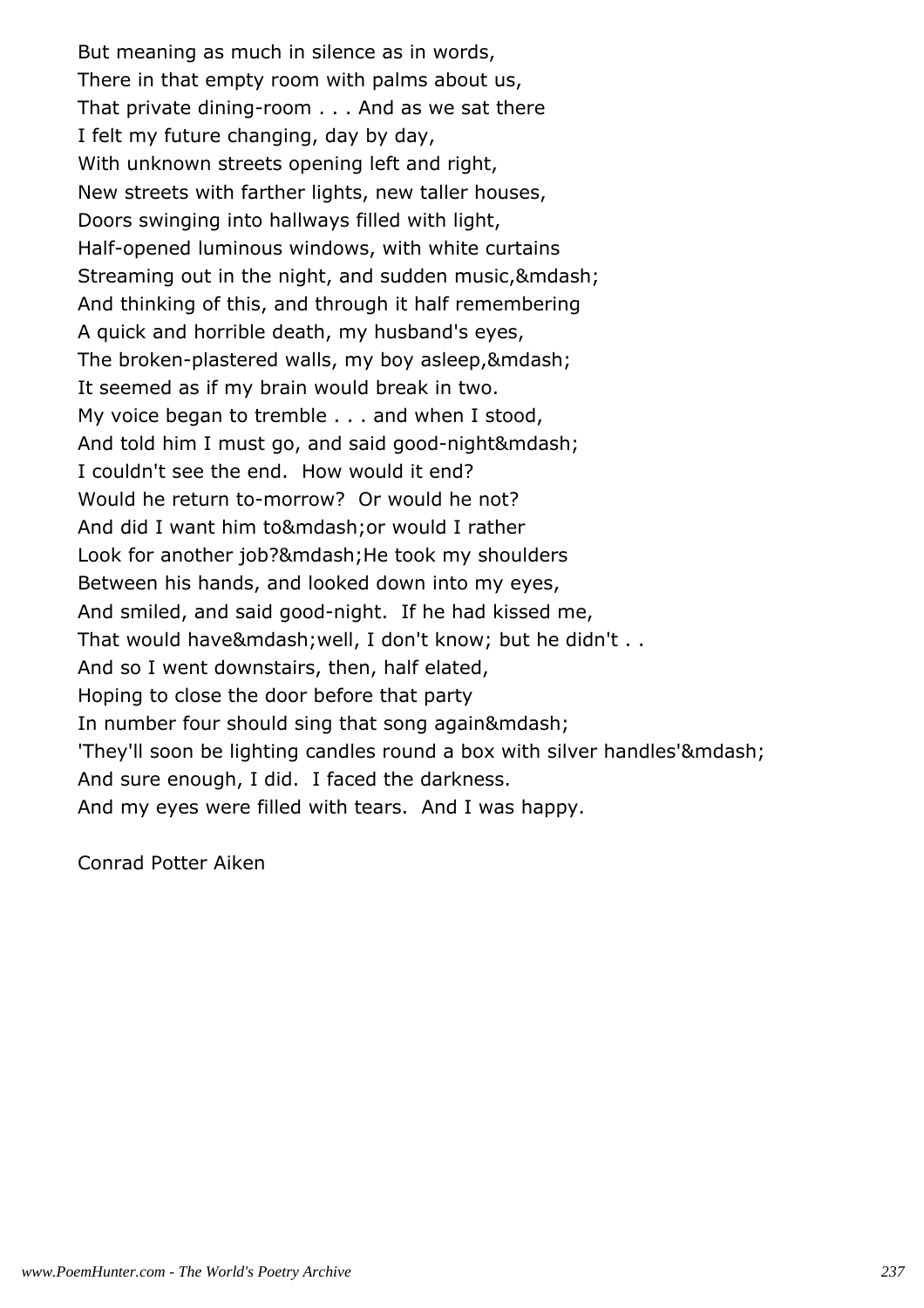### The House Of Dust: Part 02: 09: Interlude

The days, the nights, flow one by one above us, The hours go silently over our lifted faces, We are like dreamers who walk beneath a sea. Beneath high walls we flow in the sun together. We sleep, we wake, we laugh, we pursue, we flee.

We sit at tables and sip our morning coffee, We read the papers for tales of lust or crime. The door swings shut behind the latest comer. We set our watches, regard the time.

What have we done? I close my eyes, remember The great machine whose sinister brain before me Smote and smote with a rhythmic beat. My hands have torn down walls, the stone and plaster. I dropped great beams to the dusty street.

My eyes are worn with measuring cloths of purple, And golden cloths, and wavering cloths, and pale. I dream of a crowd of faces, white with menace. Hands reach up to tear me. My brain will fail.

Here, where the walls go down beneath our picks, These walls whose windows gap against the sky, Atom by atom of flesh and brain and marble Will build a glittering tower before we die . . .

The young boy whistles, hurrying down the street, The young girl hums beneath her breath. One goes out to beauty, and does not know it. And one goes out to death.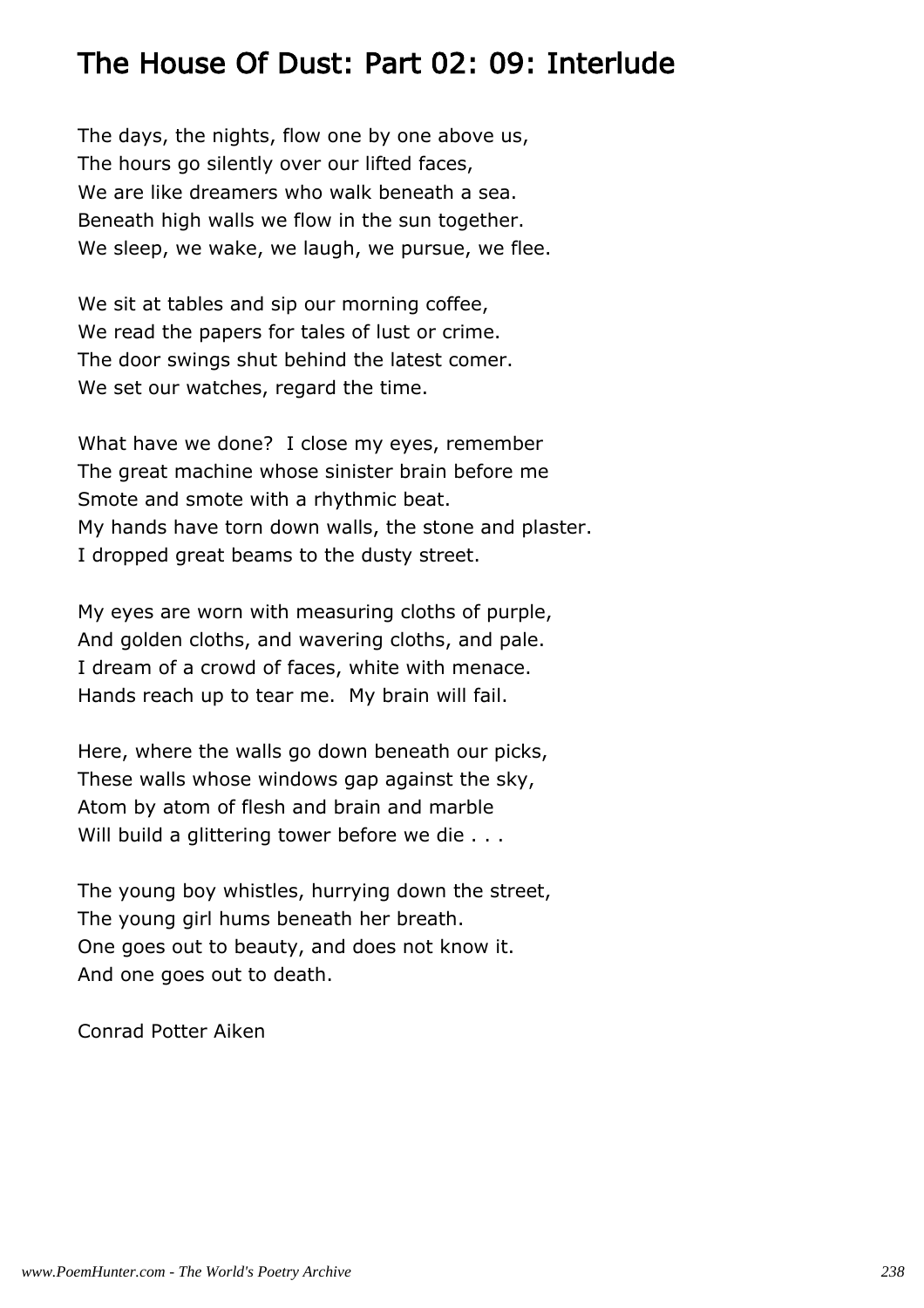## The House Of Dust: Part 02: 10: Sudden Death

'Number four— the girl who died on the table— The girl with golden hair—' The purpling body lies on the polished marble. We open the throat, and lay the thyroid bare . . .

One, who held the ether-cone, remembers Her dark blue frightened eyes. He heard the sharp breath quiver, and saw her breast More hurriedly fall and rise. Her hands made futile gestures, she turned her head Fighting for breath; her cheeks were flushed to scarlet, & mdash; And, suddenly, she lay dead.

And all the dreams that hurried along her veins Came to the darkness of a sudden wall. Confusion ran among them, they whirled and clamored, They fell, they rose, they struck, they shouted, Till at last a pallor of silence hushed them all.

What was her name? Where had she walked that morning? Through what dark forest came her feet? Along what sunlit walls, what peopled street?

Backward he dreamed along a chain of days, He saw her go her strange and secret ways, Waking and sleeping, noon and night. She sat by a mirror, braiding her golden hair. She read a story by candlelight.

Her shadow ran before her along the street, She walked with rhythmic feet, Turned a corner, descended a stair. She bought a paper, held it to scan the headlines, Smiled for a moment at sea-gulls high in sunlight, And drew deep breaths of air.

Days passed, bright clouds of days. Nights passed. And music Murmured within the walls of lighted windows. She lifted her face to the light and danced.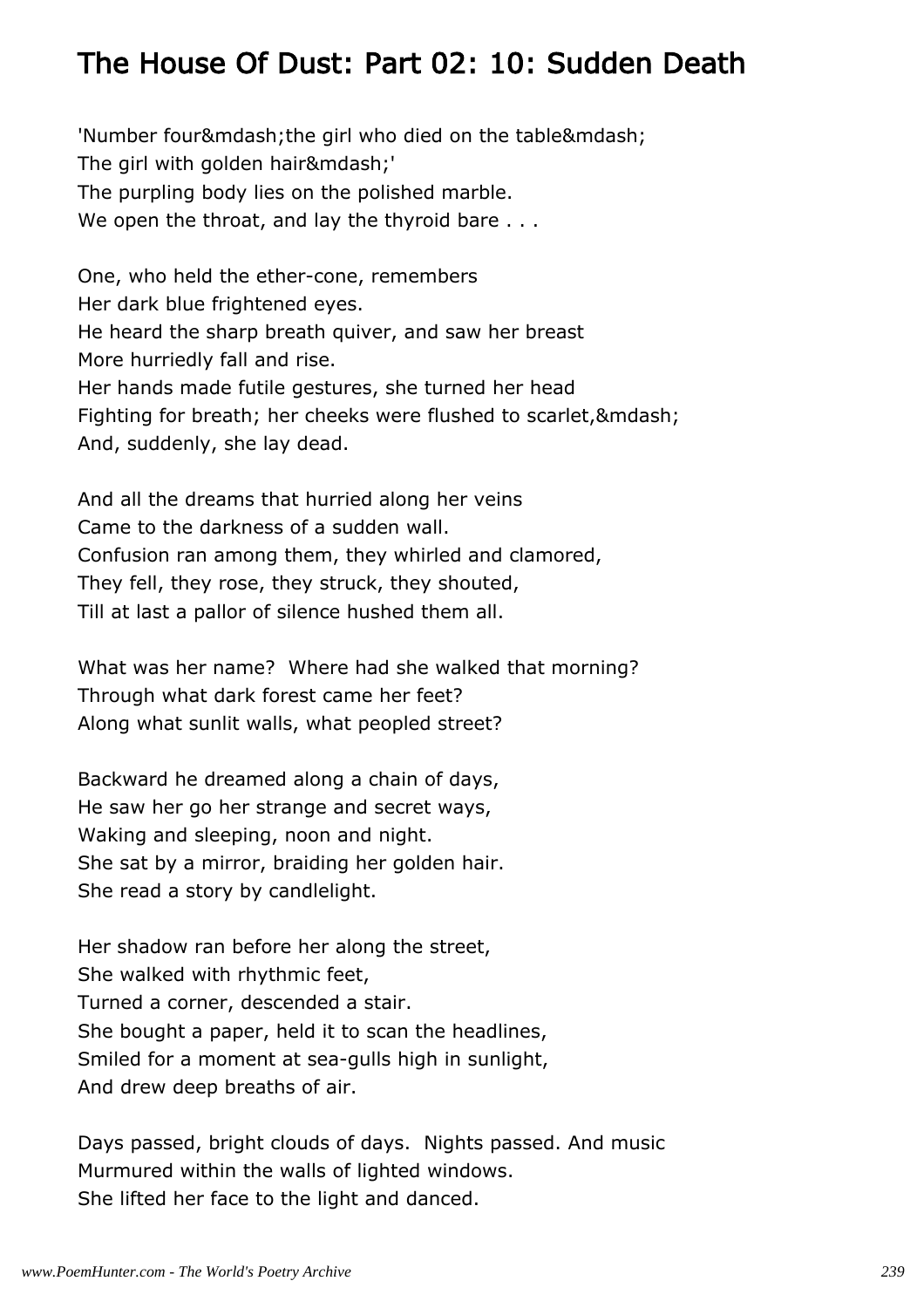The dancers wreathed and grouped in moving patterns, Clustered, receded, streamed, advanced.

Her dress was purple, her slippers were golden, Her eyes were blue; and a purple orchid Opened its golden heart on her breast . . . She leaned to the surly languor of lazy music, Leaned on her partner's arm to rest. The violins were weaving a weft of silver, The horns were weaving a lustrous brede of gold, And time was caught in a glistening pattern, Time, too elusive to hold . . .

Shadows of leaves fell over her face,— and sunlight: She turned her face away. Nearer she moved to a crouching darkness With every step and day.

Death, who at first had thought of her only an instant, At a great distance, across the night, Smiled from a window upon her, and followed her slowly From purple light to light.

Once, in her dreams, he spoke out clearly, crying, 'I am the murderer, death. I am the lover who keeps his appointment At the doors of breath!'

She rose and stared at her own reflection, Half dreading there to find The dark-eyed ghost, waiting beside her, Or reaching from behind To lay pale hands upon her shoulders . . . Or was this in her mind? . . .

She combed her hair. The sunlight glimmered Along the tossing strands. Was there a stillness in this hair, & mdash; A quiet in these hands?

Death was a dream. It could not change these eyes, Blow out their light, or turn this mouth to dust.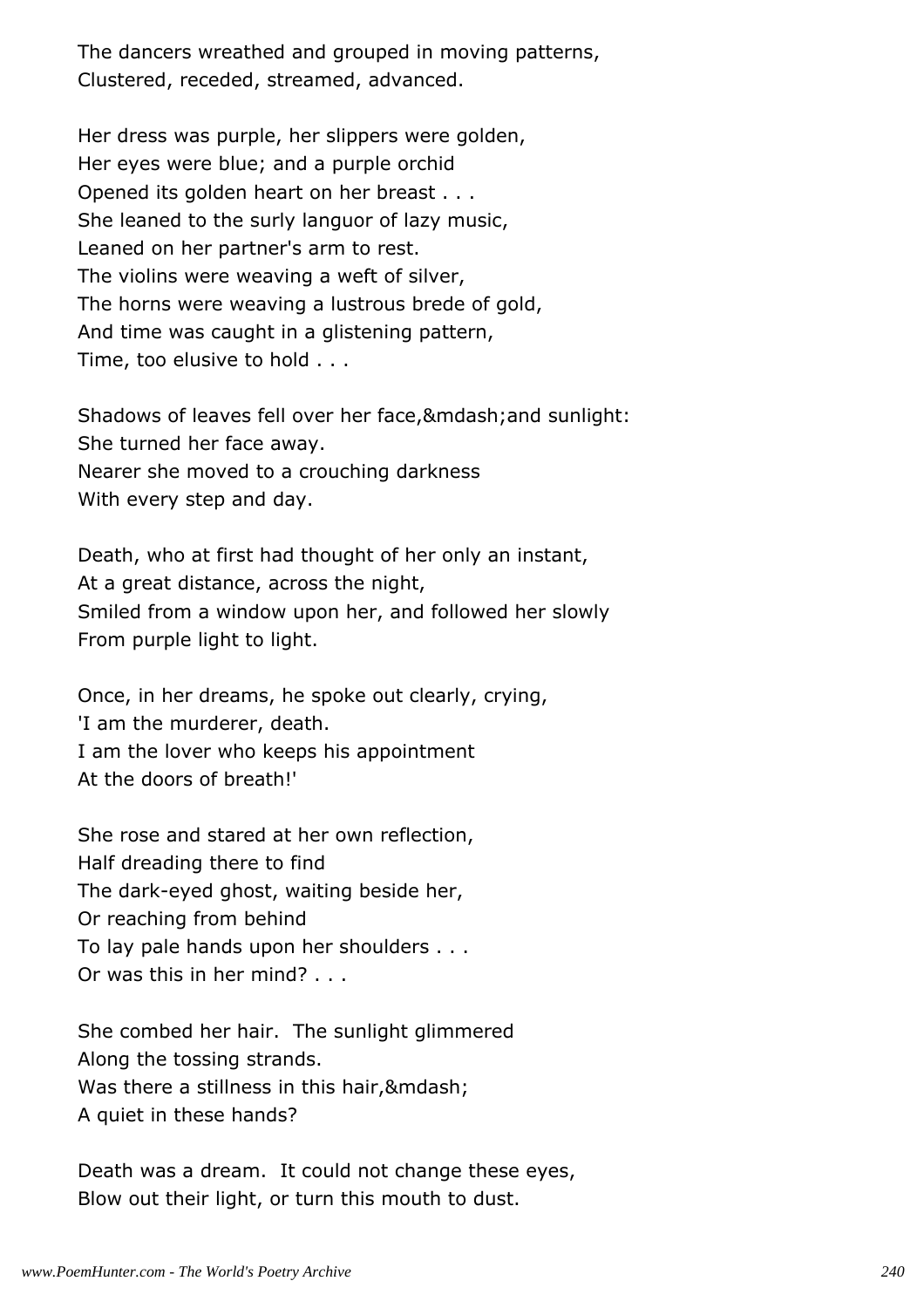She combed her hair and sang. She would live forever. Leaves flew past her window along a gust . . . And graves were dug in the earth, and coffins passed, And music ebbed with the ebbing hours. And dreams went along her veins, and scattering clouds Threw streaming shadows on walls and towers.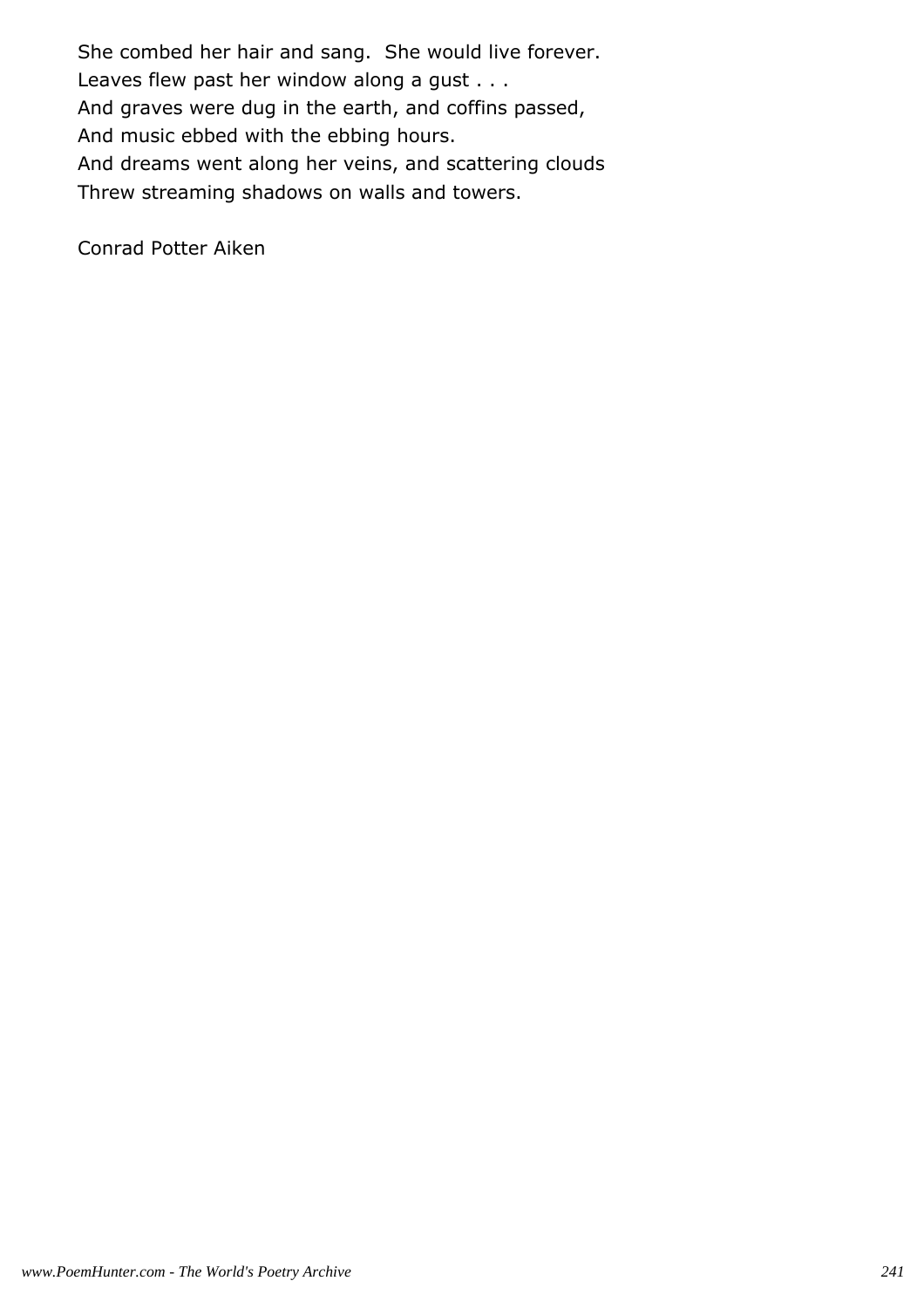# The House Of Dust: Part 02: 11: Snow Falls. The Sky Is Grey, And Sullenly Glares

Snow falls. The sky is grey, and sullenly glares With purple lights in the canyoned street. The fiery sign on the dark tower wreathes and flares... The trodden grass in the park is covered with white, The streets grow silent beneath our feet... The city dreams, it forgets its past to-night.

And one, from his high bright window looking down Over the enchanted whiteness of the town, Seeing through whirls of white the vague grey towers, Desires like this to forget what will not pass, The littered papers, the dust, the tarnished grass, Grey death, stale ugliness, and sodden hours. Deep in his heart old bells are beaten again, Slurred bells of grief and pain, Dull echoes of hideous times and poisonous places. He desires to drown in a cold white peace of snow. He desires to forget a million faces...

In one room breathes a woman who dies of hunger. The clock ticks slowly and stops. And no one winds it. In one room fade grey violets in a vase. Snow flakes faintly hiss and melt on the window. In one room, minute by minute, the flutist plays The lamplit page of music, the tireless scales. His hands are trembling, his short breath fails.

In one room, silently, lover looks upon lover, And thinks the air is fire. The drunkard swears and touches the harlot's heartstrings With the sudden hand of desire.

And one goes late in the streets, and thinks of murder; And one lies staring, and thinks of death. And one, who has suffered, clenches her hands despairing, And holds her breath...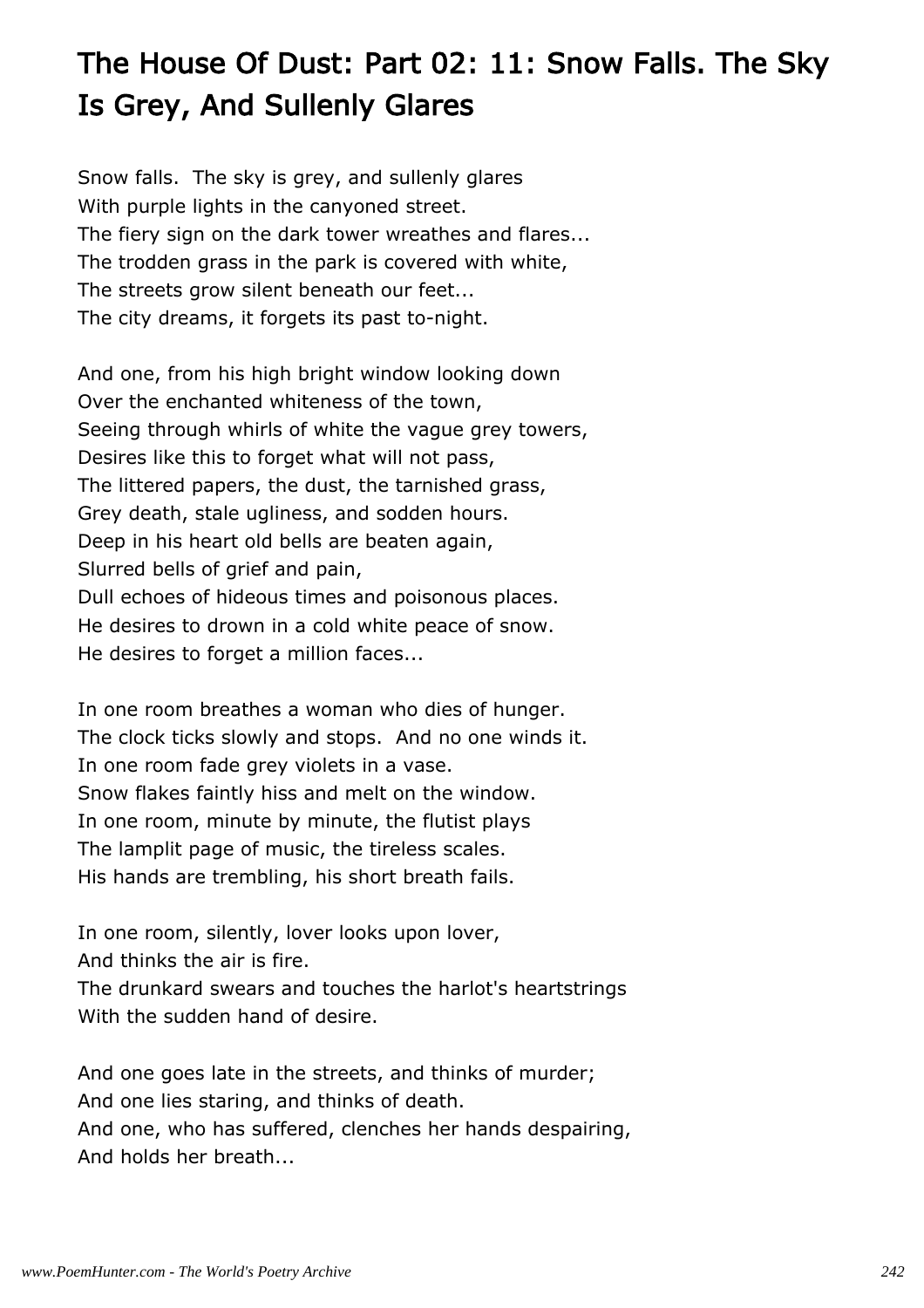Who are all these, who flow in the veins of the city, Coil and revolve and dream, Vanish or gleam? Some mount up to the brain and flower in fire. Some are destroyed; some die; some slowly stream.

And the new are born who desire to destroy the old; And fires are kindled and quenched; and dreams are broken, And walls flung down... And the slow night whirls in snow over towers of dreamers,

And whiteness hushes the town.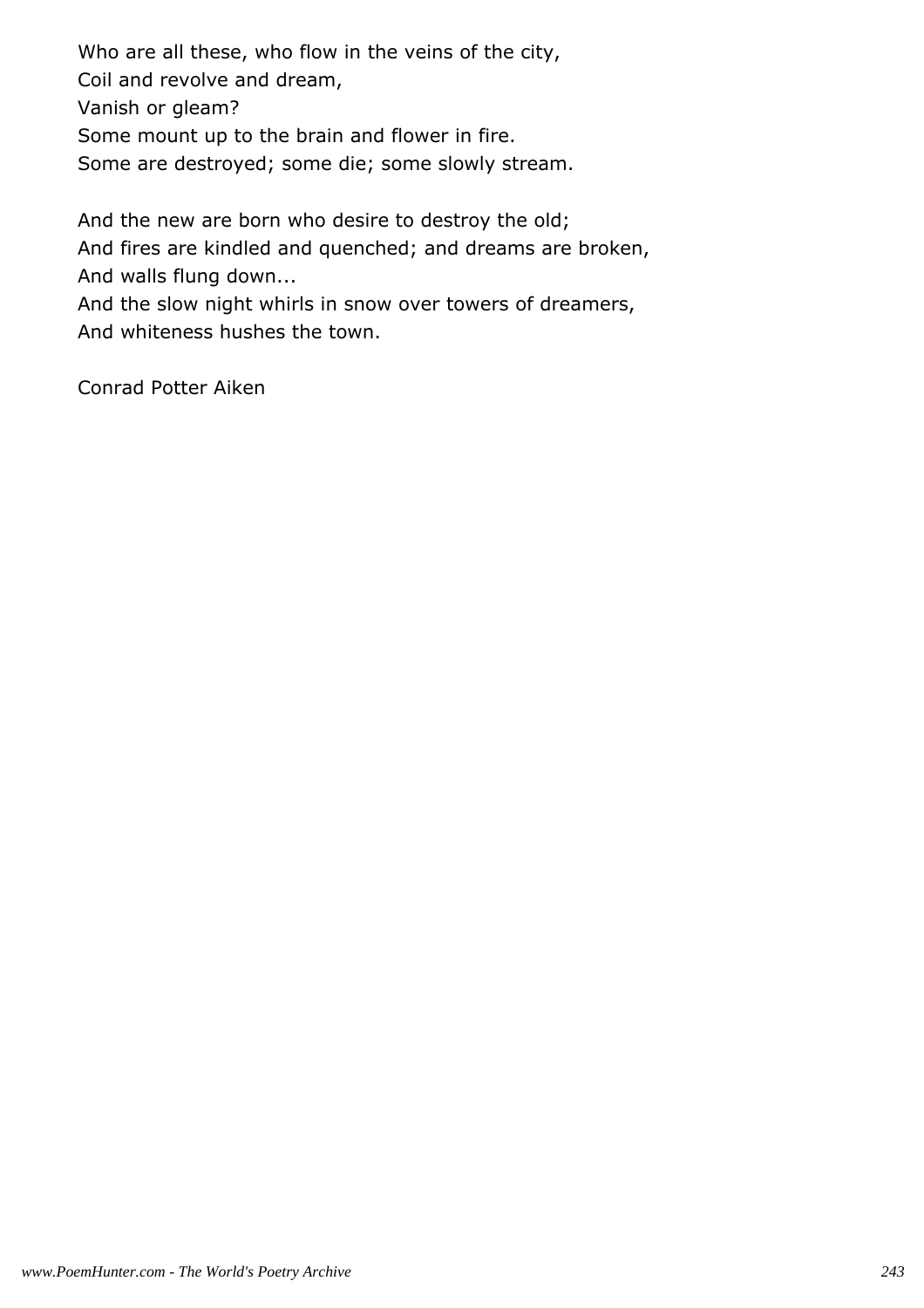## The House Of Dust: Part 03: 01: As Evening Falls

As evening falls, And the yellow lights leap one by one Along high walls; And along black streets that glisten as if with rain, The muted city seems Like one in a restless sleep, who lies and dreams Of vague desires, and memories, and half-forgotten pain . . . Along dark veins, like lights the quick dreams run, Flash, are extinguished, flash again, To mingle and glow at last in the enormous brain And die away . . . As evening falls, A dream dissolves these insubstantial walls, & mdash; A myriad secretly gliding lights lie bare . . . The lovers rise, the harlot combs her hair, The dead man's face grows blue in the dizzy lamplight, The watchman climbs the stair . . . The bank defaulter leers at a chaos of figures, And runs among them, and is beaten down; The sick man coughs and hears the chisels ringing; The tired clown Sees the enormous crowd, a million faces, Motionless in their places, Ready to laugh, and seize, and crush and tear . . . The dancer smooths her hair, Laces her golden slippers, and runs through the door To dance once more, Hearing swift music like an enchantment rise, Feeling the praise of a thousand eyes. As darkness falls The walls grow luminous and warm, the walls Tremble and glow with the lives within them moving, Moving like music, secret and rich and warm. How shall we live tonight? Where shall we turn? To what new light or darkness yearn? A thousand winding stairs lead down before us; And one by one in myriads we descend

By lamplit flowered walls, long balustrades,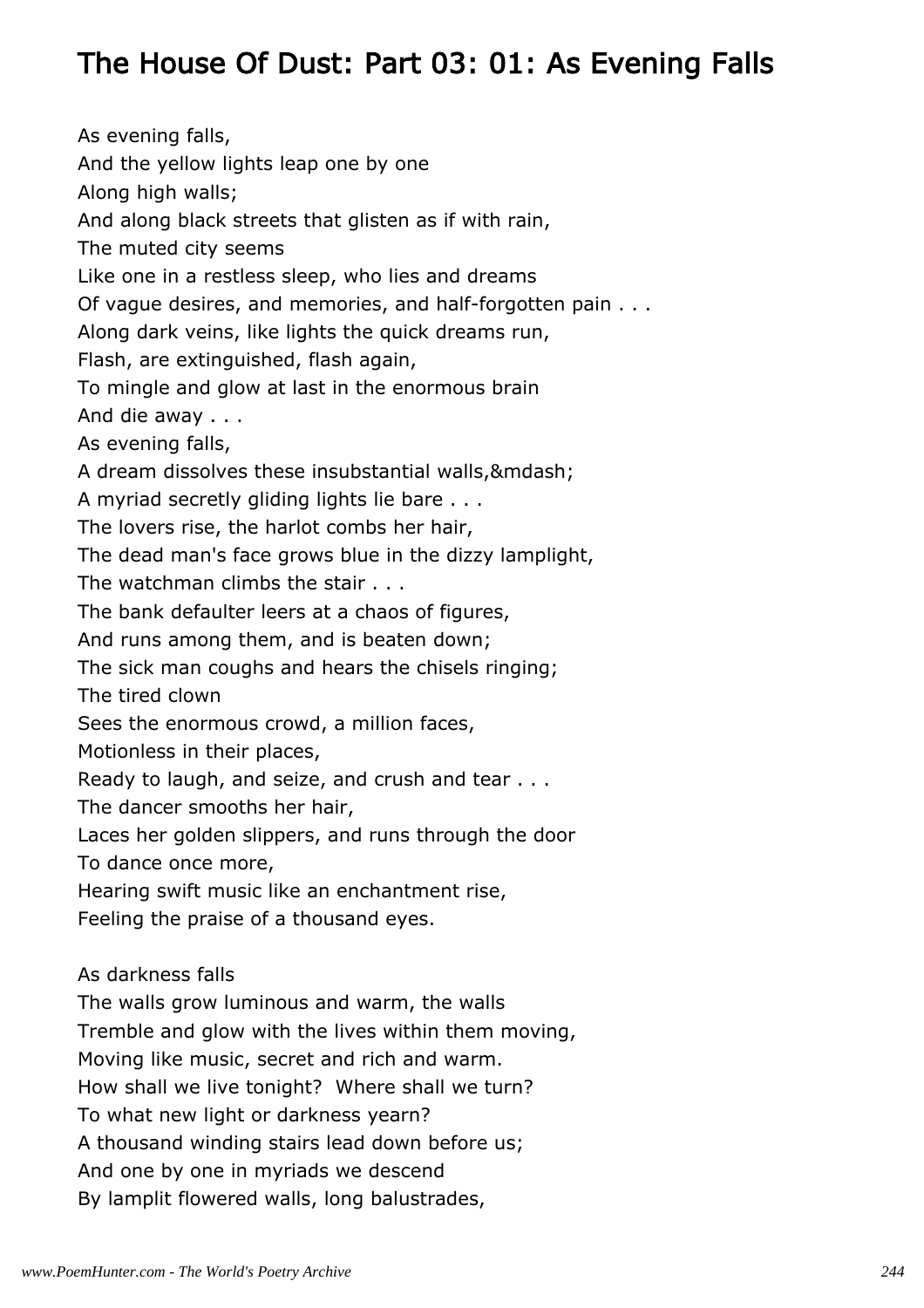Through half-lit halls which reach no end.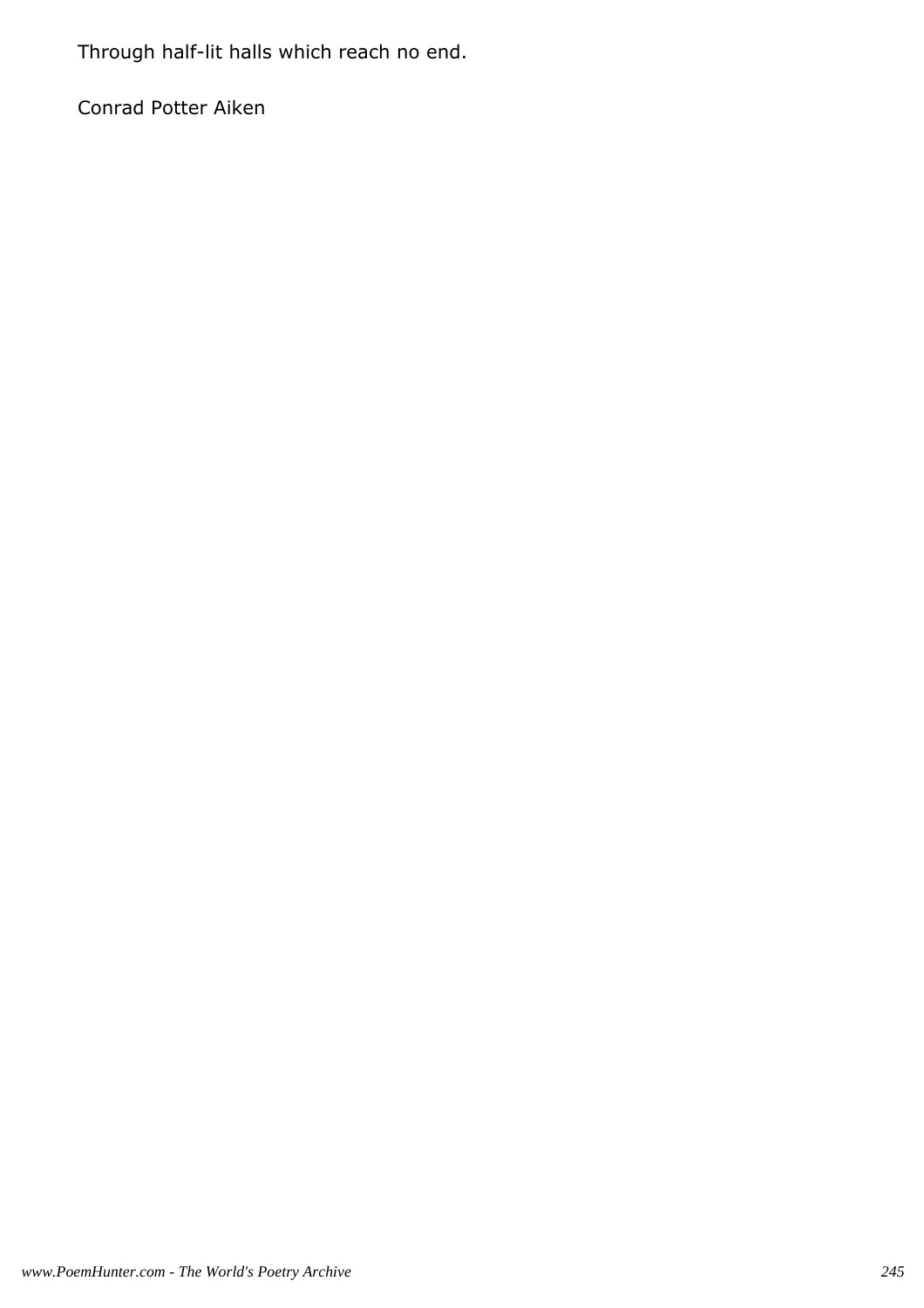### The House Of Dust: Part 03: 02: The Screen Maiden

You read— what is it, then that you are reading? What music moves so silently in your mind? Your bright hand turns the page. I watch you from my window, unsuspected: You move in an alien land, a silent age . . .

... The poet— what was his name—? Tokkei—Tokkei— The poet walked alone in a cold late rain, And thought his grief was like the crying of sea-birds; For his lover was dead, he never would love again.

Rain in the dreams of the mind— rain forever— Rain in the sky of the heart— rain in the willows— But then he saw this face, this face like flame, This quiet lady, this portrait by Hiroshigi; And took it home with him; and with it came

What unexpected changes, subtle as weather! The dark room, cold as rain, Grew faintly fragrant, stirred with a stir of April, Warmed its corners with light again,

And smoke of incense whirled about this portrait, And the quiet lady there, So young, so quietly smiling, with calm hands, Seemed ready to loose her hair,

And smile, and lean from the picture, or say one word, The word already clear, Which seemed to rise like light between her eyelids . . He held his breath to hear,

And smiled for shame, and drank a cup of wine, And held a candle, and searched her face Through all the little shadows, to see what secret Might give so warm a grace . . .

Was it the quiet mouth, restrained a little?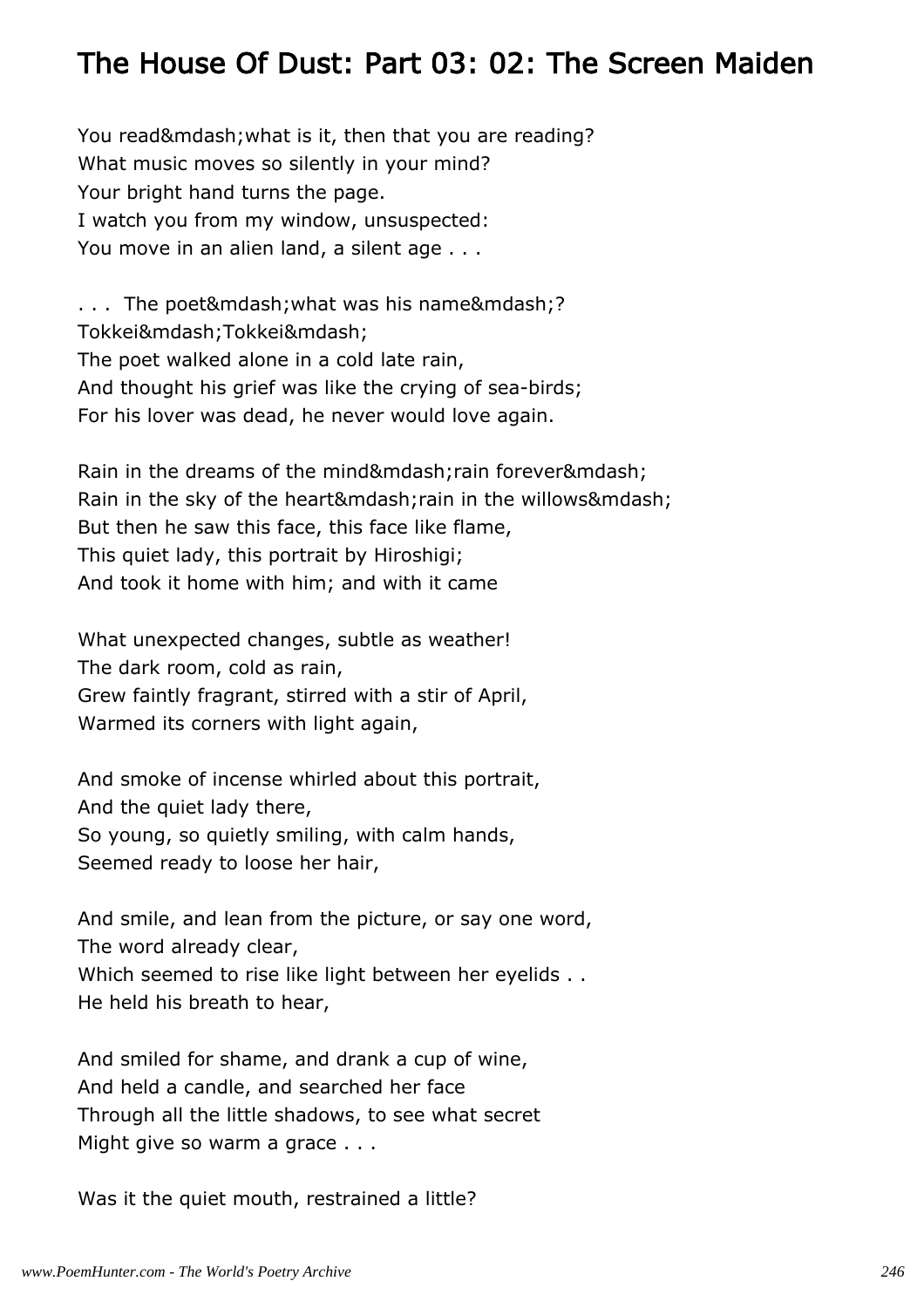The eyes, half-turned aside? The jade ring on her wrist, still almost swinging? . . . The secret was denied,

He chose his favorite pen and drew these verses, And slept; and as he slept A dream came into his heart, his lover entered, And chided him, and wept.

And in the morning, waking, he remembered, And thought the dream was strange. Why did his darkened lover rise from the garden? He turned, and felt a change,

As if a someone hidden smiled and watched him . . . Yet there was only sunlight there. Until he saw those young eyes, quietly smiling, And held his breath to stare,

And could have sworn her cheek had turned— a little . . . Had slightly turned away . . . Sunlight dozed on the floor . . . He sat and wondered, Nor left his room that day.

And that day, and for many days thereafter, He sat alone, and thought No lady had ever lived so beautiful As Hiroshigi wrought . . .

Or if she lived, no matter in what country, By what far river or hill or lonely sea, He would look in every face until he found her . . . There was no other as fair as she.

And before her quiet face he burned soft incense, And brought her every day Boughs of the peach, or almond, or snow-white cherry, And somehow, she seemed to say,

That silent lady, young, and quietly smiling, That she was happy there; And sometimes, seeing this, he started to tremble,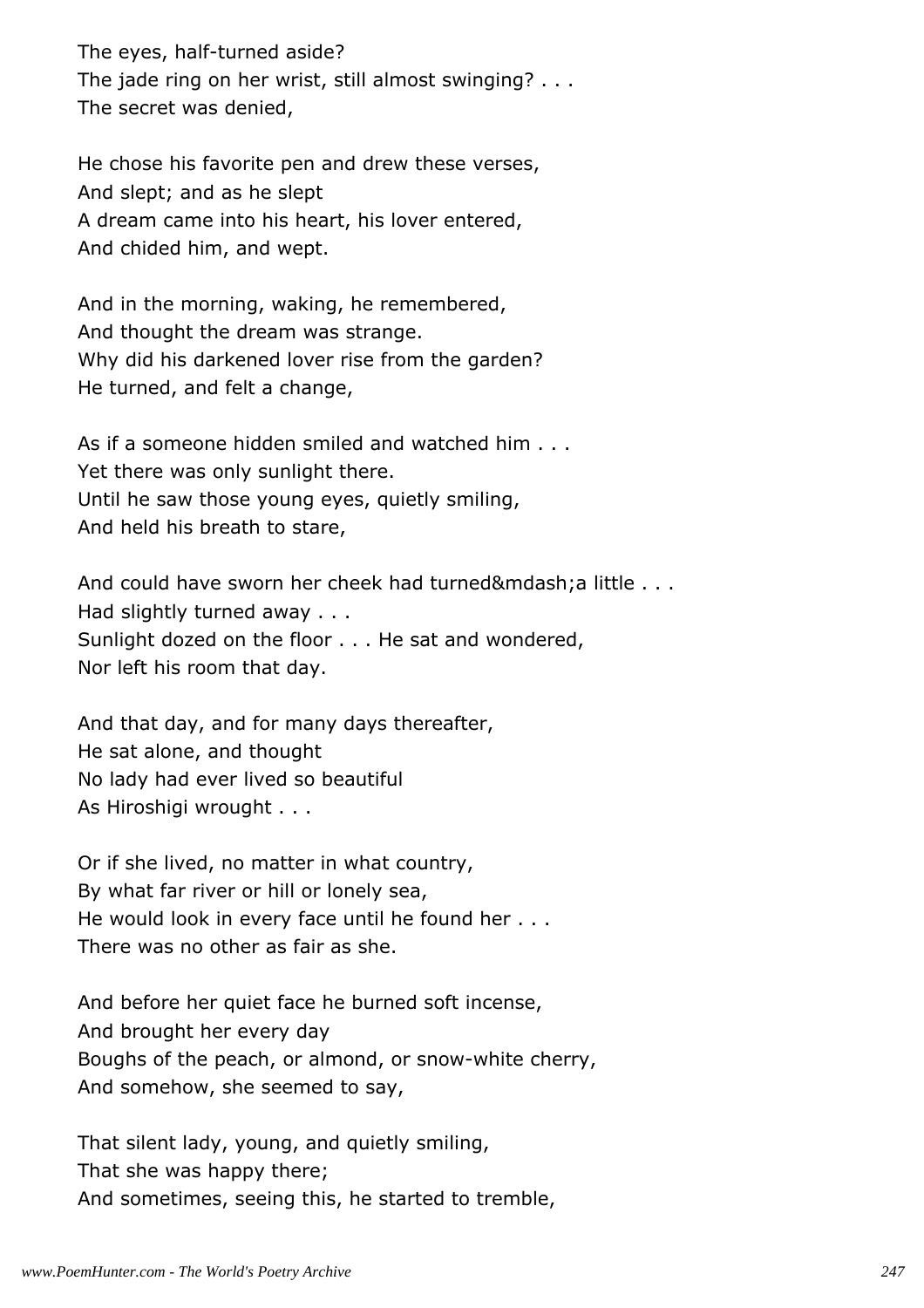And desired to touch her hair,

To lay his palm along her hand, touch faintly With delicate finger-tips The ghostly smile that seemed to hover and vanish Upon her lips . . .

Until he knew he loved this quiet lady; And night by night a dread Leered at his dreams, for he knew that Hiroshigi Was many centuries dead, & mdash;

And the lady, too, was dead, and all who knew her . . Dead, and long turned to dust . . . The thin moon waxed and waned, and left him paler, The peach leaves flew in a gust,

And he would surely have died; but there one day A wise man, white with age, Stared at the portrait, and said, 'This Hiroshigi Knew more than archimage, & mdash;

Cunningly drew the body, and called the spirit, Till partly it entered there . . . Sometimes, at death, it entered the portrait wholly . . Do all I say with care,

And she you love may come to you when you call her . . . ' So then this ghost, Tokkei, Ran in the sun, bought wine of a hundred merchants, And alone at the end of day

Entered the darkening room, and faced the portrait, And saw the quiet eyes Gleaming and young in the dusk, and held the wine-cup, And knelt, and did not rise,

And said, aloud, 'Lo-san, will you drink this wine?' Said it three times aloud. And at the third the faint blue smoke of incense Rose to the walls in a cloud,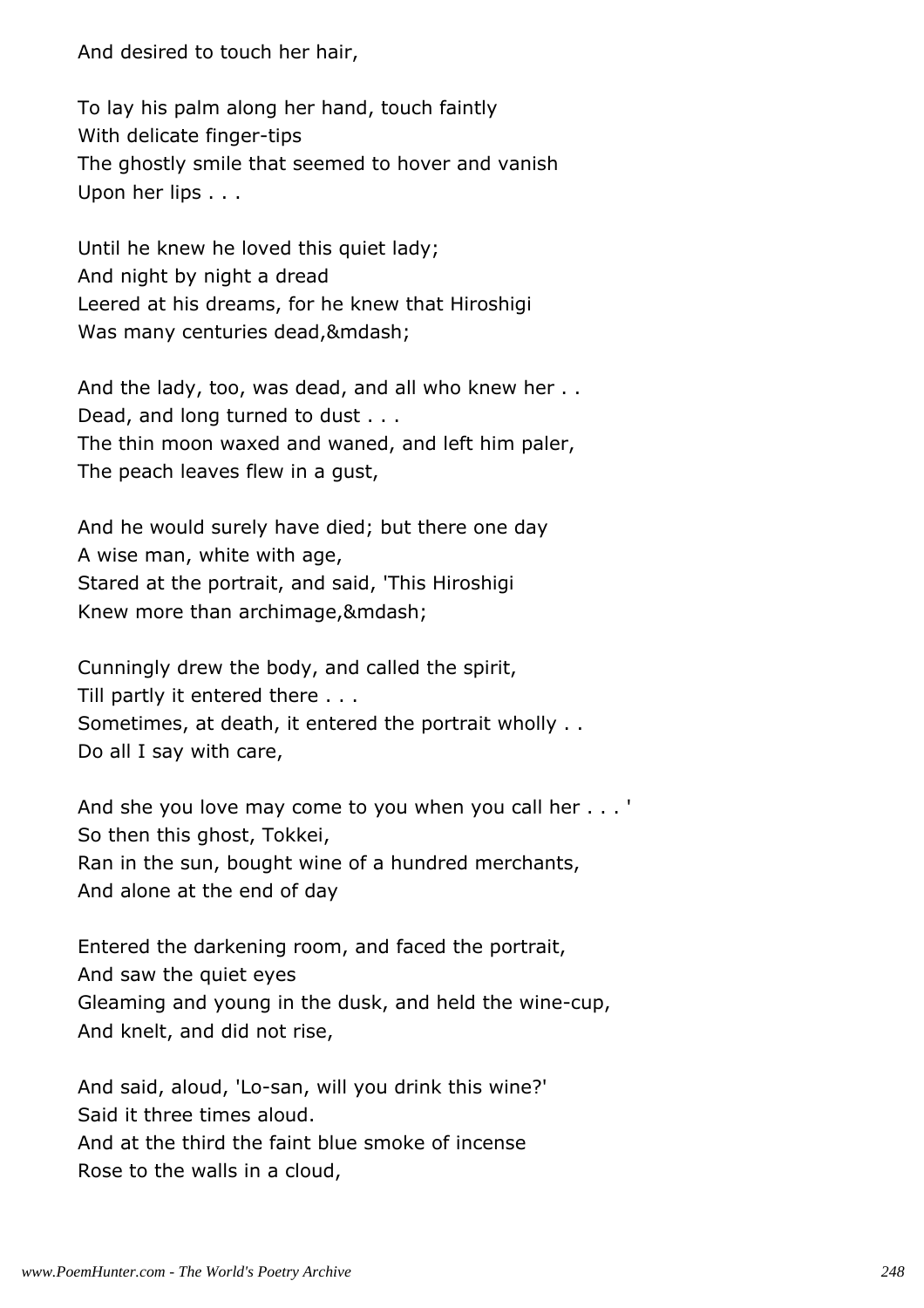And the lips moved faintly, and the eyes, and the calm hands stirred; And suddenly, with a sigh, The quiet lady came slowly down from the portrait, And stood, while worlds went by,

And lifted her young white hands and took the wine cup; And the poet trembled, and said, 'Lo-san, will you stay forever?'—'Yes, I will stay.'— 'But what when I am dead?'

'When you are dead your spirit will find my spirit, And then we shall die no more.' Music came down upon them, and spring returning, They remembered worlds before,

And years went over the earth, and over the sea, And lovers were born and spoke and died, But forever in sunlight went these two immortal, Tokkei and the quiet bride . . .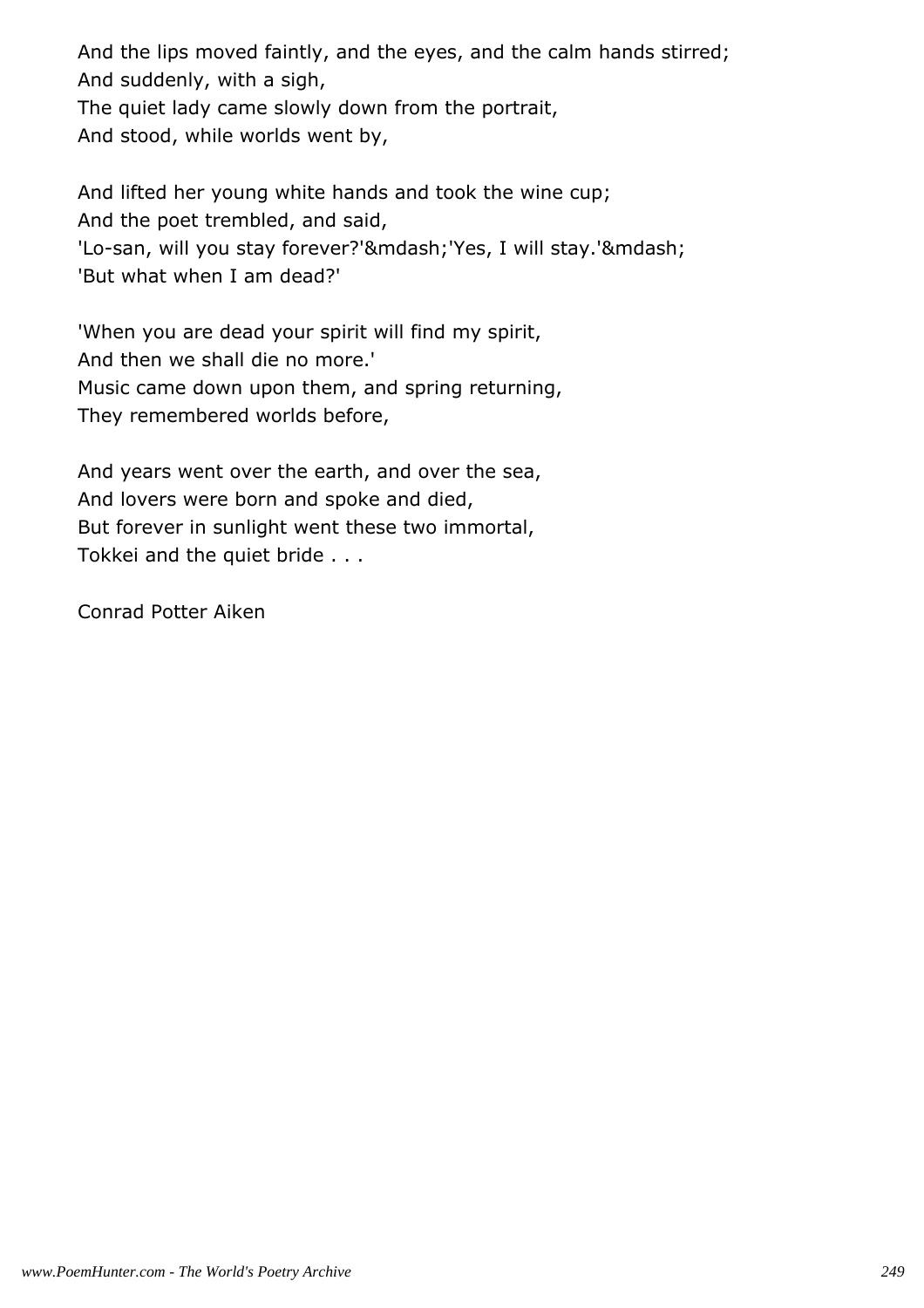### The House Of Dust: Part 03: 03: Haunted Chambers

The lamplit page is turned, the dream forgotten; The music changes tone, you wake, remember Deep worlds you lived before,— deep worlds hereafter Of leaf on falling leaf, music on music, Rain and sorrow and wind and dust and laughter.

Helen was late and Miriam came too soon. Joseph was dead, his wife and children starving. Elaine was married and soon to have a child. You dreamed last night of fiddler-crabs with fiddles; They played a buzzing melody, and you smiled.

To-morrow— what? And what of yesterday? Through soundless labyrinths of dream you pass, Through many doors to the one door of all. Soon as it's opened we shall hear a music: Or see a skeleton fall . . .

We walk with you. Where is it that you lead us? We climb the muffled stairs beneath high lanterns. We descend again. We grope through darkened cells. You say: this darkness, here, will slowly kill me. It creeps and weighs upon me . . . Is full of bells.

This is the thing remembered I would forget— No matter where I go, how soft I tread, This windy gesture menaces me with death. Fatigue! it says, and points its finger at me; Touches my throat and stops my breath.

My fans— my jewels— the portrait of my husband— The torn certificate for my daughter's grave— These are but mortal seconds in immortal time. They brush me, fade away: like drops of water. They signify no crime.

Let us retrace our steps: I have deceived you: Nothing is here I could not frankly tell you: No hint of guilt, or faithlessness, or threat.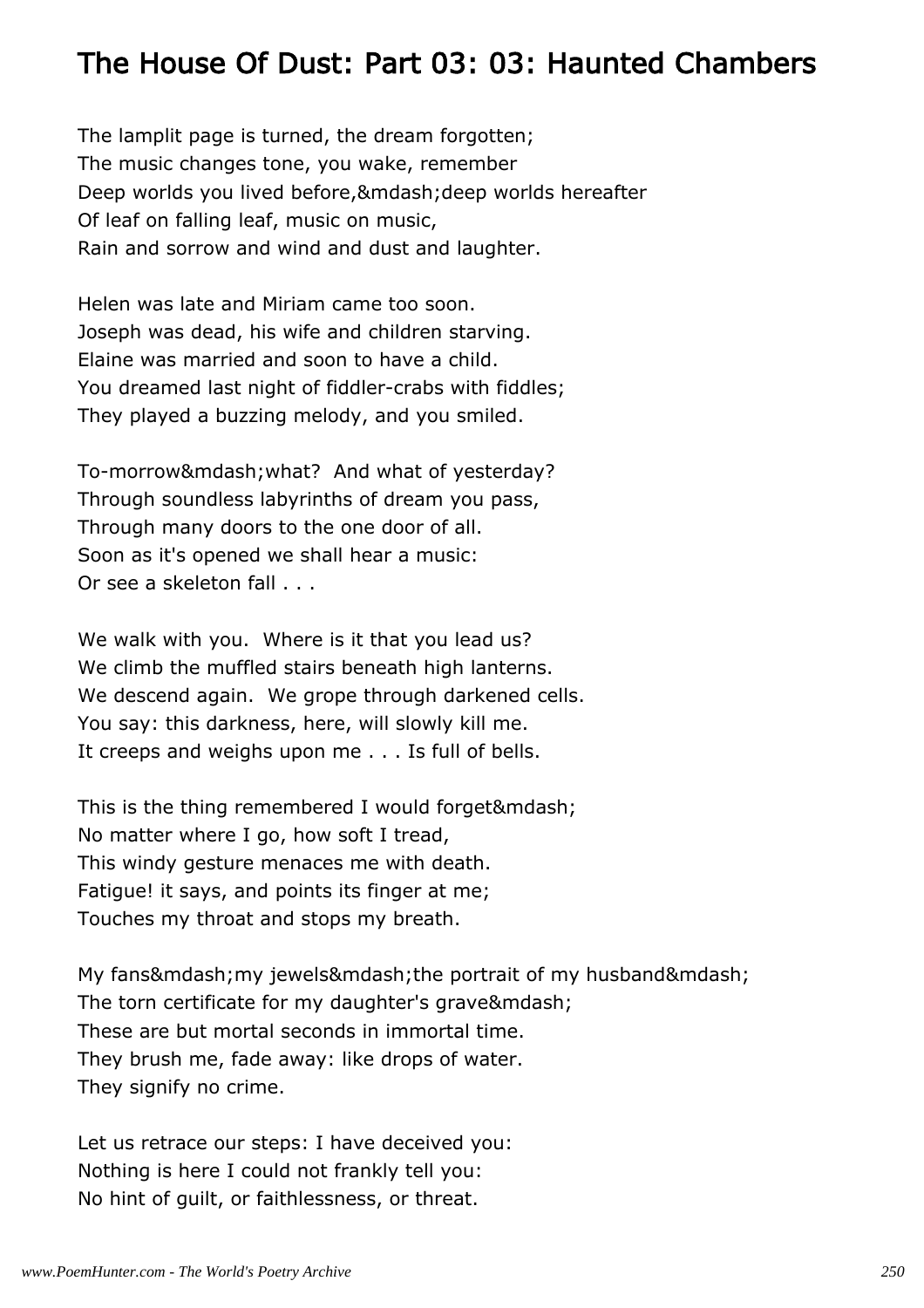Dreams—they are madness. Staring eyes—illusion. Let us return, hear music, and forget . . .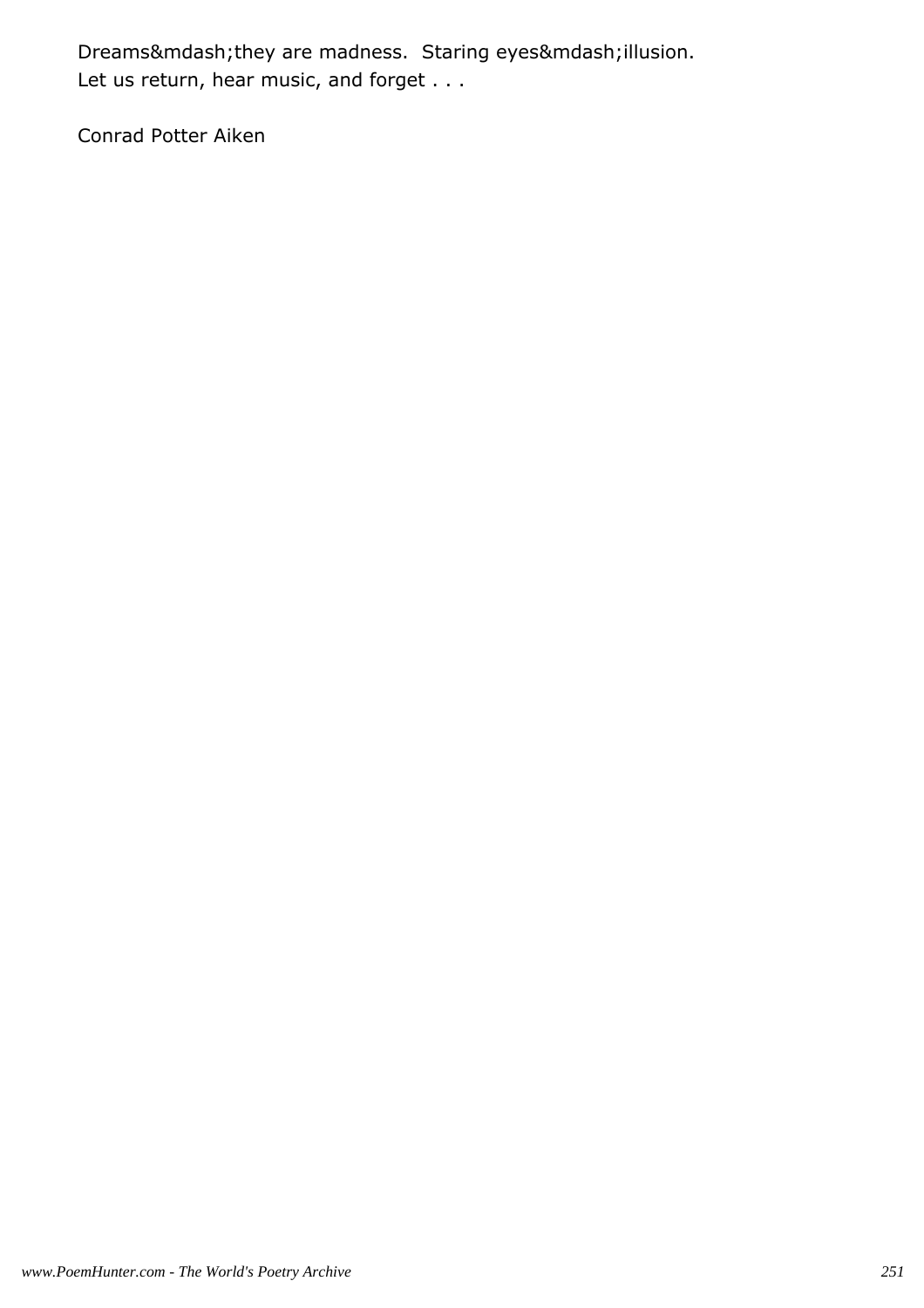### The House Of Dust: Part 03: 04: Illicit

Of what she said to me that night— no matter. The strange thing came next day. My brain was full of music— something she played me—; I couldn't remember it all, but phrases of it Wreathed and wreathed among faint memories, Seeking for something, trying to tell me something, Urging to restlessness: verging on grief. I tried to play the tune, from memory, & mdash; But memory failed: the chords and discords climbed And found no resolution— only hung there, And left me morbid . . . Where, then, had I heard it? . . . What secret dusty chamber was it hinting? 'Dust', it said, 'dust . . . and dust . . . and sunlight . . A cold clear April evening . . . snow, bedraggled, Rain-worn snow, dappling the hideous grass . . . And someone walking alone; and someone saying That all must end, for the time had come to go . . . ' These were the phrases . . . but behind, beneath them A greater shadow moved: and in this shadow I stood and guessed . . . Was it the blue-eyed lady? The one who always danced in golden slippers— And had I danced with her,— upon this music? Or was it further back— the unplumbed twilight Of childhood?—No—much recenter than that.

You know, without my telling you, how sometimes A word or name eludes you, and you seek it Through running ghosts of shadow,— leaping at it, Lying in wait for it to spring upon it, Spreading faint snares for it of sense or sound: Until, of a sudden, as if in a phantom forest, You hear it, see it flash among the branches, And scarcely knowing how, suddenly have it— Well, it was so I followed down this music, Glimpsing a face in darkness, hearing a cry, Remembering days forgotten, moods exhausted, Corners in sunlight, puddles reflecting stars—; Until, of a sudden, and least of all suspected, The thing resolved itself: and I remembered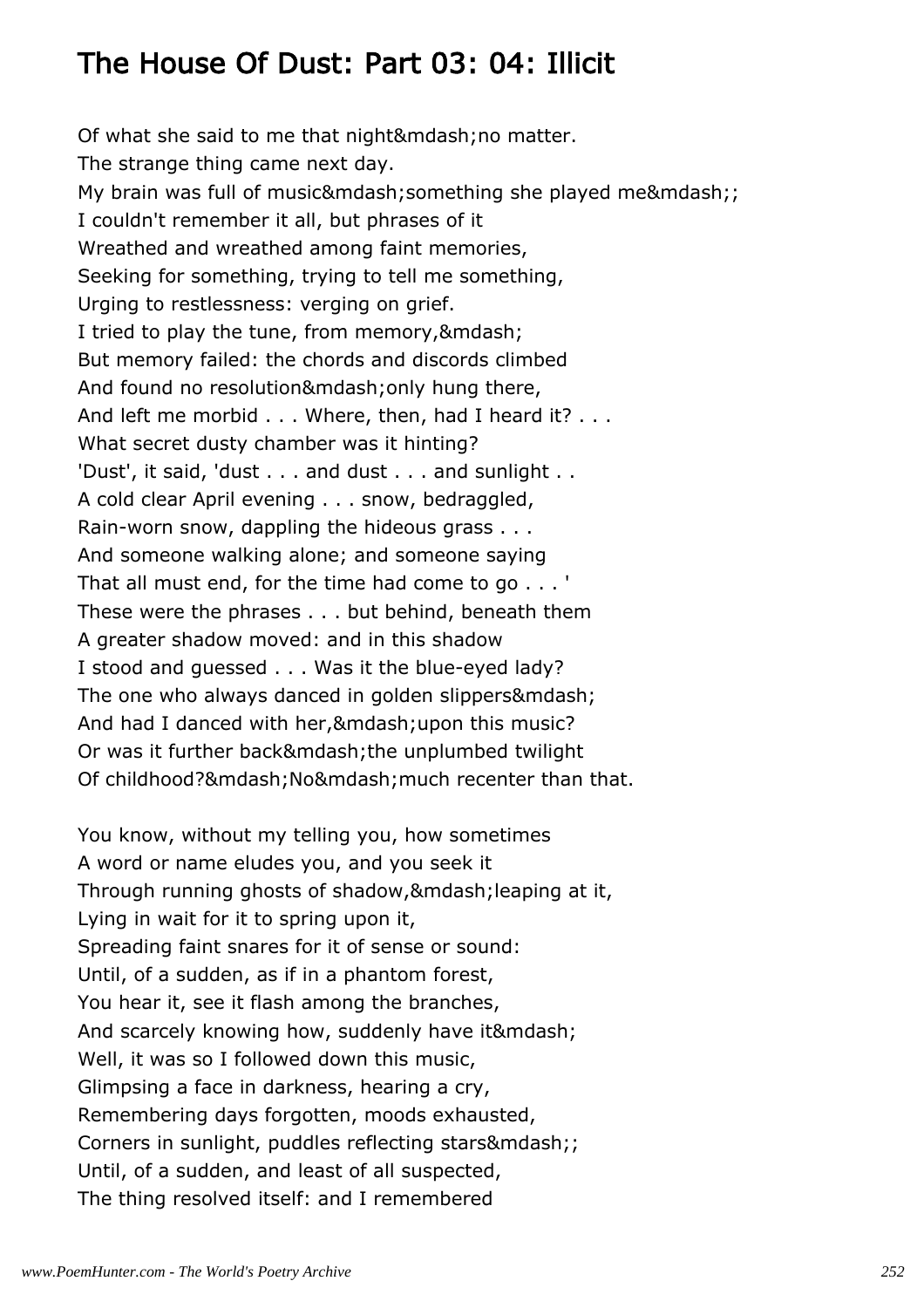An April afternoon, eight years ago— Or was it nine?—no matter—call it nine— A room in which the last of sunlight faded; A vase of violets, fragrance in white curtains; And, she who played the same thing later, playing.

She played this tune. And in the middle of it Abruptly broke it off, letting her hands Fall in her lap. She sat there so a moment, With shoulders drooped, then lifted up a rose, One great white rose, wide opened like a lotos, And pressed it to her cheek, and closed her eyes.

'You know— we've got to end this— Miriam loves you . . . If she should ever know, or even quess it, & mdash; What would she do?—Listen!—I'm not absurd . . . I'm sure of it. If you had eyes, for women— To understand them— which you've never had— You'd know it too . . . ' So went this colloquy, Half humorous, with undertones of pathos, Half grave, half flippant . . . while her fingers, softly, Felt for this tune, played it and let it fall, Now note by singing note, now chord by chord, Repeating phrases with a kind of pleasure . . . Was it symbolic of the woman's weakness That she could neither break it— nor conclude? It paused . . . and wandered . . . paused again; while she, Perplexed and tired, half told me I must go, & mdash; Half asked me if I thought I ought to go . . .

Well, April passed with many other evenings, Evenings like this, with later suns and warmer, With violets always there, and fragrant curtains . . . And she was right: and Miriam found it out . . . And after that, when eight deep years had passed— Or nine— we met once more, & mdash; by accident . . . But was it just by accident, I wonder, She played this tune?— Or what, then, was intended?  $\dots$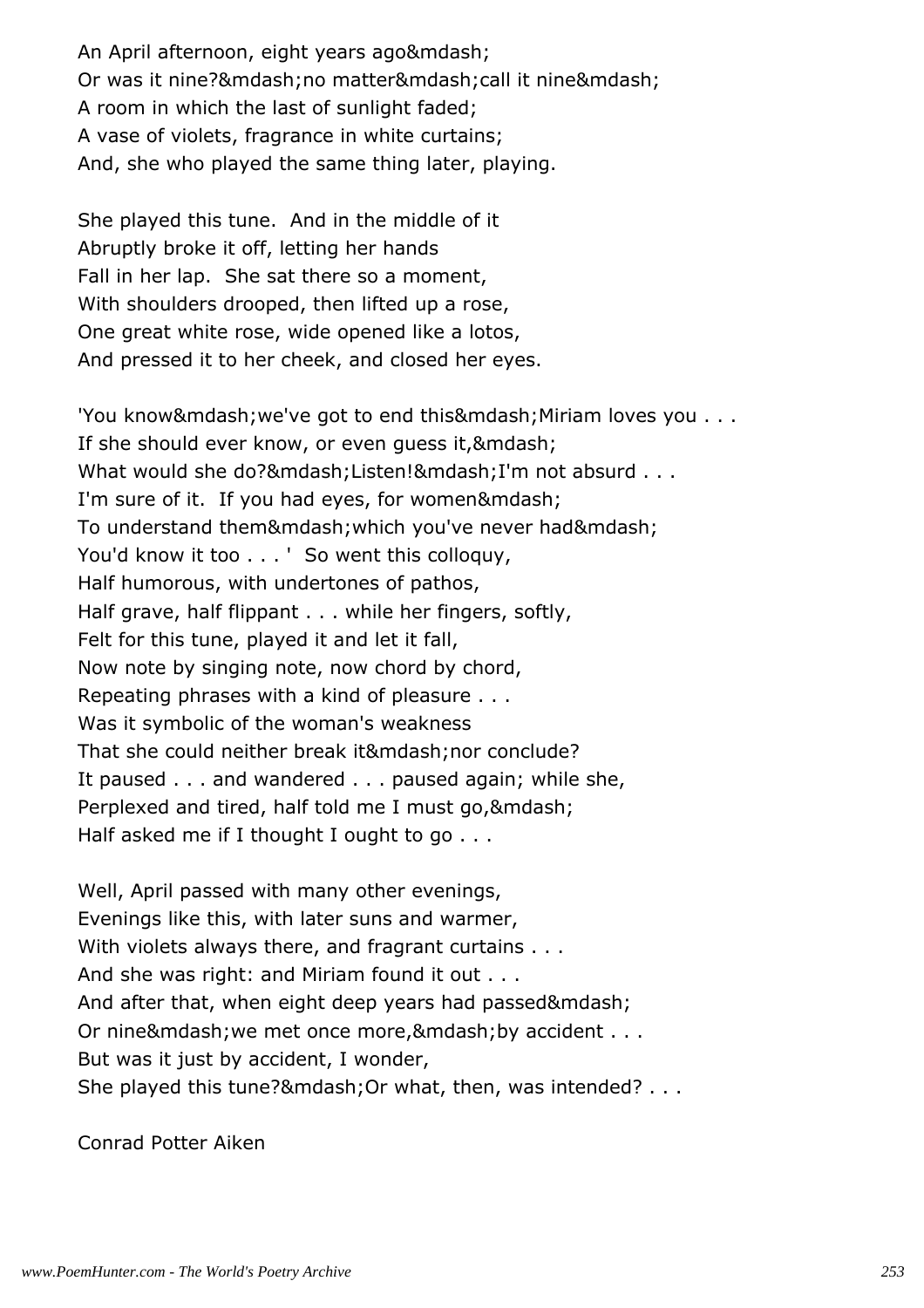# The House Of Dust: Part 03: 05: Melody In A Restaurant

The cigarette-smoke loops and slides above us, Dipping and swirling as the waiter passes; You strike a match and stare upon the flame. The tiny fire leaps in your eyes a moment, And dwindles away as silently as it came.

This melody, you say, has certain voices— They rise like nereids from a river, singing, Lift white faces, and dive to darkness again. Wherever you go you bear this river with you: A leaf falls,—and it flows, and you have pain.

So says the tune to you—but what to me? What to the waiter, as he pours your coffee, The violinist who suavely draws his bow? That man, who folds his paper, overhears it. A thousand dreams revolve and fall and flow.

Some one there is who sees a virgin stepping Down marble stairs to a deep tomb of roses: At the last moment she lifts remembering eyes. Green leaves blow down. The place is checked with shadows. A long-drawn murmur of rain goes down the skies. And oaks are stripped and bare, and smoke with lightning: And clouds are blown and torn upon high forests, And the great sea shakes its walls. And then falls silence . . . And through long silence falls This melody once more: 'Down endless stairs she goes, as once before.'

So says the tune to him—but what to me? What are the worlds I see? What shapes fantastic, terrible dreams? . . . I go my secret way, down secret alleys; My errand is not so simple as it seems.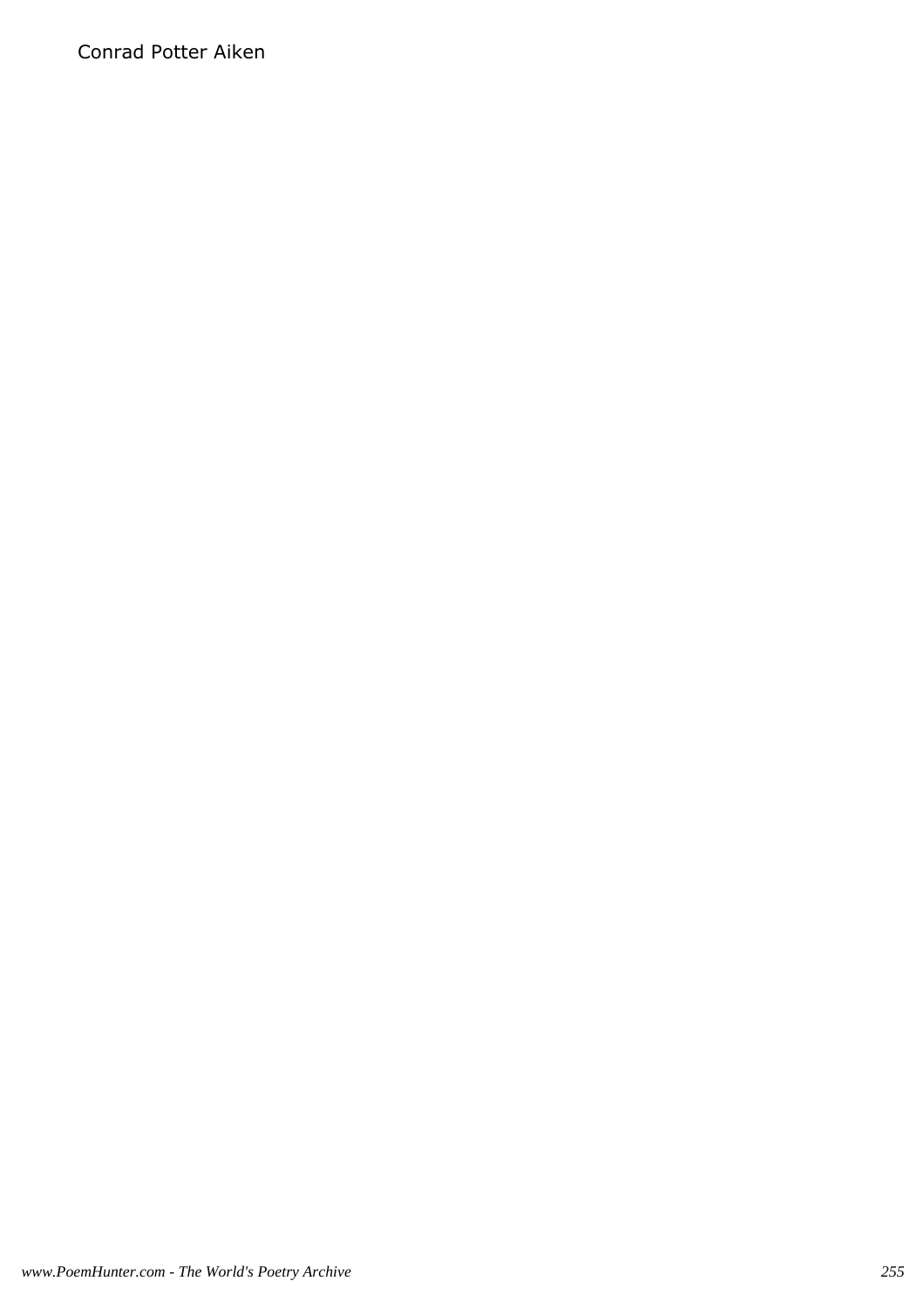### The House Of Dust: Part 03: 06: Portrait Of One Dead

This is the house. On one side there is darkness, On one side there is light. Into the darkness you may lift your lanterns— O, any number— it will still be night. And here are echoing stairs to lead you downward To long sonorous halls. And here is spring forever at these windows, With roses on the walls.

This is her room. On one side there is music— On one side not a sound. At one step she could move from love to silence, Feel myriad darkness coiling round. And here are balconies from which she heard you, Your steady footsteps on the stair. And here the glass in which she saw your shadow As she unbound her hair.

Here is the room— with ghostly walls dissolving— The twilight room in which she called you 'lover'; And the floorless room in which she called you 'friend.' So many times, in doubt, she ran between them!— Through windy corridors of darkening end.

Here she could stand with one dim light above her And hear far music, like a sea in caverns, Murmur away at hollowed walls of stone. And here, in a roofless room where it was raining, She bore the patient sorrow of rain alone.

Your words were walls which suddenly froze around her. Your words were windows,— large enough for moonlight, Too small to let her through. Your letters— fragrant cloisters faint with music. The music that assuaged her there was you.

How many times she heard your step ascending Yet never saw your face! She heard them turn again, ring slowly fainter,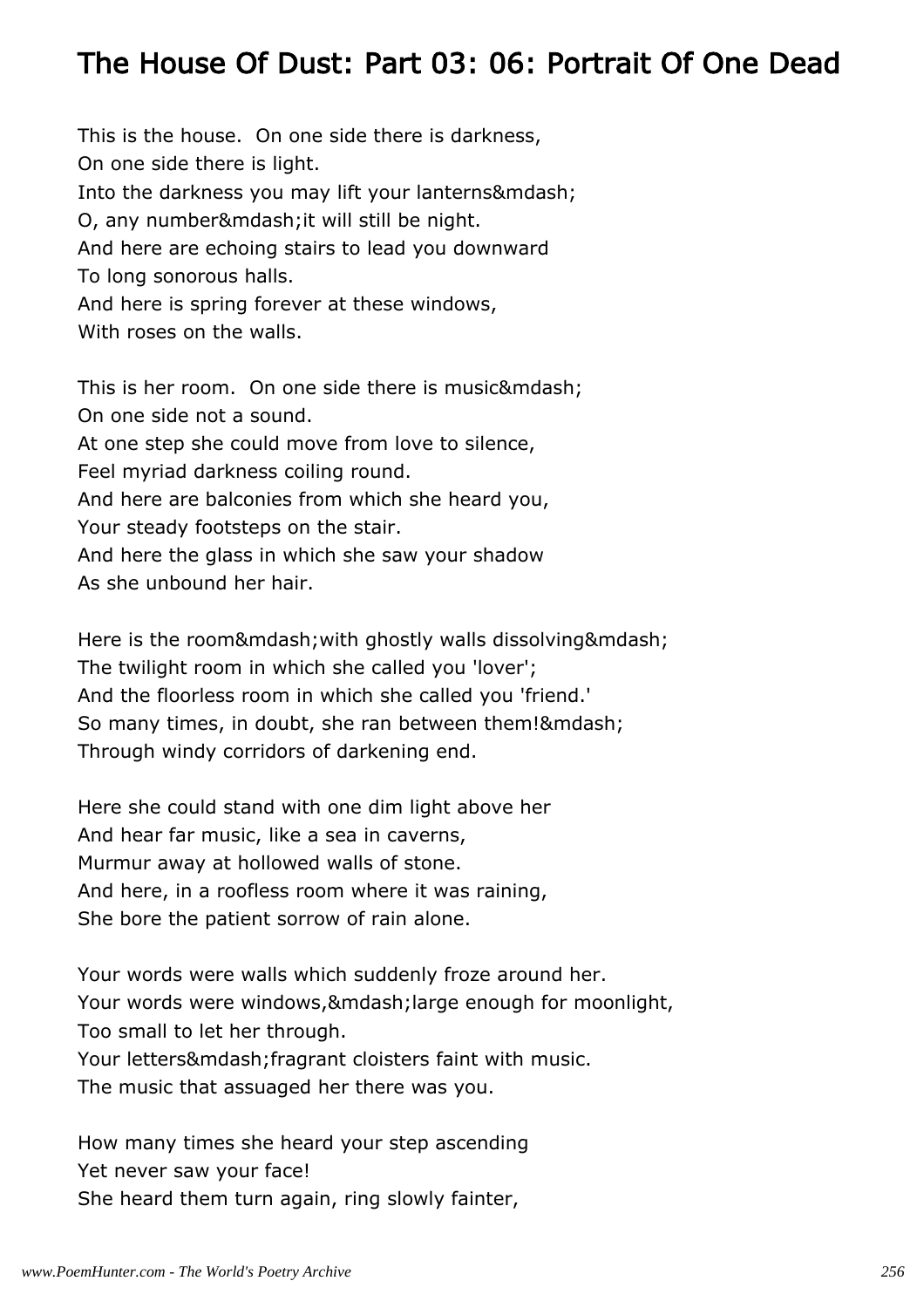Till silence swept the place. Why had you gone? . . . The door, perhaps, mistaken . . . You would go elsewhere. The deep walls were shaken.

A certain rose-leaf— sent without intention— Became, with time, a woven web of fire— She wore it, and was warm. A certain hurried glance, let fall at parting, Became, with time, the flashings of a storm.

Yet, there was nothing asked, no hint to tell you Of secret idols carved in secret chambers From all you did and said. Nothing was done, until at last she knew you. Nothing was known, till, somehow, she was dead.

How did she die?— You say, she died of poison. Simple and swift. And much to be regretted. You did not see her pass So many thousand times from light to darkness, Pausing so many times before her glass;

You did not see how many times she hurried To lean from certain windows, vainly hoping, Passionate still for beauty, remembered spring. You did not know how long she clung to music, You did not hear her sing.

Did she, then, make the choice, and step out bravely From sound to silence— close, herself, those windows? Or was it true, instead, That darkness moved,— for once,— and so possessed her? . . . We'll never know, you say, for she is dead.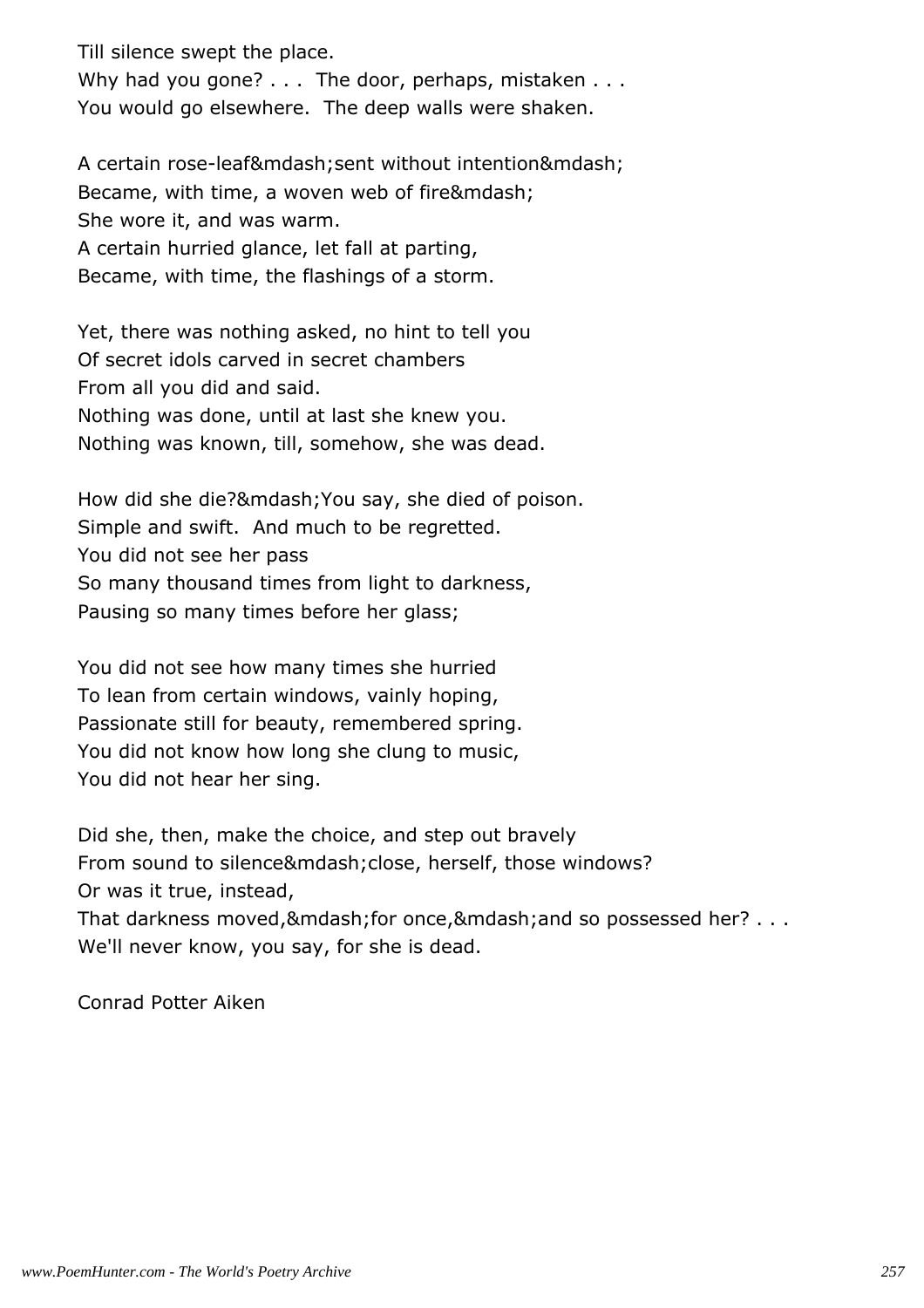### The House Of Dust: Part 03: 07: Porcelain

You see that porcelain ranged there in the window— Platters and soup-plates done with pale pink rosebuds, And tiny violets, and wreaths of ivy? See how the pattern clings to the gleaming edges! They're works of art— minutely seen and felt, Each petal done devoutly. Is it failure To spend your blood like this?

Study them . . . you will see there, in the porcelain, If you stare hard enough, a sort of swimming Of lights and shadows, ghosts within a crystal— My brain unfolding! There you'll see me sitting Day after day, close to a certain window, Looking down, sometimes, to see the people . . .

Sometimes my wife comes there to speak to me . . . Sometimes the grey cat waves his tail around me . . . Goldfish swim in a bowl, glisten in sunlight, Dilate to a gorgeous size, blow delicate bubbles, Drowse among dark green weeds. On rainy days, You'll see a gas-light shedding light behind me— An eye-shade round my forehead. There I sit, Twirling the tiny brushes in my paint-cups, Painting the pale pink rosebuds, minute violets, Exquisite wreaths of dark green ivy leaves. On this leaf, goes a dream I dreamed last night Of two soft-patterned toads— I thought them stones, Until they hopped! And then a great black spider,— Tarantula, perhaps, a hideous thing, & mdash; It crossed the room in one tremendous leap. Here,— as I coil the stems between two leaves,— It is as if, dwindling to atomy size, I cried the secret between two universes . . . A friend of mine took hasheesh once, and said Just as he fell asleep he had a dream, & mdash; Though with his eyes wide open,— And felt, or saw, or knew himself a part Of marvelous slowly-wreathing intricate patterns, Plane upon plane, depth upon coiling depth,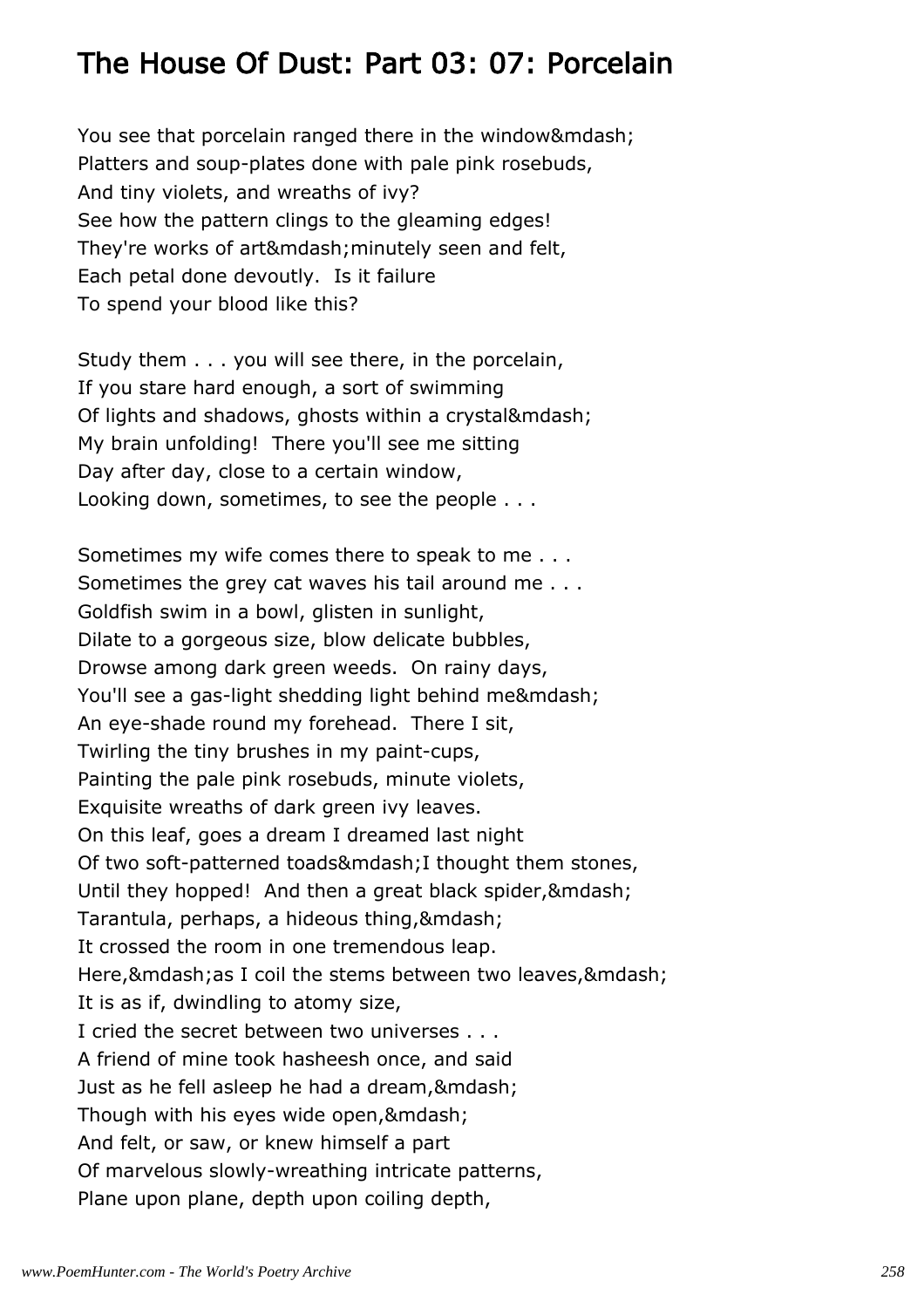Amazing leaves, folding one on another, Voluted grasses, twists and curves and spirals— All of it darkly moving . . . as for me, I need no hasheesh for it— it's too easy! Soon as I shut my eyes I set out walking In a monstrous jungle of monstrous pale pink roseleaves, Violets purple as death, dripping with water, And ivy-leaves as big as clouds above me.

Here, in a simple pattern of separate violets— With scalloped edges gilded— here you have me Thinking of something else. My wife, you know,— There's something lacking— force, or will, or passion, I don't know what it is— and so, sometimes, When I am tired, or haven't slept three nights, Or it is cloudy, with low threat of rain, I get uneasy— just like poplar trees Ruffling their leaves— and I begin to think Of poor Pauline, so many years ago, And that delicious night. Where is she now? I meant to write— but she has moved, by this time, And then, besides, she might find out I'm married. Well, there is more— I'm getting old and timid— The years have gnawed my will. I've lost my nerve! I never strike out boldly as I used to— But sit here, painting violets, and remember That thrilling night. Photographers, she said, Asked her to pose for them; her eyes and forehead,— Dark brown eyes, and a smooth and pallid forehead, & mdash; Were thought so beautiful.— And so they were. Pauline . . . These violets are like words remembered . . . Darling! she whispered . . . Darling! . . . Darling! . . . Darling! Well, I suppose such days can come but once. Lord, how happy we were! . . .

Here, if you only knew it, is a story— Here, in these leaves. I stopped my work to tell it, And then, when I had finished, went on thinking: A man I saw on a train . . . I was still a boy . . . Who killed himself by diving against a wall. Here is a recollection of my wife, When she was still my sweetheart, years ago.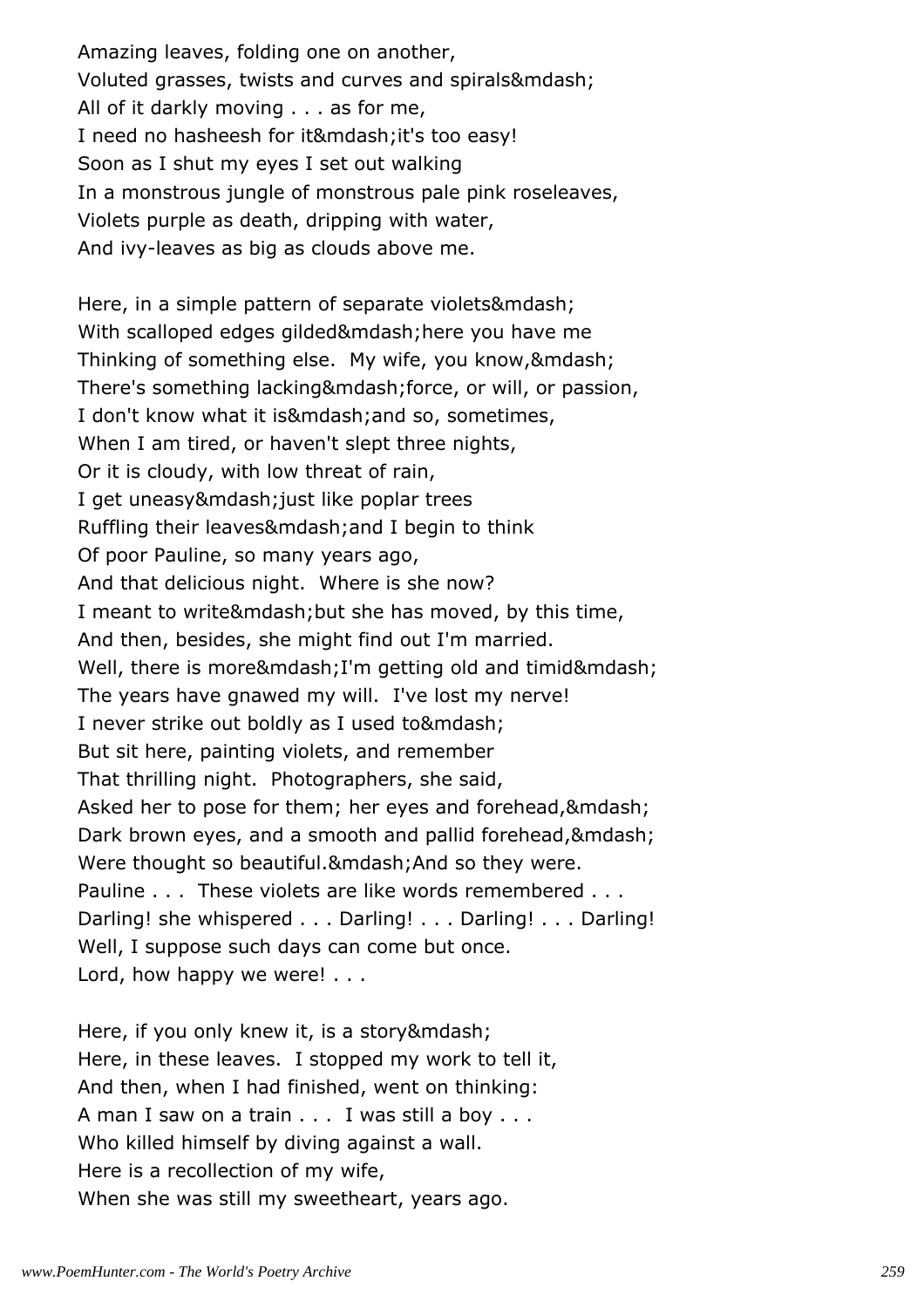It's funny how things change,— just change, by growing, Without an effort . . . And here are trivial things, & mdash; A chill, an errand forgotten, a cut while shaving; A friend of mine who tells me he is married . . . Or is that last so trivial? Well, no matter!

This is the sort of thing you'll see of me, If you look hard enough. This, in its way, Is a kind of fame. My life arranged before you In scrolls of leaves, rosebuds, violets, ivy, Clustered or wreathed on plate and cup and platter . . . Sometimes, I say, I'm just like John the Baptist— You have my head before you . . . on a platter.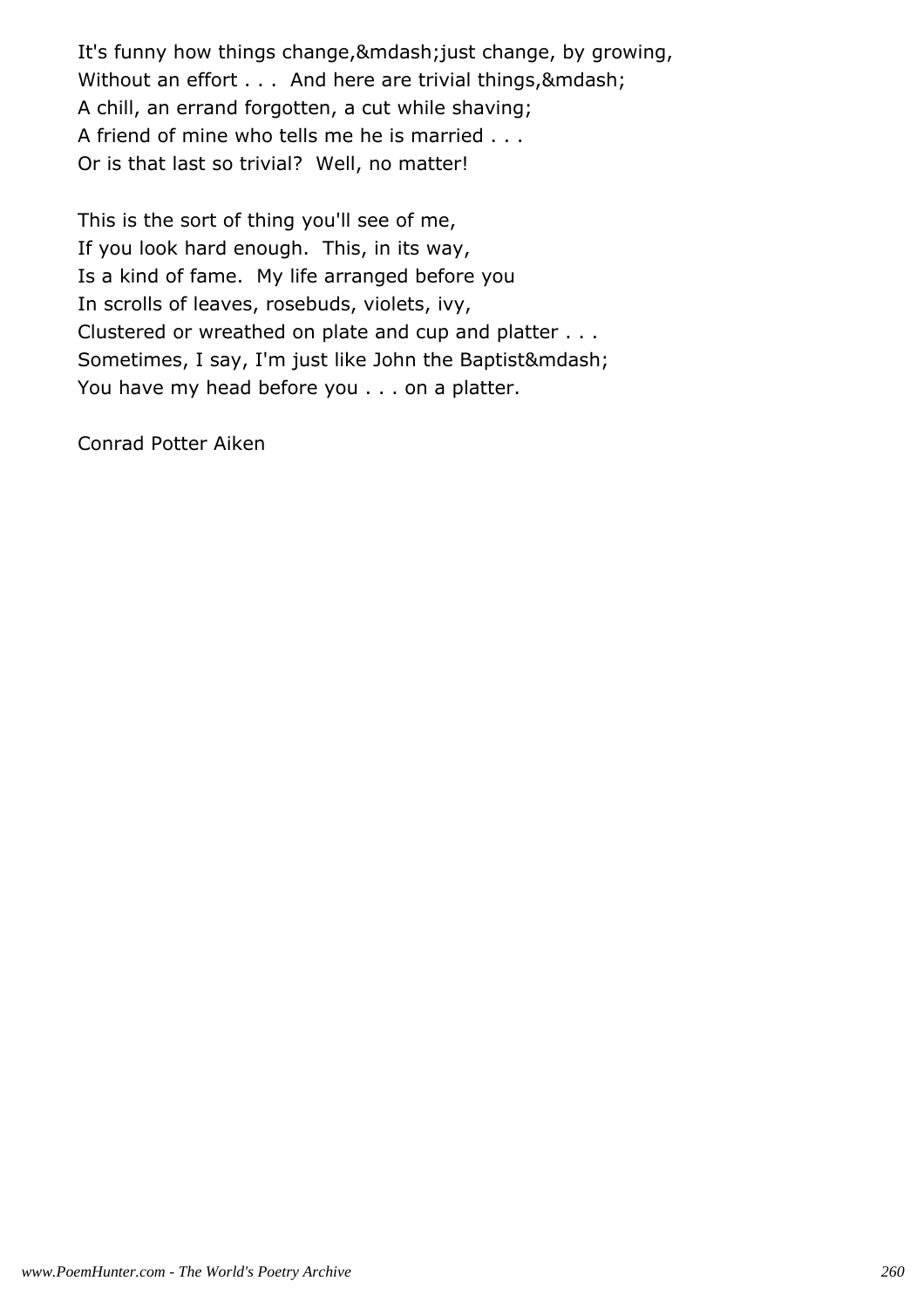#### The House Of Dust: Part 03: 08: Coffins: Interlude

Wind blows. Snow falls. The great clock in its tower Ticks with reverberant coil and tolls the hour: At the deep sudden stroke the pigeons fly . . . The fine snow flutes the cracks between the flagstones. We close our coats, and hurry, and search the sky.

We are like music, each voice of it pursuing A golden separate dream, remote, persistent, Climbing to fire, receding to hoarse despair. What do you whisper, brother? What do you tell me? . . . We pass each other, are lost, and do not care.

One mounts up to beauty, serenely singing, Forgetful of the steps that cry behind him; One drifts slowly down from a waking dream. One, foreseeing, lingers forever unmoving . . . Upward and downward, past him there, we stream.

One has death in his eyes: and walks more slowly. Death, among jonquils, told him a freezing secret. A cloud blows over his eyes, he ponders earth. He sees in the world a forest of sunlit jonquils: A slow black poison huddles beneath that mirth.

Death, from street to alley, from door to window, Cries out his news, & mdash; of unplumbed worlds approaching, Of a cloud of darkness soon to destroy the tower. But why comes death,—he asks,—in a world so perfect? Or why the minute's grey in the golden hour?

Music, a sudden glissando, sinister, troubled, A drift of wind-torn petals, before him passes Down jangled streets, and dies. The bodies of old and young, of maimed and lovely, Are slowly borne to earth, with a dirge of cries.

Down cobbled streets they come; down huddled stairways; Through silent halls; through carven golden doorways; From freezing rooms as bare as rock.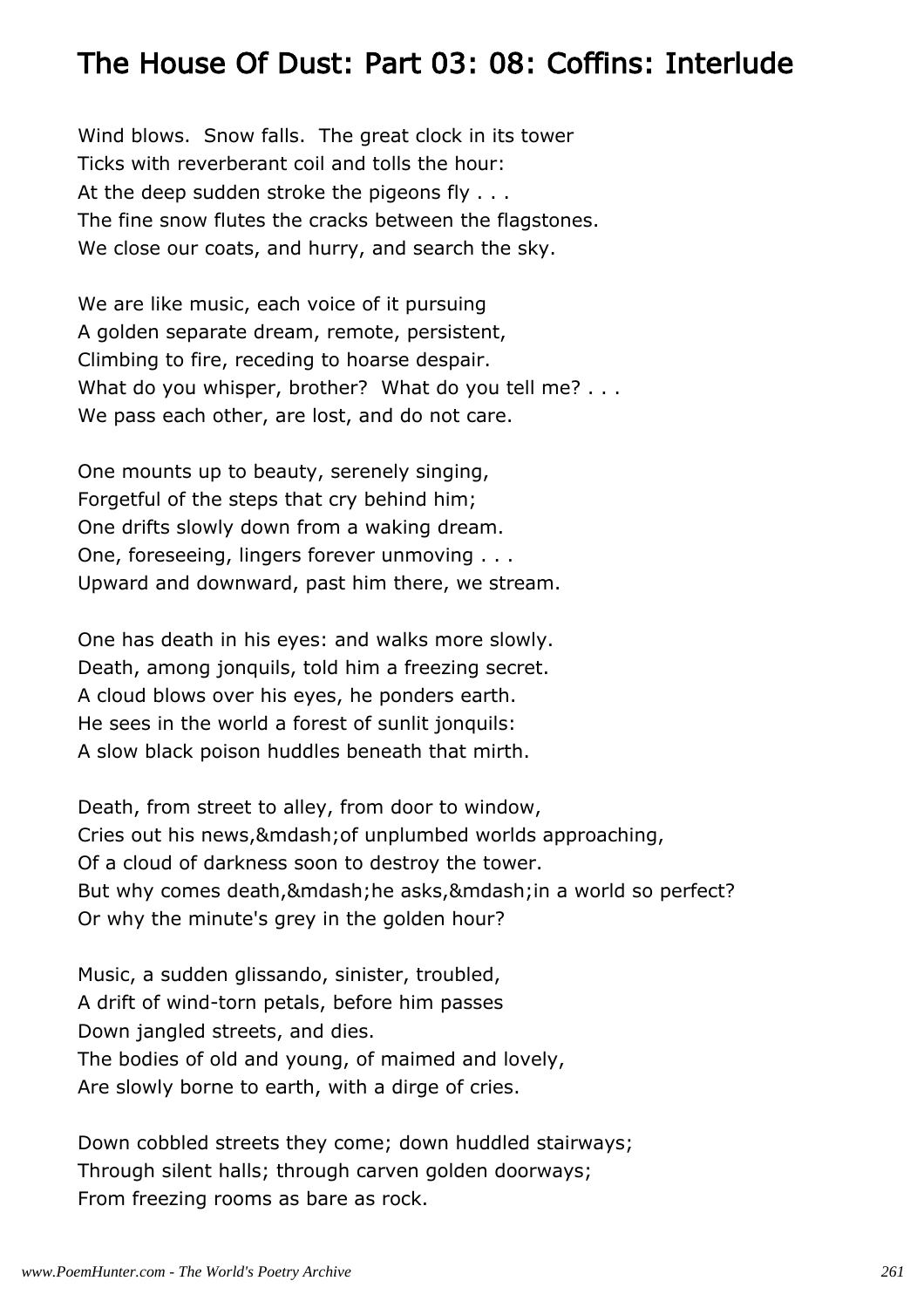The curtains are closed across deserted windows. Earth streams out of the shovel; the pebbles knock.

Mary, whose hands rejoiced to move in sunlight; Silent Elaine; grave Anne, who sang so clearly; Fugitive Helen, who loved and walked alone; Miriam too soon dead, darkly remembered; Childless Ruth, who sorrowed, but could not atone;

Jean, whose laughter flashed over depths of terror, And Eloise, who desired to love but dared not; Doris, who turned alone to the dark and cried, & mdash; They are blown away like windflung chords of music, They drift away; the sudden music has died.

And one, with death in his eyes, comes walking slowly And sees the shadow of death in many faces, And thinks the world is strange. He desires immortal music and spring forever, And beauty that knows no change.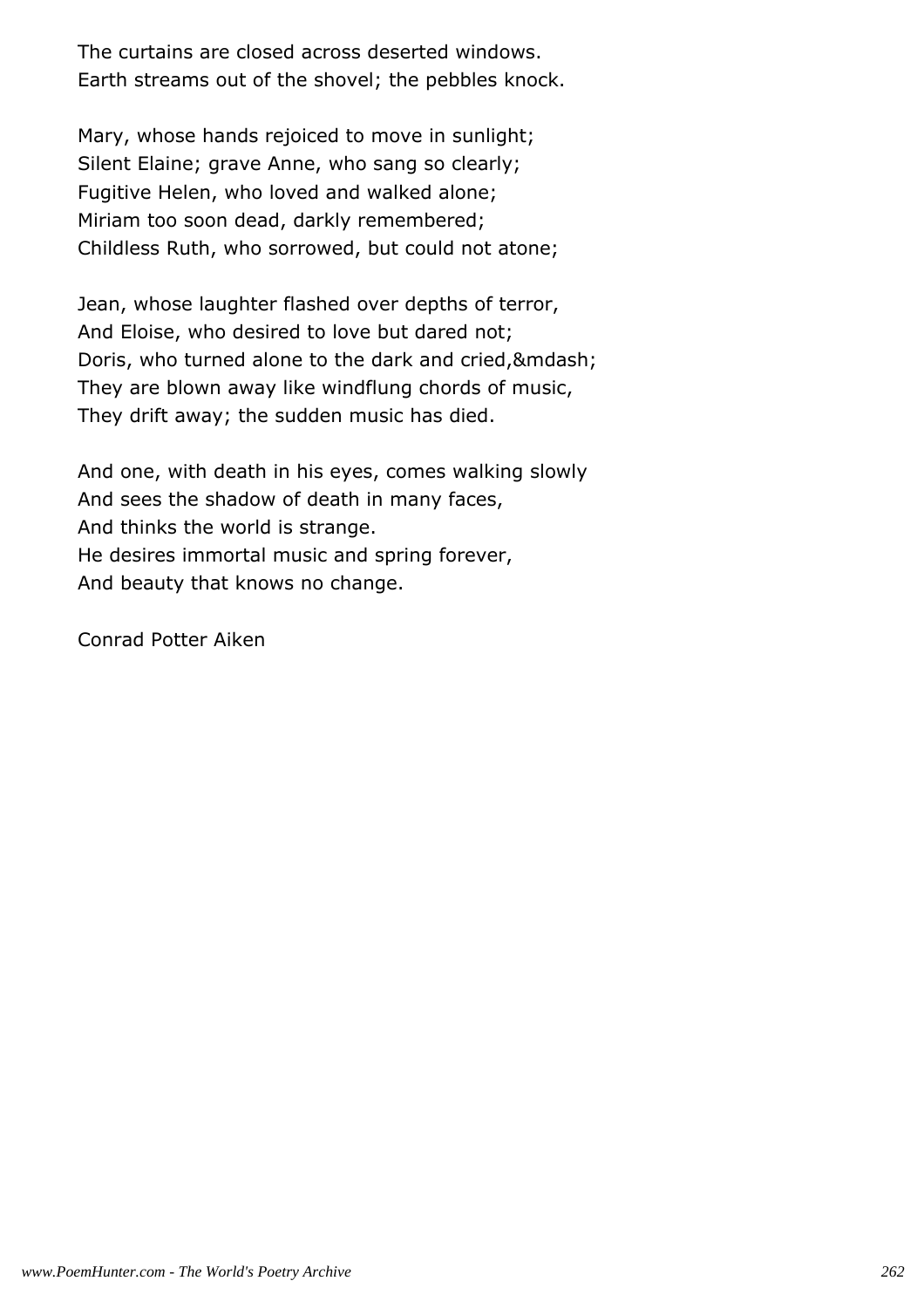### The House Of Dust: Part 03: 09: Cabaret

We sit together and talk, or smoke in silence. You say (but use no words) 'this night is passing As other nights when we are dead will pass . . .' Perhaps I misconstrue you: you mean only, 'How deathly pale my face looks in that glass . . .'

You say: 'We sit and talk, of things important . . . How many others like ourselves, this instant, Mark the pendulum swinging against the wall? How many others, laughing, sip their coffee— Or stare at mirrors, and do not talk at all? . . .

'This is the moment' (so you would say, in silence) When suddenly we have had too much of laughter: And a freezing stillness falls, no word to say. Our mouths feel foolish . . . For all the days hereafter What have we saved— what news, what tune, what play?

'We see each other as vain and futile tricksters, & mdash; Posturing like bald apes before a mirror; No pity dims our eyes . . . How many others, like ourselves, this instant, See how the great world wizens, and are wise? . . .'

Well, you are right . . . No doubt, they fall, these seconds . . . When suddenly all's distempered, vacuous, ugly, And even those most like angels creep for schemes. The one you love leans forward, smiles, deceives you, Opens a door through which you see dark dreams.

But this is momentary . . . or else, enduring, Leads you with devious eyes through mists and poisons To horrible chaos, or suicide, or crime . . . And all these others who at your conjuration Grow pale, feeling the skeleton touch of time,—

Or, laughing sadly, talk of things important, Or stare at mirrors, startled to see their faces, Or drown in the waveless vacuum of their days, & mdash;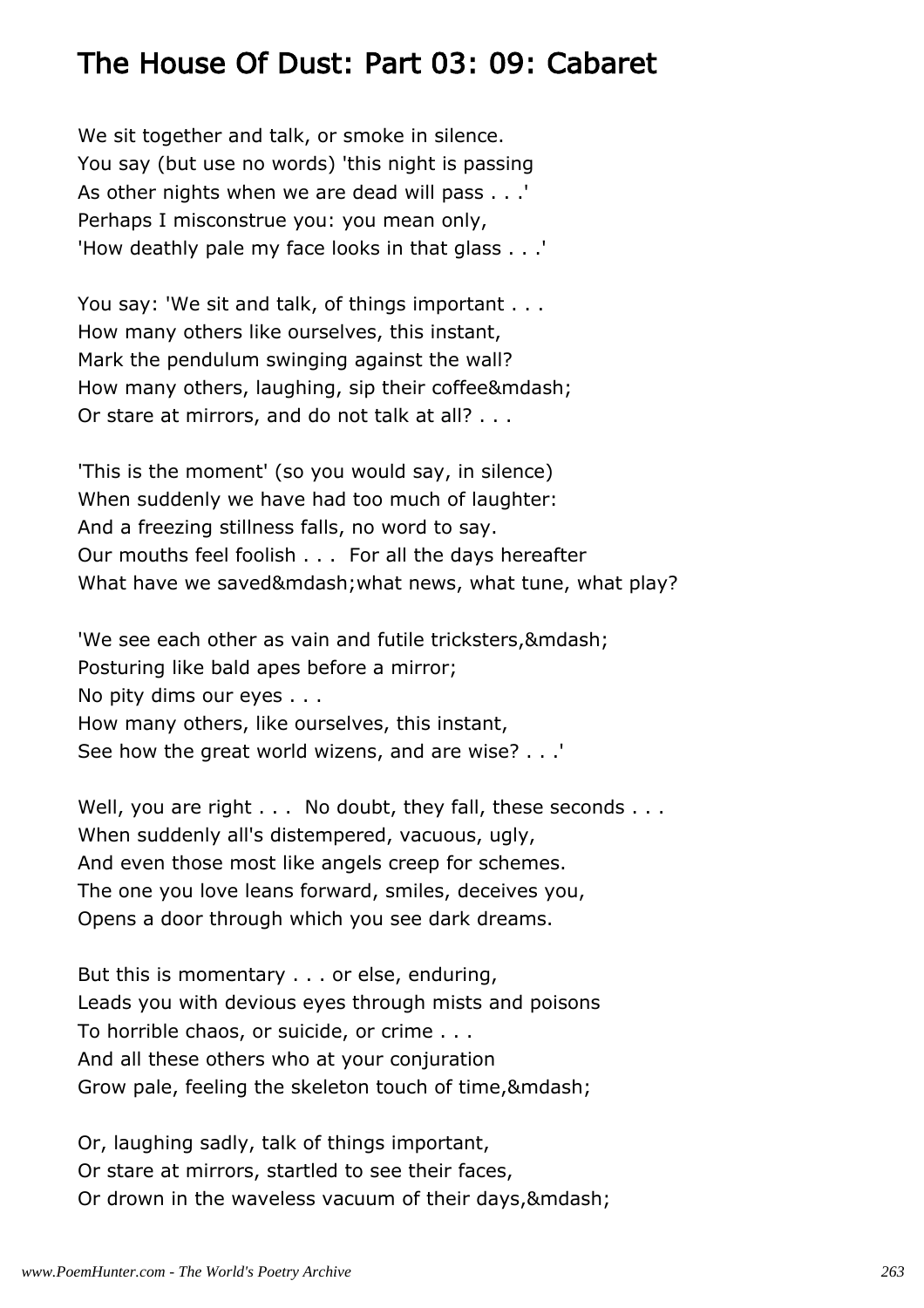Suddenly, as from sleep, awake, forgetting This nauseous dream; take up their accustomed ways,

Exhume the ghost of a joke, renew loud laughter, Forget the moles above their sweethearts' eyebrows, Lean to the music, rise, And dance once more in a rose-festooned illusion With kindness in their eyes . . .

They say (as we ourselves have said, remember) 'What wizardry this slow waltz works upon us! And how it brings to mind forgotten things!' They say 'How strange it is that one such evening Can wake vague memories of so many springs!'

And so they go . . . In a thousand crowded places, They sit to smile and talk, or rise to ragtime, And, for their pleasures, agree or disagree. With secret symbols they play on secret passions. With cunning eyes they see

The innocent word that sets remembrance trembling, The dubious word that sets the scared heart beating . . . The pendulum on the wall Shakes down seconds . . . They laugh at time, dissembling; Or coil for a victim and do not talk at all.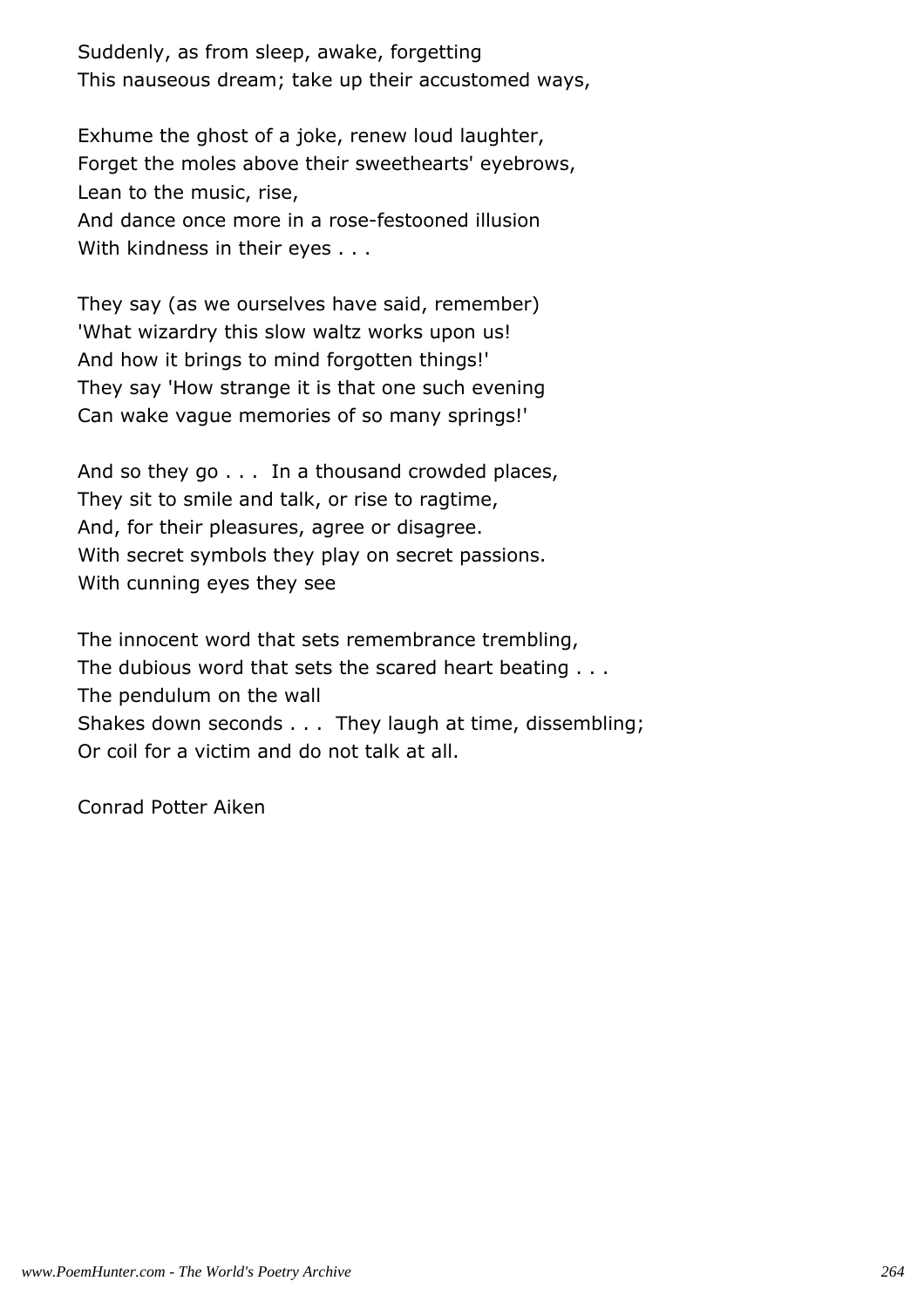### The House Of Dust: Part 03: 10: Letter

From time to time, lifting his eyes, he sees The soft blue starlight through the one small window, The moon above black trees, and clouds, and Venus, & mdash; And turns to write . . . The clock, behind ticks softly.

It is so long, indeed, since I have written,— Two years, almost, your last is turning yellow, & mdash; That these first words I write seem cold and strange. Are you the man I knew, or have you altered? Altered, of course— just as I too have altered— And whether towards each other, or more apart, We cannot say . . . I've just re-read your letter— Not through forgetfulness, but more for pleasure—

Pondering much on all you say in it Of mystic consciousness— divine conversion— The sense of oneness with the infinite, & mdash; Faith in the world, its beauty, and its purpose . . . Well, you believe one must have faith, in some sort, If one's to talk through this dark world contented. But is the world so dark? Or is it rather Our own brute minds,— in which we hurry, trembling, Through streets as yet unlighted? This, I think.

You have been always, let me say, "romantic,"— Eager for color, for beauty, soon discontented With a world of dust and stones and flesh too ailing: Even before the question grew to problem And drove you bickering into metaphysics, You met on lower planes the same great dragon, Seeking release, some fleeting satisfaction, In strange aesthetics . . . You tried, as I remember, One after one, strange cults, and some, too, morbid, The cruder first, more violent sensations, Gorgeously carnal things, conceived and acted With splendid animal thirst . . . Then, by degrees, & mdash; Savoring all more delicate gradations

In all that hue and tone may play on flesh,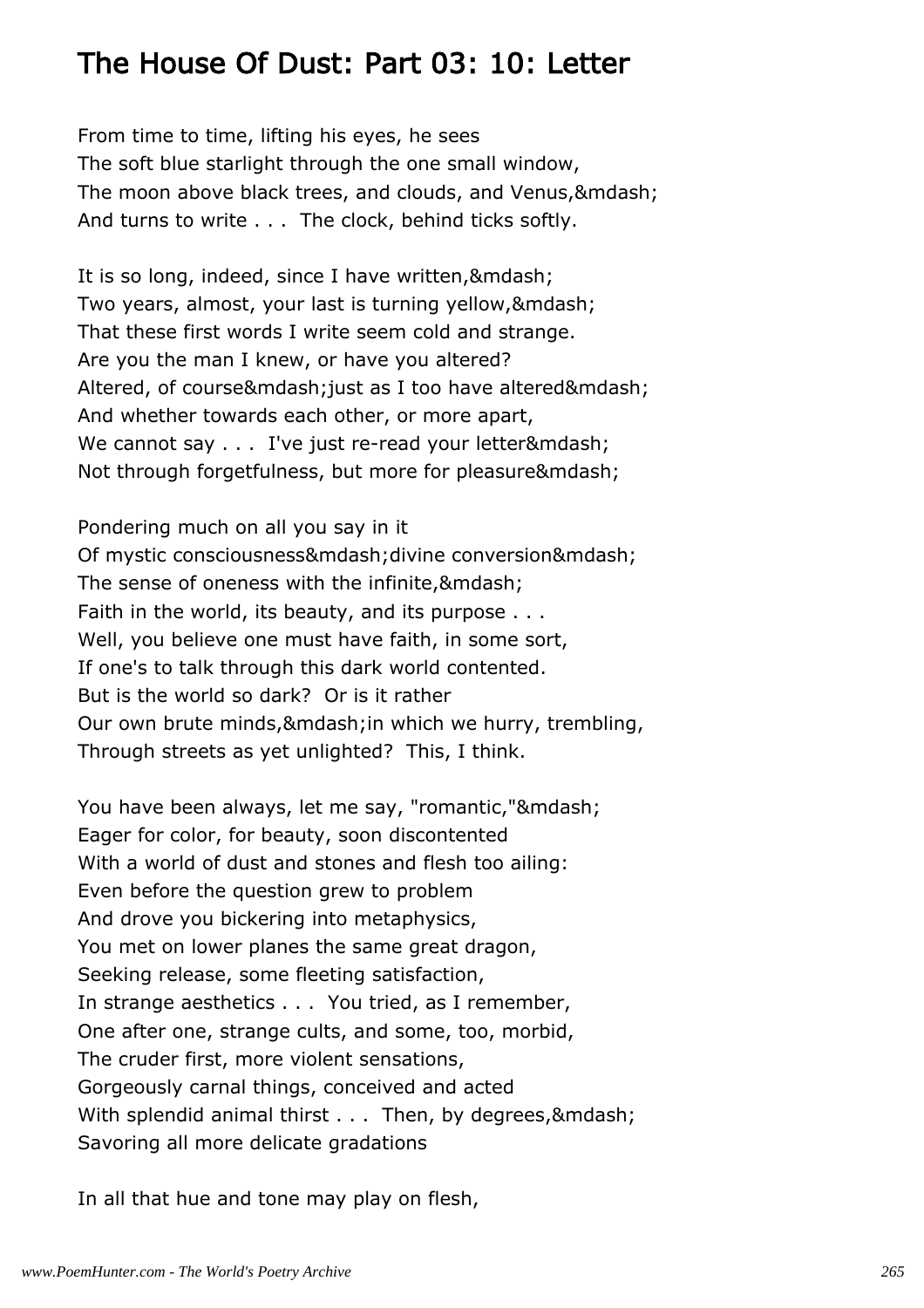Or thought on brain,— you passed, if I may say so, From red and scarlet through morbid greens to mauve. Let us regard ourselves, you used to say, As instruments of music, whereon our lives Will play as we desire: and let us yield These subtle bodies and subtler brains and nerves To all experience plays . . . And so you went From subtle tune to subtler, each heard once, Twice or thrice at the most, tiring of each; And closing one by one your doors, drew in Slowly, through darkening labyrinths of feeling, Towards the central chamber . . . Which now you've reached.

What, then's, the secret of this ultimate chamber— Or innermost, rather? If I see it clearly It is the last, and cunningest, resort Of one who has found this world of dust and flesh, & mdash; This world of lamentations, death, injustice, Sickness, humiliation, slow defeat, Bareness, and ugliness, and iteration, & mdash; Too meaningless; or, if it has a meaning, Too tiresomely insistent on one meaning:

Futility . . . This world, I hear you saying, & mdash; With lifted chin, and arm in outflung gesture, Coldly imperious, & mdash; this transient world, What has it then to give, if not containing Deep hints of nobler worlds? We know its beauties, & mdash; Momentary and trivial for the most part, Perceived through flesh, passing like flesh away, & mdash; And know how much outweighed they are by darkness. We are like searchers in a house of darkness, A house of dust; we creep with little lanterns, Throwing our tremulous arcs of light at random, Now here, now there, seeing a plane, an angle, An edge, a curve, a wall, a broken stairway Leading to who knows what; but never seeing The whole at once . . . We grope our way a little, And then grow tired. No matter what we touch, Dust is the answer— dust: dust everywhere. If this were all— what were the use, you ask? But this is not: for why should we be seeking,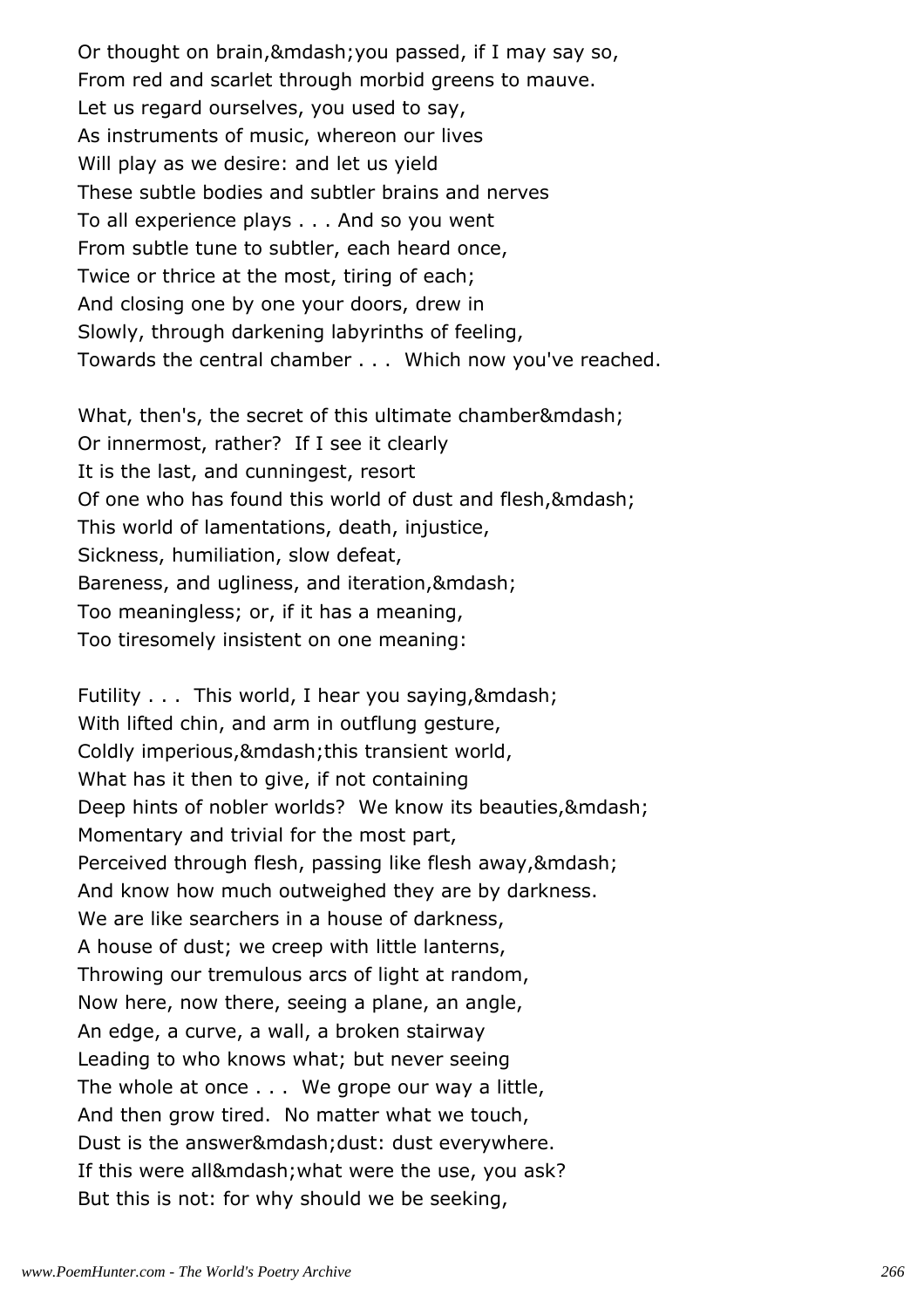Why should we bring this need to seek for beauty, To lift our minds, if there were only dust? This is the central chamber you have come to: Turning your back to the world, until you came To this deep room, and looked through rose-stained windows, And saw the hues of the world so sweetly changed.

Well, in a measure, so only do we all. I am not sure that you can be refuted. At the very last we all put faith in something, & mdash; You in this ghost that animates your world, This ethical ghost, & mdash; and I, you'll say, in reason, & mdash; Or sensuous beauty, & mdash; or in my secret self . . . Though as for that you put your faith in these, As much as I do— and then, forsaking reason, — Ascending, you would say, to intuition, & mdash; You predicate this ghost of yours, as well. Of course, you might have argued,— and you should have,— That no such deep appearance of design Could shape our world without entailing purpose: For can design exist without a purpose? Without conceiving mind? . . . We are like children Who find, upon the sands, beside a sea, Strange patterns drawn,— circles, arcs, ellipses, Moulded in sand . . . Who put them there, we wonder?

Did someone draw them here before we came? Or was it just the sea?— We pore upon them, But find no answer— only suppositions. And if these perfect shapes are evidence Of immanent mind, it is but circumstantial: We never come upon him at his work, He never troubles us. He stands aloof— Well, if he stands at all: is not concerned With what we are or do. You, if you like, May think he broods upon us, loves us, hates us, Conceives some purpose of us. In so doing You see, without much reason, will in law. I am content to say, 'this world is ordered, Happily so for us, by accident: We go our ways untroubled save by laws Of natural things.' Who makes the more assumption?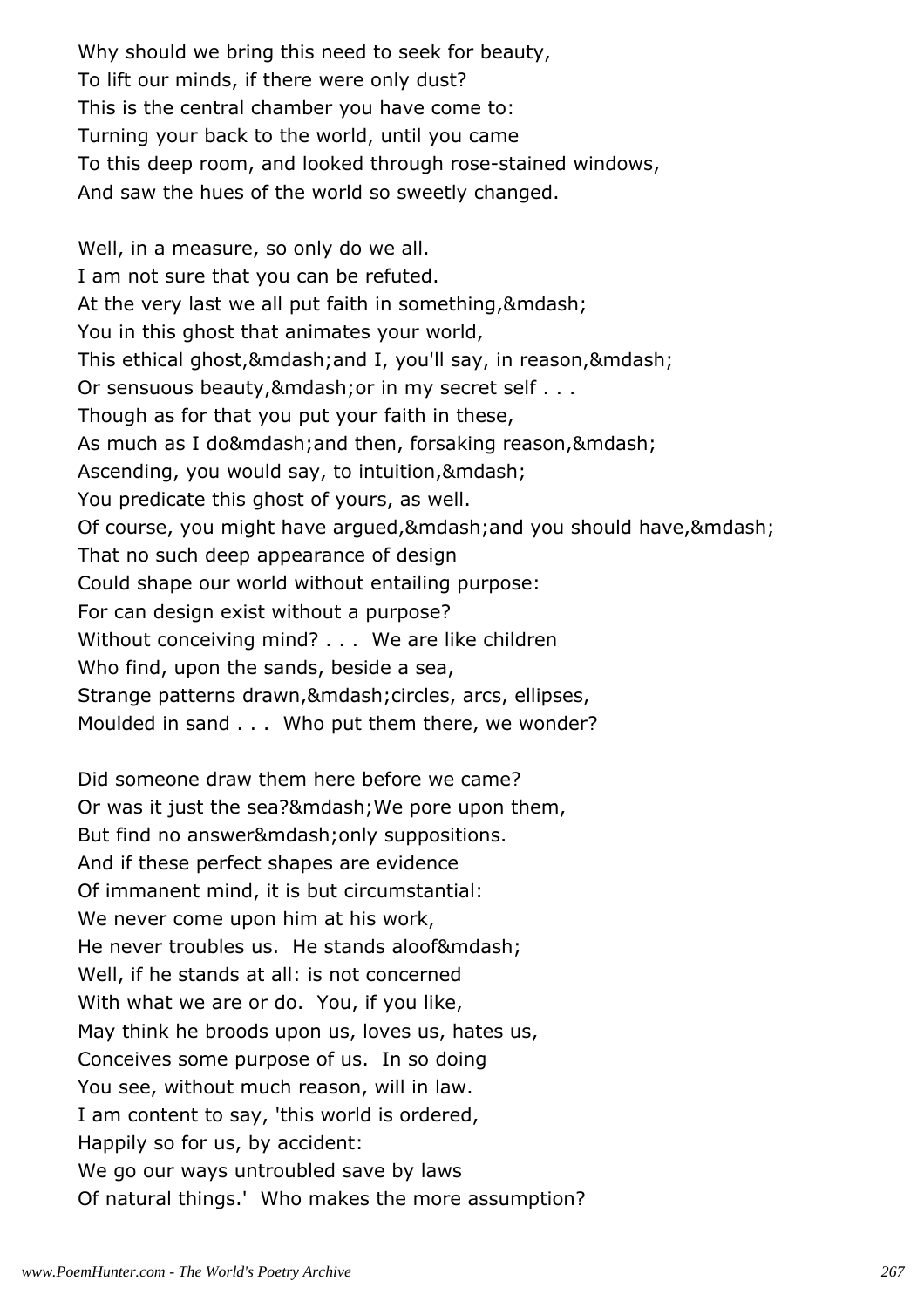If we were wise— which God knows we are not— (Notice I call on God!) we'd plumb this riddle Not in the world we see, but in ourselves. These brains of ours— these delicate spinal clusters— Have limits: why not learn them, learn their cravings? Which of the two minds, yours or mine, is sound? Yours, which scorned the world that gave it freedom, Until you managed to see that world as omen, & mdash; Or mine, which likes the world, takes all for granted, Sorrow as much as joy, and death as life?— You lean on dreams, and take more credit for it. I stand alone . . . Well, I take credit, too. You find your pleasure in being at one with all things— Fusing in lambent dream, rising and falling As all things rise and fall  $\ldots$  I do that too— With reservations. I find more varied pleasure In understanding: and so find beauty even In this strange dream of yours you call the truth.

Well, I have bored you. And it's growing late. For household news— what have you heard, I wonder? You must have heard that Paul was dead, by this time— Of spinal cancer. Nothing could be done— We found it out too late. His death has changed me, Deflected much of me that lived as he lived, Saddened me, slowed me down. Such things will happen, Life is composed of them; and it seems wisdom To see them clearly, meditate upon them, And understand what things flow out of them. Otherwise, all goes on here much as always. Why won't you come and see us, in the spring, And bring old times with you?— If you could see me Sitting here by the window, watching Venus Go down behind my neighbor's poplar branches, & mdash; Just where you used to sit,—I'm sure you'd come. This year, they say, the springtime will be early.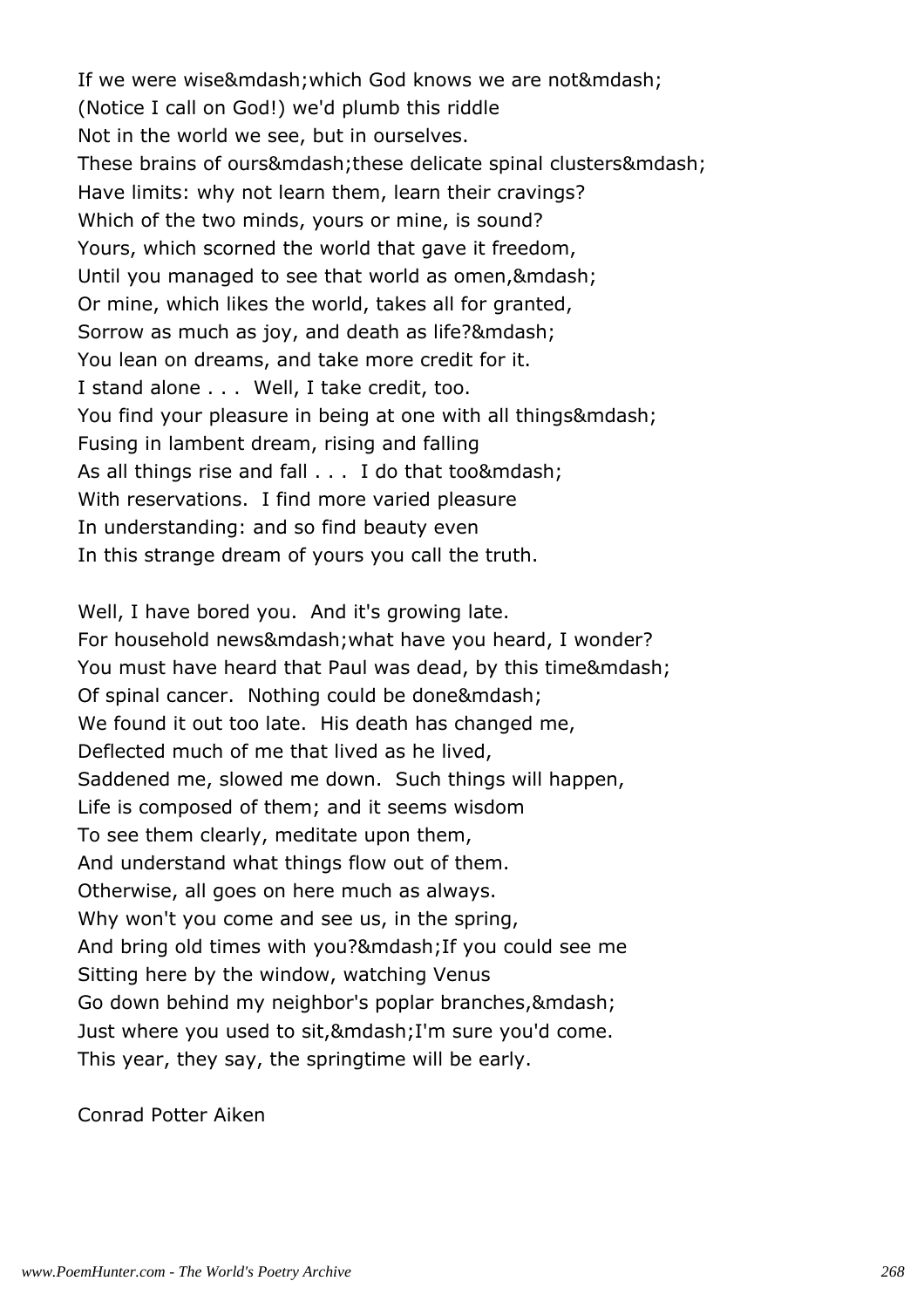## The House Of Dust: Part 03: 11: Conversation: Undertones

What shall we talk of? Li Po? Hokusai? You narrow your long dark eyes to fascinate me; You smile a little. . . . Outside, the night goes by. I walk alone in a forest of ghostly trees . . . Your pale hands rest palm downwards on your knees.

'These lines— converging, they suggest such distance! The soul is drawn away, beyond horizons. Lured out to what? One dares not think. Sometimes, I glimpse these infinite perspectives In intimate talk (with such as you) and shrink . . .

'One feels so petty!—One feels such—emptiness!—' You mimic horror, let fall your lifted hand, And smile at me; with brooding tenderness . . . Alone on darkened waters I fall and rise; Slow waves above me break, faint waves of cries.

'And then these colors . . . but who would dare describe them? This faint rose-coral pink . . this green— pistachio?— So insubstantial! Like the dim ghostly things Two lovers find in love's still-twilight chambers . . . Old peacock-fans, and fragrant silks, and rings . . .

'Rings, let us say, drawn from the hapless fingers Of some great lady, many centuries nameless, & mdash; Or is that too sepulchral?— dulled with dust; And necklaces that crumble if you touch them; And gold brocades that, breathed on, fall to rust.

'No— I am wrong  $\ldots$  it is not these I sought for— ! Why did they come to mind? You understand me— You know these strange vagaries of the brain!—' — I walk alone in a forest of ghostly trees; Your pale hands rest palm downwards on your knees; These strange vagaries of yours are all too plain.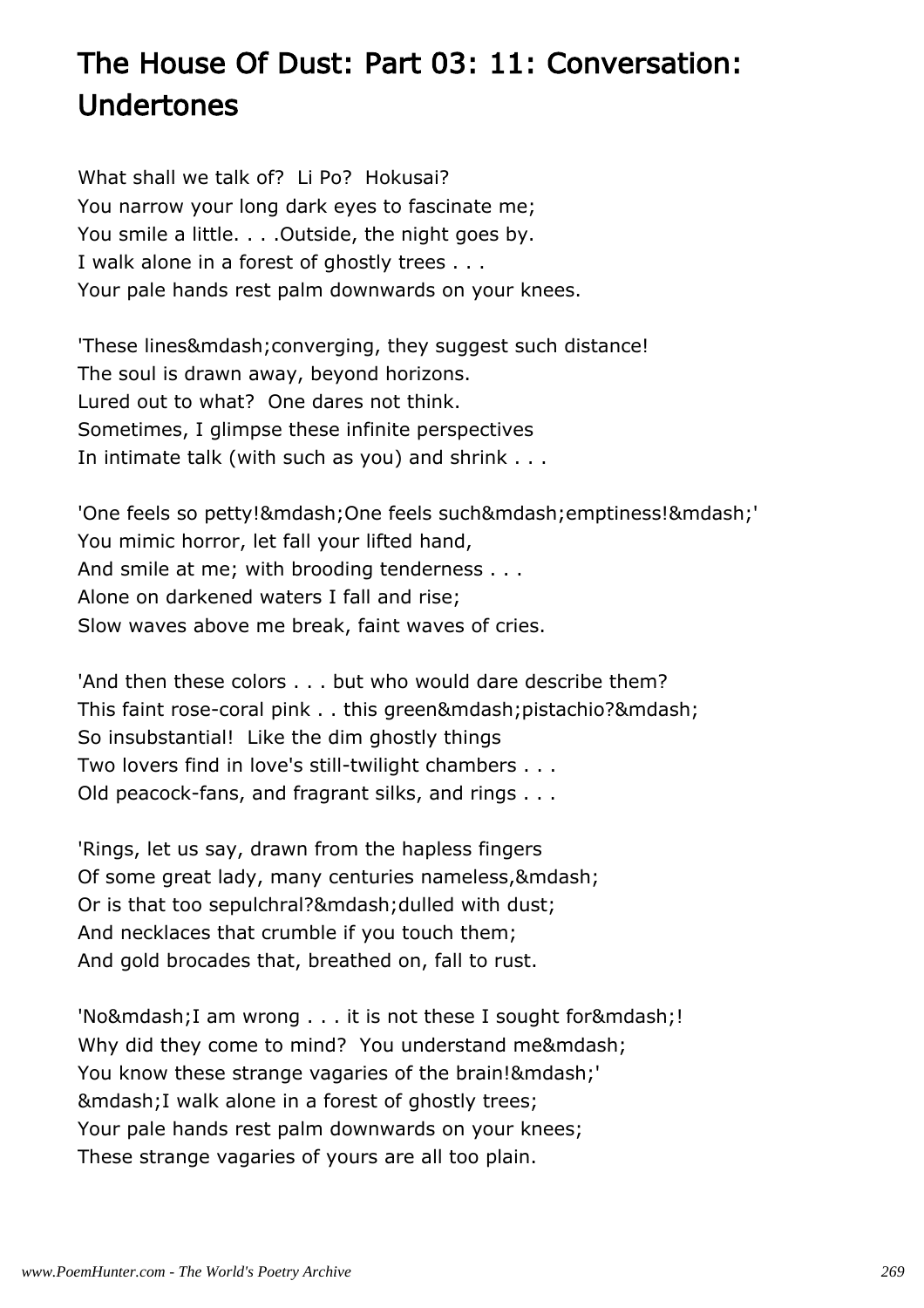'But why perplex ourselves with tedious problems Of art or . . . such things? . . . while we sit here, living, With all that's in our secret hearts to say!—' Hearts?— Your pale hand softly strokes the satin. You play deep music— know well what you play. You stroke the satin with thrilling of finger-tips, You smile, with faintly perfumed lips, You loose your thoughts like birds, Brushing our dreams with soft and shadowy words . . We know your words are foolish, yet sit here bound In tremulous webs of sound.

'How beautiful is intimate talk like this!— It is as if we dissolved grey walls between us, Stepped through the solid portals, become but shadows, To hear a hidden music . . . Our own vast shadows Lean to a giant size on the windy walls, Or dwindle away; we hear our soft footfalls Echo forever behind us, ghostly clear, Music sings far off, flows suddenly near, And dies away like rain . . . We walk through subterranean caves again, & mdash; Vaguely above us feeling A shadowy weight of frescos on the ceiling, Strange half-lit things, Soundless grotesques with writhing claws and wings . . . And here a beautiful face looks down upon us; And someone hurries before, unseen, and sings . . . Have we seen all, I wonder, in these chambers— Or is there yet some gorgeous vault, arched low,

Where sleeps an amazing beauty we do not know? . . '

The question falls: we walk in silence together, Thinking of that deep vault and of its secret . . . This lamp, these books, this fire Are suddenly blown away in a whistling darkness. Deep walls crash down in the whirlwind of desire.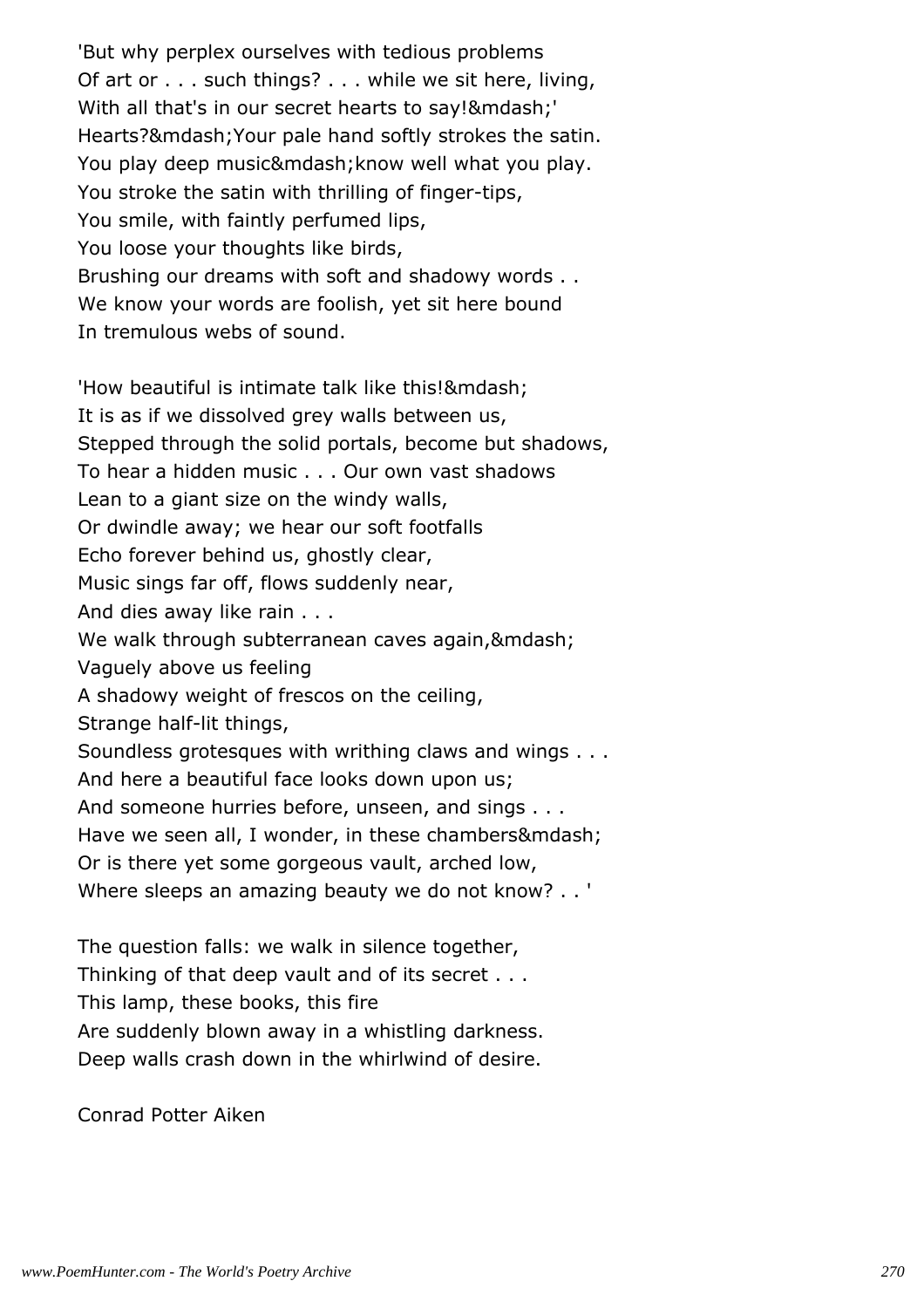#### The House Of Dust: Part 03: 12: Witches' Sabbath

Now, when the moon slid under the cloud And the cold clear dark of starlight fell, He heard in his blood the well-known bell Tolling slowly in heaves of sound, Slowly beating, slowly beating, Shaking its pulse on the stagnant air: Sometimes it swung completely round, Horribly gasping as if for breath; Falling down with an anguished cry . . . Now the red bat, he mused, will fly; Something is marked, this night, for death . . . And while he mused, along his blood Flew ghostly voices, remote and thin, They rose in the cavern of his brain, Like ghosts they died away again; And hands upon his heart were laid, And music upon his flesh was played, Until, as he was bidden to do, He walked the wood he so well knew. Through the cold dew he moved his feet, And heard far off, as under the earth, Discordant music in shuddering tones, Screams of laughter, horrible mirth, Clapping of hands, and thudding of drums, And the long-drawn wail of one in pain. To-night, he thought, I shall die again, We shall die again in the red-eyed fire To meet on the edge of the wood beyond With the placid gaze of fed desire . . . He walked; and behind the whisper of trees, In and out, one walked with him: She parted the branches and peered at him, Through lowered lids her two eyes burned, He heard her breath, he saw her hand, Wherever he turned his way, she turned: Kept pace with him, now fast, now slow; Moving her white knees as he moved . . . This is the one I have always loved; This is the one whose bat-soul comes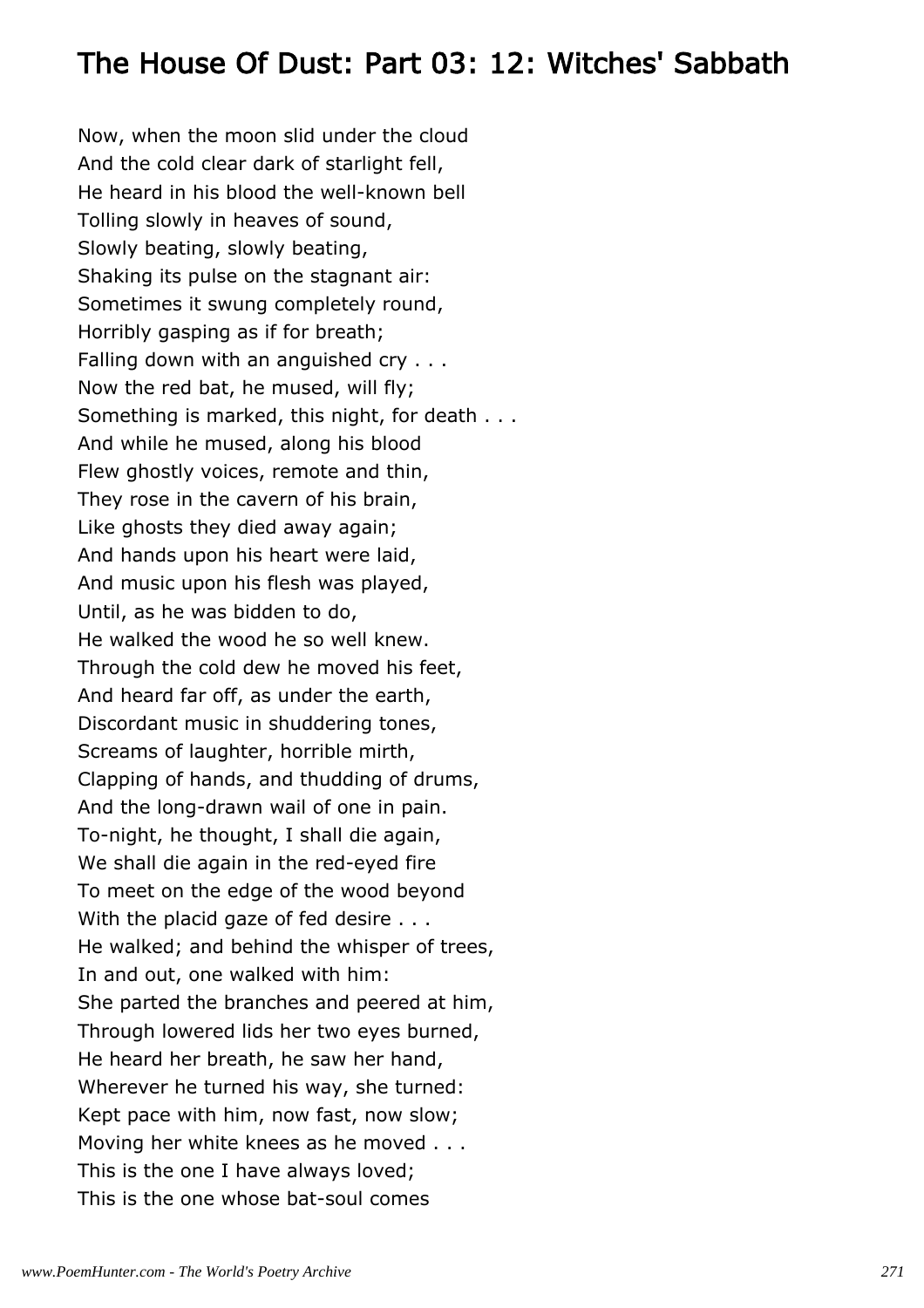To dance with me, flesh to flesh, In the starlight dance of horns and drums . . .

The walls and roofs, the scarlet towers, Sank down behind a rushing sky. He heard a sweet song just begun Abruptly shatter in tones and die. It whirled away. Cold silence fell. And again came tollings of a bell.

\* \* \* \* \*

This air is alive with witches: the white witch rides Swifter than smoke on the starlit wind. In the clear darkness, while the moon hides, They come like dreams, like something remembered . . Let us hurry! beloved; take my hand, Forget these things that trouble your eyes, Forget, forget! Our flesh is changed, Lighter than smoke we wreathe and rise . . .

The cold air hisses between us . . . Beloved, beloved, What was the word you said? Something about clear music that sang through water . . . I cannot remember. The storm-drops break on the leaves. Something was lost in the darkness. Someone is dead. Someone lies in the garden and grieves. Look how the branches are tossed in this air, Flinging their green to the earth! Black clouds rush to devour the stars in the sky, The moon stares down like a half-closed eye. The leaves are scattered, the birds are blown, Oaks crash down in the darkness, We run from our windy shadows; we are running alone.

\* \* \* \* \*

The moon was darkened: across it flew The swift grey tenebrous shape he knew, Like a thing of smoke it crossed the sky, The witch! he said. And he heard a cry, And another came, and another came,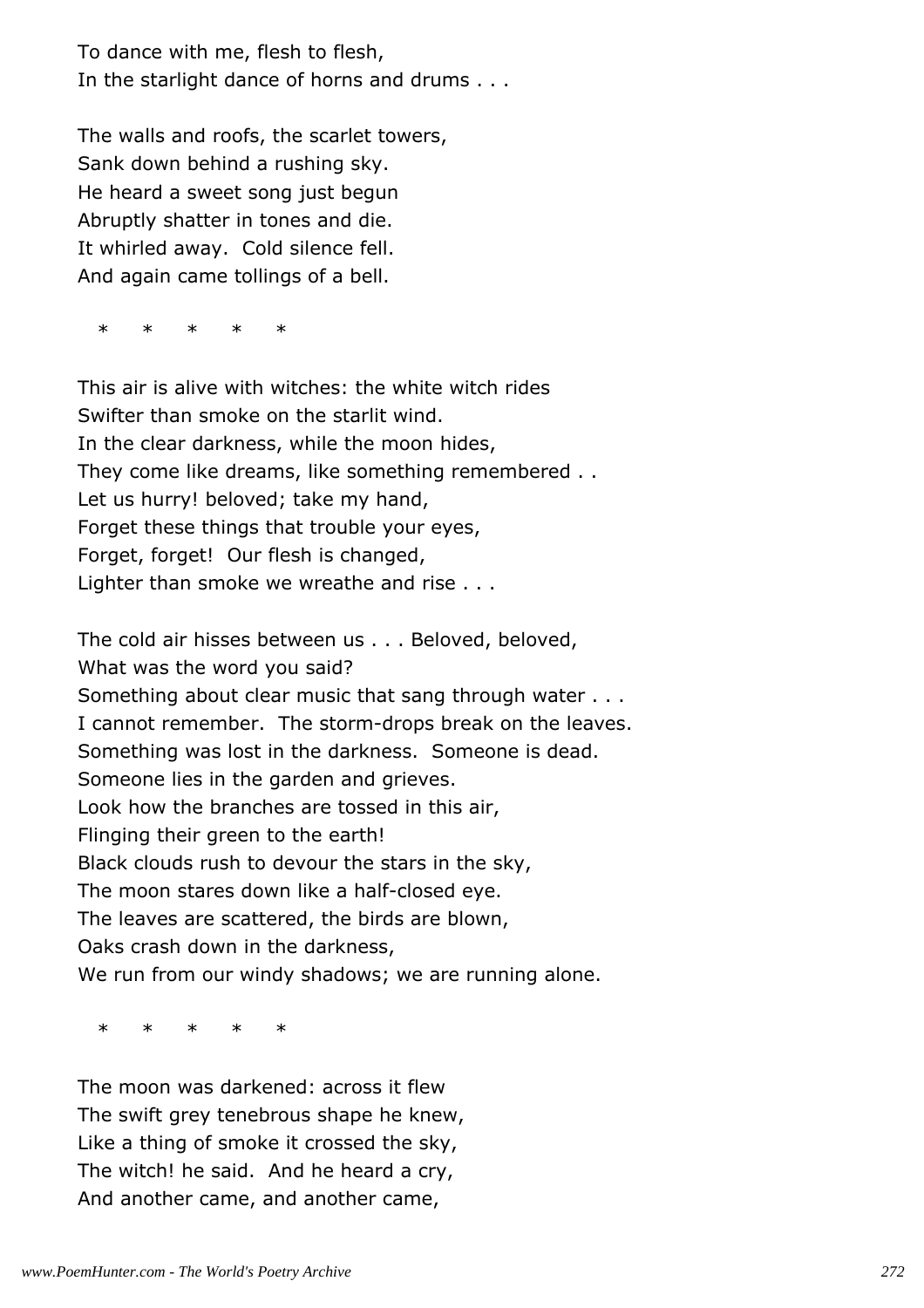And one, grown duskily red with blood, Floated an instant across the moon, Hung like a dull fantastic flame . . . The earth has veins: they throb to-night, The earth swells warm beneath my feet, The tips of the trees grow red and bright, The leaves are swollen, I feel them beat, They press together, they push and sigh, They listen to hear the great bat cry, The great red bat with the woman's face . . . Hurry! he said. And pace for pace That other, who trod the dark with him, Crushed the live leaves, reached out white hands And closed her eyes, the better to see The priests with claws, the lovers with hooves, The fire-lit rock, the sarabands. I am here! she said. The bough he broke— Was it the snapping bough that spoke? I am here! she said. The white thigh gleamed Cold in starlight among dark leaves, The head thrown backward as he had dreamed, The shadowy red deep jasper mouth; And the lifted hands, and the virgin breasts, Passed beside him, and vanished away. I am here! she cried. He answered 'Stay!' And laughter arose, and near and far Answering laughter rose and died . . . Who is there? in the dark? he cried. He stood in terror, and heard a sound Of terrible hooves on the hollow ground; They rushed, were still; a silence fell; And he heard deep tollings of a bell.

\* \* \* \* \*

Look beloved! Why do you hide your face? Look, in the centre there, above the fire, They are bearing the boy who blasphemed love! They are playing a piercing music upon him With a bow of living wire! . . . The virgin harlot sings, She leans above the beautiful anguished body,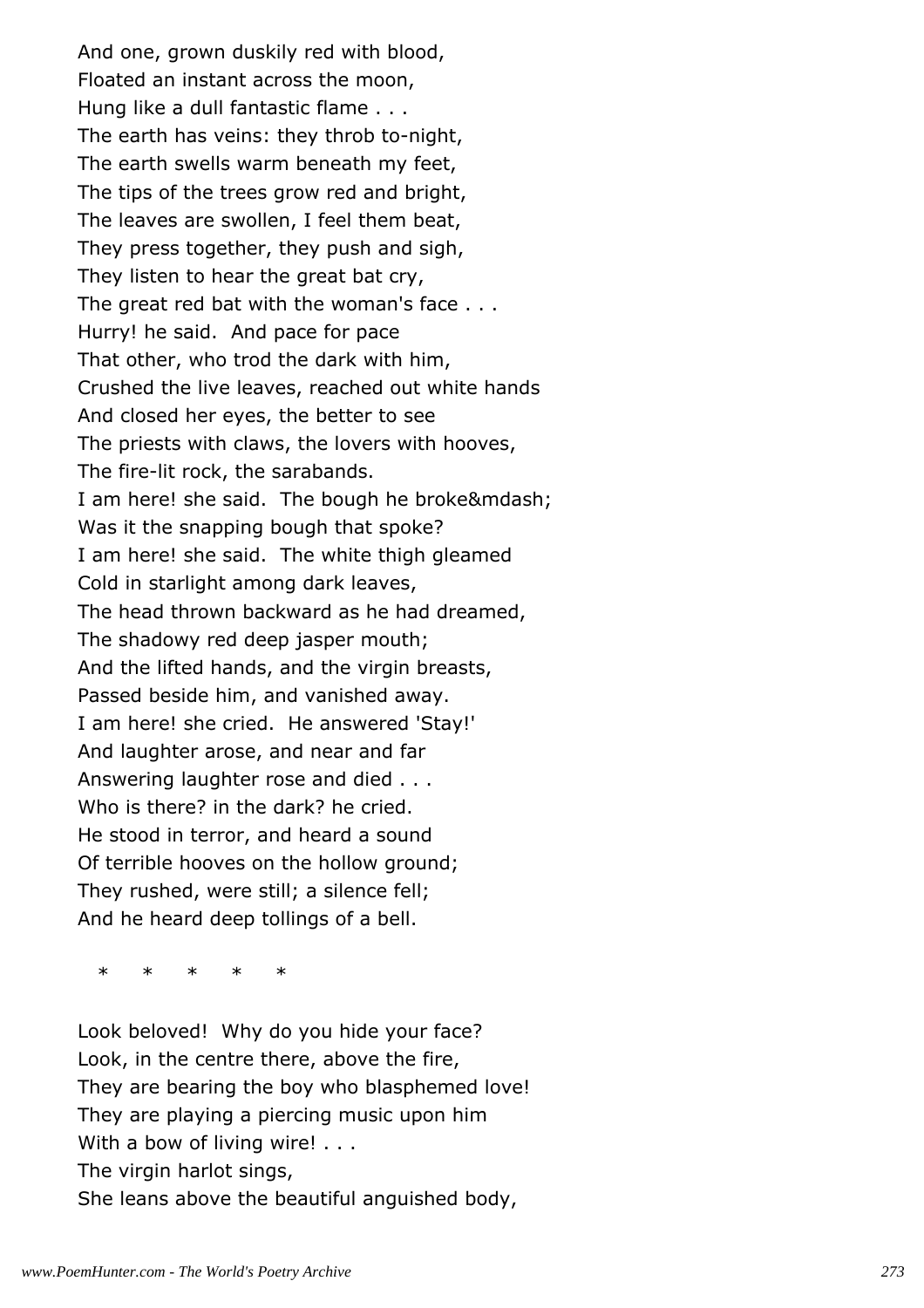And draws slow music from those strings. They dance around him, they fling red roses upon him, They trample him with their naked feet, His cries are lost in laughter, Their feet grow dark with his blood, they beat and beat, They dance upon him, until he cries no more . . . Have we not heard that cry before? Somewhere, somewhere, Beside a sea, in the green evening, Beneath green clouds, in a copper sky . . . Was it you? was it I? They have quenched the fires, they dance in the darkness, The satyrs have run among them to seize and tear, Look! he has caught one by the hair, She screams and falls, he bears her away with him, And the night grows full of whistling wings. Far off, one voice, serene and sweet, Rises and sings . . .

'By the clear waters where once I died, In the calm evening bright with stars. . . .' Where have I heard these words? Was it you who sang them? It was long ago.

Let us hurry, beloved! the hard hooves trample; The treetops tremble and glow.

\* \* \* \* \*

In the clear dark, on silent wings, The red bat hovers beneath her moon; She drops through the fragrant night, and clings Fast in the shadow, with hands like claws, With soft eyes closed and mouth that feeds, To the young white flesh that warmly bleeds. The maidens circle in dance, and raise From lifting throats, a soft-sung praise; Their knees and breasts are white and bare, They have hung pale roses in their hair, Each of them as she dances by Peers at the blood with a narrowed eye. See how the red wing wraps him round,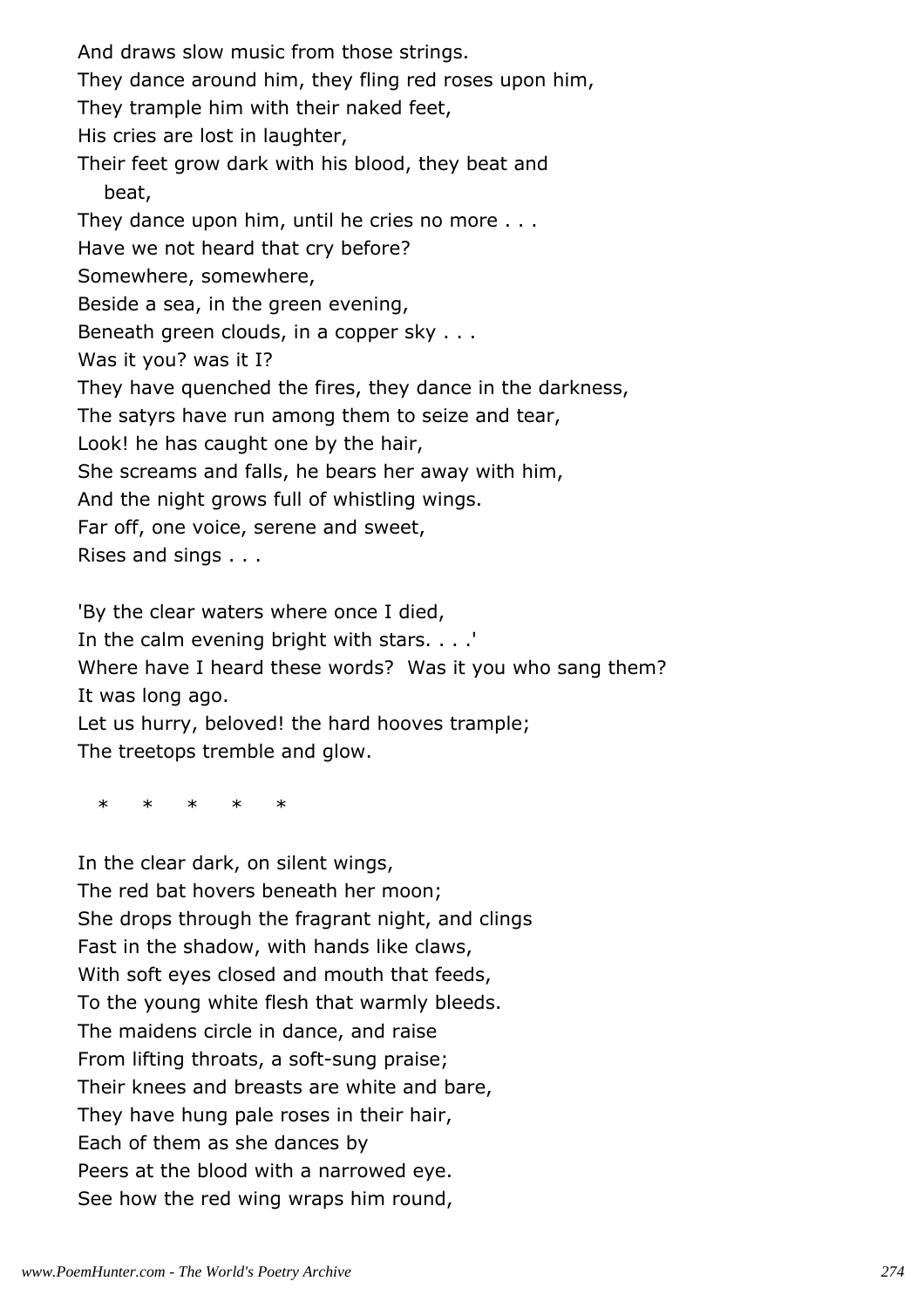See how the white youth struggles in vain! The weak arms writhe in a soundless pain; He writhes in the soft red veiny wings, But still she whispers upon him and clings. . . . This is the secret feast of love, Look well, look well, before it dies, See how the red one trembles above, See how quiet the white one lies! . . . .

Wind through the trees. . . . and a voice is heard Singing far off. The dead leaves fall. . . . 'By the clear waters where once I died, In the calm evening bright with stars, One among numberless avatars, I wedded a mortal, a mortal bride, And lay on the stones and gave my flesh, And entered the hunger of him I loved. How shall I ever escape this mesh Or be from my lover's body removed?' Dead leaves stream through the hurrying air And the maenads dance with flying hair.

\* \* \* \* \*

The priests with hooves, the lovers with horns, Rise in the starlight, one by one, They draw their knives on the spurting throats, They smear the column with blood of goats, They dabble the blood on hair and lips And wait like stones for the moon's eclipse. They stand like stones and stare at the sky Where the moon leers down like a half-closed eye. .. In the green moonlight still they stand While wind flows over the darkened sand And brood on the soft forgotten things That filled their shadowy yesterdays. . . . Where are the breasts, the scarlet wings? . . . . They gaze at each other with troubled gaze. . . . And then, as the shadow closes the moon, Shout, and strike with their hooves the ground, And rush through the dark, and fill the night With a slowly dying clamor of sound.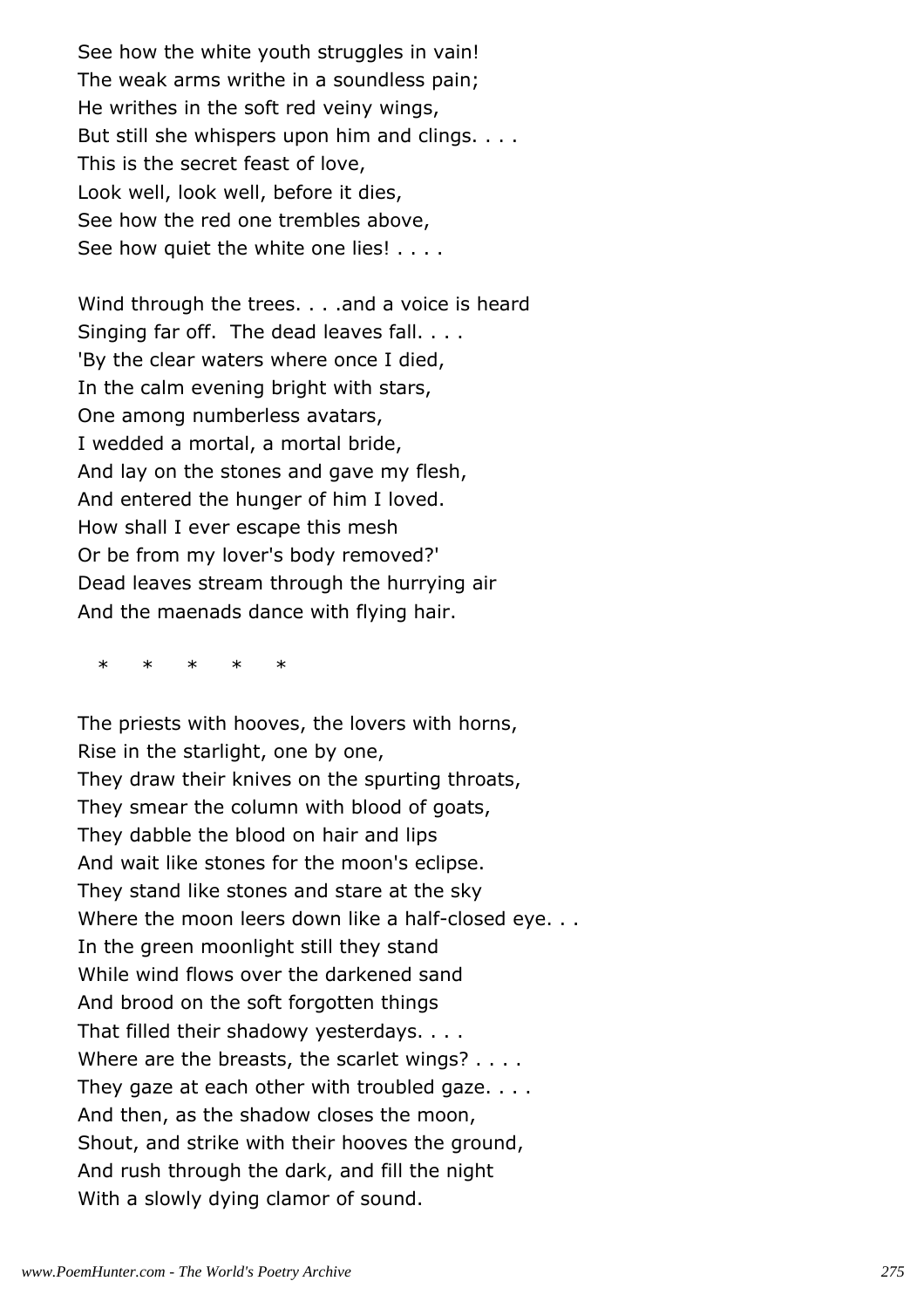There, where the great walls crowd the stars, There, by the black wind-riven walls, In a grove of twisted leafless trees. . . . Who are these pilgrims, who are these, These three, the one of whom stands upright, While one lies weeping and one of them crawls? The face that he turned was a wounded face, I heard the dripping of blood on stones. . . . Hooves had trampled and torn this place, And the leaves were strewn with blood and bones. Sometimes, I think, beneath my feet, The warm earth stretches herself and sighs. . . . Listen! I heard the slow heart beat. . . . I will lie on this grass as a lover lies And reach to the north and reach to the south And seek in the darkness for her mouth.

\* \* \* \* \*

Beloved, beloved, where the slow waves of the wind Shatter pale foam among great trees, Under the hurrying stars, under the heaving arches, Like one whirled down under shadowy seas, I run to find you, I run and cry, Where are you? Where are you? It is I. It is I. It is your eyes I seek, it is your windy hair, Your starlight body that breathes in the darkness there. Under the darkness I feel you stirring. . . . Is this you? Is this you? Bats in this air go whirring. . . . And this soft mouth that darkly meets my mouth, Is this the soft mouth I knew? Darkness, and wind in the tortured trees; And the patter of dew.

\* \* \* \* \*

Dance! Dance! Dance! Dance! Dance till the brain is red with speed! Dance till you fall! Lift your torches! Kiss your lovers until they bleed! Backward I draw your anguished hair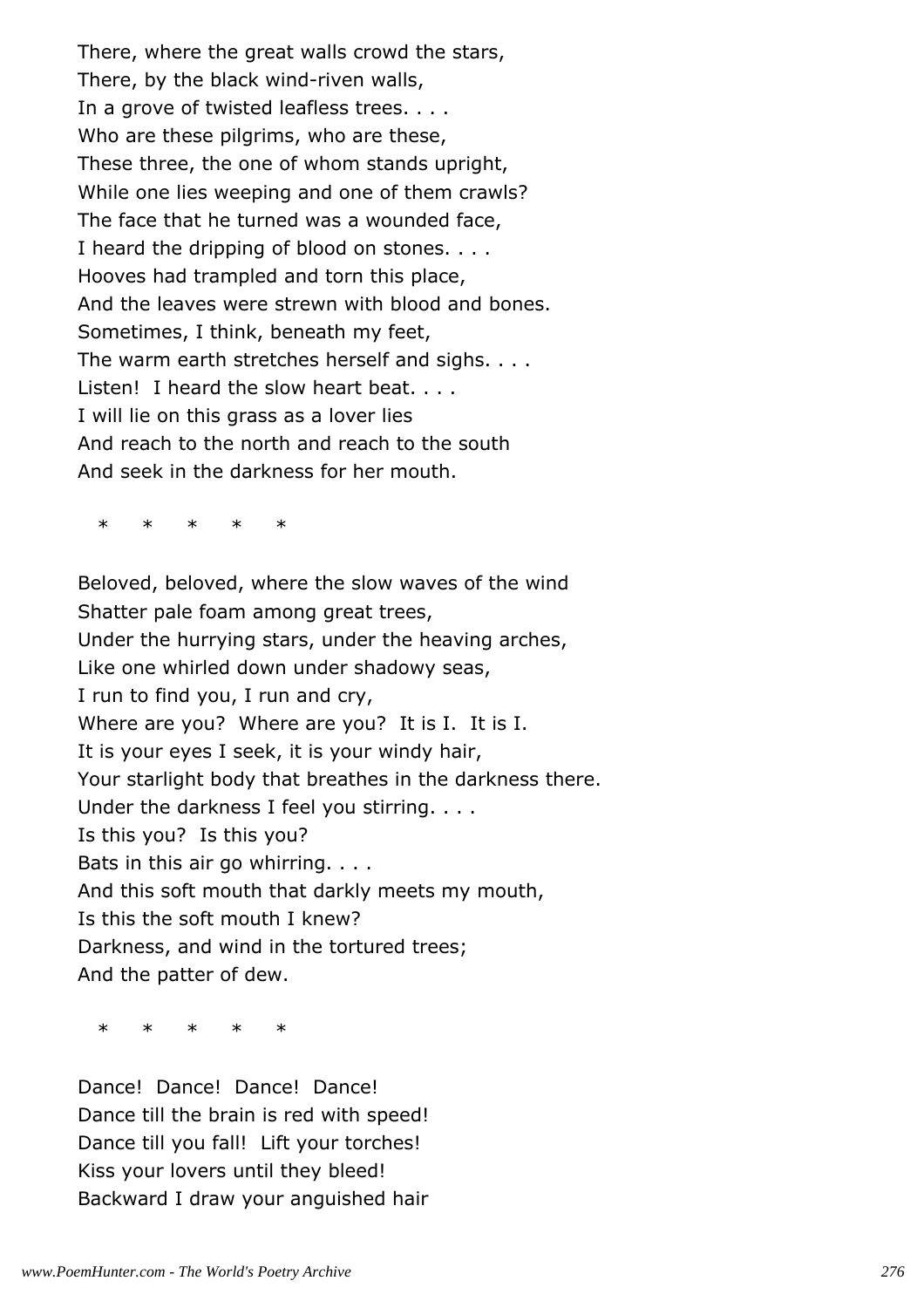Until your eyes are stretched with pain; Backward I press you until you cry, Your lips grow white, I kiss you again, I will take a torch and set you afire, I will break your body and fling it away. . . . Look, you are trembling. . . .Lie still, beloved! Lock your hands in my hair, and say Darling! darling! darling! darling! All night long till the break of day.

Is it your heart I hear beneath me. . . . Or the far tolling of that tower? The voices are still that cried around us. . . . The woods grow still for the sacred hour. Rise, white lover! the day draws near. The grey trees lean to the east in fear. 'By the clear waters where once I died . . . .' Beloved, whose voice was this that cried? 'By the clear waters that reach the sun By the clear waves that starward run. . . . I found love's body and lost his soul, And crumbled in flame that should have annealed. . . How shall I ever again be whole, By what dark waters shall I be healed?'

Silence. . . . the red leaves, one by one, Fall. Far off, the maenads run.

Silence. Beneath my naked feet The veins of the red earth swell and beat. The dead leaves sigh on the troubled air, Far off the maenads bind their hair. . . . Hurry, beloved! the day comes soon. The fire is drawn from the heart of the moon.

\* \* \* \* \*

The great bell cracks and falls at last. The moon whirls out. The sky grows still. Look, how the white cloud crosses the stars And suddenly drops behind the hill! Your eyes are placid, you smile at me,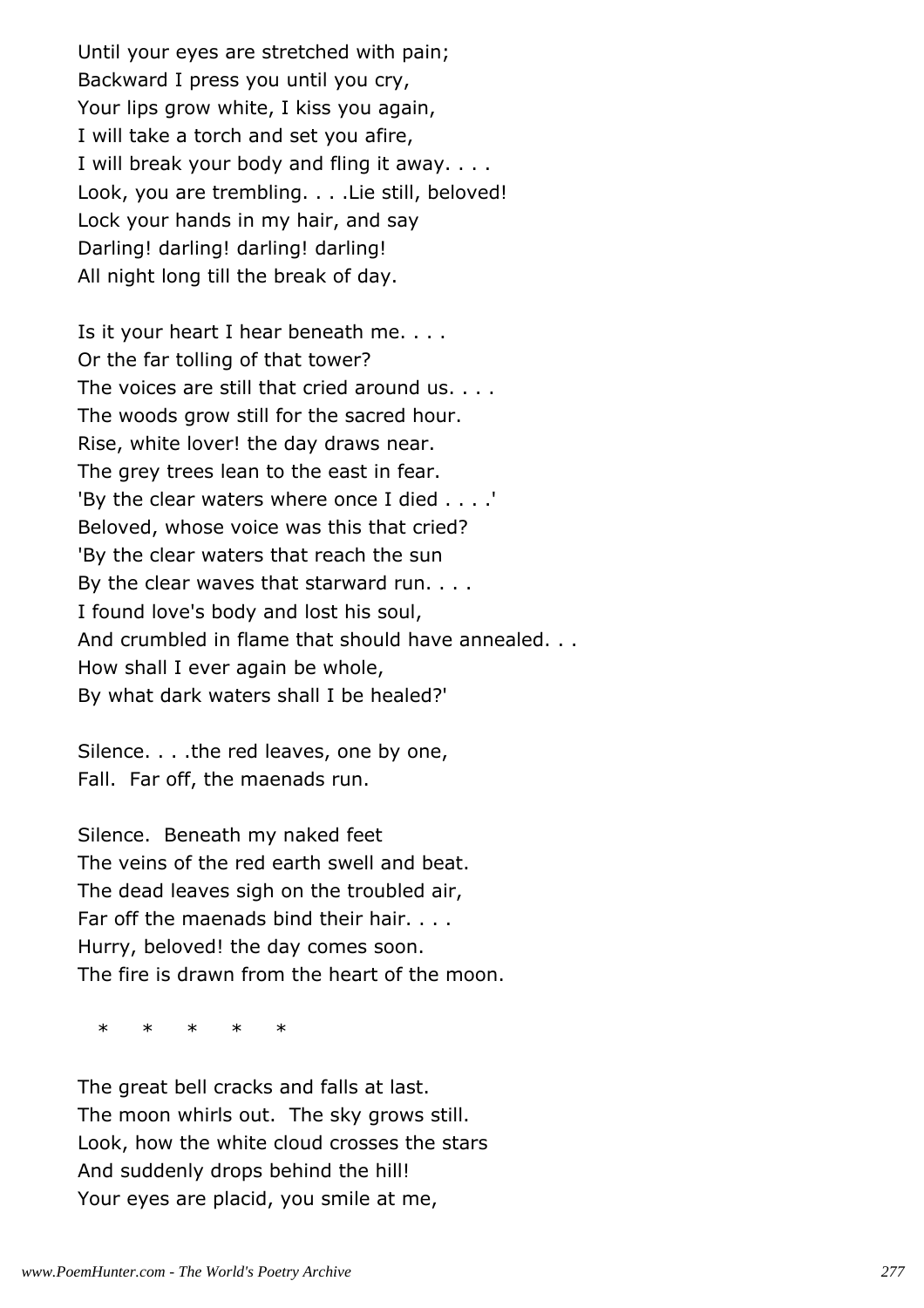We sit in the room by candle-light. We peer in each other's veins and see No sign of the things we saw this night. Only, a song is in your ears, A song you have heard, you think, in dream: The song which only the demon hears, In the dark forest where maenads scream . . .

'By the clear waters where once I died . . . In the calm evening bright with stars . . . ' What do the strange words mean? you say,— And touch my hand, and turn away.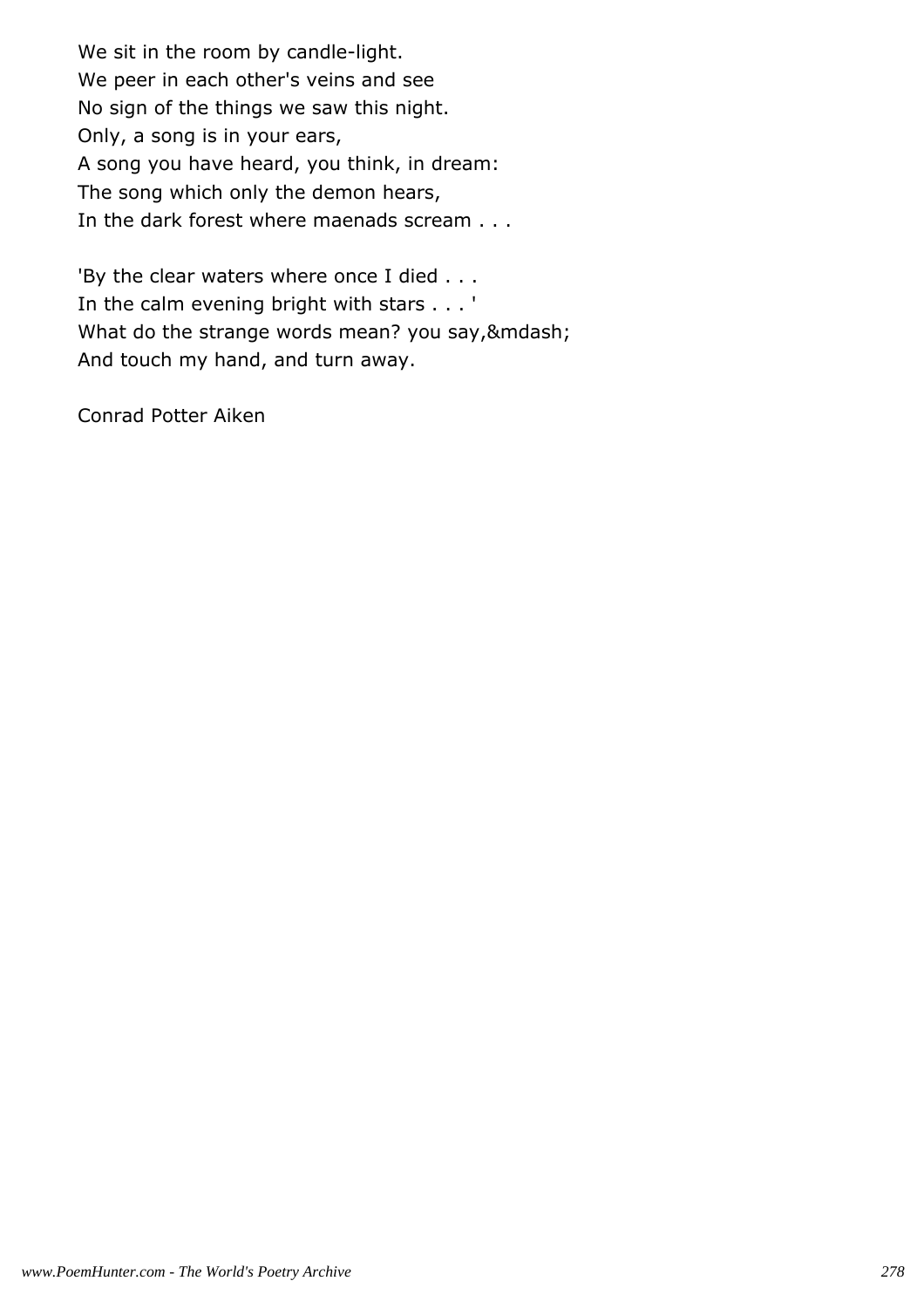# The House Of Dust: Part 03: 13: The Half-Shut Doors Through Which We Heard That Music

The half-shut doors through which we heard that music Are softly closed. Horns mutter down to silence. The stars whirl out, the night grows deep. Darkness settles upon us. A vague refrain Drowsily teases at the drowsy brain. In numberless rooms we stretch ourselves and sleep.

Where have we been? What savage chaos of music Whirls in our dreams?—We suddenly rise in darkness, Open our eyes, cry out, and sleep once more. We dream we are numberless sea-waves languidly foaming A warm white moonlit shore;

Or clouds blown windily over a sky at midnight, Or chords of music scattered in hurrying darkness, Or a singing sound of rain . . . We open our eyes and stare at the coiling darkness, And enter our dreams again.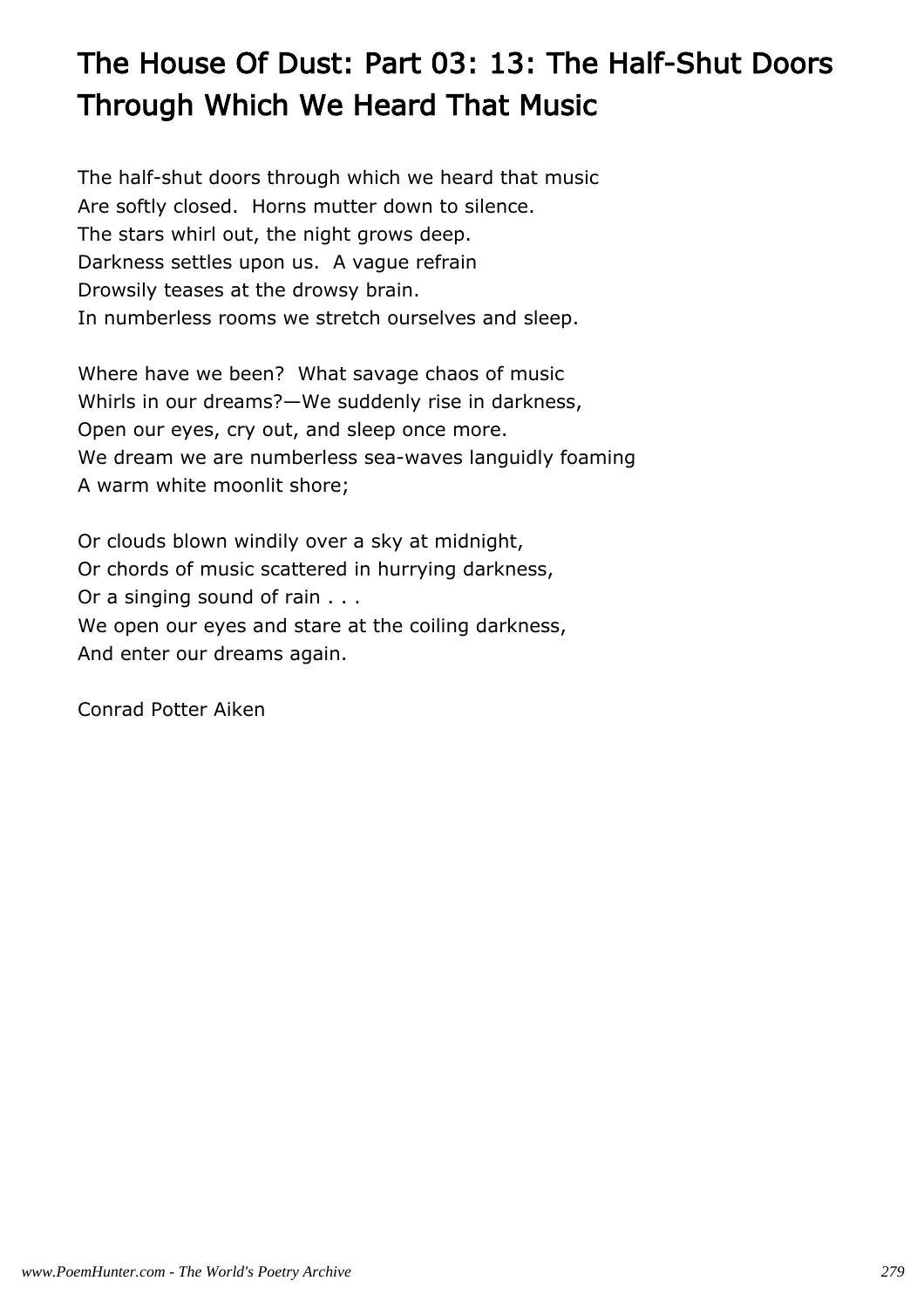#### The House Of Dust: Part 04: 01: Clairvoyant

'This envelope you say has something in it Which once belonged to your dead son—or something He knew, was fond of? Something he remembers?— The soul flies far, and we can only call it By things like these . . . a photograph, a letter, Ribbon, or charm, or watch . . . '

. . . Wind flows softly, the long slow even wind, Over the low roofs white with snow; Wind blows, bearing cold clouds over the ocean, One by one they melt and flow,—

Streaming one by one over trees and towers, Coiling and gleaming in shafts of sun; Wind flows, bearing clouds; the hurrying shadows Flow under them one by one . . .

' . . . A spirit darkens before me . . . it is the spirit Which in the flesh you called your son . . . A spirit Young and strong and beautiful . . .

He says that he is happy, is much honored; Forgives and is forgiven . . . rain and wind Do not perplex him . . . storm and dust forgotten . . The glittering wheels in wheels of time are broken And laid aside . . . '

'Ask him why he did the thing he did!'

'He is unhappy. This thing, he says, transcends you: Dust cannot hold what shines beyond the dust . . . What seems calamity is less than a sigh; What seems disgrace is nothing.'

'Ask him if the one he hurt is there, And if she loves him still!'

'He tells you she is there, and loves him still,— Not as she did, but as all spirits love . . .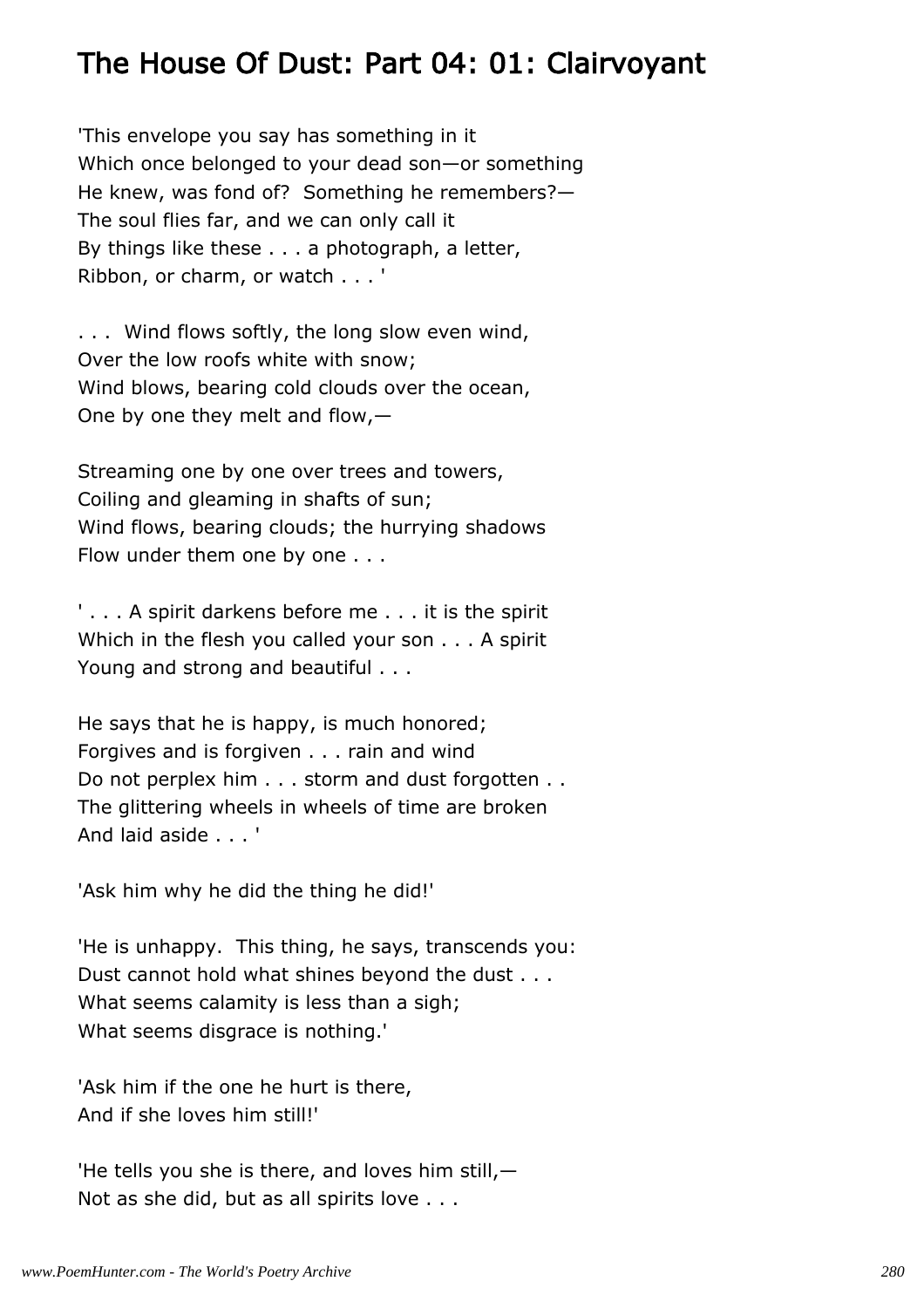A cloud of spirits has gathered about him. They praise him and call him, they do him honor; He is more beautiful, he shines upon them.'

. . . Wind flows softly, the long deep tremulous wind, Over the low roofs white with snow . . . Wind flows, bearing dreams; they gather and vanish, One by one they sing and flow;

Over the outstretched lands of days remembered, Over remembered tower and wall, One by one they gather and talk in the darkness, Rise and glimmer and fall . . .

'Ask him why he did the thing he did! He knows I will understand!'

 'It is too late: He will not hear me: I have lost my power.'

'Three times I've asked him! He will never tell me. God have mercy upon him. I will ask no more.'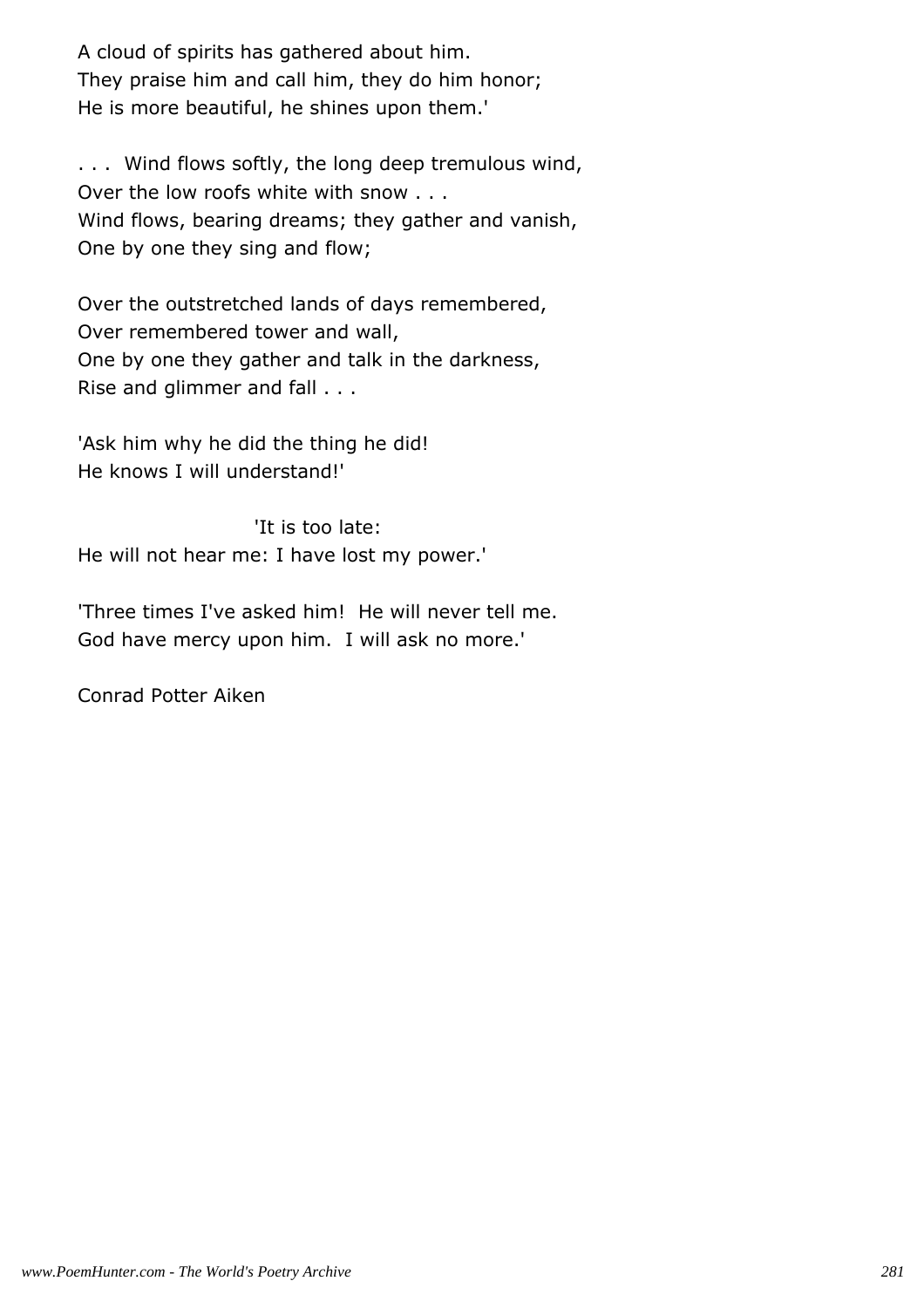## The House Of Dust: Part 04: 02: Death: And A Derisive Chorus

The door is shut. She leaves the curtained office, And down the grey-walled stairs comes trembling slowly Towards the dazzling street. Her withered hand clings tightly to the railing. The long stairs rise and fall beneath her feet.

Here in the brilliant sun we jostle, waiting To tear her secret out . . . We laugh, we hurry, We go our way, revolving, sinister, slow. She blinks in the sun, and then steps faintly downward. We whirl her away, we shout, we spin, we flow.

Where have you been, old lady? We know your secret!— Voices jangle about her, jeers, and laughter. . . . She trembles, tries to hurry, averts her eyes. Tell us the truth, old lady! where have you been? She turns and turns, her brain grows dark with cries.

Look at the old fool tremble! She's been paying,— Paying good money, too,— to talk to spirits. . . . She thinks she's heard a message from one dead! What did he tell you? Is he well and happy? Don't lie to us— we all know what he said.

He said the one he murdered once still loves him; He said the wheels in wheels of time are broken; And dust and storm forgotten; and all forgiven. . . . But what you asked he wouldn't tell you, though, & mdash; Ha ha! there's one thing you will never know! That's what you get for meddling so with heaven!

Where have you been, old lady? Where are you going? We know, we know! She's been to gab with spirits. Look at the old fool! getting ready to cry! What have you got in an envelope, old lady? A lock of hair? An eyelash from his eye?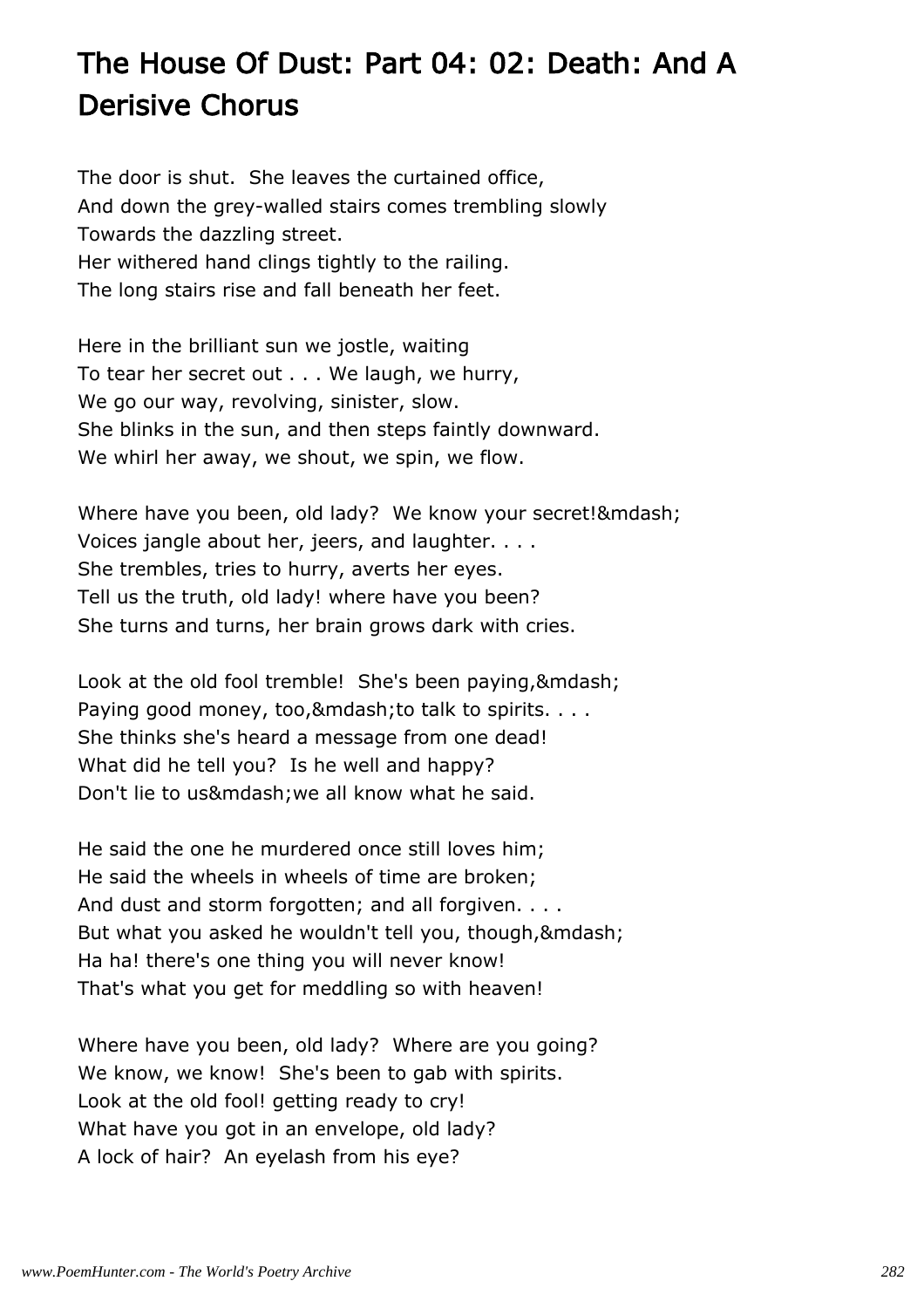How do you know the medium didn't fool you? Perhaps he had no spirit— perhaps he killed it. Here she comes! the old fool's lost her son. What did he have— blue eyes and golden hair? We know your secret! what's done is done.

Look out, you'll fall— and fall, if you're not careful, Right into an open grave. . . .but what's the hurry? You don't think you will find him when you're dead? Cry! Cry! Look at her mouth all twisted, & mdash; Look at her eyes all red!

We know you— know your name and all about you, All you remember and think, and all you scheme for. We tear your secret out, we leave you, go Laughingly down the street. . . .Die, if you want to! Die, then, if you're in such a hurry to know!—

....She falls. We lift her head. The wasted body Weighs nothing in our hands. Does no one know her? Was no one with her when she fell? . . . We eddy about her, move away in silence. We hear slow tollings of a bell.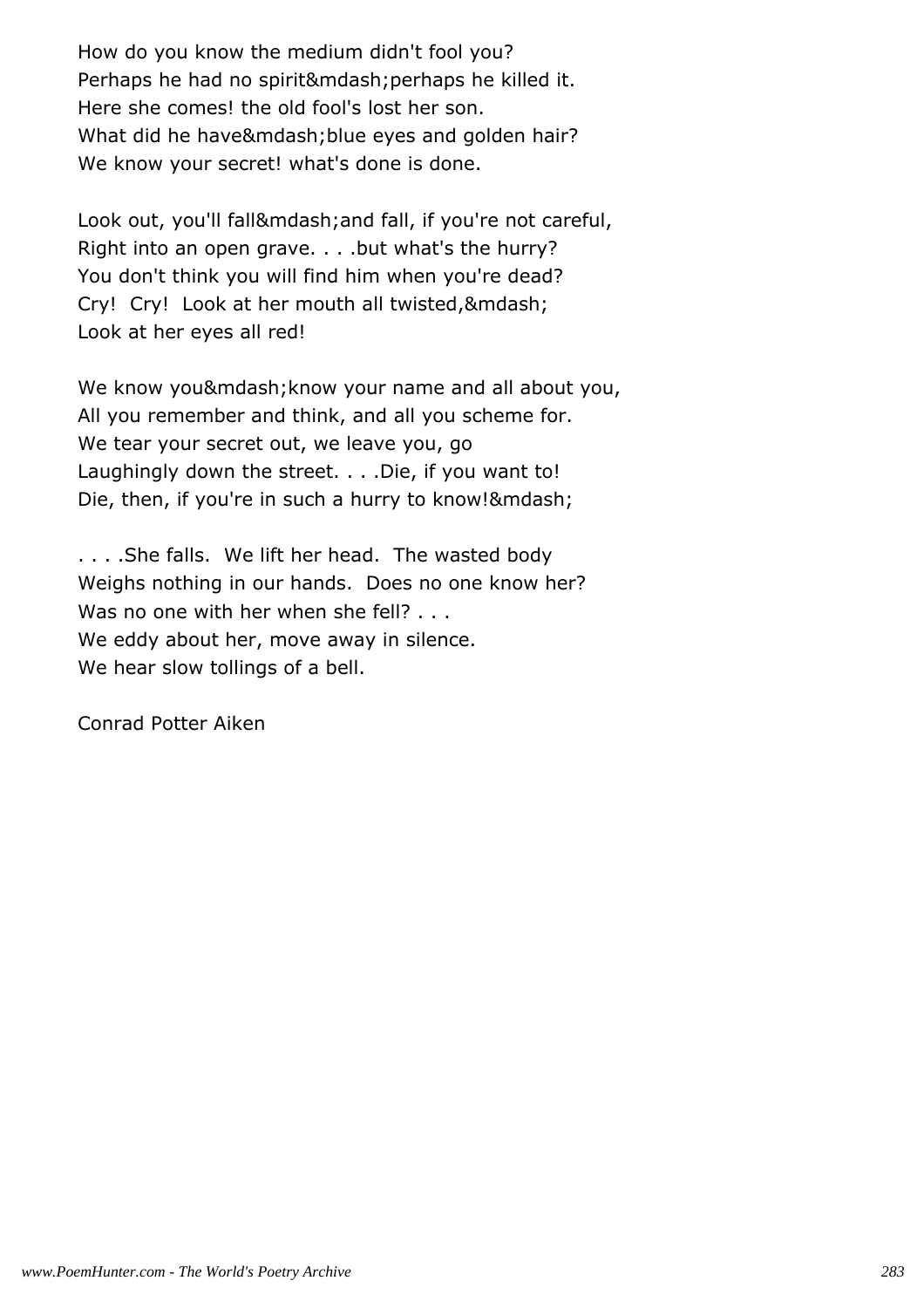## The House Of Dust: Part 04: 03: Palimpsest: A Deceitful Portrait

Well, as you say, we live for small horizons: We move in crowds, we flow and talk together, Seeing so many eyes and hands and faces, So many mouths, and all with secret meanings, & mdash; Yet know so little of them; only seeing The small bright circle of our consciousness, Beyond which lies the dark. Some few we know— Or think we know. . . Once, on a sun-bright morning, I walked in a certain hallway, trying to find A certain door: I found one, tried it, opened, And there in a spacious chamber, brightly lighted, A hundred men played music, loudly, swiftly, While one tall woman sent her voice above them In powerful sweetness. . . .Closing then the door I heard it die behind me, fade to whisper, & mdash; And walked in a quiet hallway as before. Just such a glimpse, as through that opened door, Is all we know of those we call our friends. . . . We hear a sudden music, see a playing Of ordered thoughts— and all again is silence. The music, we suppose, (as in ourselves) Goes on forever there, behind shut doors, & mdash; As it continues after our departure, So, we divine, it played before we came . . . What do you know of me, or I of you? . . . Little enough. . . .We set these doors ajar Only for chosen movements of the music: This passage, (so I think— yet this is guesswork) Will please him,— it is in a strain he fancies,— More brilliant, though, than his; and while he likes it He will be piqued . . . He looks at me bewildered And thinks (to judge from self— this too is quesswork)

The music strangely subtle, deep in meaning, Perplexed with implications; he suspects me Of hidden riches, unexpected wisdom. . . . Or else I let him hear a lyric passage, & mdash;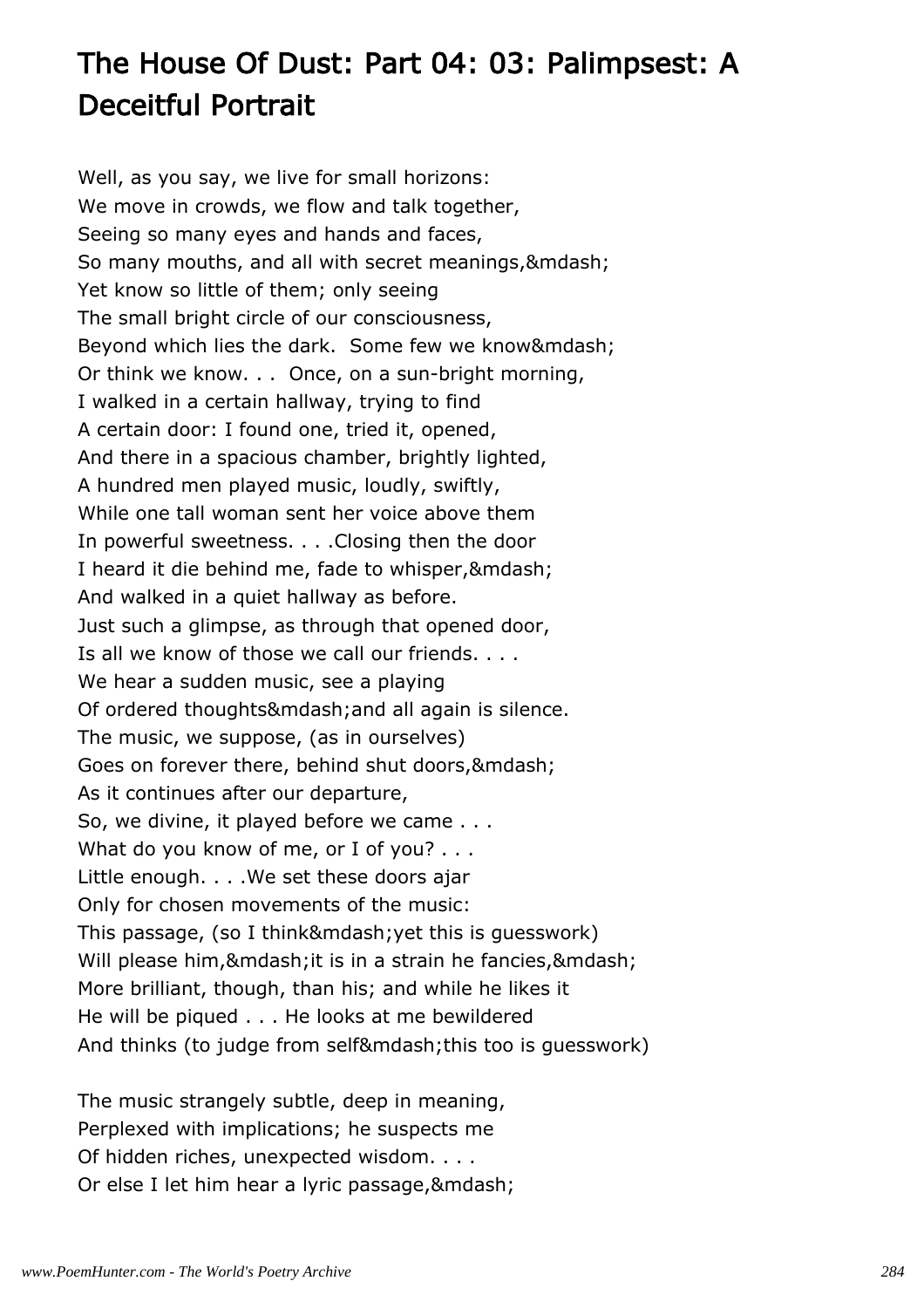Simple and clear; and all the while he listens I make pretence to think my doors are closed. This too bewilders him. He eyes me sidelong Wondering 'Is he such a fool as this? Or only mocking?'— There I let it end.  $\dots$ Sometimes, of course, and when we least suspect it— When we pursue our thoughts with too much passion, Talking with too great zeal— our doors fly open Without intention; and the hungry watcher Stares at the feast, carries away our secrets, And laughs. . . .but this, for many counts, is seldom. And for the most part we vouchsafe our friends, Our lovers too, only such few clear notes As we shall deem them likely to admire: 'Praise me for this' we say, or 'laugh at this,' Or 'marvel at my candor'. . . .all the while Withholding what's most precious to ourselves, & mdash; Some sinister depth of lust or fear or hatred, The sombre note that gives the chord its power; Or a white loveliness— if such we know— Too much like fire to speak of without shame.

Well, this being so, and we who know it being So curious about those well-locked houses, The minds of those we know,— to enter softly, And steal from floor to floor up shadowy stairways, From room to quiet room, from wall to wall, Breathing deliberately the very air, Pressing our hands and nerves against warm darkness To learn what ghosts are there, & mdash; Suppose for once I set my doors wide open And bid you in. . . .Suppose I try to tell you The secrets of this house, and how I live here; Suppose I tell you who I am, in fact. . . . Deceiving you— as far as I may know it— Only so much as I deceive myself.

If you are clever you already see me As one who moves forever in a cloud Of warm bright vanity: a luminous cloud Which falls on all things with a quivering magic, Changing such outlines as a light may change,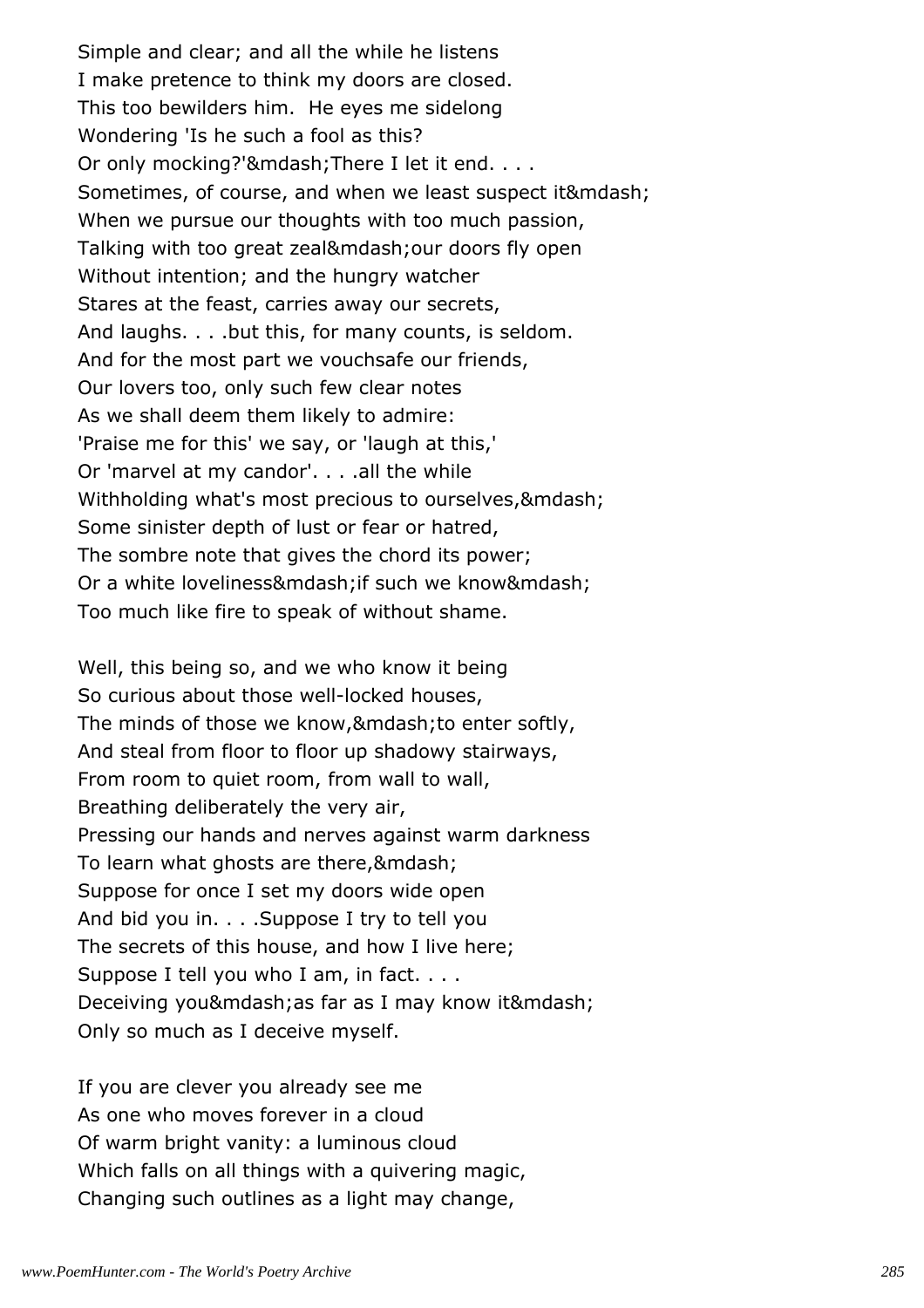Brightening what lies dark to me, concealing Those things that will not change . . . I walk sustained In a world of things that flatter me: a sky Just as I would have had it; trees and grass Just as I would have shaped and colored them; Pigeons and clouds and sun and whirling shadows, And stars that brightening climb through mist at nightfall,— In some deep way I am aware these praise me: Where they are beautiful, or hint of beauty, They point, somehow, to me. . . . This water says, & mdash; Shimmering at the sky, or undulating In broken gleaming parodies of clouds, Rippled in blue, or sending from cool depths To meet the falling leaf the leaf's clear image, & mdash; This water says, there is some secret in you Akin to my clear beauty, silently responsive To all that circles you. This bare tree says, & mdash; Austere and stark and leafless, split with frost, Resonant in the wind, with rigid branches Flung out against the sky,— this tall tree says, There is some cold austerity in you, A frozen strength, with long roots gnarled on rocks, Fertile and deep; you bide your time, are patient, Serene in silence, bare to outward seeming, Concealing what reserves of power and beauty! What teeming Aprils!— chorus of leaves on leaves! These houses say, such walls in walls as ours, Such streets of walls, solid and smooth of surface, Such hills and cities of walls, walls upon walls; Motionless in the sun, or dark with rain; Walls pierced with windows, where the light may enter; Walls windowless where darkness is desired; Towers and labyrinths and domes and chambers, & mdash; Amazing deep recesses, dark on dark,— All these are like the walls which shape your spirit: You move, are warm, within them, laugh within them, Proud of their depth and strength; or sally from them, When you are bold, to blow great horns at the world. . This deep cool room, with shadowed walls and ceiling, Tranquil and cloistral, fragrant of my mind, This cool room says, & mdash; just such a room have you, It waits you always at the tops of stairways,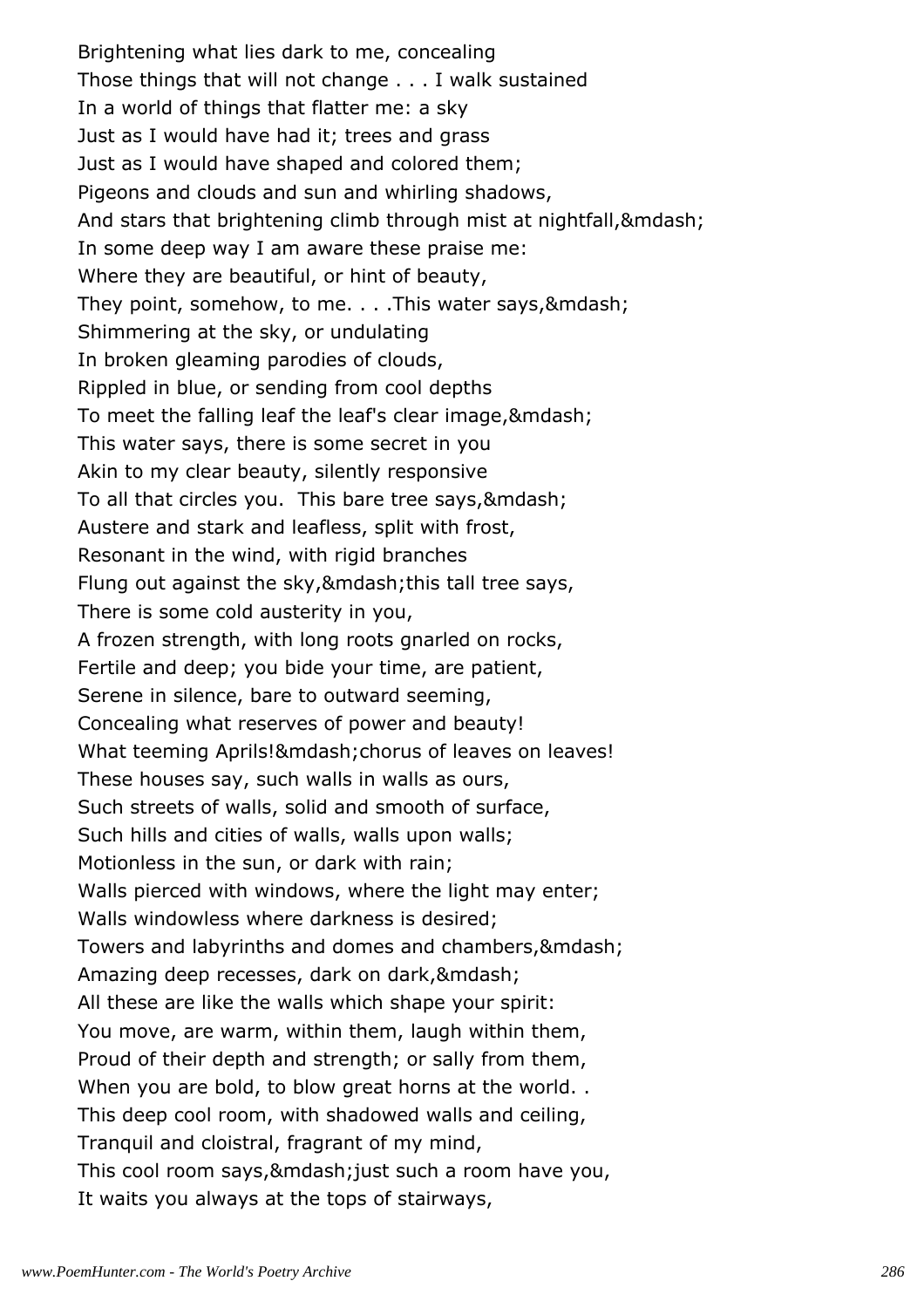Withdrawn, remote, familiar to your uses, Where you may cease pretence and be yourself. . . . And this embroidery, hanging on this wall, Hung there forever, & mdash; these so soundless glidings Of dragons golden-scaled, sheer birds of azure, Coilings of leaves in pale vermilion, griffins Drawing their rainbow wings through involutions Of mauve chrysanthemums and lotus flowers, & mdash; This goblin wood where someone cries enchantment, & mdash; This says, just such an involuted beauty Of thought and coiling thought, dream linked with dream, Image to image gliding, wreathing fires, Soundlessly cries enchantment in your mind: You need but sit and close your eyes a moment To see these deep designs unfold themselves.

And so, all things discern me, name me, praise me— I walk in a world of silent voices, praising; And in this world you see me like a wraith Blown softly here and there, on silent winds. 'Praise me'—I say; and look, not in a glass, But in your eyes, to see my image there— Or in your mind; you smile, I am contented; You look at me, with interest unfeigned, And listen—I am pleased; or else, alone, I watch thin bubbles veering brightly upward From unknown depths,— my silver thoughts ascending; Saying now this, now that, hinting of all things, & mdash; Dreams, and desires, velleities, regrets, Faint ghosts of memory, strange recognitions, & mdash; But all with one deep meaning: this is I, This is the glistening secret holy I, This silver-winged wonder, insubstantial, This singing ghost. . . .And hearing, I am warmed.

\* \* \* \* \*

You see me moving, then, as one who moves Forever at the centre of his circle: A circle filled with light. And into it Come bulging shapes from darkness, loom gigantic, Or huddle in dark again. . . .A clock ticks clearly,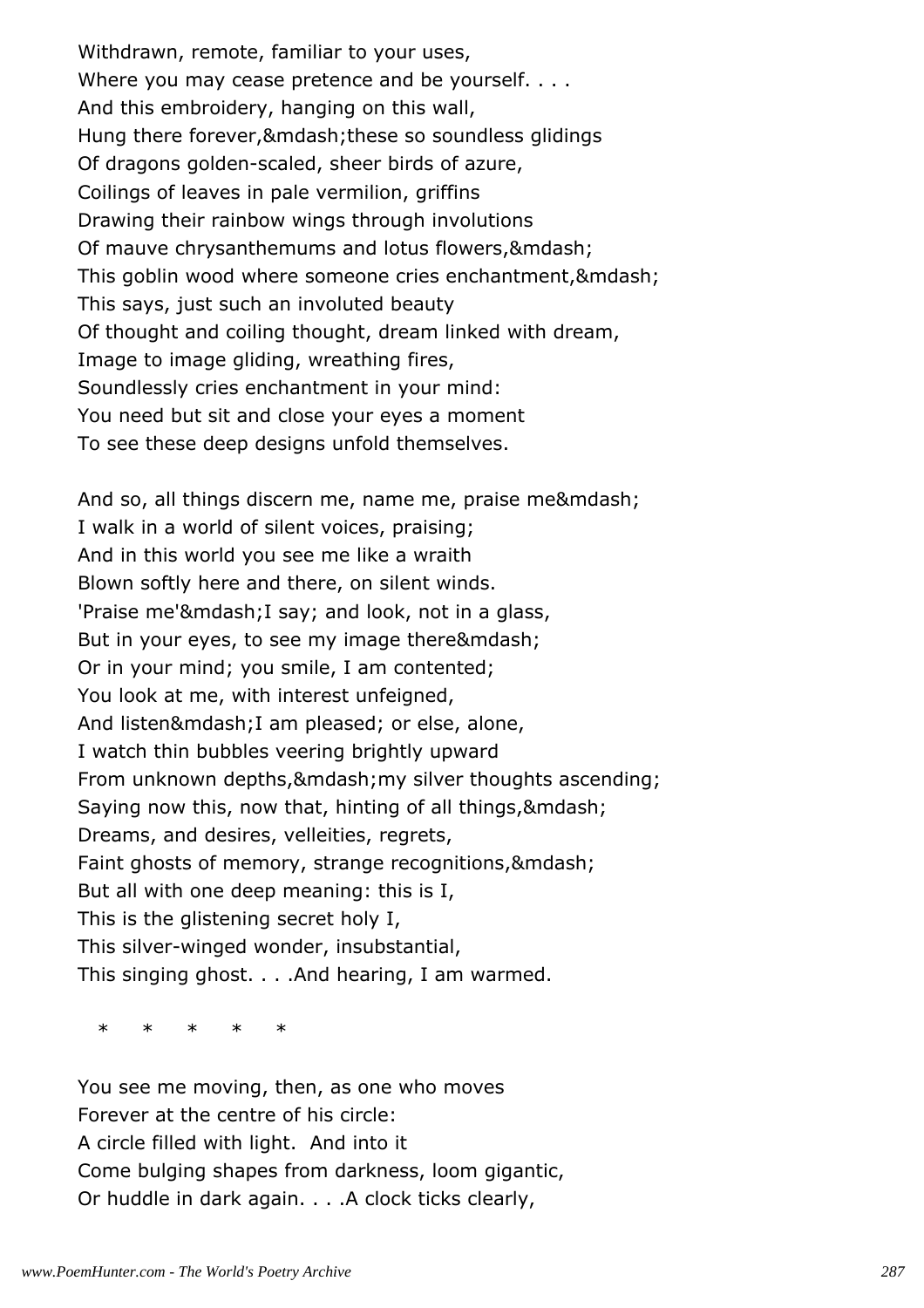A gas-jet steadily whirs, light streams across me; Two church bells, with alternate beat, strike nine; And through these things my pencil pushes softly To weave grey webs of lines on this clear page. Snow falls and melts; the eaves make liquid music; Black wheel-tracks line the snow-touched street; I turn And look one instant at the half-dark gardens, Where skeleton elm-trees reach with frozen gesture Above unsteady lamps,— with black boughs flung Against a luminous snow-filled grey-gold sky. 'Beauty!' I cry. . . . My feet move on, and take me Between dark walls, with orange squares for windows. Beauty; beheld like someone half-forgotten, Remembered, with slow pang, as one neglected . . . Well, I am frustrate; life has beaten me, The thing I strongly seized has turned to darkness, And darkness rides my heart. . . . These skeleton elm-trees— Leaning against that grey-gold snow filled sky— Beauty! they say, and at the edge of darkness Extend vain arms in a frozen gesture of protest . . . A clock ticks softly; a gas-jet steadily whirs: The pencil meets its shadow upon clear paper, Voices are raised, a door is slammed. The lovers, Murmuring in an adjacent room, grow silent, The eaves make liquid music. . . .Hours have passed, And nothing changes, and everything is changed. Exultation is dead, Beauty is harlot, & mdash; And walks the streets. The thing I strongly seized Has turned to darkness, and darkness rides my heart.

If you could solve this darkness you would have me. This causeless melancholy that comes with rain, Or on such days as this when large wet snowflakes Drop heavily, with rain . . . whence rises this? Well, so-and-so, this morning when I saw him, Seemed much preoccupied, and would not smile; And you, I saw too much; and you, too little; And the word I chose for you, the golden word, The word that should have struck so deep in purpose, And set so many doors of wish wide open, You let it fall, and would not stoop for it, And smiled at me, and would not let me guess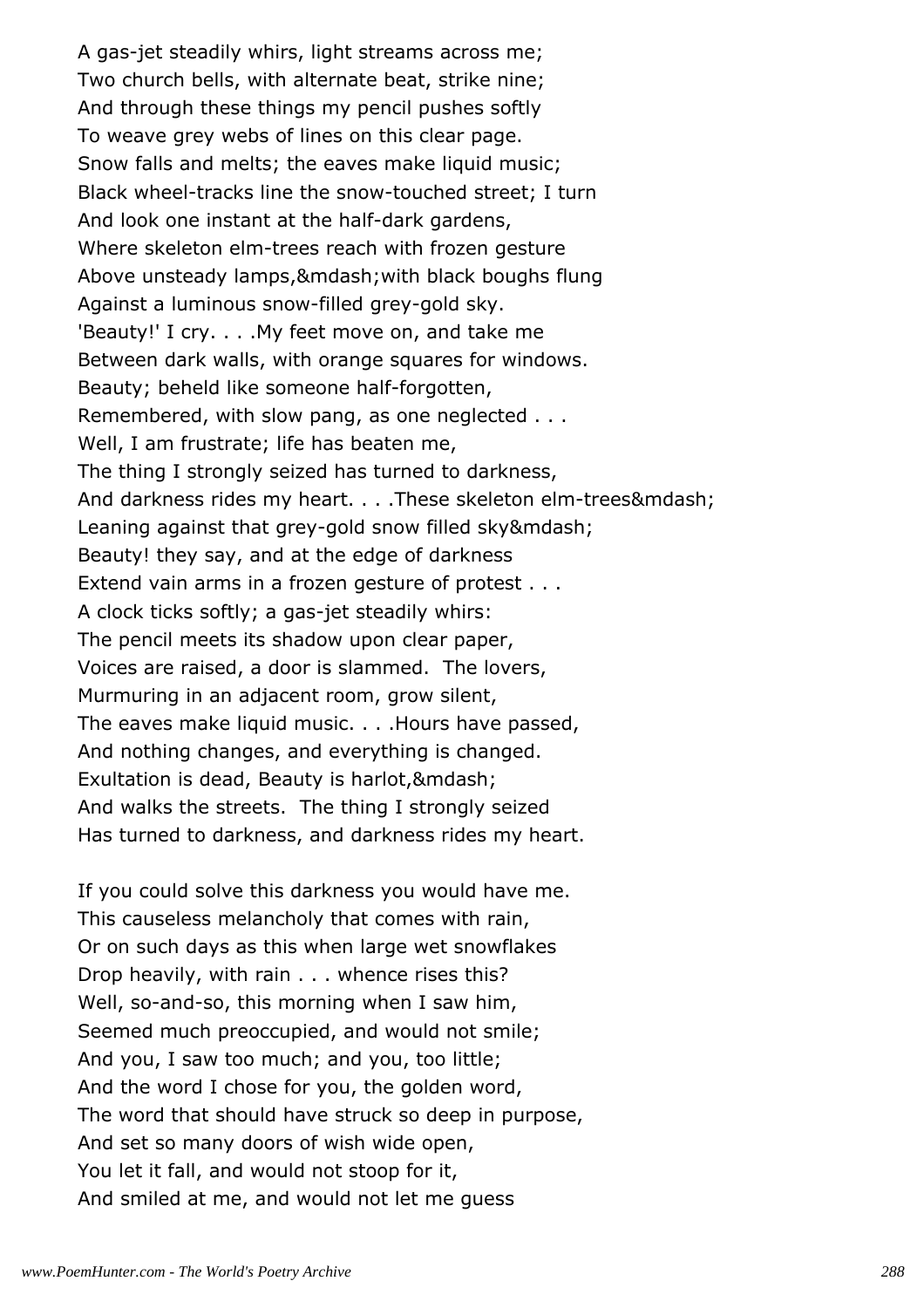Whether you saw it fall. . . These things, together, With other things, still slighter, wove to music, And this in time drew up dark memories; And there I stand. This music breaks and bleeds me, Turning all frustrate dreams to chords and discords, Faces and griefs, and words, and sunlit evenings, And chains self-forged that will not break nor lengthen, And cries that none can answer, few will hear. Have these things meaning? Or would you see more clearly If I should say 'My second wife grows tedious, Or, like gay tulip, keeps no perfumed secret'?

Or 'one day dies eventless as another, Leaving the seeker still unsatisfied, And more convinced life yields no satisfaction'? Or 'seek too hard, the sight at length grows callous, And beauty shines in vain'?—

These things you ask for,

These you shall have. . . So, talking with my first wife, At the dark end of evening, when she leaned And smiled at me, with blue eyes weaving webs Of finest fire, revolving me in scarlet,— Calling to mind remote and small successions Of countless other evenings ending so,— I smiled, and met her kiss, and wished her dead; Dead of a sudden sickness, or by my hands Savagely killed; I saw her in her coffin, I saw her coffin borne downstairs with trouble, I saw myself alone there, palely watching, Wearing a masque of grief so deeply acted That grief itself possessed me. Time would pass, And I should meet this girl,— my second wife— And drop the masque of grief for one of passion. Forward we move to meet, half hesitating, We drown in each others' eyes, we laugh, we talk, Looking now here, now there, faintly pretending We do not hear the powerful pulsing prelude Roaring beneath our words . . . The time approaches. We lean unbalanced. The mute last glance between us, Profoundly searching, opening, asking, yielding, Is steadily met: our two lives draw together . . .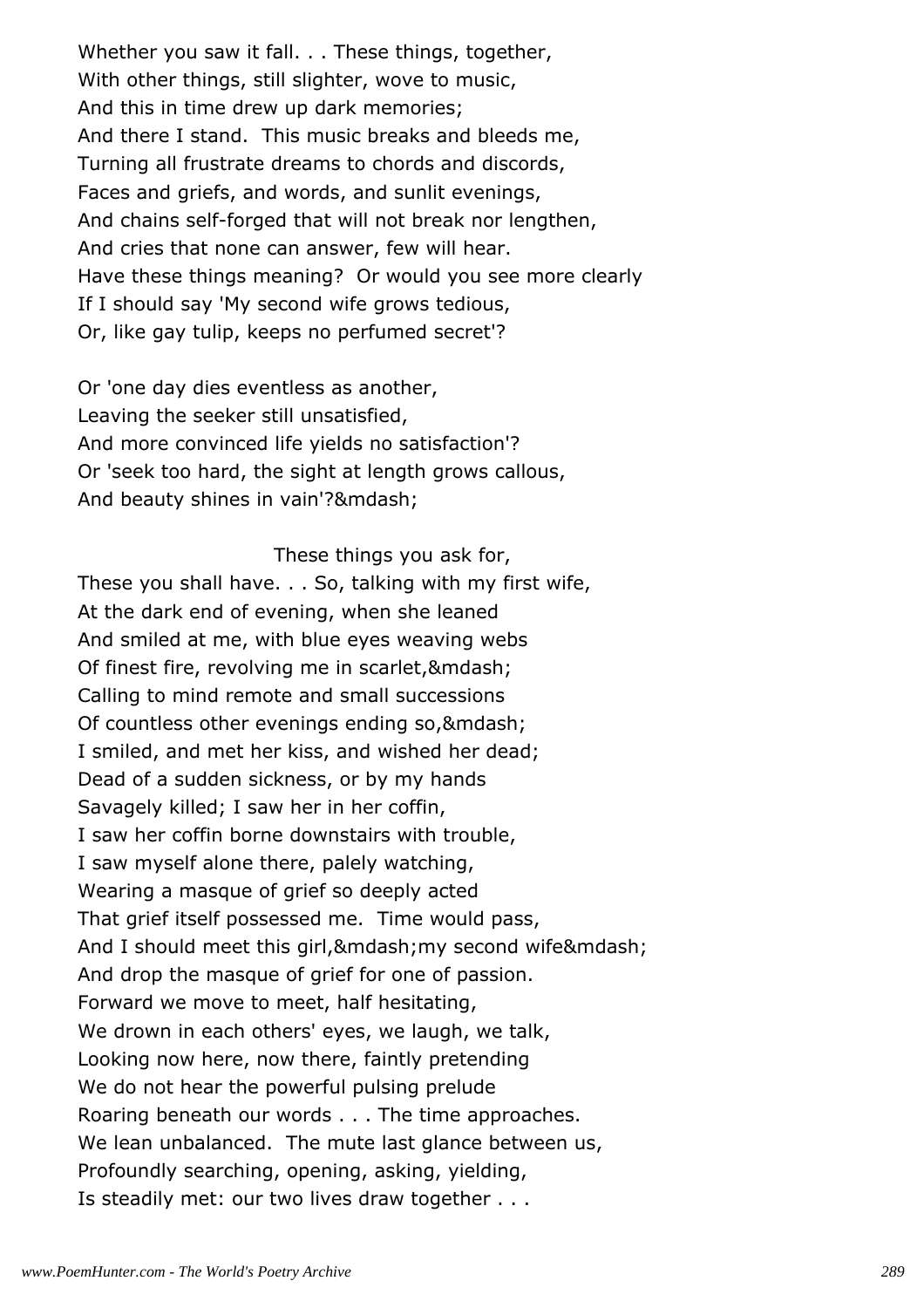. . . .'What are you thinking of?'. . . .My first wife's voice Scattered these ghosts. 'Oh nothing— nothing much— Just wondering where we'd be two years from now, And what we might be doing . . . ' And then remorse Turned sharply in my mind to sudden pity, And pity to echoed love. And one more evening Drew to the usual end of sleep and silence.

And, as it is with this, so too with all things. The pages of our lives are blurred palimpsest: New lines are wreathed on old lines half-erased, And those on older still; and so forever. The old shines through the new, and colors it. What's new? What's old? All things have double meanings, & mdash; All things return. I write a line with passion (Or touch a woman's hand, or plumb a doctrine) Only to find the same thing, done before,— Only to know the same thing comes to-morrow. . . . This curious riddled dream I dreamed last night, & mdash; Six years ago I dreamed it just as now; The same man stooped to me; we rose from darkness, And broke the accustomed order of our days, And struck for the morning world, and warmth, and freedom. . . . What does it mean? Why is this hint repeated? What darkness does it spring from, seek to end?

You see me, then, pass up and down these stairways, Now through a beam of light, and now through shadow,— Pursuing silent ends. No rest there is,— No more for me than you. I move here always, From quiet room to room, from wall to wall, Searching and plotting, weaving a web of days. This is my house, and now, perhaps, you know me. . . Yet I confess, for all my best intentions, Once more I have deceived you. . . .I withhold The one thing precious, the one dark thing that guides me; And I have spread two snares for you, of lies.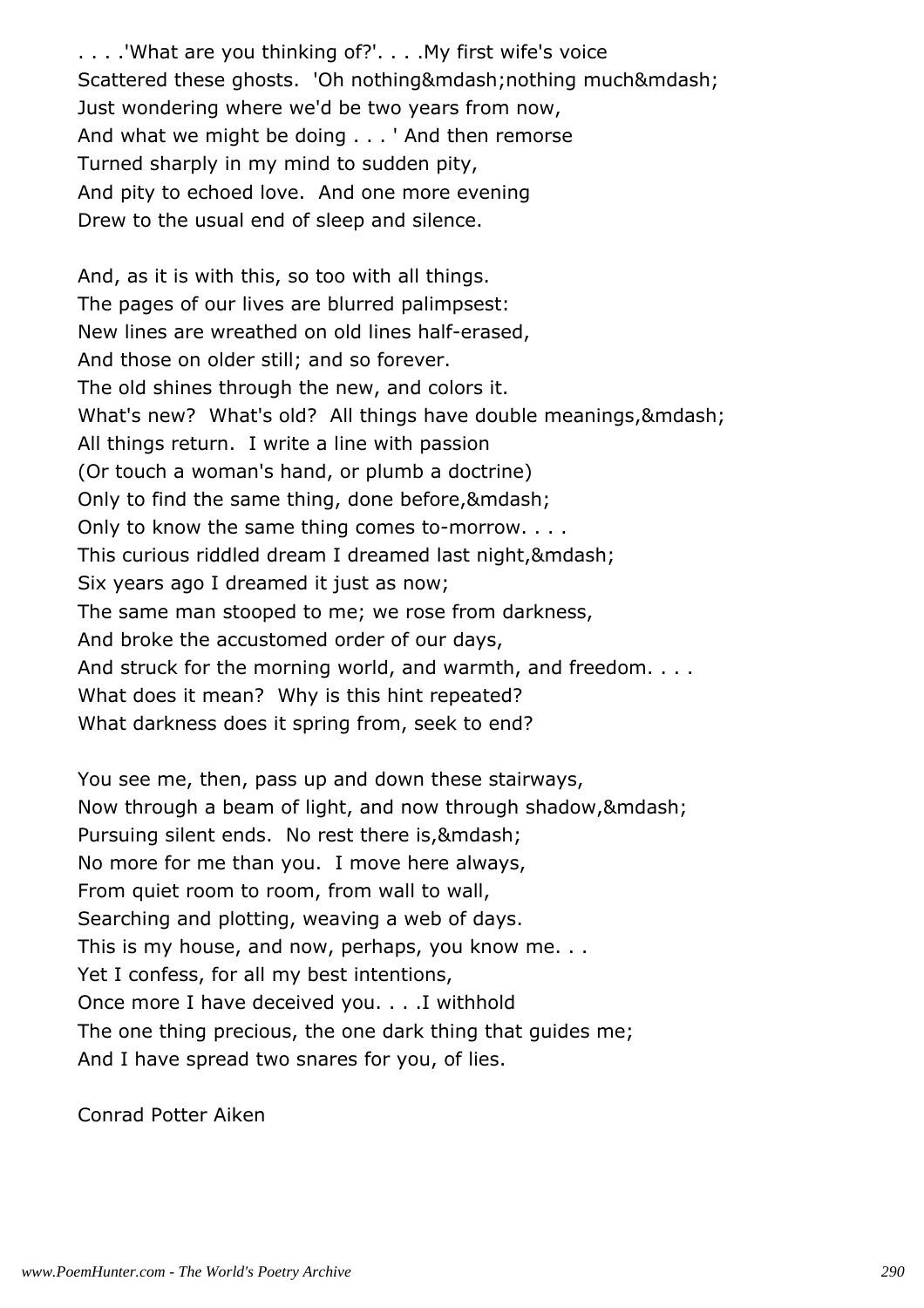# The House Of Dust: Part 04: 04: Counterpoint: Two Rooms

He, in the room above, grown old and tired, She, in the room below— his floor her ceiling— Pursue their separate dreams. He turns his light, And throws himself on the bed, face down, in laughter. . . . She, by the window, smiles at a starlight night,

His watch— the same he has heard these cycles of ages— Wearily chimes at seconds beneath his pillow. The clock, upon her mantelpiece, strikes nine. The night wears on. She hears dull steps above her. The world whirs on. . . . New stars come up to shine.

His youth— far off— he sees it brightly walking In a golden cloud. . . .Wings flashing about it. . . . Darkness Walls it around with dripping enormous walls. Old age— far off— her death— what do they matter? Down the smooth purple night a streaked star falls.

She hears slow steps in the street— they chime like music; They climb to her heart, they break and flower in beauty, Along her veins they glisten and ring and burn. . . . He hears his own slow steps tread down to silence. Far off they pass. He knows they will never return.

Far off— on a smooth dark road— he hears them faintly. The road, like a sombre river, quietly flowing, Moves among murmurous walls. A deeper breath Swells them to sound: he hears his steps more clearly. And death seems nearer to him: or he to death.

What's death?— She smiles. The cool stone hurts her elbows. The last of the rain-drops gather and fall from elm-boughs, She sees them glisten and break. The arc-lamp sings, The new leaves dip in the warm wet air and fragrance. A sparrow whirs to the eaves, and shakes his wings.

What's death— what's death? The spring returns like music,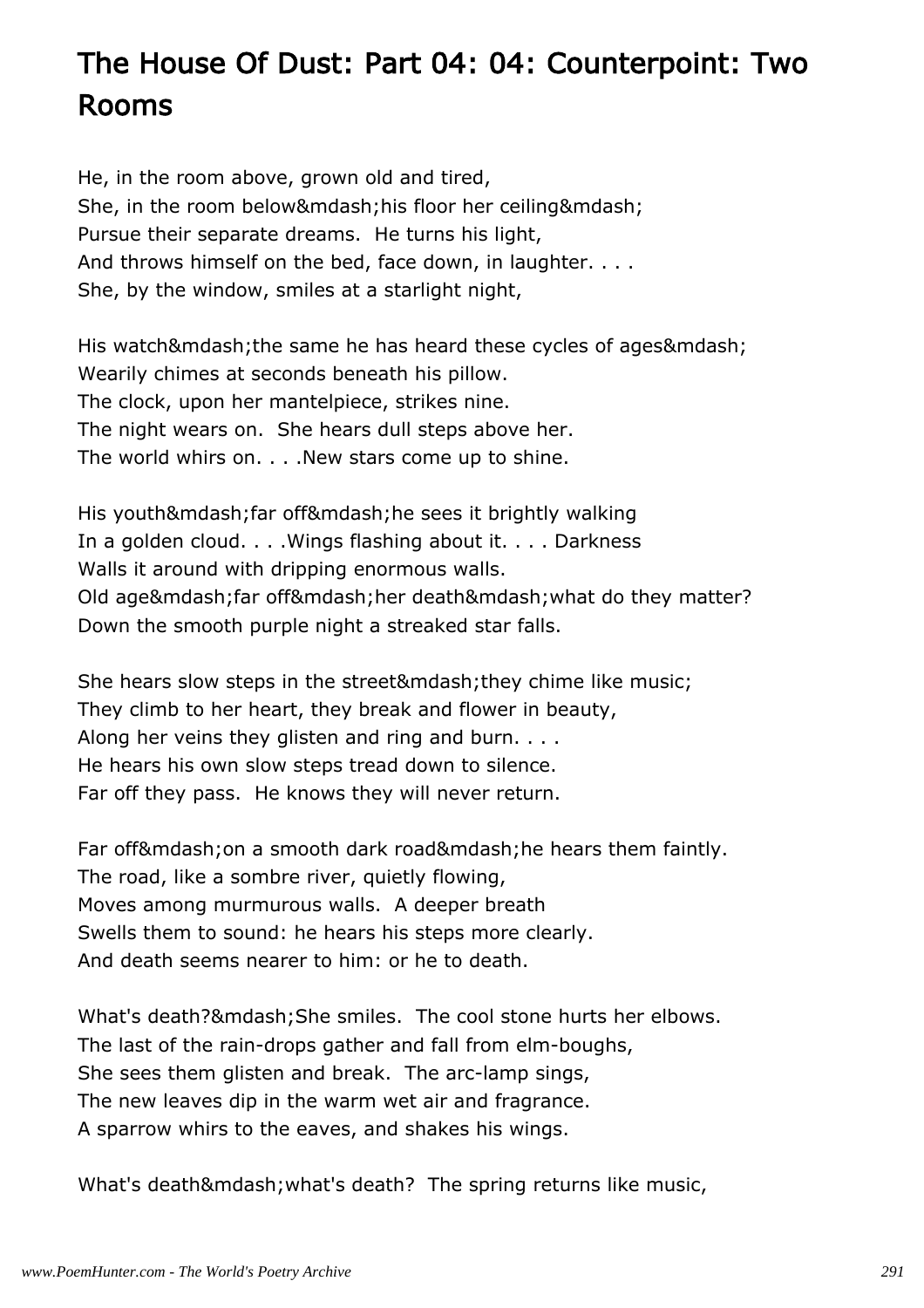The trees are like dark lovers who dream in starlight, The soft grey clouds go over the stars like dreams. The cool stone wounds her arms to pain, to pleasure. Under the lamp a circle of wet street gleams. . . . And death seems far away, a thing of roses, A golden portal, where golden music closes, Death seems far away: And spring returns, the countless singing of lovers, And spring returns to stay. . . .

He, in the room above, grown old and tired, Flings himself on the bed, face down, in laughter, And clenches his hands, and remembers, and desires to die. And she, by the window, smiles at a night of starlight. . . . The soft grey clouds go slowly across the sky.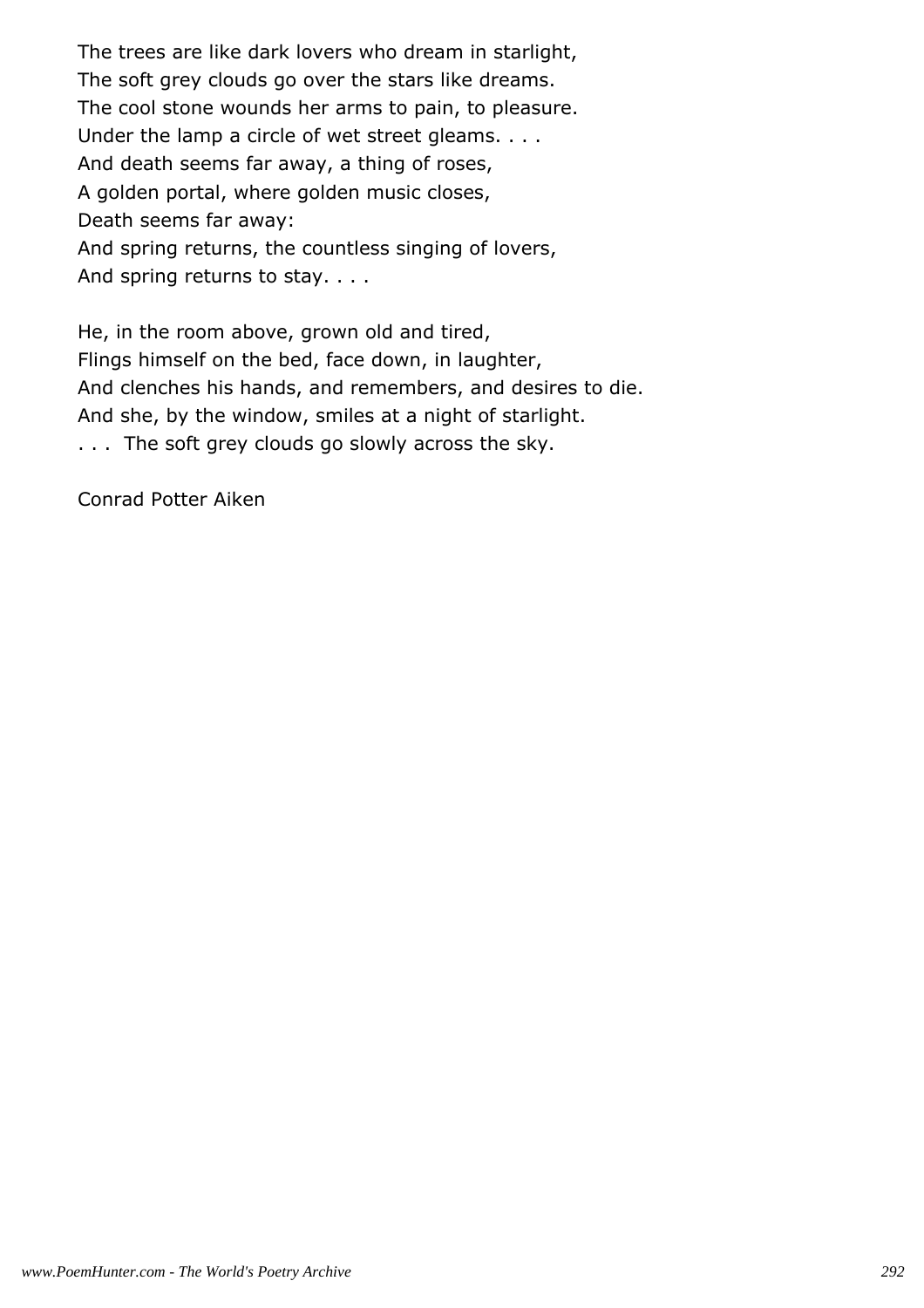### The House Of Dust: Part 04: 05: The Bitter Love-Song

No, I shall not say why it is that I love you& mdash; Why do you ask me, save for vanity? Surely you would not have me, like a mirror, Say 'yes,— your hair curls darkly back from the temples, Your mouth has a humorous, tremulous, half-shy sweetness, Your eyes are April grey. . . .with jonquils in them?' No, if I tell at all, I shall tell in silence . . . I'll say— my childhood broke through chords of music — Or were they chords of sun?— wherein fell shadows, Or silences; I rose through seas of sunlight; Or sometimes found a darkness stooped above me With wings of death, and a face of cold clear beauty.. I lay in the warm sweet grass on a blue May morning, My chin in a dandelion, my hands in clover, And drowsed there like a bee. . . .blue days behind me Stretched like a chain of deep blue pools of magic, Enchanted, silent, timeless. . . .days before me Murmured of blue-sea mornings, noons of gold, Green evenings streaked with lilac, bee-starred nights. Confused soft clouds of music fled above me.

Sharp shafts of music dazzled my eyes and pierced me. I ran and turned and spun and danced in the sunlight, Shrank, sometimes, from the freezing silence of beauty, Or crept once more to the warm white cave of sleep.

No, I shall not say 'this is why I praise you— Because you say such wise things, or such foolish. . .' You would not have me say what you know better? Let me instead be silent, only saying—: My childhood lives in me— or half-lives, rather— And, if I close my eyes cool chords of music Flow up to me . . . long chords of wind and sunlight. . . . Shadows of intricate vines on sunlit walls, Deep bells beating, with aeons of blue between them, Grass blades leagues apart with worlds between them, Walls rushing up to heaven with stars upon them. . . I lay in my bed and through the tall night window Saw the green lightning plunging among the clouds,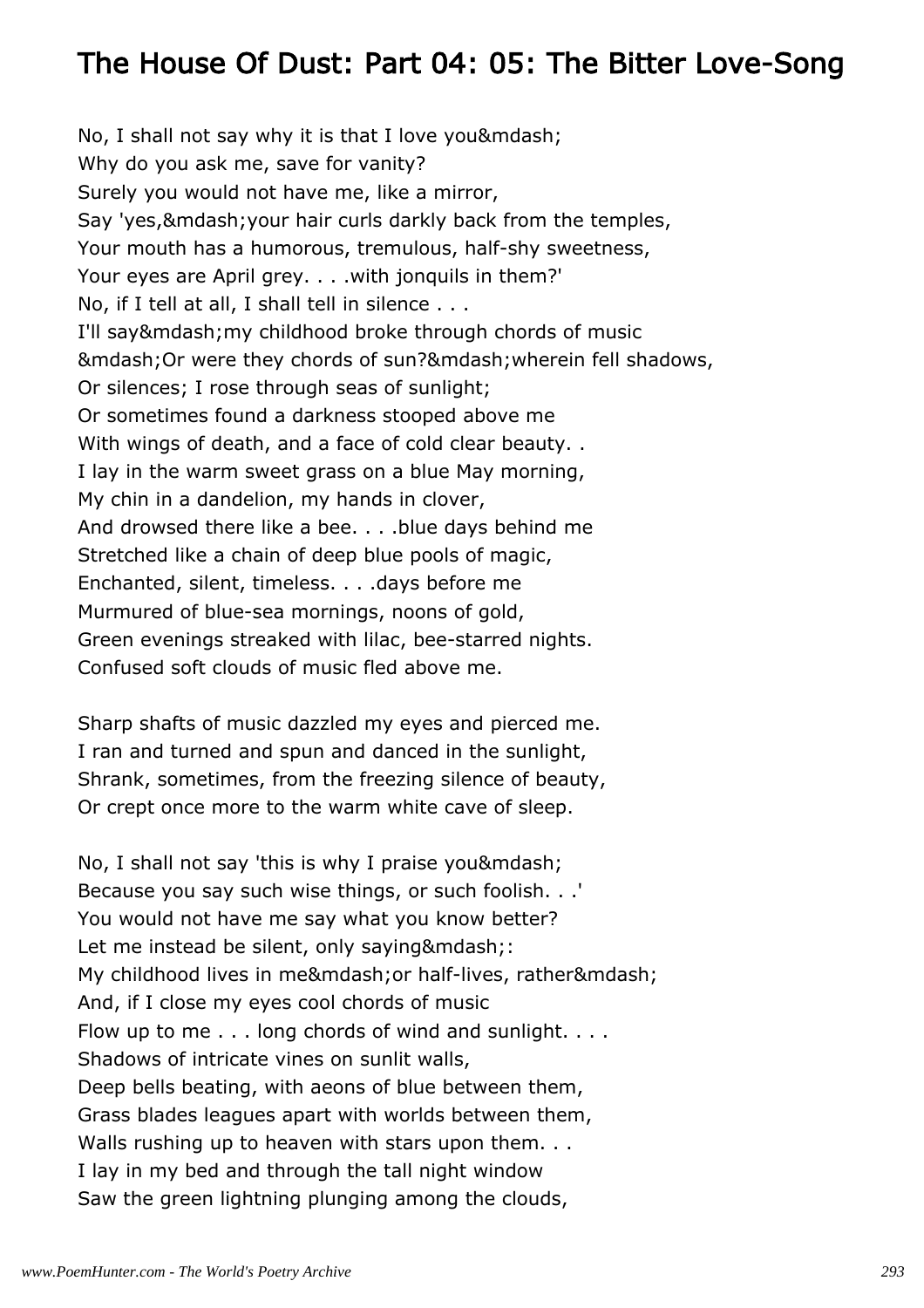And heard the harsh rain storm at the panes and roof. . . . How should I know— how should I now remember— What half-dreamed great wings curved and sang above me? What wings like swords? What eyes with the dread night in them?

This I shall say.— I lay by the hot white sand-dunes.. Small yellow flowers, sapless and squat and spiny, Stared at the sky. And silently there above us Day after day, beyond our dreams and knowledge, Presences swept, and over us streamed their shadows, Swift and blue, or dark. . . .What did they mean? What sinister threat of power? What hint of beauty? Prelude to what gigantic music, or subtle? Only I know these things leaned over me, Brooded upon me, paused, went flowing softly, Glided and passed. I loved, I desired, I hated, I struggled, I yielded and loved, was warmed to blossom . . . You, when your eyes have evening sunlight in them, Set these dunes before me, these salt bright flowers, These presences. . . .I drowse, they stream above me, I struggle, I yield and love, I am warmed to dream.

You are the window (if I could tell I'd tell you) Through which I see a clear far world of sunlight. You are the silence (if you could hear you'd hear me) In which I remember a thin still whisper of singing. It is not you I laugh for, you I touch! My hands, that touch you, suddenly touch white cobwebs, Coldly silvered, heavily silvered with dewdrops; And clover, heavy with rain; and cold green grass. . .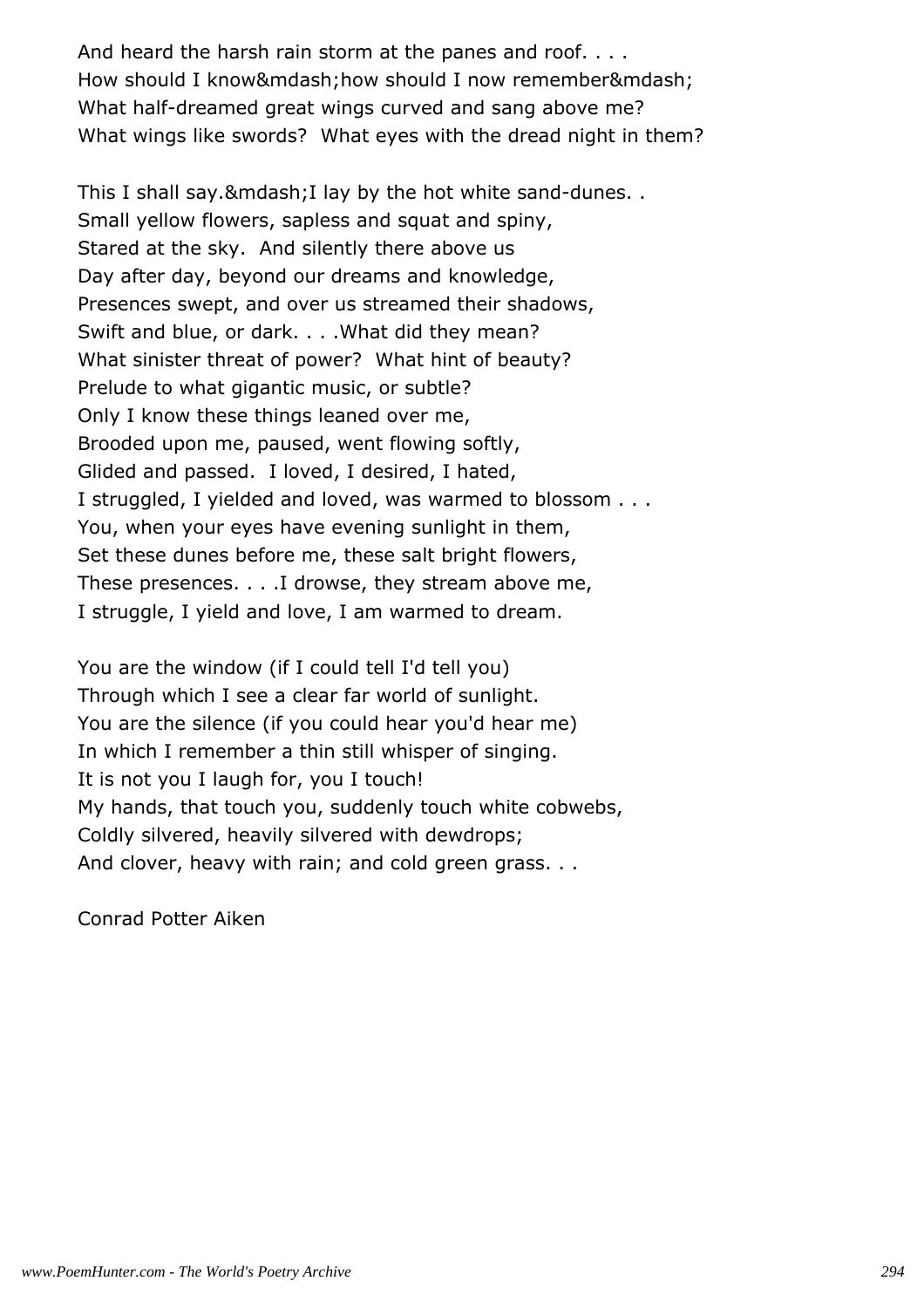## The House Of Dust: Part 04: 06: Cinema

#### As evening falls,

The walls grow luminous and warm, the walls Tremble and glow with the lives within them moving, Moving like music, secret and rich and warm. How shall we live to-night, where shall we turn? To what new light or darkness yearn? A thousand winding stairs lead down before us; And one by one in myriads we descend By lamplit flowered walls, long balustrades, Through half-lit halls which reach no end. . . .

Take my arm, then, you or you or you, And let us walk abroad on the solid air: Look how the organist's head, in silhouette, Leans to the lamplit music's orange square! . . . The dim-globed lamps illumine rows of faces, Rows of hands and arms and hungry eyes, They have hurried down from a myriad secret places, From windy chambers next to the skies. . . . The music comes upon us. . . . it shakes the darkness, It shakes the darkness in our minds. . . . And brilliant figures suddenly fill the darkness, Down the white shaft of light they run through darkness, And in our hearts a dazzling dream unwinds . . .

Take my hand, then, walk with me By the slow soundless crashings of a sea Down miles on miles of glistening mirrorlike sand,— Take my hand And walk with me once more by crumbling walls; Up mouldering stairs where grey-stemmed ivy clings, To hear forgotten bells, as evening falls, Rippling above us invisibly their slowly widening rings. . . . Did you once love me? Did you bear a name? Did you once stand before me without shame? . . . Take my hand: your face is one I know, I loved you, long ago: You are like music, long forgotten, suddenly come to mind; You are like spring returned through snow.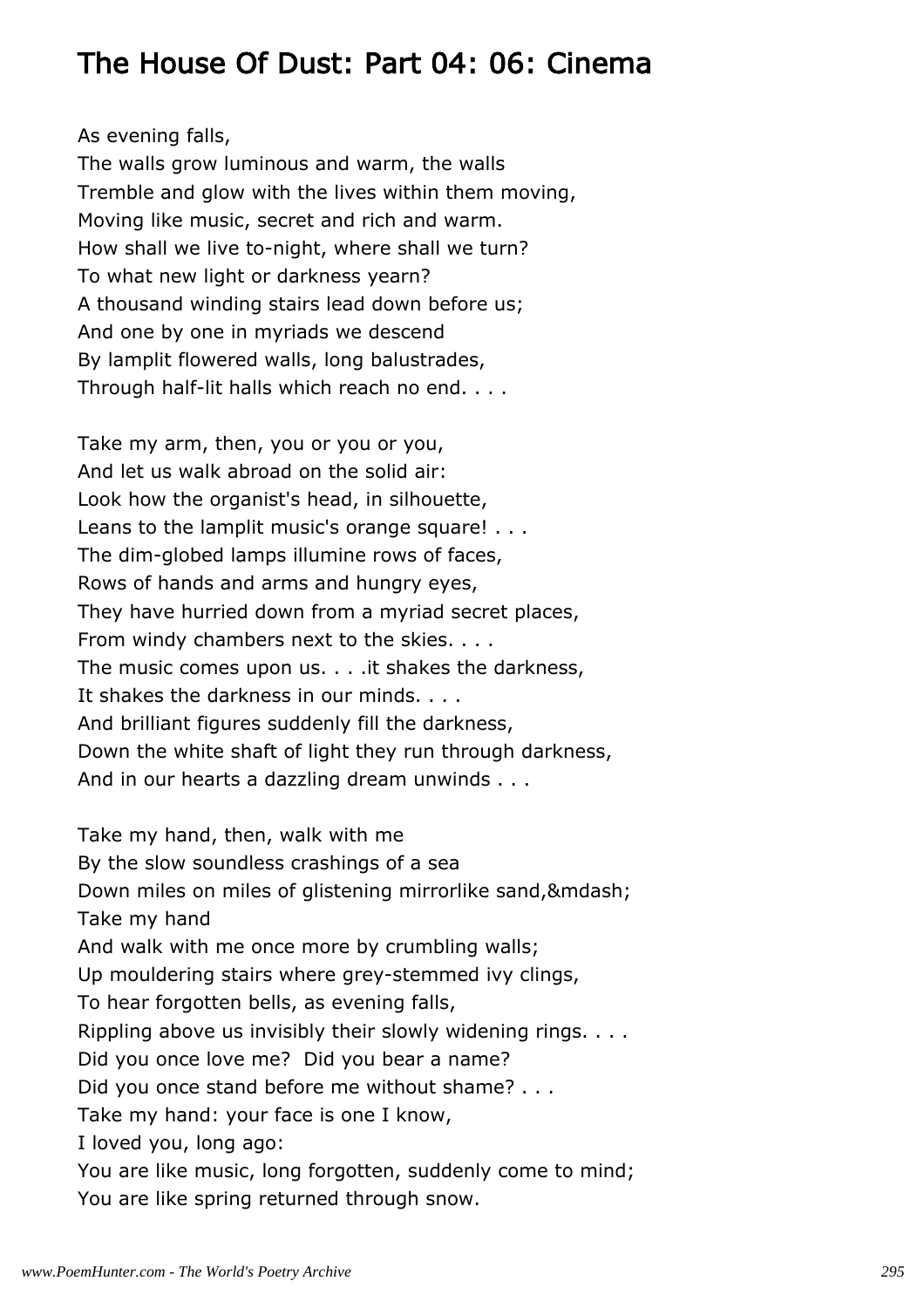Once, I know, I walked with you in starlight, And many nights I slept and dreamed of you; Come, let us climb once more these stairs of starlight, This midnight stream of cloud-flung blue! . . . Music murmurs beneath us like a sea, And faints to a ghostly whisper . . . Come with me.

Are you still doubtful of me— hesitant still, Fearful, perhaps, that I may yet remember What you would gladly, if you could, forget? You were unfaithful once, you met your lover; Still in your heart you bear that red-eyed ember; And I was silent,— you remember my silence yet . . . You knew, as well as I, I could not kill him, Nor touch him with hot hands, nor yet with hate. No, and it was not you I saw with anger. Instead, I rose and beat at steel-walled fate, Cried till I lay exhausted, sick, unfriended, That life, so seeming sure, and love, so certain, Should loose such tricks, be so abruptly ended, Ring down so suddenly an unlooked-for curtain.

How could I find it in my heart to hurt you, You, whom this love could hurt much more than I? No, you were pitiful, and I gave you pity; And only hated you when I saw you cry. We were two dupes; if I could give forgiveness, & mdash; Had I the right, & mdash; I should forgive you now  $\ldots$ We were two dupes . . . Come, let us walk in starlight, And feed our griefs: we do not break, but bow.

Take my hand, then, come with me By the white shadowy crashings of a sea . . . Look how the long volutes of foam unfold To spread their mottled shimmer along the sand! . . . Take my hand, Do not remember how these depths are cold, Nor how, when you are dead, Green leagues of sea will glimmer above your head. You lean your face upon your hands and cry, The blown sand whispers about your feet, Terrible seems it now to die,—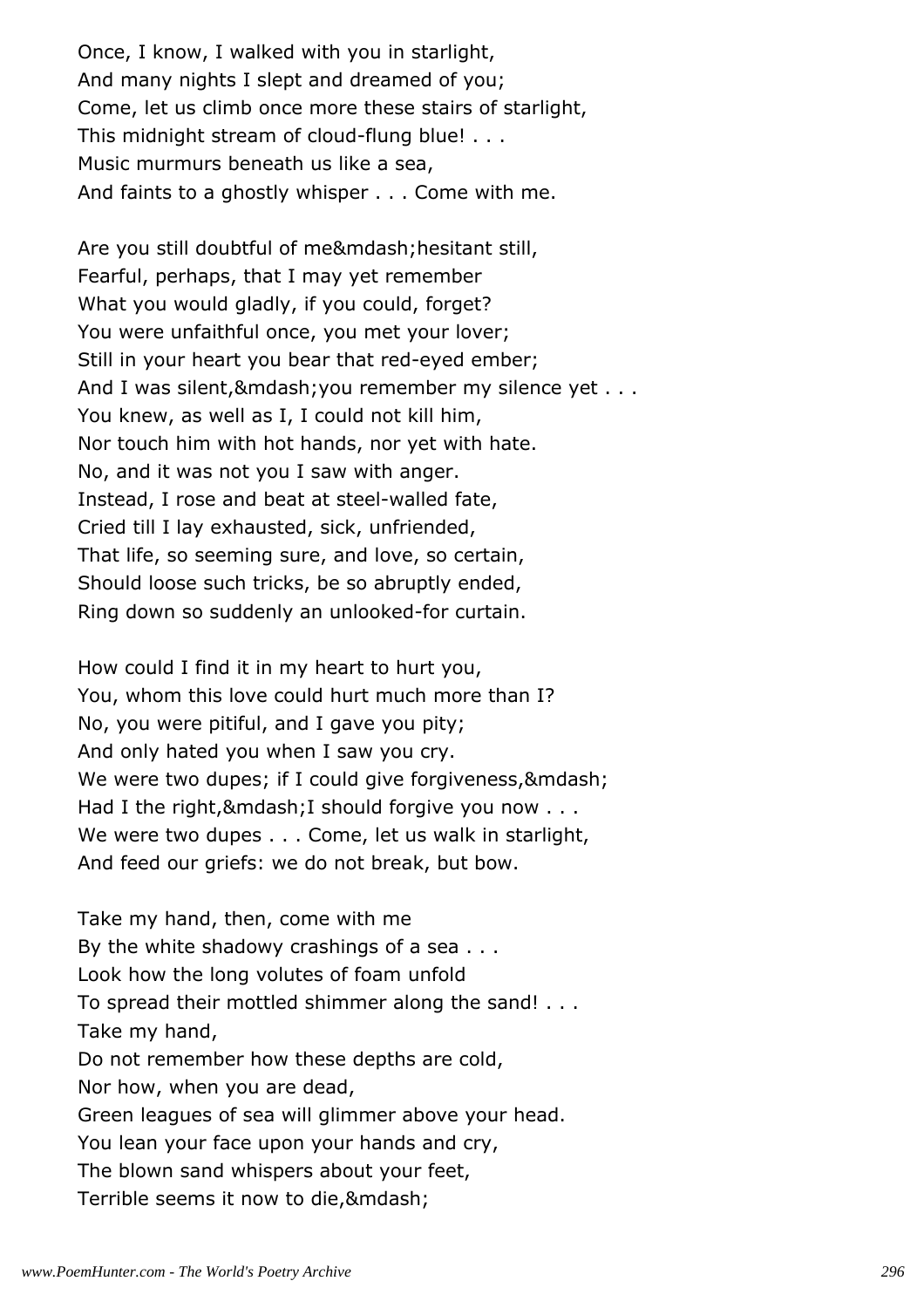Terrible now, with life so incomplete, To turn away from the balconies and the music, The sunlit afternoons, To hear behind you there a far-off laughter Lost in a stirring of sand among dry dunes . . . Die not sadly, you whom life has beaten! Lift your face up, laughing, die like a queen! Take cold flowers of foam in your warm white fingers! Death's but a change of sky from blue to green . . . As evening falls, The walls grow luminous and warm, the walls Tremble and glow . . . the music breathes upon us, The rayed white shaft plays over our heads like magic, And to and fro we move and lean and change . . . You, in a world grown strange, Laugh at a darkness, clench your hands despairing, Smash your glass on a floor, no longer caring, Sink suddenly down and cry . . . You hear the applause that greets your latest rival, You are forgotten: your rival— who knows?— is I . . . I laugh in the warm bright light of answering laughter, I am inspired and young . . . and though I see You sitting alone there, dark, with shut eyes crying, I bask in the light, and in your hate of me . . . Failure . . . well, the time comes soon or later . . . The night must come . . . and I'll be one who clings, Desperately, to hold the applause, one instant, & mdash; To keep some youngster waiting in the wings. The music changes tone . . . a room is darkened,

Someone is moving . . . the crack of white light widens, And all is dark again; till suddenly falls A wandering disk of light on floor and walls, Winks out, returns again, climbs and descends, Gleams on a clock, a glass, shrinks back to darkness; And then at last, in the chaos of that place, Dazzles like frozen fire on your clear face. Well, I have found you. We have met at last. Now you shall not escape me: in your eyes I see the horrible huddlings of your past, & mdash; All you remember blackens, utters cries,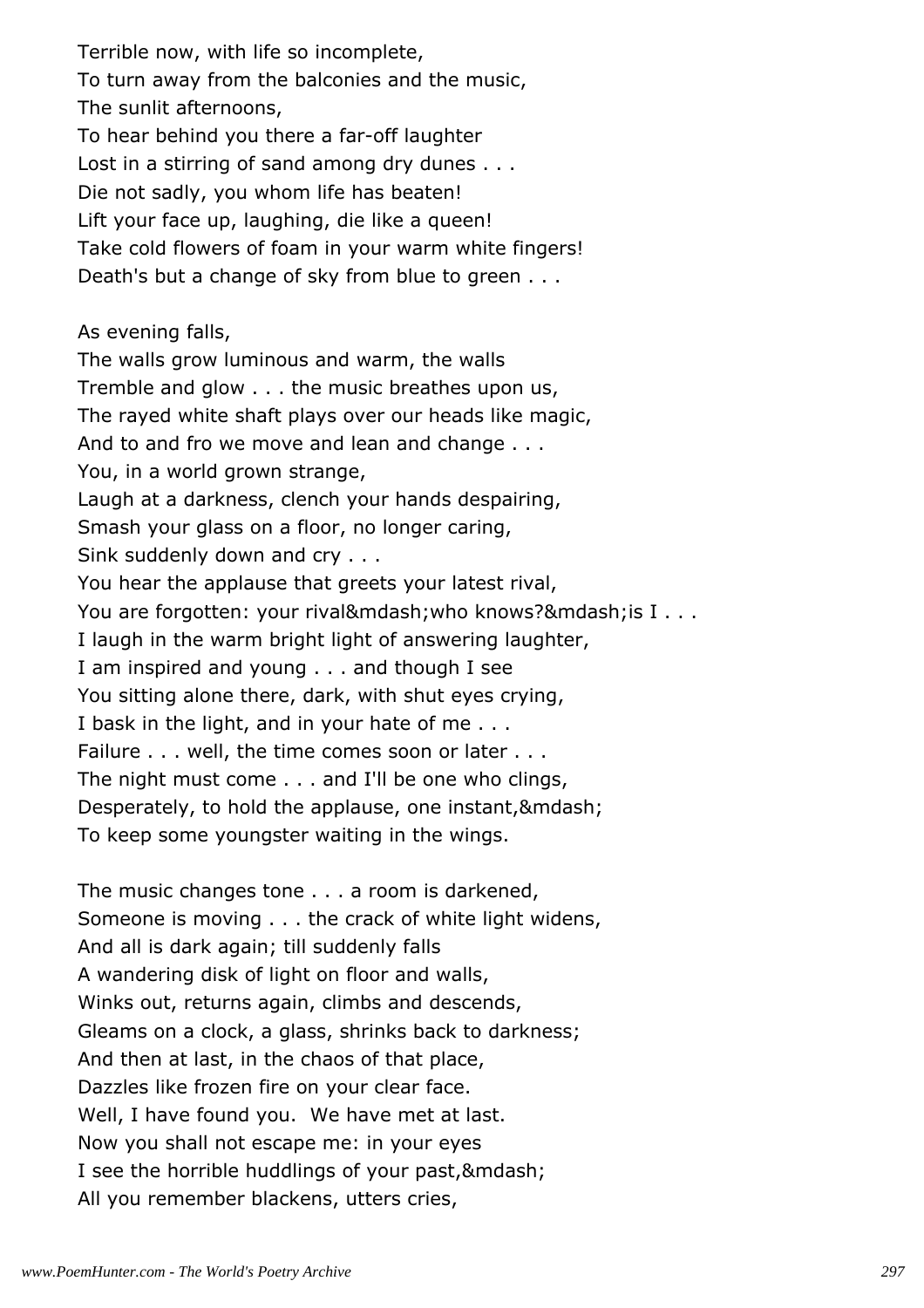Reaches far hands and faint. I hold the light Close to your cheek, watch the pained pupils shrink,— Watch the vile ghosts of all you vilely think . . . Now all the hatreds of my life have met To hold high carnival . . . we do not speak, My fingers find the well-loved throat they seek, And press, and fling you down . . . and then forget.

Who plays for me? What sudden drums keep time To the ecstatic rhythm of my crime? What flute shrills out as moonlight strikes the floor? . . What violin so faintly cries Seeing how strangely in the moon he lies? . . . The room grows dark once more, The crack of white light narrows around the door, And all is silent, except a slow complaining Of flutes and violins, like music waning.

Take my hand, then, walk with me By the slow soundless crashings of a sea . . . Look, how white these shells are, on this sand! Take my hand, And watch the waves run inward from the sky Line upon foaming line to plunge and die. The music that bound our lives is lost behind us, Paltry it seems . . . here in this wind-swung place Motionless under the sky's vast vault of azure We stand in a terror of beauty, face to face. The dry grass creaks in the wind, the blown sand whispers,

The soft sand seethes on the dunes, the clear grains glisten, Once they were rock . . . a chaos of golden boulders . . . Now they are blown by the wind . . . we stand and listen To the sliding of grain upon timeless grain And feel our lives go past like a whisper of pain. Have I not seen you, have we not met before Here on this sun-and-sea-wrecked shore? You shade your sea-gray eyes with a sunlit hand And peer at me . . . far sea-gulls, in your eyes, Flash in the sun, go down . . . I hear slow sand, And shrink to nothing beneath blue brilliant skies . . .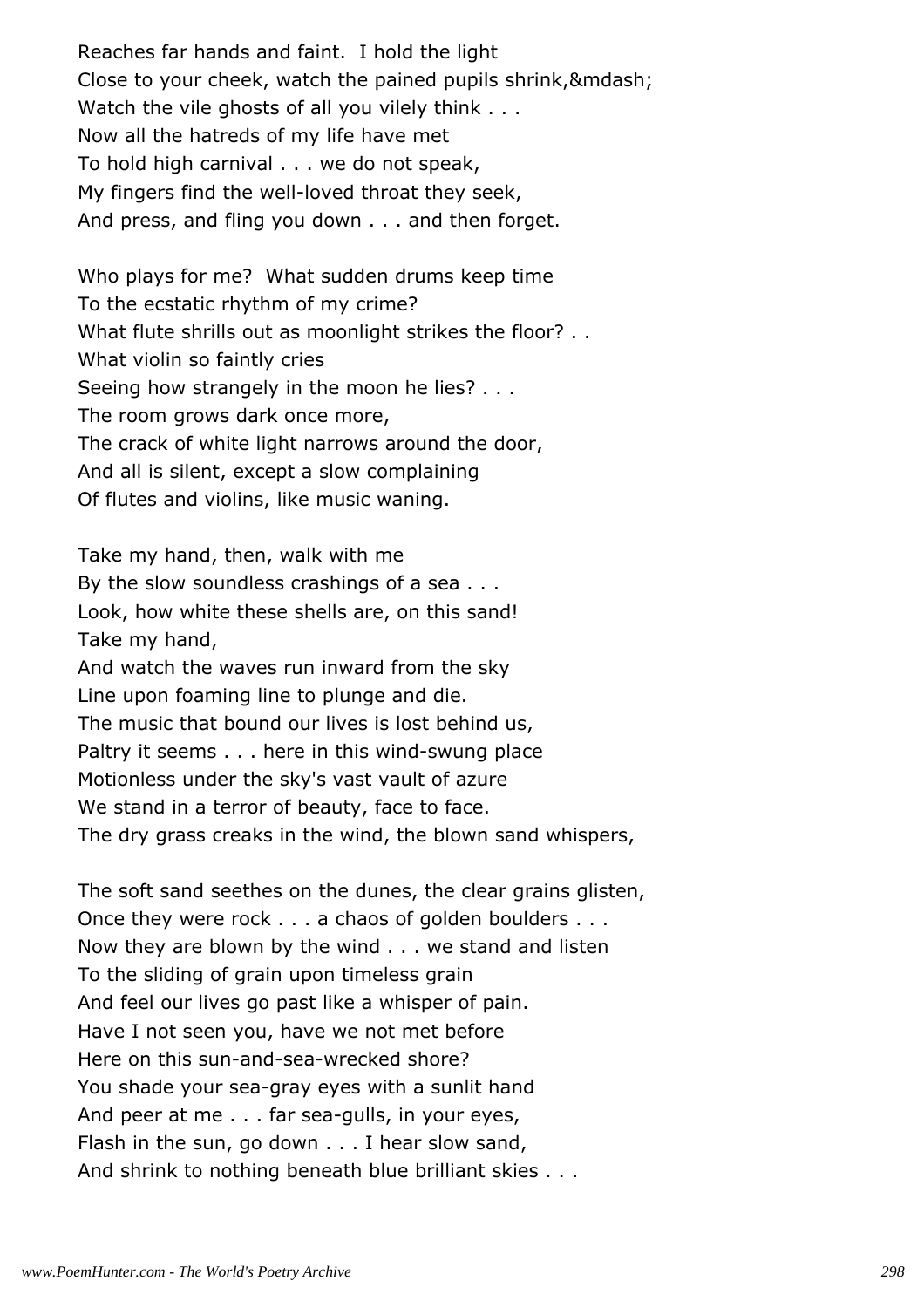The music ends. The screen grows dark. We hurry To go our devious secret ways, forgetting Those many lives . . . We loved, we laughed, we killed, We danced in fire, we drowned in a whirl of sea-waves. The flutes are stilled, and a thousand dreams are stilled.

Whose body have I found beside dark waters, The cold white body, garlanded with sea-weed? Staring with wide eyes at the sky? I bent my head above it, and cried in silence. Only the things I dreamed of heard my cry.

Once I loved, and she I loved was darkened. Again I loved, and love itself was darkened. Vainly we follow the circle of shadowy days. The screen at last grows dark, the flutes are silent. The doors of night are closed. We go our ways.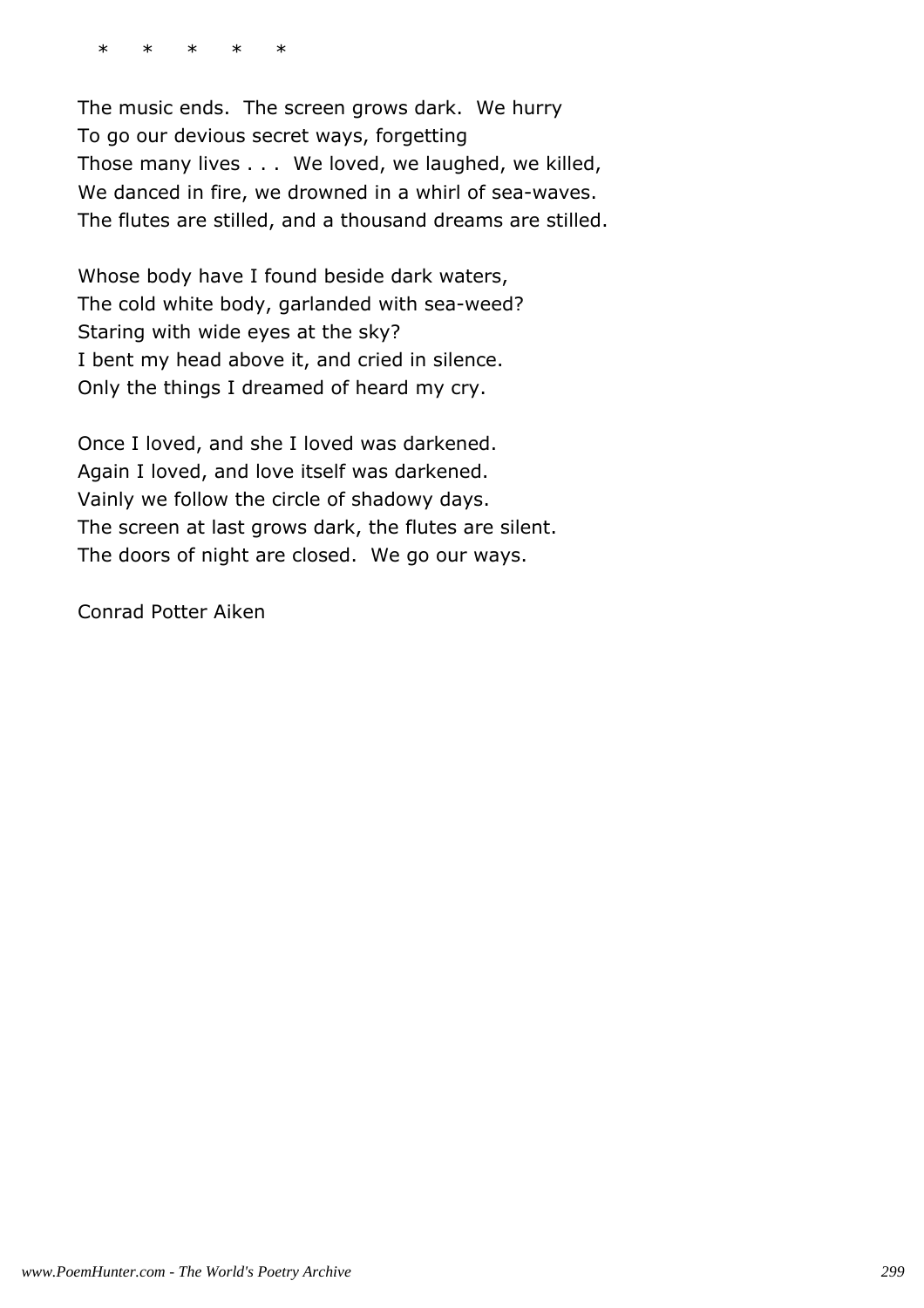# The House Of Dust: Part 04: 07: The Sun Goes Down In A Cold Pale Flare Of Light

The sun goes down in a cold pale flare of light. The trees grow dark: the shadows lean to the east: And lights wink out through the windows, one by one. A clamor of frosty sirens mourns at the night. Pale slate-grey clouds whirl up from the sunken sun.

And the wandering one, the inquisitive dreamer of dreams, The eternal asker of answers, stands in the street, And lifts his palms for the first cold ghost of rain. The purple lights leap down the hill before him. The gorgeous night has begun again.

'I will ask them all, I will ask them all their dreams, I will hold my light above them and seek their faces, I will hear them whisper, invisible in their veins. . . . ' The eternal asker of answers becomes as the darkness, Or as a wind blown over a myriad forest, Or as the numberless voices of long-drawn rains.

We hear him and take him among us like a wind of music, Like the ghost of a music we have somewhere heard; We crowd through the streets in a dazzle of pallid lamplight, We pour in a sinister mass, we ascend a stair, With laughter and cry, with word upon murmured word, We flow, we descend, we turn. . . . and the eternal dreamer Moves on among us like light, like evening air . . .

Good night! good night! good night! we go our ways, The rain runs over the pavement before our feet, The cold rain falls, the rain sings. We walk, we run, we ride. We turn our faces To what the eternal evening brings.

Our hands are hot and raw with the stones we have laid, We have built a tower of stone high into the sky. We have built a city of towers. Our hands are light, they are singing with emptiness.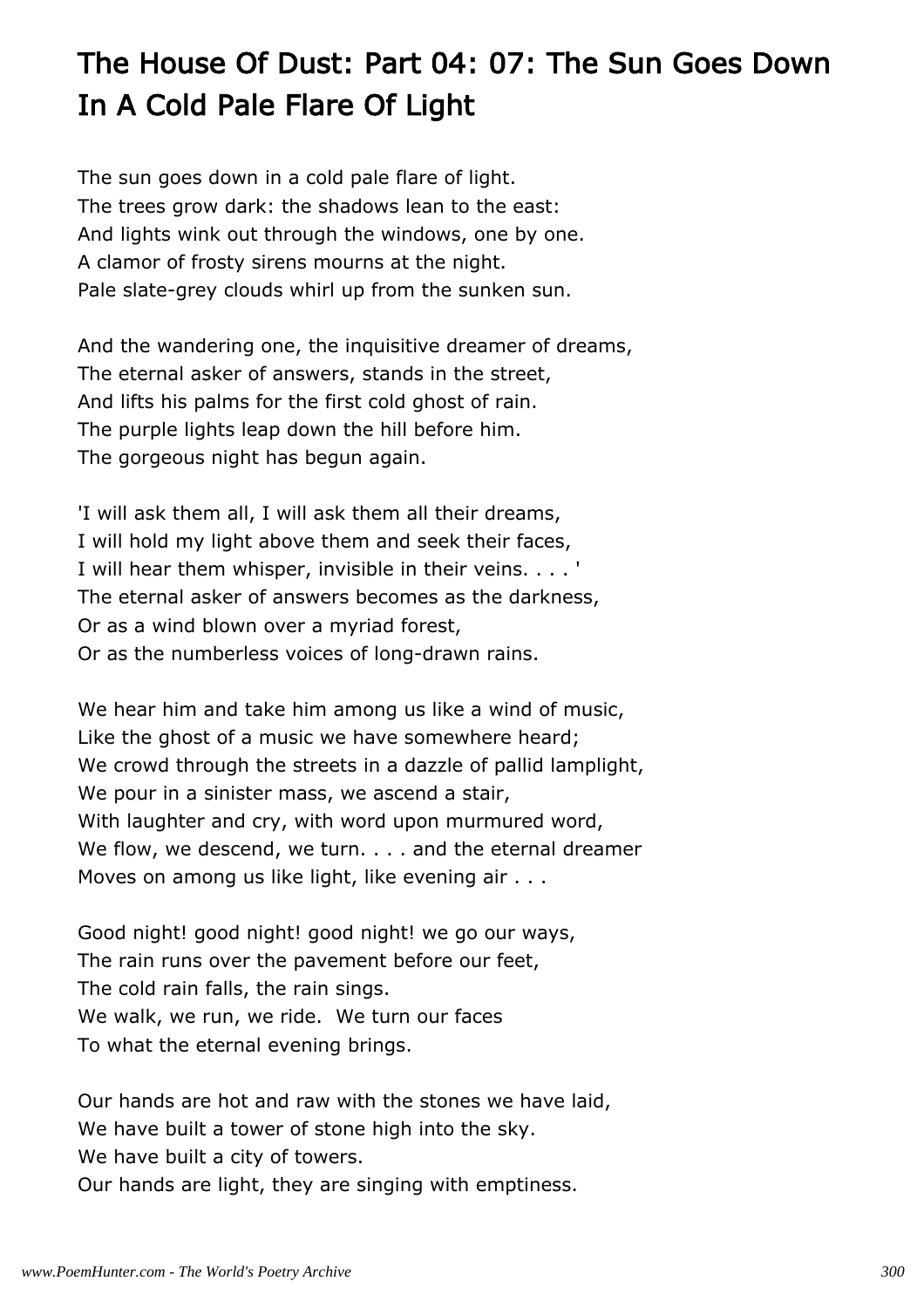Our souls are light. They have shaken a burden of hours. . . . What did we build it for? Was it all a dream? . . . Ghostly above us in lamplight the towers gleam . . . And after a while they will fall to dust and rain; Or else we will tear them down with impatient hands; And hew rock out of the earth, and build them again.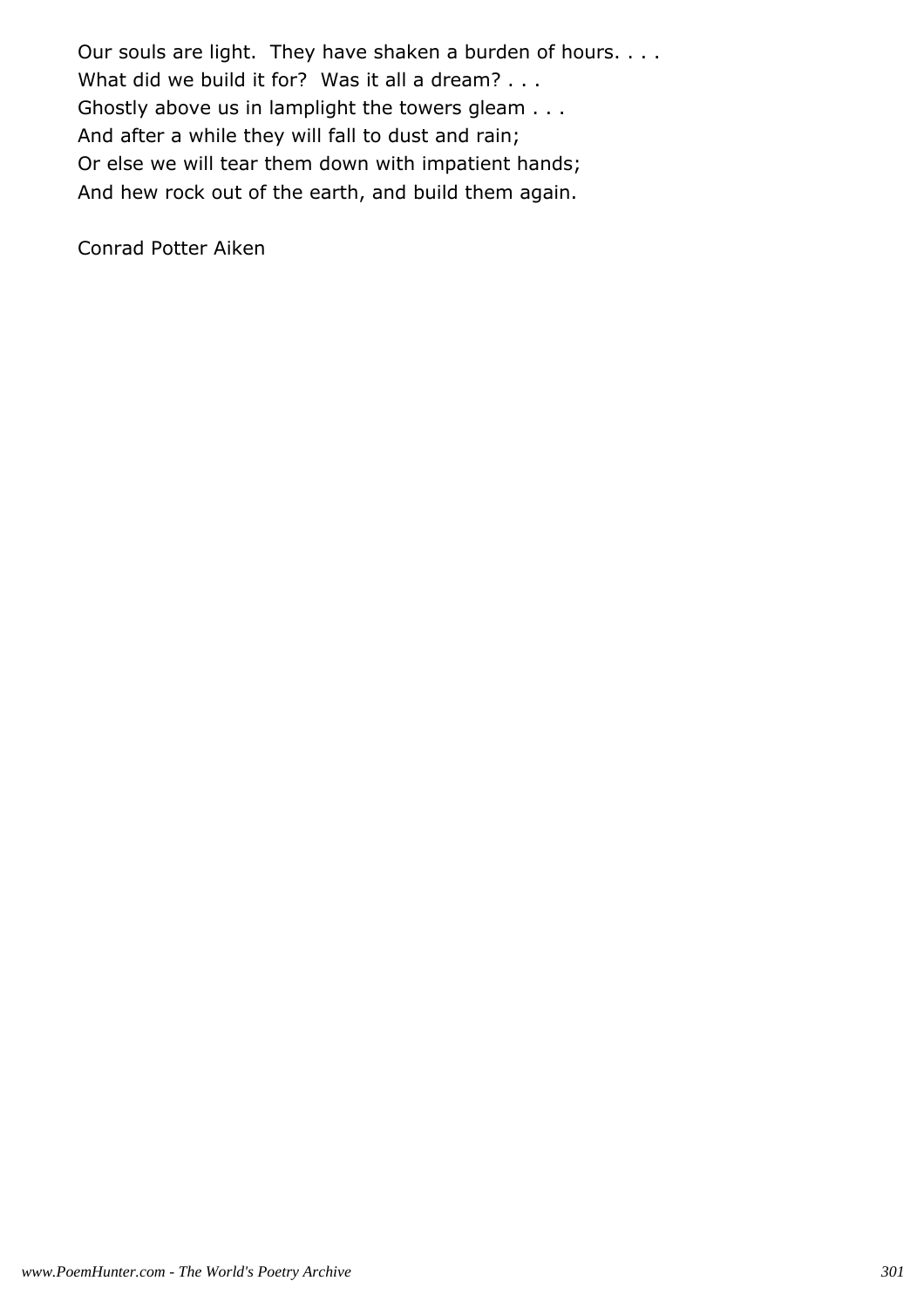## The Quarrel

Suddenly, after the quarrel, while we waited, Disheartened, silent, with downcast looks, nor stirred Eyelid nor finger, hopeless both, yet hoping Against all hope to unsay the sundering word:

While all the room's stillness deepened, deepened about us And each of us crept his thought's way to discover How, with as little sound as the fall of a leaf, The shadow had fallen, and lover quarreled with lover;

And while, in the quiet, I marveled-alas, alas-At your deep beauty, your tragic beauty, torn As the pale flower is torn by the wanton sparrow-This beauty, pitied and loved, and now forsworn;

It was then, when the instant darkened to its darkest,- When faith was lost with hope, and the rain conspired To strike its gray arpeggios against our heartstrings,- When love no longer dared, and scarcely desired:

It was then that suddenly, in the neighbor's room, The music started: that brave quartette of strings Breaking out of the stillness, as out of our stillness, Like the indomitable heart of life that sings

When all is lost; and startled from our sorrow, Tranced from our grief by that diviner grief, We raised remembering eyes, each looked at other, Blinded with tears of joy; and another leaf

Fell silently as that first; and in the instant The shadow had gone, our quarrel became absurd; And we rose, to the angelic voices of the music, And I touched your hand, and we kissed, without a word.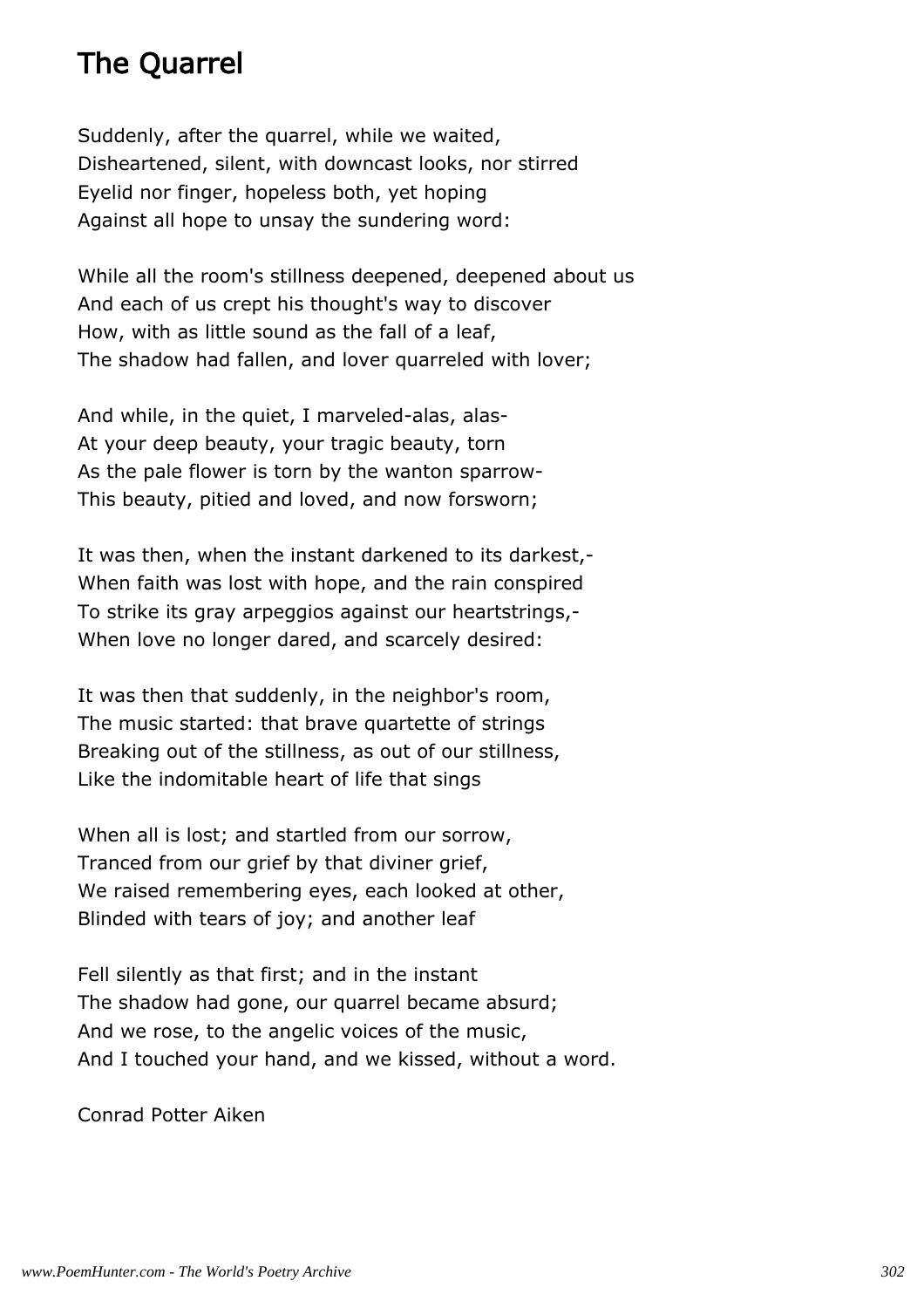## The Room

Through that window—all else being extinct Except itself and me—I saw the struggle Of darkness against darkness. Within the room It turned and turned, dived downward. Then I saw How order might—if chaos wished—become: And saw the darkness crush upon itself, Contracting powerfully; it was as if It killed itself, slowly: and with much pain. Pain. The scene was pain, and nothing but pain. What else, when chaos draws all forces inward To shape a single leaf? . . .

 For the leaf came Alone and shining in the empty room; After a while the twig shot downward from it; And from the twig a bough; and then the trunk, Massive and coarse; and last the one black root. The black root cracked the walls. Boughs burst the window: The great tree took possession. Tree of trees! Remember (when time comes) how chaos died To shape the shining leaf. Then turn, have courage, Wrap arms and roots together, be convulsed With grief, and bring back chaos out of shape. I will be watching then as I watch now.

I will praise darkness now, but then the leaf.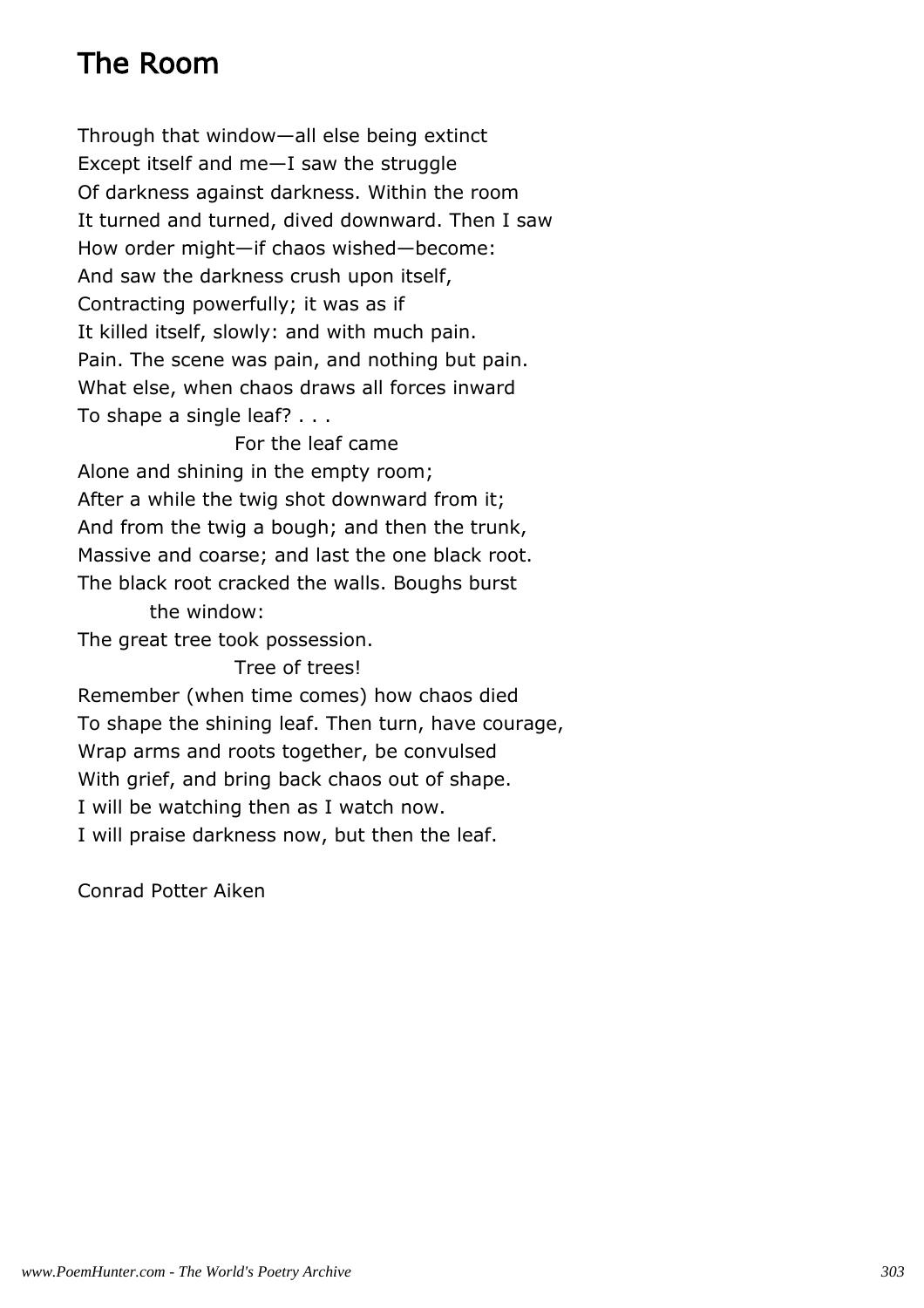## The Things

The house in Broad Street, red brick, with nine rooms the weedgrown graveyard with its rows of tombs the jail from which imprisoned faces grinned at stiff palmettos flashing in the wind

the engine-house, with engines, and a tank in which young alligators swam and stank, the bell-tower, of red iron, where the bell gonged of the fires in a tone from hell

magnolia trees with whitehot torch of bud the yellow river between banks of mud the tall striped lighthouse like a barber's pole snake in the bog and locust in the hole

worn cigarette cards, of white battleships, or flags, or chorus girls with scarlet lips, jackstones of copper, peach tree in the yard splashing ripe peaches on an earth baked hard

children beneath the arc-light in a romp with Run sheep Run, and rice-birds in the swamp, the organ-grinder's monkey, dancing bears, okras in baskets, Psyche on the stairs—

and then the north star nearer, and the snow silent between the now and long ago time like a train that roared from place to place new crowds, new faces, for a single face

no longer then the chinaberry tree nor the dark mockingbird to sing his glee nor prawns nor catfish; icicles instead and Indian-pipes, and cider in the shed

arbutus under pinewoods in the spring and death remembered as a tropic thing with picture postcard angels to upraise it and trumpet vines and hummingbirds to phrase it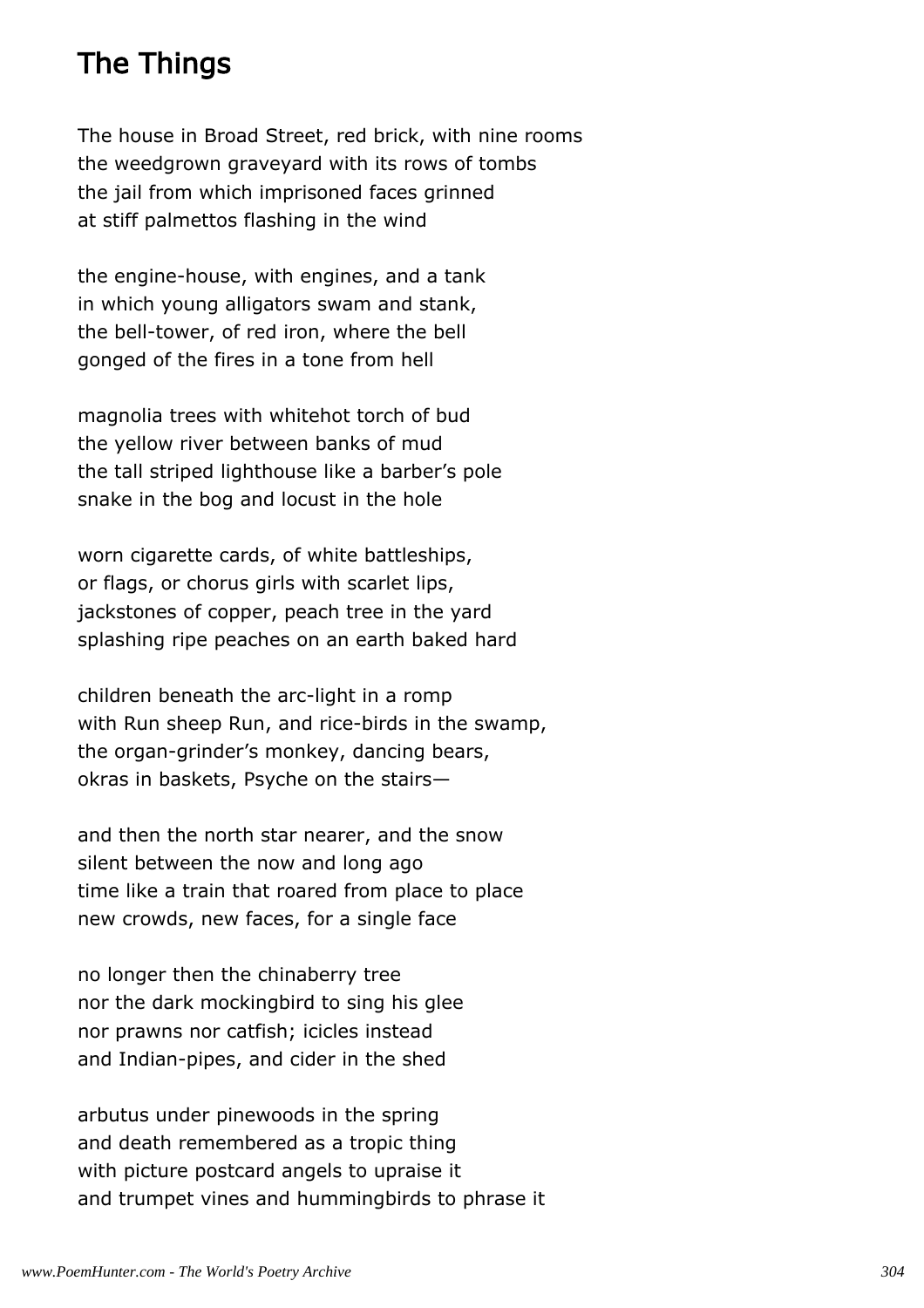then wisdom come, and Shakspere's voice far off, to be or not, upon the teacher's cough, the latent heat of melting ice, the brief hypotenuse from ecstasy to grief

amo amas, and then the cras amet, the new-found eyes no slumber could forget, Vivien, the affliction of the senses, and conjugation of historic tenses

and Shakspere nearer come, and louder heard, and the disparateness of flesh and word, time growing swifter, and the pendulums in shorter savage arcs that beat like drums—

hands held, relinquished, faces come and gone, kissed and forgotten, and become but one, old shoes worn out, and new ones bought, the gloves soiled, and so lost in limbo, like the loves—

then Shakspere in the heart, the instant speech parting the conscious terrors each from each wisdom's dishevelment, the purpose lamed, and purposeless the footsteps eastward aimed

the bloodstream always slower, while the clock followed the tired heart with louder knock, fatigue upon the eye, the tardy springs inviting to no longer longed-for things—

the birdsong nearer now than Shakspere's voice, whispers of comfort—Death is near, rejoice! remember now the red house with nine rooms the graveyard with its trumpetvines and tombs—

play jackstones now and let your jackstones be the stars that make Orion's galaxy so to deceive yourself until you move into that house whose tenants do not love.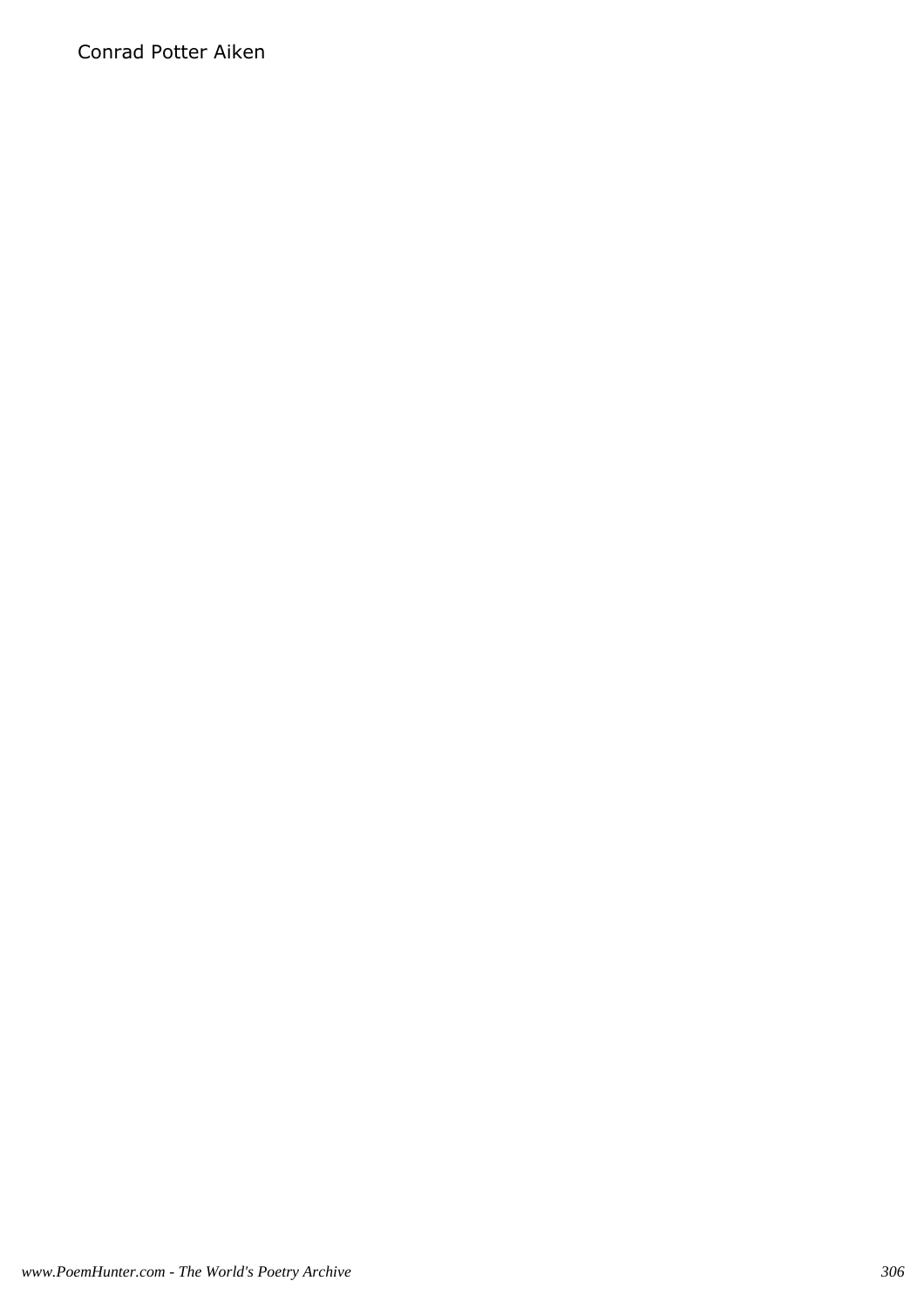### The Tower

One, from his high bright window in a tower, Leans out, as evening falls, And sees the advancing curtain of the shower Splashing its silver on roofs and walls: Sees how, swift as a shadow, it crosses the city, And murmurs beyond far walls to the sea, Leaving a glimmer of water in the dark canyons, And silver falling from eave and tree.

One, from his high bright window, looking down, Peers like a dreamer over the rain-bright town, And thinks its towers are like a dream. The western windows flame in the sun's last flare, Pale roofs begin to gleam.

Looking down from a window high in a wall He sees us all; Lifting our pallid faces towards the rain, Searching the sky, and going our ways again, Standing in doorways, waiting under the trees . . . There, in the high bright window he dreams, and sees What we are blind to,-we who mass and crowd From wall to wall in the darkening of a cloud.

The gulls drift slowly above the city of towers, Over the roofs to the darkening sea they fly; Night falls swiftly on an evening of rain. The yellow lamps wink one by one again. The towers reach higher and blacker against the sky.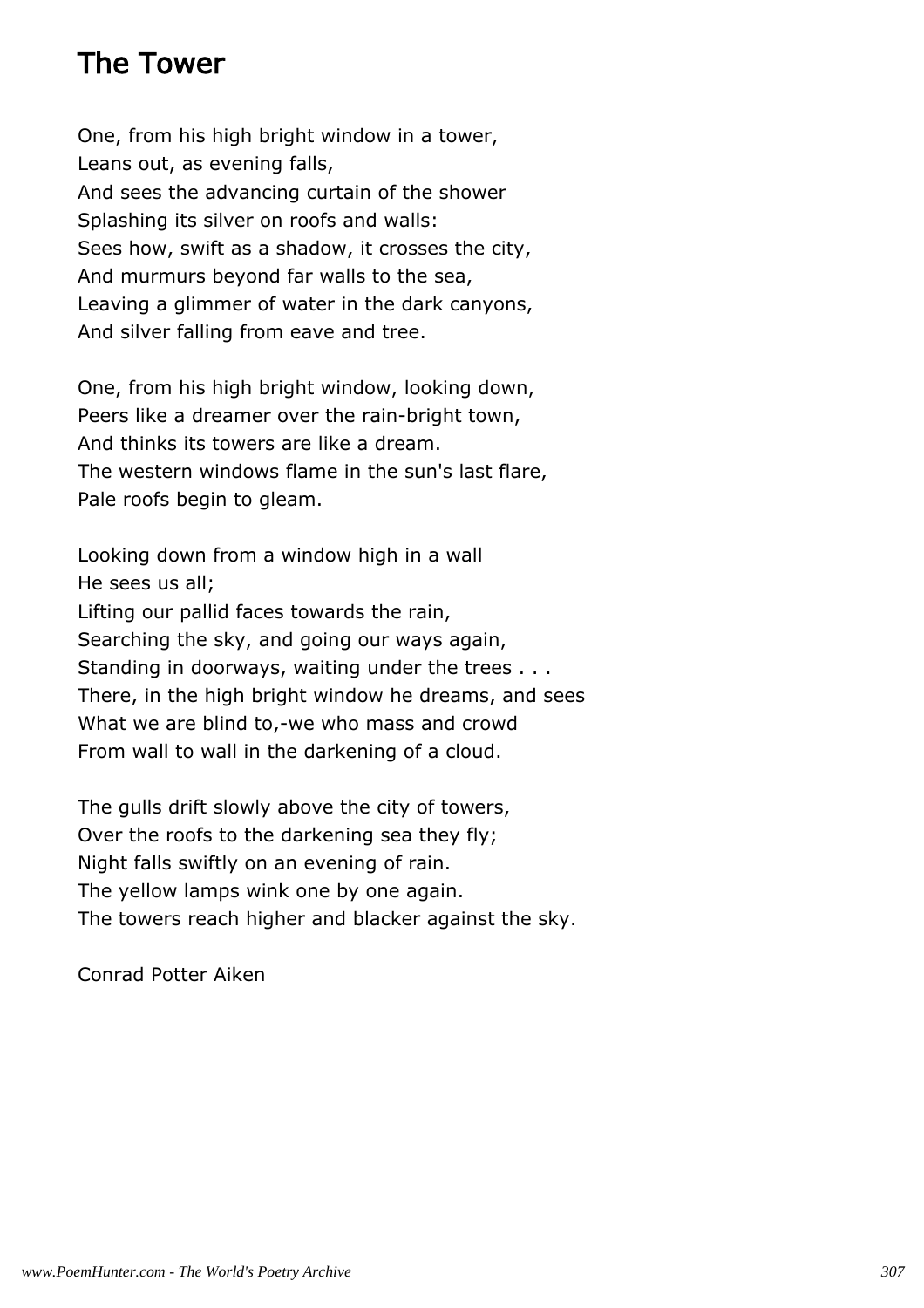## The Trenches

#### I

All night long, it has seemed for many years, We have heard the terrible sound of guns, All night long we have lain and watched the calm stars. We cannot sleep, though we are tired, The sound of guns is in our ears, We are growing old and grey, We have forgotten many simple things. Is this you? Is this I? Will the word come to charge today?... All night long, all night long, We listen and cannot close our eyes, We see the ring of violet flashes Endlessly darting against the skies, We feel the firm earth shake beneath us, And all the world we have walked upon Crumbles to nothing, crumbles to chaos, Crumbles to incoherent dust; Till it seems we can never walk again, That it is foolish to have feet, foolish to be men, Foolish to think, foolish to have such brains, And useless to remember The world we came from, The world we never shall see again ... All night long we lie this way, We cannot talk, I look to see what you are thinking, And you, and you,- We are all thinking, 'Will it come to-day?' Get your bayonets ready, then-See that they are sharp and bright, See that they h ave thirsty edges, Remember that we are savage men, Motherless men who have no past ... Nothing of beauty to call to mind, No tenderness to stay our hands ... ... We are tired, we have thought all this before, We have seen it all and thought it all, Our thumbs are calloused with feeling the bayonet's edge, We have known it all and felt it all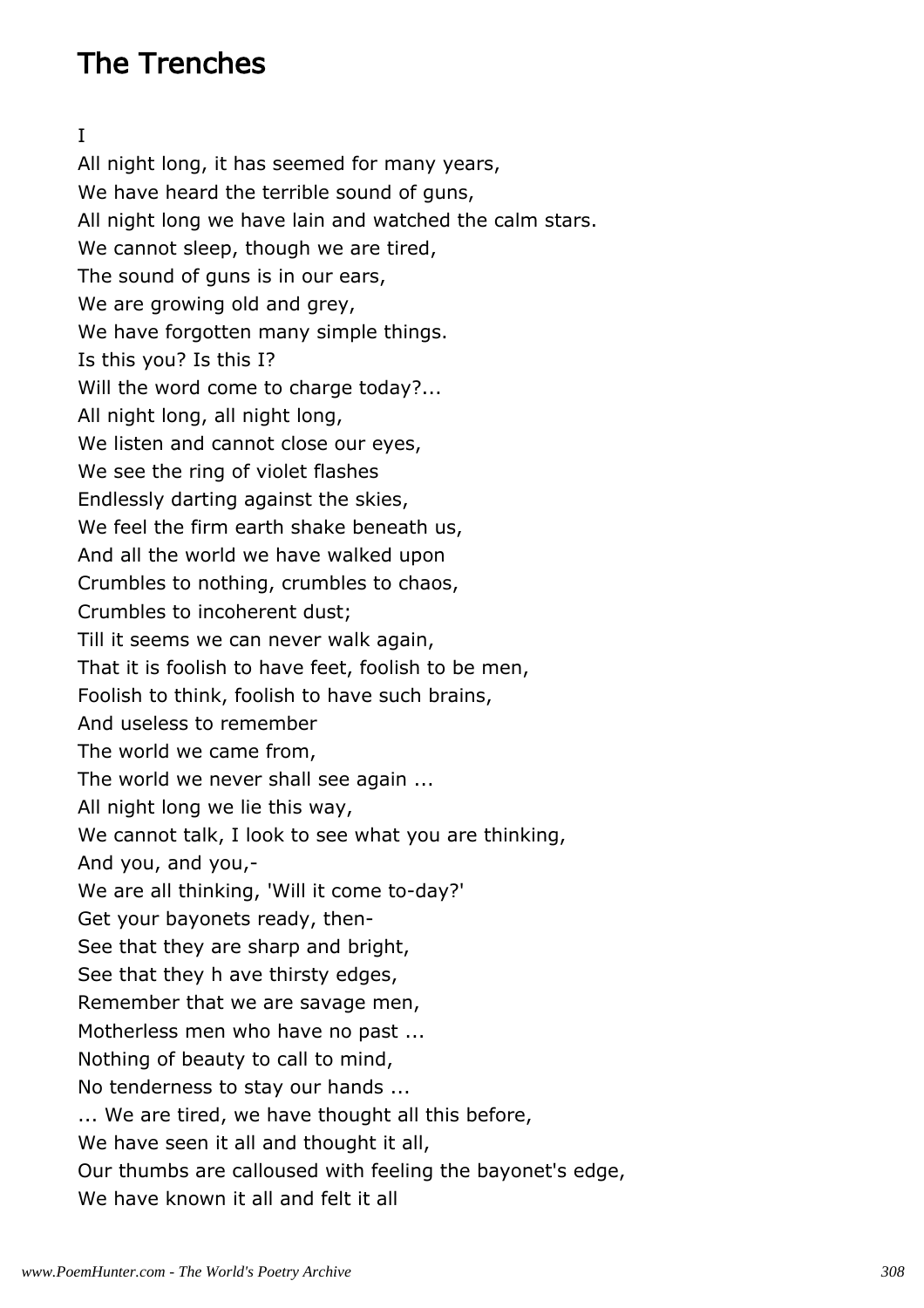Till we can know no more. II All night long we lie Stupidly watching the smoke puff over the sky, Stupidly watching the interminable stars Come out again, peaceful and cold and high, Swim into the smoke again, or melt in a flare of red ... All night long, all night long, Hearing the terrible battle of guns, We think we shall soon be dead, We sleep for a second, and wake again, We dream we are filling pans and baking bread, Or hoeing the witch-grass out of the wheat, We dream we are turning lathes, Or open our shops, in the early morning, And look for a moment along the quiet street ... And we do not laugh, though it is strange In a harrowing second of time To traverse so many worlds, so many ages, And come to this chaos again, This vast symphonic dance of death, This incoherent dust. III We are growing old, we are older than the stars: You whom I knew a moment ago Have walked through ages of silence since then, Memory is forsaking me, I no longer know If we are one or two or the blades of grass ... All night long, lying together, We think in caverns of dreadful sound, We grope among falling boulders, We are overtaken and crushed, we rise once more, Performing, wearily, The senseless things we have performed so often before. Yesterday is coming again, Yesterday and the day before, And a million others, all alike, one by one, Sulphurous clouds and a red sun, Sulphurous clouds and a yellow moon, And a cold drizzle of endless rain Driving across them, wetting the barrels of guns,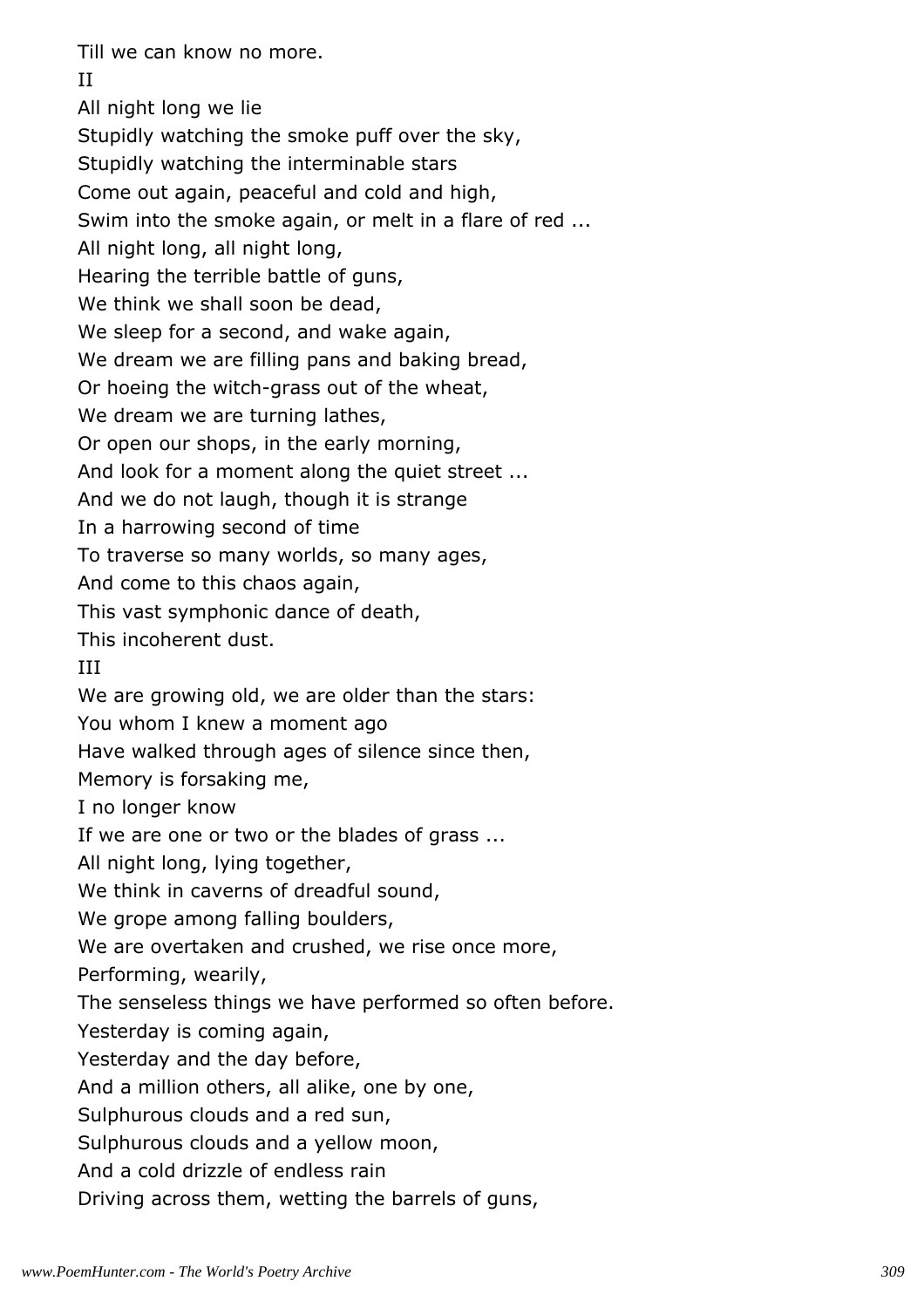Dripping, soaking, pattering, slipping, Chilling our hands, numbing our feet, Glistening on our chins. And then, all over again, after grey ages, Sulphurous clouds and a red sun, Sulphurous clouds and a yellow moon ... I had my childhood once, now I have children, A boy who is learning to read, a girl who is learning to sew, And my wife has brown hair and blue eyes ... Our parapet is blown away, Blown away by a gust of sound, Dust is falling upon us, blood is dripping upon us, We are standing somewhere between earth and stars, Not knowing if we are alive or dead ... All night long it is so, All night long we hear the guns, and do not know If the word will come to charge to-day. IV It will be like that other charge-We will climb out and run Yelling like madmen in the sun Running stiffly on the scorched dust Hardly hearing our voices Running after the man who points with his hand At a certain shattered tree, Running through sheets of fire like idiots, Sometimes falling, sometimes rising. I will not remember, then, How I walked by a hedge of wild roses, And shook the dew off, with my sleeve, I will not remember The shape of my sweetheart's mouth, but with other things Ringing like anvils in my brain I will run, I will die, I will forget. I will hear nothing, and forget ... I will remember that we are savage men, Motherless men who have no past, Nothing of beauty to call to mind No tenderness to stay our hands ... V We are tired, we have thought all this before,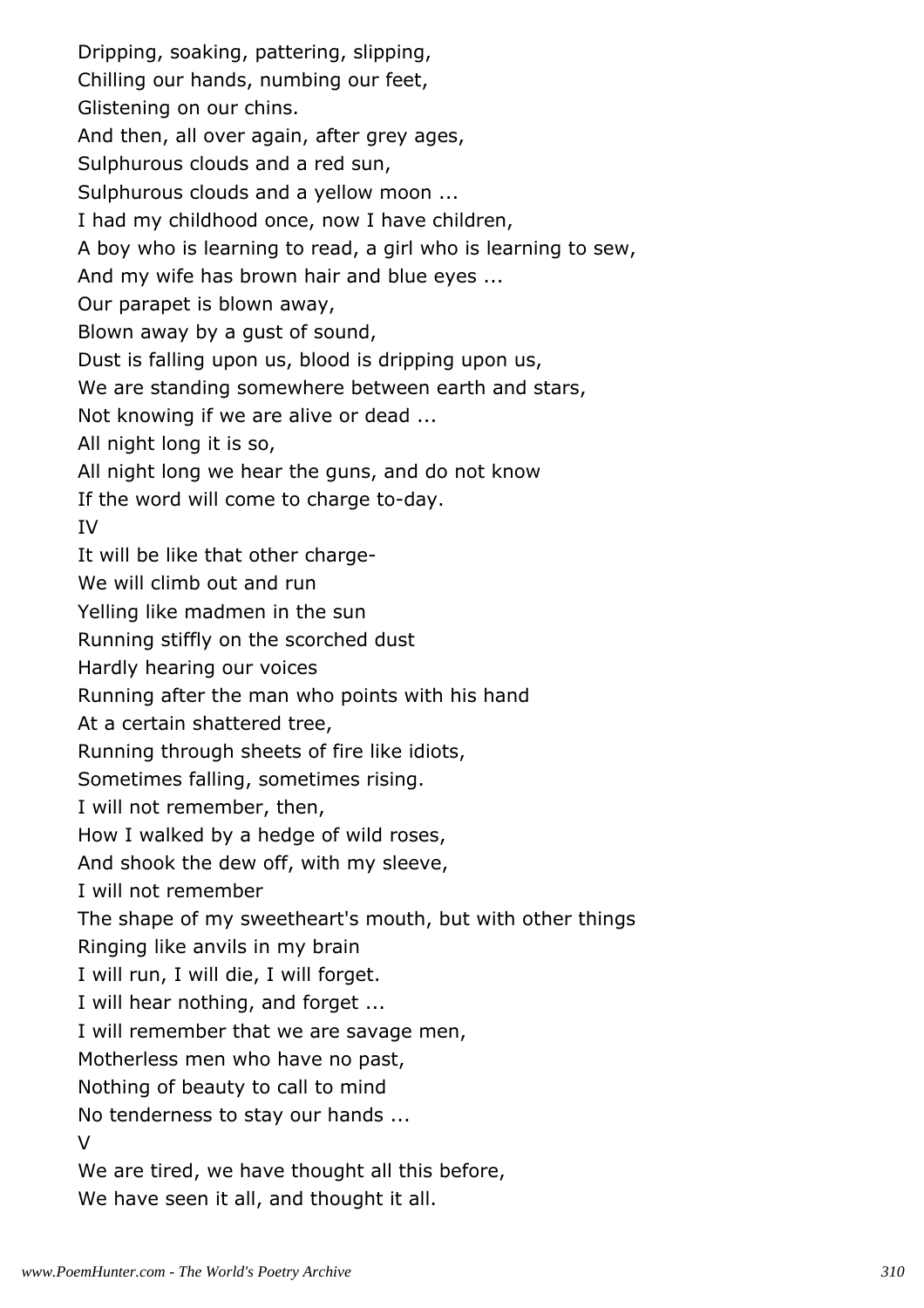We have tried to forget, we have tried to change, We have struggled to climb an invisible wall, But if we should climb it, could we ever return? We have known it all, and felt it all Till we can know no more ... Let us climb out and end it, then, Lest it become immortal. Let us climb out and end it, then, Just for the change ... This is the same night, still, and you, and I, Struggling to keep our feet in a chaos of sound. And the same puff of smoke Passes, to leave the same stars in the sky. VI Out there, in the moonlight, How still in the grass they lie, Those who panted beside us, or stumbled before us, Those who yelled like madmen and ran at the sun, Flinging their guns before them. One of them stares all day at the sky As if he had seen some strange thing there, One of them tightly holds his gun As if he dreaded a danger there, One of them stoops above his friend, By moon and sun we see him there. One of them saw white cottage walls With purple clematis flowers and leaves, And heard through trees his waterfalls And whistled under the eaves; One of them walked on yellow sand And watched a young girl gathering shells-Once, a white wave caught her hand ... One of them heard how certain bells Chimed in a valley, mellow and slow, Just as he turned to go ... VII All night long, all night long, We see them and do not remember them, We hear the terrible sounds of guns, We see the white rays darting and darting, We are beaten down and crawl to our feet, We wipe the dirt from mouths and eyes,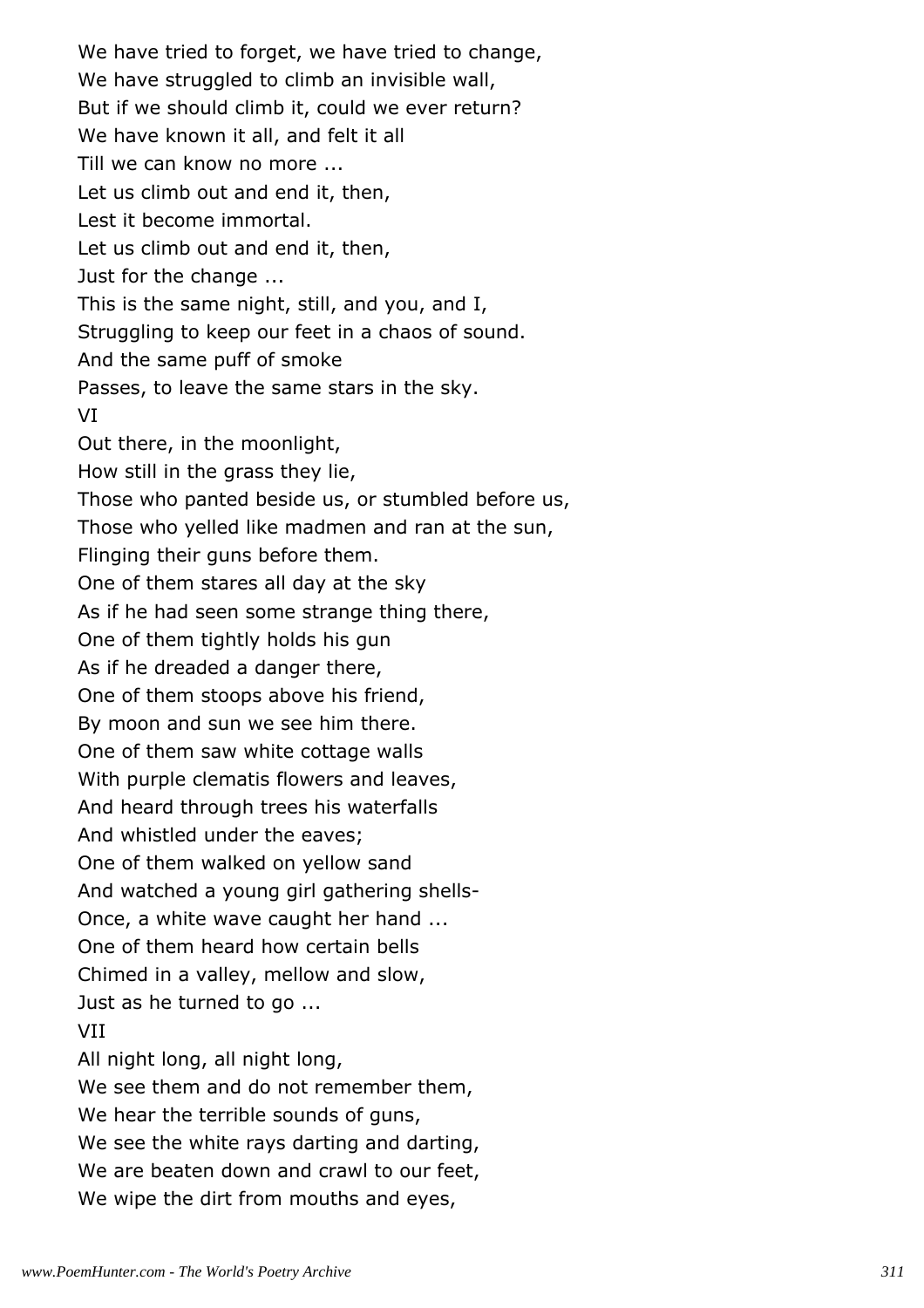Dust-coloured animals creeping in dust, Animals stupefied by sound; We are beaten down, and some of us rise, And some become a part of the ground, But what do we care? We never knew them, Or if we did it was long ago ... Night will end in a year or so, We look at each other as if to say, Across the void of time between us, 'Will the word come to-day?'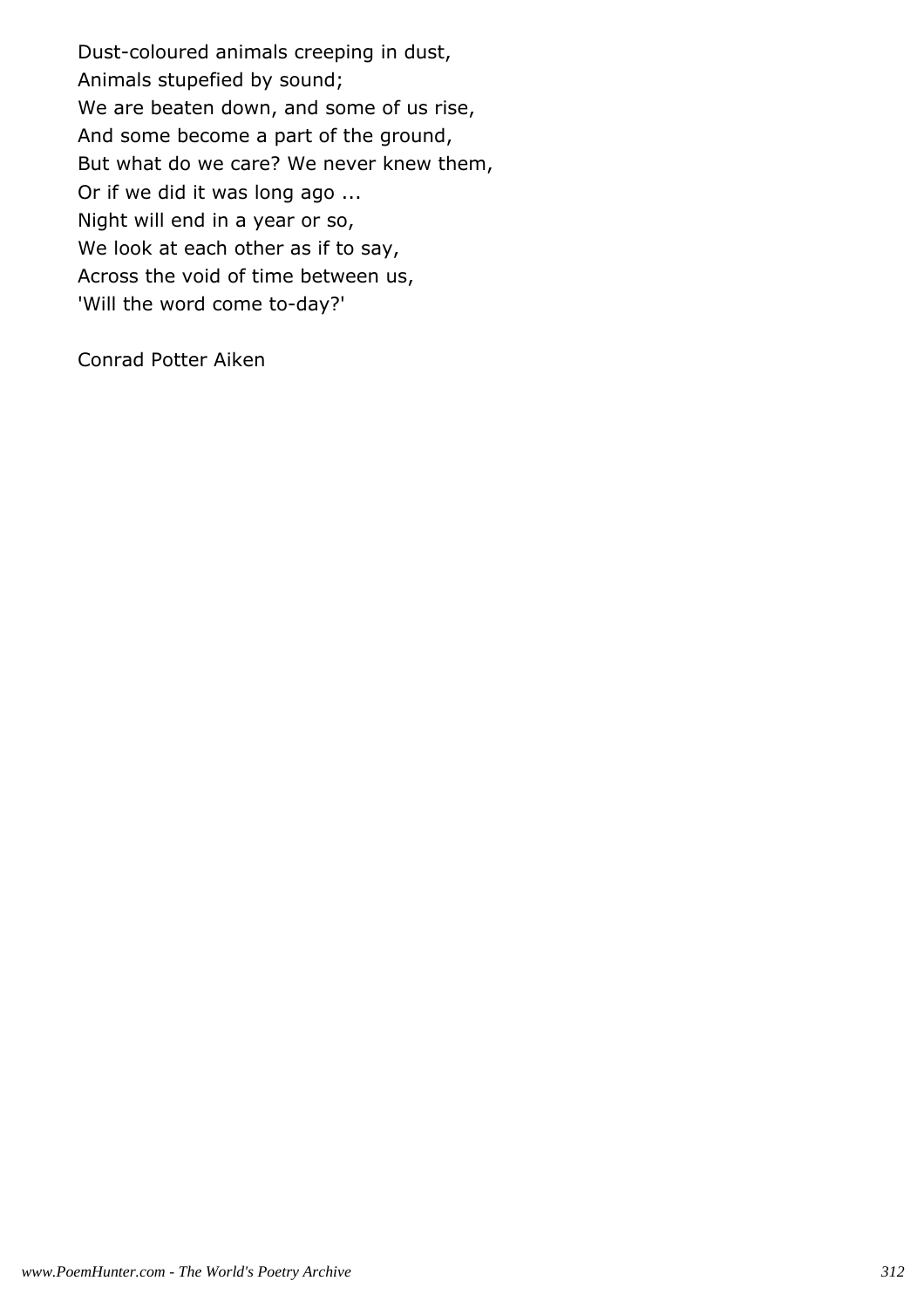#### The Vampire

She rose among us where we lay. She wept, we put our work away. She chilled our laughter, stilled our play; And spread a silence there. And darkness shot across the sky, And once, and twice, we heard her cry; And saw her lift white hands on high And toss her troubled hair.

What shape was this who came to us, With basilisk eyes so ominous, With mouth so sweet, so poisonous, And tortured hands so pale? We saw her wavering to and fro, Through dark and wind we saw her go; Yet what her name was did not know; And felt our spirits fail.

We tried to turn away; but still Above we heard her sorrow thrill; And those that slept, they dreamed of ill And dreadful things: Of skies grown red with rending flames And shuddering hills that cracked their frames; Of twilights foul with wings;

And skeletons dancing to a tune; And cries of children stifled soon; And over all a blood-red moon A dull and nightmare size. They woke, and sought to go their ways, Yet everywhere they met her gaze, Her fixed and burning eyes.

Who are you now, —we cried to her— Spirit so strange, so sinister? We felt dead winds above us stir; And in the darkness heard A voice fall, singing, cloying sweet,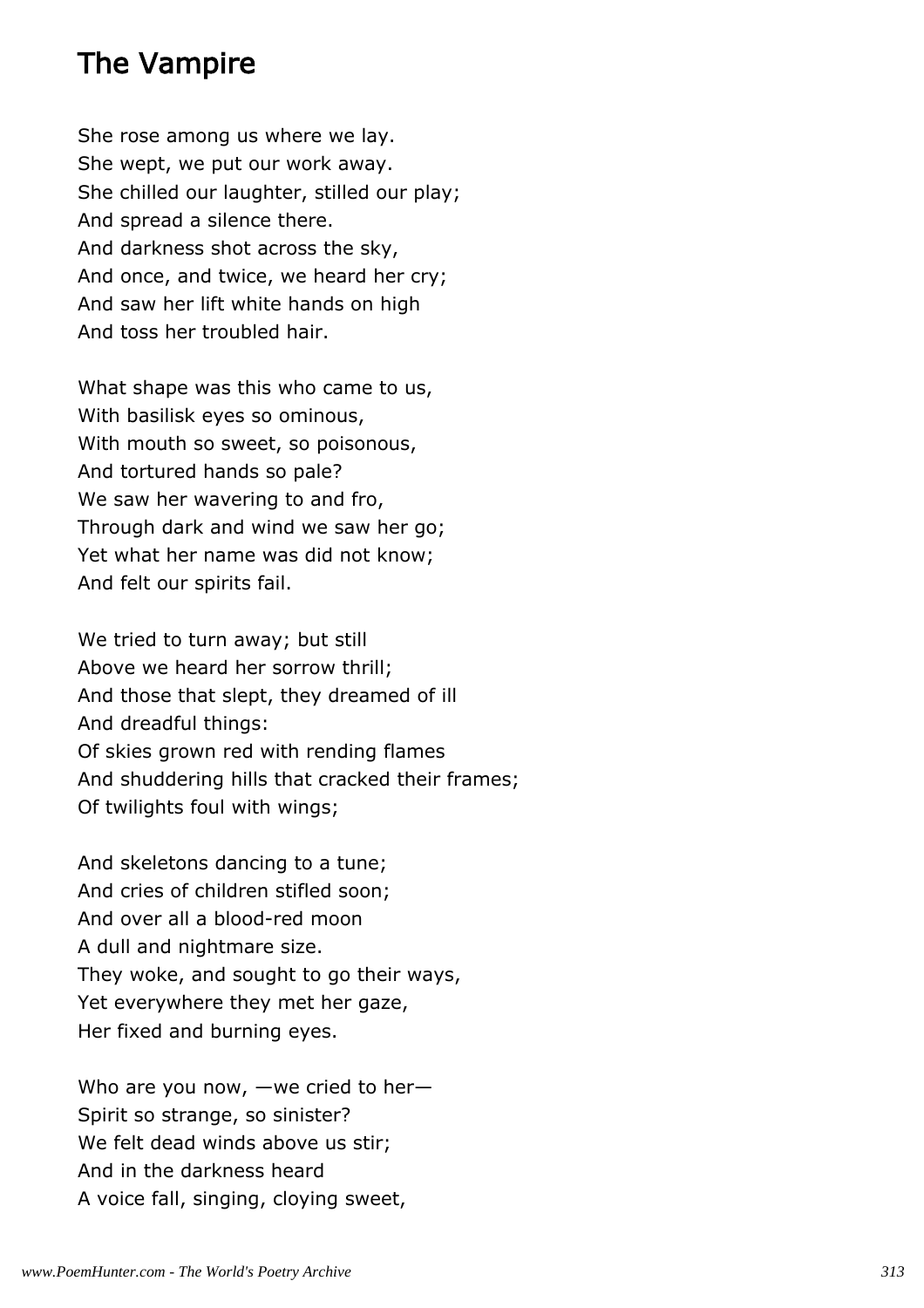Heavily dropping, though that heat, Heavy as honeyed pulses beat, Slow word by anguished word.

And through the night strange music went With voice and cry so darkly blent We could not fathom what they meant; Save only that they seemed To thin the blood along our veins, Foretelling vile, delirious pains, And clouds divulging blood-red rains Upon a hill undreamed.

And this we heard: 'Who dies for me, He shall possess me secretly, My terrible beauty he shall see, And slake my body's flame. But who denies me cursed shall be, And slain, and buried loathsomely, And slimed upon with shame.'

And darkness fell. And like a sea Of stumbling deaths we followed, we Who dared not stay behind. There all night long beneath a cloud We rose and fell, we struck and bowed, We were the ploughman and the ploughed, Our eyes were red and blind.

And some, they said, had touched her side, Before she fled us there; And some had taken her to bride; And some lain down for her and died; Who had not touched her hair, Ran to and fro and cursed and cried And sought her everywhere.

'Her eyes have feasted on the dead, And small and shapely is her head, And dark and small her mouth,' they said, 'And beautiful to kiss; Her mouth is sinister and red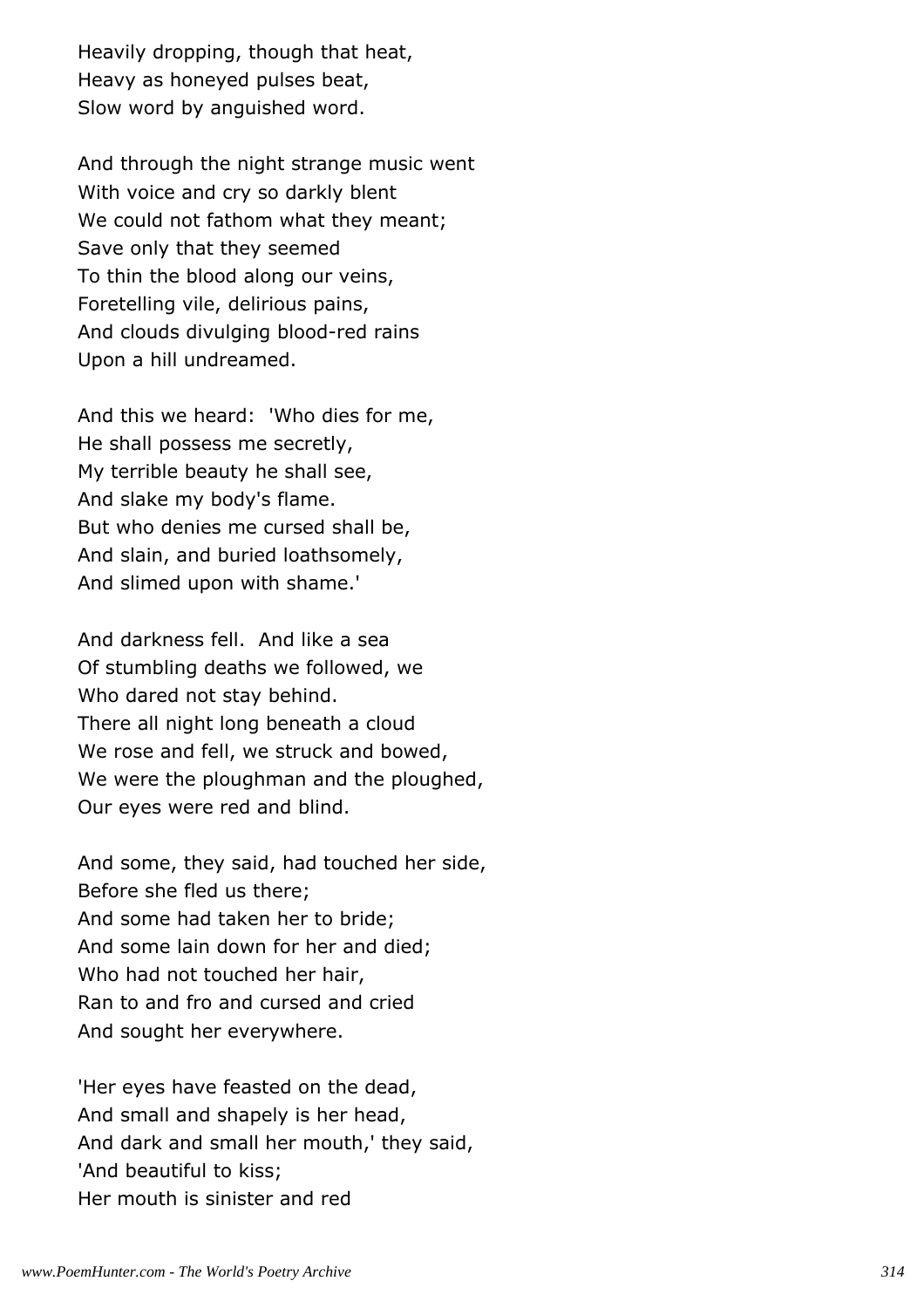As blood in moonlight is.'

Then poets forgot their jeweled words And cut the sky with glittering swords; And innocent souls turned carrion birds To perch upon the dead. Sweet daisy fields were drenched with death, The air became a charnel breath, Pale stones were splashed with red.

Green leaves were dappled bright with blood And fruit trees murdered in the bud; And when at length the dawn Came green as twilight from the east, And all that heaving horror ceased, Silent was every bird and beast, And that dark voice was gone.

No word was there, no song, no bell, No furious tongue that dream to tell; Only the dead, who rose and fell Above the wounded men; And whisperings and wails of pain Blown slowly from the wounded grain, Blown slowly from the smoking plain; And silence fallen again.

Until at dusk, from God knows where, Beneath dark birds that filled the air, Like one who did not hear or care, Under a blood-red cloud, An aged ploughman came alone And drove his share through flesh and bone, And turned them under to mould and stone; All night long he ploughed.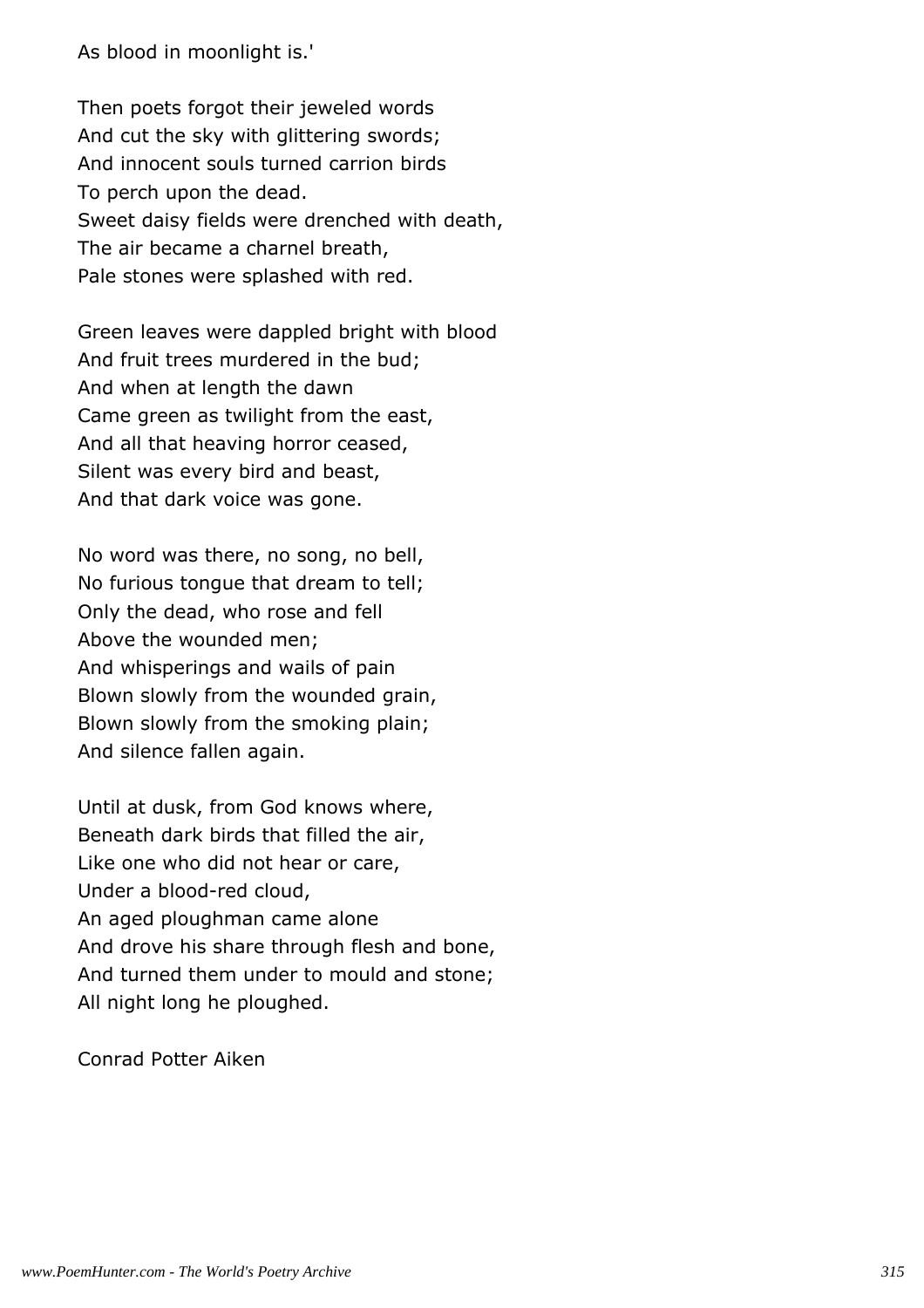# The Wars And The Unknown Soldier

#### I

Dry leaves, soldier, dry leaves, dead leaves; voices of leaves on the wind that bears them to destruction, impassioned prayer, impassioned hymn of delight of the gladly doomed to die. Stridor of beasts, stridor of men, praises of lust and battle, numberless as waves, the waves singing to the wind that bears them down.

Under Osiris,

him of the Egyptian priests, Osynmandyas the King, easward into Asia we passed, swarmed over Bactria, three thousand years before Christ.

The history of war is the history of mankind. So many dead: look at them there in the dark, look at them going, the longest parade of all, the parade of the dead: between then and now, seven thousand million dead: dead on the filed of battle.

The people which is not ready

to guard its gods, and its household gods, with the sword,

who knows but it will find itself with nothing save honour to defend - ?

Consider, soldier

whatever name you go by, doughboy, dogface, marine or tommy. God's mercenary – consider our lot

in the days if the single combat. You have been seen on the seashore.

In the offshore wind blown backward, a wavecrest windwhipped and quivering, borne helpless and briefly

to fall underfoot of an oncoming seawall, foamsmothered,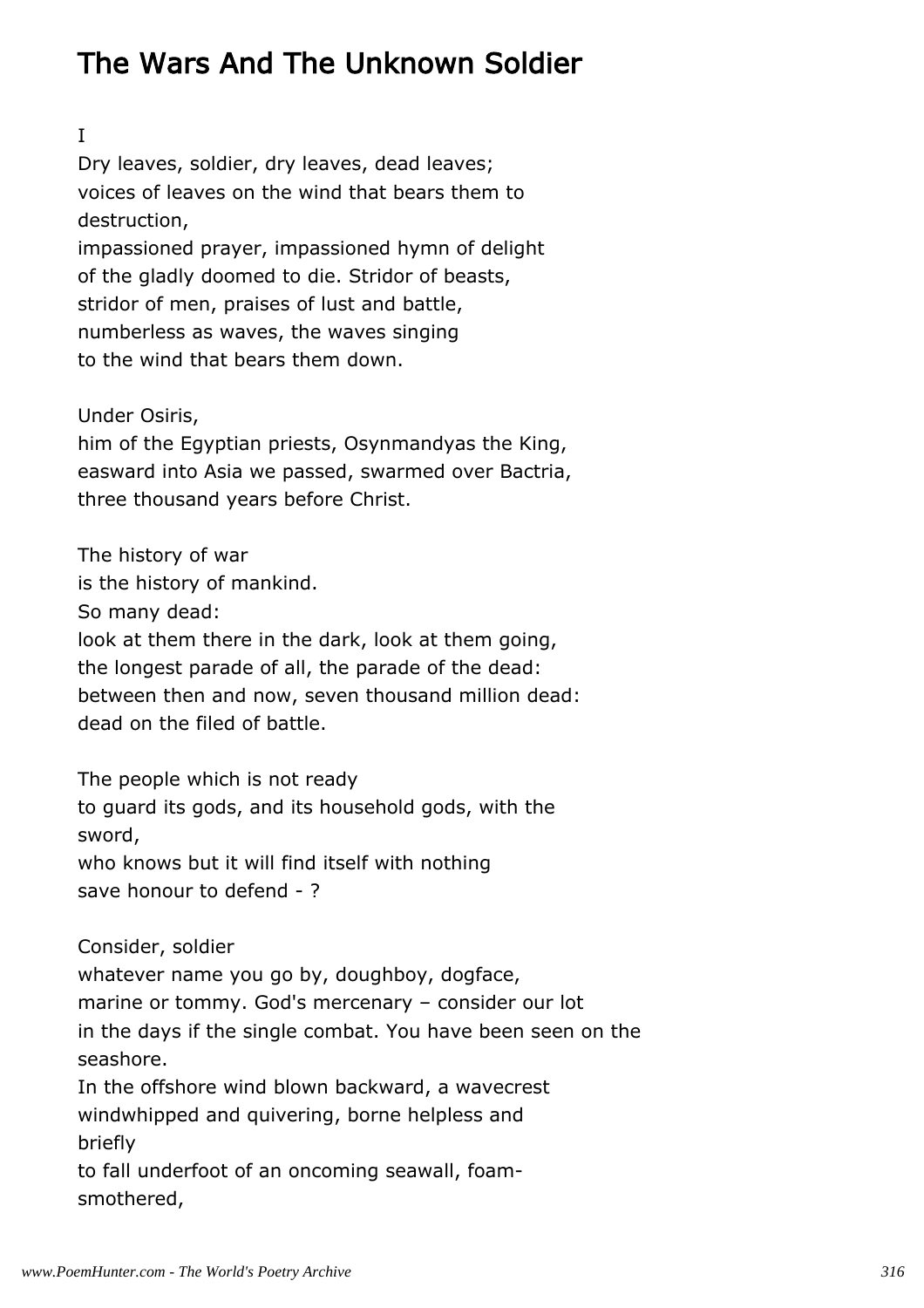once more to recede, wind-thwarted again; thus deathward the battle lines whelmed and divided. The darkling battalions locked arms in chaos, the bravest, the heroes, kept in the forefront' and this line once broken, our army was done for.

#### II

In the new city of marble and bright stone, the city named for a captain; in the capital: under the solemn echoing dome, in the still tomb, lies an unknown soldier.\*

In the brown city,

old and shabby, by the muddy Thames, in the gaunt avenue

where Romans blessed with Latin the oyster and the primrose,

the stone shaft speaks of another. Those who pass bare their heads in the rain, pausing to listen+

Across grey water, red poppies on cliffs and chalk. Hidden under the arch, in the city of light, the city beloved of Abelard rests a third, nameless as those, but the fluttering flame substituting for a name.

Three unknown soldiers:

three, let us say, out of many. On the proud arch names shine like stars, the names of battles and victories;

but never the name of the man, you, the unknown. Down there runs the river, under dark walls of rock, parapets of rock, stone steps that green to the water.

There they fished up in the twilight another unknown, the one they call L'Inconnue de la Seine : drowned hands, drowned hair, drowned eyes, masked like marble she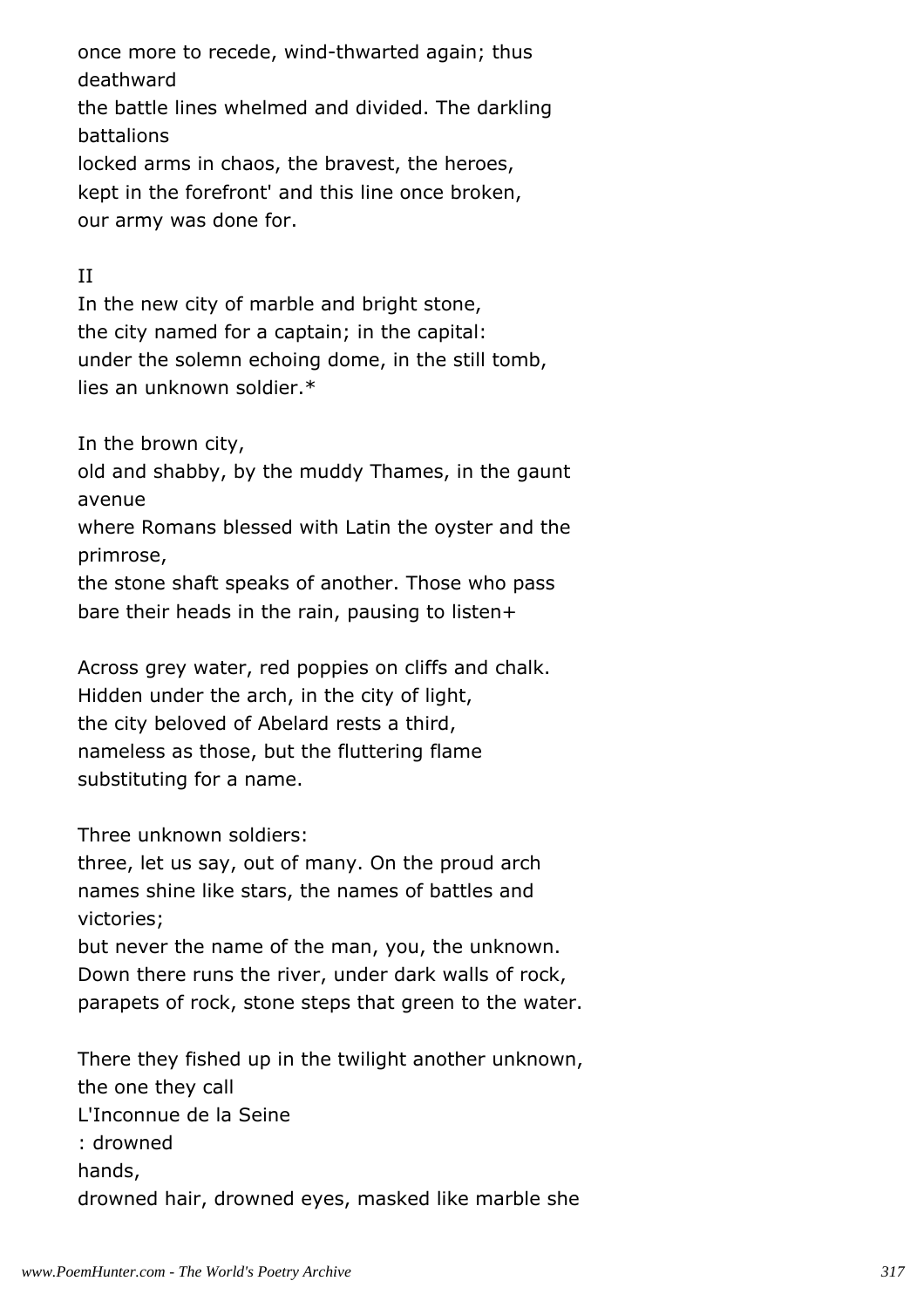listens

to the drip-drop secret of silence; and the pale eyelids enclose and disclose what they know, the illusion found like fire under Lethe. Devotion here sainted the love here deathless. The strong purpose turns from the daggered lamplight, from the little light to the lesser,

from stone to stone stepping, from the nex-to-the-lasy heartbeat and footstep even to the sacred, to the last.

Love: devotion: sacrifice: death: can we call her unknown who has not unknown to herself more? Whose love lives still as if death itself were alive and divine?

And you, the soldier

you who are dead: is it not so with you? Love: devotion: sacrifice: death: can we call you

unknown,

you who knew what you did? The soldier is crystal: crystal of man: clear heart, clear duty, clear purpose. No soldier can be unknown. Only he is unknown who is unknown to himself.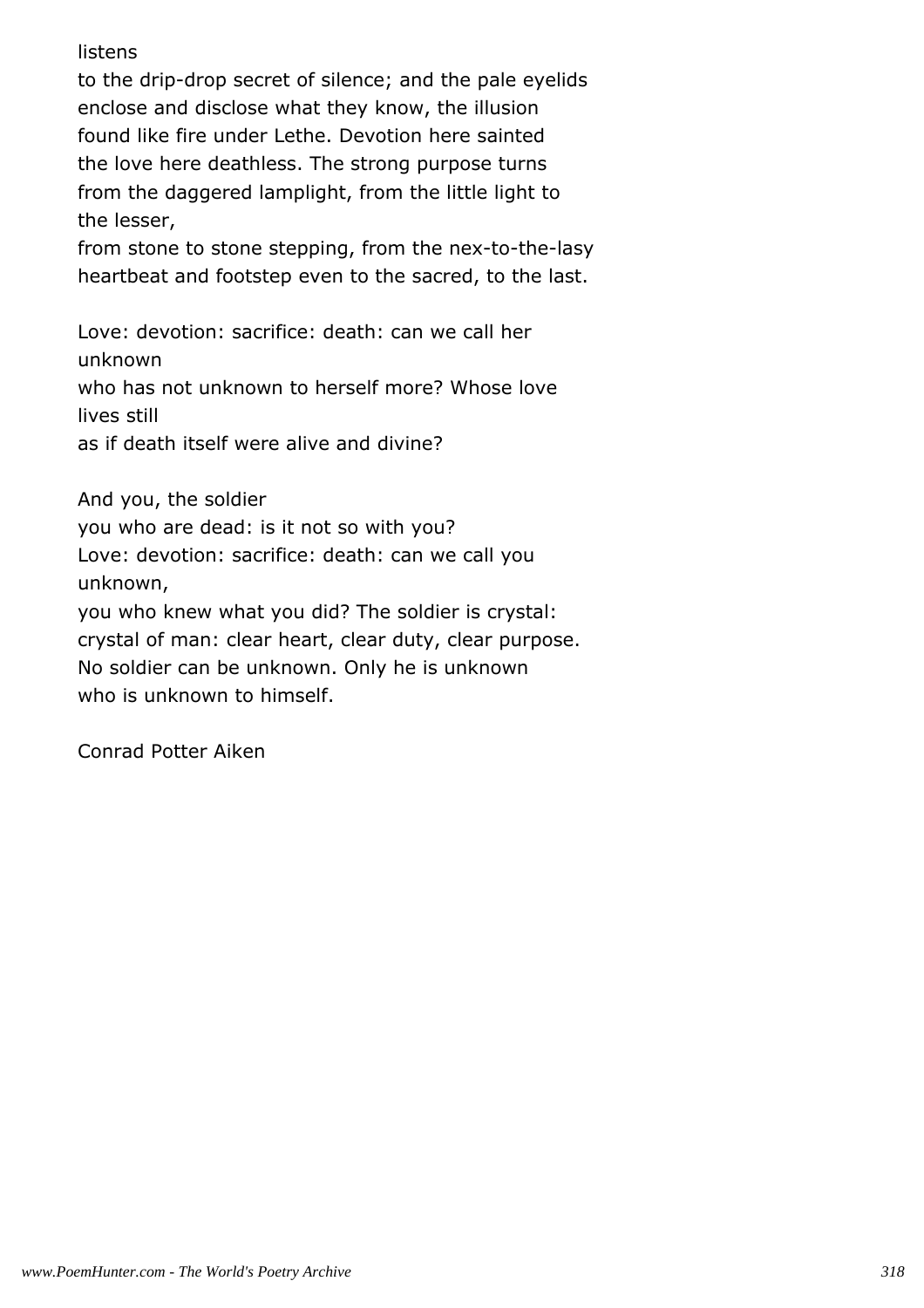#### The Window

She looks out in the blue morning and sees a whole wonderful world she looks out in the morning and sees a whole world

she leans out of the window and this is what she sees a wet rose singing to the sun with a chorus of red bees

she leans out of the window and laughs for the window is high she is in it like a bird on a perch and they scoop the blue sky

she and the window scooping the morning as if it were air scooping a green wave of leaves above a stone stair

and an urn hung with leaden garlands and girls holding hands in a ring and raindrops on an iron railing shining like a harp string

an old man draws with his ferrule in wet sand a map of Spain the marble soldier on his pedestal draws a stiff diagram of pain

but the walls around her tremble with the speed of the earth the floor curves to the terrestrial center and behind her the door

opens darkly down to the beginning far down to the first simple cry and the animal waking in water and the opening of the eye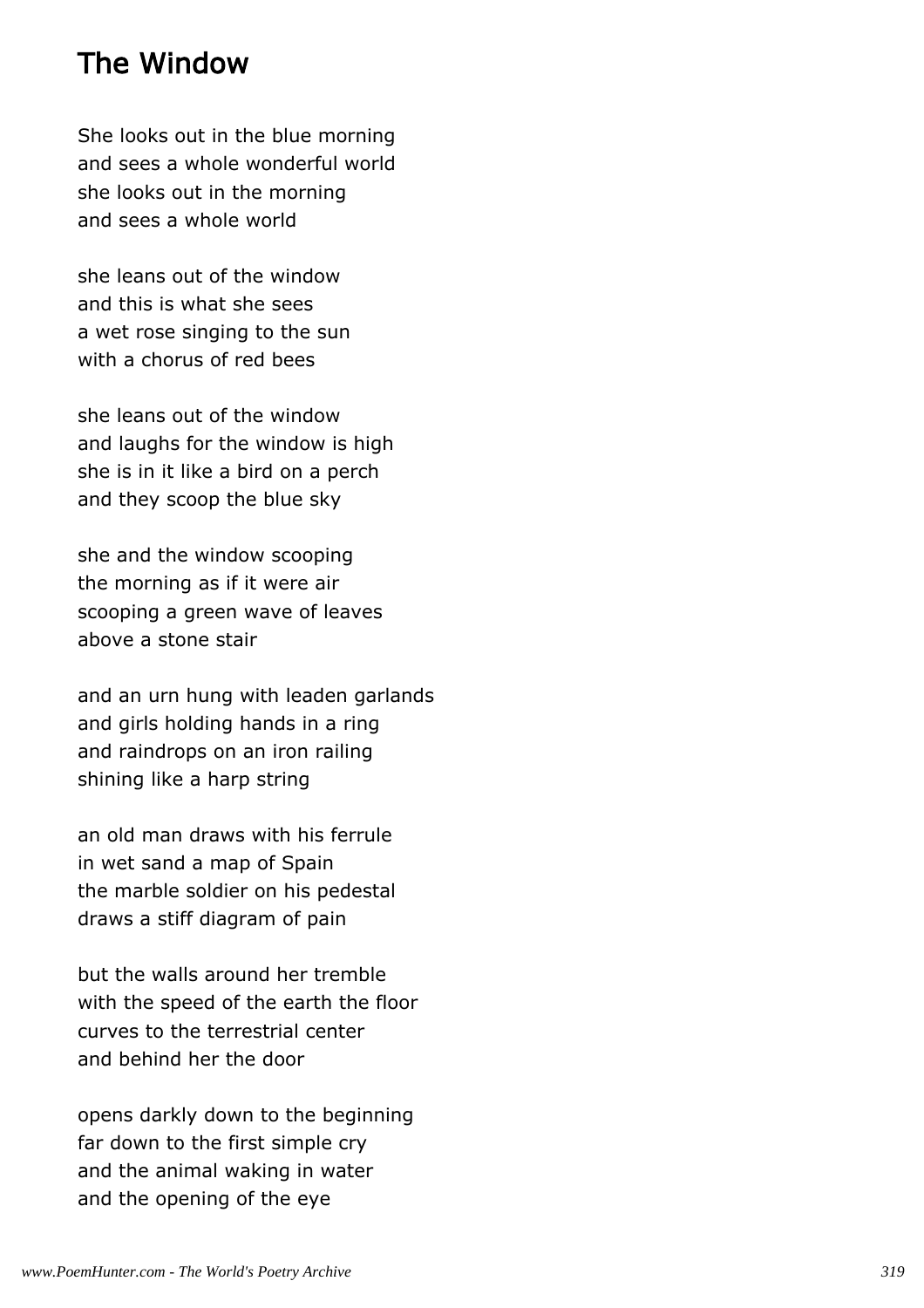she looks out in the blue morning and sees a whole wonderful world she looks out in the morning and sees a whole world.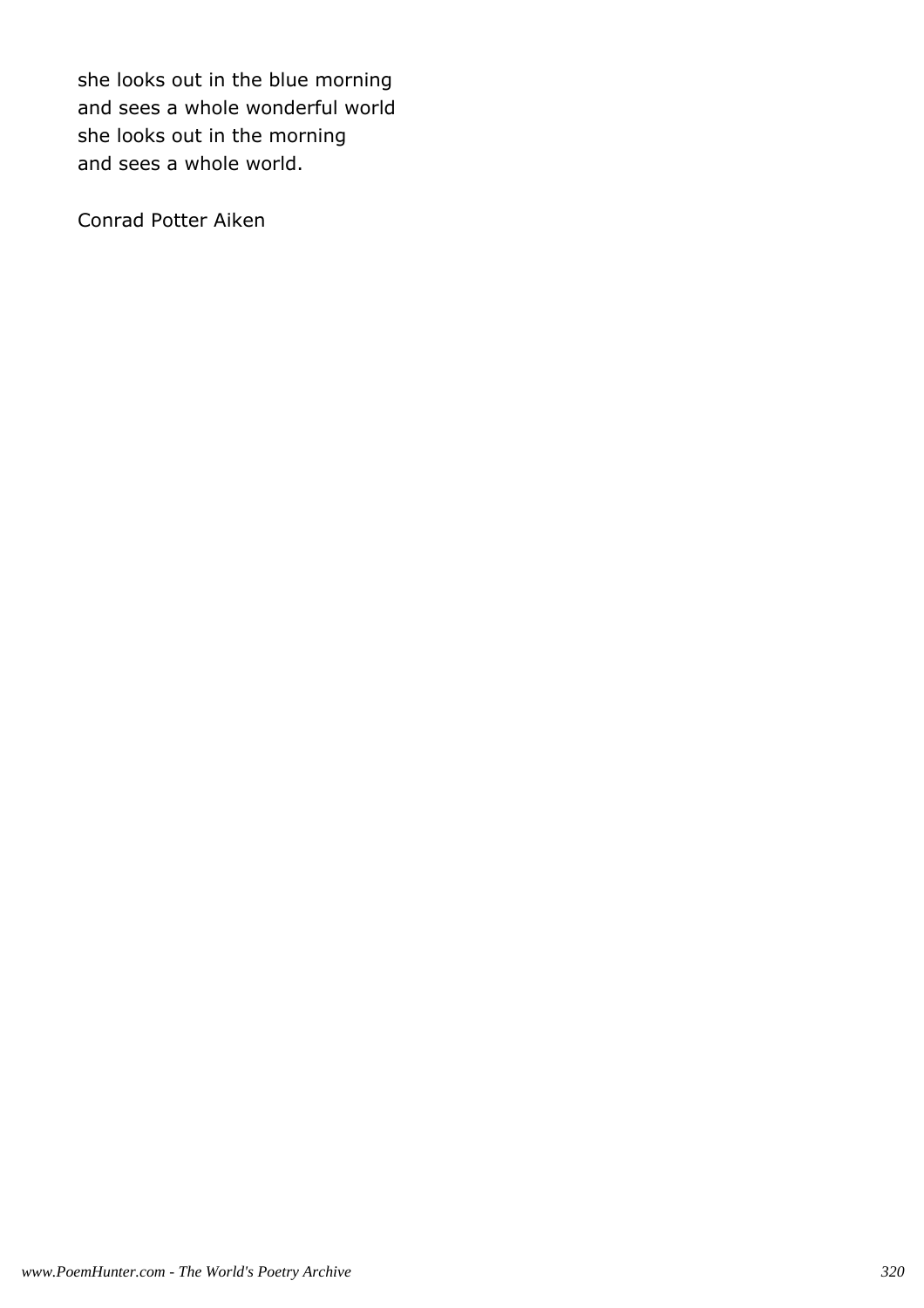### Turns And Movies: Dancing Adairs

Behold me, in my chiffon, gauze, and tinsel, Flitting out of the shadow into the spotlight, And into the shadow again, without a whisper!-- Firefly's my name, I am evanescent.

Firefly's your name. You are evanescent. But I follow you as remorselessly as darkness, And shut you in and enclose you, at last, and always, Till you are lost,--as a voice is lost in silence.

Till I am lost, as a voice is lost in silence. . . Are you the one who would close so cool about me? My fire sheds into and through you and beyond you: How can your fingers hold me? I am elusive.

How can my fingers hold you? You are elusive? Yes, you are flame, but I surround and love you, Always extend beyond you, cool, eternal, To take you into my heart's great void of silence.

You shut me into your heart's great void of silence. . . O sweet and soothing end for a life of whirling! Now I am still, whose life was mazed with motion. Now I sink into you, for love of sleep.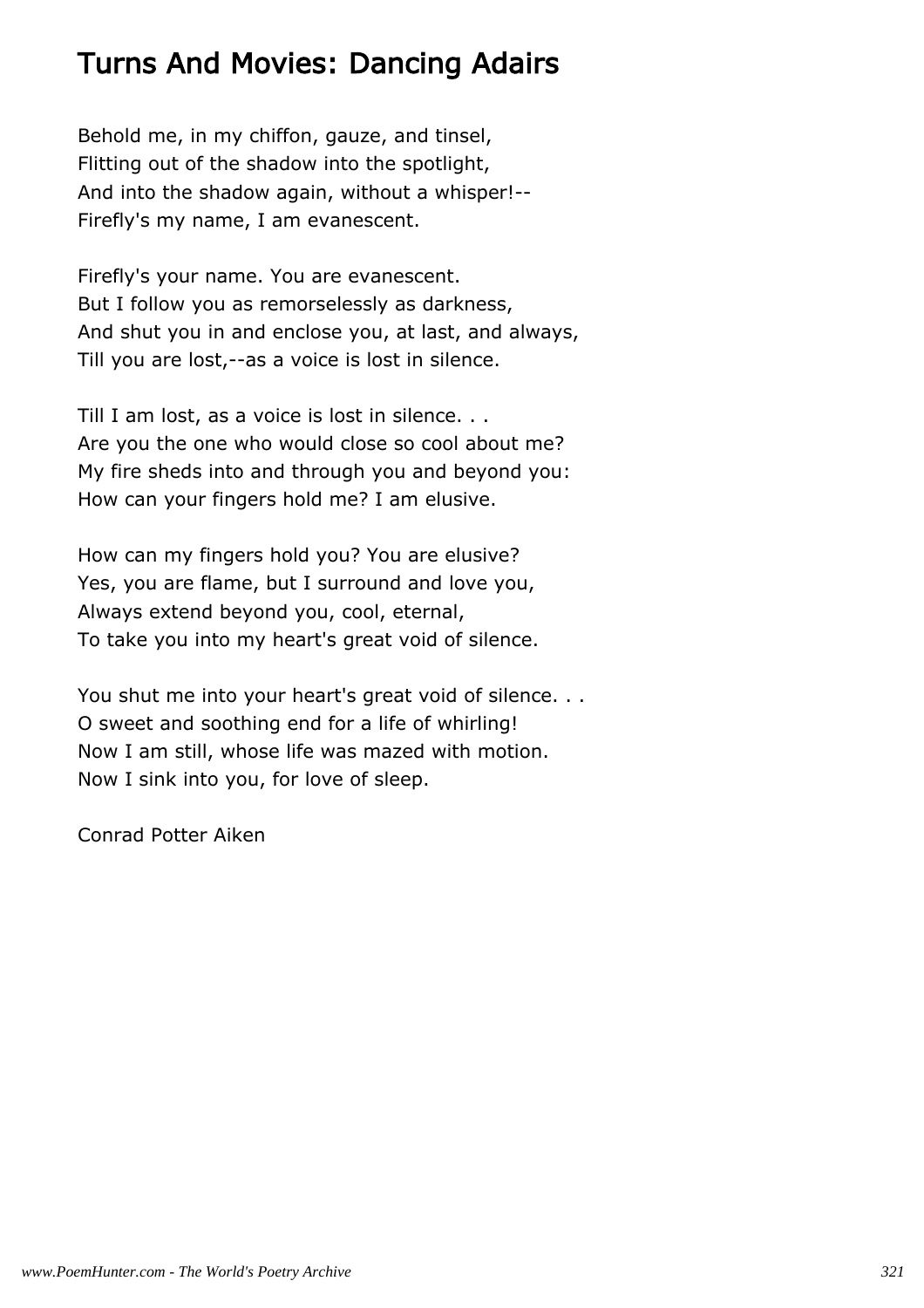#### Turns And Movies: Rose And Murray

After the movie, when the lights come up, He takes her powdered hand behind the wings; She, all in yellow, like a buttercup, Lifts her white face, yearns up to him, and clings; And with a silent, gliding step they move Over the footlights, in familiar glare, Panther-like in the Tango whirl of love, He fawning close on her with idiot stare. Swiftly they cross the stage. O lyric ease! The drunken music follows the sure feet, The swaying elbows, intergliding knees, Moving with slow precision on the beat. She was a waitress in a restaurant, He picked her up and taught her how to dance. She feels his arms, lifts an appealing glance, But knows he spent last evening with Zudora; And knows that certain changes are before her.

The brilliant spotlight circles them around, Flashing the spangles on her weighted dress. He mimics wooing her, without a sound, Flatters her with a smoothly smiled caress. He fears that she will someday queer his act; Feeling his anger. He will quit her soon. He nods for faster music. He will contract Another partner, under another moon. Meanwhile, 'smooth stuff.' He lets his dry eyes flit Over the yellow faces there below; Maybe he'll cut down on his drinks a bit, Not to annoy her, and spoil the show. . . Zudora, waiting for her turn to come, Watches them from the wings and fatly leers At the girl's younger face, so white and dumb, And the fixed, anguished eyes, ready for tears.

She lies beside him, with a false wedding-ring, In a cheap room, with moonlight on the floor; The moonlit curtains remind her much of spring, Of a spring evening on the Coney shore.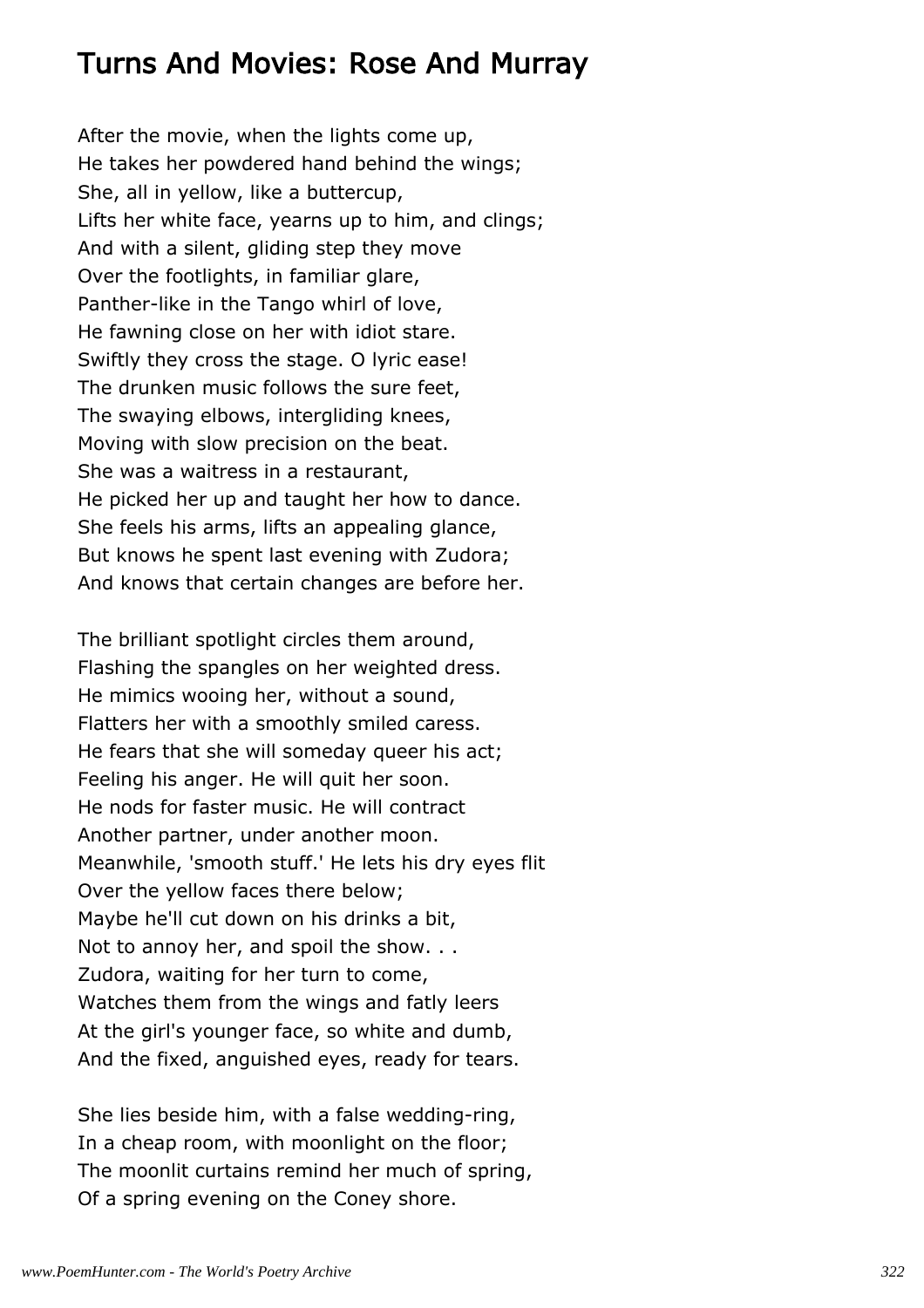And while he sleeps, knowing she ought to hate, She still clings to the lover that she knew,-- The one that, with a pencil on a plate, Drew a heart and wrote, 'I'd die for you.'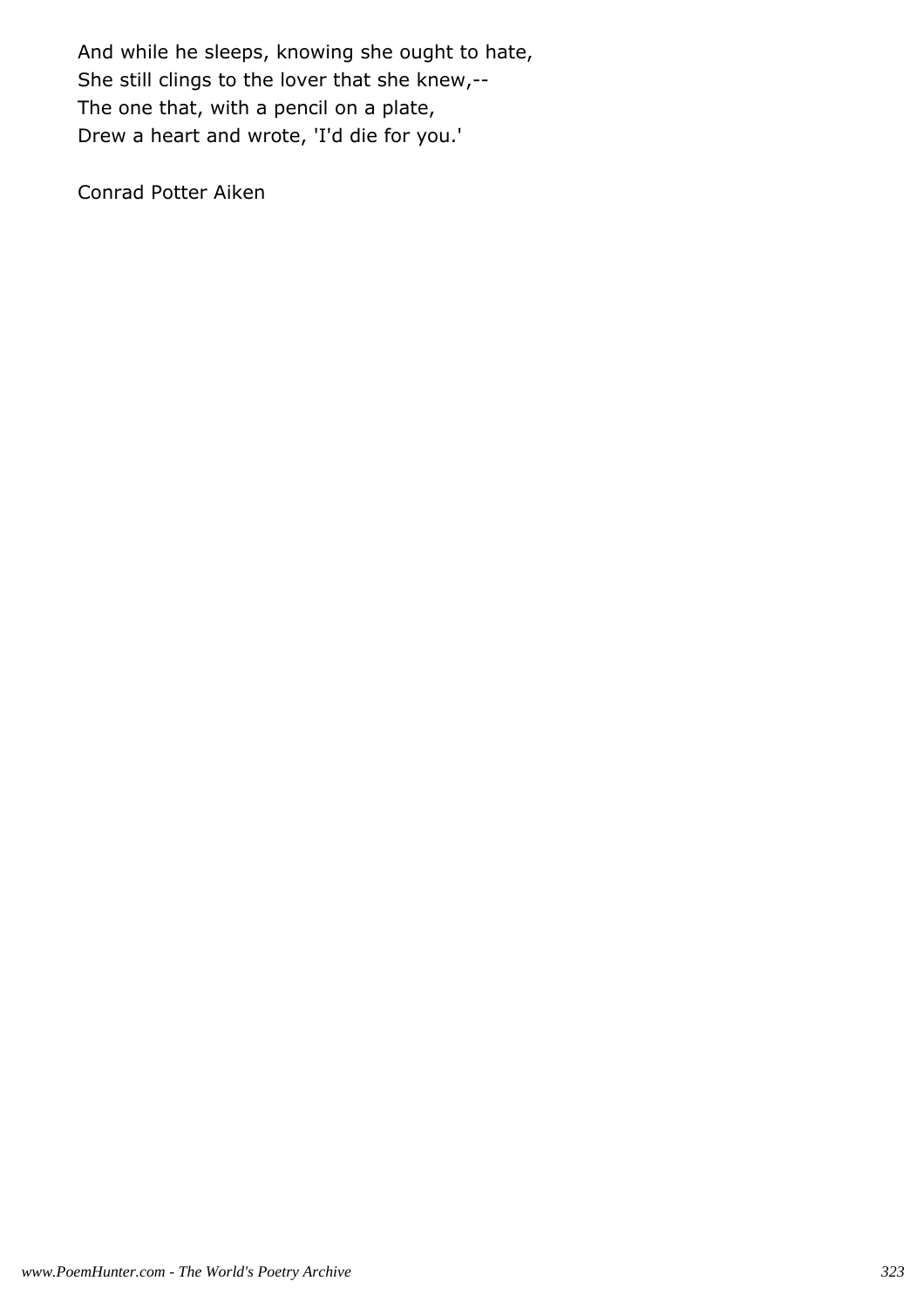# Turns And Movies: The Cornet

When she came out, that white little Russian dancer, With her bright hair, and her eyes, so young, so young, He suddenly lost his leader, and all the players, And only heard an immortal music sung,--

Of dryads flashing in the green woods of April, On cobwebs trembing over the deep, wet grass: Fleeing their shadows with laughter, with hands uplifted, Through the whirled sinister sun he saw them pass,--

Lovely immortals gone, yet existing somewhere, Still somewhere laughing in woods of immortal green, Young he had lived among fires, or dreamed of living, Lovers in youth once seen, or dreamed he had seen. . .

And watched her knees flash up, and her young hands beckon, And the hair that streamed behind, and the taunting eyes. He felt this place dissolving in living darkness, And through the darkness he felt his childhood rise.

Soft, and shining, and sweet, hands filled with petals. . . And watching her dance, he was grateful to forget The fiddlers, leaning and drawing their bows together, And the tired fingers on the stops of his cornet.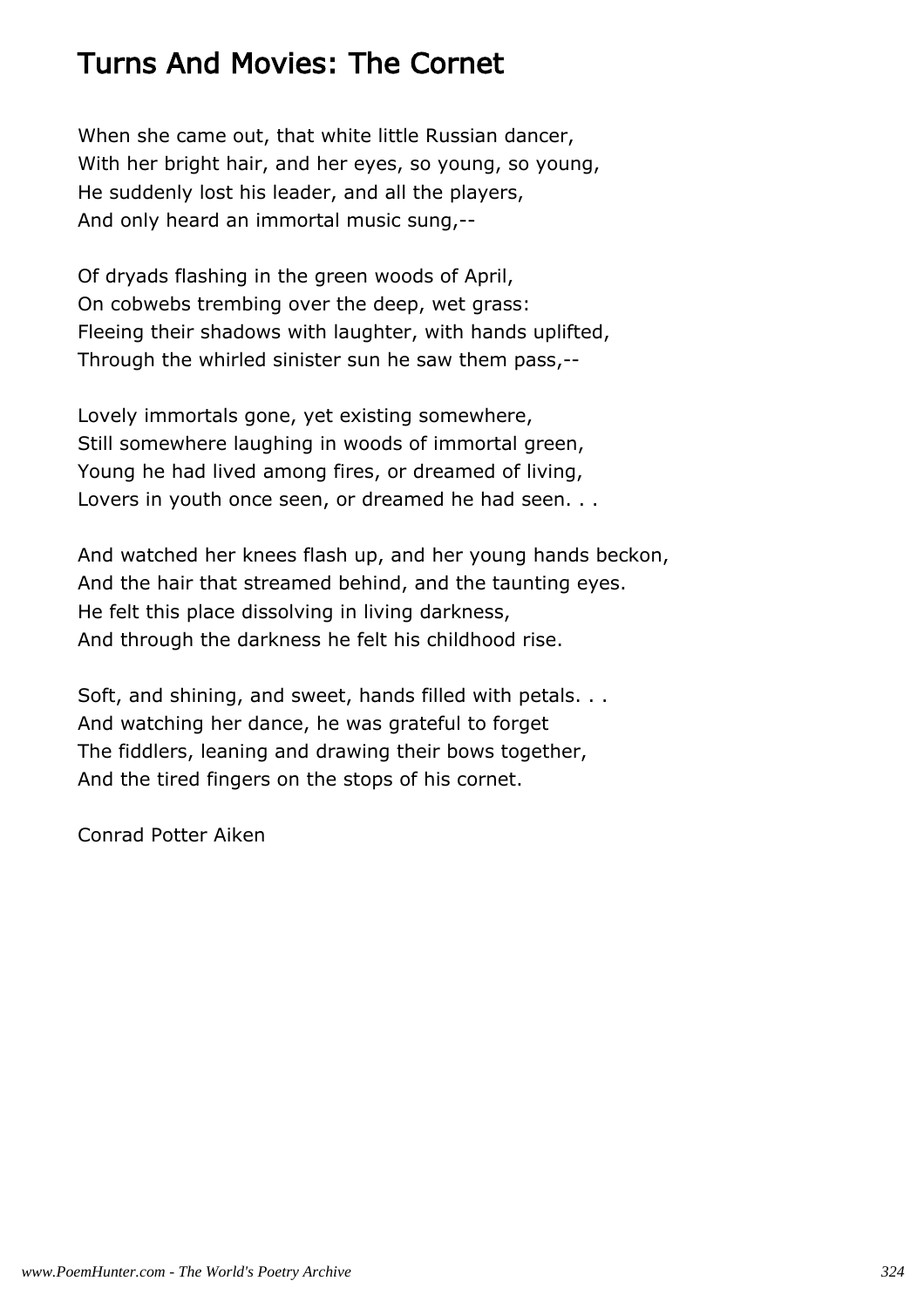# Turns And Movies: Violet Moore And Bert Moore

He thinks her little feet should pass Where dandelions star thickly grass; Her hands should lift in sunlit air Sea-wind should tangle up her hair. Green leaves, he says, have never heard A sweeter ragtime mockingbird, Nor has the moon-man ever seen, Or man in the spotlight, leering green, Such a beguiling, smiling queen.

Her eyes, he says, are stars at dusk, Her mouth as sweet as red-rose musk; And when she dances his young heart swells With flutes and viols and silver bells; His brain is dizzy, his senses swim, When she slants her ragtime eyes at him. . .

Moonlight shadows, he bids her see, Move no more silently than she. It was this way, he says, she came, Into his cold heart, bearing flame. And now that his heart is all on fire Will she refuse his heart's desire?-- And O! has the Moon Man ever seen (Or the spotlight devil, leering green) A sweeter shadow upon a screen?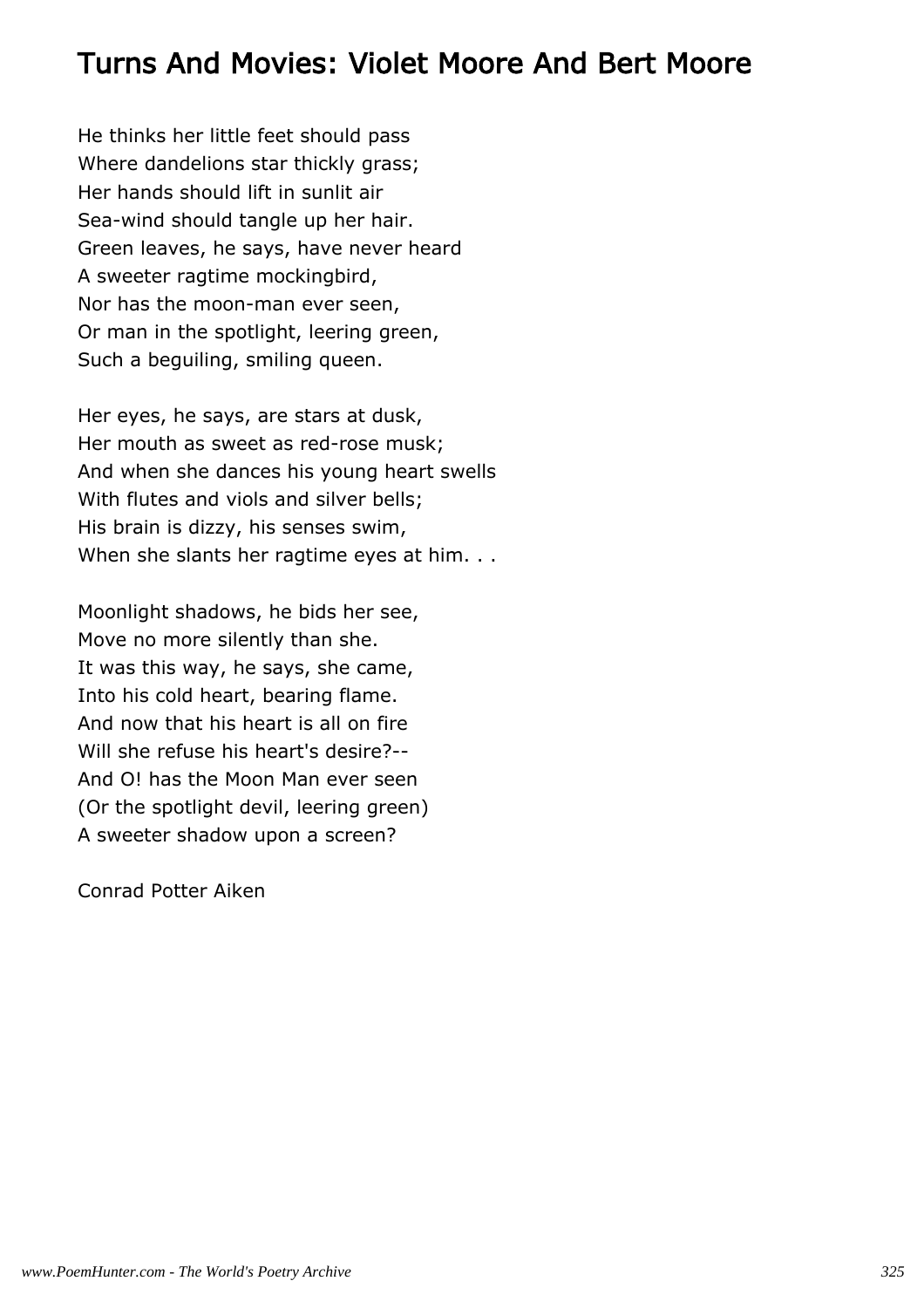# Turns And Movies: Zudora

Here on the pale beach, in the darkness; With the full moon just to rise; They sit alone, and look over the sea, Or into each other's eyes. . .

She pokes her parasol into the sleepy sand, Or sifts the lazy whiteness through her hand.

'A lovely night,' he says, 'the moon, Comes up for you and me. Just like a blind old spotlight there, Fizzing across the sea!'

She pays no heed, nor even turns her head: He slides his arm around her waist instead.

'Why don't we do a sketch together-- Those songs you sing are swell. Where did you get them, anyway? They suit you awfully well.'

She will not turn to him--will not resist. Impassive, she submits to being kissed.

'My husband wrote all four of them. You know,--my husband drowned. He was always sickly, soon depressed. . .' But still she hears the sound

Of a stateroom door shut hard, and footsteps going Swiftly and steadily, and the dark sea flowing.

She hears the dark sea flowing, and sees his eyes Hollow with disenchantment, sick surprise,--

And hate of her whom he had loved too well. . . She lowers her eyes, demurely prods a shell.

'Yes. We might do an act together.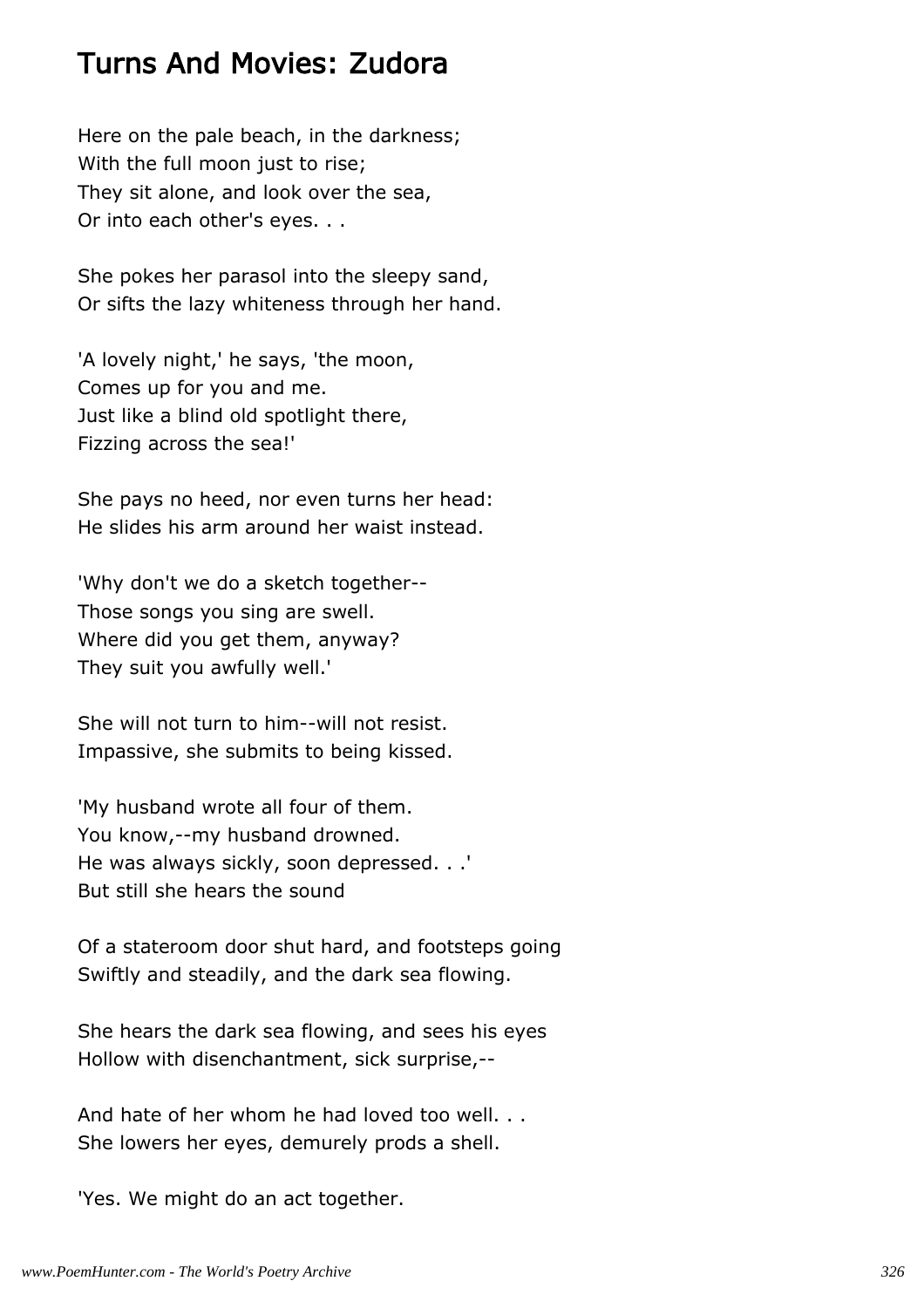That would be very nice.' He kisses her passionately, and thinks She's carnal, but cold as ice.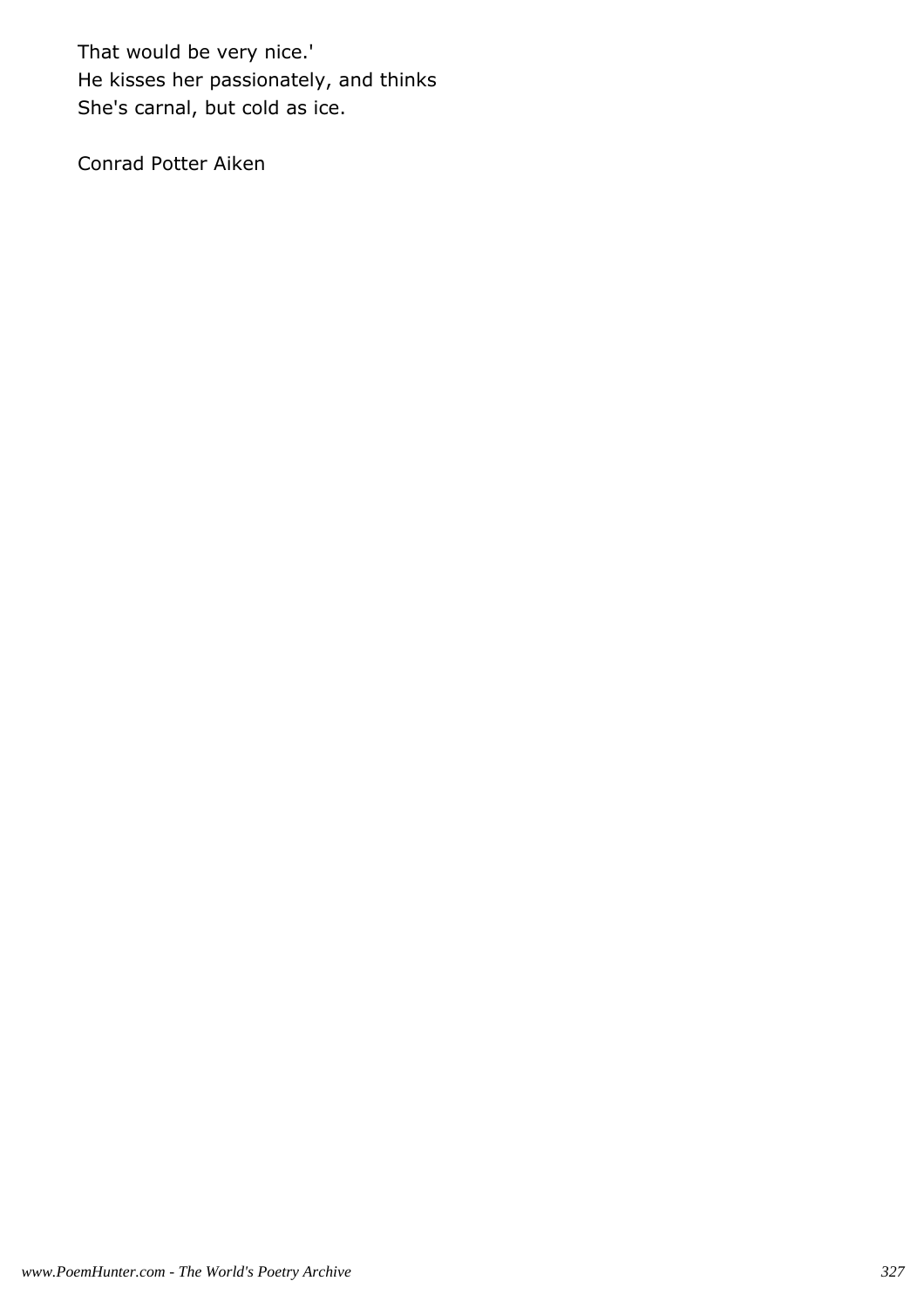# Twilights, V

Now the great wheel of darkness and low clouds Whirs and whirls in the heavens with dipping rim; Against the ice-white wall of light in the west Skeleton trees bow down in a stream of air. Leaves, black leaves and smoke, are blown on the wind; Mount upward past my window; swoop again; In a sharp silence, loudly, loudly falls The first cold drop, striking a shriveled leaf . . . Doom and dusk for the earth! Upward I reach To draw chill curtains and shut out the dark, Pausing an instant, with uplifted hand, To watch, between black ruined portals of cloud, One star,—the tottering portals fall and crush it. Here are a thousand books! here is the wisdom Alembicked out of dust, or out of nothing; Choose now the weightiest word, most golden page, Most somberly musicked line; hold up these lanterns,— These paltry lanterns, wisdoms, philosophies,— Above your eyes, against this wall of darkness; And you'll see—what? One hanging strand of cobweb, A window-sill a half-inch deep in dust . . . Speak out, old wise-men! Now, if ever, we need you. Cry loudly, lift shrill voices like magicians Against this baleful dusk, this wail of rain . . . But you are nothing! Your pages turn to water Under my fingers: cold, cold and gleaming, Arrowy in the darkness, rippling, dripping— All things are rain . . . Myself, this lighted room, What are we but a murmurous pool of rain? . . . The slow arpeggios of it, liquid, sibilant, Thrill and thrill in the dark. World-deep I lie Under a sky of rain. Thus lies the sea-shell Under the rustling twilight of the sea; No gods remember it, no understanding Cleaves the long darkness with a sword of light.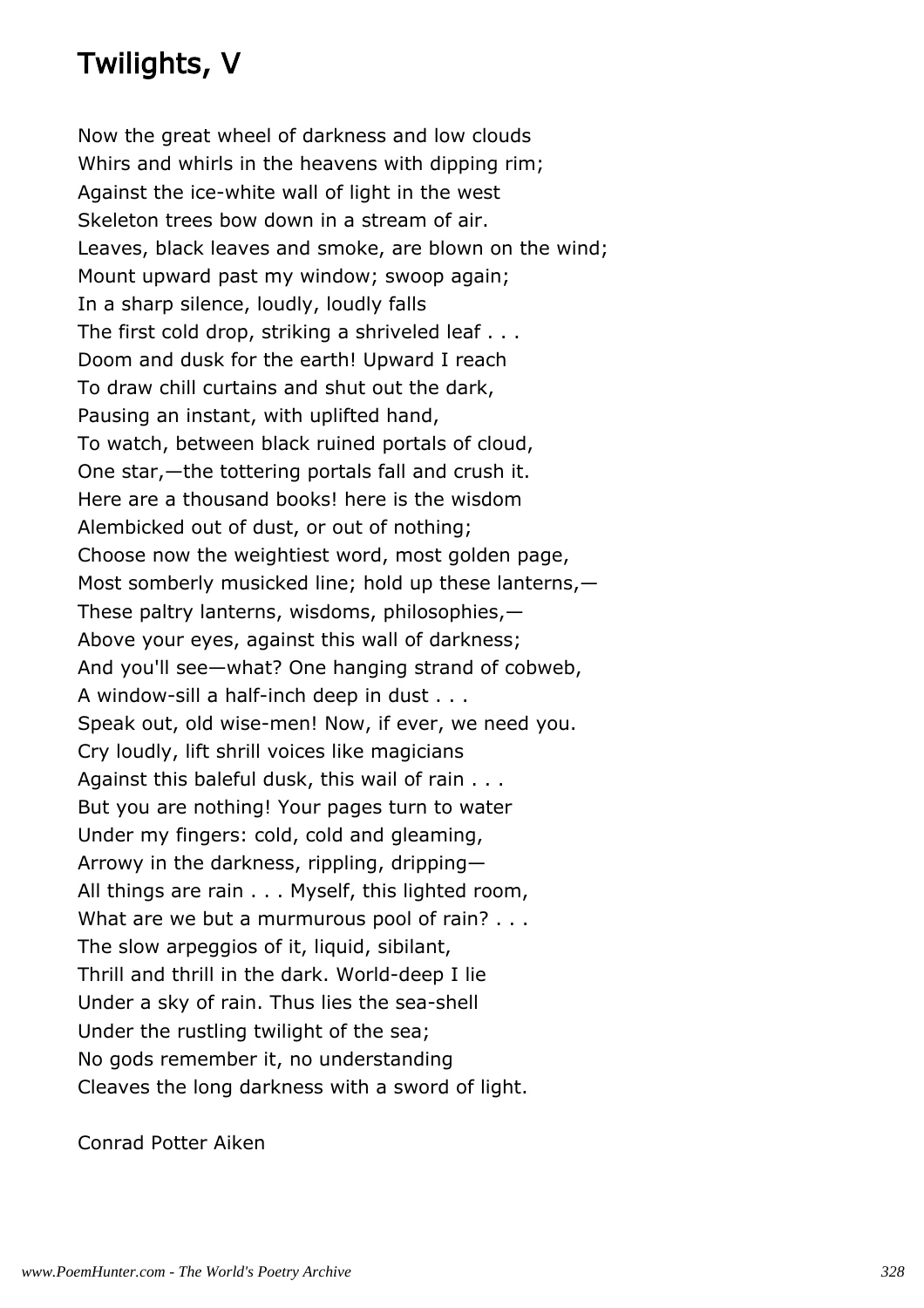# Variations: X

Queen cleopatra, now grown old, Watched the green grass turning brown ... The river is shrunk to half its size: Now I will lay me down.

Queen Cleopatra called her slaves And peered in the mirror with age-pearled eyes; My lips are not so read as they were: Not so the old leaf dies!

Light the torches, and fill the courts With scarlet music, and bring to me Vermilion to smear upon my lips, And opals, that I may be

Once more what Cleopatra was Before the woman became the queen ... She laughed, and backward tossed her head; And horn, and tambourine,

Snarled at the hot and red-starred night, While gasping dancers, one by one, Whirled on the stone with yellow feet ... And when that dance was done

She poured cold poison into a cup And watched the thick foam wink and seethe: One black bubble upon her tongue And she would cease to breathe.

She held the poison before her mouth ... And saw the dark tomb hewed in stone Where a thousand nights would drift as one, And she would sleep alone;

And lightly touched the goblet's rim, And thought, with a pleased and narrowed eye, Of this and that, and Antony, And the laugh that will not die.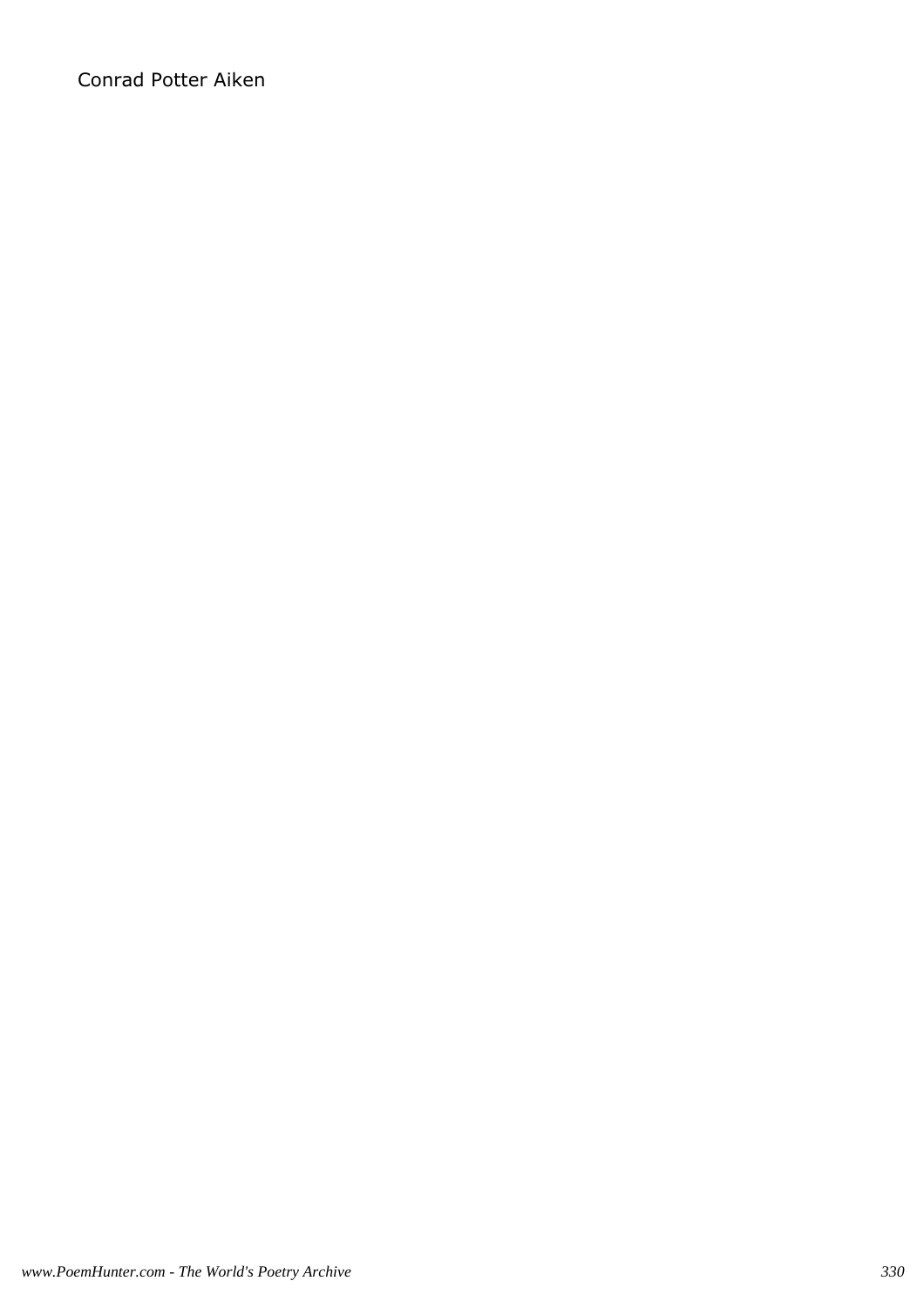# Violet Moore And Bert Moore

He thinks her little feet should pass Where dandelions star thickly grass; Her hands should lift in sunlit air Sea-wind should tangle up her hair. Green leaves, he says, have never heard A sweeter ragtime mockingbird, Nor has the moon-man ever seen, Or man in the spotlight, leering green, Such a beguiling, smiling queen.

Her eyes, he says, are stars at dusk, Her mouth as sweet as red-rose musk; And when she dances his young heart swells With flutes and viols and silver bells; His brain is dizzy, his senses swim, When she slants her ragtime eyes at him. . .

Moonlight shadows, he bids her see, Move no more silently than she. It was this way, he says, she came, Into his cold heart, bearing flame. And now that his heart is all on fire Will she refuse his heart's desire?- And O! has the Moon Man ever seen (Or the spotlight devil, leering green) A sweeter shadow upon a screen?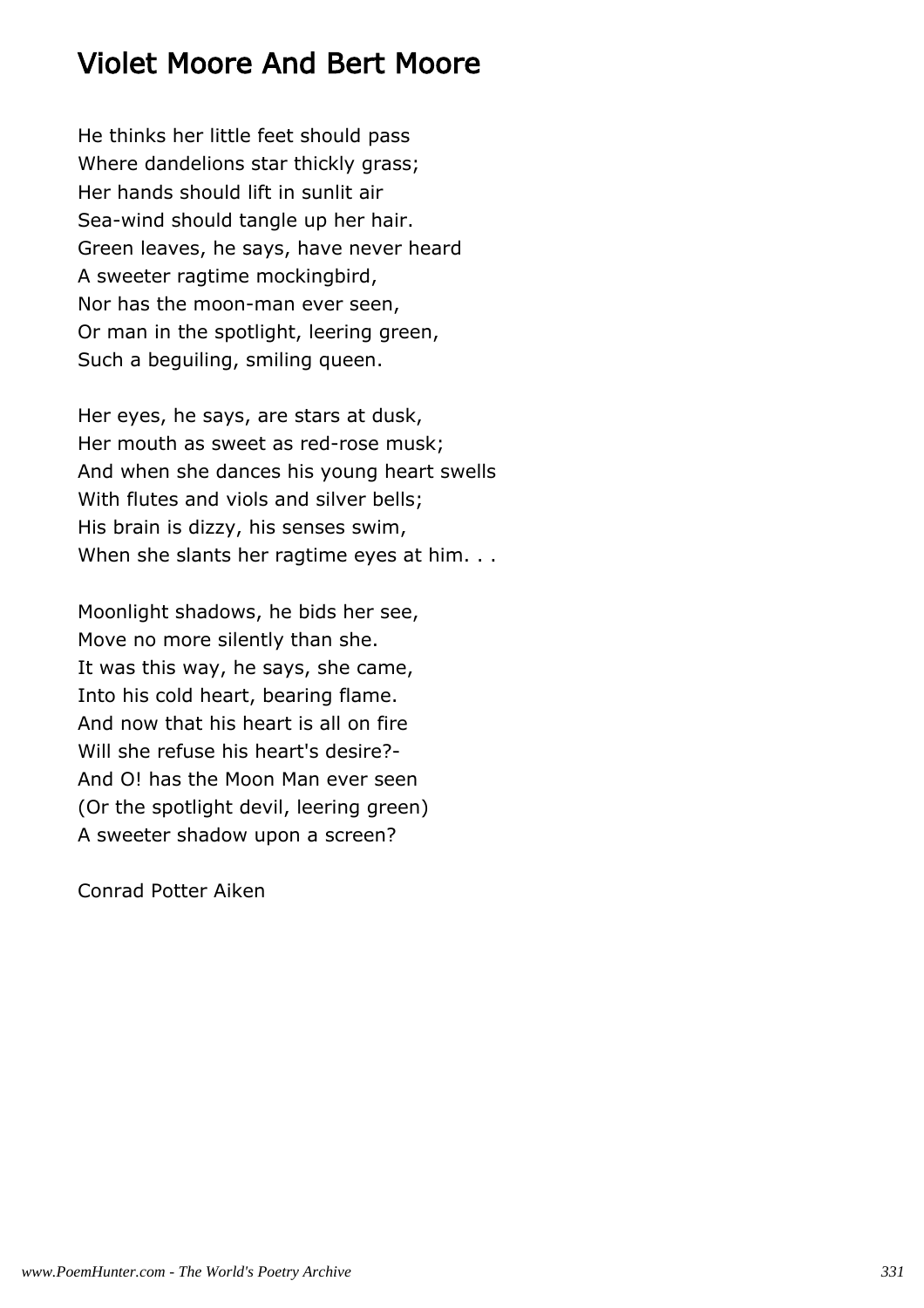# When You Are Not Surprised

When you are not surprised, not surprised, nor leap in imagination from sunlight into shadow or from shadow into sunlight suiting the color of fright or delight to the bewildering circumstance when you are no longer surprised by the quiet or fury of daybreak the stormy uprush of the sun's rage over the edges of torn trees torrents of living and dying flung upward and outward inward and downward to space or else peace peace peace peace the wood-thrush speaking his holy holy far hidden in the forest of the mind while slowly the limbs of light unwind and the world's surface dreams again of night as the center dreams of light when you are not surprised by breath and breath and breath the first unconscious morning breath the tap of the bird's beak on the pane and do not cry out come again blest blest that you are come again o light o sound o voice of bird o light and memory too o memory blest and curst with the debts of yesterday that would not stay, or stay

when you are not surprised by death and death and death death of the bee in the daffodil death of color in the child's cheek on the young mother's breast death of sense of touch of sight death of delight and the inward death the inward turning night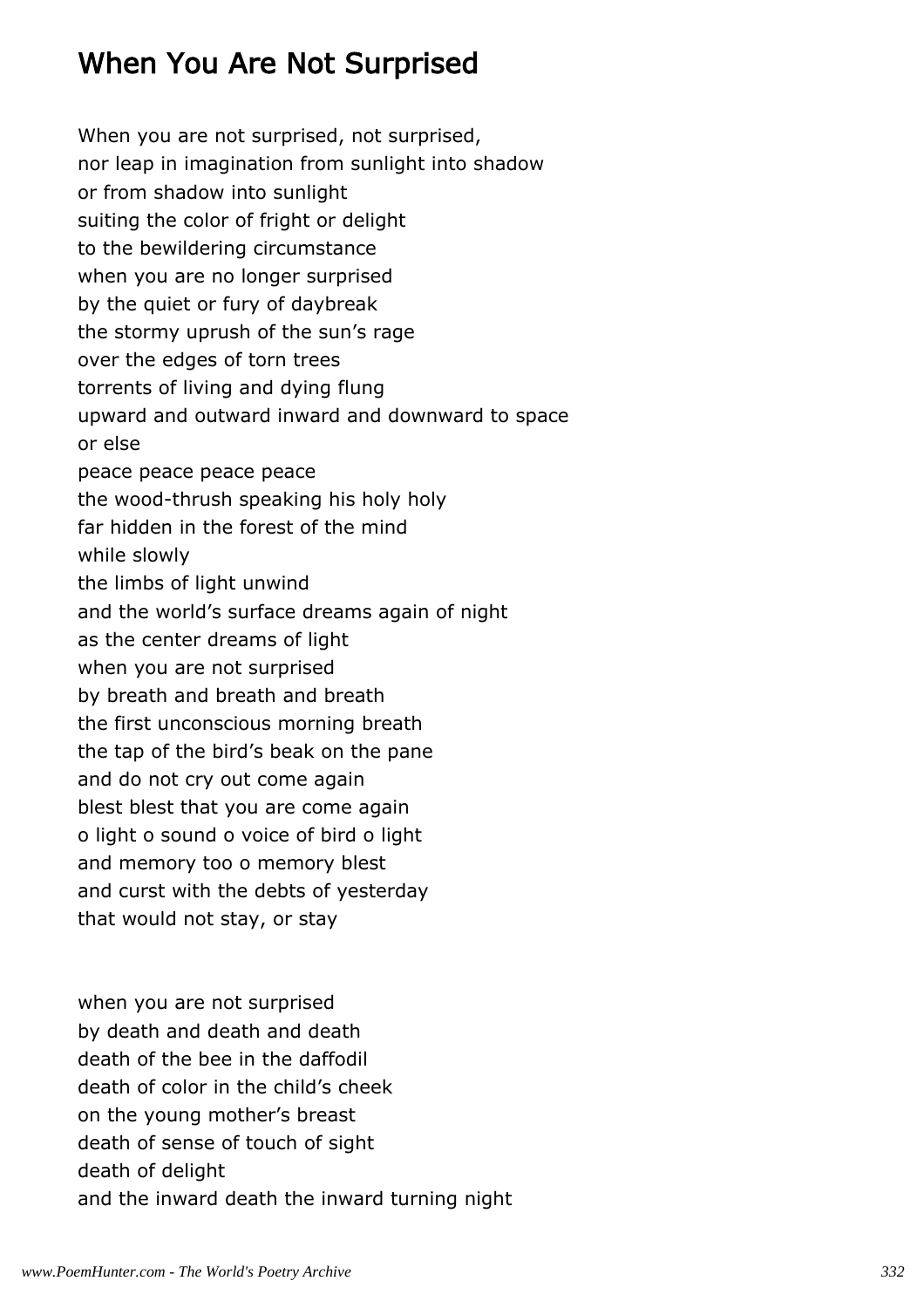when the heart hardens itself with hate and indifference for hated self and beloved not-self when you are not surprised by wheel's turn or turn of season the winged and orbed chariot tilt of time the halcyon pause, the blue caesura of spring and solar rhyme woven into the divinely remembered nest by the dark-eyed love in the oriole's breast and the tides of space that ring the heart while still, while still, the wave of the invisible world breaks into consciousness in the mind of god then welcome death and be by death benignly welcomed and join again in the ceaseless know-nothing from which you awoke to the first surprise.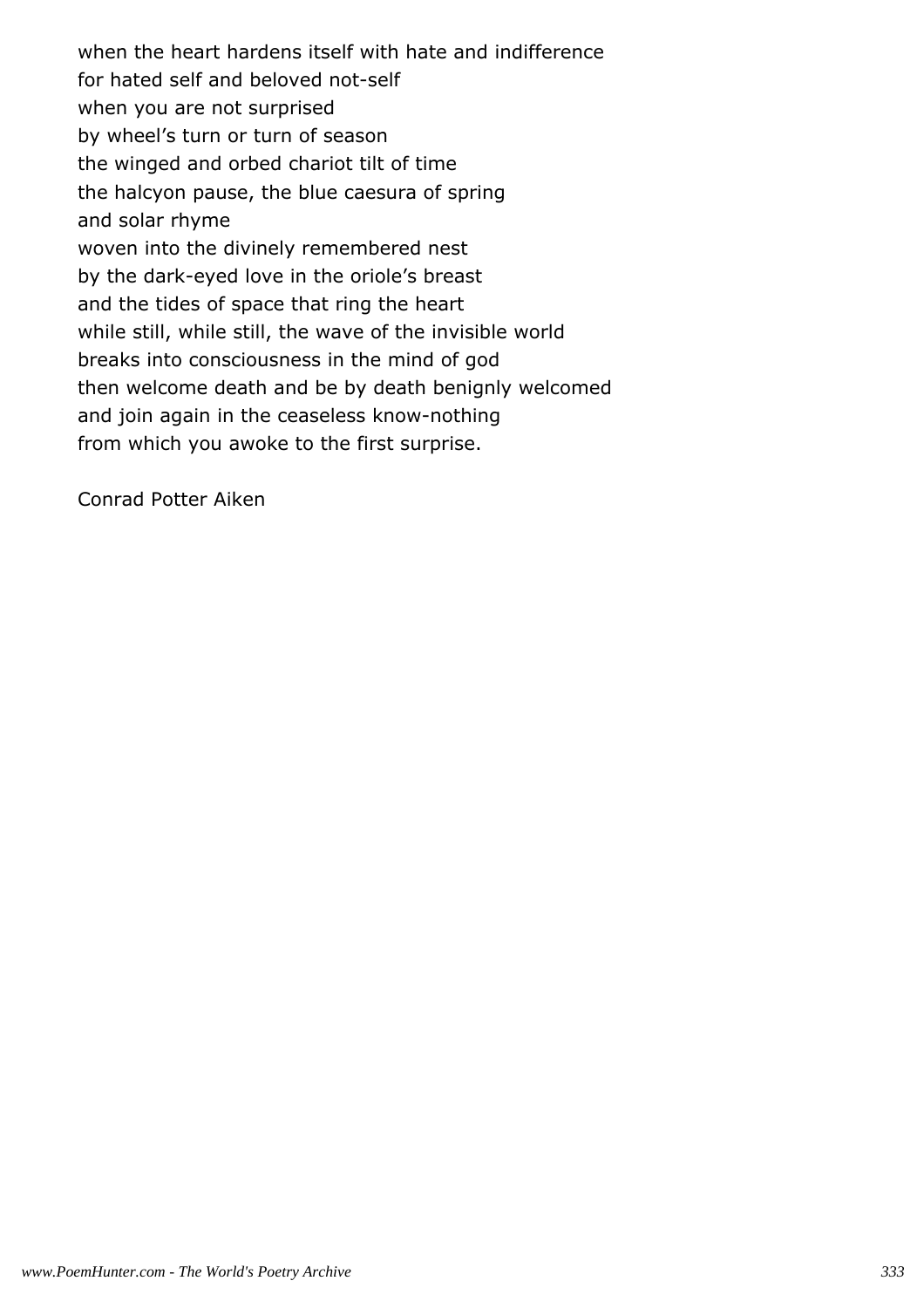# White Nocturne

The first soft snowflakes hovering down the night, From one white cloud that hurries beneath the stars,- Whispering over the black unfrozen pool, Silently falling on withered leaves, Eddying slowly among bare boughs of trees,- The music you are to me is as ghostly as these, Softly falling, softly passing, Wandering slowly on dreamless air ... The first soft snowflakes slanting down this night Melt on the lifted palms of your hands, Or in the fragrant darkness of your hair ... One of them finds your lip, and you quietly laugh, A laught that means to say 'This was the kiss you gave me yesterday, Or the ghost of it- ah yes, the ghost of it ... For the ghost of it is all we have to-day ...' The first slow snowflakes pass Leaving a sprinkled whiteness on leaves and grass, The cloud whirls ghostlike against the cold bright stars, Over the long black boughs that seem to reach Forlornly after it, And now it is gone, and suddenly we seem To walk in silence where before we walked in speech ... But the silence itself is exquisite, Like a pause in music, ghostly with overtones, And, silent, we seem to hear The echoes of words we spoke and heard last year. Clearly our footsteps sound on the moistened stones, Clearly the lamplit hill-street gleams before us, And silently we climb, Climbing our tragic destiny together, From lamp to lamp up the bright street of time.

### II

You sit beneath the lamp and talk to me, With dark hair somehow turned to fire, Your white hands lie in your lap, or touch your lips, And your talk, like music, weaving intricately, Plays upon me. It is a magic of white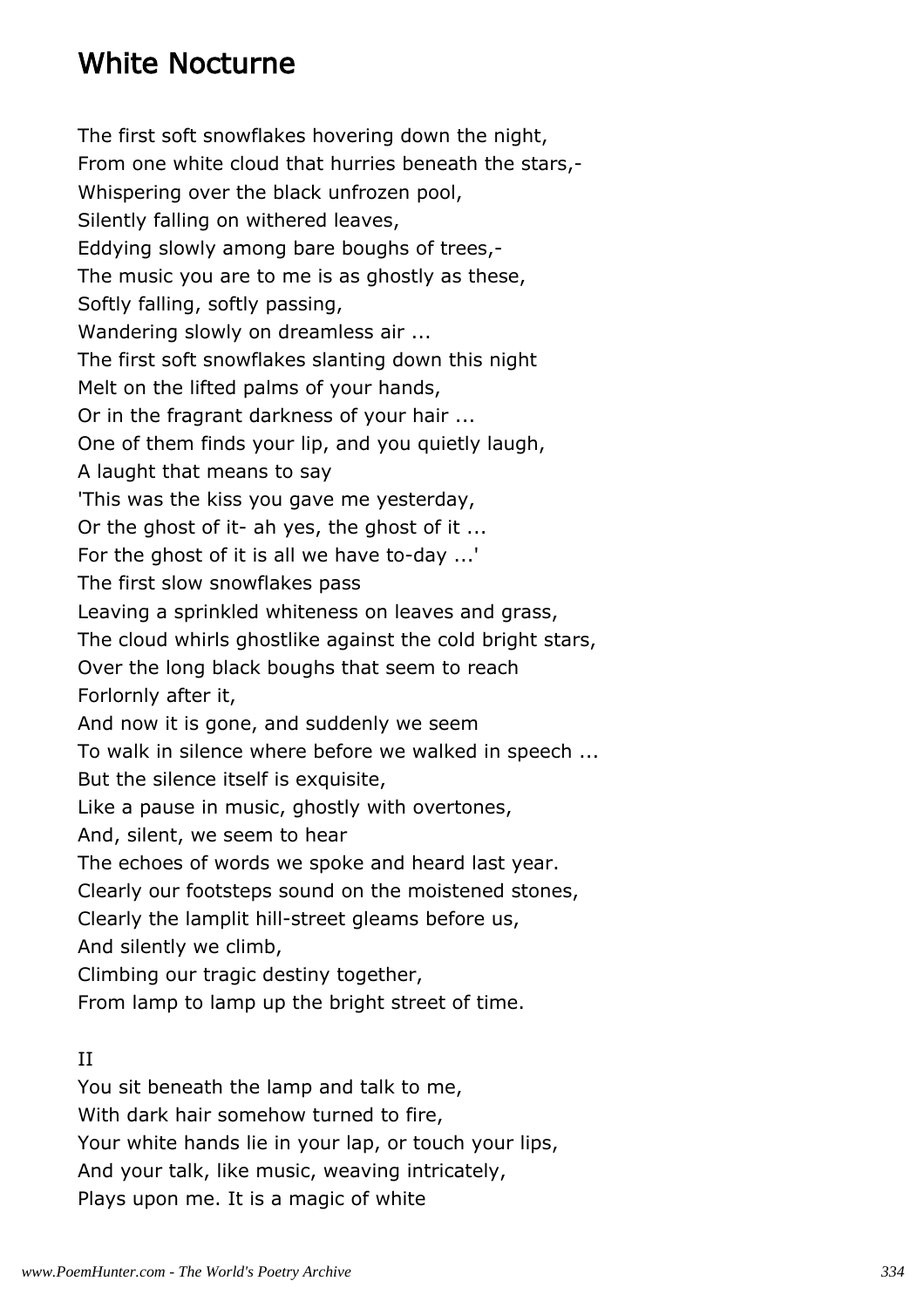Touching and changing all familiar things; It flows in the windy night, It quietly opens secret doors, it sings, It returns upon itself, repeats, denies, Or takes sweet pleasure in silence. And all the while You sit beneath the lamp, and smile, Or turn away your eyes. We remember, you seem to say,-Choosing strange words to say it, in another way,- How slowly and how inevitably we change, How what was then familiar now grows strange ... White valleys fall between us, Your words become a wind, and heavily blow, We seem to be crying across a chasm of snow, Trying to hear the half-remembered words, Trying to guess what we no longer know. Yes, life changes, we are never the same ... Your eyes grow dark with a tiny flame, You say the words, and wait, And a sudden terror seizes me, for I fear That you have divined the things that I have forgotten, Things that still shine before you white and clear. Yes, it is strange ... You sigh, your talk flows on, You touch your hair with your hands, and sigh, And suddenly then it seems to me that this word, This word so quietly said, was a terrible cry ... And I am confused, I desire to touch your hand, But again white chasms open, the night flows chill, And something freezes within me, and I am still.

#### III

The snowflakes tick the frosted windowpane, The night is mad with the senseless dance of flakes, The coal fire sinks and shakes; And I wait by the window, and look along the street, To where in the snow, beneath a lamp, A man and a woman stand: He is leaning close to her face, he takes her hand, He pleads with her, she tries to turn away ... What is it he leans to say? What is the savage music he plays upon her? What chords profound with memories?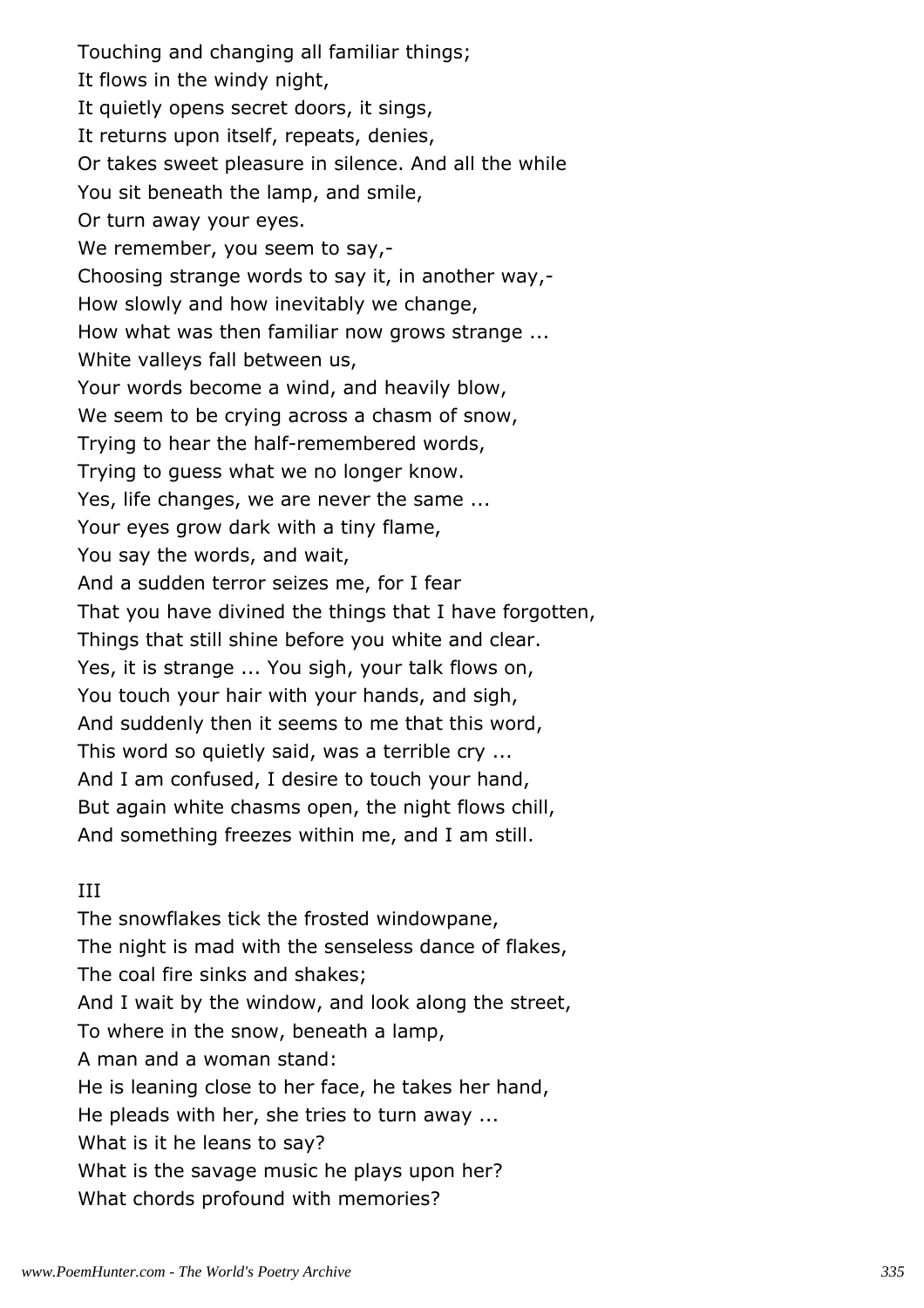He takes her in his arms, and she is his, She lifts her face in the sombre light, And together, slowly, they walk away Whirled about by the mad dance of snow; Down the white silent street from lamp to lamp they go, Into the immortal night. Where have they gone? Where will the white streets lead them? To what tempestuous or ignoble end? To what faint peace, or dazzling pain? The snowflakes whirl and madden my brain, They whirl in patterns before my eyes ... And I see them at last in a small and sombre room, In the yellow lamplight I see them rise; She smiles, and lifts white hands to touch her hair: And he waits wearily in the eternal chair.

### IV

I would like to touch this snow with the wind of a dream, With a sudden warmth of music, and turn it all To petals of roses ... Why is it that I recall Your two pale hands holding a bowl of roses, Wide open like lotos flowers, floating in water? I would like to touch this snow with the wind of a dream; To hold the world in my hands and let it fall. We have walked among the hills immortally white, Golden by noon and blue by night. I would like to touch this snow with the wind of a dream: And hear you singing again by a starlight wall ...

## V

You talk to me- what is it that you are saying? April ... April ... the soft sun falls between, The deep white chasm, the gorge of the frozen river, Flashes with white and green; And we are walking there by the blue river, By the blue river scaled with golden fire, Our feet move pace for pace through the tall grasses, And the earth is light with desire. Youth ... youth ... so sing we for a space ... And darkness comes over your face, A great cloud crosses the golden sky, Wind shakes the leaves, you fall in the grass and cry;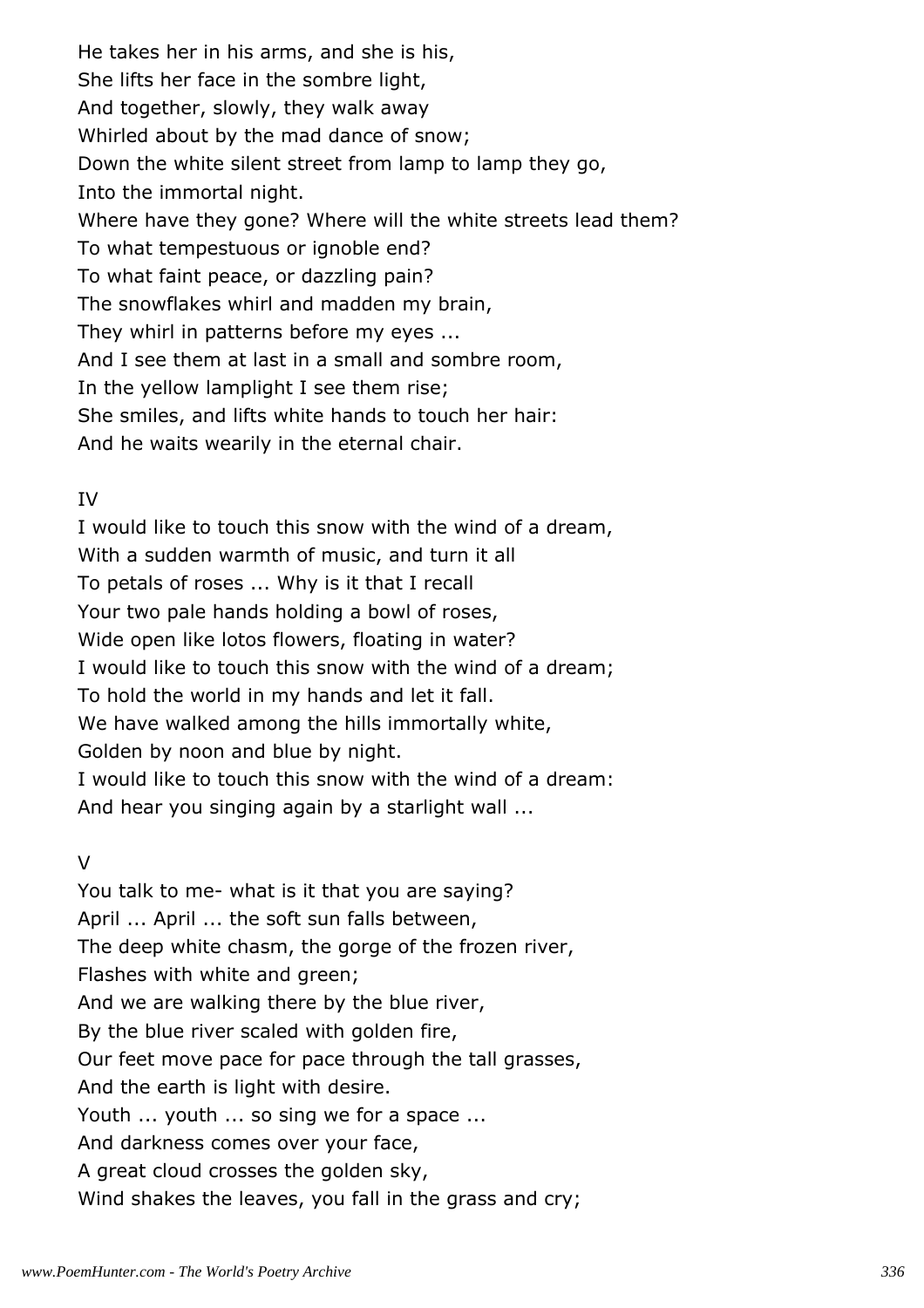Crying silently, hiding your face with your hands. Youth ... youth ... so sing we for a space, And you are crying, I know, Because this day, this youth, this beauty, must go, Go down into the dust. The golden river is dark with a sudden gust, The green of the willows is ruffled grey, A great cloud crosses the sky, Wind shakes the leaves, you fall in the grass and cry. Youth ... April ... we clamour to them to stay, And a shadow is on us, for we know that love must die. And rising, then, we see white peaks in the distance ... White peaks ... quiet ... peace ... eternity.

### VI

Do you remember, you who smiled at me, Under this lamp, here in this world of snow, Do you remember, long ago ... What was I going to tell you? What was my dream to be? It does not matter; for all we need to say To strike our hearts to a bitter-chorded music Is 'do you remember ... on a certain day ...' And all the years fall down from us like leaves, And all this sinister world is blown away. Take my hand and dream of youth once more, Take my arm, and let us walk On the wet flagstones gleaming yellow with lamps, And along the sea-furled shore; Or up a certain flight of marble stairs, Resting our hands on the green-veined balustrade, And into a room where a low-toned waltz is played, And women rise from gilded chairs. Ah, this has been a golden day,- You lean and say,- A day like music of strange rich involutions, Swift and profound and huddled and sweet ... The wind of it blows even into this room, There is a hint of forests in this rich gloom ... You smile, your eyes intensely darken at mine, I feel the music about us heavily beat, Waver and vanish and shine. One white rose with a golden heart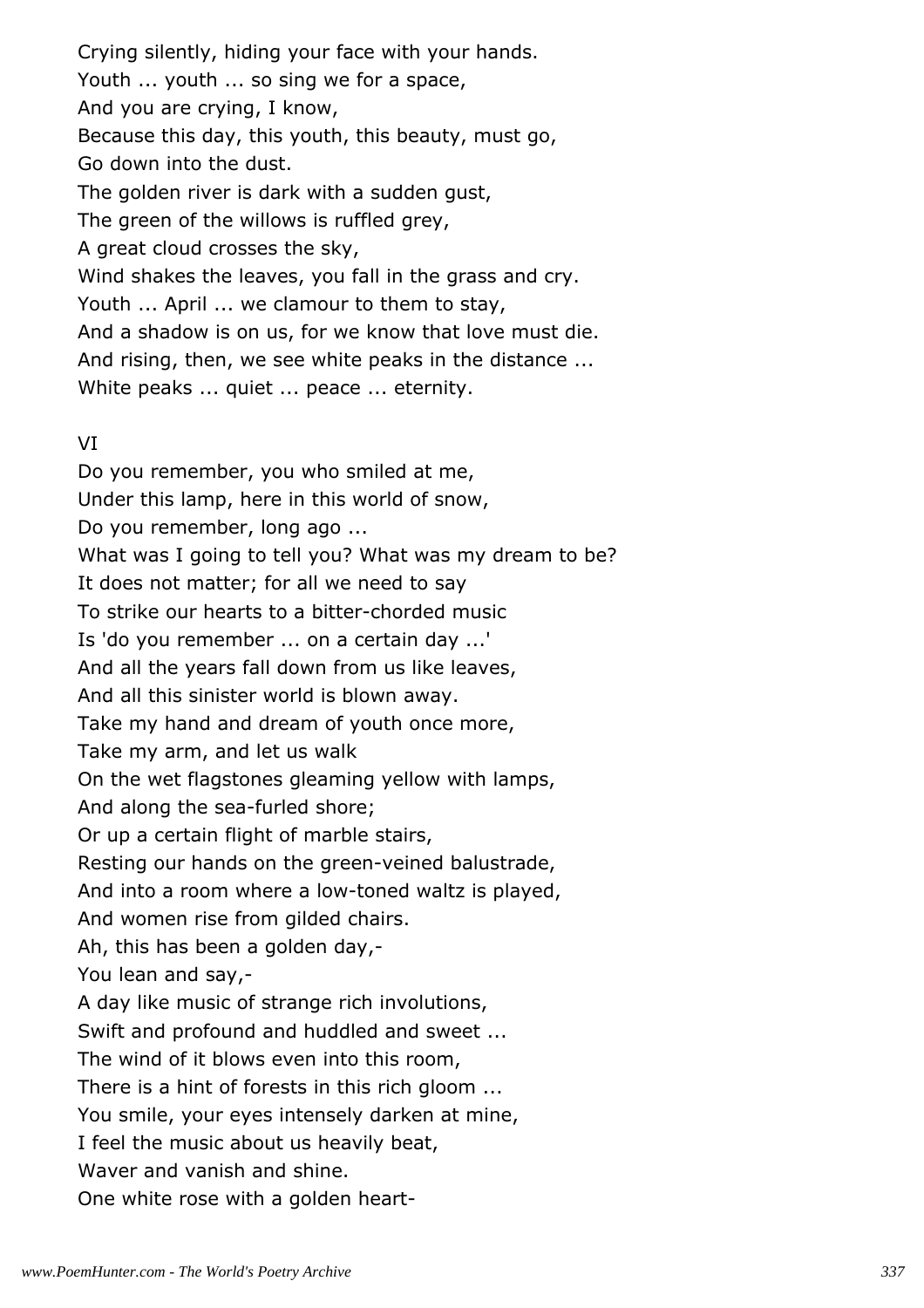Held in the cup of your hand-To-day, I muse, all things will find solution, The universe is simple to understand. Take my arm, and let us drift Like leaves when the wind is driven; for the day soon ends. It is strange how such a day, with such a music, And one white rose, will make friends more than friends.

### VII

White hours like snow, white hours like eternal snow ... Long white streets jewelled with lights ... Our steps are muffled and silent, we scarcely know How swiftly we cross the nights. I would like to touch this snow with the fire of a dream, With the mouth of a dream. And turn it all To petals of roses ... I would like to touch you, too, And change you into the chord of music I knew. Can you not change?... Run back again to April? Laugh out at me from among young lilac leaves?... Play with your jewels, and sing! Feeling the earth beneath you float with spring!... You talk in an even tone, I answer you; And all about us seems to say Peace ... peace ... the hills and streets are cold. You are growing cold.

## VIII

Yes, we have changed, slowly and silently changed; We are the hungry ghosts of the selves we knew; We sit on each other's tombs and stare at death, We are not lovely, we scarcely believe it true,-And only then with a pang that is almost a cry,- That once, long ago, we were the I and the you Who shivered in music under an April sky. White night of snow, and a thousand nights like this; Snow on our lips like the ghost of a kiss; And a thousand nights in a hollow second of time We will return again, Silently, or with trivial speech, to climb From lamp to lamp up the white street of pain. Yet, is it better, you say, Painfully turning your darkened eyes away,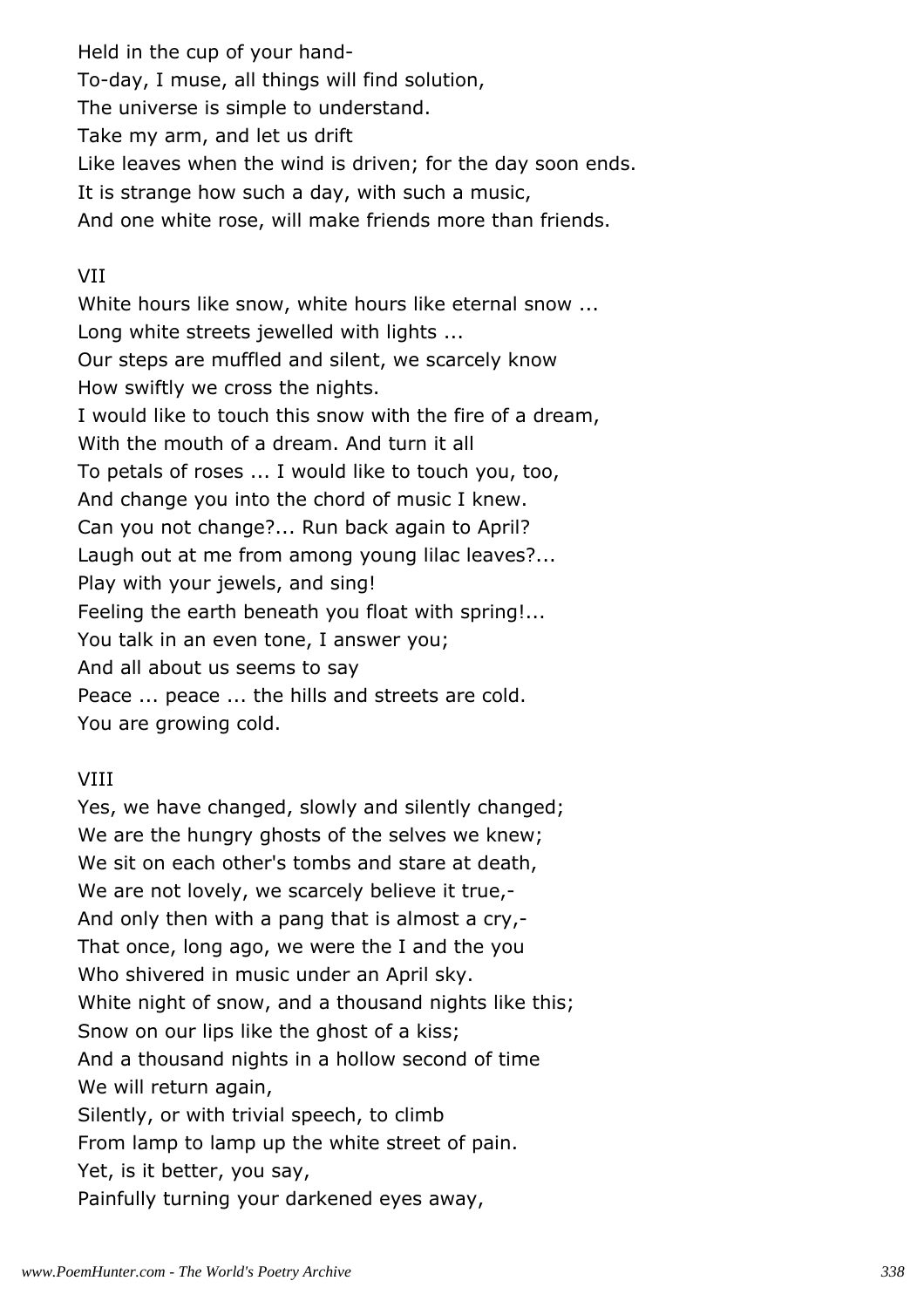To lend our souls to a quieter music at last,- Remembering, when we will, The sudden and gorgeous clashings of the past?... Snow falls about us, the hills immortally white Wait far off in the undisturbing night.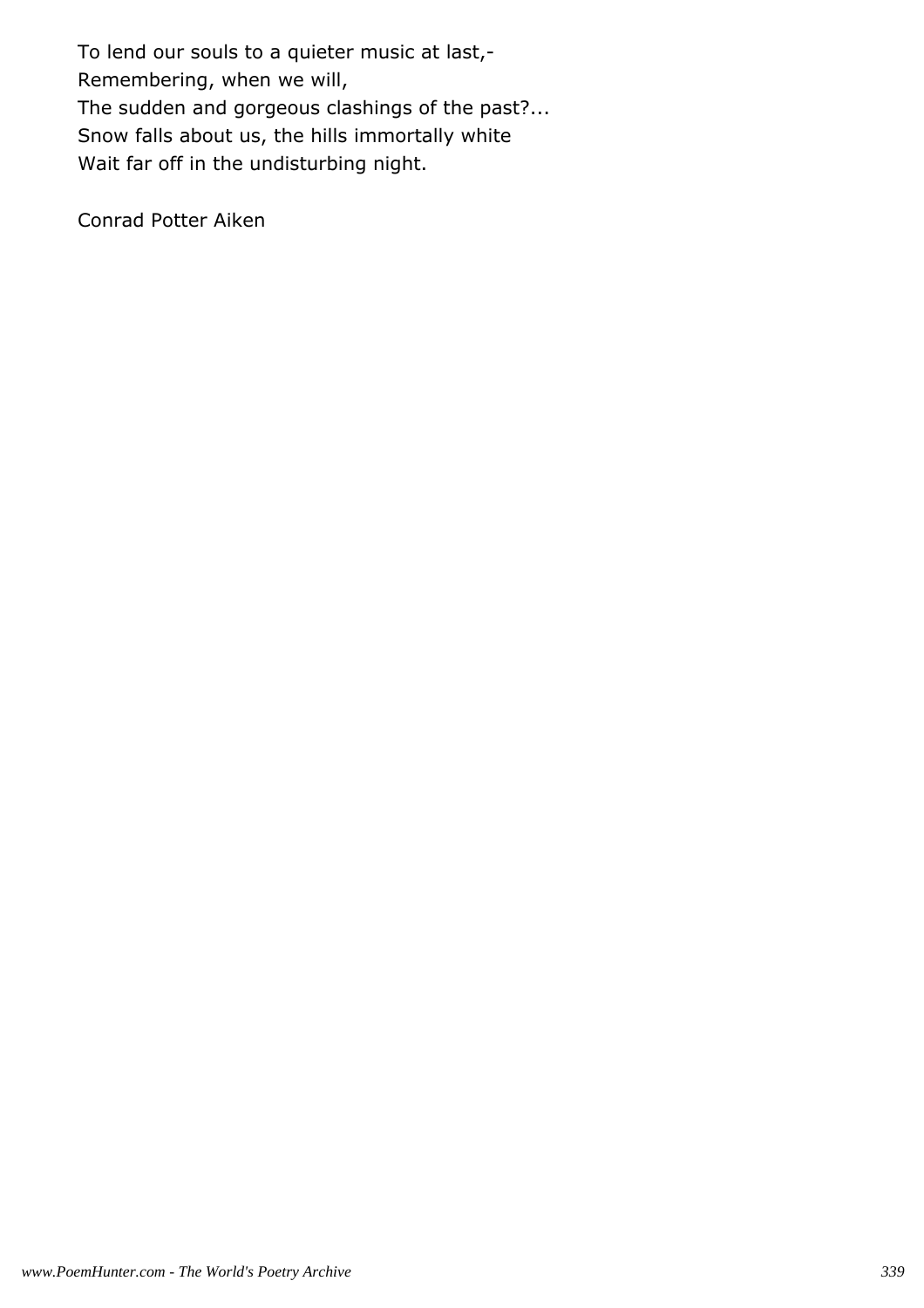# Youth Imperturbable

Let me not shrink at sight of death, Nor waste in grief an idle breath ... You whom I loved are one with clay, The brightness in your eyes is gone, I shall not meet your face to-day; Your day is done, while mine goes on ... Why pity you? You had your fling; You had your chance to dance and sing,-To love, to hate, to kiss, to kill, To laugh and cry and drink your fill: Now it is ended: so comes end To every lover, every friend; The lips turn white, the warm eyes glaze, The music-box no longer plays, And so we hide you under earth And laugh to sun our wonted mirth ... Let me not shrink at sight of death, Nor waste in grief an idle breath ...

This buried something- is it you? Is this decay the man I knew? You, whose hand was warm in mine, Whose eyes I saw with music shine, Who laughed with me and walked with me, And in your grave way scolded me?- Well, and so fares it with us all,-When autumn comes the leaf must fall, Nor shall I dusk one single day By mourning for what now is clay. One of my joys is haply dead, One song is sung, one word is said, One laughter dies and leaves behind Only an echo in my mind ... Let me not shrink: I will be stern. For better or worse you had your turn. Grief for the dead is foolish grief, A childish thing, a selfish thing,- One voice cannot for always sing,- Even for us is pleasure brief;-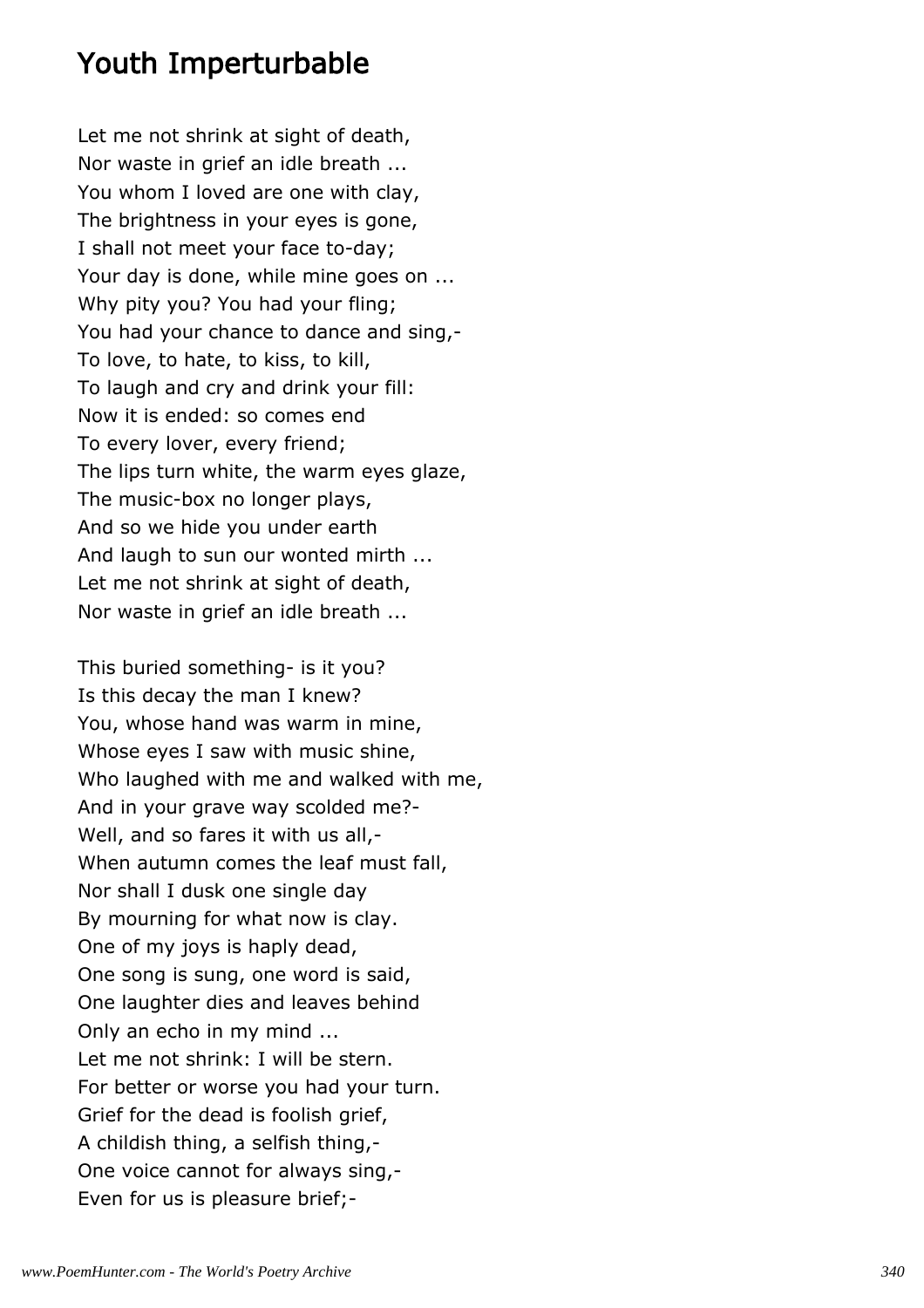Nor can our tears and temper stay The hand that snatches joy away. For you, your golden sun has set, But I have much to laugh at yet.

Let me not shrink at sight of death Nor waste in grief an idle breath ... Life is a dance;- O dance it then, You blind and fatuous hosts of men! Lift your pale faces to the sun, And laugh and shout and sing and run; While he is warm and bright and red Dance on the bodies of your dead, Life is the thing,- the song of life,- The eager plow, the thirsty knife! Exult, all sorrows past forget,- Laugh, there is much to laugh at yet,- Tear down the pallid things you hate,- Rip open earth's heart for your mate! This buried something,- is it you? Is this decay the man I knew? Here's nought but dirt- here's nought but dust-It has no gleam of laugh or lust, Nor does it say a word to me, Nor reach a warm hand up to me. Are you become but leaf and grass, Intricate roots that mat and mass And thirstily hold and suck the rain? Here for a half year you have lain, Quiet as earth is ... are you earth? Share you with her some secret mirth?

Foolish of me to think you here, Where you were buried!... Now you are Diffused through all earth, everywhere, And look at me from every star. So will it be with me in time, Even for me this sun must set; But I am still in my laughing prime, O I have much to laugh at yet!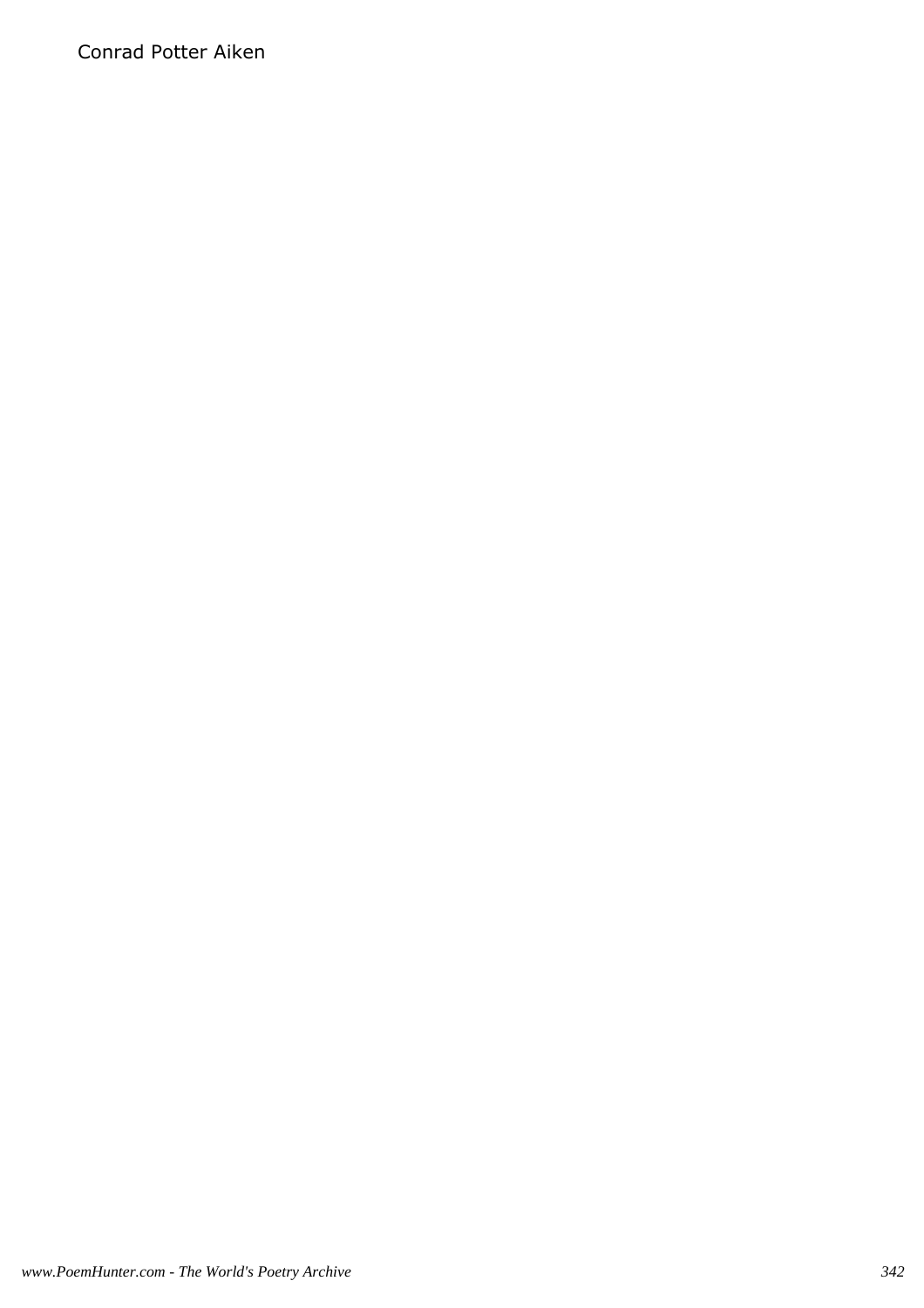# Youth Penetrant

I shall grow calm in a little while, But now, youth yearns in me to laugh; Cruel as cinematograph I show life up to you ... and smile. I shall be calm in a little space,- The blood grows quieter with the years; I shall be tenderer, then, to tears, And look more kindly on life's face. Our hearts grow mellow nearing death-Like apples touched with autumn breath- ; When the dusk falls and day is done We look more wistfully on the sun, Loving his last warmth on our cheek; We can be kind when we are weak. I shall be calm in a little while, but now, youth yearns in me to laugh; Cruel as cinematograph I show life up to you ... and smile. Merciless is this black and white, A cold inquisitorial light; Baleful, it makes all life seem base, Shows you the flesh of every face; Only the music makes it seem So brightly glamorous, so like dream ... Let the musician cease to play, Here's naught but black and white and grey, Reality, cold, mechanical,- The truth- a hideous spectacle!.. Cruel as cinematograph I show life up to you ... and laugh; For that is youth's prerogative: To see life coldly through brave eyes, To strip life of its lovely lies, And, careless of the dead, to live. There is yet time, when I grow old, When the blood in me is slow and cold, To look on life with wistful gaze, To see life through a soft bright haze;- Singing more sweetly, as they use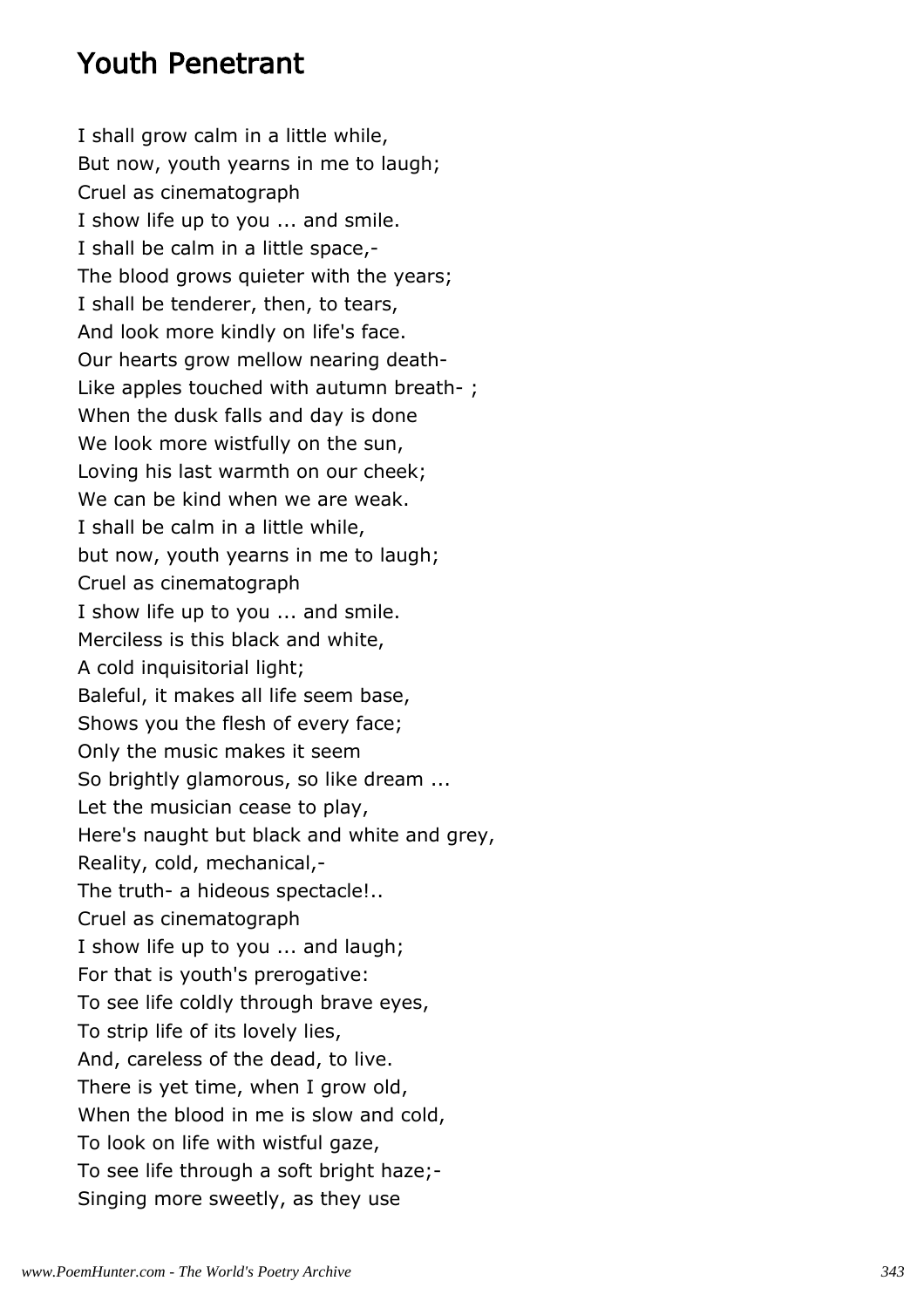Who are half death's, and hourly lose The light that fades from misting eyes, so, praise life in most passionate wise; For in their clouded minds they dream The whole day, though it was but dun, Made glorious by the death of sun,-Death-fires the fires of life they deem. Through mist they wander, singing sweet;- Singing of life to make them brave, They hear death digging each his grave, They feel his cold net touch their feet ... Half-lives, they only half-life sing, The tender light their dim eyes sees; They reach pale hands to earth and cling, Grief gives their song intensity ... I shall be calm in a little while, But now, youth yearns in me to laugh: Cruel as cinematograph I show life up to you ... and smile!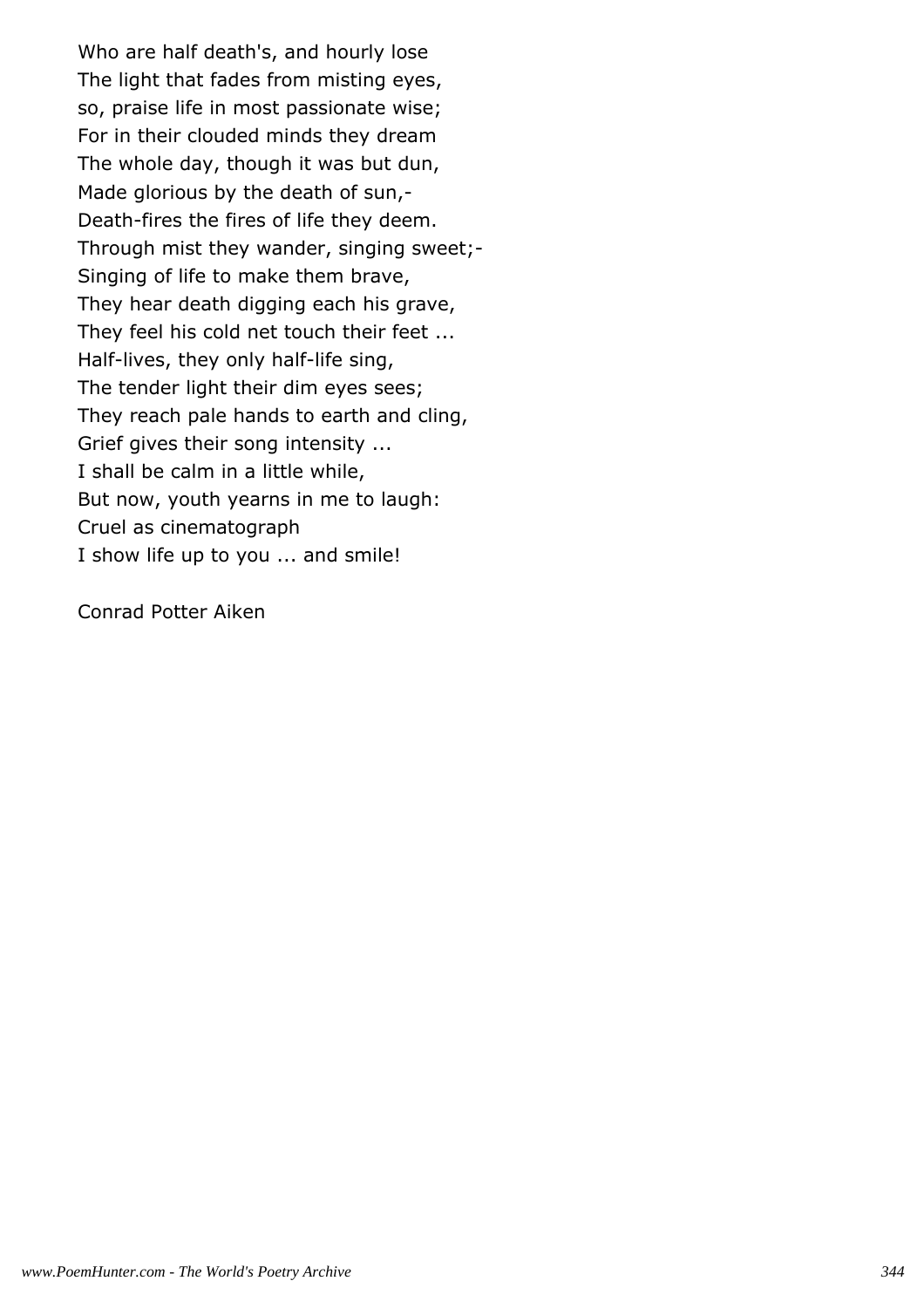# Zudora

Here on the pale beach, in the darkness; With the full moon just to rise; They sit alone, and look over the sea, Or into each other's eyes. . .

She pokes her parasol into the sleepy sand, Or sifts the lazy whiteness through her hand.

'A lovely night,' he says, 'the moon, Comes up for you and me. Just like a blind old spotlight there, Fizzing across the sea!'

She pays no heed, nor even turns her head: He slides his arm around her waist instead.

'Why don't we do a sketch together-- Those songs you sing are swell. Where did you get them, anyway? They suit you awfully well.'

She will not turn to him--will not resist. Impassive, she submits to being kissed.

'My husband wrote all four of them. You know,--my husband drowned. He was always sickly, soon depressed. . .' But still she hears the sound

Of a stateroom door shut hard, and footsteps going Swiftly and steadily, and the dark sea flowing.

She hears the dark sea flowing, and sees his eyes Hollow with disenchantment, sick surprise,--

And hate of her whom he had loved too well. . . She lowers her eyes, demurely prods a shell.

'Yes. We might do an act together.